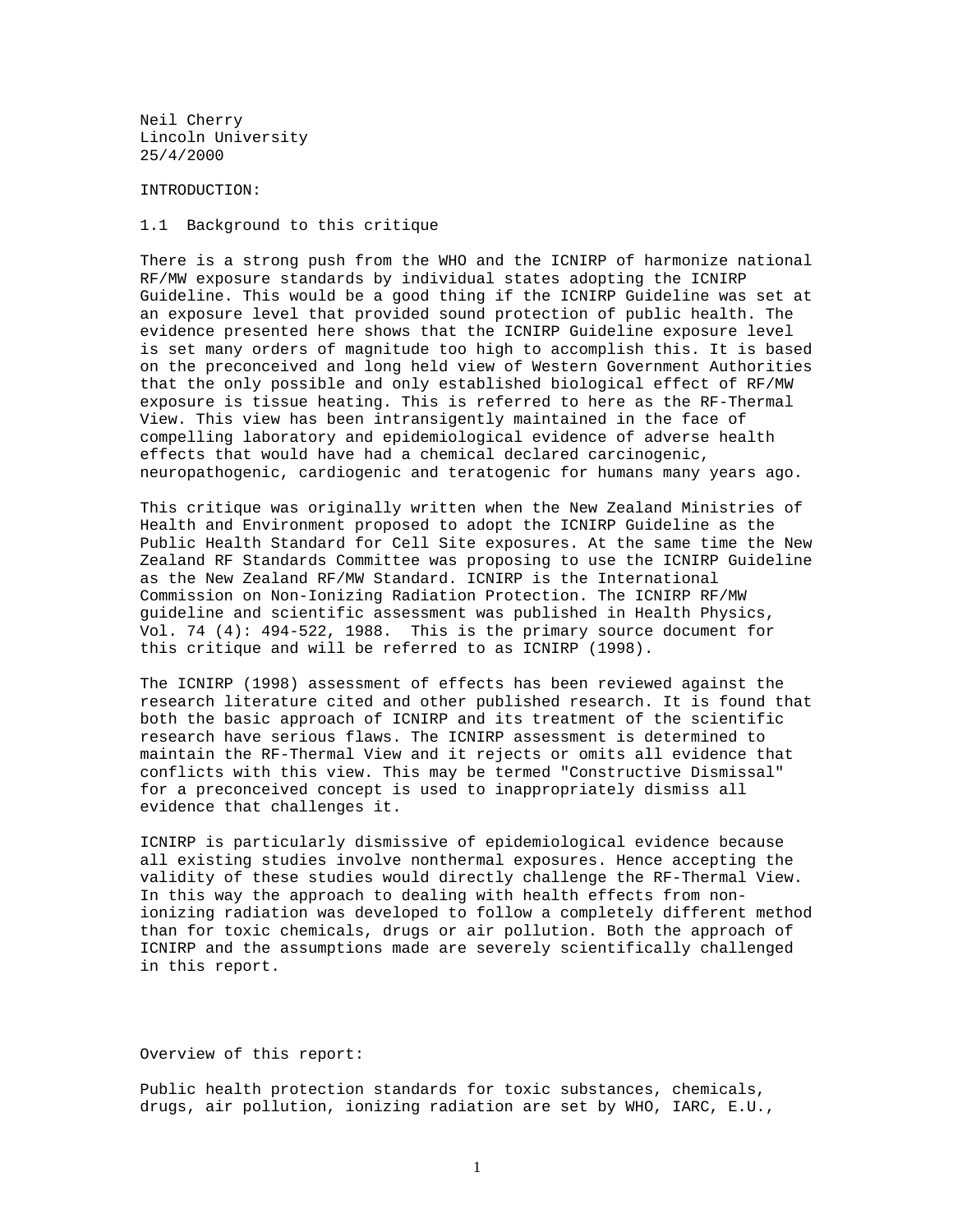U.S. EPA and the U.K. Royal Commission on Environmental Pollution primarily using epidemiological evidence and secondarily using animal evidence. WHO and ICNIRP base non-ionizing radiation protection standards on a single biological mechanism, Tissue Heating. They systematically reject or ignore all epidemiological and animal evidence of non-thermal effects, for which there is a large body.

The history and basis of the RF-Thermal View which dominates ICNIRP, WHO, and national authority approaches, is documented and summarized. It will be shown that throughout the post-War period scientific research and leading biological and medical scientists have challenged the RFthermal assumptions. They present very strong evidence, amounting to proof, that biological systems intrinsically use EMR for body, organ, hormone and cellular functions and regulation, and that extrinsic EMR interferes with these at extremely low exposure levels. These biological effects do not involve heat but do involve non-linear, non-equilibrium resonant interactions between ELF oscillating signals.

The well documented and established nonthermal biological effects of EMR include significant alteration of cellular calcium ion homeostasis, reduction of melatonin and the detection of Schumann Resonances by human and avian brains, DNA strand breakage and enhanced chromosome aberrations.

The human health implications of these biological effects are discussed and documented. This shows that calcium ion efflux/influx and melatonin reduction are separately and jointly linked to DNA strand breaks, chromosome aberrations, enhanced proto oncogene activity, impaired immune system competence and impaired neurological and cardiac functioning. Many projects, from independent labotories, have observed and reported that all of these effects are significantly related to EMR exposure.

Human Biometeorology is a whole body of research that is ignored by ICNIRP. This has provided the proof over 30 years ago that human brains detect and use the Schumann Resonances for synchronization of biological rhythms, i.e. as a Zeitgeber. This observation on its own is an absolute challenge to the validity of the ICNIRP assumptions that there are no established non-thermal biological effects.

Epidemiological reviews by Dr John Goldsmith show that adverse health effects, such as neurological, reproductive and cancer effects have been observed in EMR exposed populations. Based on this, and the traditional public health protection approach, Dr Goldsmith challenges the validity of the ICNIRP guideline and approach.

To summarize the scientific evidence an initial set of eight bioelectromagnetic principles are proposed and a brief summary of the scientific research that supports them is given. They are:

EMR is intrinsic to our bodies.

Our brains are the most electrically sensitive organs in our bodies.

Our hearts are electrically sensitive.

Cells are sensitive to EMR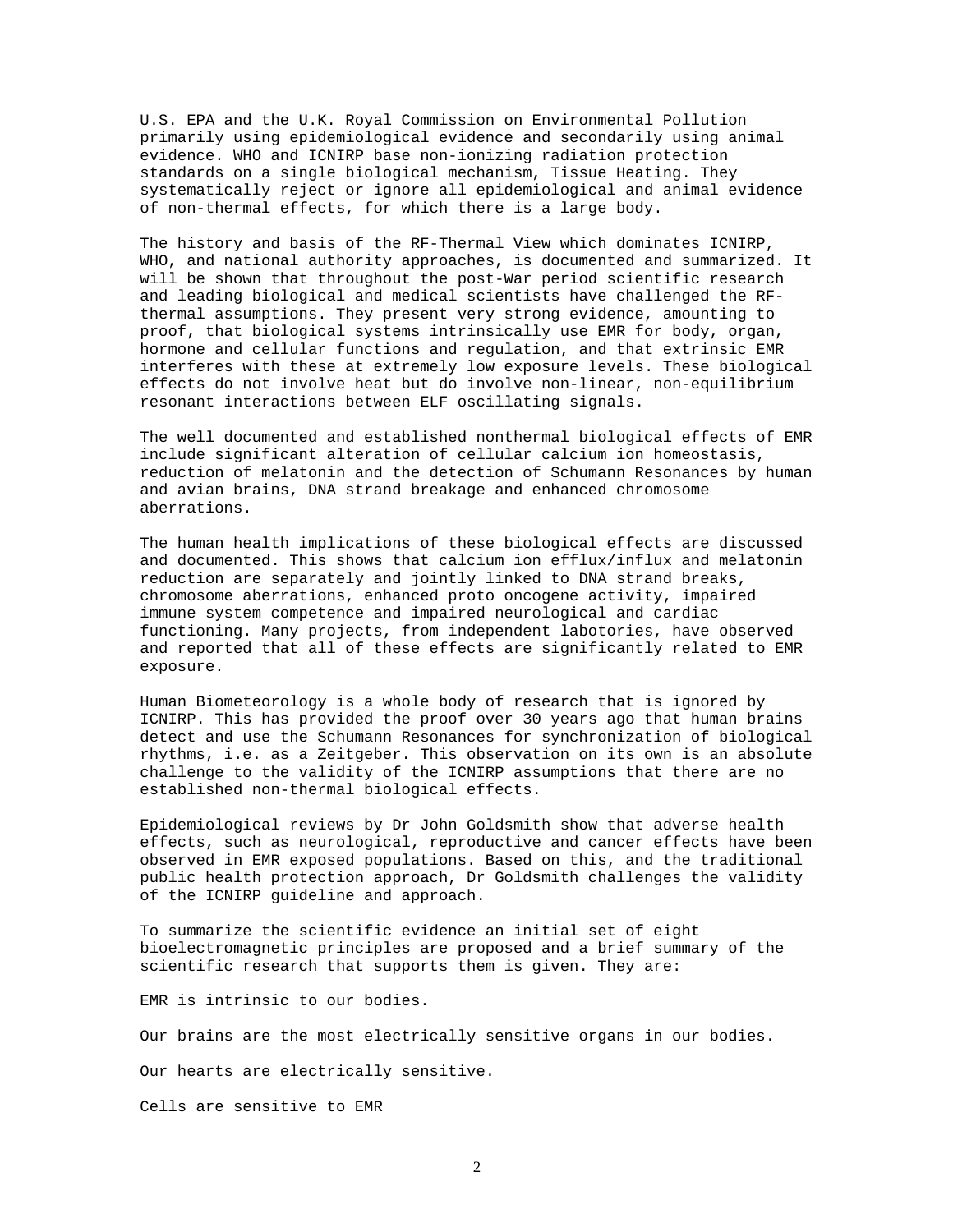Our whole body acts as an aerial

The brain is linked to organs and cells through EMR-sensitive hormones.

The EMR Spectrum Principle.

The Intrinsic Free Radical Principle

These principles provide a sound and scientifically reliable approach to assessing EMR impacts on people and animals. They soundly challenge the ICNIRP assumptions and approach. The ICNIRP assessment of biological mechanisms is reviewed and found to be selective, limited and flawed. Their assessment of RF/MW effects on reproductive outcomes is shown to be limited, misleading and flawed. The cancer assessment is shown to be selective, misleading, inappropriate and flawed. An incorrect epidemiological approach is consistently applied.

From the data in the studies cited (and misused) by the ICNIRP and WHO reviews, and supported by a great deal of other available research evidence, a public health protection standard is recommended based on residential dose-response relationships for cancer, neurological effects and reproductive effects.

2. Public Health Protection Standards are based on Epidemiology:

The background to identifying environmental factors that produce cancer will be given, along with an example using the chemical Benzene. Then the principles of epidemiology relating to assessment of cause and effect will be outlined and the particular principles in the epidemiology of EMR will be discussed.

2.1 Cancer Assessments are based on environmental epidemiology:

Public health Protection Standards are based on Epidemiological Evidence. A primary textbook on Cancer, De Vita, Hellman and Rosenburg (1993), states:

"In contrast to laboratory studies, epidemiology directly evaluates the experience of human populations and their response to various environmental exposures and host factors (the risk of disease)".

Del Regato, Spjut and Cox (1985) introduce their medical textbook on cancer by discussing the use of Incidence Rates in human populations as the means of detecting human cancers. Fraumeni et al. (1993) outline the historical role that epidemiology has played in identifying carcinogenic agents and the range of methods which are classically used.

Setting public health standards for environmental carcinogens is the role of the United States Environmental Protection Agency (USEPA). Their website includes the Integrated Risk Information System (IRIS),  $_{-}$ HYPERLINK "http://www.epa.gov/ngispgm3/iris/rfd.htm"

\_\_http://www.epa.gov/ngispgm3/iris/rfd.htm\_, that details the procedures for carrying out assessments and the results for a wide range of carcinogens. This is primarily based on epidemiological assessments. Under the heading "Hazard Identification" the following statement relates to the use of epidemiological studies: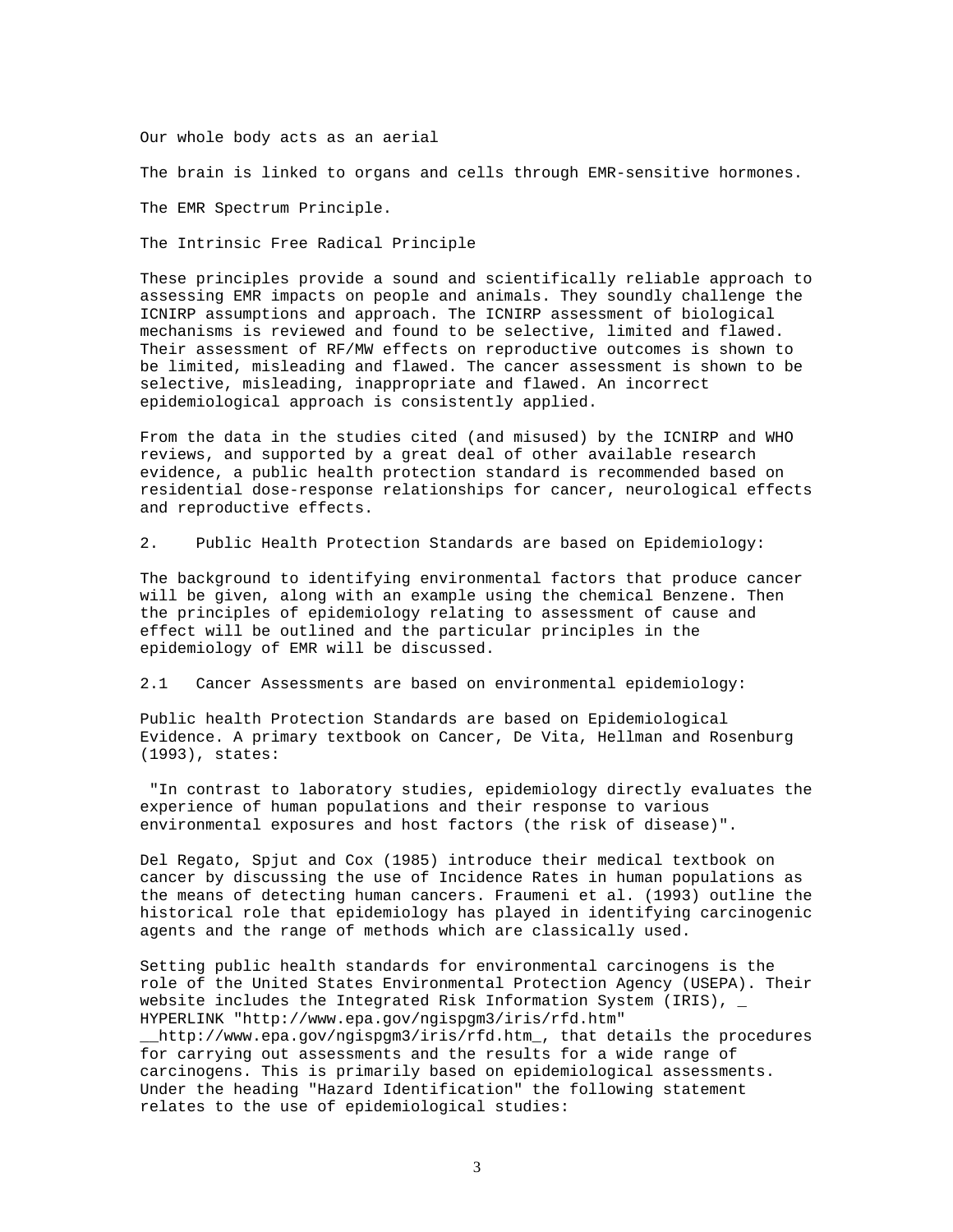"Human data are often useful in quantitatively establishing the presence of an adverse effect in exposed human populations. When there is information on the exposure level associated with an appropriate endpoint, epidemiologic studies can also provide the basis for a quantitative dose-response assessment. The presence of such data obviates the necessity of extrapolating from animals to humans; therefore, human studies, when available, are given first priority, with animal studies serving to complement them."

An environmental epidemiologist of considerable standing, alongside Sir Austin Bradford Hill, was Professor Abraham Lilienfeld, of Johns Hopkins University. He was the epidemiologist responsible for the survey of health effects at the U.S. Embassy in Moscow. In his paper "Practical limitations of Epidemiologic methods" (Lilienfeld, 1983), Professor Lilienfeld discussed some of the difficulties of demographic studies, including the issue of the "ecological fallacy". In relation to his study on the staff and dependents at the U.S. Moscow Embassy, he states:

"The problems associated with these studies are illustrated by reviewing some of the details of the study of effects of microwave radiation on embassy employees in Moscow. The study population had to be reconstructed, individuals had to be located and information on exposure status has to be obtained by questionnaire. The relatively small size of the exposed group permitted the detection of only fairly large relative risks. Despite these limitations, epidemiologic studies have been remarkably productive in elucidating etiological factors. They are necessary since 'the proper study of man is man' ".

Dr Lilienfeld describes a classical epidemiological approach and problems. Epidemiology is complex and difficult, but it is the best and most appropriate science for the study of the effects of environmental exposures on human populations.

# 2.2 A Chemical Example - Benzene:

An example is the carcinogenic assessment for Benzene. Benzene is classified by the  $U.S.E.P.A.$  as a known human carcinogen (Category A) based on "convincing human evidence as well as supporting evidence from animal studies". At the end of the section on "Human Carcinogenicity Data", having outlined the epidemiological evidence, the conclusion is:

"All of the epidemiological studies referred to above have some methodological problems, i.e. confounding exposures, lack of sufficient power, and other limitations, but the consistent excess risk of leukaemia across all of these studies argues that such problems could not be entirely responsible for the elevated risks of cancer. Most of these epidemiologic studies have been reviewed in peer-reviewed publications. They provide clear evidence of a causal association between exposure to Benzene and ANLL. The evidence is suggestive with respect to CNLL and CLL."

ANLL: Acute Nonlymphocytic Leukaemia. CNLL: Chronic Nonlymphocytic Leukaemia. CLL: Chronic Lymphocytic Leukaemia.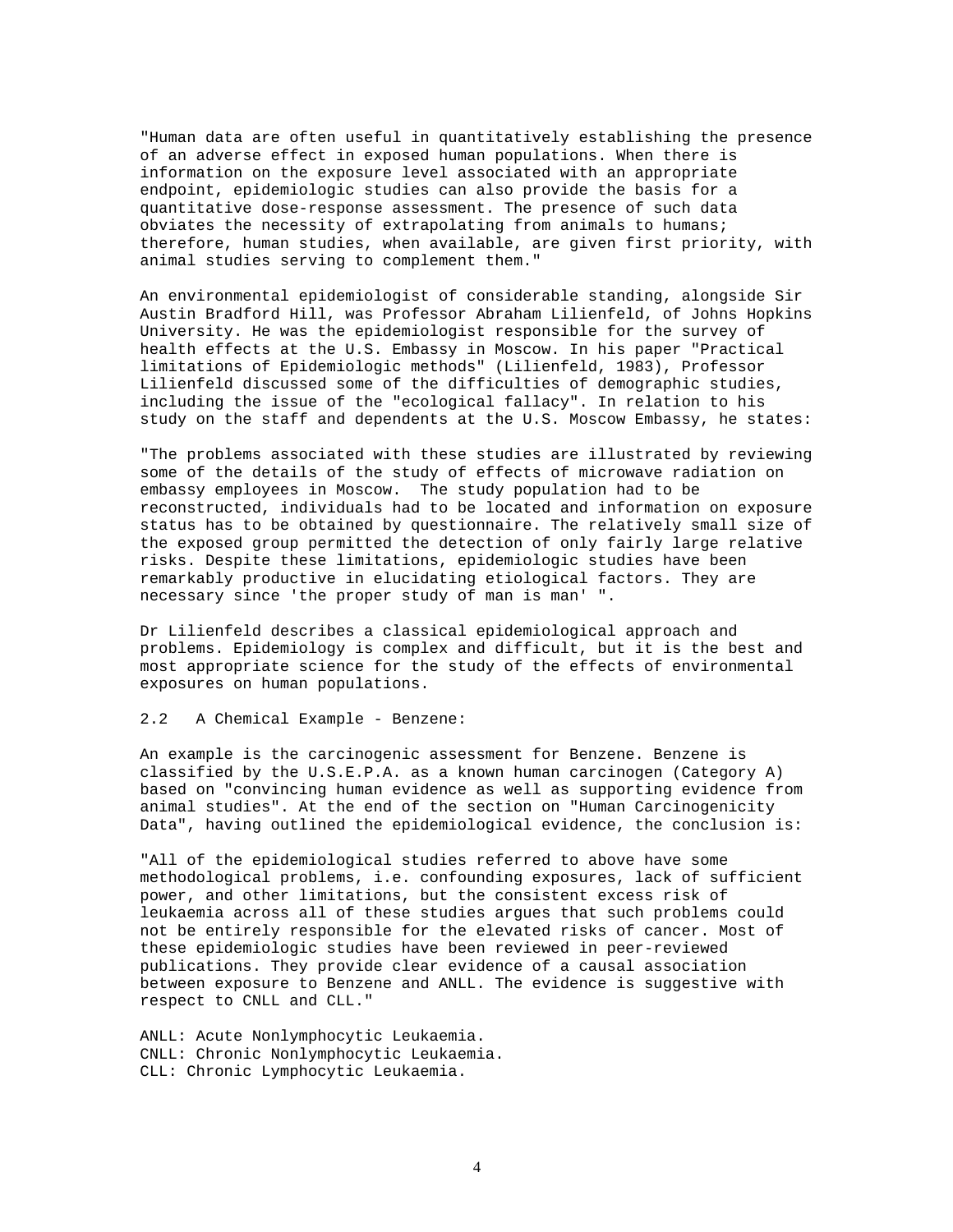The Benzene Assessment is based on a total of 15 epidemiological papers covering 6 separate studies, one showing a significant dose-response relationship. Several papers found insignificantly elevated leukaemia rates. Some of these reached significance when follow-up studies involved more cases. In summary the dose-response data gives:

Table 1: Air concentrations at specific risk levels: Risk Level Concentration of Benzene 1 in 10,000 13.0 to 45.0 (g/m3 1 in 100,000 1.3 to 4.5 (g/m3 1 in 1,000,000 0.13 to 0.45 (g/m3

\_

Figure 1: An example of standard setting using Benzene from the Royal Commission on Environmental Pollution, Houghton (1998).

The United Kingdom, Royal Commission on Environmental Pollution, 21st report "Setting Environmental Standards", Houghton (1998), also shows the reliance on epidemiology in setting such standards and outlines the procedures followed. The are very similar to the USEPA and IARC. The Royal Commission also uses Benzene as an example, Figure 1.

There is no discussion at all in the EPA Benzene assessment, nor the Royal Commission summary, about biological mechanisms. It is wholly sufficient that consistent human studies, two cohort studies and one dose-response relationship shows increases in leukaemia. A MEDLINE search reveals a large number of cytogenetic studies showing that Benzene enhances chromosome damage in animals, worker and human blood. None of these are cited by the EPA Assessment. The epidemiological studies give the necessary and sufficient evidence for the carcinogenicity assessment.

It is stated in Figure 1 that human studies were more useful than animal studies. Most human studies involved high occupational exposure that were probably under-estimated, making their results and over-estimate of the risk of effects. They refer to the Expert Panel on Air Quality Standards (EPAQS) who considered that the risk of leukaemia in workers was undetectable when average exposure over a working lifetime is around 500 ppb. Taking into account working lifetime (77,000 hours) compared with chronological lifetime (660,000 hours) the figure is reduced by a factor of 10. A further factor of 10 is applied to extrapolate from fit, young to middle-aged workers to the general population giving 5 ppb. Allowing for uncertainties in the ambient exposure, and following the principle of keeping exposure as low as practicable, a target standard of 1 ppb was adopted as a running annual average. This applies an overall safety factor of 500 below the NOAEL for moderate to highly exposed workers.

The UK report refers to the number and importance of international conventions relating to the environment. This includes the Maastricht Treaty that sets out the basis for the European Union's environmental policy, which includes protecting human health. The basic procedure of human health risk characterization is to compare the estimated human dose (EHD) of a given substance with either the no observed adverse effect level (NOAEL) or the lowest observed adverse effect level (LOAEL). The NOAEL is the greatest concentration of a substance that

5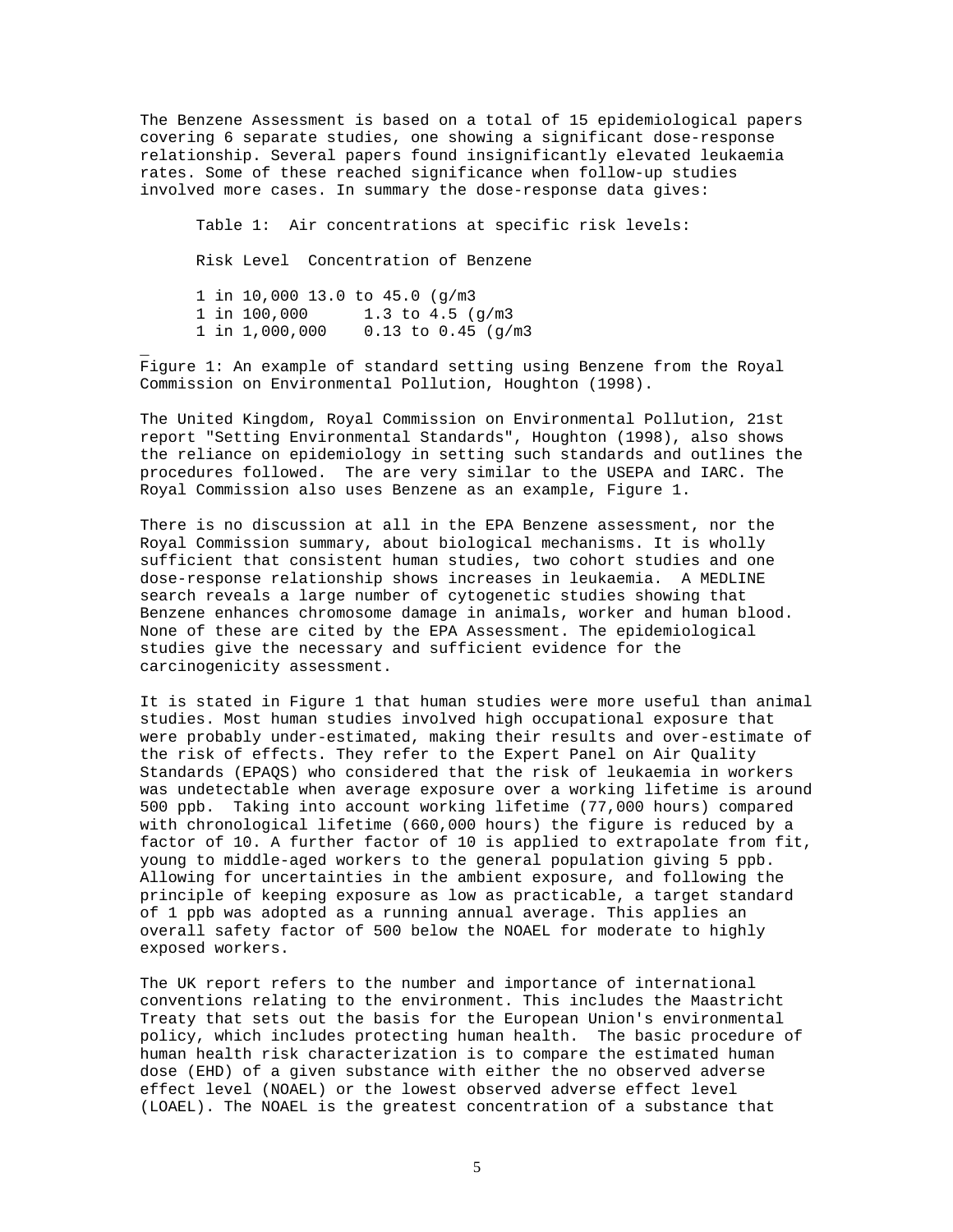produces no observed adverse effect. The LOAEL is the lowest concentration of a substance, found by experiment or observation, that causes any adverse alteration of morphology, functional capacity, growth, development, or life-span, which is distinguishable from control organisms of the same species and strain.

For the epidemiology of human populations the NOAEL approach involves the search for the study with the highest exposure that shows no adverse effect, with no studies that do show elevated risks below it. Then a safety factor is applied to take into account the uncertainties, the susceptibilities, and size of the exposed populations. The LOAEL approach uses dose-response relationships to determine the lowest threshold for the observation of an adverse effect. In using the epidemiological studies, careful consideration of bias and confounding is undertaken and then the Bradford Hill viewpoints are used to guide consideration of the likelihood of cause and effect, Figure 2.

In Figure 2, Houghton (1998), uses the term "criteria" and in the final quote the term "feature". The word "viewpoint" was very carefully chosen by Sir Austin Bradford Hill. They are points from which to view the evidence and not criteria that must the achieved. This is the importance of the note at the bottom of Figure 2. These are not criteria, they are viewpoints with either greater or lesser strength from which we can decide "is there any other way of explaining the set of facts before us, is there any other answer more likely than cause and effect. Epidemiology does not provide "scientific truth". It provides a weight of evidence that must be considered in an informed fashion, and decisions made with incomplete facts.

Figure 2: A summary of the Bradford-Hill viewpoints for deciding on cause and effect from epidemiological evidence, Houghton (1998).

2.3 The Bradford Hill Guidance:

\_

It is also an absolute prerequisite that the exposure takes place prior to the effect occurring (temporality). This is the only viewpoint that could be termed a "criteria".

2.3.1 Viewpoints NOT criteria:

Expert witnesses who appear in court and at hearings for companies assess the epidemiological evidence using what they call the "Bradford Hill Criteria", Black (1998), Elwood (1999) or the "Hill Criteria", Moulder (2000). Dr Moulder states that "The Hill criteria should be viewed as a whole; no individual criterion is either necessary or sufficient for concluding that there is a causal relationship between exposure to an agent and a disease." This is an approach of people who are determined to dismiss the epidemiological evidence. It is totally inappropriate and leads to a significant failure to protect occupational and public health protection.

This is not the approach taken by IARC, US EPA, the U.K. Royal Commission on Environmental Pollution, nor Sir Austin Bradford Hill himself. In fact Sir Austin strongly opposed this approach. He states, Hill (1965):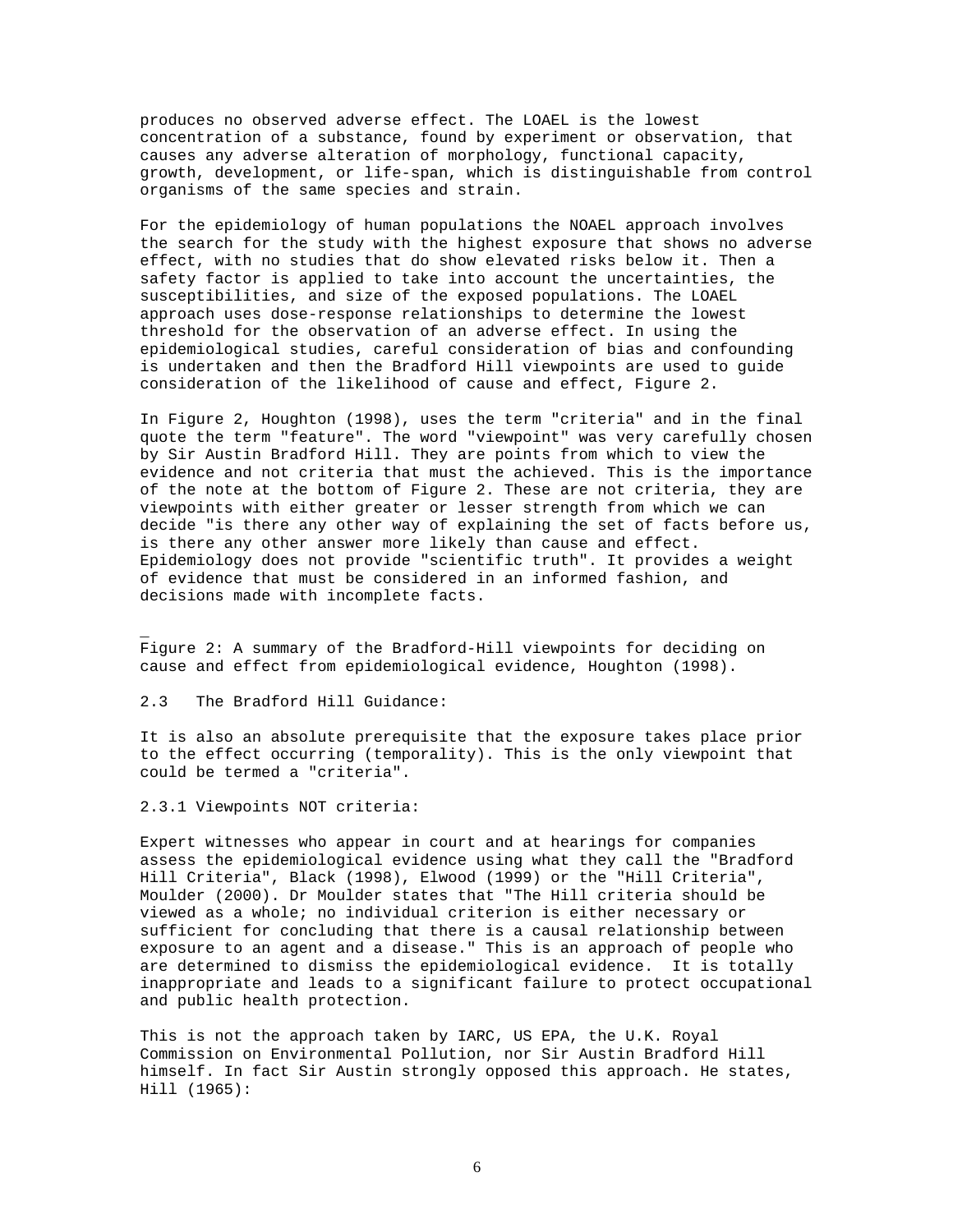"Here are nine different viewpoints from all of which we should study association before we cry causation. What I do not believe - and this has been suggested - is that we can usefully lay down some hard-and-fast rules of evidence that must be obeyed before we accept cause and effect. None of my viewpoints can bring indisputable evidence for or against the cause-and-effect hypothesis and none can be required as a sine qua non. What they can do, with greater or less strength, is to help us make up our minds on the fundamental question - is there any other way of explaining the set of facts before us, is there any other answer equally or more, likely than cause and effect."

Sir Austin also rejects strict statistical thresholds such as the 95% confidence interval. He cites a group of cotton mill workers who persistently showed a higher incidence of respiratory disease than similar group of unexposed workers, but the difference was never statistically significant. He says that the evidence was so clear-cut that no formal test could contribute anything of value to the argument:

"No formal tests of significance can answer those questions. Such tests can, and should, remind us of the effects that the play of chance can create, and they will instruct us in the likely magnitude of those effects. Beyond that they contribute nothing to the 'proof' of our hypothesis."

Hill (1965) gives the example of respiratory sickness in workers in the cardroom of a spinning mill where they were exposed to dust. The 30 to 60 year olds suffered three times as much illness as other workers not exposed to the dust. The data never reached statistical significance but Dr Bradford Hill concluded that it was a causal effect because the evidence was so clear cut.

With EMR the usual experience is that a small occupational group, people living near powerlines and an electric blanket study show nonsignificant but elevated rates of disease or mortality. Larger occupational groups and military personnel who experience radar and radio exposures show significantly elevated rates of disease and death. Attempts are then made to identify a gradient of exposure to determine whether a dose response relationship exists. Dose response relationships and significant dose response relationships are then identified using sub-groups who have a graduated risk of exposure by virtue of their jobs and tasks. This builds the picture that across the EMR spectrum similar health effects and biological effects are observed, supporting an integrated approach to the assessment of the data, and indicating a level of evidence that rises progressively towards the point where we can decide that there is a causal relationship. Many years previously we surpassed the threshold for a potential effect for a wide range of EMR related health effects at very low level of exposure with the initial residential and occupational studies showing elevated risks.

With the sensitivity of the brain to electromagnetic signals it is expected that neurological effects will be measurable from EMR exposures. There are many EMR studies of exposed workers that show elevated by non-significant increases or neurological effects. It is a common conclusion of the authors that the result does not support the hypothesis that EMR is associated with neurological disease. This is incorrect, especially if small samples are involved since tests of statistical significant are strongly dependent on sample size. An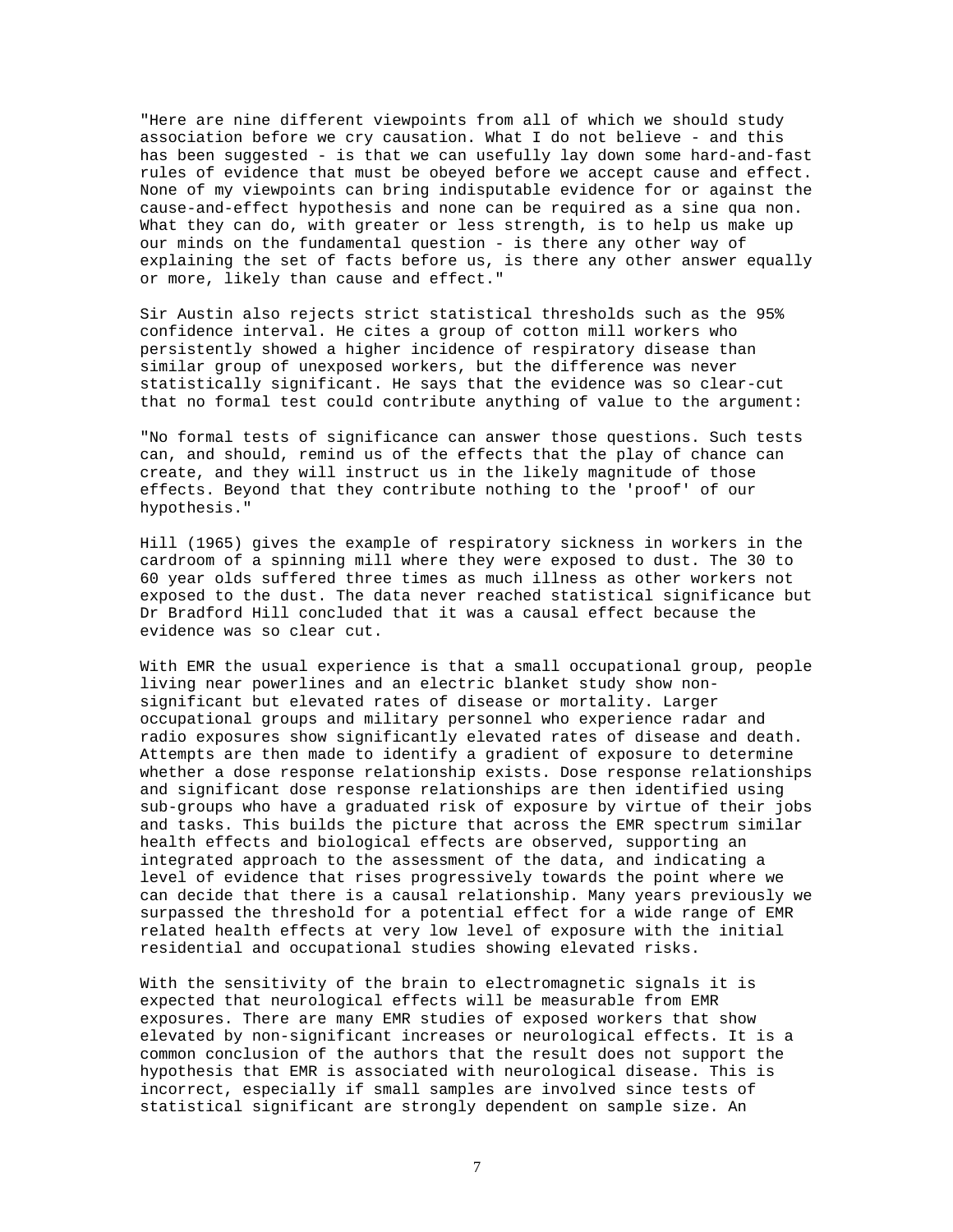instructive example of this is Johansen et al. (1999). They investigated the incidence of Multiple Sclerosis among utility workers. With 32 cases of MS diagnosed when 23.7 were expected, they found a Standardized Incidence Ratio, SIR = 1.35, 95%CI: 0.92-1.91. They then conclude: "We found no support for the hypothesis of an association between occupational exposure to electromagnetic fields and the risk of MS."

What would Sir Austin conclude if he looked closely at their data? Based on only 14 cases, for low, medium and high exposures they observed SIRs of 0.8, 1.4 and 1.6. This is a remarkable result with a biological gradient. This "admits of a simple explanation and puts the case in a clearer light". Actually this study provides very strong support for the hypothesis. Along with several other studies it supports the cause and effect hypothesis.

### 2.3.2 Specificity:

Specificity is valuable in situations where a specific disease agent is observed to produce a specific disease in specific workers exposed to a specific situation. Sir Austin says that when this occurs it is a strong argument in favour of cause and effect. He immediately cautions that we must not over-emphasize this characteristic because many agents are known to produce more than one cancer or a range of illnesses. He also observed that many diseases are produced by multiple agents. The epidemiological evidence for EMR shows that it enhances a wide range of cancer and sickness in many body organs, under a wide range of exposure conditions across the spectral range. Sir Austin summarizes this with:

"In short, if specificity exists we may be able to draw conclusions without hesitation; if not apparent, we are not thereby necessarily left sitting irresolutely on the fence."

An application of specificity to EMR arises when we consider which body elements are particularly bioelectromagnetically sensitive and reactive. Our brains and hearts are immediately identified as sensitive organs. However all cells are sensitive, especially in the immune system and the endocrine system, through the actions of calcium ions and melatonin.

### 2.3.3 Experimentation:

Experimentation is not always possible but where it is, it is very powerful. For example, in the Schwarzenburg Study, involving a shortwave radio tower, a significant dose-response relationship for sleep disturbance was observed. Confirmation of cause and effect came from turning the transmissions off for 3 days without notifying the residents. Sleep quality improved significantly (p<0.001), with a delay of about one day, even in the group with the lowest exposure (Group C). This shows that even though they experienced the lowest exposure, the RF signal was still interfering with their brains and their sleep. When the transmission was turned off permanently, measured human melatonin levels rose significantly (Prof. Theo Abelin Pers. Comm.). This is a biological mechanism but it was identified after the assessment of cause and effect was concluded.

2.3.4 First Priority - Dose-Response Relationship:

In relation to dose-response Sir Austin states: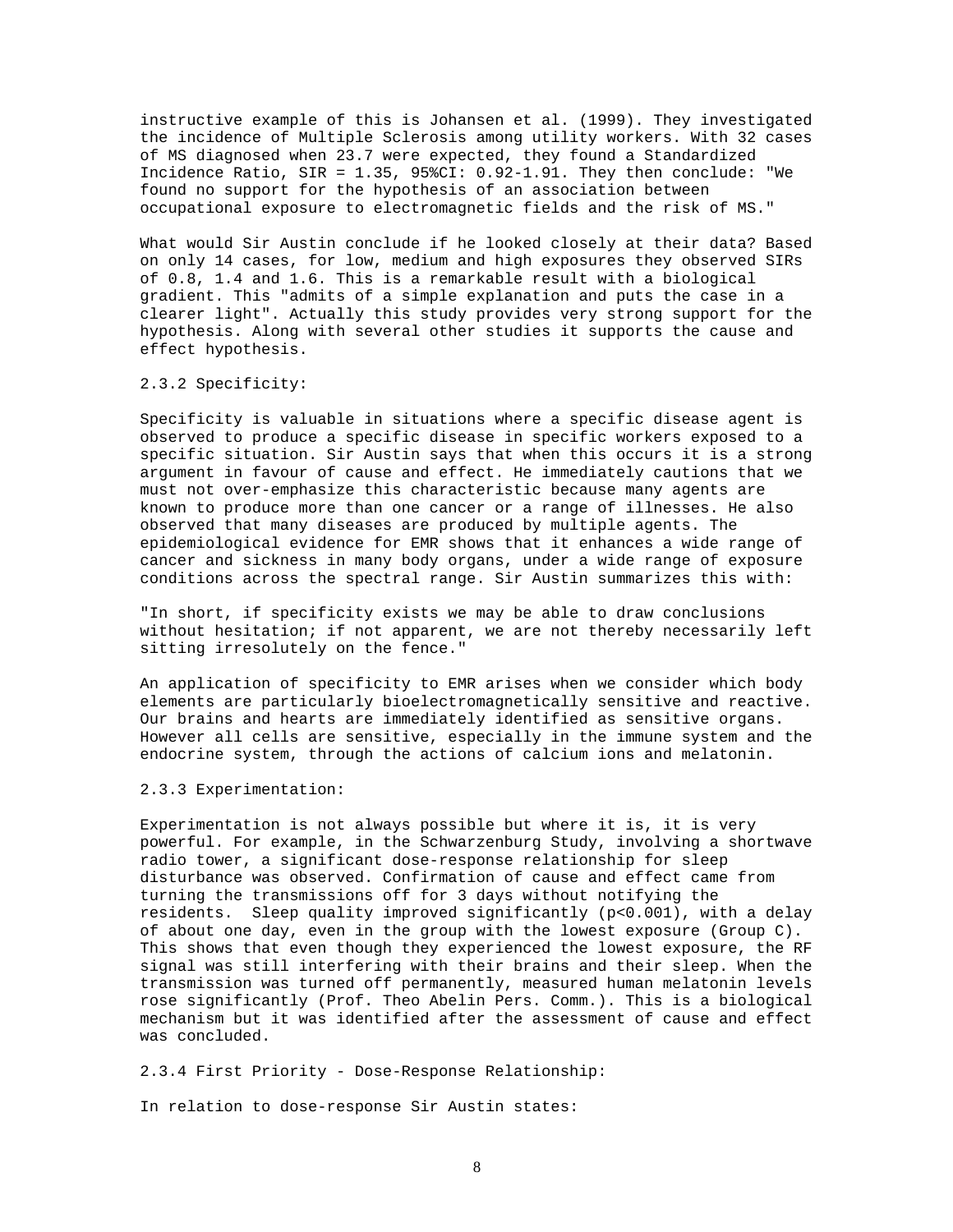"If the association is one which can reveal a biological gradient, or dose-response curve, then we should look most carefully for such evidence. For instance, the fact that the death rate from cancer of the lung rises linearly with the number of cigarettes smoked daily, adds a great deal to the simpler evidence that cigarette smokers have a higher death rate than non-smokers." … "The clear dose-response curve admits of a simple explanation and obviously puts the case in a clearer light."

Hence a dose-response relationship is highly indicative of a cause and effect.

2.3.5 Second Priority - Strength of Association:

For Strength of Association Sir Austin cites the example of John Snow's classic analysis of the cholera epidemic in 1854. He found 71 deaths per 10,000 in the group whose water came from the Southwark and Vauxhall Company and 5 deaths per 10,000 from those using the Lambeth Company, a factor of 14. No known biological mechanism was available at that time but this is sufficient to decide cause and effect, especially when the Lambeth Company water was sewage-free and the other Company's water wasn't.

Sir Austin warns, however, not to place too much emphasis on strength of association, for some important effects might wrongly be dismissed. He also dismissed the requirements to achieve statistical significance as an absolute requirement. For Dr Bradford Hill, elevated risks are important evidence to be considered in context. A group of mill workers were consistently observed to have elevated respiratory disease, but this never reached statistical significance. Nevertheless it was concluded to be a causal effect.

2.3.6 Third Priority - Consistency

Consistency is a feature to be specially considered. Has the effect been consistently observed to be associated in different persons in different places, circumstances and times? But consistency is not absolute. He states:

"Once again looking at the obverse of the coin there will be occasions when repetition is absent or impossible and yet we should not hesitate to draw conclusions."

For example, we cannot repeat the Korean War and wait another 20 years to see if cancer and sickness is greater in high exposure groups compared with low exposure groups. A repetition is impossible but we can look for consistency between the Polish Military Study, studies of RF/MW exposed electrical workers, and large population studies of residents around high powered broadcast towers.

2.3.7 Lowest Priority - Biological Mechanism:

Dr Bradford Hill's comments on "biological plausibility" or "biological mechanism" place them at the lowest priority. He states: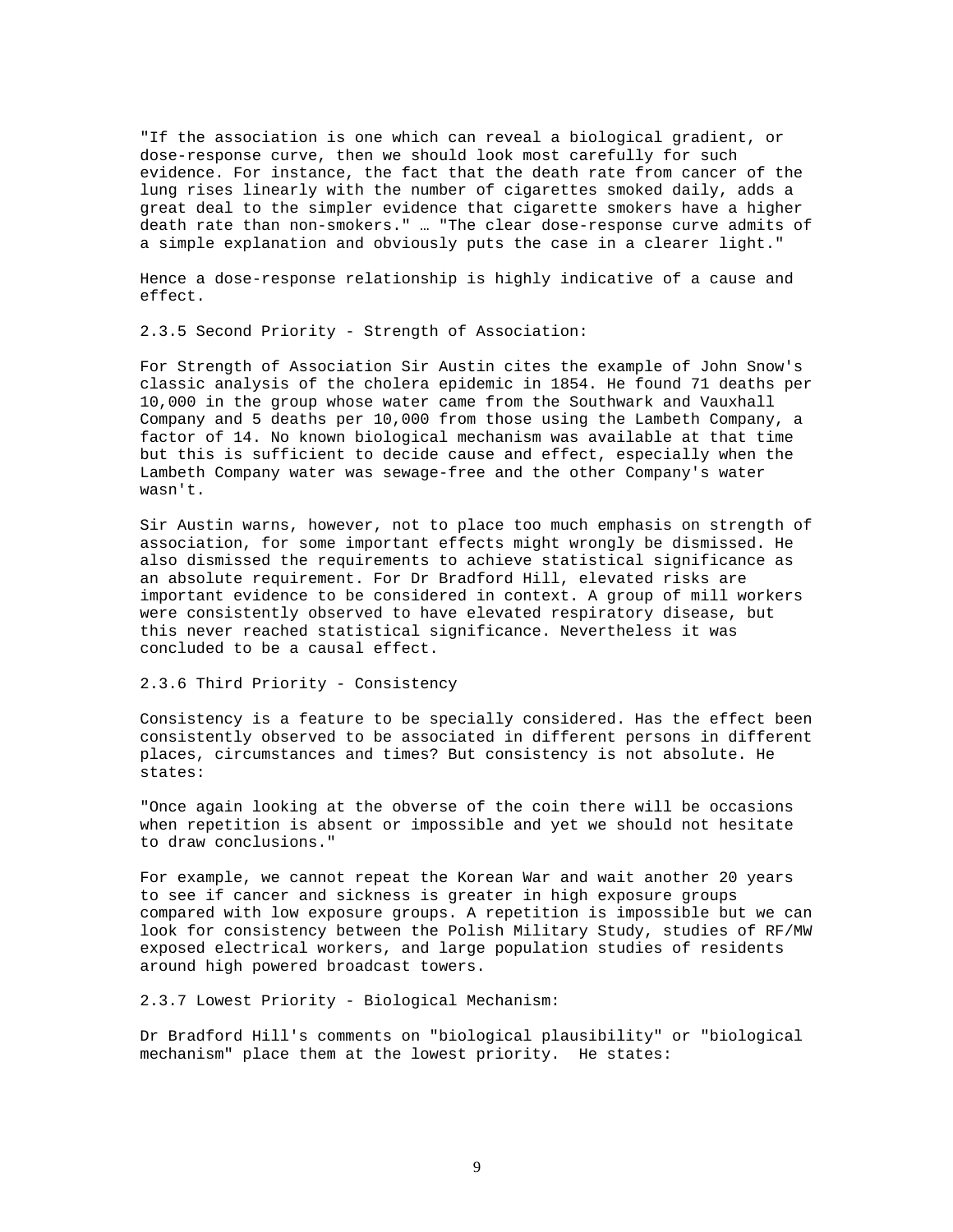"It will be helpful if the causation we suspect is biologically plausible. But it is a feature I am convinced we cannot demand. What is biologically plausible depends on the biological knowledge of the day".

The absence of a detailed step by step biological mechanism is not a limitation on classifying chemicals, such as benzene, as carcinogens. A chemical that is observed to neoplastically transform cells (e.g. the Ames Test), produces tumours in laboratory animals and is associated with increased incidence of cancer in exposed workers, is classified as a human carcinogen.

Just two years ago Quinn (1997) noted that:

"Although the role of ultraviolet radiation in human skin carcinogenesis has been supported by a wealth of epidemiological data, the mechanisms by which it leads to skin cancer are still poorly understood."

It is accepted from the epidemiological evidence that UV radiation is carcinogenic, causing melanoma and other skin cancers. It also reduces immune system competence. This is a strong reason for being very concerned about the depletion of the Ozone Layer and the formation of the "Ozone Holes" over the Arctic and Antarctic.

2.4 ICNIRP's inappropriate reliance on a Biological Mechanism

In setting public health protection standards, epidemiological evidence is the strong guiding evidence. It does not need a biological mechanism for it to be interpreted as a probable or even causal effect. For ICNIRP to concentrate on and rely on a single biological mechanism, Tissue Heating, is inappropriate and wrong. Large portions of official documents are devoted to extensive discourses on SARs and determination of the thermal threshold. This whole methodology is flawed. Health effects assessments start with epidemiological evidence and the existence of a plausible biological mechanism is irrelevant.

WHO, ICNIRP and their international and national counterparts have developed a highly sophisticated system of approaches to dismiss all epidemiological evidence and animal and cellular evidence which conflicts with their RF-Thermal view of the world. As the epidemiological and laboratory evidence has grown stronger and stronger, the dismissive methodology has lost all sophistication and, as demonstrated by ICNIRP (1998), it is blatantly selective, reductionist, biased and scientifically dishonest.

It is selective through carefully selecting positive and negative evidence to maintain their 'no effects' stance through a 'balance of evidence approach'.

It is reductionist by seeking reasons, valid or not, for dismissing each study on its own so that none are left at the end. A set of experimental and epidemiological "criteria" have been adopted in an attempt to make the process look like good science.

It is biased towards accepting evidence of no effects and dismissing all evidence of effects as weak, questionable and unreliable.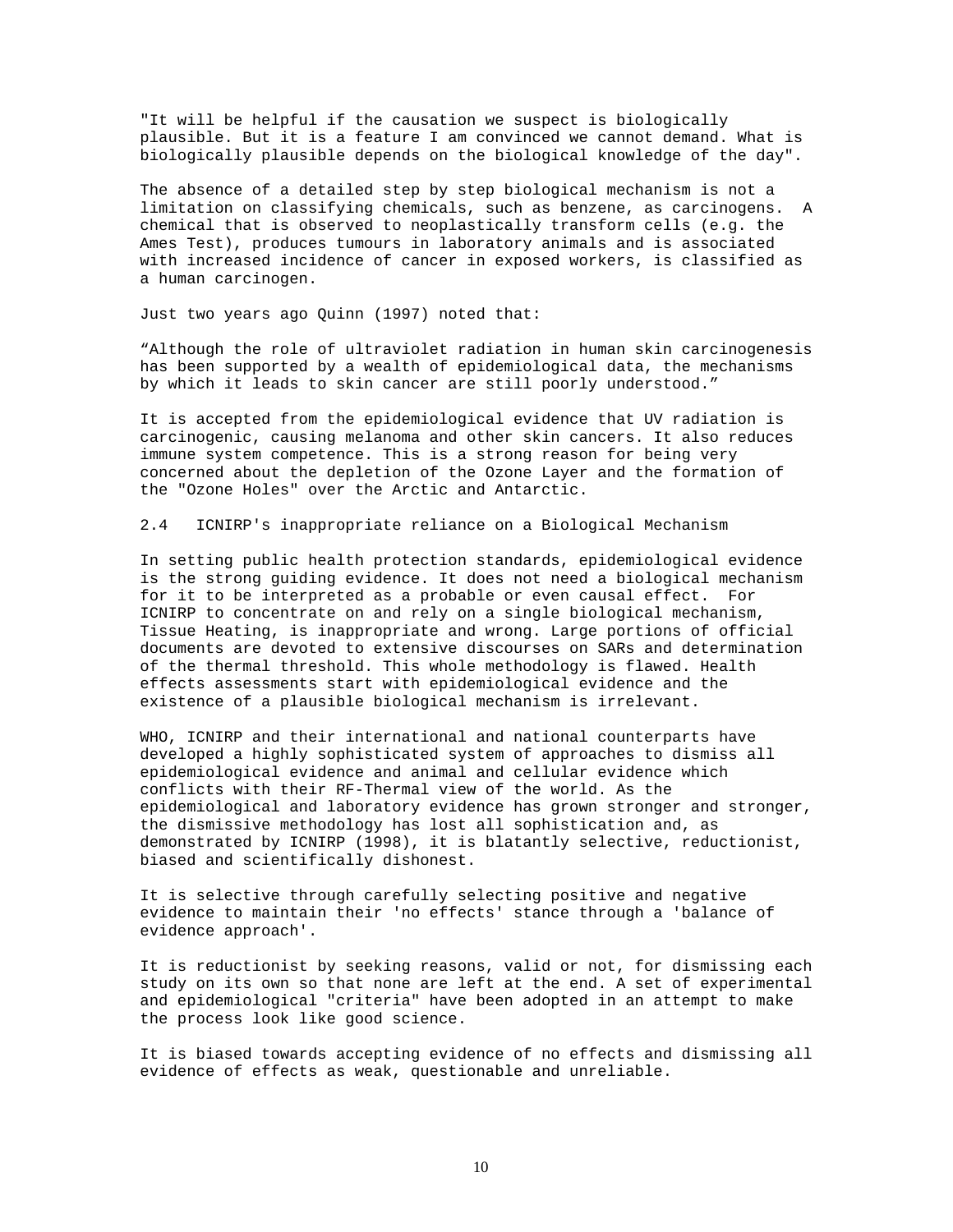It is scientifically dishonest because it cites papers that clearly report significant increases in cancer as showing no evidence of cancer. It deliberately chooses to accept conclusions that claim no association between radar and health effects when the data in the report or paper proves that this is incorrect. ICNIRP also includes studies in its assessment that are incapable of showing effects, as though they provide evidence that there are no effects.

This is a process of "Constructive Dismissal" in which a pre-conceived position is defended at all costs by inappropriately dismissing all evidence that challenges it.

The epidemiological evidence, when appropriately assessed following the Bradford Hill Viewpoint approach, an approach endorsed by Drs Lilienfeld and Goldsmith, provides sufficient weight to establish cause and effect relationships between EMR and many health effects, and to set public health standards. It is wrong in science, and in public health protection policy terms to retain the RF-Thermal view. ICNIRP's 1998 assessment must be rejected and urgently revised in the light of these revelations.

# 2.5 Cancer Epidemiology:

The science of epidemiology has developed to deal with complex human situations, as are found with almost every potential disease agent, whether it is chemicals, drugs, smoking, air pollution or ionizing radiation. Large groups of the population are identified whose occupation, location or activity involves exposure to the disease agent of concern. On some occasions the level of potential or probable exposure can be reasonably well stratified to allow a dose-response comparison to be made. In all cases, the exposure varies from day to day, week to week, year to year, and person to person. Hence there is a frequency distribution of hourly or daily exposures for each person and for each group. As a consequence almost all retrospective studies deal only with potential or probable exposures. The frequency distribution of exposures accumulates towards a mean exposure. By judicious choice of occupational groups or residential situations the exposed groups can be dichotomized to compare groups with higher mean exposures compared with other similar groups who have lower or no exposure to the agent. In some circumstances it is possible to identify a gradient of exposure which might allow a dose-response curve to be investigated. Elevated rates of disease and death are then considered and assessed in the light of uncertainties and the important of the evidence for public health.

A commonly accepted model of cancer development involves initiation, promotion and progression, Figure 3. For cancer studies a significant time delay between initiation and the development of malignant cancer can be many years or even several decades. When cancer does develop it occurs in a small number of people when we are younger than 50 years.

For example in New Zealand for male brain and CNS cancer, in the 30-34 age group the incidence is near 4.4 and the mortality near 2.3 per 100,000 person years. In a city of half a million people there are about 25,000 men in the 30-34 yr age group. This gives an annual brain tumor incidence rate of 1.1/yr. If four 30-34 yr old men develop brain tumours they won't usually be noticed but the rate is 3.64 times average. In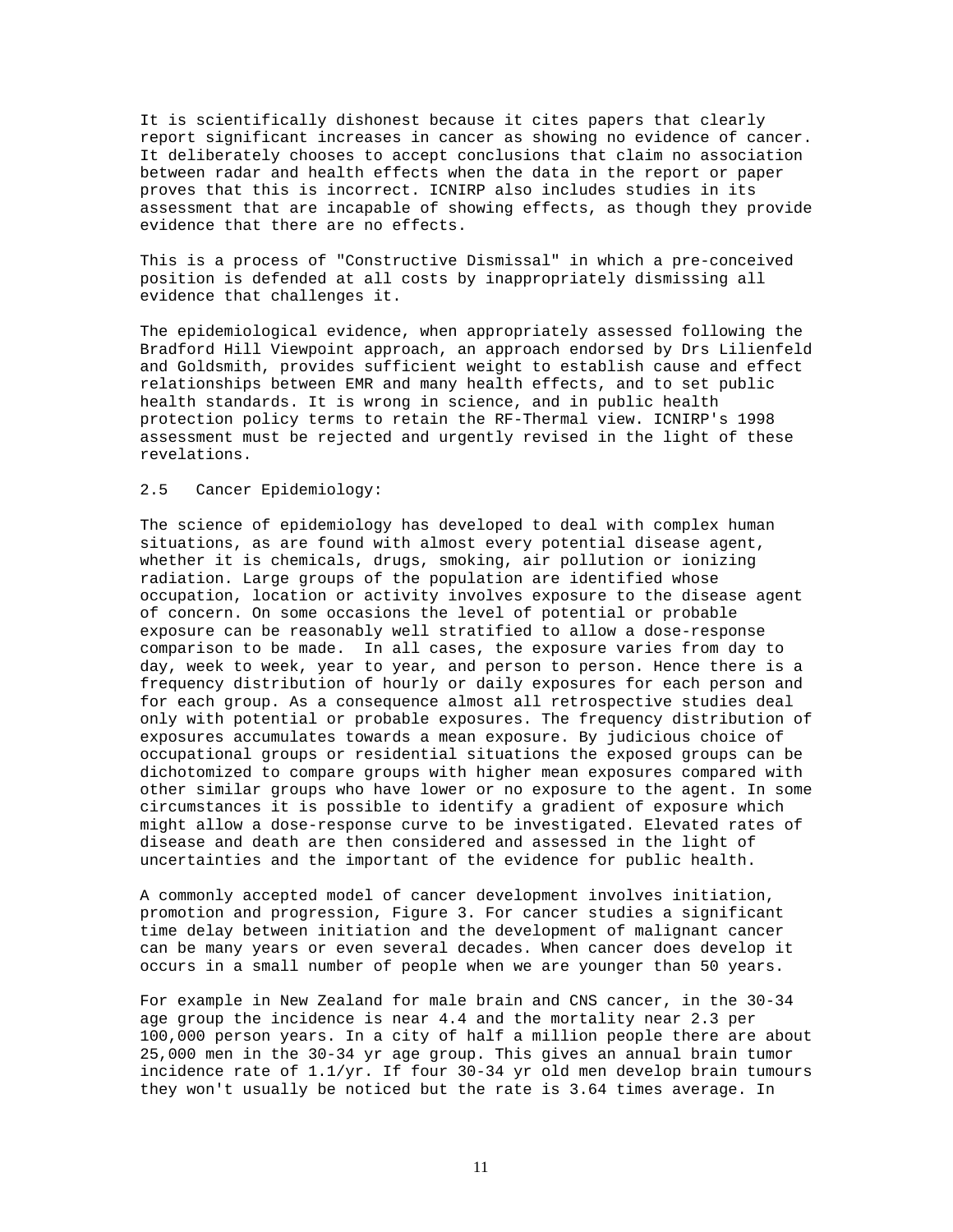order to detect the influence of a particular carcinogen, very large samples, very long periods and highly elevated rates are necessary.

The age standardized leukaemia incidence rate for all people is near 8/100,000 p-yr. With a population density of 800 /km2 and population of about 2500 could live within 1 km of a tower. Over a 13 year period this is 32,500 p-yrs giving an expected leukaemia rate of 2.6. This is very similar to the Sutton Coldfield situation, Dolk et al. (1997a). Six leukaemias were observed when 2.83 were expected.

Figure 3: Model of multistage carcinogenesis. Initiation involves a single exposure to a carcinogen that damages the nuclear DNA. Promotion involves multiple exposures at certain intervals to agents that do not damage DNA directly. Many chemical promoters alter cell regulation through signal transduction or gap junction alteration. Promotion leads from benign to malignant tumours. Progression increases the degree of malignancy, Adey (1990).

Hence studies, undertaken a few years after exposure are very unlikely to detect any increase in cancer, even in large populations. In small populations it is impossible because only a small proportion of people who are exposed show increased cancer at younger ages than about 50 to 60 years. As the total cancer rate increases with age in normal populations, especially after 50-60 years, it becomes harder to detect the influence of a specific carcinogen in older decadal age groups.

#### 2.6 Exposure Dilution:

\_

One of the fallacious reasons used to criticize and dismiss EMR epidemiological studies is that there is an ill defined or unknown exposure regime between the occupational or military exposure at an early age and the health survey data decades later. The time delay is essential to allow time for cancer to develop. During the time between the initiating and promoting exposures, and the collection of the health and mortality survey data, a complex exposure regime will be experienced by every person. Rather than creating uncertainty, it is certain what the effect of this is in large groups. The stochastic and randomized nature of this will dilute the differences between the groups and reduce any initial stratification or dichotomization based on the original exposure regime. Hence any observed adverse health effects will be significantly under-estimated. Thus, rejecting the study because of intra-exposure uncertainty is wrong and unjustified. In fact the effects seen can reliably be assumed to be even more elevated with higher significance than the analysis indicates.

The exposure complexity over decades significantly reduces the progressive exposure gradient that might have produced a dose-response curve. Thus any observed dose-response curve for cancer will be a very significant indication of cause and effect, even if it technically fails to achieve p(0.05.

EMR is particularly problematic because it is ubiquitous. Every member of society is exposed to some extent. Epidemiological method aims to minimize the inclusion of confounding factors. Hence exposed populations are compared with controls who are as similar in an as many respects as possible except for the exposure. Hence similarly trained and aged military groups are used as controls for radar exposed groups. In the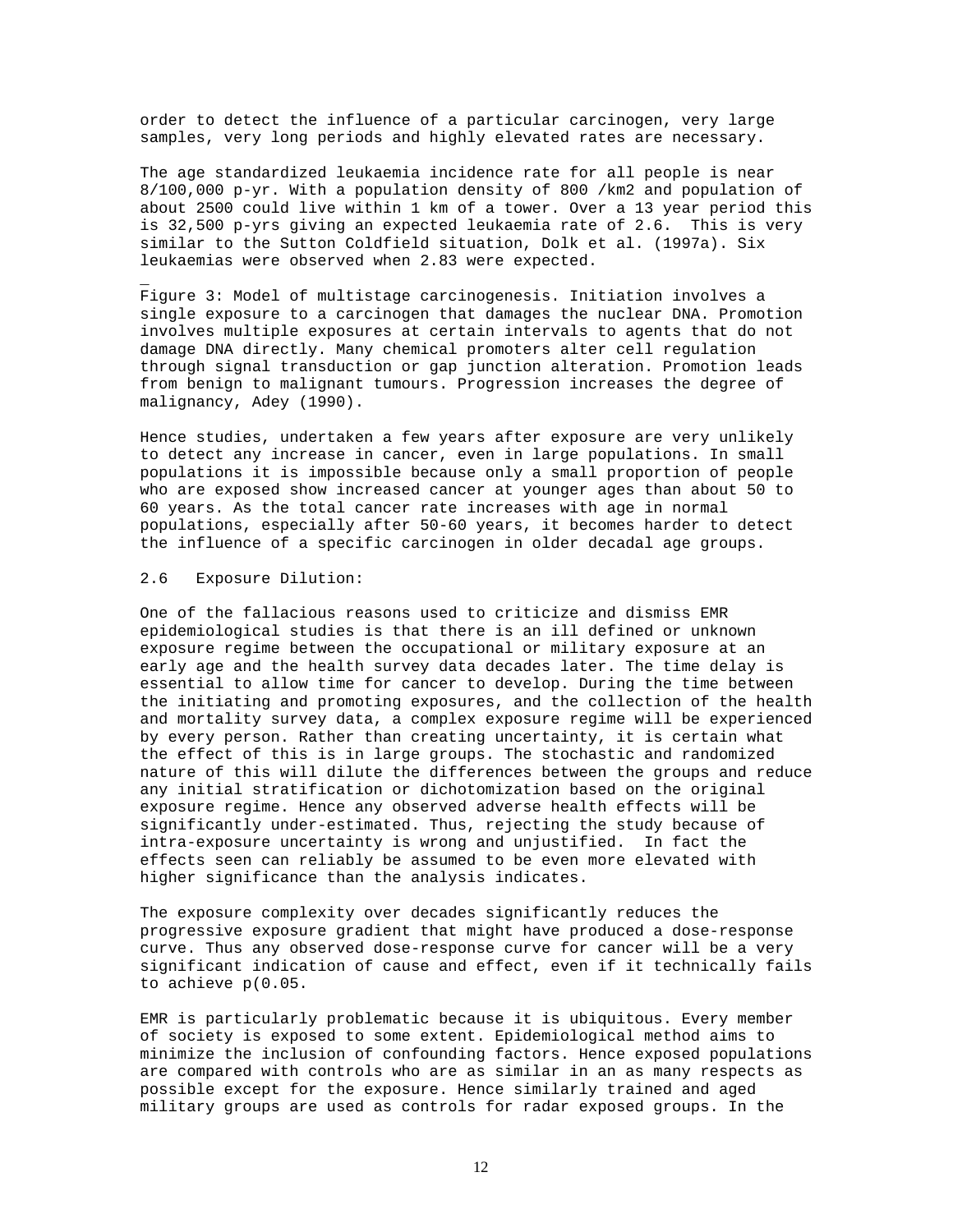Korean War Study, radar repairers we chosen as exposed groups and radio and radar operators as the comparison control group. Exposure surveys show that radio and radar operators are in a moderate exposure situation that is far higher than the general public. Hence if EMR exposure increases cancer, then the observed difference between the operators and repairs will not be as great as the real difference between them, and between both of them and the general male public of the same age. In military and industrial situations the lack of a 'no exposure' group is another significant source of exposure dilution.

A job exposure matrix can significantly reduce the uncertainties between groups classified by job. Such a survey was carried out in the Korean War Study. Despite this advanced exposure analysis, the authors try to claim that the observed adverse outcomes cannot be related to radar exposure since it was only based on potential exposure.

The technological advancements in society have exacerbated this further. Exposures occur from radio and TV broadcast towers, powerlines and home appliances. Computers, portable phones, mobile phones and cell sites have significantly raised individual EMR exposures in recent decades. Hence there is no true "no-exposure" population. These and other similar effects are strong sources of exposure dilution.

Residential studies are subject to dilution by 'migration'. Residential samples are diluted by exposed people leaving the area and unexposed people arriving into the study area. This is a significant effect because of the long periods necessary to allow for cancer to develop.

Thus all EMR studies have an extremely high probability of significantly under-estimating the Relative Risks.

The Korean War Study, Robinette et al. (1980), gives a good example. They surveyed exposures in a 5% sample of the "high exposure" repairers groups. They found frequency distributions within the three occupational groups being studied. This resulted in distinctly different distribution and mean Hazard Number for each occupational group that enabled a doseresponse exposure gradient to be identified. The health and mortality survey data collected about 20 years later revealed a significant doseresponse gradient in the mortality for each of the sailors surveyed when grouped in Hazard Number ranges. Despite 20 years of exposure dilution, the initial exposure dichotomy using occupational group produces elevated and significantly elevated mortality and morbidity differences 20 years later. Many of the elevated Relative Risks don't quite reach the p(0.05 threshold. The very large exposure dilution effect in this case is highly likely to raise them so that they do. This is accentuated by realizing that the comparison or control group was also regularly exposed and so this too produces its own exposure dilution effect, artificially reducing the observed RR and its significance.

An elevation in the rates of a wide range of sicknesses, neurological and cardiac disease and death and cancer incidence and mortality were observed in the Korean War Study, Robinette et al. (1980) and the Moscow Embassy study, Lilienfeld et al. (1978). Neither the authors of these studies, nor the WHO and ICNIRP assessors appreciate the effects of dilution for even though they found significant effects, they sought to dismiss all evidence of adverse effects, even when the data and appropriate interpretations strongly clash with this.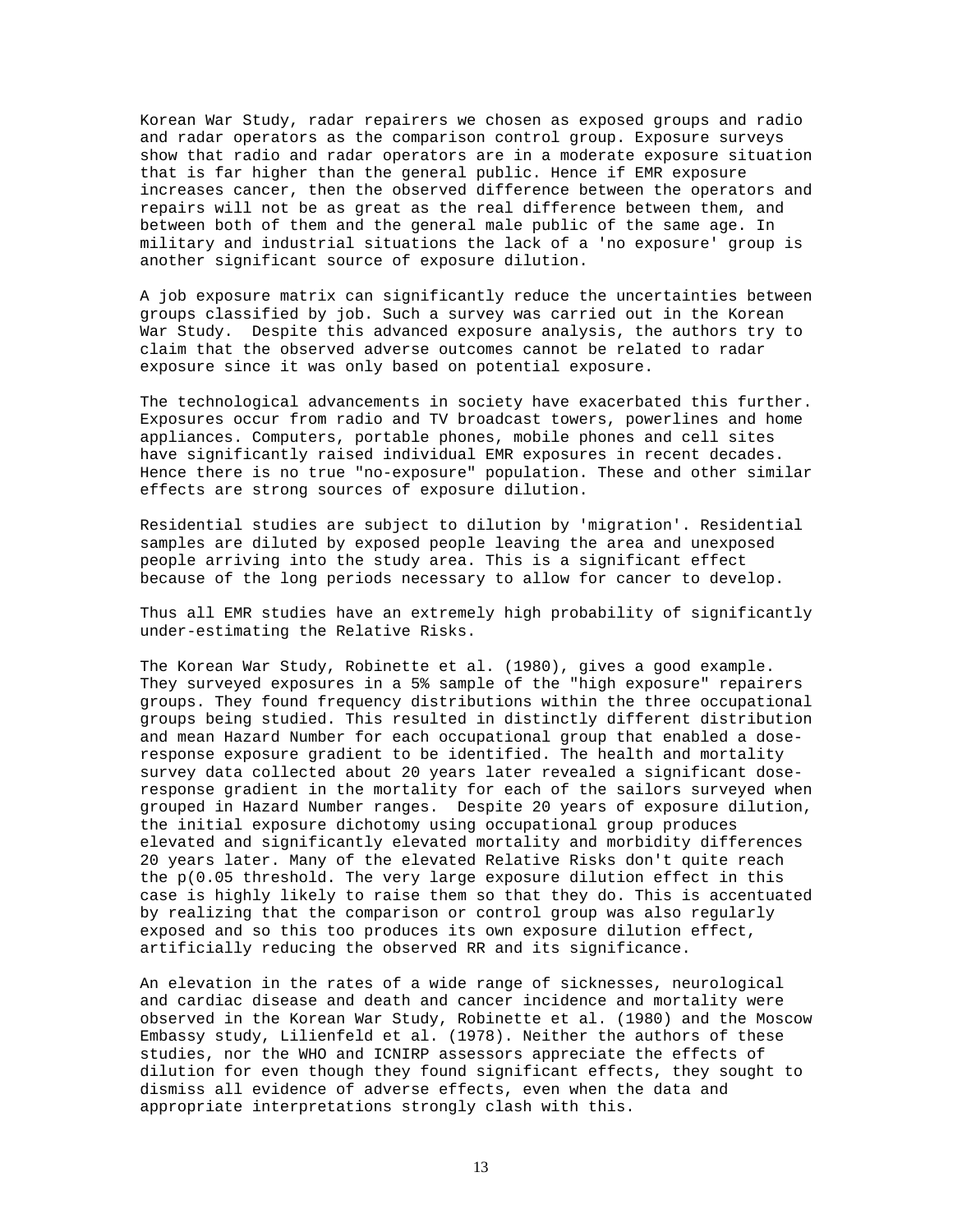2.7 Dr Goldsmith is critical of ICNIRP standards approach

Eminent, internationally recognized, environmental epidemiologist, the late Dr John Goldsmith, Goldsmith (1997c), states:

"To this day, the ICNIRP makes little use of epidemiological data, alleging that it is inconsistent and difficult to understand."

Dr Goldsmith's own conclusions, Goldsmith (1997b), after reviewing some of the epidemiological data on RF health effects include:

"Available data suggest that RF radiation be considered a carcinogenic risk, a position already taken in an internal U.S. E.P.A. document [Cited in Sibbison (1990)], in 1990 when there was much less evidence of the potential harmfulness of RF radiation."

Dr Goldsmith sets out guidance on how to use epidemiological research in setting standards, Goldsmith (1992). Dr Goldsmith was critical of approaches taken to date and identified problems including:

Failure to consider both thermal and non-thermal effects especially of non-ionizing radiation. Interpretation of non-significant results as equivalent to no effect. Accepting the author's interpretation of a study, rather than examining its data independently for evidence of hazard. Discounting data on unanticipated effects because of poor fit to preconceptions. Dependence on threshold assumptions and demonstration of dose response relationships. Choice of insensitive epidemiological indicators and procedures. Consideration of each study separately, rather than giving weight to the conjunction of evidence from all available studies.

2.8 Dr Goldsmith reviews EMR epidemiological evidence:

Professor John Goldsmith was one of the world's most eminent environmental epidemiologists. A couple of decades ago when the International Society for Environmental Epidemiology was formed, Dr Goldsmith was invited to give the opening key note address to the first session of the first conference. This illustrates the high standing that he was accorded by the international epidemiological and public health community.

Because of his standing, the editor a new scientific journal, the International Journal of Occupational and Environmental Health, invited Professor Goldsmith to help to launch the first issue of the new journal by providing a significant review paper. The review, headed "Special Contributions" was carefully identified by Dr Goldsmith as an "opinion piece" which reviews and summarizes the "Epidemiologic Evidence of Radiofrequency Radiation (Microwave) Effects on Health in Military, Broadcasting and Occupational Studies".

Goldsmith (1995, 1996 and 1997b) reviews many epidemiological studies of radiofrequency and microwave exposures. Many of these studies show increases of cancer and some show increases of miscarriage and neurological effects. In all of these studies exposures involving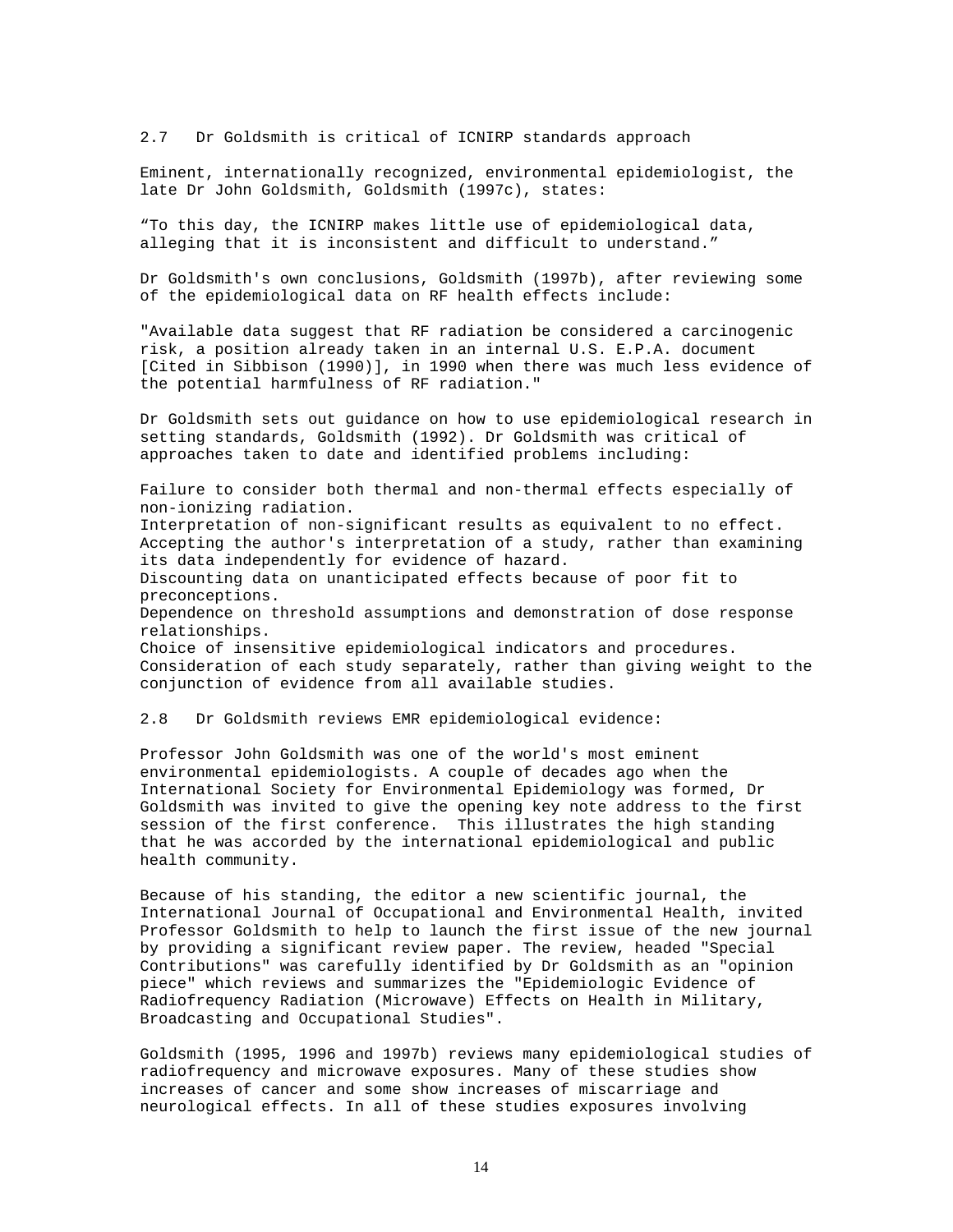heating are extremely rare and mean long-term exposures are a very small fraction of the heating threshold. Goldsmith (1995) concludes:

"There are strong political and economic reasons for wanting there to be no health effect of RF/MW exposure, just as there are strong public health reasons for more accurately portraying the risks. Those of us who intend to speak for public health must be ready for opposition that is nominally but not truly scientific.

At present there seems to be little interest in or understanding of epidemiologic information among regulatory bodies that should provide protection. While we conduct epidemiologic studies as well as we possibly can, we who are concerned with health protection and careful identification of risks must also keep pressure on the regulatory agencies to include epidemiologic thinking in their work."

This report continues Dr Goldsmith's work and extends his reviews and conclusions. I strongly contend that the approach and conclusions of ICNIRP and the WHO position is methodologically and factually scientifically flawed. They place public health severely and demonstrably at risk.

2.9 The Special case of Broadcast Tower Epidemiological Studies:

For residential studies around broadcast Radio and TV towers the cause and effect relationships can be much more decisive because to the complex nature of the radiation patterns. For example, broadcast antennae usually focus the signal more in one direction than another, towards the major population centres. A cancer rate that is higher on the high emission side than the low emission side is a first indication of a dose-response.

For example, the San Francisco City Department of Public Health, San Francisco (1988), analysed the childhood and adult cancer rates in the vicinity of the Sutra Tower. For childhood All Cancer, leukaemia and brain tumour the whole San Francisco Standard Incidence Ratios were SIR = 0.98, SIR = 1.16 and 0.90, respectively. For a community on the western side of the tower, Sunset East, these rates were SIR = 1.47, SIR = 1.88 and SIR =1.00. For the Noe/Eureka Valley to the easy of the tower they were  $SIR = 1.78$ ,  $SIR = 1.94$  and  $SIR = 2.27$ . Antenna patterns and measurements show higher exposures to the east of the tower (Noe/Eureka Valley) than to the west (Sunset East). Hence there is a dose response relationship.

The radial public exposure pattern around broadcast towers is complex and undulating. If health effect rates follow these complex patterns then they form significant dose response relationships that cannot be explained by any other factor. Hence they show a causal effect.

Radial ground level exposure levels vary with the antenna pattern and the frequency of the carrier. The higher the frequency the better the signal is focussed towards the horizon. The antenna elevation tilt is crucial in determining the position and strength of the main beam when it eventually strikes the ground several km from the base of the tower. Closer to the tower than this the exposure pattern varies with distance as the side-lobes intercept with the ground and the interference between the direct and reflected beams go into and out of phase. An example of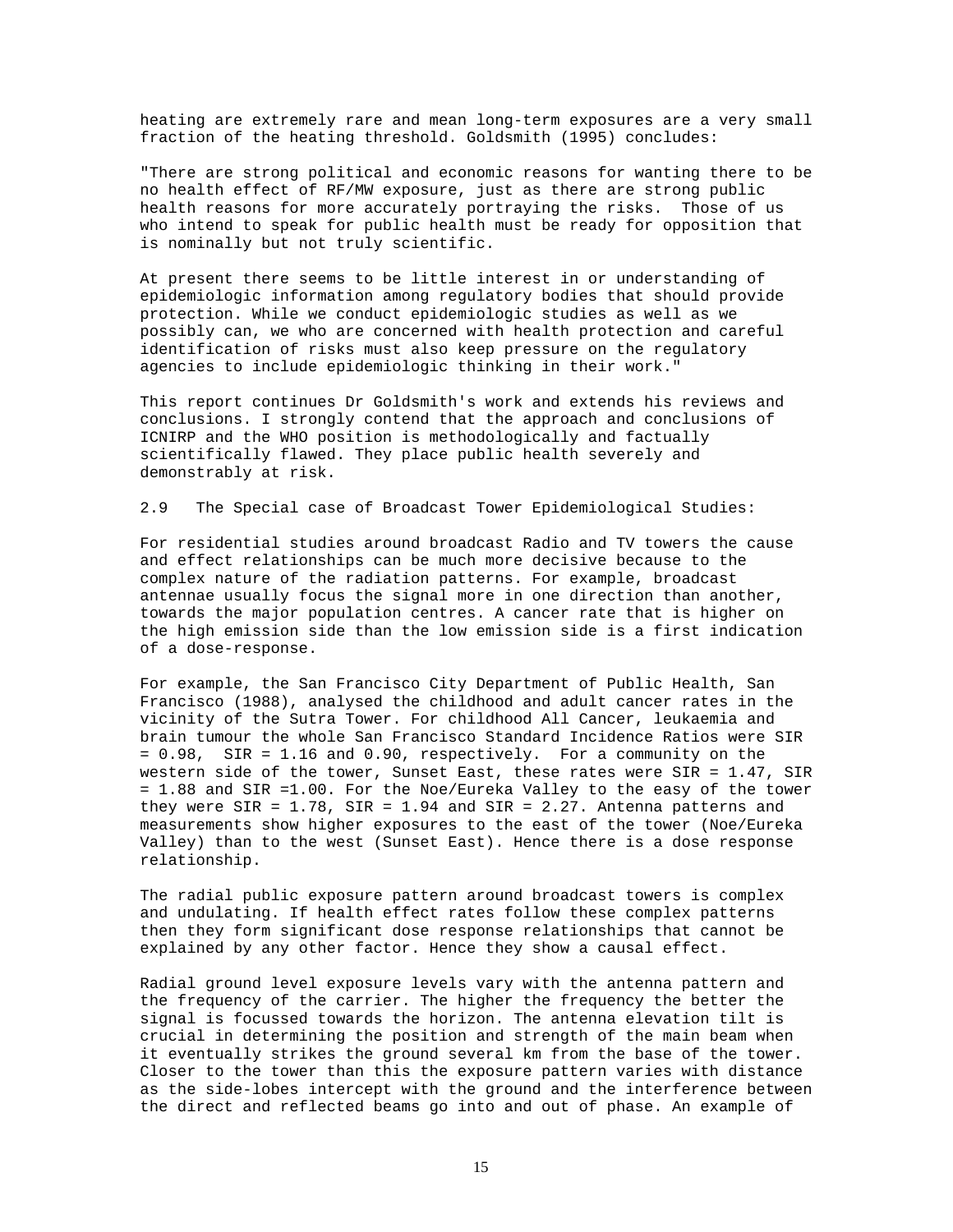an antenna pattern with side-lobes is given in Figure 4, for a VHF antenna.

\_

 $\overline{\phantom{a}}$ 

 $\overline{\phantom{a}}$ 

Figure 4: A typical vertical antenna pattern for a 4-element dipole array at about 98 MHz.(VHF), Units in dB.

The side-lobes have elevation angles of 72, 57, 40, 15 and 8 degrees. For an antenna at 500 m above ground level, the ground level side-lobe peaks occur at 160, 390, 600, 1870 and 3560 m from the base of the tower, with significant troughs of low exposure between them. The amplitudes of the peaks and troughs are very large because of the logarithmic nature of the dB units. It is common to tilt the antenna pattern slightly downwards so that the main beam is directed towards major population centres in the listening and viewing area rather than towards the far horizon.

Figure 5a is street level measurements around the Empire State Building for a 44 MHz VHF transmitter, taken in 1933. These VHF signals have peaks inside 1 mile from the tower which are repeated near 2 4, 8, and 16 miles. Beyond 10 miles the signal generally declines as the inverse square law. Figure 5b shows the way in which VHF radial signal patterns, and hence ground level exposure intensity peaks and troughs, vary with carrier frequency. Figure 6 shows horizontal radiation patterns from UHF and VHF broadcast stations.

Cancer or other health effects which follow these complex radial patterns cannot be caused by any other confounder and hence firmly establish cause and effect. In the North Sydney Study of Hocking et al. (1996) there is a higher than average leukaemia rate in Lane Cove that is in the position of Christchurch in Figure 6b, and lower than average in Willoughby, which is north of the towers. In Sydney the major populations live to the SW of the site. Hence it is likely that a similar antenna pattern to Figure 6b has been used.

Epidemiologists and statisticians who are unaware of these patterns, such as Dolk et al. (1997a,b) and Selvin et al. (1992) have made serious errors in the interpretation of their data. In the first case they assumed a simple inverse square law and a linear relationship in the second. In both cases their cancer data follows a complex radial pattern which closely approximates the radial exposure pattern.

Figure 5: Ground level radiation pattern for (a) the 44 MHz (VHF) signal from the Empire State Building in New York City, from Jones (1933) by merging his figures 6 and 8, and (b) a theoretical set of antennae Antenna height 1000', receiver height 30 ', power 1 kW, Reference data for Engineers, Jordon (1985).

Figure 6: Horizontal antenna radiation patterns showing the relative filed strength for, (a) UHF Digital TV (linear scale) from the Sutra Tower, and (b) 99 MHz VHF for 8 dipole array (logarithmic scale), Ouruhia transmission site, Christchurch, New Zealand.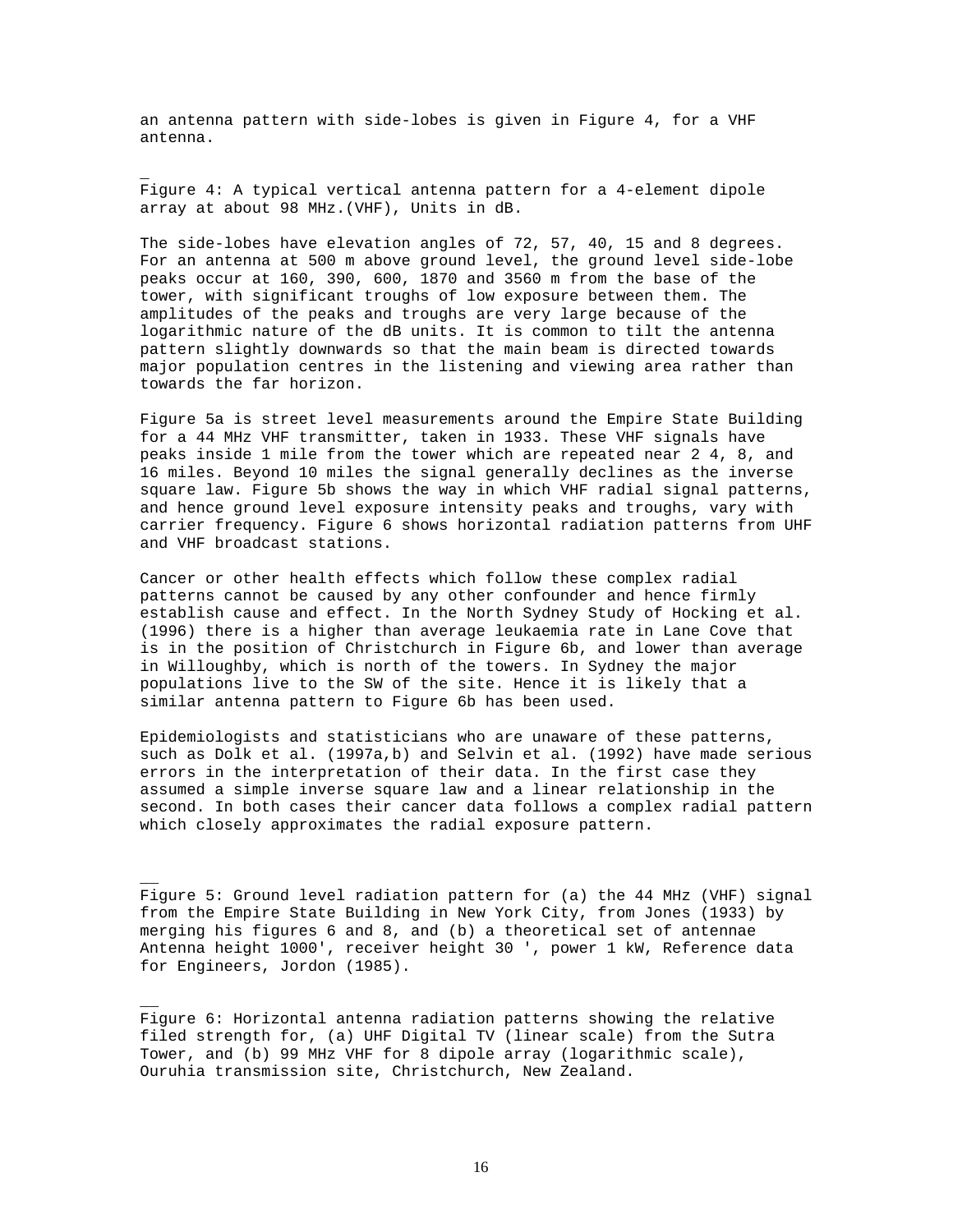This indicates a significant dose-response relationship in relation to mean exposure. The authors' weak and dismissive conclusions are favoured by ICNIRP but their data give conclusive evidence of cause and effect between RF radiation and cancer, especially for leukaemia, brain tumor and all cancer. These conclusions are supported by many other studies showing significant increases in these and other cancers in higher than average RF/MW exposures, and by established biological mechanisms.

# 2.10 Residential Exposure Factor:

There is also a significant difference between direct exposure intensity at a residential site from the tower and personal mean exposure. People spend time inside and out, at home and away. Hence observed health effects need to be related to a residential exposure estimate that takes these factors into account.

When considering cancer, the appropriate exposure metric is the cumulative personal exposure over many years as this relates to cumulative cell damage. The long-term cumulative exposure is the product of time and mean personal exposure. The mean personal exposure is a combination of indoor/outdoor and home/away times. Based on local measurements, the indoor exposure is assumed to be 1/15th of the outdoor exposure. The away exposure is assumed to be 1/30th of the home exposure. Taking the indoor/outdoor ratio as 20:4, the weekly home/away ratio as 108:60 and annual ratio of 44:8. This produces a personal exposure factor or 0.136, which is rounded up to 0.15. Thus the residential exposure factor (REF) is taken to be 15 % of the direct exposure.

McKenzie, Yin and Morrell (1998) took readings in Sydney, Australia, of direct roof level, street level and inside RF exposures from the North Sydney TV Towers. At a particular house these were 3.0, 0.066 and 0.017(W/cm2, respectively. These give reduction factors of 45 and 176 for street level and inside, showing how that the REF of 0.15 is likely to be too high.

People who happen to live in a radial ring with very low local exposure, will have lower mean exposures than those who live on either side of the dip. However, since their local movements take then regularly through the higher exposure zones, their mean exposure will be a little higher than indicated by the estimates above. This won't be by much because of the dominance of the inside at home period.

Cancer latencies and exposure dilution will also reduce the size of the observed RR and its significance, under-estimating the magnitude of any actual adverse health effects in residential studies.

### Very Close Proximity:

In residential exposure studies around broadcast facilities the identification of associated health effects in the immediate vicinity of the tower, inside 1 km for example, is very limited. Limitations are produced by a very small area that is unlikely to be able to contain a sufficiently large population to detect elevated or significantly elevated effects. The area is smaller than 3.14 km2 because a portion of the area is taken up with the facility itself, which often requires a very tall mast with guy wire bracing. This means that the exposed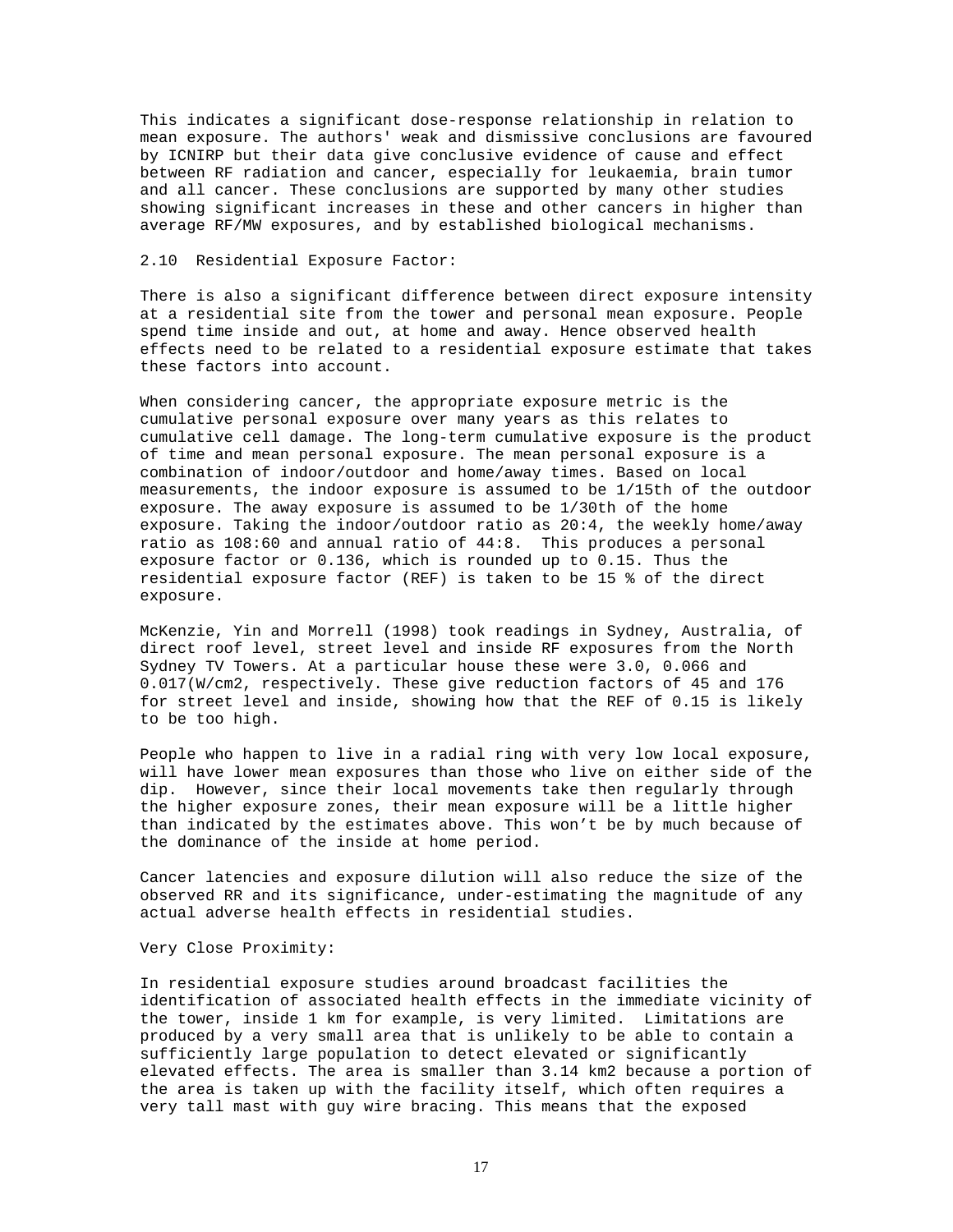population is quite small. In rural areas it is very small. A further factor is the radiation pattern must involve high powered emissions and the mix of VHF and UHF transmissions since VHF antenna have side lobes that produce high exposures inside 1 km and UHF antennas don't.

Hence the only circumstances that are likely to show high cancer rates near a broadcast tower is one that combines a high population density, a VHF signal and an RF sensitive cancer. The only place in the UK study of Dolk et al. (1997a,b) that had a high cancer rate near the tower, was Sutton Coldfield. It is the only high power tower in a highly populated area that had VHF stations on it.

2.12 A more appropriate approach:

These more fundamental considerations of method and approach, with more realistic radiation exposure patterns and placing epidemiology well above biological effects, strongly supports a fresh approach and significantly altered conclusions. The WHO and ICNIRP assessments suffer from all of the problems identified by Dr Goldsmith and Sir Austin Bradford Hill. This critique attempts to correct this and to incorporate epidemiological evidence into processes for setting public health protection standards.

A scientifically objective and open-minded approach should start with an open question:

What is the epidemiological evidence of adverse health effects, and what does this evidence suggest in terms of potential, probable or actual adverse health effects?

# 3. History of the RF-Thermal View:

A long-held Western mind-set:

ICNIRP follows a long-held Western position that arose after the Second World War when no epidemiological studies of radio and radar exposed populations were available. In this situation it is appropriate to deal with the known effect of tissue heating and to determine the levels of acute exposure which would avoid burns and shocks. In the 1970's and 1980's time had elapsed between initial exposure and the potential development of chronic health problems. Studies were carried out, significant effects were observed, but the thermal mind-set was so well established, reinforced by the Cold War politics between the U.S.A. and the U.S.S.R. so that these results were dismissed or hidden by government officials changing the conclusions of epidemiological studies. Through this period the West became focussed on the single "proven" biological effect of RF/MW, Tissue Heating.

It is demonstrable that acute high level exposure causes Tissue Heating. Exposed people and animals had their temperature measured and it rose, reliably and repeatably. It makes sense. Absorbed energy raises the temperature as a function of the 'aerial' properties of the object (person), relative to the wavelength of the electromagnetic wave.

Given the central and dominating role of the RF-Thermal View it is important to trace its history. In the period immediately following the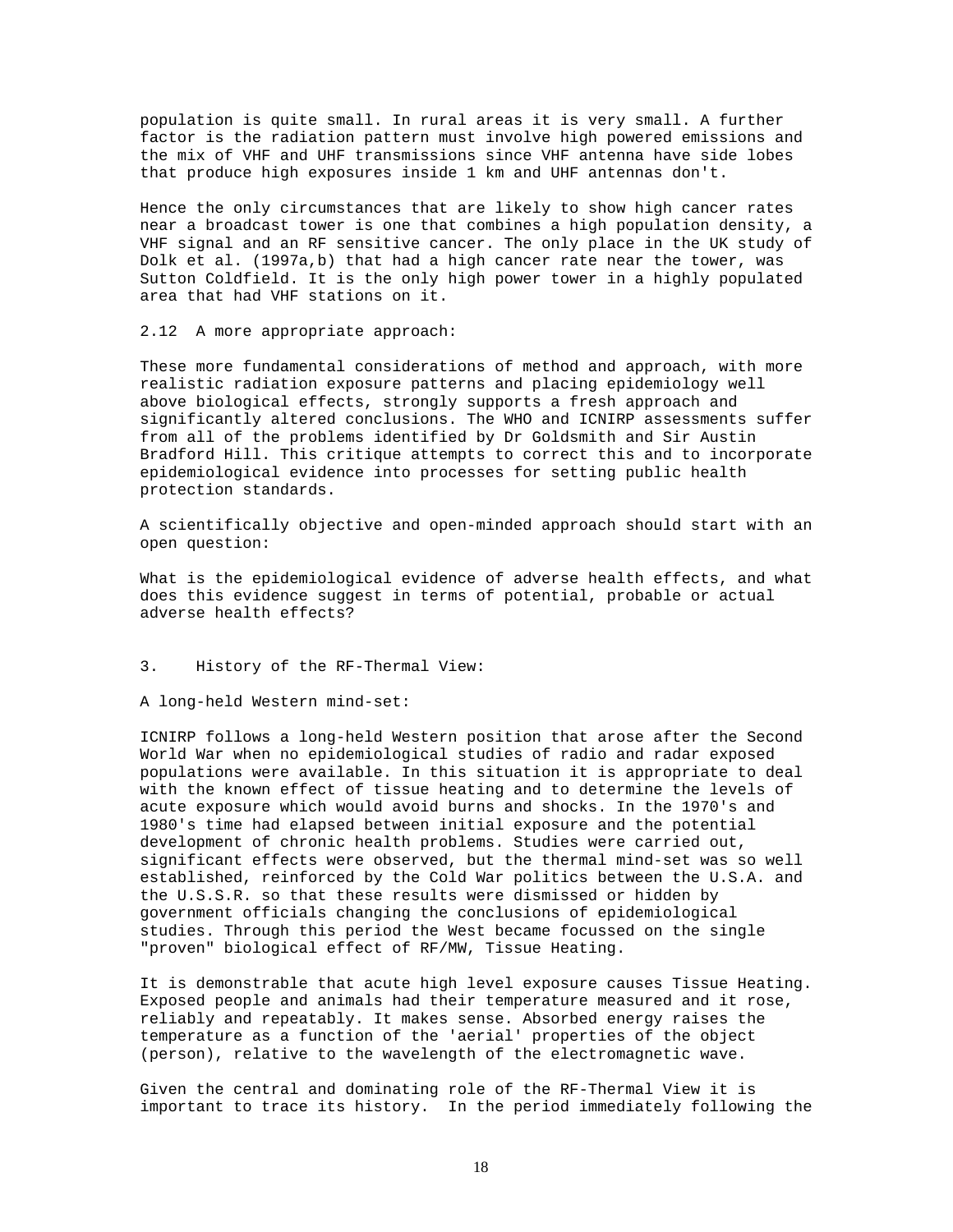Second World War, when radio and radar had come into widespread use for the first time, there was no epidemiology to challenge the developing view that Tissue Heating was the only possible effect. Early on there were anecdotal, case-by-case reports of leukaemia, ocular defects, reproductive problems, heart problems and neurological symptoms of tiredness and headache. For example, McLaughlin (1953), Cleary and Pasternack (1966), Rosenthal and Beering (1968), Forman et al. (1982), and Archimbaud et al. (1989). Some of these involved quite high acute exposures. Most were relatively isolated and they were claimed not to be confirmed to be RF/MW related.

# The U.S. Tri-Service Program:

The conviction that the only possible effect of RF/MW exposure is tissue heating is sourced largely from the Tri-Service Program. One of the primary aims was to determine the thermal threshold so that exposed personnel could be protected from dangerous over heating. This is documented through Steneck et al. (1980) and published conference proceedings from the United States. Steneck et al. document the detailed history of the development of the U.S. standard C95.1. They note that Dr John T. McLaughlin, a medial consultant of the Hughes Aircraft Corporation assessed the research into the ill effects of radar exposure. He wrote a report and sent it the military. It listed purpura hemorrhagica (internal bleeding), leukaemia, cataracts, headaches, brain tumors, heart conditions and jaundice as possible effects.

No weight was given to this report and calculations proceeded to determine the heating exposure that people could tolerate, based on their ability to deal with solar radiation. After some basic arithmetic errors were corrected a figure of 10mW/cm2 was arrived at in about 1960. This became the basis of standard C95.1 ten years later. It was supported by a large body of research that was coordinated through the Tri-Service Program. Steneck et al. summarized this research, pointing to the high acute exposures that were involved.

# 3.3 The U.S./U.S.S.R. double standard:

In 1970 Dr Leo Inglis presented a paper to an IEEE forum on EMR entitled "Why the double standard - a critical review of Russian work on the hazards of microwave radiation", Inglis (1970). He notes that a major difference between the U.S. and Soviet work was:

"In the U.S., the thermal effects are generally believed to be the only ones of significance; other contentions are usually dismissed as lacking a provable basis. In the U.S.S.R., non-thermal effects are considered the most significant and are overwhelmingly the ones most studied."

The non-thermal effects identified by the Soviet researchers were often referred to as the "Radiofrequency Sickness Syndrome" or the "Microwave Syndrome". It has symptoms of functional changes in nervous and cardiovascular systems, such as headaches, fatigue, irritability, sleep disturbance, weakness, decreased libido, chest pains and bradychardia. Hypotonia (muscle weakness) and related symptoms had been reported in the USSR (Gordon, 1966), France (Deroche, 1971) and Israel (Moscovici et al., 1974). Western scientists rejected these symptoms as "subjective". A set of them have now been identified with cell phone usage, including a significant dose-response relationship, Mild et al. (1998).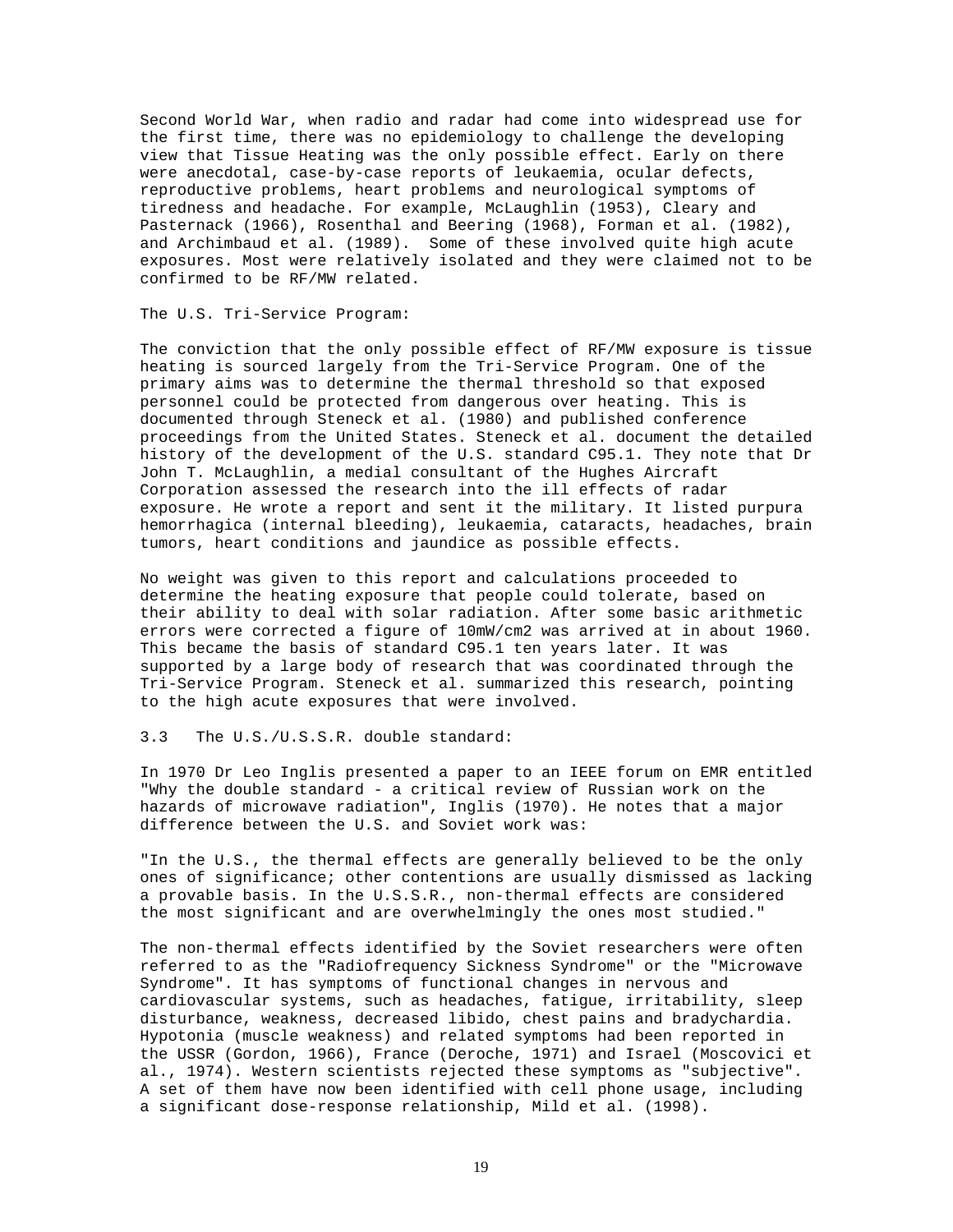## 3.4 Determining and challenging the thermal threshold:

The RF-Thermal View dominance is confirmed in the proceedings of the 1974 conference on "Biological effects of Non-Ionizing radiation", held at the New York Academy of Sciences, 12-15 February 1974, and published in Annals of the NY Academy of Sciences, February 28, 1975. The conference chairman was Dr Paul E. Tyler of the EMR project office in the U.S. Dept of the Navy. His opening remarks include comments about the Tri-Service Program and the very high levels of exposures generally used, Tyler (1975). He states:

"After I had read and analyzed of the publications for this program (the Tri-Service Program), I was left with the feeling that the research was conducted with the preconceived idea that all of the effects were thermal in nature. It appears that the protocols were designed only to determine gross thermal effects."

"Although the Tri-Service research addressed essentially only the problem of thermal hazard, the idea that the sole hazard was thermal became dominant, and in the early 1960's, an air of complacency settled over this country. At the end of the Tri-Service Program in 1960, United States research in this area decreases to a very low level and remained there for the next decade."

The general acceptance or complacency about the RF-thermal view was scientifically challenged time and time again throughout this period. For example, Dr Adey gave the introductory paper to this 1974 conference, Adey (1975), on the effects of EMR on the nervous system. In this paper he states:

"Even a recent review body of the World Health Organization decided after discussion to dismiss from its concerns possible biological effects that might occur in the absence of significant heating. It has become clear, however, that interactions with the mammalian central nervous system can be reliably produced by oscillating electric and electromagnetic fields without significant heating of tissues."

It is a very strong statement to say that interactions can be reliably produced in the CNS without the heating of tissues. Dr Adey refers to the work of König and Wever in Germany and to work from his own laboratory, on behavioural effects, such as changed reaction times and altered circadian rhythms in ELF exposures. These effects were associated with induced electric field gradients in monkey phantoms in the range 0.1 to 0.01(V/cm. The effects were also linked to changes in EEG and significant effluxes of calcium ions and GABA, Kaczmarek and Adey (1973). During the 1970's was as shown that calcium ion efflux occurred at non-thermal exposure levels and was primarily related to modulation frequency, i.e. a non-thermal, possible resonant, biological mechanism.

Two large epidemiological studies were carried out in the 1970's, Lilienfeld et al. (1978) and Robinette et al. (1980) in the middle of the Cold War. These found small but significant increases in cancer, cardiac problems and neurological symptoms. However, the authors were under strong pressure, for a range of reasons, to not relate these results to the radar exposure. In one case, Lilienfeld et al., the U.S.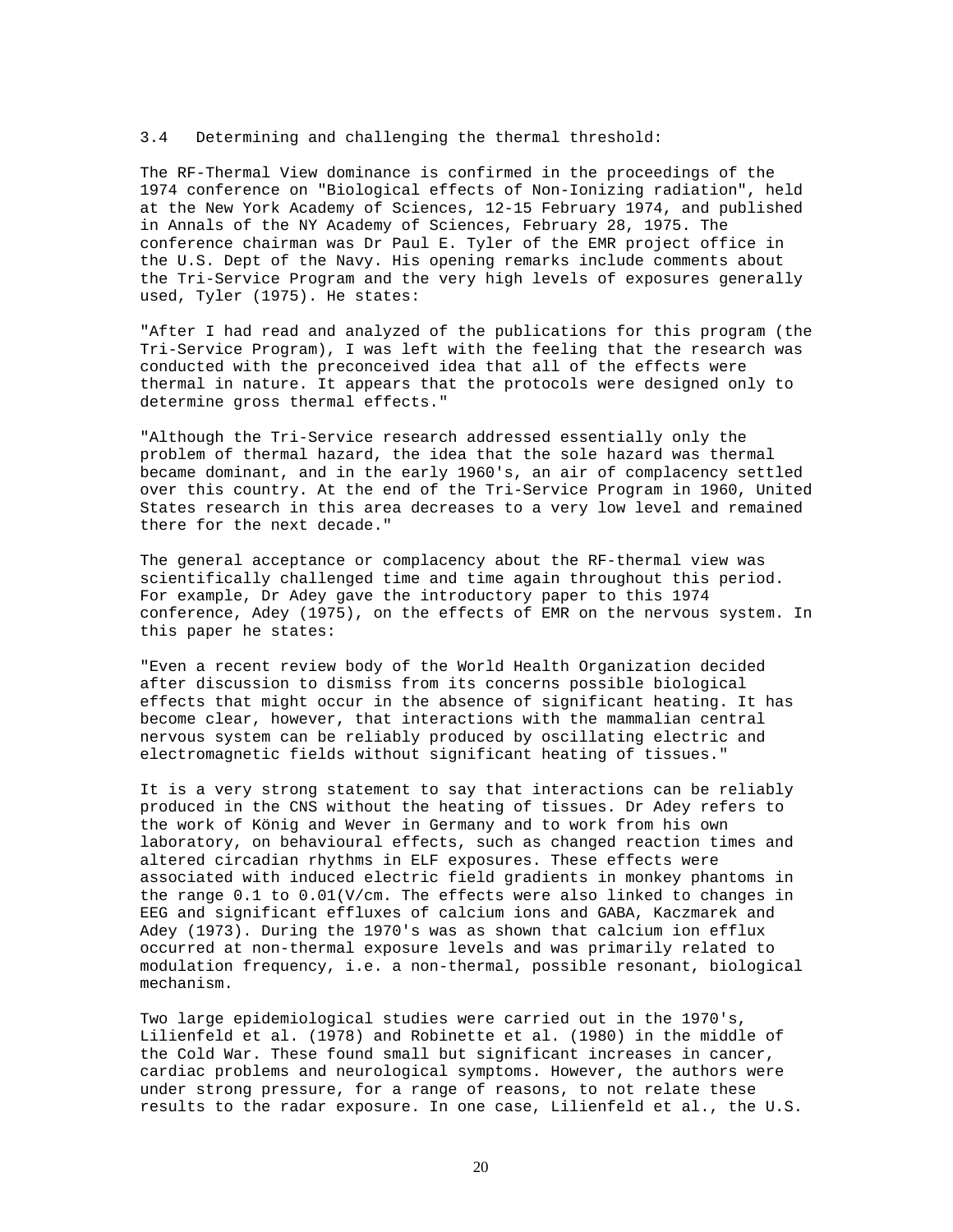State Department case officer, Dr Herbert Pollock, actually changed the conclusions, Goldsmith (1996).

Tell and Harlen (1979) outline the Thermogenic properties of RF/MW. From a number of studies that recorded rectal temperatures under various exposure conditions. This was to give guidance in setting RF/MW exposure standards. The 10 mW/cm2 standard was confirmed as protecting from temperature rise of less than 1(C.

An official attempt to declare EMR carcinogenic (1990):

In 1990 an internal review team of the U.S. E.P.A. recommended that ELF be classified as a probable human carcinogen and RF/MW as a possible human carcinogen. Under pressure from the Bush White House, EPA administrators changed the conclusions of the review and the classification never became official EPA policy, Sibbison (1990). The rationale was based on the preferred public policy stance "We don't want to scare the public". Public health protection was not considered as important.

3.6 U.K.'s NRPB retains the RF thermal view (1991):

In May 1991 the United Kingdom's NRPB issued a series of reports on EMR, which included a report on the Biological Effects of ELF, Sienkiewicz, Saunders and Kowalczuk (1991) and the Biological Effects of RF/MW, Saunders, Kowalczuk and Sienkiewicz (1991). This second report reviews many cell and animal studies that used thermal exposures and produced some observable effects. These thermal and behavioural effects were not seen when SAR's dropped below 4 W/kg. They don't find anything reliably significant in the long-term mouse study of Guy et al. (1985) in which found a significant increase in primary malignant tumors at an SAR of 0.4 W/kg. The U.S. E.P.A. internal review team found this study much more relevant and used it as an important support for their recommendation to classify RF/MW as a possible human carcinogen, McGaughy et al. (1990). Epidemiology played no role at all in the NRPB review, which was solely concerned with biological mechanisms. However it did play a major role in the EPA review.

U.S. IEEE/ANSI review retains RF Thermal View (1993):

In 1993 the U.S. based IEEE published their revision of the IEEE/ANSI RF/MW standard C95.1-1991, IEEE(1991). This report is solely about thermal biophysical interactions that create heat and the SAR levels that will avoid dangerous heating, burns and shocks. The assessment criteria all related to thermal absorption mechanisms. The primary revision is a relaxation of power density limits for all body parts except eyes and testes. This relates to a revised calculation of the 6 min dose that produces an SAR of 0.4 W/kg.

### Conclusion:

Of all the major western authorities who are responsible for setting RF/MW exposure standards, the only body which is departed from solely considering thermal effects, was an internal review team of the U.S. E.P.A.. They also considered epidemiologic and animal evidence at non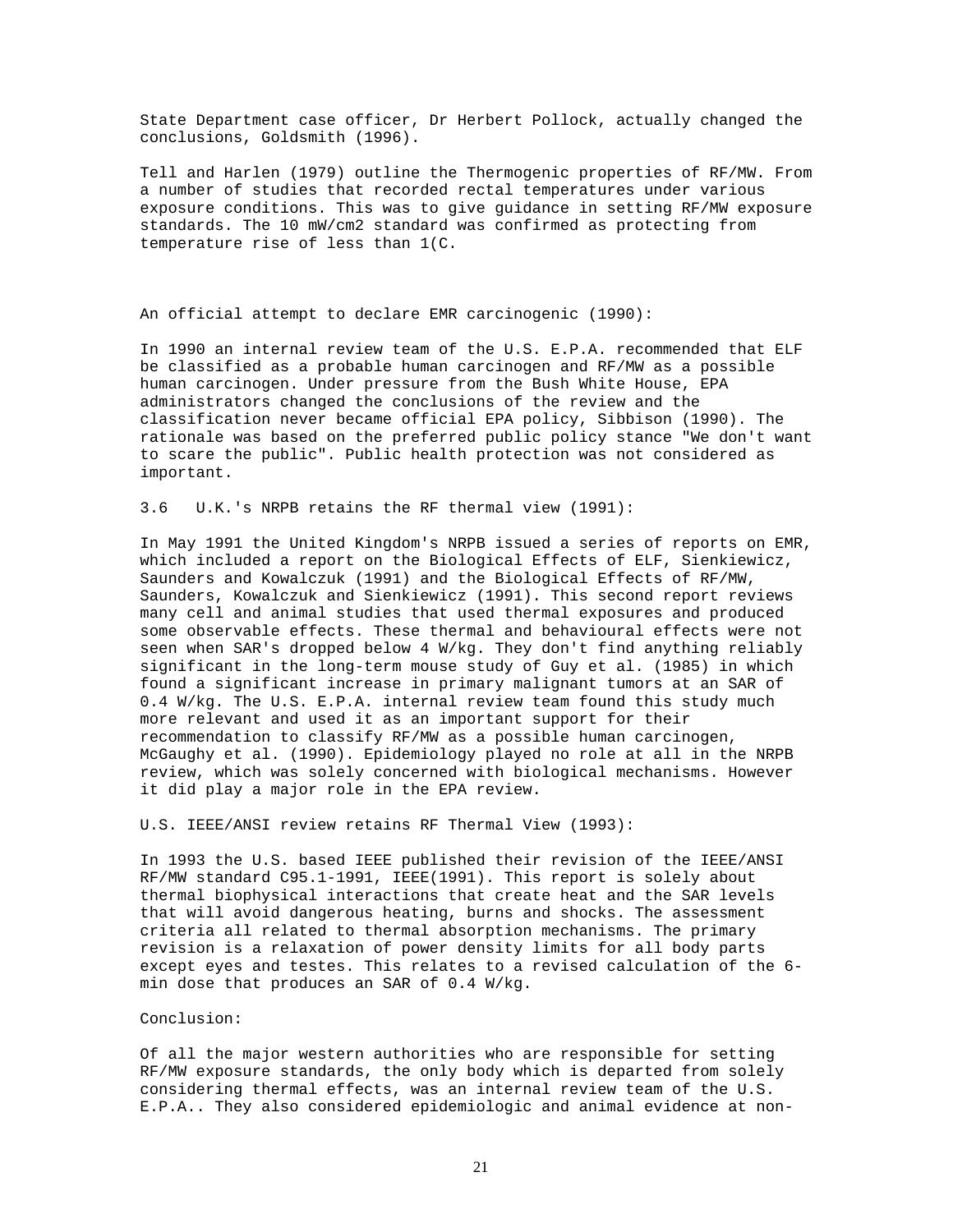thermal levels that did involve increases in cancer. However, they were not allowed to retain their recommended carcinogenic classification because EPA administrators bowed to political pressure.

4. The ICNIRP and WHO Approach in the 1990's:

#### Introduction:

The world Authorities, WHO and ICNIRP, in the early and late 1990's, also retain the RF-Thermal View and recommend guidelines based on avoiding tissue heating. They have undertaken more comprehensive reviews that considered epidemiological and long-term animal evidence. Their reviews of this evidence did not sway them from the RF-Thermal View. A detailed analysis of their reviews and the research papers cited reveals evidence of predetermination to reject any evidence that contradicted this view. The long history of holding the RF-Thermal View has brought extensive comfort and complacency. This is partly through the great degree of precision, repeatability and reliability of SAR calculations and heat protection. This is such a long-held view that it has become a mind-set. This way of thinking makes it extremely difficult to move review teams from the RF-Thermal View to the Public Health Protection approach. It requires a complete change of thought and approach to move from a comfortable and well understood mechanism to the much more complicated consideration of epidemiological data derived from complex human situations. But, as Dr Lilienfeld reminded us:

"The proper study of man is man".

The Constructive Dismissal Approach:

In order to maintain the RF-Thermal View against the extremely strong evidence from epidemiology, animal experiments and of non-thermal mechanisms, the WHO and ICNIRP assessors and their colleagues have developed as set of dismissive methodologies. These include:

Maintaining that the RF-Thermal view as the "consensus of science". This allows the biological mechanism to dominate and epidemiology and animal evidence is dismissed.

Maintaining a contrast between Ionizing radiation and Non-ionizing radiation.

Moving the level of evidence goalpost where for a study to become "evidence" it must first be replicated, whereas in the past each study was evidence and to "establish" a biological effect replication was required.

Promoting strict sets of scientific criteria which are proposed as being necessary for reliable use of the results, e.g. the Bradford Hill "criteria", instead of "viewpoints", and Dr Martin Meltz's 13 experimental criteria for testing genotoxicity, Meltz (1995). In this way all non-thermal evidence is rejected.

Citing studies which are too small and have small follow-up periods so there is little or no opportunity for cancer to develop, as evidence that radar exposure does not cause cancer.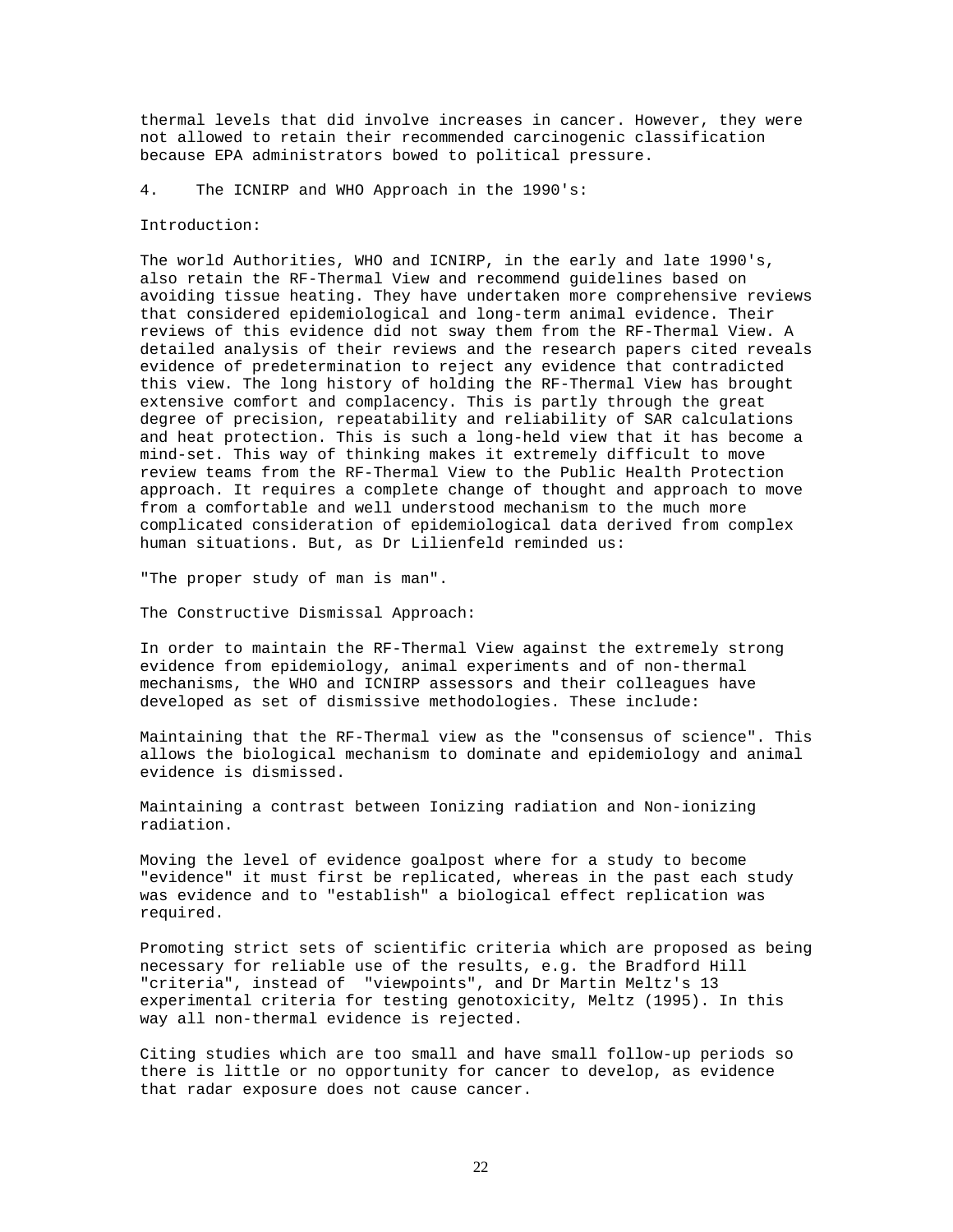Citing studies which do show significant increases in cancer as showing no evidence of increases in cancer.

Preferring to simply quote the conclusions of papers and reports that state that there were no adverse effects found, while failing to recognize that the data and analysis within the documents do show significant associations, including significant dose-response relationships.

Dismissing epidemiological studies on the grounds that populations and exposures are not well defined. Lilienfeld explains that this is a difficulty but results are still relevant and important.

Dismissing research results one by one and failing to assemble and interpret the whole pattern of research results - the divide to conquer approach.

All of these are demonstrated methods used by WHO and ICNIRP which amounts to a systematic approach to wrongly dismiss evidence of effects, i.e. Constructive Dismissal.

The evidence of a leading WHO/ICNIRP member:

In the 1990's a major WHO review was published, WHO (1993). The latest ICNIRP Guideline assessment has been published in 1998, ICNIRP (1998). Both of these maintain the RF-Thermal View. A leading scientist, Dr Michael Repacholi, was involved as the technical editor of the WHO review and in chairing both the WHO review team and ICNIRP until April 1996. He is now is Chairman emeritus of ICNIRP.

Insights into his mind-set, which is reflected by WHO and ICNIRP, is seen in his evidence in a New Zealand cell site case in November 1995, the MacIntyre Case. In this case the local residents of the suburb of Ilam, in Christchurch, New Zealand, appealed a City Council decision to allow a cell site to be installed on the roof of an old suburban movie theatre in the middle of their community. The site would irradiate a number of local residences and the local kindergarten that was about 70 m from the site.

Dr Repacholi appeared in this case as an expert witness on behalf of BellSouth Ltd,. In sworn testimony contained in his evidence-in-chief he states: (Note that the emphasis on 'any' is Dr Repacholi's)

"To produce any adverse effect, RF exposure above a threshold level must occur. This threshold level is the RF exposure needed to increase tissue temperature by at least 1(C."

"Multiple exposures to sub-threshold levels of RF have not been found to have any adverse health impact."

"Exposure to RF fields has not been established to cause cancer."

"No accumulation of damage occurs to tissues from low level (subthreshold) RF exposures".

"The science has also not found any evidence for adverse health effects from repeated exposures at levels below the threshold."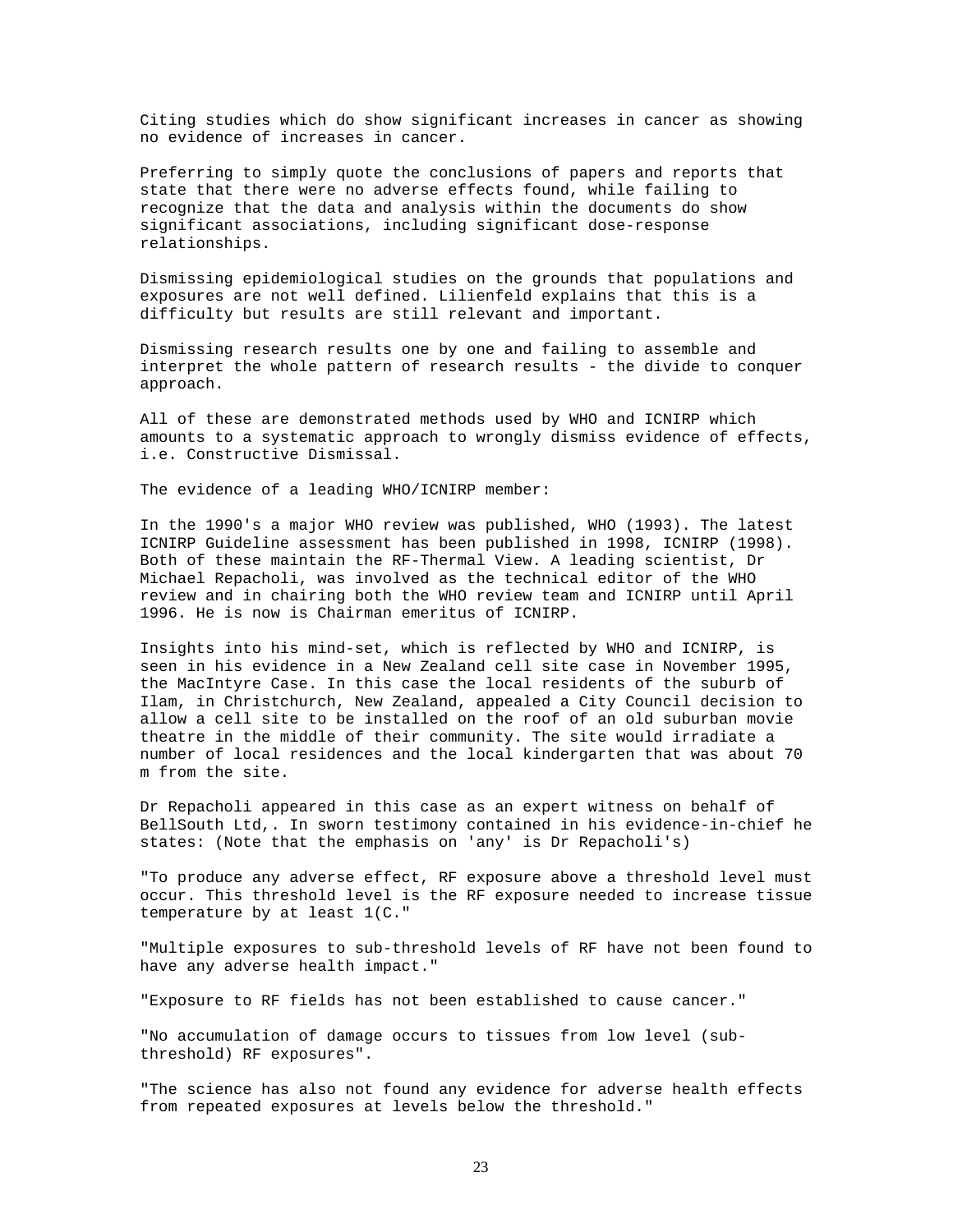Dr Repacholi's evidence is fully consistent with the ICNIRP conclusions outlined above and were referenced by Dr Repacholi to the WHO/IRPA/UNEP review, WHO(1993). To back up Dr Repacholi's claim that the RF-Thermal position was the "consensus of science", Dr Repacholi referenced WHO (1993), for which he had a major responsibility.

# 4.4 Evidence vs Established:

Around the time of this court case Dr Repacholi was supervising a research project in Australia in which genetically modified mice were exposed to a sub-thermal dose of a GSM cell phone signal, for two halfhour periods per day. This gave SARs averaging 0.13 to 1.4 W/kg during the exposures, giving a daily average range of 0.005 to 0.058W/kg. They concluded that "Lymphoma risk was found to be significantly higher in the exposed mice than in the controls (OR =  $2.4$ ,  $p=0.006$ ,  $958CI$ :  $1.3-4.5$ )."

Hence Dr Repacholi's own research results, which were published after the NZ court case was concluded, contradict his claims in court. In an industry-sponsored press conference in Vienna at the time of the Vienna EMR Workshop in October 1998, Dr Repacholi stated that there was no evidence of adverse effects from GSM cell phones. When questioned in the Workshop about his own research results, he took the position that a scientific experiment can only be considered as "evidence" once it has been independently replicated. This is not the definition of "evidence" which most people and most courts accept. A research result is "evidence". Replication is required in order to establish a biological effect. Both the original and the replicate experiments contribute evidence with amounts to the establishment of a biological effect.

Two other long-term rodent studies have observed increases of cancer in exposures involving RF/MW. Chou et al. (1992) chronically exposed rats to a non-thermal radar-like signal, observed a significant increase in benign tumors and highly significant increase in primary malignant tumors, RR=3.6, 95%CI: 1.34-9.7, p=0.0036. Vijayalaxmi et al. (1997, 1998) exposed cancer-prone mice to a 2.45 GHz continuous wave signal and observed a 41 % increase in tumors and highly significant (p<0.01) 12.5% increase in chromosome damage in bone marrow and blood. Hence the evidence consists of three studies in which RF/MW radiation significantly increases cancer in rodents, including one which also associates this with chromosome damage. The chromosome damage is evidence of genotoxicity, the ability to damage DNA and cause mutations and cancer.

These projects serve to illustrate one of the fundamental problems with EMR research. While three independent laboratories have observed increases in cancer in rodents with non-thermal RF/MW exposures, all rodent species were different, all exposure regimes were different. One was a GSM carrier of 900 MHz pulsed at 217 Hz for 2 periods of half an hour per day with mean daily SAR in the range 0.005 to 0.058 W/kg. Two used 2.45 GHz carriers but the first was pulsed at 800pps, modulated at 8 Hz, and involved 21.5 hr of daily exposure with a daily mean SAR in the range 0.13 to 0.36 W/kg. The second used a continuous wave exposure for 20 hr/day with a daily average SAR of 0.83W/kg.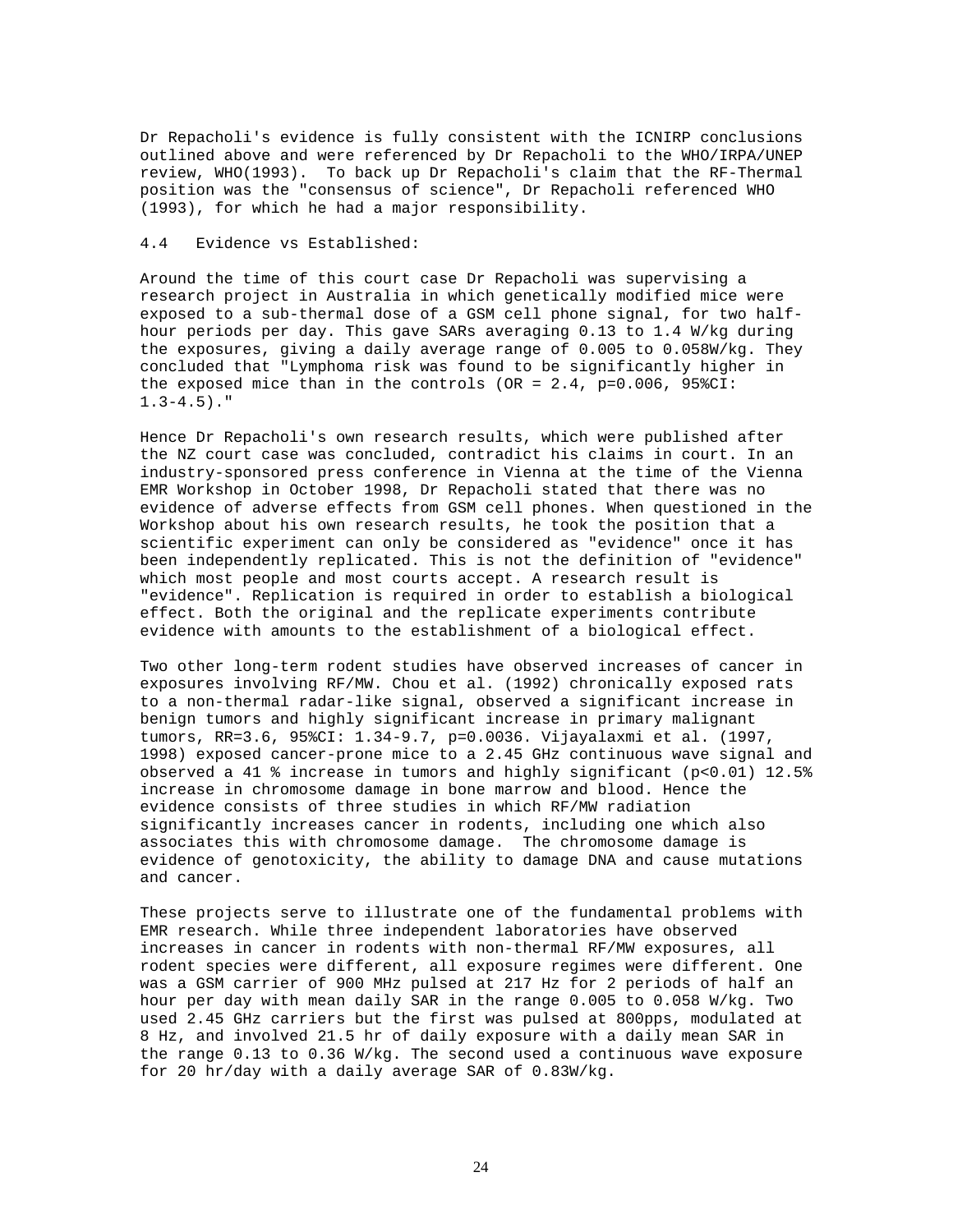For those, like ICNIRP, who maintain the RF-thermal view, these projects do not provide "evidence" that RF/MW produces cancer in rodents because every experiment has differences in animals and exposure regimes and none have been precisely replicated.

Alternatively, taking the more traditional scientific and legal approach, there are three studies, from independent laboratories, which show significant increases in cancer in rodents at non-thermal levels of exposure to RF/MW radiation. Hence there is animal evidence to support the epidemiological evidence that RF/MW exposed populations develop significantly higher rates of cancer incidence and mortality. Both the animal evidence and the human evidence covers a wide range of RF/MW exposure conditions. Across the same frequency range multiple independent laboratories have observed significant DNA-strand breakage and enhanced chromosome aberrations. Hence there is strong evidence that RF/MW is genotoxic, mutagenic, carcinogenic and teratogenic in animals and people at non-thermal levels of RF/MW exposure.

# 4.5 Ionizing Radiation vs Non-Ionizing Radiation?

The history of EMR shows that it has always been treated differently from chemicals. One reason for this is an argument related to radiation. The argument runs as follows:

"Ionizing radiation has the photon energy to break chemical bonds and produces free radicals in cells. These enhance the damage to DNA and other macromolecules which increases the risk of cancer. Non-Ionizing radiation does not have the photon energy to break bonds and produce free radicals. Therefore non-ionizing radiation cannot damage DNA and cannot cause cancer."

Many chemicals cause cancer, such as benzene, without involving ionization. We can immediately note that UV-B radiation is non-ionizing but it is known to cause cancer, particularly skin cancer. Among a number of identified mechanisms is UV's ability to cause mutation in the tumor suppressor gene p53, Leffell (2000). This proves that non-ionizing radiation does cause cancer and acts through altering the p53 gene activity. This illustrates the point that cancer is caused by both enhancing cell damage and by inhibiting cell damage repair rates and efficiencies. UV radiation also enhances free radical formation, Collins, Poehler and Bryden (1995) and Jurkiewicz and Buettner (1994, 1996).

There is evidence that non-ionizing radiation dose enhance free radical activity. Phelan et al. (1992) investigated membrane fluidity in Melanin-containing cells that were exposed to low level microwave radiation, 1 hr at 0.2 W/kg. They conclude:

"The data indicate significant, specific alteration of cell-membranes was due, at least in part, to the generation of oxygen radicals".

Lai and Singh (1997) showed that significant microwave induced DNAstrand breakage could be eliminated through the application either of melatonin, a natural free radical scavenger, or of PBN, a spin-trap compound. This indicates that melatonin reduction and enhanced free radicals is a plausible mechanism.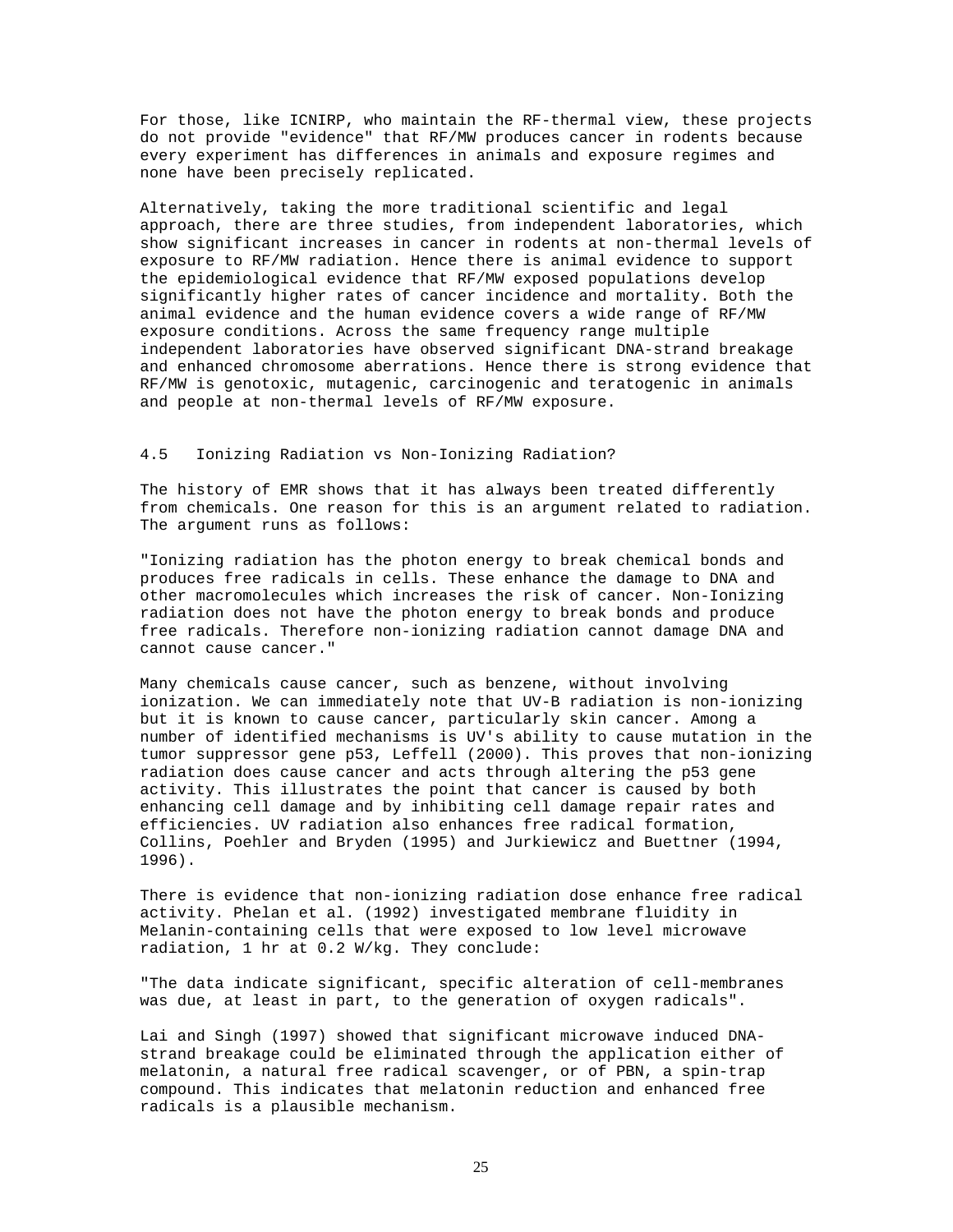Hence UV-B and RF/MW non-ionizing radiation are both associated with enhanced free radical activity in cells, either by enhancing the free radicals or by reducing the free radical scavenger, melatonin. Thus the effect on ionizing and nonionizing radiation can be very similar, but may involve different mechanisms. Either way, the effect is the same. They both produce genetic damage and are carcinogenic.

4.6 Ionization is not a prerequisite for cancer:

Many generations of medical biologists and toxicologists do not assume that ionization is a necessary prerequisite for cancer producing agents, since thousands of chemicals are cancer producing agents without the involvement of ionization. Chemicals are carcinogens, Baxter (1995), when they:

Alter DNA, initiating cancer. Corrupt cellular growth control, thus acting as cancer promoters. Act with other carcinogenic agents, working as Co-promoters of cancer.

There is evidence that EMR acts in all of these ways.

4.7 Examples of extreme lengths gone to retain the RF-Thermal view:

ICNIRP and individual national authorities are so wedded to the RF-Thermal view that they not only attempt to reject studies by claiming weakness and inconsistencies, they also descend to use demonstrably incorrect scientific statements.

4.7.1 ICNIRP misquotes results:

In the ICNIRP (1998) cancer assessment the following statement appears:

"More recent studies have failed to show significant increases in nervous tissue tumors among workers and military personnel exposed microwave fields (Beall et al. 1996 and Grayson 1996)."

Statistical significance is defined as p(0.05 and/or a 95% confidence interval where the lowest side of the range is close to 1.0 or higher. Beall et al. studied the increase in brain tumor with exposure to computer monitors (VDTs). Beall et al.'s abstract states:

"Other results included and elevated OR for 10 or more years of employment in engineering/technical jobs [OR = 1.7; 95% confidence interval (CI) =  $1.0-3.0$ ] or in programming jobs (OR =  $2.8$ , 95%CI= 1.1-7.0). The OR for glioma for all subjects who had accrued 5 years of programming work 10 years before each case's death was 3.9 (95%CI = 1.2-12.4)."

The abstract reports significant increases in brain tumors. The data in the paper show that for engineering/technical jobs there is a doseresponse for brain tumor death and years of work, p=0.07, and for computer programming, p=0.04. Thus the paper does show significant increases in brain tumor death from EMR exposure with dose-response increases and one significant dose-response relationship.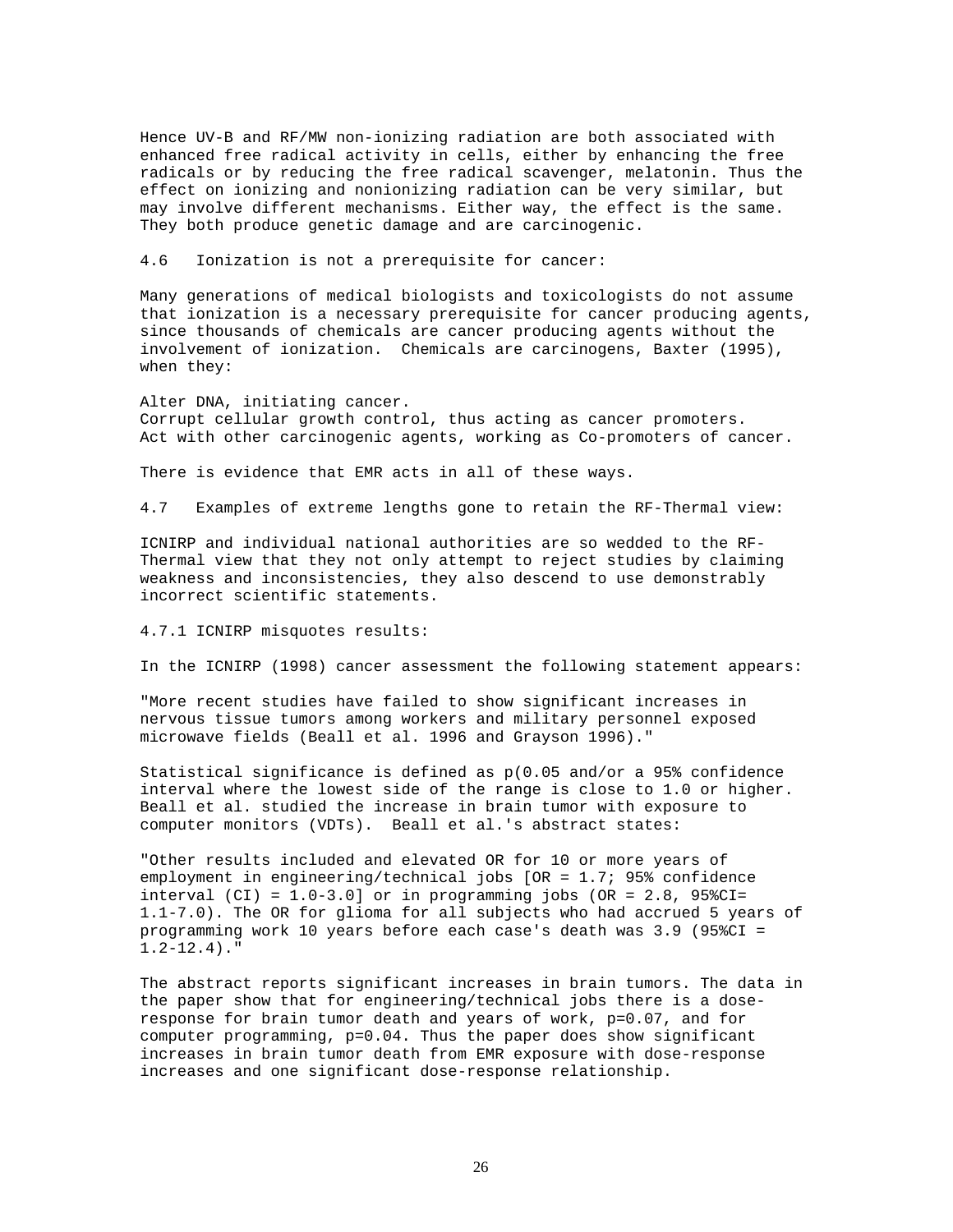Grayson (1996) investigated a large sample (880,000 with 11.17 million p-yrs) of U.S. Air Force personnel, some of whom were occupationally exposed to EMR and ionizing radiation, with exposure assessed through a job exposure survey. From this very large sample only 275 were exposed to RF/MW, 94 of whom developed brain tumors. This yielded OR = 1.39, 95%CI: 1.01-1.90. This is a statistically significant result.

ICNIRP's statement about Beall et al. (1996) and Grayson (1996) is demonstrably scientifically wrong and misleading. It reveals a strong predetermination to dismiss evidence of effects.

4.7.2 Recently in New Zealand a similar situation occurred:

Late in 1998 the Royal Society of New Zealand released a review report on radiation health effects. Being the Royal Society it was assumed that it would be a high quality, up to date and authoritative publication. The report was entitled "Radiation and the New Zealand Community - A scientific Overview". The major contribution of two staff members of the National Radiation Laboratory is acknowledged. The report contains statements about the health effects of EMR being totally wrong and misleading, and reveal a determination to ignore evidence of adverse health effects.

The N.Z. Royal Society report takes the thermal view and at one key point makes the claim in relation to ELF EMR, p67:

"Some questions have been raised with respect to possible adverse effects of electric and magnetic fields, particularly those at low frequencies, in connection with high voltage lines, computer terminals, domestic appliances and wiring. However, no effects due to occupational exposure have been reported, nor are there any indications of adverse health effects on humans, other than from spark discharges and shock from direct contact."

It is glaringly untrue to state that "no effects due to occupational exposure have been reported". Many hundreds of studies have reported ELF biological and human health effects. Three have even been carried out in New Zealand. Preston-Martin et al. (1993) found for all brain cancer elevated risks were found for electrical engineers (OR= 8.2, 95%CI: 2.0-34.7) and electricians (OR = 4.6, 95%CI: 1.7-12.2). Beale et al. (1997) investigated health effects near high voltage powerlines in Auckland and found significant linear dose-response relationships for some health and psychological variables and magnetic field exposure. Dockerty et al. (1998) studied childhood cancers in relation to EMF exposure. Electric blankets produced elevated adjusted rates of leukaemia (OR= 2.2, 95%CI: 0.7-6.4), CNS cancer (OR = 1.6, 95%CI:  $0.4 - 7.1$ ) and other solid cancers (OR = 2.4, 95%CI:  $1.0 - 6.1$ ). Leukaemia risk was highest when bedroom magnetic field was ( 0.2(T compared with ( 0.1 (T, (OR= 15.5, 95%CI:1.1-224).

A totally independent team of Swedish medical scientists, reviewed over 100 epidemiological papers, an over 300 studies in total, published up to July 1994, Hardell et al. (1995). They concluded:

"Epidemiological and experimental studies concerning extremely low frequency electromagnetic field exposure and malignant diseases published up to 1 July 1994 were evaluated to assess the possible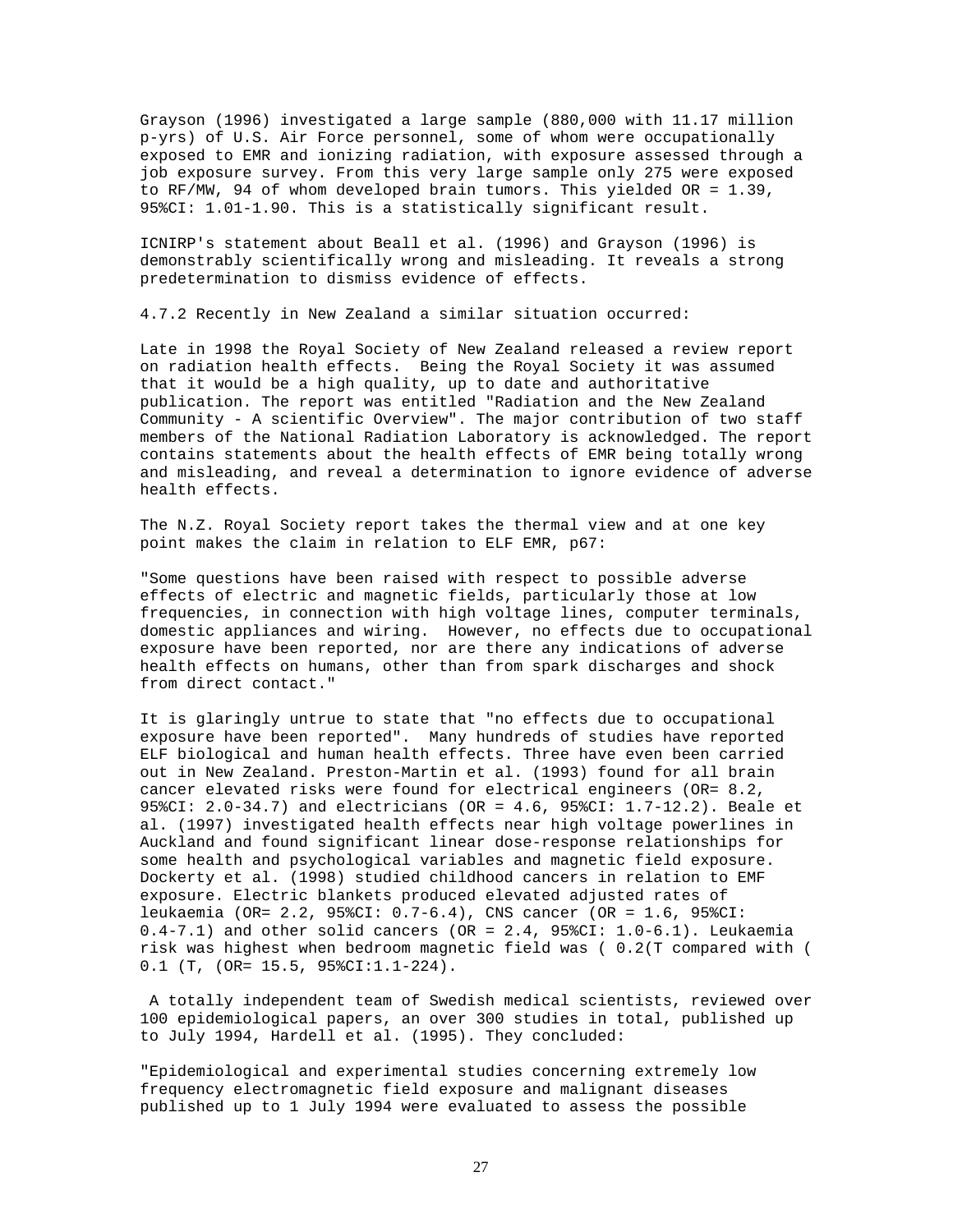carcinogenicity of electromagnetic fields and the scientific basis for environmental and occupational standard setting. We concluded that there are possible associations between

an increased risk of leukaemia in children and the existence of, or distance to, power lines in the vicinity of their residence,

an increased risk of chronic lymphatic leukaemia and occupational exposure to low frequency electromagnetic fields and,

an increased risk of breast cancer, malignant melanoma of the skin, nervous system tumours, non-Hodgkin lymphoma, acute lymphatic leukaemia or acute myeloid leukaemia and certain occupations.

There is no scientific basis for occupational or environmental standard setting for low frequency electric or magnetic fields."

The final statement about standards setting is based on the lack of good exposure measurement in most occupational studies and the lack of dose response relationships in order to determine an ELF field level which will avoid the observed association to risk factors. The fact that the mean daily exposure of even the highly exposed workers is a small fraction of the current standards demonstrates the gross inadequacies of the standards and guidelines. The ICNIRP (1998) Guideline recommends a 24-hr occupational limit of 500(T and residential limit of 100(T.

Many more ELF health studies have been published since July 1994. Four laboratories have shown that ELF below 1.2 (T reduces the oncostatic protection of melatonin in human breast cancer cells, with a threshold of around 0.1 to 0.2(T. Also 4 laboratories have shown the ELF radiation is associated with significant increases in DNA strand breaks. One replication is usually necessary to confirm a biological effect. Four independent studies definitely establish a biological effect. These biological effects are biological mechanisms which confirm the plausibility of the epidemiological associations found in Hardell et al. (1995), giving the classification to the level of probable or actual human carcinogen with the addition of the post-1994 studies.

Residential powerline studies on childhood leukaemia, such as Feychting and Ahlbom (1993), found for a cut-off point of 0.2(T a Relative Risk of  $RR=2.7$  (95%CI:  $1.0-6.3$ ) and a trend with  $p=0.02$ . For a cut-off point of  $0.3(T, RR = 3.8 (958CI: 1.4-9.3, for the trend p = 0.005. By pooling data)$ from Norwegian and Swedish studies, Feychting et al. (1995) found a relative risk of RR=2.0 (95%CI:  $1.0-4.1$ ) for a 0.2(T cut-off and RR=5.1 (95%CI: 2.1-12.6) for 0.5(T of, a significant dose response relationship, p=0.03.

Hence it is now possible to determine that a current threshold level for no observed effect for childhood leukaemia and breast cancer is near 0.1(T. This is 1000 times below the current guideline and has yet to have a safety factor incorporated.

Thus it is grossly wrong for the report of Royal Society of NZ to claim that "no effects have been reported from occupational exposure" and "nor are there any indications of adverse health effects on humans, other than from spark discharges and shock from direct contact". This is so grossly misleading and dishonest, that it puts this report's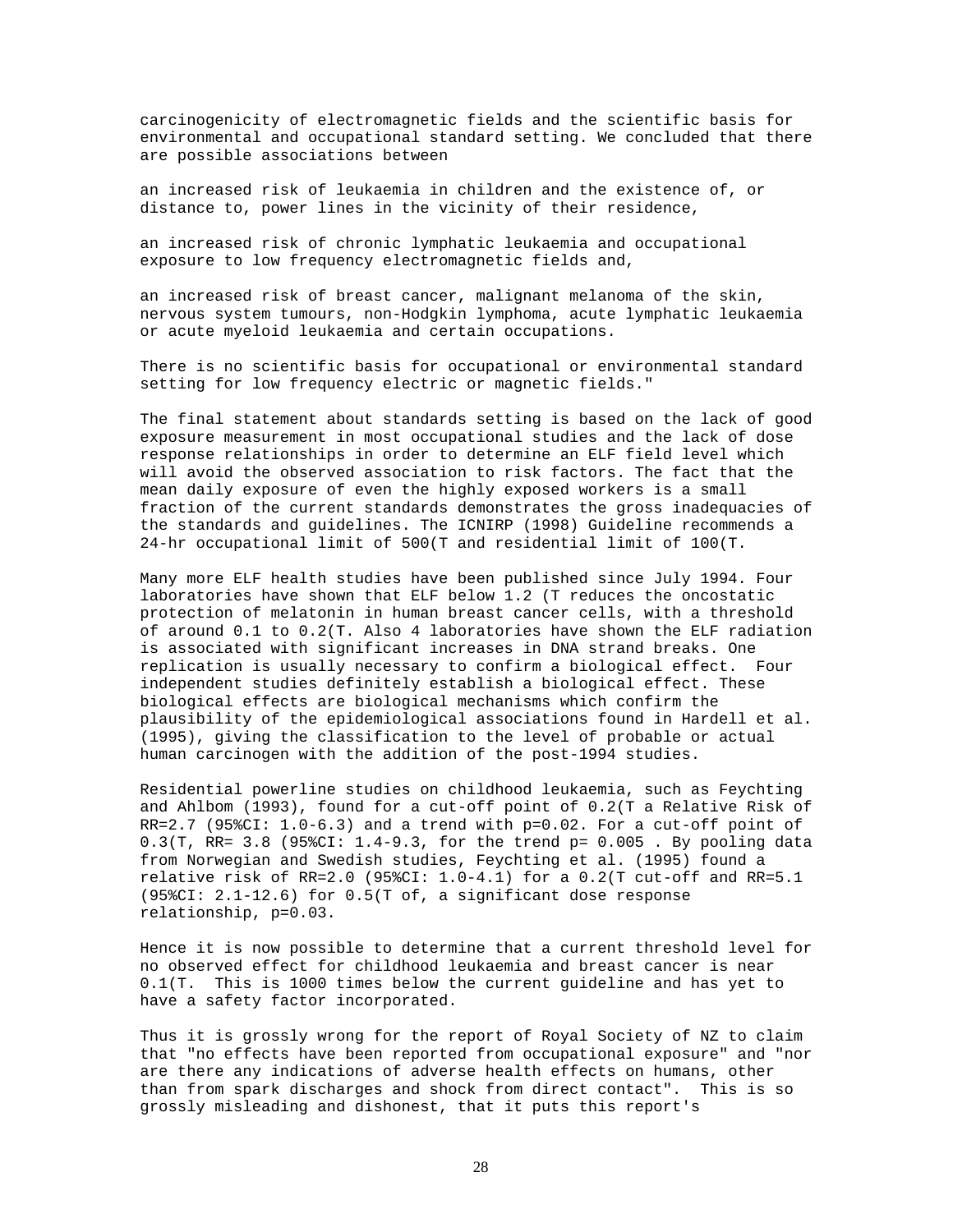credibility, and that of the Royal Society of New Zealand, seriously at risk. In coming to its conclusions the Royal Society of NZ relied heavily on the Director of the National Radiation Laboratory, Dr Andrew McEwan.

Scientists and the public expect much more scientific accuracy and integrity from Government employees who advise the Minister of Health, and of the Royal Society.

4.7.3 Canada does it a little better:

In contrast, the Royal Society of Canada in their March 1999 report "Potential health risks of Radiofrequency fields from wireless telecommunication devices", carried out a detailed review of biological mechanisms. They involved current researchers in the review team who concluded that most RF exposures used in experiments exceed the limits set in the Canadian Safety Code 6 (SAR = 0.08 W/kg). They also state:

"However, effects on cell proliferation, Ca2+ efflux, blood brain barrier (BBB) permeability, behaviour and ornithine decarboxylase (ODC) activity have all been repeated in independent laboratories. Because these effects occur at exposures not thought to elicit thermal effects, it is likely that these effects, even if they also occur at higher exposure levels, are non-thermal biological effects."

This critique will show that some key non-thermal biological mechanisms are well established by replication in many independent laboratories. These established biological mechanisms are totally supportive of and consistent with a large body of epidemiological evidence, which includes many statistically significant associations and dose-response relationships. In doing so this critique will show that the ICNIRP assessment takes a predetermined dismissive approach that is highly selective and unscientific. It even involves deliberate and repeated misquoting and misrepresentation of study results. It becomes clear that the thermally based guideline is being defended at all costs, even at the cost of putting public health severely at risk all around the world.

5. ICNIRP's 1998 assessment of the RF/MW Guideline:

ICNIRP Review Conclusions:

The failure to use epidemiological evidence as the primary source and animal evidence secondarily, and the predetermination to retain of the RF-Thermal View is seen in the conclusions of ICNIRP (1998), p507:

"Data on human responses to high-frequency EMF that produce detectable heating have been obtained from controlled exposure of volunteers and from epidemiological studies on workers exposed to sources such as radar, medical diathermy equipment and heat sealers. They are supportive of the conclusions drawn from laboratory work, that adverse biological effects can be caused by temperature rises in tissue that exceed 1(C. Epidemiological studies on exposed workers and the general public have shown no major health effects associated with typical exposure environments. Although there are deficiencies in epidemiological work, such as poor exposure assessment, the studies have yielded no convincing evidence that typical exposure levels lead to adverse reproductive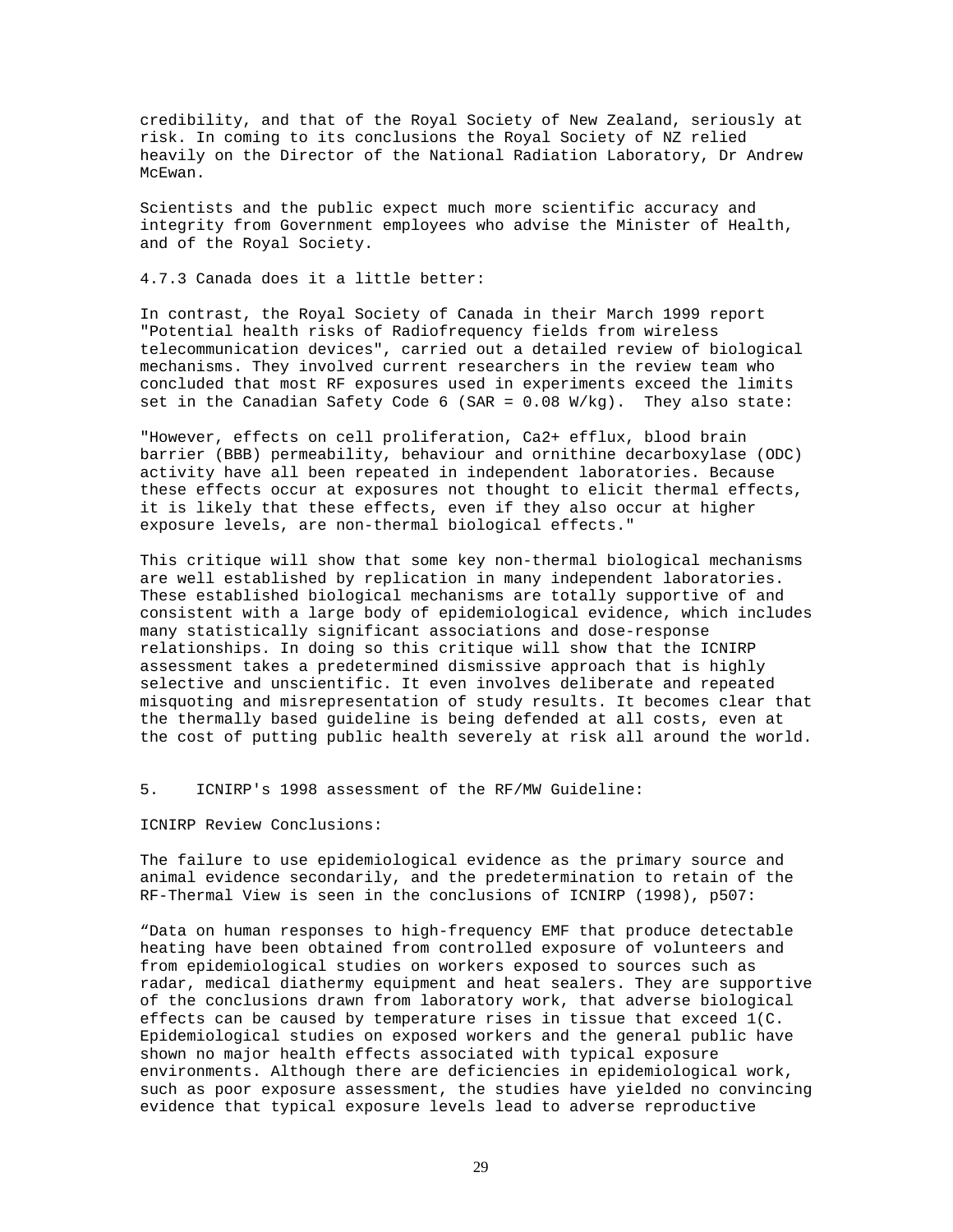outcomes or an increased cancer risk in exposed individuals. This is consistent with the results of laboratory research on cellular and animal models which have demonstrated neither teratogenic nor carcinogenic effects of exposure to athermal levels of high frequency EMF."

# ICNIRP conclusions are scientifically wrong:

The Constructive Dismissal approach is evident. The thermally-based guideline is retained. Apart from the statement about there being adverse effects of tissue warming, every other statement made is scientifically challengable and misleading.

For example: "epidemiological studies on exposed workers and the general public have shown no major health effects associated with typical exposure environments".

Epidemiological studies of exposed workers and the general public have shown significant increases in major health effects, including doseresponse relationships which are indicative of a casual effect. This includes multiple studies on miscarriage and significant dose-response relationship between microwave exposure and first trimester miscarriage, Ouellet-Hellstrom and Stewart (1993). Many laboratory studies on cells and animals have demonstrated athermal carcinogenic and teratogenic effects, Chou et al. (1992), Repacholi et al. (1997), Vijayalaxmi et al. (1997) and Magras and Xenos (1997). These statements are demonstrably incorrect and misleading. It is conclusions such as these that continue to put thousands of lives at risk in New Zealand alone, and millions at risk around the world. Many occupational studies have found significant increases in cancer, e.g. Lilienfeld et al. (1978), Robinette et al. (1980), Milham (1985 a,b, 1988), Thomas et al. (1987), Demers et al. (1991), Cantor et al. (1995), Szmigielski (1996), Grayson (1996), Beall et. al. (1996). Residential studies showing significant increases in cancer from RF/MW exposure, some of which show significant dose-response relationships include: Hocking et al. (1996), Selvin et al. (1992), Dolk et al. (1997a,b), and Michelozzi et al. (1998).

In the middle of the frequency spectrum, where the ICNIRP Guideline exposure level is at its lowest, 200 (W/cm2, there are residential epidemiological studies that give dose-response relationships for adult and childhood leukaemia with a threshold near 0.025 (W/cm2. This is 8,000 times lower than the ICNIRP Guideline. In Switzerland, significant sleep disturbance was observed at an RF exposure level of 0.0004(W/cm2, Altpeter et al. (1995). For this RF frequency (6.1-21.8 MHz) for which the ICNIRP Guideline is about 200-1000(W/cm2. The adverse effect occurs at a factor of 0.5 to 2.5 million times lower than the Guideline.

## 5.3 The ICNIRP 1998 Guideline:

\_

By ignoring the epidemiological evidence ICNIRP settles on a thermallybased guideline by accepting a thermal threshold of 4 W/kg, a workers safety factor of 10 (0.4 W/kg) and a further factor of 5 for the general public (0.08 W/kg). This is plotted in Figure 7 in terms of electric field strength and exposure intensity, as a function of carrier frequency.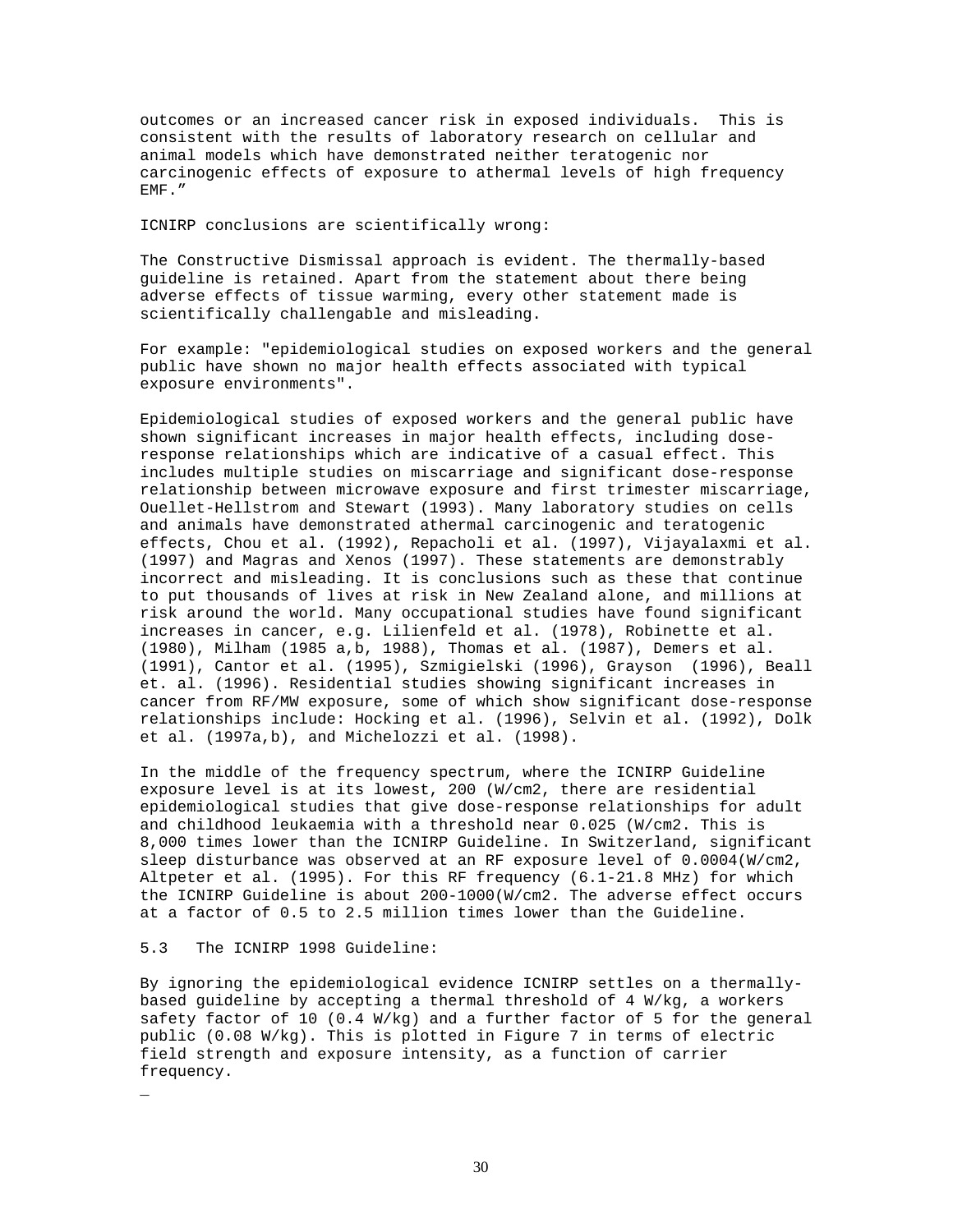Figure 7: The ICNIRP (1998) Guideline for public and occupational exposures as a function of carrier frequency. On the left the units are electric field strength (V/m) and on the right the exposure intensity ((W/cm2). The three plateau regions above 1 kHz are 87, 28 and 61 V/m, corresponding to 2000, 200 and 1000 (W/cm2, respectively.

The ICNIRP methodology and use of scientific research is blatantly incorrect. A long-held mind-set dominates the EMR radiation authorities. It needs to be exposed and changed.

5.4 A sports analogy of the different approaches:

5.4.1 The situation of conflict:

The primary issue in this report is the ICNIRP retention of a thermallybased guideline in the face of the dominant international approach which requires the use of epidemiological evidence when setting public health protection standards. A phrase comes to mind when reading the ICNIRP Guideline report, "They appear to be playing their own game and making up the rules as they go along". This analogy appears to be helpful. These two approaches are like two different games.

5.4.2 The ICNIRP Game:

ICNIRP is playing its own game and setting its own rules. It is the game that is played by national authorities which, as a team, they feel very comfortable with it. The name of the team is "The Consensus of Science". However, it involves quite a small and very select team that includes national experts who come from national authorities who subscribe to the rules of the ICNIRP game. In the ICNIRP game the first rule is that there is only a tissue heating effect from RF/MW exposure. You must agree with this rule to play the ICNIRP game. As a consequence of this rule, in the ICNIRP game, all other biological effects are not real and any epidemiological study that shows an effect with non-thermal exposure, must be faulty and will be rejected. In other words, if you break this rule you are out of the game. In this game it is fine to change the rules about acceptable significant, what is evidence, and criteria for how a biological effect is established. In this game a study does not provide evidence until it has been exactly replicated. You set up 13 criteria which must be achieved for an experiment to be reliable, for example Meltz (1995). If even one criteria is breached then you can reject the findings. Similarly the ICNIRP team uses the Bradford-Hill Criteria to criticize and reject all epidemiological studies. One criticism, valid or not, is sufficient to reject a whole study.

For a long time Dr Repacholi has been the captain of the ICNIRP team, he has helped to make and change the rules. His own study shows a significant non-thermal effect. He was able stay in the team by changing the rules of evidence.

The Public Health Protection Game:

In the Public Health Protection Game the first rule is that public health protection is paramount. Standards are based on public health studies, i.e. epidemiology. Epidemiological evidence is sufficient to set standards where there are dose-response relationships or when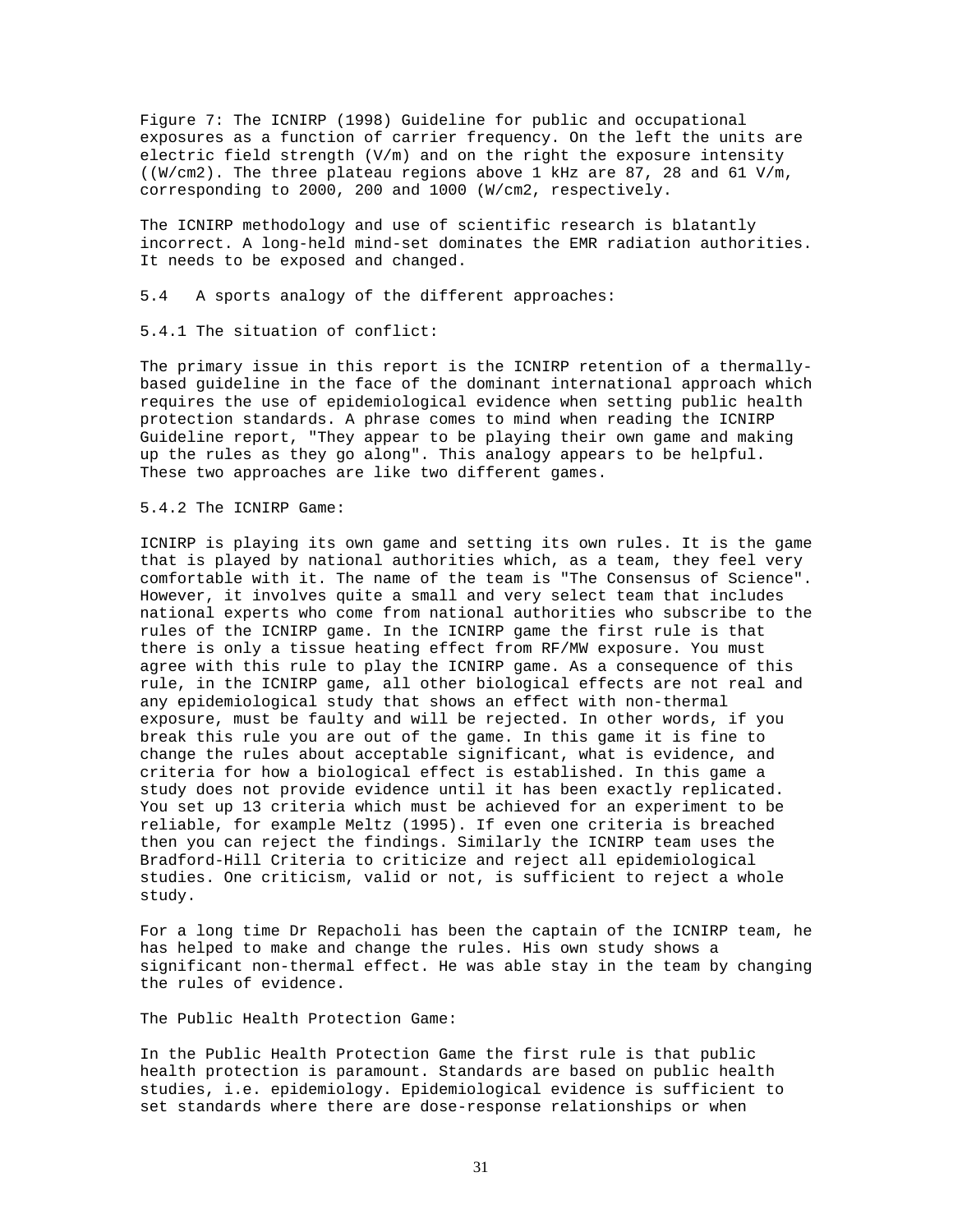studies have shown significant adverse effects a sound study which involves exposures below those which have found effects, determines that there is no evidence, not even an elevated risk, at that exposure level. Then exposure associated with the lowest reported adverse effect has a safety factor is applied to deal with the uncertainty. Avoidance action and experiment are a vital part of this game.

Avoidance action is taken long before scientific proof of cause and effect is reached. This is because it is recognized that many disease agents cause sickness and death years or even decades after the initiating exposure. Unnecessary delay is avoided and action is taken to protect public health, once the evidence is judged sufficient under the circumstances. A reversible adverse effect can be treated differently than permanent damage that hastens disease and death, such as miscarriage, congenital malformation, brain damage or cancer. The Bradford-Hill viewpoints inform this decision-making, Hill (1965).

# 6. Non-Thermal Biological Mechanisms

Veteran EMR biological researchers Dr Ross Adey, Dr Carl Blackman, and Dr Alan Frey and eminent epidemiologist, the late Dr John Goldsmith, cite sound evidence which totally refutes the claim that there are no established non-thermal biological mechanisms.

6.1 Dr Ross Adey directly challenges the thermal view:

Dr W. Ross Adey is one of the world's most respected veteran EMR researchers. His pioneering work on neuroscience gives deep insights into biological functions and processes. The following is the abstract from his paper "Frequency and Power Windowing in Tissue Interactions with Weak Electromagnetic Fields", Adey (1980):

"Effects of non-ionizing electromagnetic (EM) fields that raise tissue temperature in general differ very little from effects of hyperthermia induced by other means. However, fields raising tissue temperature orders of magnitude less than 0.1(C may result in major physiological changes not attributable to raised temperature per se.

These weak fields have been observed to produce chemical, physiological, and behavioral changes only within windows in frequency and incident energy. For brain tissue, a maximum sensitivity occurs between 6 and 20 Hz. Two different intensity windows have been seen, one for ELF tissue gradients around 10-7 V/m, and one for amplitude modulated RF and microwave gradients around 10-1 V/m. The former is the level associated with navigation and prey detection in marine vertebrates and with the control of human biological rhythms; the latter is the level of the electroencephalogram (EEG) in the brain tissue.

Coupling to living cells appears to require amplifying mechanisms that may be based on non-equilibrium processes, with long-range resonant molecular interactions. The cooperative processes are now recognized as important in immune and hormonal responses, as well as in nerve excitation. Polyanionic proteinaceous material forming a sheet on the cell membrane surfaces appears to be the site of detection of these weak molecular and neuroelectric stimuli."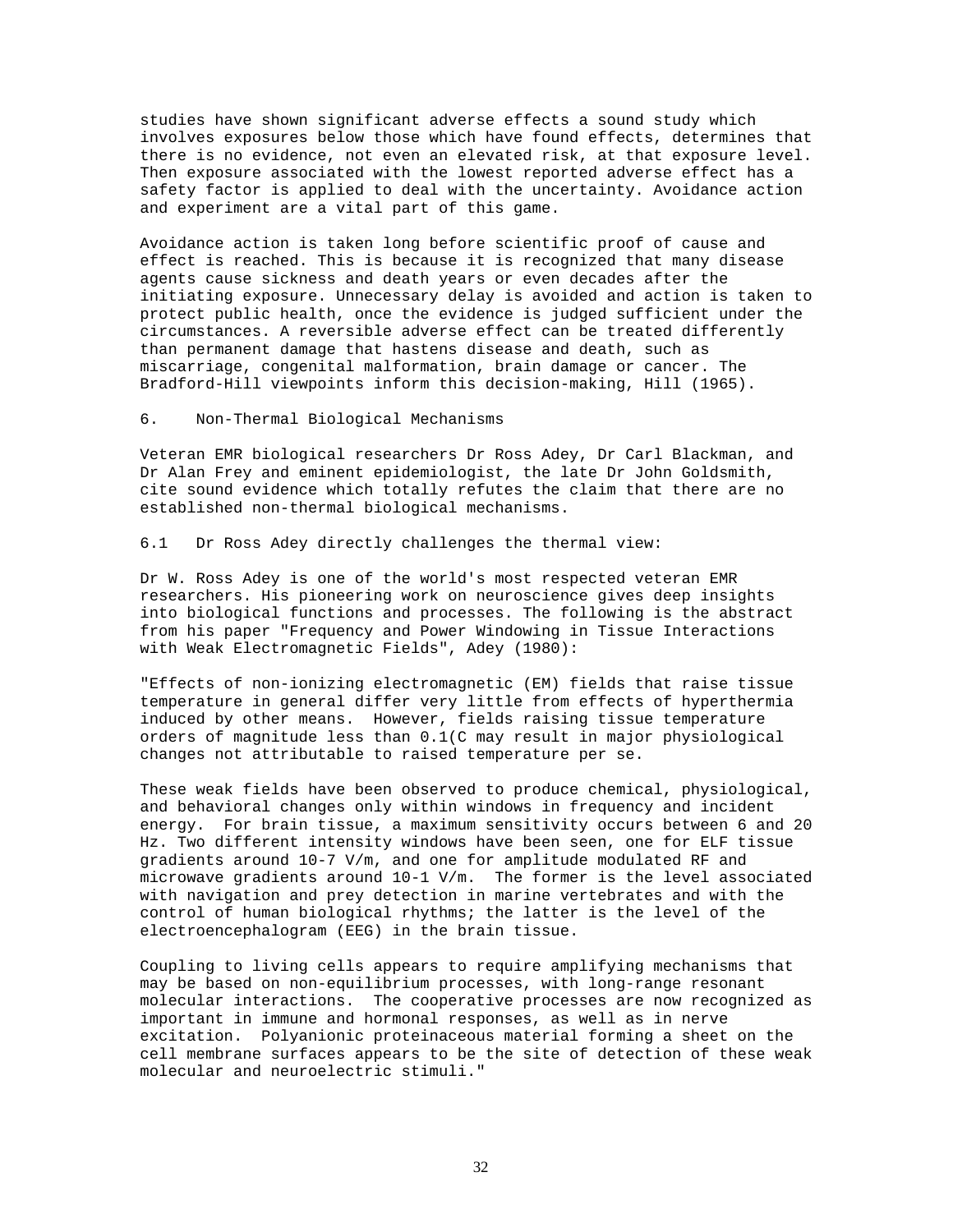Professor Adey succinctly summarizes EMR research at that time. He does not claim, in the body of the paper, that the two observed intensity windows are the only intensity windows, but that these are intensity windows that have repeatedly been shown to have significant effects.

In his conclusion Dr Adey directly challenges the thermal view.

"Too many physicists and engineers cling desperately to the thermal models as the alpha and omega of bioeffects from nonionizing radiofrequency fields, shunning the exquisite beauty of long-range molecular interactions and resonant processes in biological macromolecules."

In Adey (1993) intercellular communications are described as "whispering between cells". Dr Adey notes new work that involves free radicals:

"that may also participate in highly cooperative detection of weak magnetic fields, 'even at levels below thermal (kT) noise'."

The key role of resonance and tuning is addressed.

"In recent studies (Grundler and Kaiser (1992)), they noted that the sharpness of the tuning increases as the intensity of the imposed field decreases; but the tuning peak occurs at the same frequency when the field intensity is progressively reduced. Moreover, clear responses occur with incident fields as weak as 5 picowatts/cm2."

A 5 pW/cm2 signal is billions of times below the ICNIRP guideline for GHz signals. The studies cited by Dr Adey show the fundamental biological role of frequencies, tuning and resonance. Kaczmarek and Adey (1973) showed that weak oscillating electric gradients, no larger than the EEG (50-100 mV/cm), increase efflux of calcium ions and GABA from cat cerebral cortex by almost 20%. Cellular calcium ions play many vital roles in cell growth and development regulation. Hence the ability of EMR to induce changes in cellular calcium ions is fundamentally important in assessing the biological mechanisms which contribute to adverse health effects.

This evidence that biological systems use tune frequencies which involve electromagnetic signals on the surface of cells and between cells, even though these signals are orders of magnitude below the thermal noise level, is quite reasonable. Close to an AM tower where the 1 MHz signal had a strength of 100 (W/cm2 it was still possible to tune into a remote AM and remote FM signals on an ordinary radio even through their field intensity was less than 0.01pW/cm2. Resonant circuits within the radio were tuned into the carrier of the extremely weak but easily detectable radio signal.

Calcium ion (Ca2+) efflux:

The calcium ion (Ca2+) is one of the most important substances in cells. Ca2+ is a first, second and third signal transduction messenger, Alberts et al. (1994), Pahl (1999). Alberts et al. describes Ca2+ as a prominent and ubiquitous intracellular messenger. This means that factors that induce changes of cellular Ca2+ can cause significant changes of cells.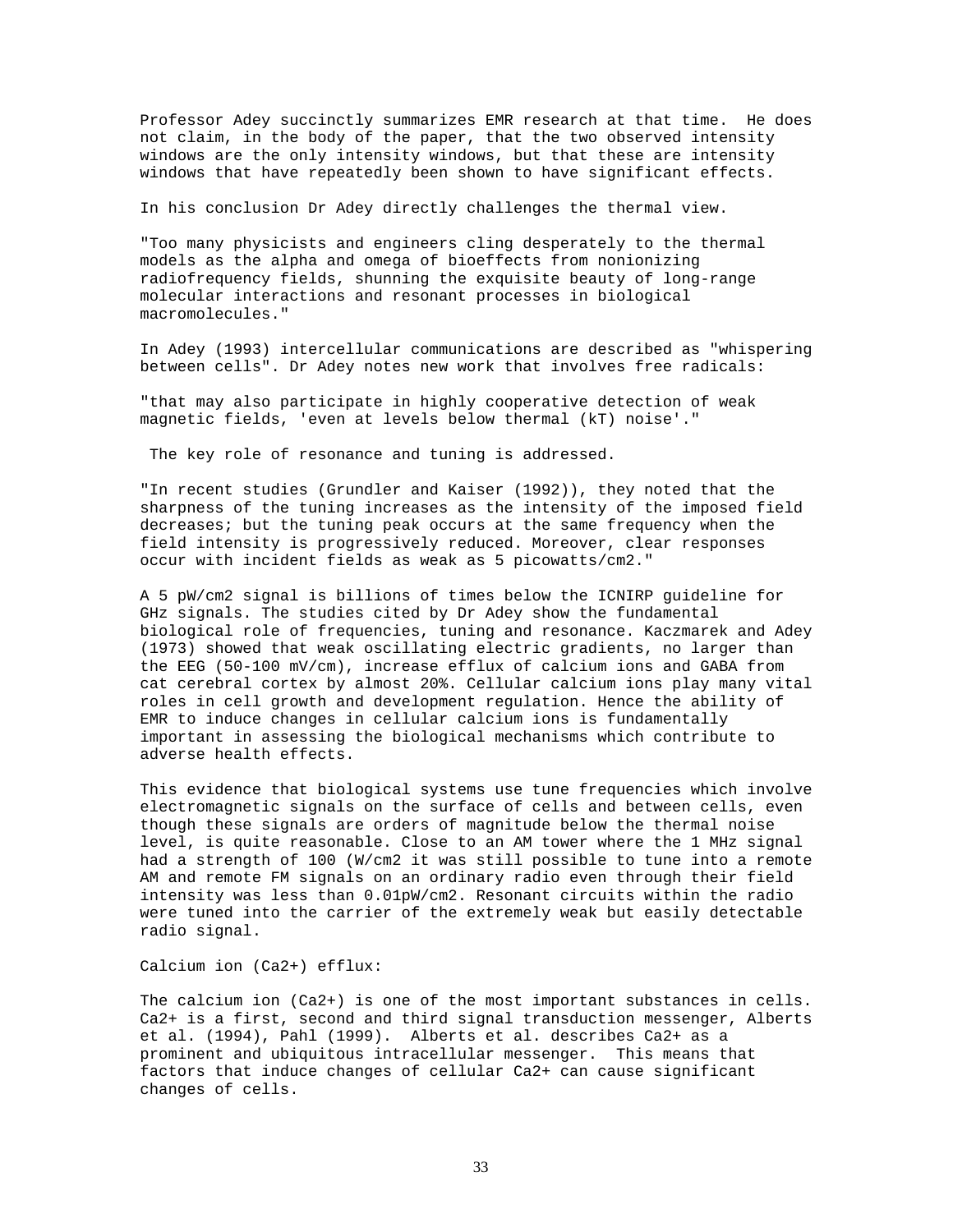Adey (1979) contains evidence of other windows for ELF induced Ca2+ efflux in chick and cat brains, e.g. 5, 10, 56 and 100 V/m (Figure 8), and other microwave intensity windows for Ca2+ influx and efflux. The field intensity and modulation frequency were shown to be important parameters in EMR causing Ca2+ efflux. Since extremely low SAR's produce significant effects and the modulation frequency is critical, this is not a thermal effect but it is a biological effect acting at the cellular level affecting cellular functions. ELF and RF/MW signals cause Ca2+ efflux and ELF signals don't involve tissue heating. enceH

Figure 8: The effects of extremely low frequency fields on 45Ca2+ efflux from chick forebrain, for ELF fields of 5, 10, 56 and 100 V/m. \* : p<0.05; \*\*:p<0.01, Bawin and Adey (1976).

\_

\_

\_

Figure 9 shows significant Ca2+ efflux with exposure intensity at 0.05, 0.1 and 1 mW/cm2, but not at 2 and 5 mW/cm2 with a 450 MHz carrier. Particular higher exposures do not have the same significant effects as lower specific exposures, indicating that this is a non-thermal mechanism.

Figure 9: Effects of changing intensity of 450 MHz field amplitude modulated 16 Hz as efflux of 45Ca2+ from chick cerebral hemispheres. Cross-hatched bars show levels of efflux exposed specimens in relation to control specimens (stripped bars) tested simultaneously in the same experiments. Variance shown as SEMs \*\*, p<0.05., Bawin, Sheppard and Adey (1978)

Figure 10: Relative Ca2+ efflux (positive and negative) from isolated chick cerebral hemisphere exposed to (A) weak RF field (147 MHz, 0.8 mW/cm2, 56 V/m in air), amplitude modulated at low frequencies (abscissa) (Bawin et al. (1975) and (B) ELF electric field (56 V/m in air) over the same modulation frequency range (Bawin and Adey (1976). The tissue gradients differ by 106 between A and B.

It was established very early on that an ELF signal carried on a RF carrier produced altered cellular Ca2+ fluxes, as the ELF signal on its own, but with a very much higher induced tissue electric field gradient, Bawin and Adey (1976), Figure 10.

Adey (1979) reviews a large body of research on the neurophysiological effects of RF/MW radiation. This included the human biometeorological research on circadian rhythms in human subjects isolated from sunlight and EMR; their own work on altered monkey behaviour with a tissue gradient of 10-7 V/m and other animal behaviour experiments. It also covered cellular evidence including Ca2+ flux experiments on cats and chick brains. These show that ionic changes in amplitude modulated RF/MW fields are much more related to modulation frequency than intensity of signal. Often higher effects are seen at lower exposure intensities than some higher intensities - in windows.

Significant effects occur in fields that are too low to produce any detectable thermal effects. In great frustration at the intransigence of the position held by scientists who doggedly claim that there is only evidence of thermal effects. Professor Adey concludes: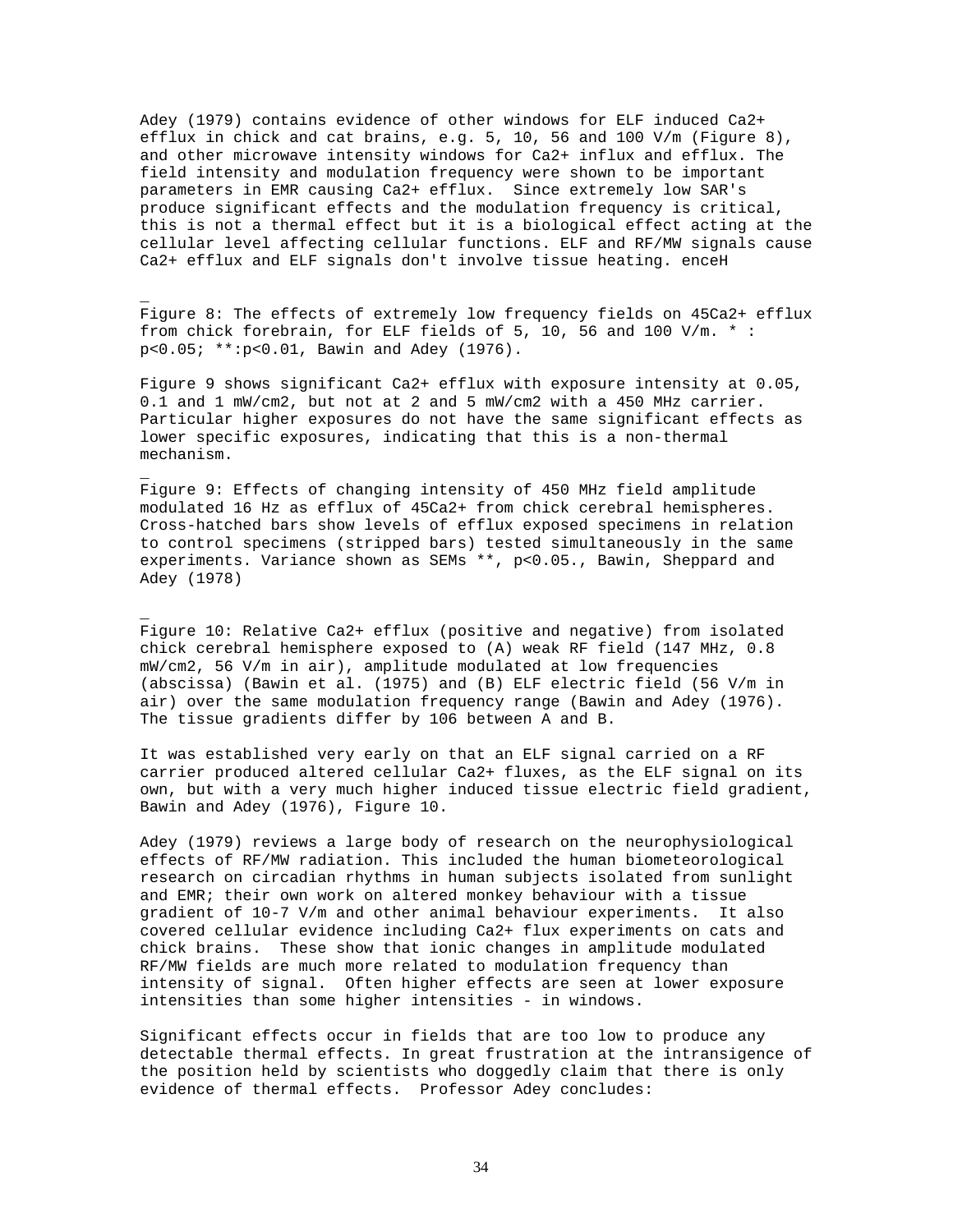"Faced with the overwhelming complexity of the brain as a tissue and as the organ of the mind, physical scientists and medical researchers alike have all too often retreated shamelessly into classicisms and the argots of their respective trades. Too many physicists and engineers cling desperately to thermal models as the alpha and omega of bioeffects from non-ionizing radiofrequency fields, shunning the exquisite beauty of long-range molecular interactions and resonant processes in biological macromolecules."

"True science can never be a popularity contest. The time has surely come when we should place these scholasticisms of another age in a proper context, counting ourselves thrice blessed at the prospect that through the use of non-ionizing radiofrequency radiation as a research tool, the intrinsic organization of the brain tissue, the subtleties of neuroendocrine phenomena and the broad sweep of immunological interactions may at last be understood in terms of transductive coupling at the molecular level."

Dr Adey was basing his insights on a fascination with discovering how neurological tissue operated and how it was altered in extremely low level RF/MW and ELF fields.

The current world leader in Ca2+ efflux research is Dr Carl Blackman of the U.S.E.P.A.. Dr Blackman has replicated and significantly extended the studies carried out by Dr Adey's group and other groups. He and his team have produced over 2 dozen peer-reviewed publications in this area, including several major reviews. Blackman et al. (1989) identified multiple power density windows for Ca2+ efflux, using a 50 MHz carrier modulated at 16 Hz. Their results, using units of mW/cm2, are summarized as follows:

Enhanced efflux 1.75 3.85 5.57 6.82 7.65 7.77 8.82 No change 0.75 2.30 4.50 5.85 7.08 8.19 8.66 10.6 14.7

The intensity window data was considered as an example of non-linear dynamics because there appears to be no progressive decline in the magnitude of the effects at low exposure intensities. This data is consistent with a fractal process with a non-integer dimension that is approximately 1.4, Blackman et al. (1989).

The lowest published RF intensity that has been documented to produce significant Ca2+ efflux is 0.00015 W/kg from Schwartz et al. (1990). They used frog hearts, exposed for 30 mins, to a 16Hz modulated 240 MHz RF signal. This has an exposure intensity of about 0.08 (W/cm2.

Figure 11: Effect of 15 Vrms/m electromagnetic fields on the efflux of Ca2+ from chicken brain tissue as a function of modulation frequency, Blackman et al. (1988). The solid bars show significant alteration, p<0.05.

\_

Blackman's group confirmed and significantly extended the "windows" concept of Ca2+ efflux, as well as aspects of homeostasis, involving tissue temperature for example. Figure 11 shows how modulation frequencies out to 510 Hz produce significant Ca2+ efflux at some frequencies, but not at other frequencies on either side.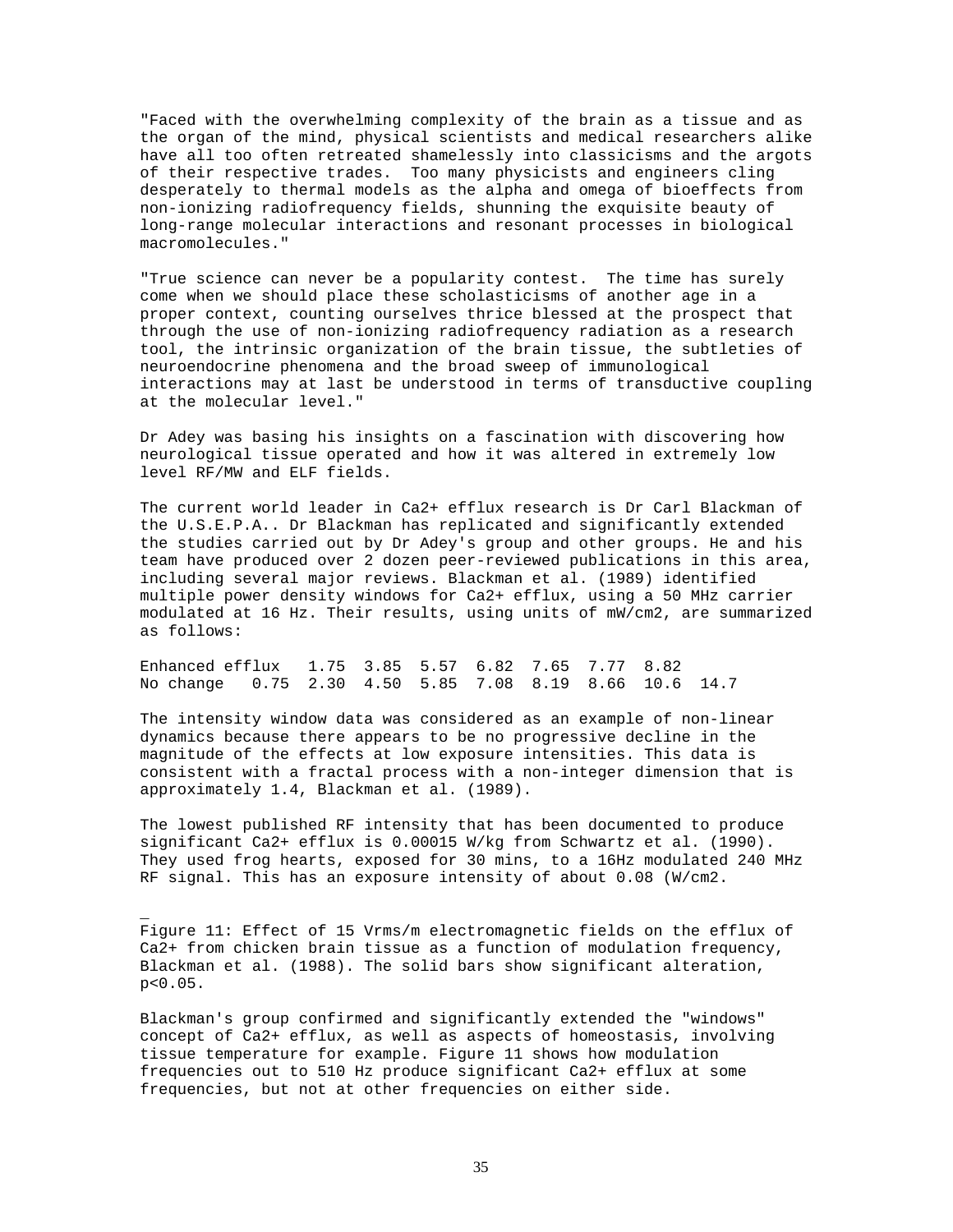Blackman et al. (1990) showed the importance of the local static magnetic field. Blackman et al. (1991) showed that Ca2+ efflux occurred for tissue temperatures of 36(C and 37 (C and not at 35(C and 38(C. They comment that these could be very good reasons why experimental outcomes have been difficult to confirm in some laboratories. After reviewing the many studies in the published literature on EMR induced Ca2+ efflux. Blackman (1990) concludes:

"Taken together, the evidence overwhelmingly indicates that electric and magnetic fields can alter normal calcium ion homeostasis and lead to changes in the response of biological systems to their environment".

Blackman (1990) concludes that calcium ion efflux/influx is an established biological effect of EMR exposure and it changes the biological response of cells. Because modulation frequencies are critically involved, and low intensity exposures are observed under some circumstances to produce greater effects than some higher exposure conditions, resonant interactive processes are indicated and heating is definitely not involved except to establish a homeostatic range.

At the Scientific Workshop on Biological Effects of Electromagnetic Radiation in Vienna, October 1998, Dr Carl Blackman, U.S. Environmental Protection Agency, presented the results of 30 years of research into cellular calcium ion efflux and influx which is induced by pulsed and modulated EMR. Having established that EMR acts in quite different and consistent biological manner in a complex set of windows, Dr Carl Blackman concluded that it makes a great deal of sense to move away from the concept that EMR should act like a single chemical. The variable nature of the response, as indicated by complex exposure 'windows', indicates that EMR acts like chemicals (plural) rather than acting like a single chemical, Blackman (1998). This addresses the concepts around 'consistency' and 'specificity'.

Since alteration of cellular calcium ions concentration leads to many different health effects, and since many other biological changes have been identified, it is inappropriate to limit consideration of RF/MW exposure to single adverse health effects.

EMR exposes the whole human body and not a single target organ. Each organ has a different cellular structure that relies to a greater or lesser extent in electric and magnetic factors and forces for its growth and control. The brain, central nervous system and muscles, including the heart, make much stronger use of electrical signals than bones for example. However, every cell has an electric potential across its membrane and uses ions, such as calcium ions (Ca2+), sodium ions and potassium ions. Receptors on cells are negatively charged and ions and neurotransmitters which initiate signal transduction are positively charged. DNA is negatively charged and the protein which is bound to it is positively charged.

Hence, every cell can interact with EMR and EMR can alter the growth regulation factors through alteration of the ionic concentration within the cells and in the intracellular fluid. Some higher functioning organs, especially the brain and CNS, are dependent on EMR for normal operation and have been shown to be altered by externally applied EMR, with consequent behaviour and neurological performance change, Bawin et al. (1973).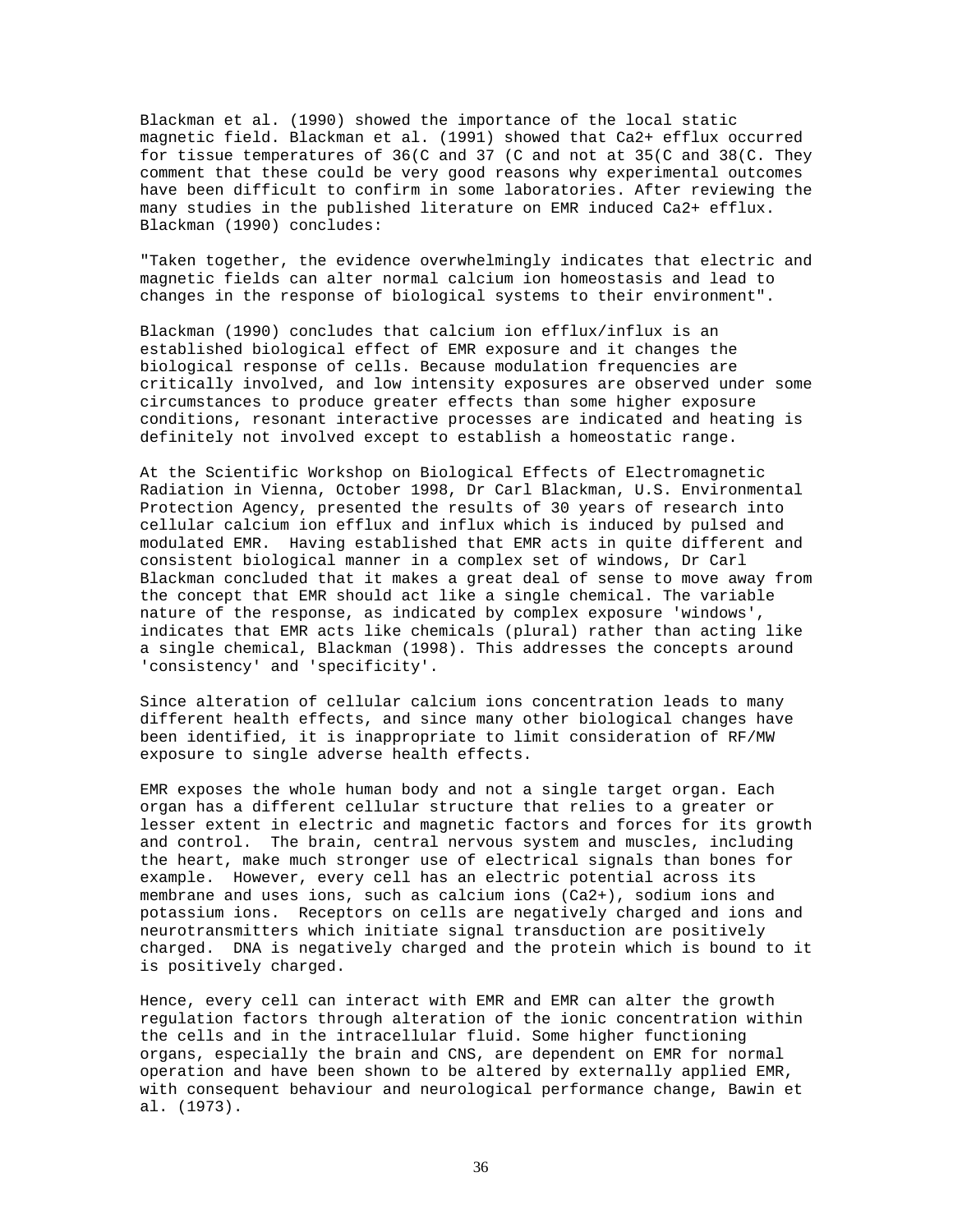Because the whole body is exposed to RF/MW radiation, and since the brain and central nervous systems are electrically sensitive and active, it is not surprising that the most frequent adverse health effects identified in epidemiological studies are leukaemia and brain tumour. Leukaemia is a disease of the blood and bone marrow, whole body organs.

Health implications of induced alterations in calcium ion homeostasis:

Induced alteration of cellular calcium ions:

of brain cells is associated with behavioural and reaction time changes and associated EEG alterations, Bawin et al. (1978);

of the pineal gland reduces the nocturnal production of melatonin (which increases the cell damage throughout the body, reduces the integrity and competence of the immune system, and hence increases the incidence of cancer and immune system related disease and degenerative diseases of the brain, Reiter (1994) and Walleczek (1992);

of lymphocytes reduced the competence of the immune system making the subject more vulnerable to allergens, toxins and viruses, and to leukaemia; and

of damaged cells alters the ratio of surviving neoplastically transformed cells and those programmed to self destruct (apoptosis), Balcer-Kubiczek (1995).

Cells have voltage-gated Ca2+ channels in the cell membrane to allow the influx and efflux of calcium ions in order to regulate cellular processes, Adey (1993).

The neurological role of Ca2+ is well described and documented by Dr Adey. A university text on the molecular biology of the cell, Alberts et al. (1994), documents many cellular processes which depend on Ca2+, including cellcell adhesion, gap junction gating, intracellular mediation, cyclic AMP and ATPase processes, and signal transduction as a second messenger. Ca2+ mediate process in the hypocampus involved with learning. They also mediate apoptosis. Chemical carcinogens, such as the tumor promoting phorbol esters, for example TPA, act by elevating intracellular calcium, Balcer-Kubiczek (1995).

Ca2+ mediate gene expression processes, development and plasticity of the nervous system, activity-dependent cell survival, modulation of synaptic strength and calcium mediated cell death, Ghosh and Greenburg (1992). They are involved in the Ca2+-cAMP signal transduction process that mediates several cellular functions, including melatonin production in pinealocyte, Zurawska and Nowak (1992). Li et al. (1999) showed that 50 Hz fields in TPA treated cells produce a significant dose-response decrease in gap junction communication with magnetic fields of 0.2, 0.4 and 0.8 mT.

Neurological effects intimately involve Ca2+ as shown originally by Dr Adey's group. This includes mediation of sodium ion activity in the brain, Charpentier and Kado (1999). Walleczek (1992) reviewed the roles of Ca2+ in the immune system including regulation of leukocytes,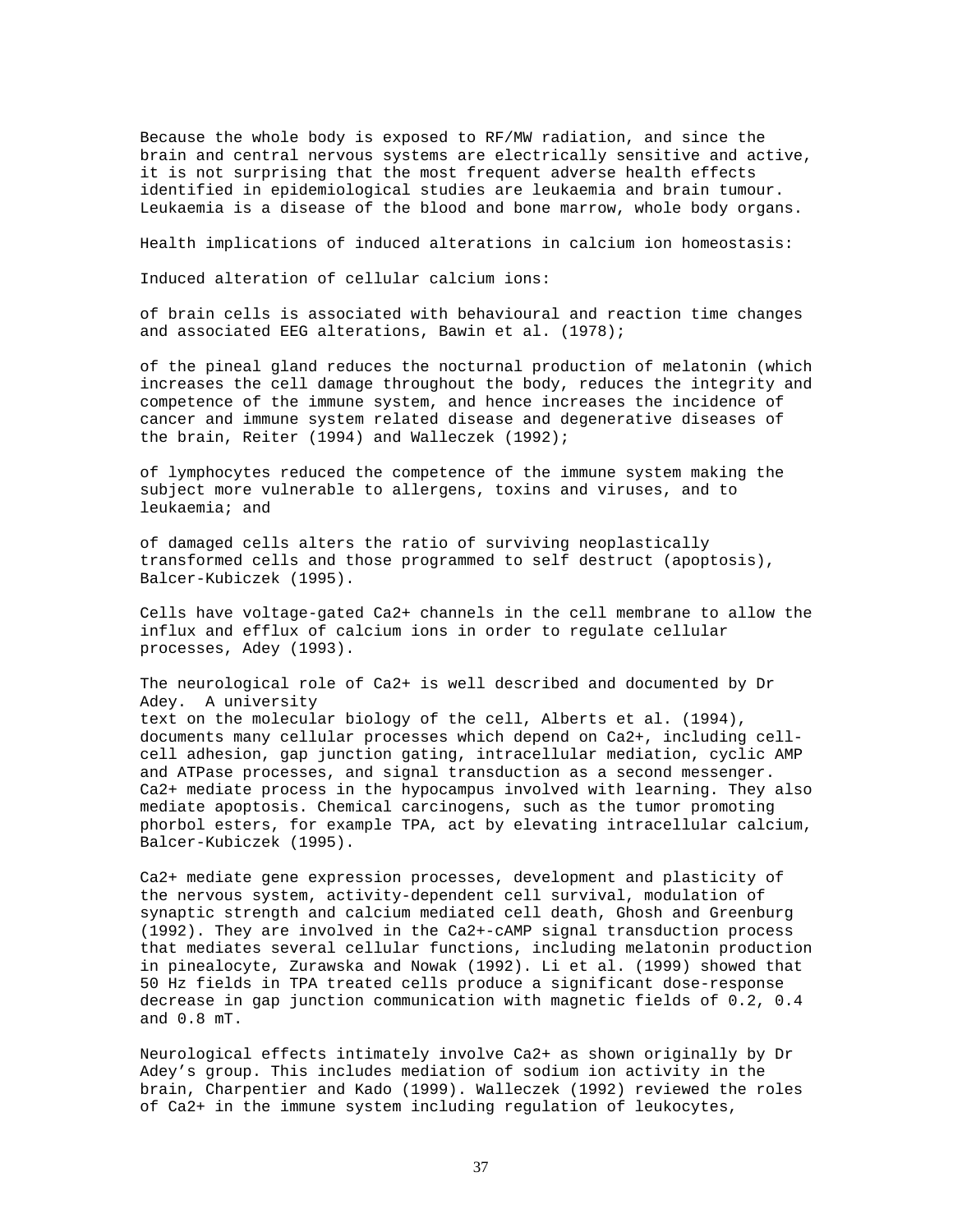lymphocytes and Natural Killer Cells, mainly through signal transduction processes. Through their synergistic activity with cAMP, Ca2+ mediate some key hormones including luteinizing hormone, testosterone, prolactin and Growth Hormone, Veldhuis et al. (1984), Kotwicka and Warchol (1998), Rillema (1980), Vacher et al. (1994), Ilondo et al. (1994), Ray and Wallis (1982), and Davis et al. (1987).

Cardiac regulation occurs using calcium ion signaling, Reuter (1987) and Ugarte et al. (1998). Takahashi et al. (1992) found that altered expression of Ca2+-dependent genes are involved in end-stage heart failure.

Calcium ion influx is critical to mitogen action, Hadden (1987). In this process Ca2+ acts directly and indirectly through its action on calmodulin and protein kinase C to the activation of a number of enzymatic processes. The tumor suppresser gene p53 is regulated by Ca2+, Metcalf et al. (1999). Ca2+ also regulates the transcription of the cfos proto oncogene, Montminy et al. (1990), Thompson et al. (1995) and Werlen et al. (1993). One of the key roles on Ca2+ in the carcinogenic process is outlined by Fanelli et al. (1999) who showed a dose response relationship for Ca2+ influx over a static magnetic field range from 60 to 600(T. This Ca2+ influx was observed to inhibit apoptosis. Fanelli et al. stated that magnetic fields thus might interfere with human health by altering/restoring the equilibrium between cell death and proliferation. Indeed, they conclude, the rescue of damaged cells may be the mechanism explaining why magnetic fields that are not mutagenic per se are often able to increase mutation and tumor frequencies.

Hence EMR's proven ability to induce calcium ion fluxes and to significantly alter cellular calcium in homeostasis is a direct biological mechanism for all of the biological effects associated with EMR exposure. Taken together, this provides an established biological mechanism for genetic damage, reproductive problems, cardiac disease, cancer and increased risk of viral and bacterial infection. The key cancer mechanisms involve reduced melatonin, DNA strand breaks, chromosome aberrations, altered proto oncogene expression and impairment of the immune system. These have all been linked to EMR exposure across the EMR spectrum from ELF to RF/MW.

Ca2+ have been implicated in essentially every step of the transductive coupling of neurotransmitter substances in effects of every step of the immunological reactions and every step of the coupling of hormonal binding at the membrane surfaces to cellular mechanisms, Adey (1979). Ca2+ efflux is the initial biological mechanism for almost all of the observed significant adverse health effects of EMR exposure, including neurological, cardiac, reproductive and cancer effects.

Biochemists have now confirmed that RF/MW alters signal transduction, (e.g. Luben (1995), Byus (1994)), alters melatonin and damages the immune system, as will be shown below.

Dr Alan Frey directly challenges the RF Thermal view.

Dr Frey, an eminent U.S. biologist, has been carry out EMR research for several decades. He was the discoverer of "Microwave Hearing". In the introductory chapter of a book that he edited, Dr Frey describes the historical tendency to use the toxicological model that treats EMR as an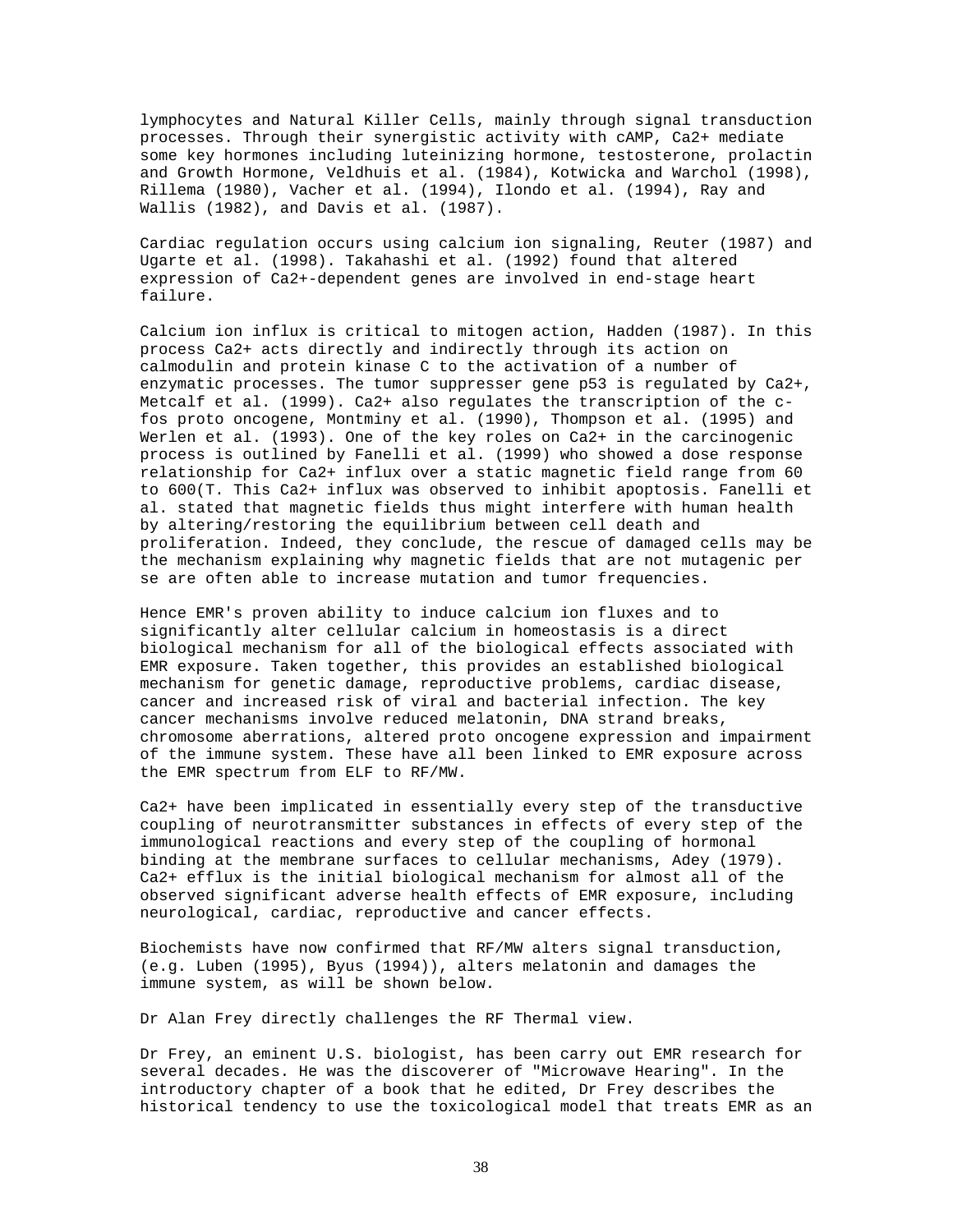external agent, Frey (1995). He then refers to Burke and others who have made it clear that "our frame of reference determines what we look at and how we look. And as a consequence, this determines what we find." This is demonstrably true for the ICNIRP assessors. Dr Frey than states "Theory and data show that this is the wrong model. Electromagnetic fields are not a foreign substance to living beings, like lead or cyanide."

"To model how em fields affect living beings, one might compare them to the radio we use to listen to music. The em signal the radio picks up and transduces into the sound of music is almost unmeasurably weak. At the same time there are, in toto, strong em fields impinging on the radio. We don't notice the stronger em signals because they are not the appropriate frequency or modulation. Thus they don't disturb the music we hear. However, if you impose on the radio an appropriately tuned em field or harmonic, even if it is very weak, it will interfere with the music. Similarly, if we impose a very weak em signal on a living being, it has the possibility of interfering with normal function if it is properly tuned. This is the model that much biological data and theory tell us to use, not a toxicology model."

Wever (1974) and König (1974) proved that human brains are tuned to detect and use the Schumann Resonances that have an intensity of the vertical electric field component of about 0.1pW/cm2. This is 2.65x1014 times lower than the ICNIRP guideline for low frequency signals, Figure 7. Ahissar et al. (1997) demonstrated that mammal's brains contain biochemical phase-locked loop circuits to detect the phase difference between incoming ELF signals in the same manner as FM radio receivers.

EMR Reduces Melatonin in Animals and People

The calcium ion efflux research demonstrates one of the fundamental principles of EMR research. Under given specific conditions the calcium ion efflux (positive or negative) does occur at some combination of exposure conditions, but not at a nearby slightly different set of conditions. This is because of the "window" non-linear nature of the effect with respect to modulation frequency and intensity in particular. Also, one set of conditions that produce a significant effect in one laboratory does not produce any observed effect in another laboratory because it has a different geomagnetic field. On the other hand, in real world situations workers or residents are continually passing through effective and non-effective windows of exposure.

This means that despite the great difficulties of detecting melatonin reduction in people because of the large intra-personal differences from day to day, and the very large inter-personal differences, on average there is a dominance of exposure conditions that do cause calcium ion efflux and reduced melatonin, so that it is observed to differ in most monitored populations in the real world.

Since calcium ions in the pinealocytes are associated with the regulation of cAMP, which in turn mediates the transformation of serotonin to melatonin, Reiter (1994), it is postulated that EMR's ability to alter calcium ion homeostasis will produce reductions in melatonin over a wide range of exposure window conditions across the EMR spectrum from ELF to RF/MW.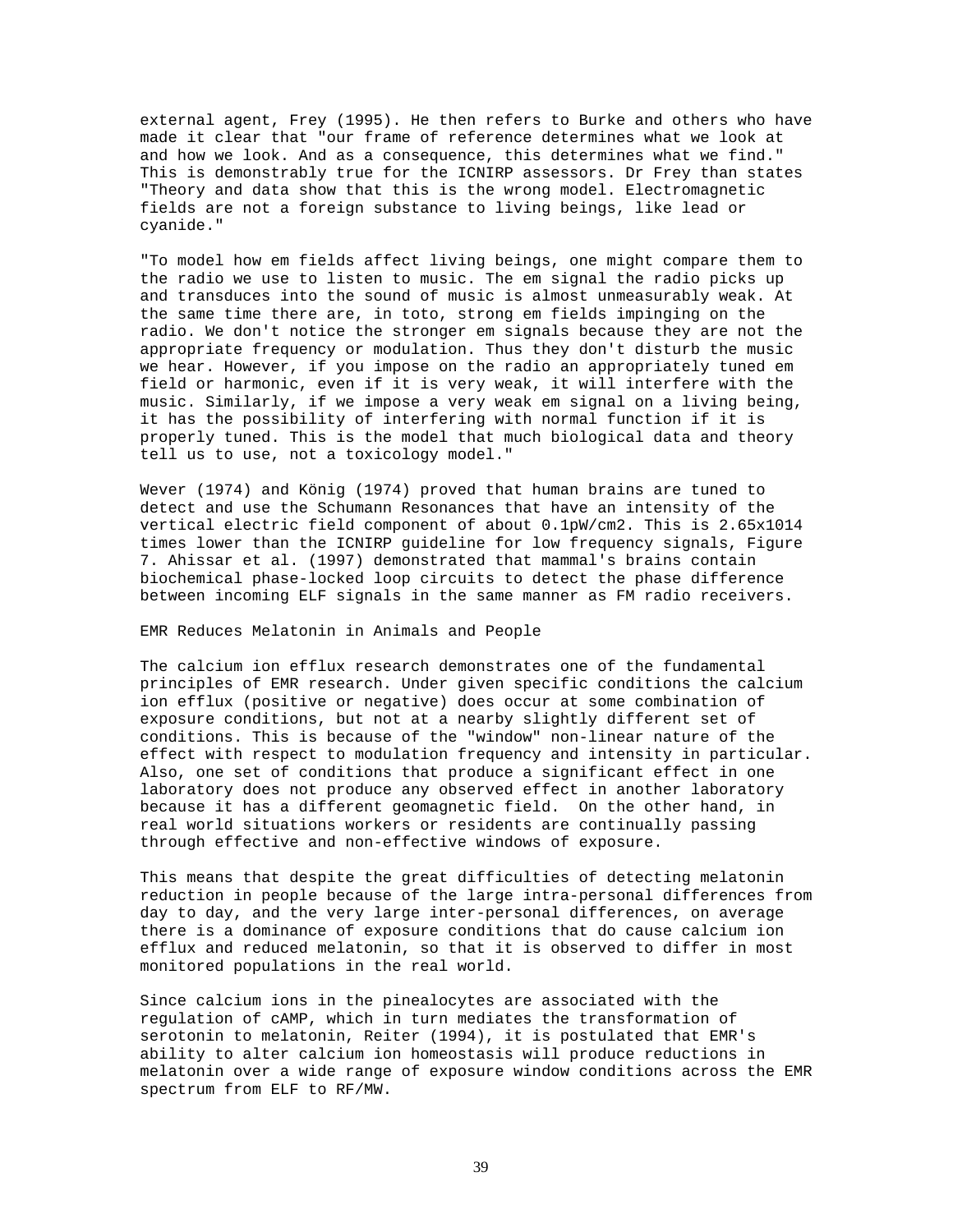Light-at-night and electromagnetic radiation, are proven to reduce melatonin and hence pose significant adverse health effects. The evidence for EMR is summarized here. Rosen, Barber and Lyle (1998) state that seven different laboratories have reported suppression of nighttime rise in pineal melatonin production in laboratory animals. They show that a 50 (T, 60 Hz field with a 0.06(T DC field, over 10 experiments, averages a 46% reduction in melatonin production from pinealocytes. Stark et al. (1997) observed a significant increase in salival melatonin in a group of 5 cows when the short-wave radio transmitter at Schwarzenberg, Switzerland, was turned off for three days, compared to 5 cows that had much lower RF exposure. Hence there are now nine independent observations of melatonin reduction in animals from ELF and RF exposure.

Fifteen studies from show that ELF and RF/MW exposure reduces melatonin in people and a serotonin enhancement. Evidence that EMR reduced melatonin in human beings commenced with Wang (1989) who found that workers who were more highly exposed to RF/MW had a dose-response increase in serotonin, and hence indicates a reduction in melatonin. Fourteen studies have observed significant EMR associated melatonin reduction in humans.

They involve a wide range of exposure situations, including 50/60 Hz fields, Wilson et al. (1990), Graham et al. (1994), Wood et al. (1998), Karasek et al. (1998), and Burch et al. (1997, 1998, 1999a, 2000), Jutilainen et al. (2000) and Graham et al. (2000); 16.7 Hz fields, Pfluger et al. (1996), VDTs Arnetz et al. (1996), a combination of 60 Hz fields and cell phone use, Burch et al. (1997), and a combination of occupational 60Hz exposure and increased geomagnetic activity around 30nT, Burch et al. (1999b).

The fourteenth human melatonin reduction study is from RF exposure as reported during the shutting down process of the Schwarzenburg shortwave radio tower, Professor Theo Abelin (seminar and pers.comm.). Urinary melatonin levels were monitored prior to and following the closing down of the Schwarzenburg short wave radio transmitter. This showed a significant rise in melatonin after the signal was turned off.

Hence it is established from multiple, independent studies, that EMR from ELF to RF/MW reduces melatonin in animals and human beings.

The health implications of reduced melatonin:

Melatonin has many biological effects. The melatonin receptor regulates several second messengers: cAMP, cGMP, diacylglycerol, inositol trisphosphate, arachidonic acid, and intracellular Ca 2+ concentration ([Ca2+]j). In many cases, its effect is inhibitory and requires previous activation of the cell by a stimulatory agent. Melatonin inhibits cAMP accumulation in most of the cells examined, but the indole effects on other messengers have been often observed only in one type of the cells or tissue, until now. Melatonin also regulates the transcription factors, namely, phosphorylation of cAMP-responsive element binding protein and expression of c-Fos. Molecular mechanisms of the melatonin effects are not clear but may involve at least two parallel transduction pathways, one inhibiting adenylyl cyclase and the other regulating phosphohpide metabolism and [Ca 2+]j, Vaneeck (1998).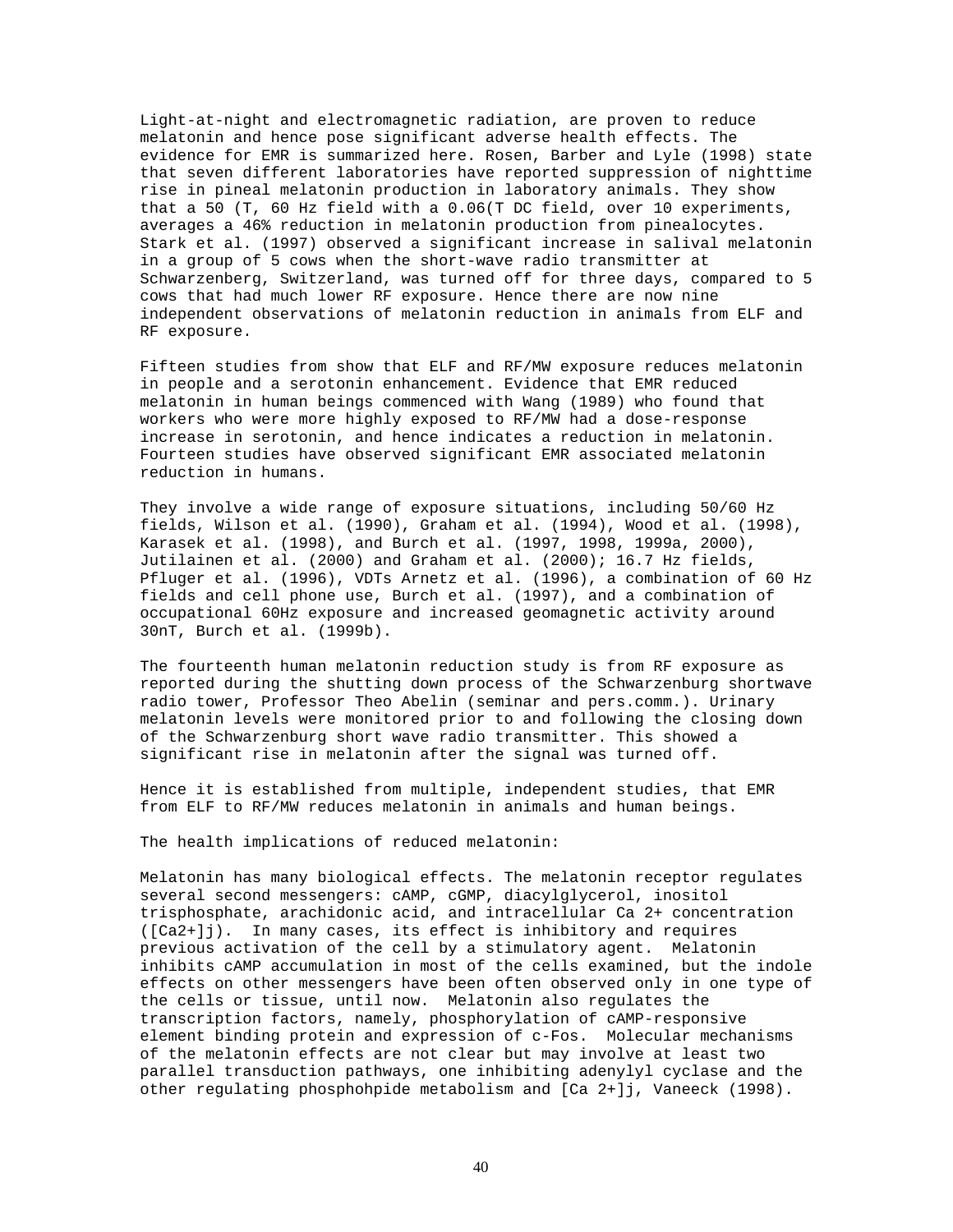Professor Russell Reiter, one of the world's leading medical researchers into the effects of melatonin, summarizes melatonin's roles, Reiter and Robinson (1995), as being:

Vital for healthy sleep, including lowering the body temperature, and assisting in maintaining health sleep states.

Reduces cholesterol, with consequent reductions is risk of atherosclerosis and coronary heart disease.

Reduces blood pressure and the tendency for blood clots, and hence reduces the risk of strokes.

Scavenger of free radicals. This, along with the above factors, reduces the risk of heart attack, cancer, viral replication. Melatonin plays a vital free radical scavenging role in the brain where, because it is high in iron, has a high production rate of hydroxyl radicals (OH(). Free radical damage is now known to play a formative role in most brain disorders, including Alzheimer' disease, Lou Gehrig's disease, multiple sclerosis and Parkinson's disease. While the Blood Brain Barrier (BBB) denies access to most free radical scavengers, melatonin has free access.

Enhances the effectiveness of the immune system. Specifically enhancing the T-cells, i.e. the T-helper cells and the T-killer cells. T-helper cells have a receptor for melatonin. When melatonin is received a cascade of events is set in motion including stimulation of Interleukin-4 (IL-4) which then stimulates natural killer cells (NK), Bcells, IgA, phagocytes and T-Cytotoxic cells. The NK cells specialize in attacking cancer cells and virus infected cells.

In Professor Reiter's book, published in 1995, he describes the evidence that EMR/EMF does reduce melatonin as a "Smoking Gun" level of proof. That is, there is considerable scientific evidence but at that time it wasn't sufficient for scientific proof. By considering more recent information, and the extensive results of biometeorological research, and linking the melatonin research to the calcium ion research, the level of proof can be seen as causal. The multiple observations of melatonin reduction in EMR exposed populations means that EMR exposure increases the incidence of all of the conditions identified by Reiter and Robinson above, including immune system, cancer, neurological and cardiac effects. Epidemiological evidence of exposed workers and residential populations confirms that these adverse health effects do occur.

### Human Biometeorology:

Dr Ross Adey refers to the work of Wever and König in Germany in the 1960's and 70's. The work was carried out at the Munich Technical University and the Max Planck Institute, Adey (1981). Wever and his colleagues constructed two isolation rooms to remove all daily time signals. One, Room 2, as also surrounded by a Faraday Cage to exclude electromagnetic signals, Wever (1974). The results included the fact that those in the Faraday Cage shielded room, identical to the other room in all other respects, had significantly longer circadian rhythms  $(p < 0.01)$ .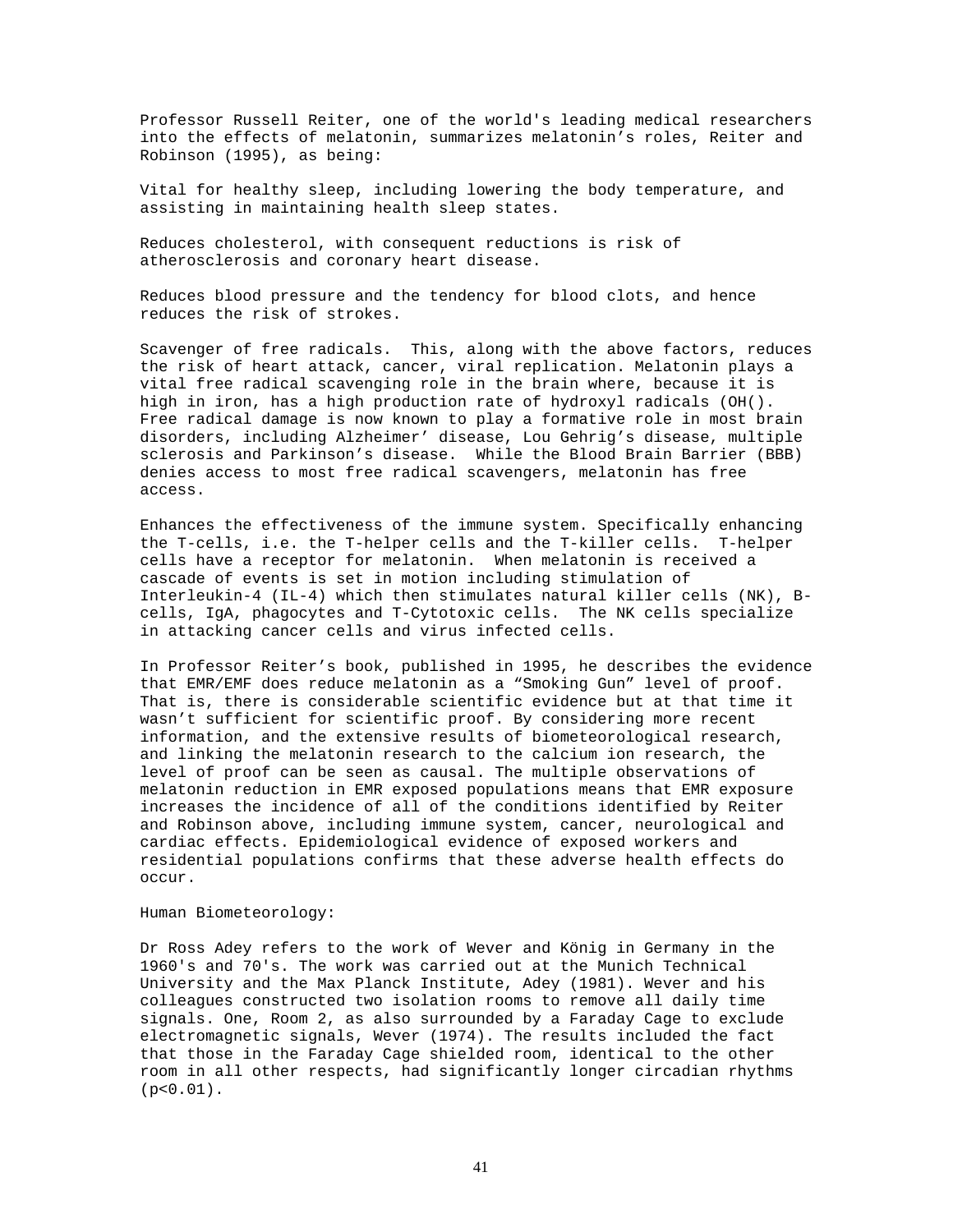In addition, a significant proportion (30%) of the Faraday Cage group "desynchronized" while none of the other group did (p<0.001). This involved rapid lengthening of the circadian period from around 26-27 hours to 30 - 36 hours, Figure 12.

Long-term isolation experiments at the Max Planck Institute proved that removing sunshine led to significantly longer mean circadian periods. Also shielding subjects from natural and artificial EMR further significantly extends mean circadian periods. Around 30 % of subjects desynchronized. When a weak 10 Hz signal was secretly introduced the desynchronization was removed, Figure 12. This proved the role of the Schumann Resonances that act with sunshine as a Zeitgeber.

From the results of the experiments involving human subjects, their reaction times and altered circadian rhythm, the German researchers from the Max Planck Institute conclude:

"Thus, it has been proven at a high statistical level that the artificial electric 10 cps field diminishes the tendency towards internal desynchronization, as does the natural field."

The desynchronization was removed through the application of a 10 Hz signal with a peak to peak field strength of 2.5 V/m. This is equivalent to 0.83(W/cm2. The signal the Faraday cage had removed, which was replaced by this artificial signal, was the Schumann Resonance which has a field intensity of about 0.12 pW/cm2. Hence the desynchronization was caused by the removal of a 0.1pW/cm2 signal. Wever (1974) concludes that their research gives:

"Significant proof that electromagnetic fields in the ELF range influence the human circadian rhythms and therefore human beings."

\_

\_

Figure 12: Free-running circadian rhythm of a subject living under strict isolation from environmental time cues. During the first and third section protected from natural and artificial electromagnetic fields, during the second and fourth sections (shaded area) under the influence of a continuously operating 10 Hz electric field of 2.5 V/m, Wever (1974).

The plausible biological mechanism involving local Schumann Resonances (Type I) and sferics (Type II) signals, was proposed by König (1974). He noted the strong similarity between the frequencies of the Schumann Oscillation and the alpha band of the human EEG, see the Figure 13 below.

Figure 13:Electric fields from, (, the Schumann-Resonance, ((, Local fields of about 3 Hz and the ( (10 Hz) and ( (3 Hz) human EEG channels, König (1974).

A resonant interaction is entirely feasible. Human brains use the same frequency bands as the weather produces. The EEG signals are electromagnetic and so are the weather signals. Removing the Schumann Oscillation from some individuals, removes part of their circadian control. This confirms the interaction between human brains and the Schumann Resonance. Konig provides independent confirmation of this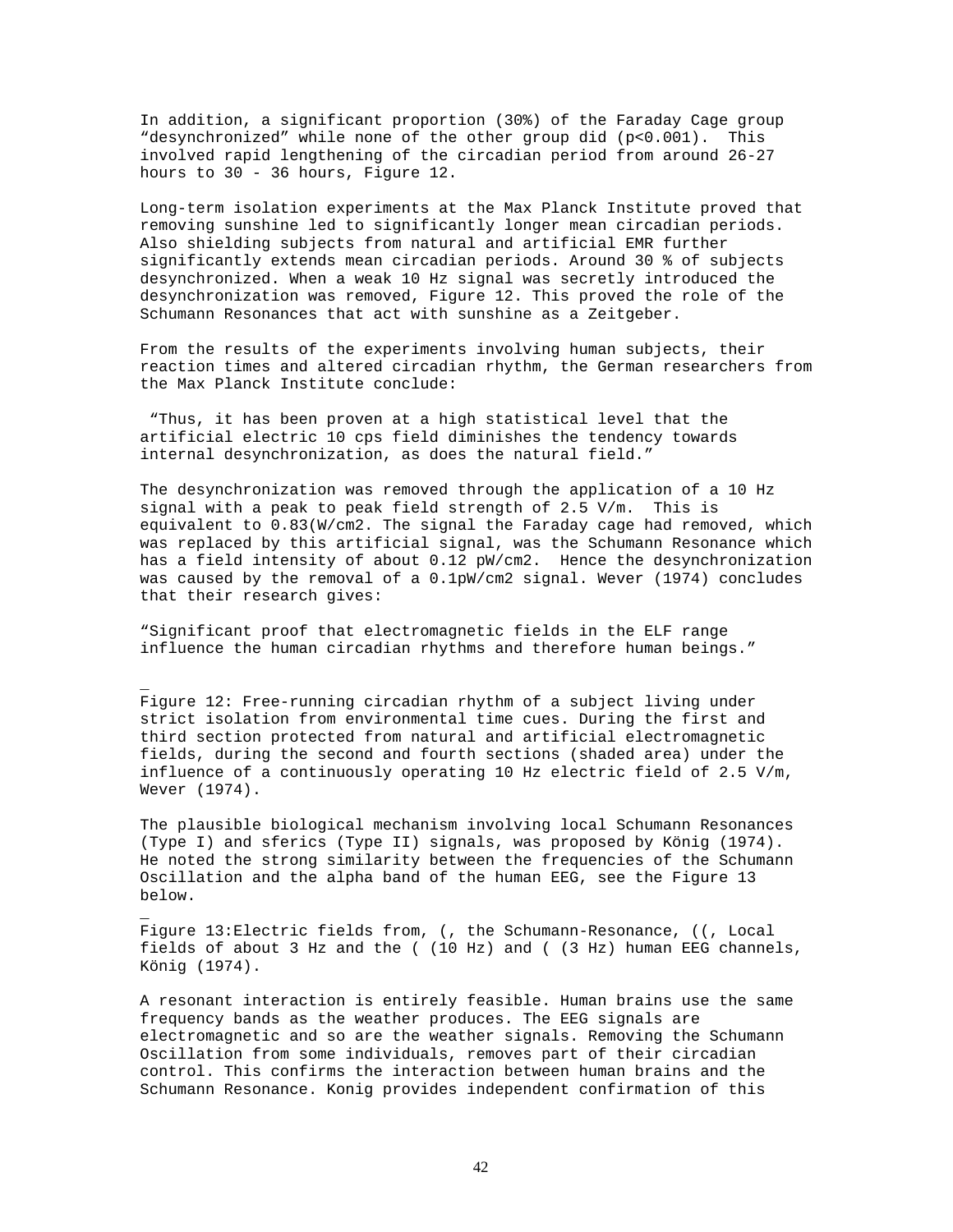interaction though a completely different set of experiments involving human reaction times.

The Type II signals on the left of Figure 13 are naturally occurring, locally sourced ELF fields centred around 3 Hz. They are very similar to the EEG delta-band. König (1974) showed that people's reaction time significantly sped up in the presence of Type I (Schumann Resonance) signals and slowed down when Type II (Local Sferic) signals were dominant, Figures 14 and 15.

Figure 14:The solid line shows the reaction times of 4500 people per point, over the day in September 1953 in Munich, compared with (dashed line) the Type ( (10 Hz) signals field intensity, König (1974).

Converting the data in Figure 14 to a dose response relationship produces Figure 15.

\_

\_

\_

Figure 15: The dose-response relationship for human reaction time as a function of the intensity of the Schumann Resonance signal, from König (1974).

Type (( Signals occurred on 10 occasions during the August-September period. Figure 16 shows the inter-relation for the change in reaction time relative to the onset of Type (( signals at time n hr. In the hour and a half after the onset of Type (( signals the reaction times (involving between 2000 and 3000 people), are well above average.

To confirm the indicated results from these public measurements Konig carried out controlled experiments with volunteers. He was able to produce slowed reaction times with 3 Hz signals and faster reaction times with 10 Hz signals, at will. This proves that human brains detect and react to external electromagnetic signals of extremely low intensity, including naturally occurring Schumann Resonances and local sferics.

Polk (1982) summarizes many observations of the Schumann Resonances. This reveals that the vertical electric field gradient is in the range 0.06 to 0.3 mV/m/Hz-1/2 for the 8 Hz to 21 Hz frequency range. This becomes  $0.22$  to  $1.12$  mV/m, averaging  $0.67$  mV/m. The field intensity (S) as a function of electric field  $(E)$  is  $S = E2/3.77$  (W/cm2. Hence the mean Schumann Resonance field intensity is 0.12 pW/cm2.

At the same time that the Germans were publishing their biometeorological results showing that human being's reaction times vary with extremely low intensity naturally occurring and varying electromagnetic fields in the ELF part of the spectrum, Professor Ross Adey and Dr Susan Bawin were showing that altered human reaction times in ELF modulated microwave fields was associated with altered EEG and calcium ion efflux from the brain cells.

Figure 16: The speeding up of the reaction time of people in the 60 to 90 minutes following the onset of 3 Hz signals, from the Traffic Exhibition in Munich in 1953, König (1974).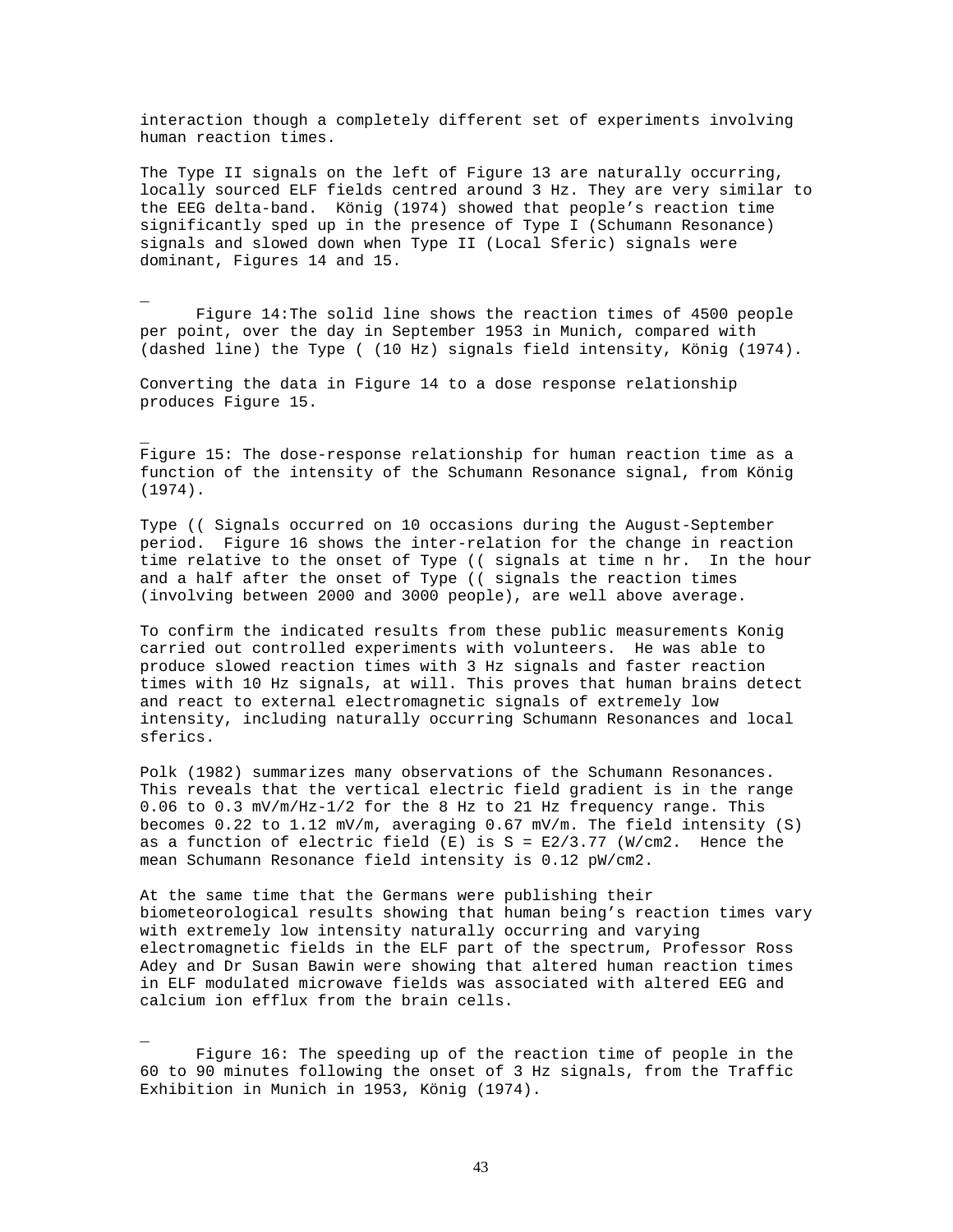Hence the U.S. and German research jointly confirm both the effect and the mechanism. Human brains detect oscillating EMR signals at very low intensities through resonant absorption interactions. This causes the altered reaction times and circadian rhythms through induced changes in brain synchronization, cellular calcium ions and reduced melatonin. The later two biological effects are shown to occur over a wide range of exposure conditions from ELF to RF/MW and at very low exposure intensities.

# 7. Bioelectromagnetic Principles:

A more appropriate scientific approach than that taken by ICNIRP is one that recognizes some fundamental principles concerning the nature of biological systems and their use and interaction with EMR. Eight Bioelectromagnetic Principles are set out below with some of the scientific studies that support or confirm the principles.

Bioelectromagnetic Principle 1:

EMR is intrinsic to our bodies.

Intrinsic EMR signals are used for timing regulation at all levels, from seasonal and circadian rhythms, heart beat, cell ion oscillations, cell cycle timing, and synchronizing the EEG bands, Adey (1980), Becker and Seldon (1985), Frey (1993), König (1974) and Wever (1974).

Bioelectromagnetic Principle 2:

Our brains are the most electrically active organs in our bodies.

Interference with timing leads to arrhythmia of brain, neurological effects and diseases and brain tumours.

Supporting Evidence:

König (1974) and Wever (1974) proved that human brains detect local lightning signals and the globally radiated Schumann Resonance signals by showing that these signals alter human reaction times and regulate human circadian rhythms, at intensities around 0.1pW/cm2, Polk (1982). This work is indicative of a resonant absorption interaction between the Schumann Resonance Spectrum and human brain waves (EEG-rhythms).

Shandala et al. (1979) show than microwaves significantly altered the EEG of animals, Von Klitzing (1995) shows that a GSM signal alters the EEG of human volunteers and Mann and Roschke (1996) show sleep disturbance and EEG change from sleeping next to a cell phone. Mild et al. show that cell phone users exhibit a significant dose response increase in neurological symptoms, including dizziness, memory loss, loss of concentration and headaches.

Over sixty studies identify increases in brain tumours with EMR exposures across the spectrum; over 30 are statistically significant and 13 have dose-response relationships, at least half of which are significant, Section 16.3.

Several epidemiological studies show significant increases in neurological effects and diseases in residential and occupational EMR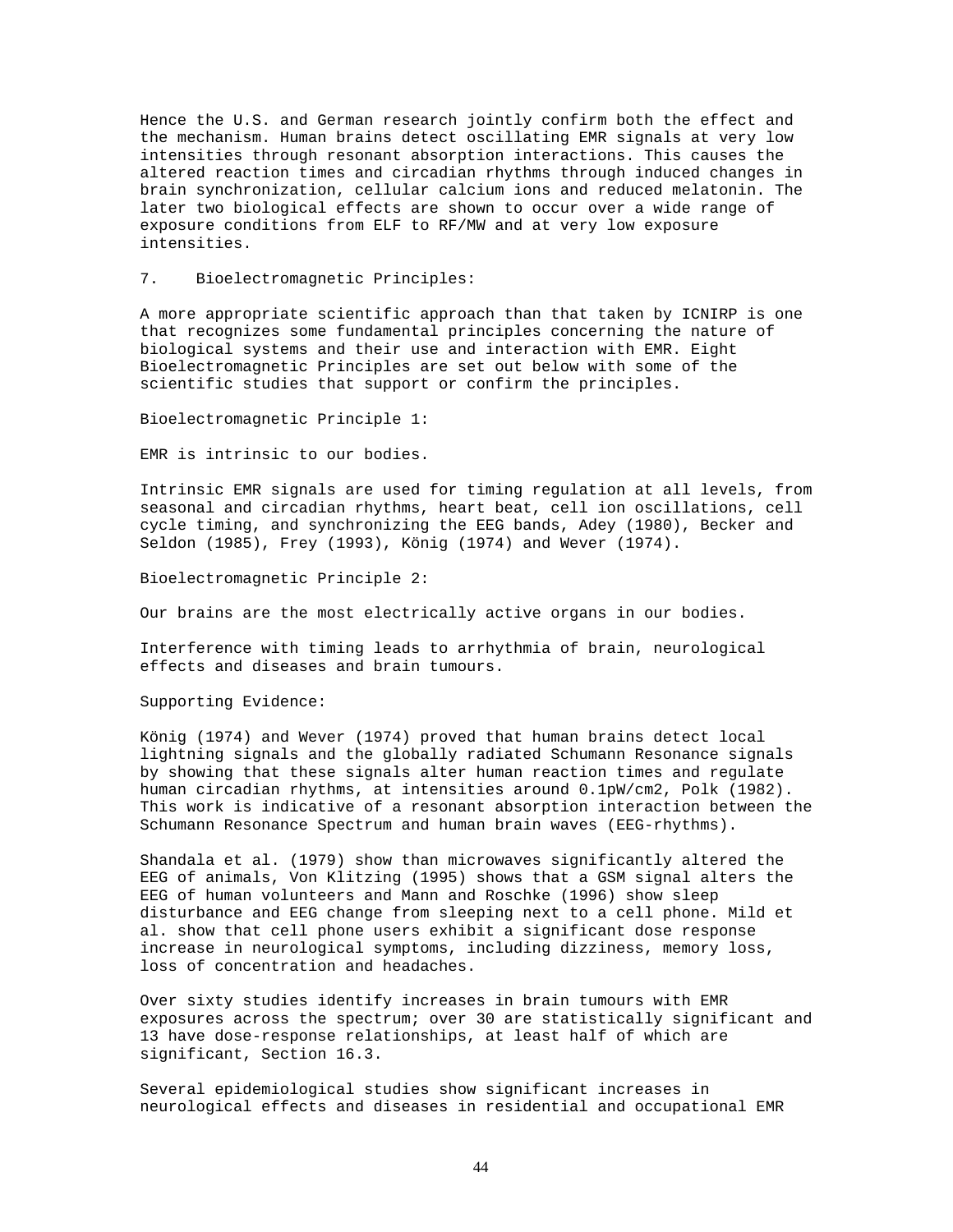exposures, Amyotropic Lateral Sclerosis (ALS) and Parkinsonism, Deapen and Henderson (1986); Suicide, Baris and Armstrong (1990), Perry et al. (1991); Alzheimer's Disease, Sobel et al. (1995, 1996); Clinical Depression, Verkasalo et al. (1997); Psychological symptoms, Beale et al. (1997); and ALS, Savitz et al. (1998a,b). Beale et al. found significant dose-response relationships for several symptoms including depression and anxiety and Johansen et al. (1999) for Multiple Sclerosis and Savitz et al. (1998a) for ALS. Van Wijngaarden et al. (2000) identified significant dose response increases in suicide in electrical utility workers in relation to recent cumulative magnetic field (60Hz) exposures. The strongest associations were for younger people (<50 years).

7.2.2 Alzheimer's disease:

Sobel et al. (1996) found that workers in industries with likely electromagnetic field exposure have a very significant (p=0.006) increase in incidence of Alzheimer's disease, OR = 3.93, 95% CI: 1.5-10.6. For males the adjusted odds ratio was 4.9, 95% CI: 1.3-7.9, p=0.01, and for females, OR = 3.40, 95% CI: 0.8-16.0, p = 0.01. They note that:

"These results are consistent with previous findings regarding the hypothesis that electromagnetic field exposure is etiologically associated with the occurrence of AD."

Sobel and Davanipour (1996) outline the etiological process they hypothesize by which EMR produces Alzheimer's disease.

The first step involves EMR exposure upsetting the cellular calcium ion homeostasis through calcium ion efflux from cells increasing the intracellular calcium ion concentrations. This cleaves the amyloid precursor protein to produce soluble amyloid beta (sA().

sA( is quickly secreted from cells after production, increasing the levels of sA( in the blood stream. sA( then binds to Apolipoprotein E and apolipoprotein J to be transported to and across the Blood Brain Barrier.

Over time, when sufficient sA( have been transported to the brain, a cascade of further events lead to the formation of insoluble neurotoxic beat pleated sheets of amyloid fibril, senile plaques, and eventually AD.

The biological mechanism for EMR to cause Alzheimer's disease is well advanced and entirely plausible, commencing with calcium ion efflux.

## 7.2.3 Sleep disturbance:

Thus the German work in the 1960's and 1970's established that naturally occurring EMR and EMR at extremely low levels influenced and altered sleep, circadian rhythm and reaction times. In the 1990's German work showed the cell phones alter the human EEG and interfere with REM sleep, Von Klitzing (1995) and Mann and Roschkle (1996). Impairment of REM sleep is associated with memory and learning difficulties. The Swiss research (Altpeter et al. (1995) and Abelin (1998) - The Schwarzenburg Study) found a causal relationship between sleep disturbance and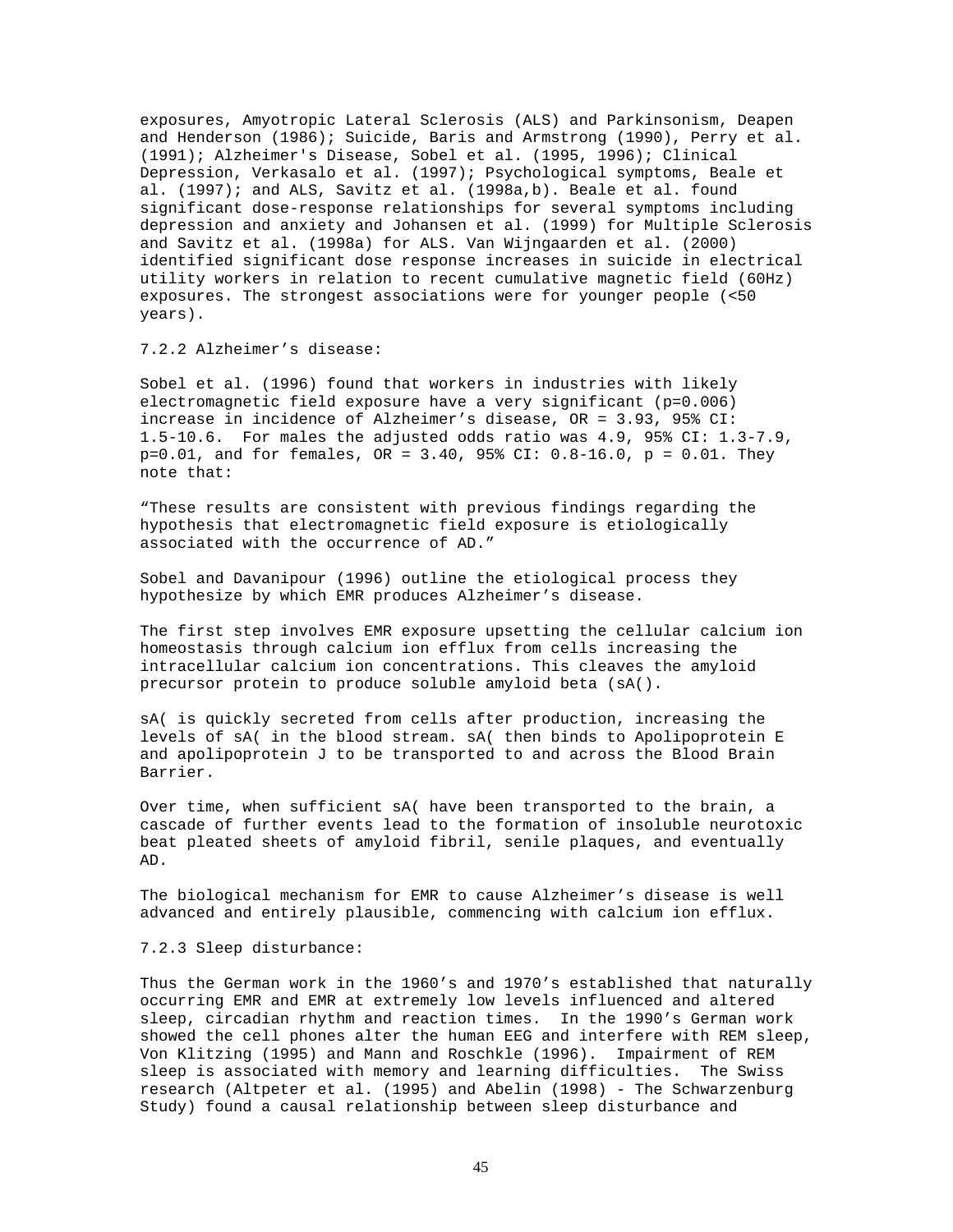subsequent chronic fatigue, and short-wave radio exposures at extremely low mean levels.

The causal relationship between RF radiation exposure and deterioration in sleep quality is identified through a significant dose response relationship (p<0.001), Figures 17 and 18, improvements in sleep quality which changing the direction of the beams and turning the transmitter off, and reduced melatonin as the biological mechanism.

Figure 17: Adult Sleep Disturbance with RF exposure at Schwarzenburg, Switzerland, Abelin (1999).

Figure 18: Dose-response relationship for Sleep Disturbance at Schwarzenburg with exposure in nW/cm2. Note: 1nW/cm2= 0.001(W/cm2

\_

\_

\_

Groups B, R and C are all exposed to a mean RF signal of less than 0.1(W/cm2 and they experienced highly significant sleep disturbance and reduced melatonin. Since sleep disturbance and melatonin reduction has been observed with cell phone exposure, Mann and Roschkle (1995) and Burch et al. (1997), these observations also apply to cell sites. Assuming a normal sleep disturbance of 10 %, the approximate exposure level threshold for zero additional effect is near 1 pW/cm2, near the natural level for the Schumann Resonances.

As an experiment, the transmitter was secretly turned off for three days. Sleep quality improved in all three groups being studied. Figure 19 shows Groups A and C.

Figure 19: Sleep disturbance in people exposed to a short-wave radio stations which was turned off for three days, Altpeter et al. (1995), showing the highest exposed Group A, and lowest exposed Group C.

Both Groups show a delayed improvement in sleep of one to two days. The reduced wakening averaged over days 4 to 6 compared with days 1 to 3, for group A, and days 5 to 7 compared with days 1 to 4 for group C, are highly significantly reduced, p<0.001. Thus a significant (p<0.001) improvement in sleep quality is associated with a measured 24 hour mean and median exposure of 0.1 mA/m (0.4 nW/cm2).

Human melatonin was sampled from urine in the morning. This is relatively ineffective because the important measure is the nocturnal peak. Altpeter et al. note that "Persons reporting sleep disorders, however, tend to have lower melatonin levels." When the decision was made to close down the transmitter permanently, melatonin readings were taken from a large group of residents before and after the closure. This showed a significant increase in melatonin following the closure, Professor Theo Abelin pers. Comm - seminar).

Two herds of 5 cows each, had salival melatonin sampled several times a day, including night-time. The "exposed" herd as at 500 m from the tower with a mean exposure of 0.095(W/cm2. Their mean melatonin levels were 17.7 pg/ml compared with 19.0 pg/ml for the "unexposed" cows whose measured mean exposure as 0.00022(W/cm2. Figure 20 shows the melatonin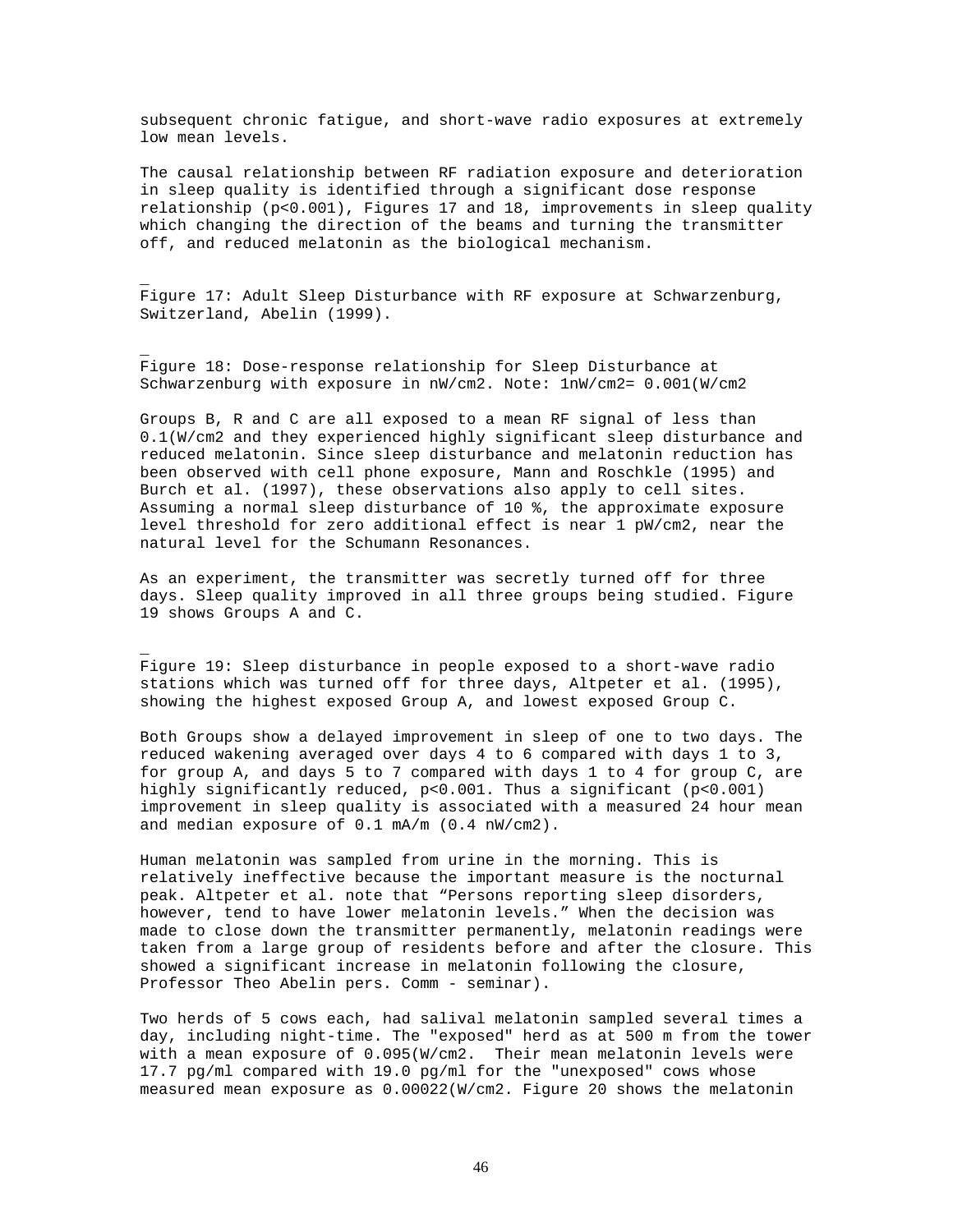for these two herds during the experiment involving turning the tower off.

Figure 20: Salival melatonin from two herds of 5 cows, one exposed at 500 m, 0.095(W/cm2, (solid line) and one "unexposed" at 4000 m, 0.00022(W/cm2, (dashed line).

The small number of cows makes it difficult to show a significant difference. There is a persistent phase shift in the nocturnal melatonin peak with the exposed cows showing a delay. This reduced when the transmitter was off but returned when it was turned on. The exposed cows have lower mean melatonin prior to the off period. It rises progressively while the transmitter is off and is significantly higher on the third night. It then drops significantly when the transmitter is turned on again. This shows the "classic" effect of EMR reduction of melatonin. The "low" exposure cow's melatonin drops when the transmitter is turned on.

The causal relationship with human sleep disturbance is strong evidence of a significant neurological effect of RF radiation on people, associated with mean exposures down to less than 0.4 nW/cm2. Hence, it is highly likely that cell phone users, with brain exposures many millions of times higher than the Schwarzenburg exposure levels, will experience significant neurological effects. The significant bovine behavioural effects of extremely low RF exposure is confirmed by Löscher and Käs (1998).

7.2.4 Neurological effects of cell phone usage:

In 1998 Mild et al. (1998) survey around 11,000 cell phone users in Norway and Sweden, Figure 19. They found significant dose response relationships for a number of crucial symptoms that had been clinically described and associated with cell phone use by Hocking (1998).

The symptoms include dizziness, a feeling of discomfort, difficulty with concentration, Memory Loss, Fatigue, Headache, Burning Skin and tinglingness and tightness of the skin near the phone. The symptoms were consistent across analogue and digital (GSM) phone users. A dominant physical symptom was a sensation of warmth on the ear and behind the ear. These is not a sensation which is experienced with a conventional telephone but are unique to the cell phone which exposes the user's head to moderate to high intensities of microwaves. It was significant that the neurological symptoms were highly correlated to the warm sensations. The symptoms are consistent with the Schwarzenburg symptoms. The headache symptoms were found with microwave exposure during "microwave hearing" experiments, Frey (1998).

Bioelectromagnetic Principle 3:

Our hearts are electrically sensitive.

Supporting Evidence:

\_

Hearts use EMR signals that are detectable by the ECG. An electric pulse produces a cascade of calcium ions that causes the heart muscle to contract and produces a heart beat.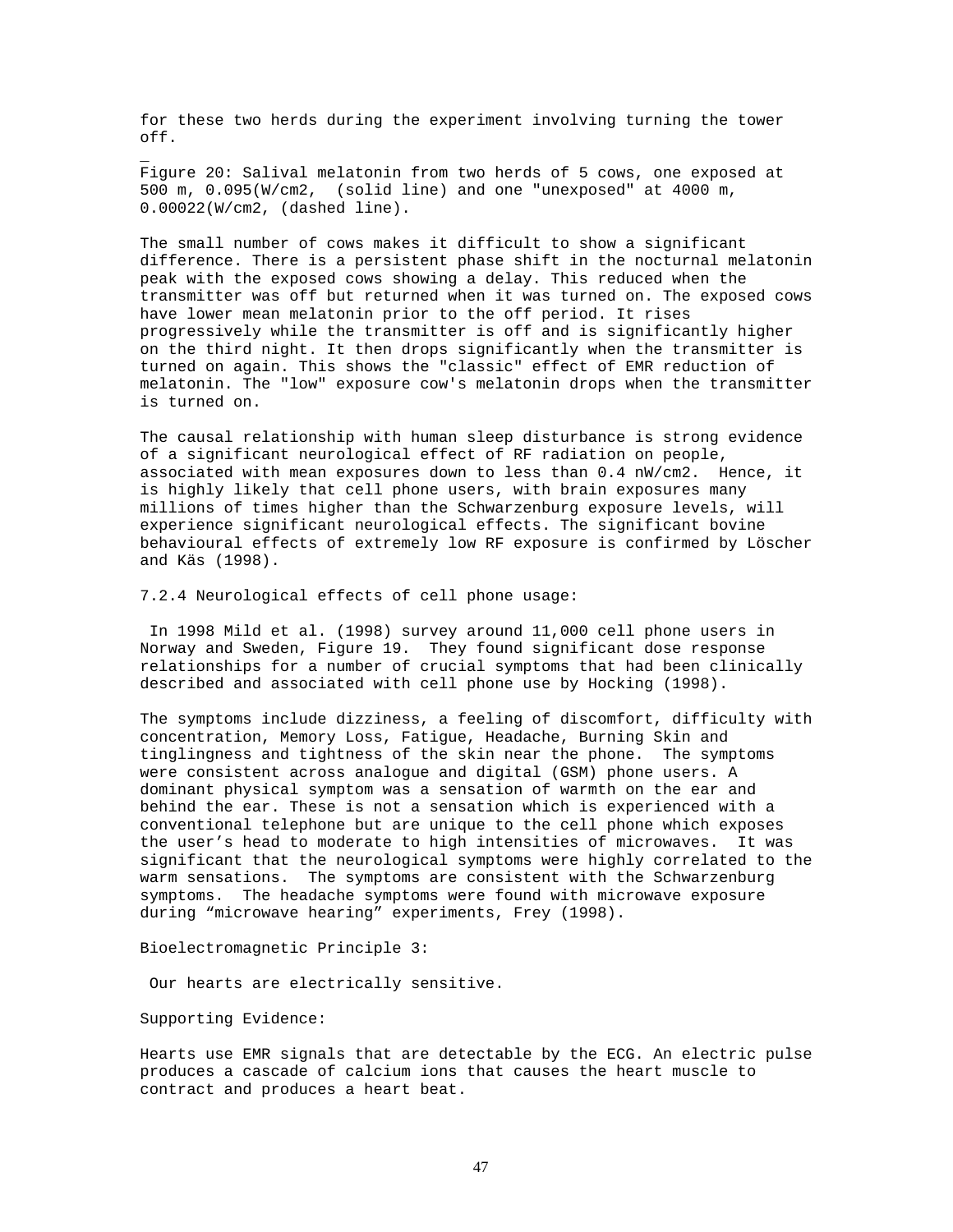7.3.2 Heart Disease:

\_

Satre, Cook and Graham (1998) observed significantly reduced heart rate variability (HRV) in volunteers sleeping in 60Hz fields. Extrinsic EMR signals interfere with hearts and cause heart disease and death. Bortkiewicz et al. (1995, 1996, 1997) and Szmigielski et al. (1998) found that RF exposure altered heart rate variability and blood pressure. Braune et al. (1998) showed that cell phone significantly increased blood pressure. Savitz et al. (1999) found a highly significant dose response relationship for mortality from Arrhythmia related heart disease and heart attack (Acute Myocardial Infarction) for exposed electrical occupations and for individual occupations of electrician, lineman and power plant operator.

This is a powerful set of epidemiological evidence showing that EMR across the spectrum increases the incidence and mortality from arrhythmia related heart disease and from heart attack.

Figure 21: The prevalence of symptoms with various categories of calling times/day, A. Norway, B. Sweden, Mild et al. (1998).

Geomagnetic Activity adverse effects:

Solar activity alters the earth's geomagnetic field, electron concentrations in the ionosphere, the Q-value of the earth/ionosphere resonant cavity and intensity and frequency of the Schumann Resonance Spectrum. Since human brains an hearts are sensitive to subtle changes in environmental electromagnetic fields, evidence of correlations in cardiac functions and geomagnetic activity (GMA) would be indications of human sensitivity to very small EMR signals.

Watanabe et al. (1994) report that a 35-yr old cardiologist with a family history of heart disease, monitored himself with a blood pressure monitor at 15-min intervals for 3 years. Systolic and diastolic blood pressure and heart rate were significantly correlated with the 27.7 day solar cycle and with the geomagnetic disturbances. Pikin et al. (1998) observed that blood coagulation and platelet aggregation increased with increasing GMA. Gurfinkel et al. (1995) observed significant alterations in capillary blood flow in heart patients, correlated with GMA. These are biological effects that are risk factors for heart disease and heart attack. Many studies have found significant correlations between geomagnetic activity (GMA) and Ischemic Heart Disease and Heart Attack, for example Sitar (1990), Villoresi et al. (1998), Stoupel et al. (1996, 1999), and Oraevskii et al. (1998).

Hence blood pressure changes and reduction of heart rate variability is observed with changes in GMA, working in RF/MW environments and using a cell phone. Significant cardiac disease and death are highly correlated with subtle changes in GMA, work in electrical industries (in a doseresponse manner).

Bioelectromagnetic Principle 4:

7.4.1 Cells are sensitive to EMR.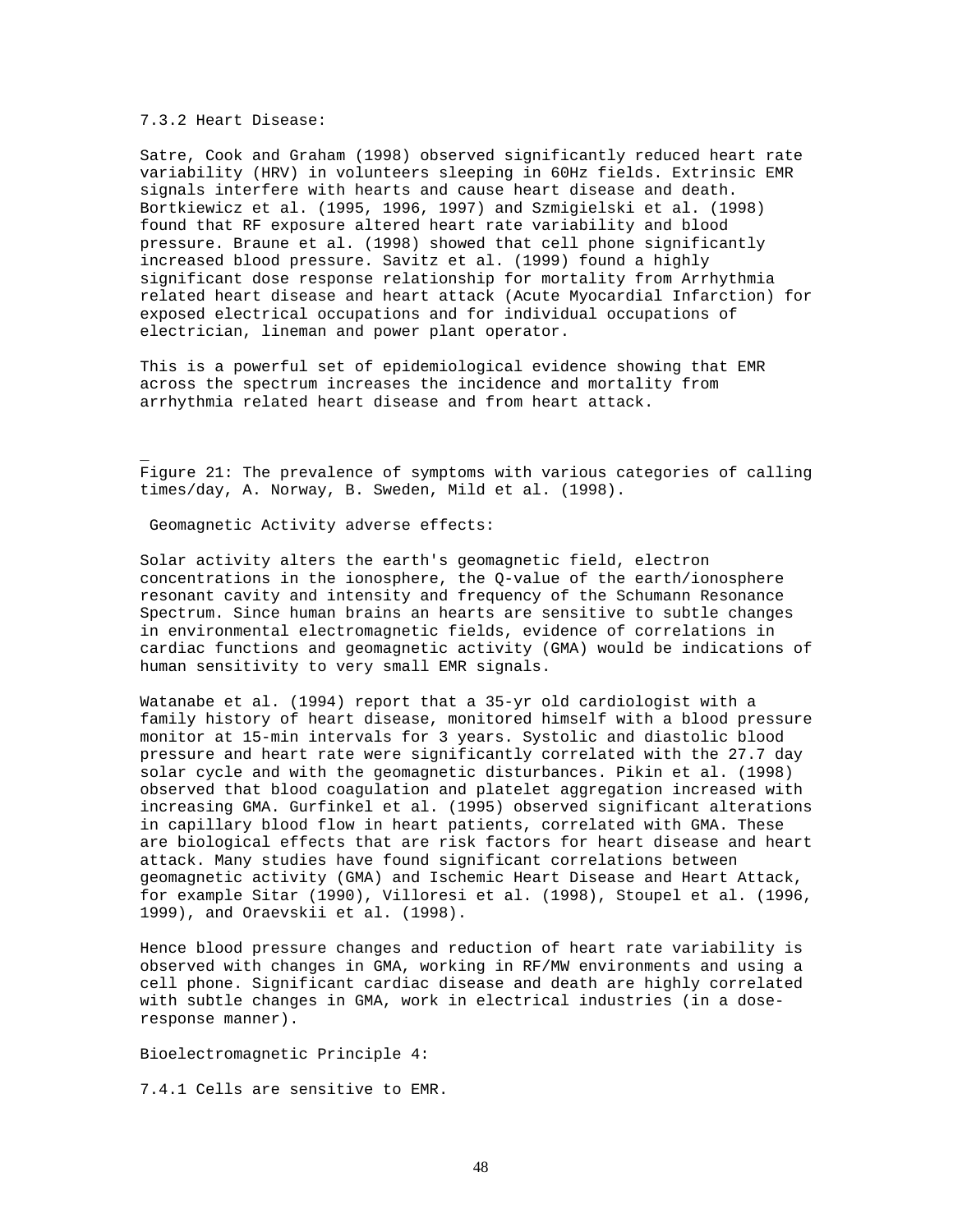# 7.4.2 Supporting Evidence

Cells have a voltage across their membrane, voltage-gated ion channels through their membrane and use ions (e.g. Ca2+) for many cell regulatory processes including signal transduction and gap junction gate regulation. Altering the electric field on the surface of cells alters the receptor efficiency and interferes with the voltage-gated ion channels.

Induced alteration of calcium ion homeostasis has profound and serious effects for every cell. Calcium ion efflux/influx is an established biological effect of modulated EMR exposure, Blackman (1990). Cellular calcium ions have many profound effects on cells. These include the regulation of the neurotransmitter GABA and the neurohormone melatonin, as well as being associated with DNA synthesis, chromosome aberrations, gene transcription and protein expression, gap junction regulation, reaction times, immune system competence, heart beat regulation, apoptosis, cancer, cardiac, reproductive and neurological effects.

#### Bioelectromagnetic Principle 5:

7.5.1 Our whole body acts as an aerial.

Unlike many chemicals, no particular body organ is the target of an RF signal. The whole body acts as an aerial and electric current flows down through our bodies to earth. Hence RF/MW radiation impacts on every organ in our bodies.

Whole body organs such as our circulatory system and bone marrow are sensitive to the altered electric fields and the currents flowing through them, impairing our immune system and producing leukaemia, and cancer and illness throughout human bodies.

# Supporting Evidence:

Large epidemiological studies, Robinette et al. (1980), Milham (1985 a,b, 1988), Szmigielski (1996) and Dolk et al. (1997 a,b) show that diseases and cancer across many body organs is produced by RF/MW and electrical occupational EMR exposures. In all of these studies, and in many other epidemiological studies, ELF and RF/MW exposures produce significant increases in leukaemia, including residential studies with significant dose-response relationships.

#### 7.6 Bioelectromagnetic Principle 6:

7.6.1 The brain is linked to organs and cells through EMR sensitive hormones.

Normal brain functions are communicated to the body through neurotransmitters (such as serotonin) and neurohormones (such as melatonin).

Melatonin reduction (and serotonin enhancement) by EMR has highly significant impacts on all organs and cells in our bodies, including brains, hearts and immune systems, Reiter and Robinson (1995).

Supporting Evidence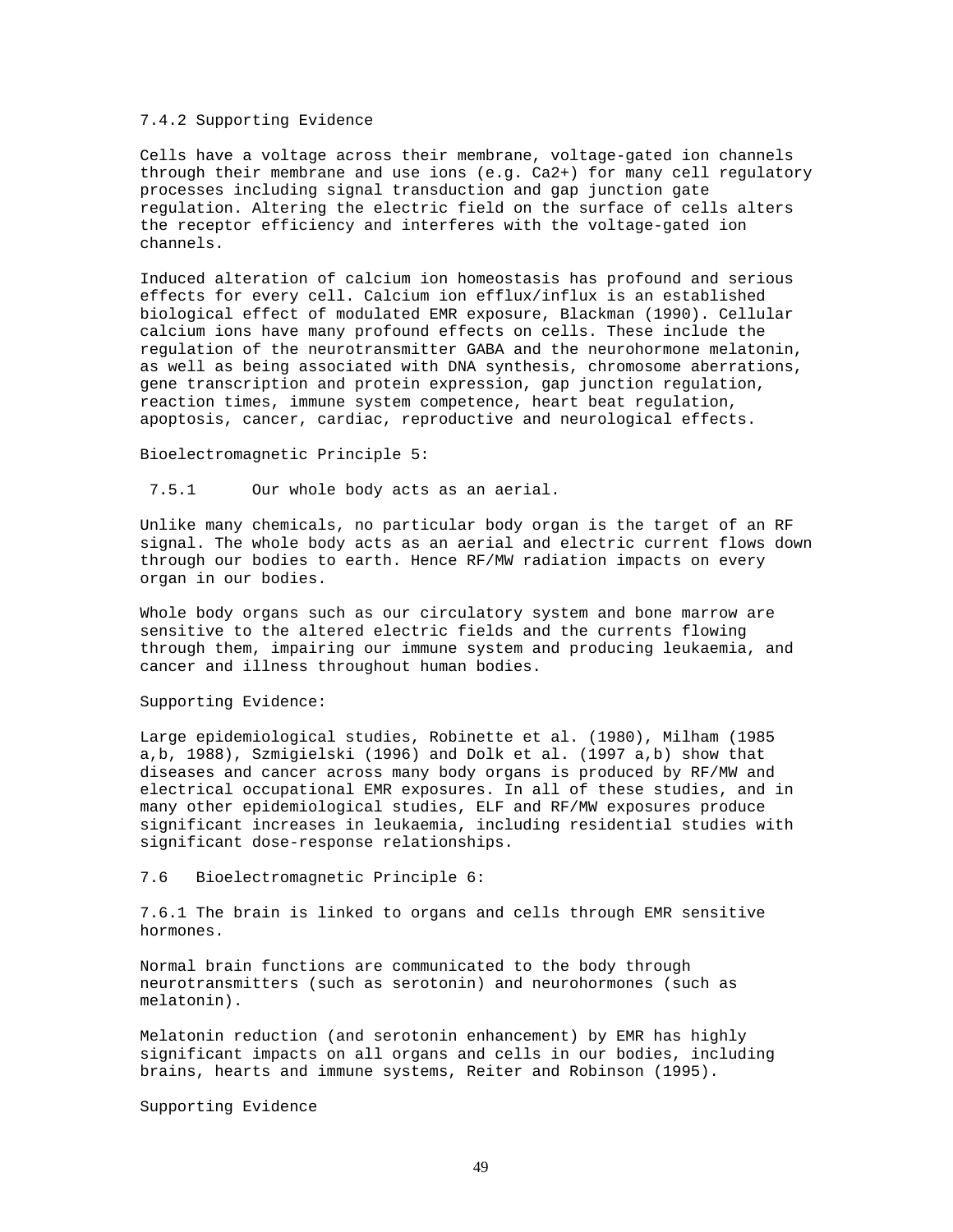Natural EMR, the Schumann Resonances, are used for circadian synchronization, using phase-locked loop biochemical circuits, Ahissar et al. (1997). Artificial EMR interferes with these processes leading to desynchronization of circadian and cellular rhythms, and alteration of the timing and magnitude of the melatonin/serotonin cycle. De Seze et al. (1999) showed that cell phone use significantly reduces the pituitary output of Thyrotropin (thyroid stimulating hormone (TSH)). TSH is a primary regulator of metabolic function.

Many animal studies and fourteen human studies show that EMR significantly reduces melatonin, Section 6.5 above. This is a plausible mechanism for cancer in all organs but especially breast cancer, immune system impairment, SIDS, heart disease and reproductive effects such as congenital malformation and miscarriage.

Breast Cancer:

Epidemiological studies have shown significant increases and male and female breast cancer from exposure to EMR from ELF to RF/MW, as with leukaemia and brain tumor. Table 2 summarizes the studies for Female Breast Cancer.

There is a tendency for higher rates in pre-menopausal women and those with estrogen-receptor-positive breast cancer, and for black women. Elevated incidence and significantly elevated incidence of breast cancer and breast cancer mortality has been found with electric blanket use, residence near powerlines, electrical industry employment, radio telegraph operators, and RF/MW exposure.

7.6.4 Epidemiological Studies of congenital malformation and miscarriage:

Epidemiological studies of physiotherapists and electrical occupations identify significant increases on congenital malformation and miscarriage, Kallen et al. (1982), Vaughan et al. (1984), Taskinen et al. (1990), Larsen et al. (1991), Sanjose et al. (1991), including a significant dose-response associating first trimester miscarriage to MW exposure, Ouellet-Hellstrom and Stewart (1993).

Hence metabolic functions, cancer and reproductive effects are produced and alterations occur in many other hormone regulatory functions with EMR exposure.

Table 2: Epidemiological studies of Female Breast cancer associated with EMR exposure

Group SIR/RR/OR 95%CI/(p-value) Reference Radio-telegraph SIR=1.5 Tynes et al. (1996) operators Electrical Engineers OR = 1.73 0.92-3.29 Loomis, Savitz and Ananth (1994) Electrical technicians  $OR = 1.28$  0.79-2.07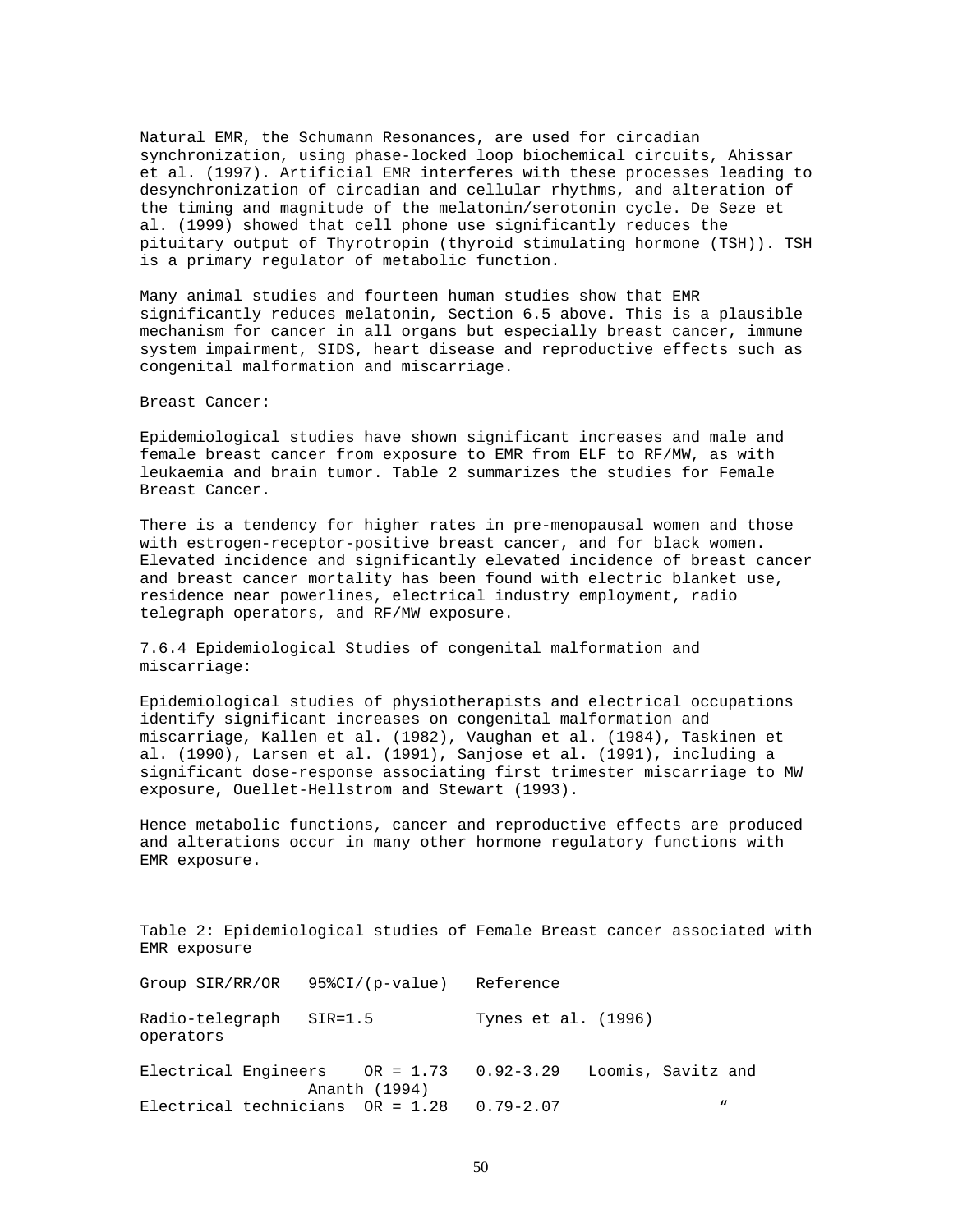Telephone installers  $OR = 2.12 \quad 1.17-4.02$ repairers, line work Electrical Workers  $OR = 1.38$   $1.04-1.89$ Radiofrequency EMR Low Exp. White OR = 1.15 p<0.05 Cantor et al. (1995) High Exp. White  $OR = 1.14$  p<0.05  $\degree$  N Low Exp. Black  $OR = 1.23$  p<0.05  $\ddot{ }$  = 1.24 p  $\times$ 0.05  $\ddot{ }$  = 1.24 p  $\times$ 0.05  $\ddot{ }$  = 1.24 p  $\times$ 0.05  $\ddot{ }$  = 1.24 p  $\times$ 0.05  $\ddot{ }$  = 1.24 p  $\times$ 0.05  $\ddot{ }$  = 1.24 p  $\times$ 0.05  $\ddot{ }$  = 1.24 p  $\times$ 0.05  $\ddot{ }$ High Exp. Black  $OR = 1.34$   $p < 0.05$ High Exposure ELF OR = 1.43 0.99-2.09 Coogan et al. (1996) Pre-menopausal OR = 1.98 1.04-3.78 " Post-menopausal OR = 1.38 0.82-2.17 " Computer equipment  $OR = 1.80$   $1.04-3.12$  [Trend p = 0.06] operators, high Exp. Electric Blankets, heavy RR = 1.43 0.94-2.17 Vena et al. (1994) use, pre-menopausal All women OR = 1.45 1.08-1.94 " > 2 years of use OR = 1.60 1.15-2.22 " > 5 years of use OR = 1.56 1.09-2.25 " Positive Estrogen receptor RR = 1.12 0.78-1.43 Gammon et al. (1998) aged  $45 - 55$  years. Powerline, Sweden > 0.2 (T, men RR = 2.1 0.3-14.1 Feychting et al. (1998)  $>0.2$  (T, women < 50 yr RR = 1.8 0.7-4.4 " >0.01 (T, women with RR = 1.6 0.6-4.1 " + estrogen receptor >0.01 (T, women with RR = 7.4 1.0-178.1 " + estrogen receptor, aged < 60 years Bioelectromagnetic Principle 7: 7.7.1 The EMR Spectrum Principle. The EMR spectrum should be treated as an integrated whole, with biological impacts generally increasing with increasing carrier frequency. Supporting evidence: Biological and epidemiological studies show that biological effects,

including calcium ion efflux, melatonin reduction, DNA damage, and chromosome aberrations, and human health effects, including neurological, cardiac and cancer disease and death, all have been shown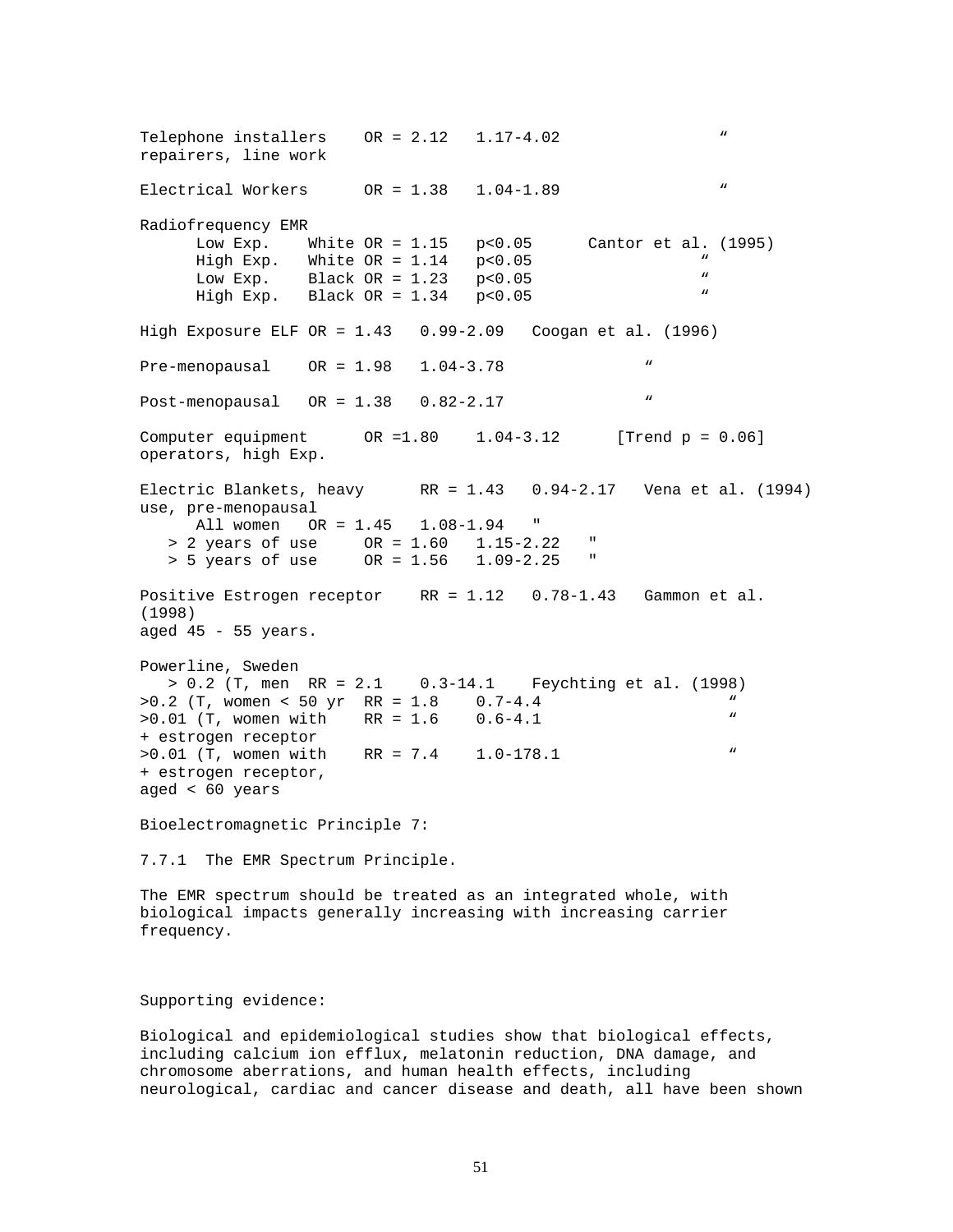to occur from ELF exposure, exposures in electrical and military occupations, and with RF/MW exposure.

Biophysics shows that the Dielectric Constant varies progressively, decreasing with increasing carrier frequency, Schwan and Foster (1980). This implies, as has been observed, Bawin and Adey (1976), and calculated, Vignati and Giuliani (1997), that for a unit field exposure induced tissue electric field gradients and induced tissue currents, increase with increasing frequency.

This strongly indicates that if a biological or epidemiological effect is observed for ELF exposures, then that effect will be more likely to occur from RF and MW exposures. It also indicates that epidemiological assessments can be carried out by integrating ELF and RF/MW exposure studies. The uncertainties of mixed occupational exposures are significantly reduced. Vignati and Giuliani suggest, in support of this principle, that the biological effects and adverse effects observed from powerlines could well be the result of the greater biological impact of the lower field strength but measurable RF signals emitted by the powerlines.

Bawin and Adey (1976) observed significant calcium ion efflux/influx from both an ELF modulated 147 MHz signal and a pure ELF signal. Both had an ambient electric field strength of 56 V/m but the RF signal produced a tissue gradient of 10-1 V/cm and the ELF signal 10-7 V/cm. This implies that the RF field could have been a million times smaller, i.e. 5.6x10-5 to produce a tissue gradient of 10-7 V/cm that would also cause altered cellular calcium ions. This smaller RF field has an exposure intensity of 0.83pW/cm2. This is of the same order as the intensity of the Schumann Resonance Spectrum during solar storms, which has been shown to have adverse health effects, for example S.I.D.S., O'Connor and Persinger (1997), Heart Attack, Oraevskii et al. (1998) and Epileptic Seizures, Ilipaev (1978).

7.8 Bioelectromagnetic Principle 8:

The Intrinsic Free Radical Principle.

Supporting Evidence: Free radicals

Oxygen free radicals, and other radical species, occur naturally in human bodies, Guyton and Kensler (1993). Free radicals are highly reactive and damage macromolecules such as DNA. Hence they provide a direct mechanism for causing cancer. Melatonin, as a potent free radical scavenger, and our immune system which detects and attempts to eliminate foreign cells, such as neoplastically transformed cells, are vital parts of a well developed cell repair system which is fundamental to health. Any factors or agents which reduce melatonin or impair the health of the immune system is thus carcinogenic and teratogenic.

It is the assumption of ICNIRP and those with the RF-thermal view that non-ionizing radiation cannot directly break chemical bonds and form free radicals, and therefore NIR cannot be genotoxic and cannot cause cancer and reproductive effects unless the exposure levels are high enough to cause significant tissue heating. Microwaves were observed to enhance free radicals in cell membranes, Phelan et al. (1992).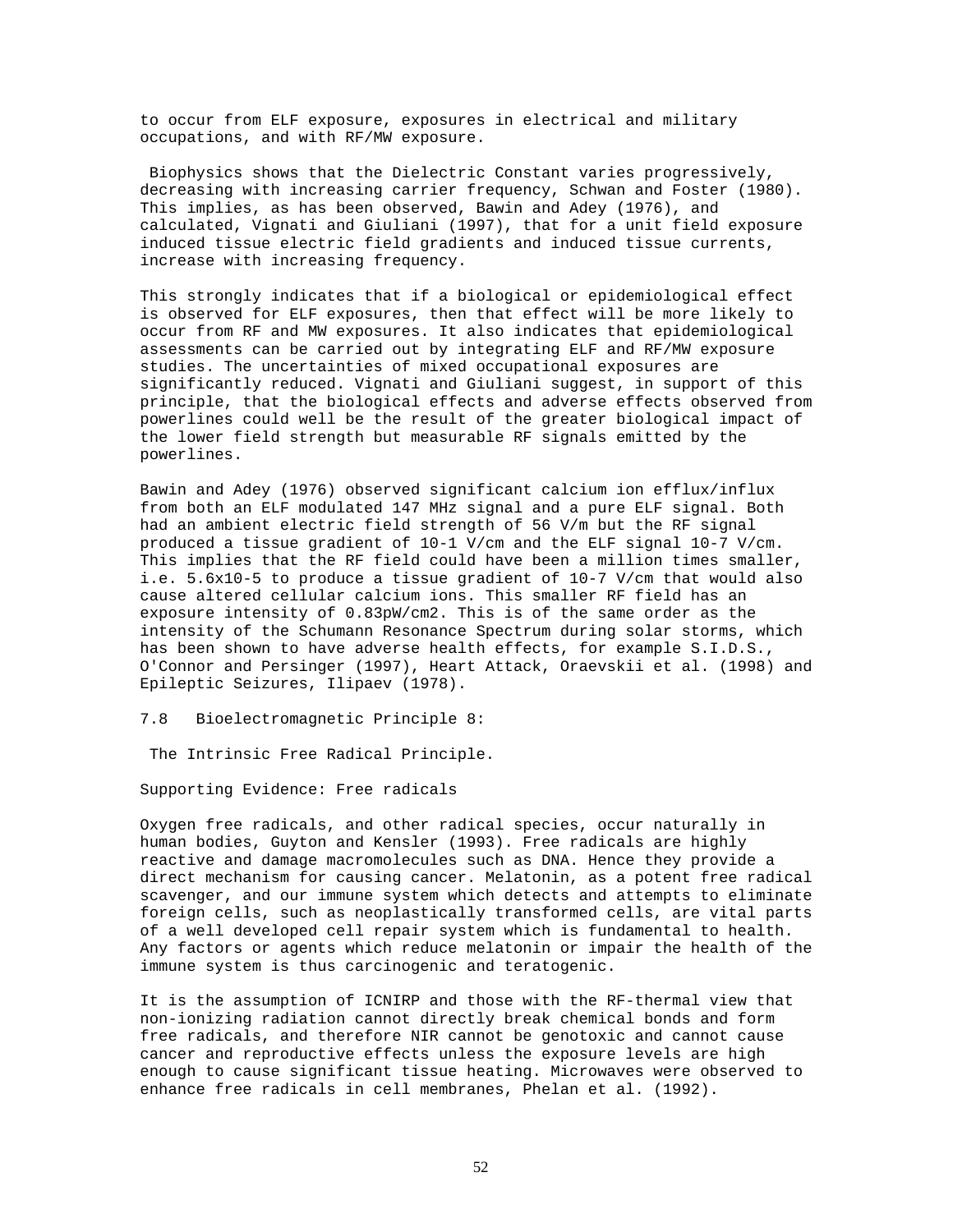Several independent laboratories have observed significant genetic damage from nonthermal intensities of EMR, such as DNA strand breaks, chromosome aberrations enhanced oncogene activity. Lai and Singh (1997 a,b) have shown that ELF and microwave exposures involve free radical damage of DNA-strands.

# 7.8.3 DNA strand breakage

The first report that microwaves at non-thermal levels could produce single- and double-strand DNA breaks in E. Coli in solution, was Sagripanti and Swicord (1986). A much more advanced method, the "Comet Assay", was used on brain cells extracted from rats that had been exposed while alive by Lai and Singh (1995,1996,1997b). They observed single and double strand breaks in a dose-response manner, and identified the involvement of free radicals and the protective effect of melatonin.

Two other laboratories have recorded RF/MW produced significant DNA stands breaks. Verschave et al. (1994), who used a GSM cell phone signal to expose human and rat peripheral blood lymphocytes, found significantly increased strand breaks at high, but non-thermal exposure levels. Phillps et al. (1998) exposed Molt-4 T-lymphoblastoid cells to a number of cell phone technologies in the exposure range SAR = 0.0024W/kg to 0.026W/kg. At both of these exposure levels they observed significantly increased DNA damage (p<0.0001) for one cell phone and decreased damage for three cell phone signals. Induced DNA repair is also a sign of DNA damage, Meltz (1995). Hence RF/MW radiation has been confirmed to enhance DNA damage under RF/MW exposure from radar-like and cell phone exposures, including an exposure level which is 3% of the ICNIRP guideline. Using the ICNIRP relationship of 0.08 W/kg and 450(W/cm2 for 1 GHz, the exposure range is 13.5 to 146.3(W/cm2. Using the more basic equations [SAR =  $(E2/2($ ,  $(=1 S/m, (=800 kg/m3, and S =$ E2/3.77 (W/cm2] results with 1.0 to 11.0(W/cm2.

Four independent laboratories have also published data on ELF induced DNA strand breaks confirming that ELF EMR damages DNA strands; Lai and Singh (1997a), Svedenstal et al. (1998) Phillips et al. (1998), and Ahuja et al. (1997). Lai and Singh (1997a) also demonstrate the involvement of free radicals and the protective effect of melatonin. With the evidence above that EMR reduces melatonin this confirms that reduced melatonin causes higher concentrations of free radicals which produce more DNA strand breaks from EMR exposure from ELF to RF/MW frequencies. Increased DNA strand breaks will result in increased chromosome aberrations.

Multiple evidence from independent laboratories established that EMR from ELF to RF/MW causes DNA strand breaks at very low, non-thermal exposure levels.

Answers to the Criticisms of the Lai-Singh Results:

Attempts have been made to counter the Lai/Singh DNA results. Motorola funded Dr Joseph Roti Roti's group at Washington University in St Louis to 'replicate' the Lai/Singh work. Their research, Malyapa et al. (1998), did not confirm the DNA strand breakage but it did not replicate the Lai/Singh research. A very different assay method was used that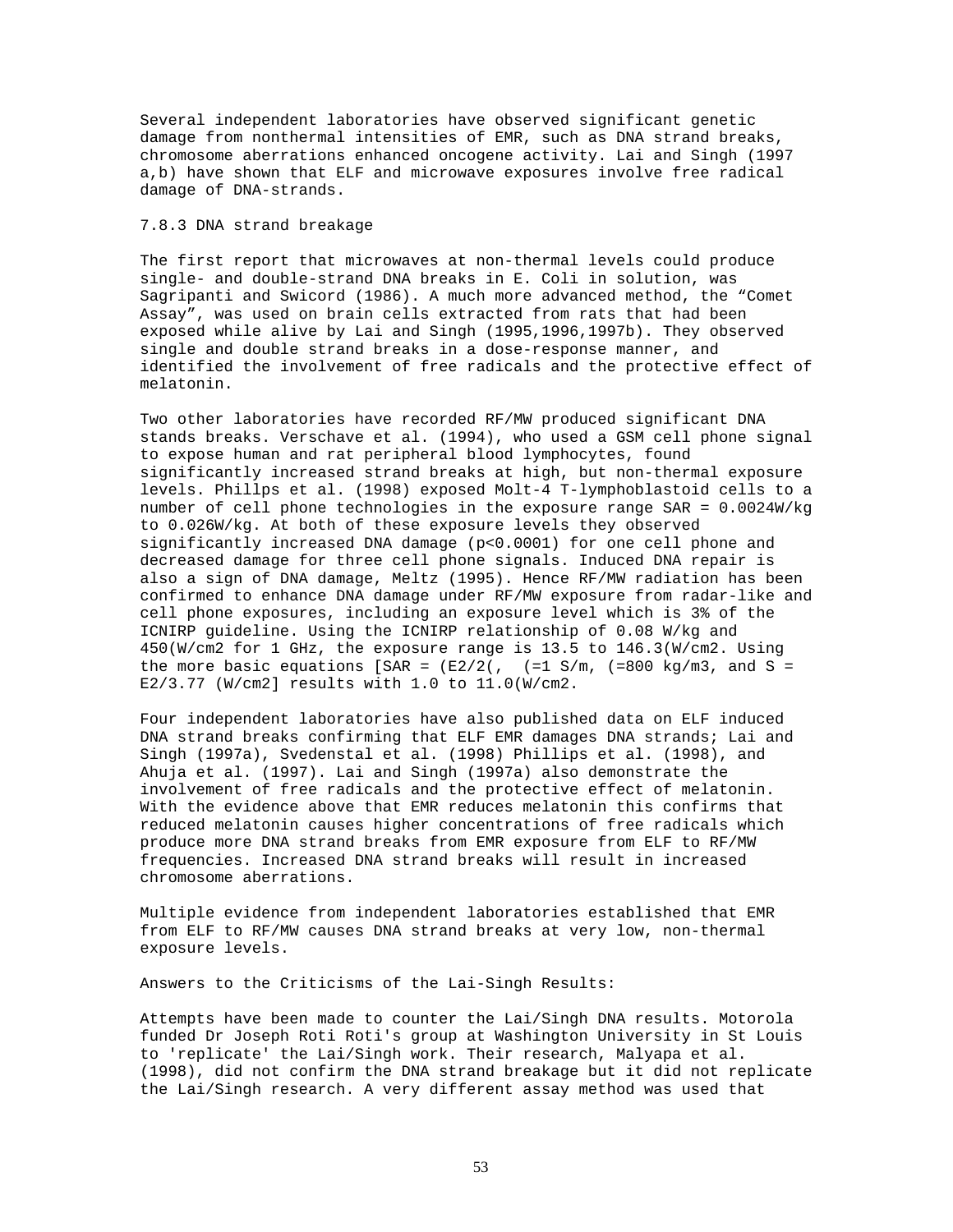differed in several key aspects such that it should be much less sensitive.

Dr Narendra Singh provided the following explanation:

"Here are the major differences between the technique we are using and what Dr Joseph Roti-Roti is using to detect DNA damages in cells after RF exposure in our technique, DNA is precipitated in agarose so as even tiny pieces can become confined to a dense spot to be visible. If a small piece of DNA is stretched out over long distance, we cannot see it under the microscope but once it precipitates, it becomes many folds shorter but denser and can be seen. The Motorola funded work is not doing that, in fact only a few labs around the world are doing this. This is important for those involved in detection of low levels of DNA damage.

We treat our samples with proteinase K to digest proteins bound to DNA so DNA is made free to move in electric current towards the positive pole as DNA is a negatively charged molecule. Most proteins on the other hand are negatively charged and thus if not removed will drag the DNA in the opposite direction, I call it a "protein drag". The Motorola study did not use proteinase K.

We used an in vivo system where cells have very low levels of damage to start with, animals were exposed to radiofrequency at 2450 MHz, while Motorola used in vitro system, where cells have high background DNA damage as the culture conditions are not as good as in whole animals. In their study, cells were grown in culture which were exposed to cellular phone frequency of 837 MHz.

Anyway, it is very difficult for me to understand why when they said they wanted to replicate our data but didn't use exactly the same methodology of our experiment. Instead, they chose to use a much less sensitive assay to do their study."

Criticism has been raised about the delay of 4 hours in observing the DNA breakage. Williams (1996) states that "The presence of Single Strand DNA Breaks (SSDB) immediately after microwave exposure is consistent with findings from other types of radiation. However, the finding of no decrease in migration after 4 hr must be assumed to reflect no repair of putative breaks, which again does not conform to knowledge of the processing of DNA damage resulting from other forms of radiation."

Lai and Singh (1996b) respond by stating that there is a known difference when short term (seconds) of exposure are used compared with longer period (2 hr) exposures, and that this is observed in the use of drugs, to produce different dynamics. Dealing with the 4 hr questions they state: "However, it is not true that maximal DNA strand breaks are always observed at the end of exposure to radiation or chemical agents. For example, in a study by Arlett et al. (1993), a maximal level of DNA strand breaks was observed in lymphocytes at 1 hr after exposure to UV radiation, and a recent study by us [Singh et al. (1995)] showed that ethanol-induced SSDB in brain cells of the rat at 4 hrs after an oral administration." Several other explanations and examples are given to show that the dynamics of DNA strand breakage and repair is more complex than often assumed and there is considerable support for the feasibility of their finding of significant SSDB 4 hrs after the 2 hr exposure to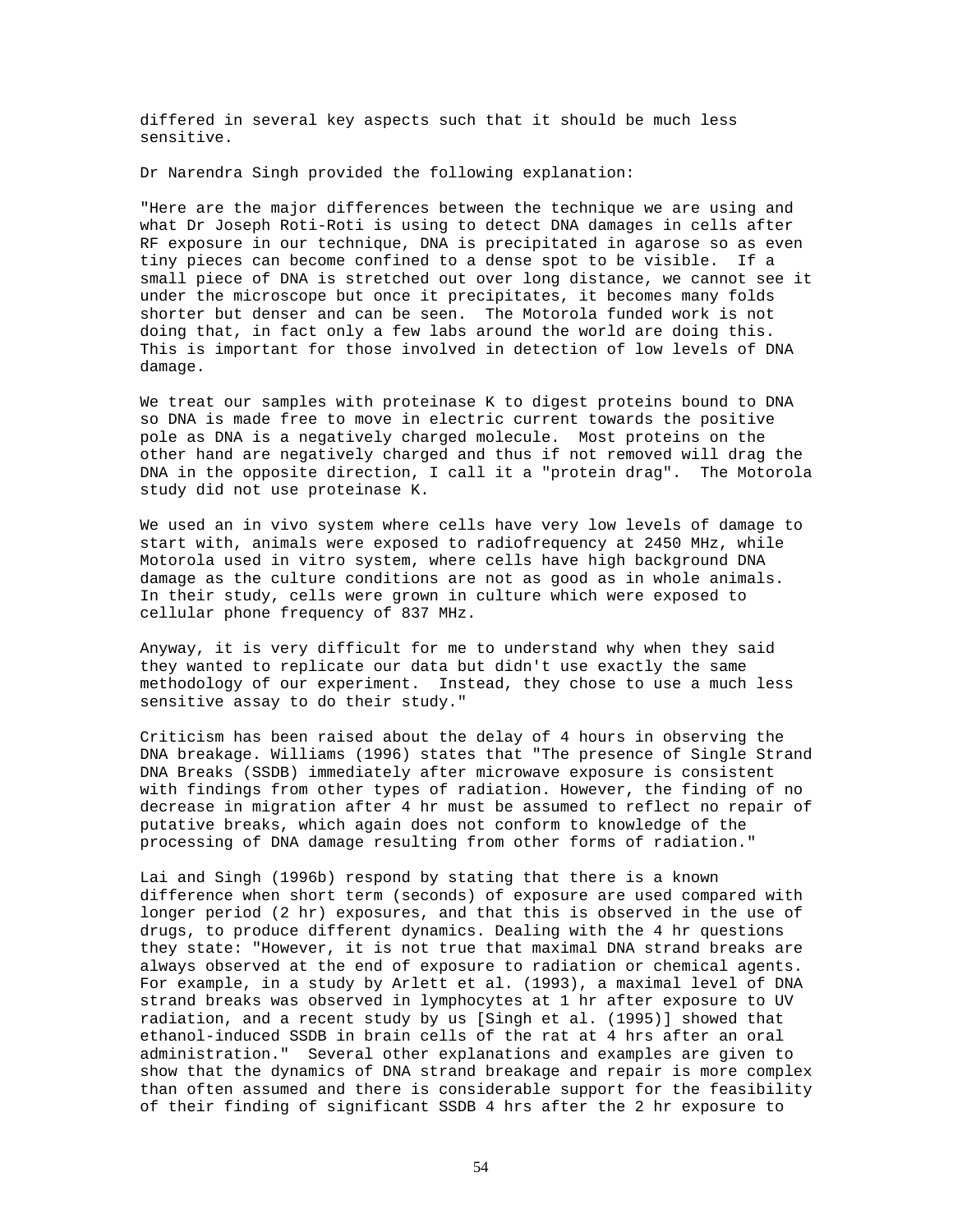microwaves. The replication in two independent laboratories is significant.

Malyapa et al. (1998) and Moulder et al. (1999) claim that the DNA damage observed by Lai and Singh is caused by the killing method: "It appears likely that the effects observed by Lai and Singh were confounded by the euthanasia procedure or by some unknown aspect of the animal handling of of the comet assay they used."

# This is answered by Dr Lai. He states:

"Why do we use carbon dioxide (CO2) in our study? First, we did not euthanaze rats with CO2, we anaesthetised them. CO2 is a well known anaesthetic agent, because it causes constriction of blood capillaries in the brain. We use it because it decreases blood flow, thus, less haemoglobin from red blood cells will get to brain tissue. Haemoglobin is known to cause oxidative DNA damage. Thus, use of CO2 can actually decrease the artefact of haemoglobin-induced DNA damage.

What we did was to place a rat in a box containing dry-ice (CO2) for 65 seconds to anaesthetise it (the rat was not dead yet), then we decapitated it and dissected the brain out for DNA comet assay. Dr Singh actually insisted that I picked up the animal after CO2 by the neck (instead of by the tail, so that the rat is up-side-down and blood can flow to the brain), so that less blood would flow to the brain. Malyapa/Roti-Roti misread our paper and euthanazed their rats with CO2. They basically asphyxiated their rats by putting them in a box containing dry-ice for several minutes (instead of 65 sec). Yes, asphyxiation is known to cause DNA damage. They also found that the longer you waited after asphyxiation, the more DNA damage would occurred. I also believe this is true.

But, what is unbelievable is that they claimed that our results were caused by the 'artefact' that we 'killed' our rats with CO2. It is so illogical. First, one has to wait longer to do assay on the 'exposed' rats (than the controls) to produce the artefact. We didn't do that. We killed our animals one at a time. So, the time between CO2 anaesthesia and start of comet assay was the same for each animal. Second, the order of doing 'control' and 'exposed' was at random. We didn't wait longer for the 'exposed' animals to produce the artefact."

This discussion reveals a great deal about the carrying out of laboratory experiments and the lengths some go to dismiss other's results. It is important to hear the story from the researcher and I thank Drs Lai and Singh for telling their side of the story to clarify the issues.

## 7.8.4 Chromosome aberrations

In 1959 Heller and Teixeira-Pinto (1959) showed that non-thermal pulsed RF signals could cause complex chromosomes breaks which mimicked the effect of ionizing radiation and c-mitotic chemicals. Hence significant chromosome aberrations (CA) produced by RF/MW have been reported by eight independent groups: the staff at the U.S. Embassy in Moscow, Goldsmith (1997); Garaj-Vrhovac et al. (1990a,b, 1991, 1992, 1993); Timchenko and Ianchevskaia (1995), Balode (1996), Haider et al. (1994) and Vijayalaxmi et al. (1997). In the Mar/Apr 1999 edition of Microwave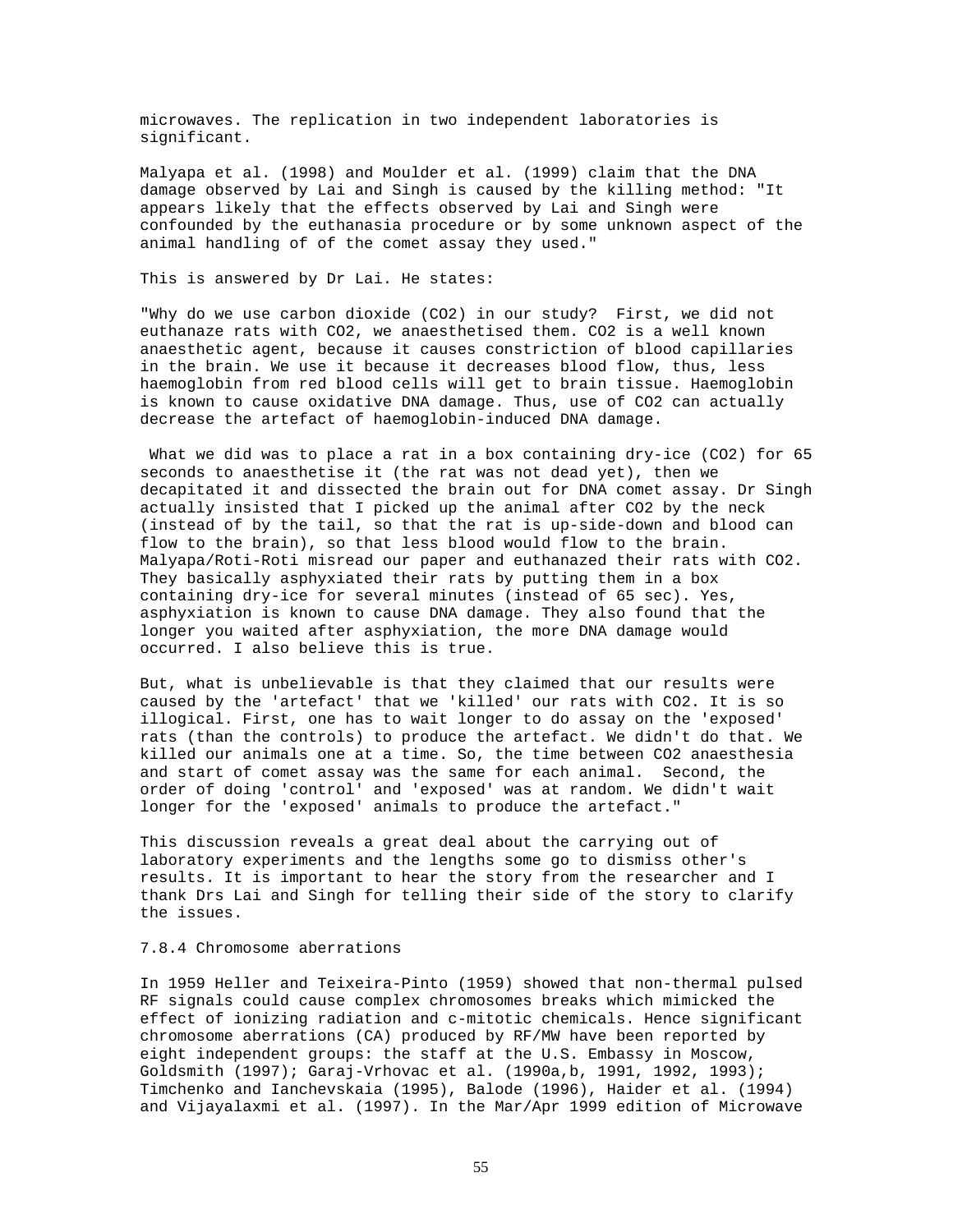News it is reported that Drs Tice, Hook and McRee showed chromosome damage from all cell phones tested, all being statistically significant and all but one highly significant with dose-response relationships up to a factor of three increase in chromosome aberrations.

El Nahas and Oraby (1989) observed significant dose-response dependent micronuclei increase in 50 Hz exposed mice somatic cells. Elevated CA have been recorded in a number of workers in electrical occupations. In Sweden Nordenson et al. (1988) found significant CA in 400 kV-substation workers and with 50 Hz exposures to peripheral human lymphocytes, Nordenson et al. (1984) and human amniotic cells, Nordenson et al. (1994). Significant CA in human lymphocytes exposed to 50 Hz fields are also reported by Khalil and Qassem (1991), Garcia-Sagredo and Monteagudo (1991), Valjus et al. (1993) and Skyberg et al. (1993). Skyberg et al. collected their samples from high-voltage laboratory cable splicers and Valjus et al. from power linesmen.

Hence chromosome damage has been recorded from exposes across the EMR spectrum from ELF to RF/MW exposures, in plants, mammal and human cells, animals and human beings, and from many independent laboratories. This confirms that EMR does damage chromosomes and establishes EMR induced chromosome aberrations as a biological effect. For a neoplastic cell to survive it must have an altered genetic structure to store the damage and to hide this from the immune system so that NK cells do not kill the neoplasm transformed cells.

#### 7.8.5 Gene transcripts and activity

It is shown above that EMR induces alterations in cellular calcium ion fluxes and that calcium ion fluxes mediate gene transcription and expression. Calcium ion fluxes occur in "windows" of exposure parameter combinations. Two studies associate EMR exposure alteration of gene transcription with exposure windows. Litovitz et al. (1990) identified amplitude (intensity) windows, and Wei et al. (1990) frequency windows in the range 15 to 150 Hz. They observed a peak effect in c-myc gene transcription at 45 Hz. Liburdy et al. (1993) show that c-myc induction occurs in a direct sequence from calcium ion influx. Increased c-myc gene transcripts by 50/60 Hz fields has also been observed, Goodman et al. (1989, 1992) and Lin et al. (1994). Phillips et al. (1992, 1993) observed time-dependent changes in the transcription of c-fos, c-jun, cmyc and protein kinase C, from 60 Hz exposure and a linear reduction in ras p21 expression by a 72 Hz signal. 50/60 Hz signals altered c-jun and c-fos gene expression as observed by and Lagroye and Poncy (1998) and c-fos expression by Rao and Henderson (1996) and Campbell-Beachler et al. (1998). The ppSom gene is very important in human neurological disorders, and is regulated by calcium ions Capone, Choi and Vertifuille (1998).

Cell phone radiation (836.55 MHz) significantly altered c-jun transcript levels, Ivaschuk et al. (1997). Cell phone radiation significantly enhances the proto oncogene c-fos activity in C3H 10T 1/2 cells, from a 40 % (p=0.04) increase from a digital cell phone and a 2-fold increase (p=0.001) from an analogue cell phone, Goswami et al. (1999).

Hence proto oncogene activity is altered and enhanced in multiple independent experiments from ELF and RF/MW exposure, including cell phone radiation.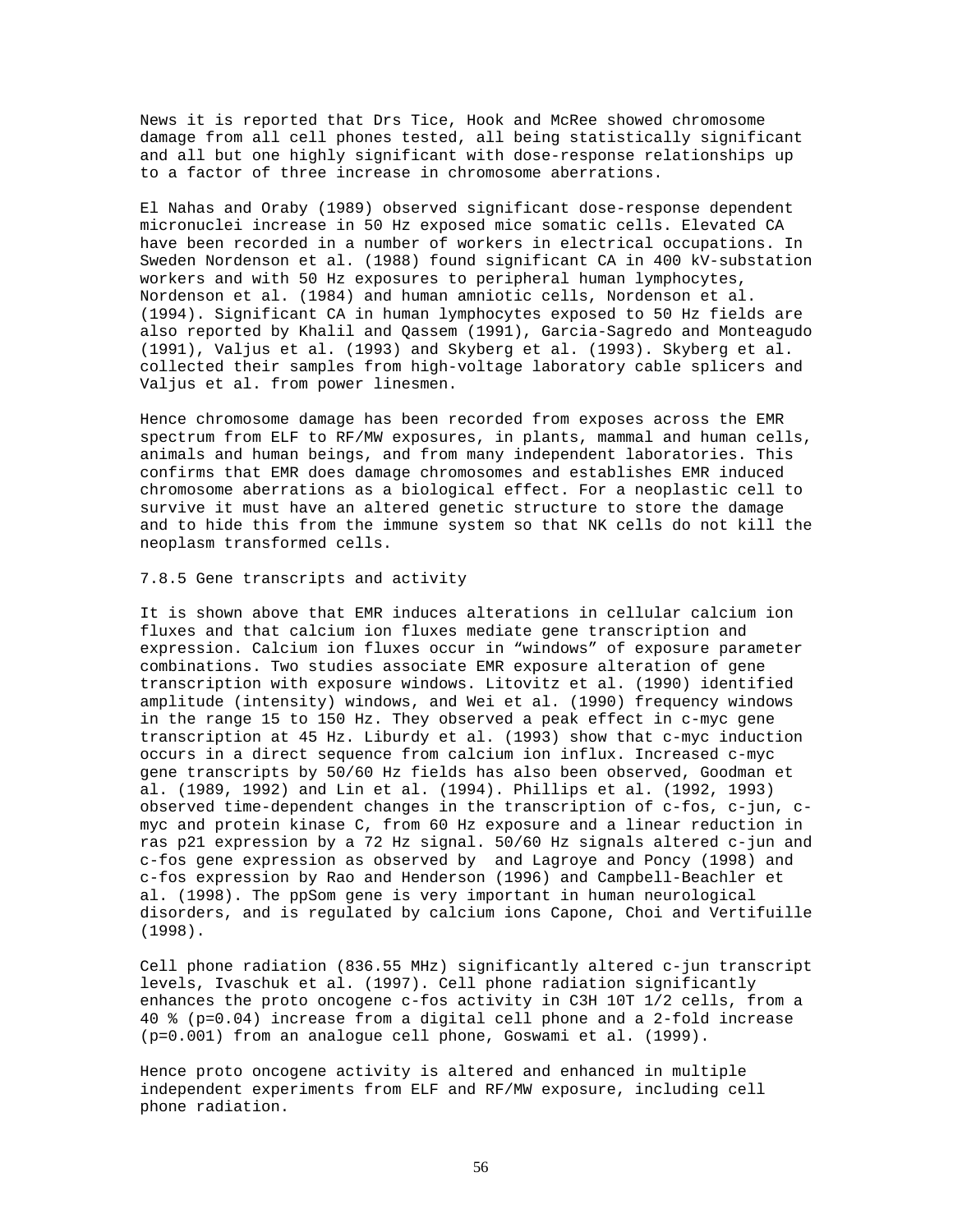### 7.8.6 Immune system impairment by EMR

Impairment of the immune system is related to calcium ion efflux, Walleczek (1992) and to reduced melatonin, Reiter and Robinson (1995). Cossarizza et al. (1993) showed that ELF fields increased both the spontaneous and PHA and TPA- induced production of interleukin-1 and IL-6 in human peripheral blood. Rats exposed to microwaves showed a significant reduction in splenic activity of natural killer (NK) cells, Nakamura et al. (1997). Dmoch and Moszczynski (1998) found that microwave exposed workers had decreased NK cells and a lower value of the T-helper/T-suppressor ratio was found. Moszczynski et al. (1999) observed increased IgG and IgA and decreased lymphocytes and T8 cells in TV signal exposed workers. Quan et al. (1992) showed that microwave heating of human breast milk highly significantly suppressed the specific immune system factors for E.Coli bacteria compared with conventional heating. Chronic, 25 year, exposure to an extremely low intensity (<0.1(W/cm2) 156-162 MHz, 24.4 Hz pulse frequency, radar signal in Latvia produced significant alterations in the immune system factors of exposed villagers, Bruvere et al. (1998).

Since calcium ion efflux and melatonin reduction are established biological effects of EMR exposure from ELF to RF/MW, impair immune systems should be observed in EMR exposures. Multiple independent evidence is available for RF exposures, down to extremely low chronic mean levels. This evidence establishes that EMR is genotoxic. This occurs through enhancing free radical damage by reducing melatonin, by altering the signal transduction within cells in such a manner that proto oncogene activity is increased, and by reducing the competence of the immune system through both reducing melatonin and altering calcium ion homeostasis.

Gap Junction Communication:

Cells in tissues are regulated by a large number of processes that involve cell-to-cell communication, including intercellular communication through gap junctions. When the natural opening of gap junctions is impaired then cell damage and cell transformation can take place more frequently. Gap junction opening is regulated by calcium ions and pH, Alberts et al. (1994). Li et al. (1999) observed that when a 50 Hz magnetic field was combined with the application of the cancer promoter TPA then the gap junction flow was impaired in a significant dose-response manner as a function of the magnetic field exposure, Figure 22.

Figure 22: Gap junction flow as a function of 50 Hz magnetic field strength, Li et al. (1999).

The EMR Spectrum Principle predicts that these effects are probable with low intensity RF/MW exposure.

7.10 Conclusions:

\_

These Bioelectromagnetic Principles scientifically sound. They are supported by a large body of reliable internationally published peerreviewed scientific research. They provide an integrative link between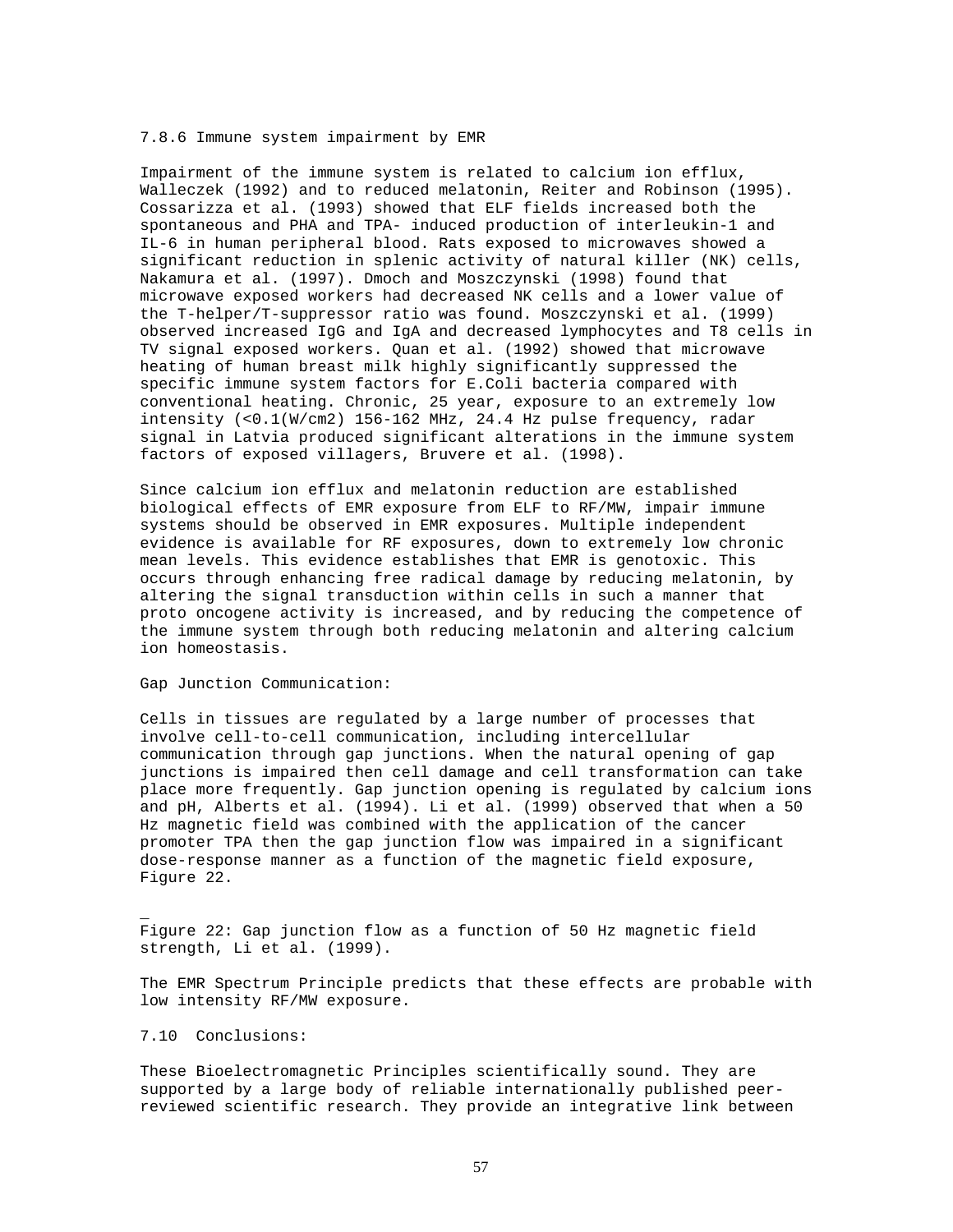biology, EMR interactions, biological mechanisms and epidemiology. When considered with the supporting scientific evidence they provide a very substantial scientific challenge to the validity of the ICNIRP guideline.

8. The ICNIRP Guideline is seriously flawed and unlawful in New Zealand:

#### Environment Court Support:

The Environment Court (MacIntyre 1996) declared that the New Zealand Standard (and hence the ICNIRP guideline) is "not decisive" in New Zealand law but that the Sections 5 and 3 of the RMA are the appropriate legal basis for public exposure to electromagnetic radiation (EMR). This requires evidence to be considered of actual and potential adverse effects. The applicant, BellSouth, appealed the condition that restricted their emissions to 50(W/cm2, seeking to have the then New Zealand Standard which was 200 (W/cm2. In considering the evidence before it, including evidence of actual or potential adverse effects which occurred about 3 (W/cm2, the court set a public exposure condition for a cell site at that time and in that case of 2 (W/cm2. This is 1 % of the then allowed public exposure in NZS 6609, and 0.4% of the recently adopted NZS 2772.1:1999 and ICNIRP guideline.

The sections of the law that this is based on are Section 5, which requires that we "Avoid, remedy or mitigate any adverse effect of an activity on the environment." The definition of the 'environment' in Section 2 includes 'people and communities'. The definition of 'effect', Section 3, includes 3(d) "any cumulative effect of itself or in combination with any other effect, regardless of scale, intensity, duration or frequency, including (3f) "any potential effect of low probability which has a high potential impact."

Thus the Chief Environment Court Judge, Judge Sheppard, has accepted evidence that renders the ICNIRP guideline unlawful when evidence is given that there are potential adverse effects below the standard.

Additional strong reasons for rejecting the adoption of the ICNIRP guideline in New Zealand is the position that ICNIRP is based on 'established' effects whereas the legal evidence threshold in New Zealand is 'potential' effects, which have already been accepted by the Environment Court. It is grossly inappropriate for any country to adopt the ICNIRP guidelines for public health protection because it is scientifically challengable as it is based on serious errors and omissions.

In an earlier case for which no epidemiological evidence was presented on adverse human health effects from power lines, Transpower vs Rodney District Council, Judge Sheppard defined the basis of a 'potential effect' as being based on a plausible biological mechanism not mere innuendo.

The MacIntyre case was presented with evidence of plausible biological mechanism by Dr Richard Luben and epidemiological evidence of actual or potential human health effects by Dr John Goldsmith, with the exposure conditions associated with these effects being given by Dr Neil Cherry.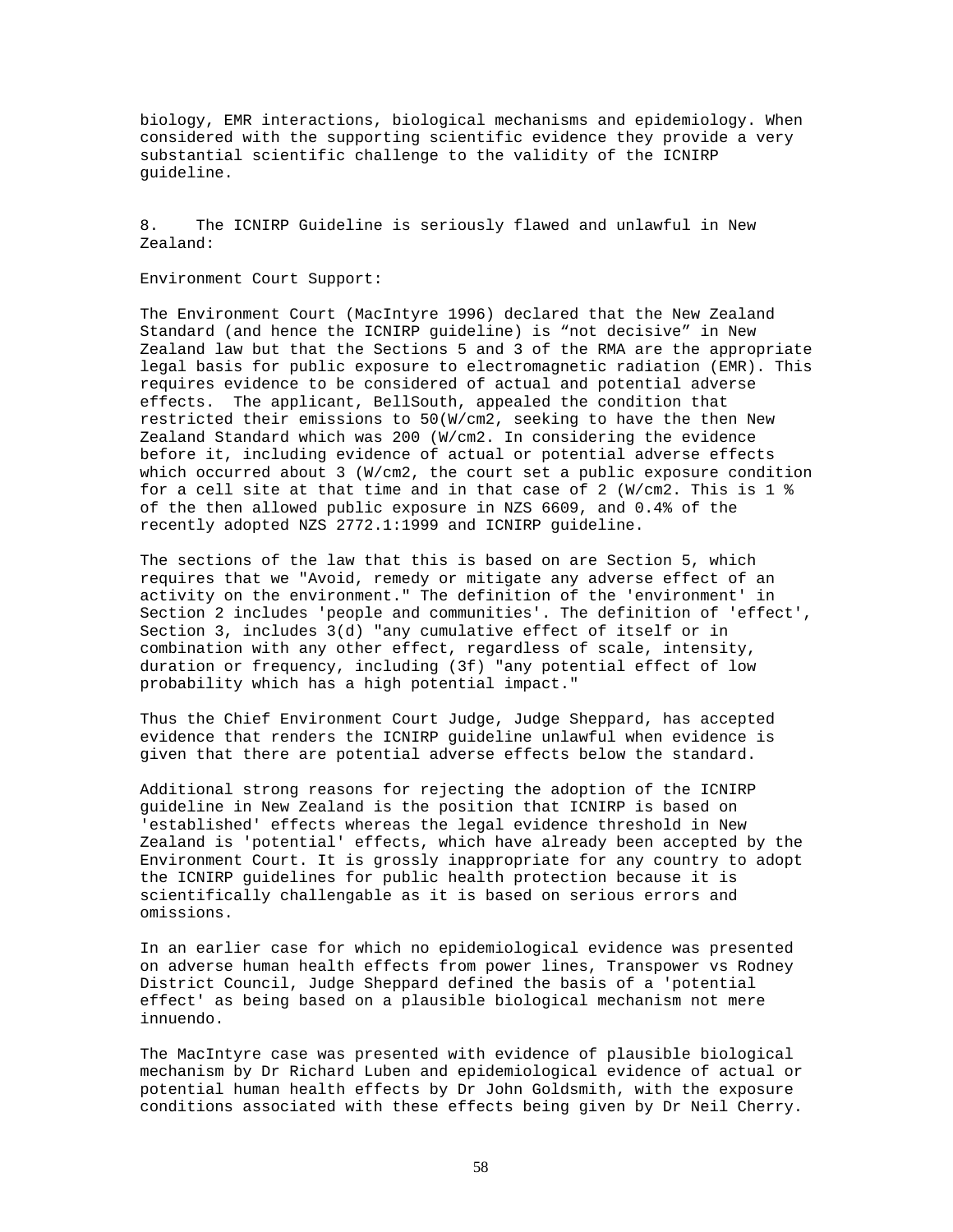Based on this expert evidence the public exposure condition of 2 (W/cm2 was imposed. Environment Court Judge's error:

In the most recent case, the Shirley Primary School vs Telecom, a cell site case, it is submitted here that the Judge, Judge Jackson, made errors in law and evidence by ignoring the guidance given by Judge Sheppard, received evidence of potential or actual effects below 2 (W/cm2. This included the North Sydney study, Hocking et al. (1997), presented by Dr Hocking, who recommended an exposure level of 0.2 (W/cm2 based on his study. It also included the sleep disturbance study from Schwarzenburg, Switzerland, Altpeter et al. (1995) and the U.S. physical therapist miscarriage study of Ouellet-Hellstrom and Stewart (1993).

In the decision the Judge set out they way the court considered the evidence. "The first general level is epidemiological studies. The second level is a study of biological mechanisms. The levels are generally hierarchical (biological mechanisms above epidemiology) in that they are perceived as having increasing power in terms of establishing cause and effect." This is the reverse of the assessment that is usually followed, as shown by the MacIntyre Case and Sir Austin Bradford Hill, Hill (1965), IARC, USEPA and many other assessments. This is simply stated by Dr Abraham Lilienfeld: "The proper study of man is man".

The epidemiological evidence given in this case led the decision to conclude that the main factors they had to balance including the first three that were:

The very low risk, subjectively but reasonably assessed, of adverse learning effects and/or sleeplessness from exposure of pupils at the school to RF radiation;

A very low risk to pregnant women of miscarriage;

The extremely low risk of exposure to RFR causing cancer, e.g. leukaemia in humans;

Having stated this, based largely on the court's incorrect rejection of the established existence of a biological mechanism, the judgement allows the ICNIRP Guideline of 450(W/cm2 in this case. This there was stronger evidence than given on the MacIntyre Case but the accepted exposure level was 225 times higher.

The court was not shown the dose response relationships contained in this report for each of these effects. Therefore they did not know that with the probable exposure level of 2(W/cm2 the Risk Ratio (RR) for childhood leukaemia would be about RR = 22 and for miscarriage about RR = 3.5. For learning disturbance effects almost all of the children exposed to measured levels much less than 0.32(W/cm2, showed significant adverse learning effects and this almost all of the children at the Shirley Primary School could be adversely effected which is not a "very low risk". Even so, Section 3(d) and 3(f) of the New Zealand Resource Management Act requires effects of any potential low probability irreversible effects that have a high potential impact (i.e. miscarriage, leukaemia or learning impairment) must the avoided.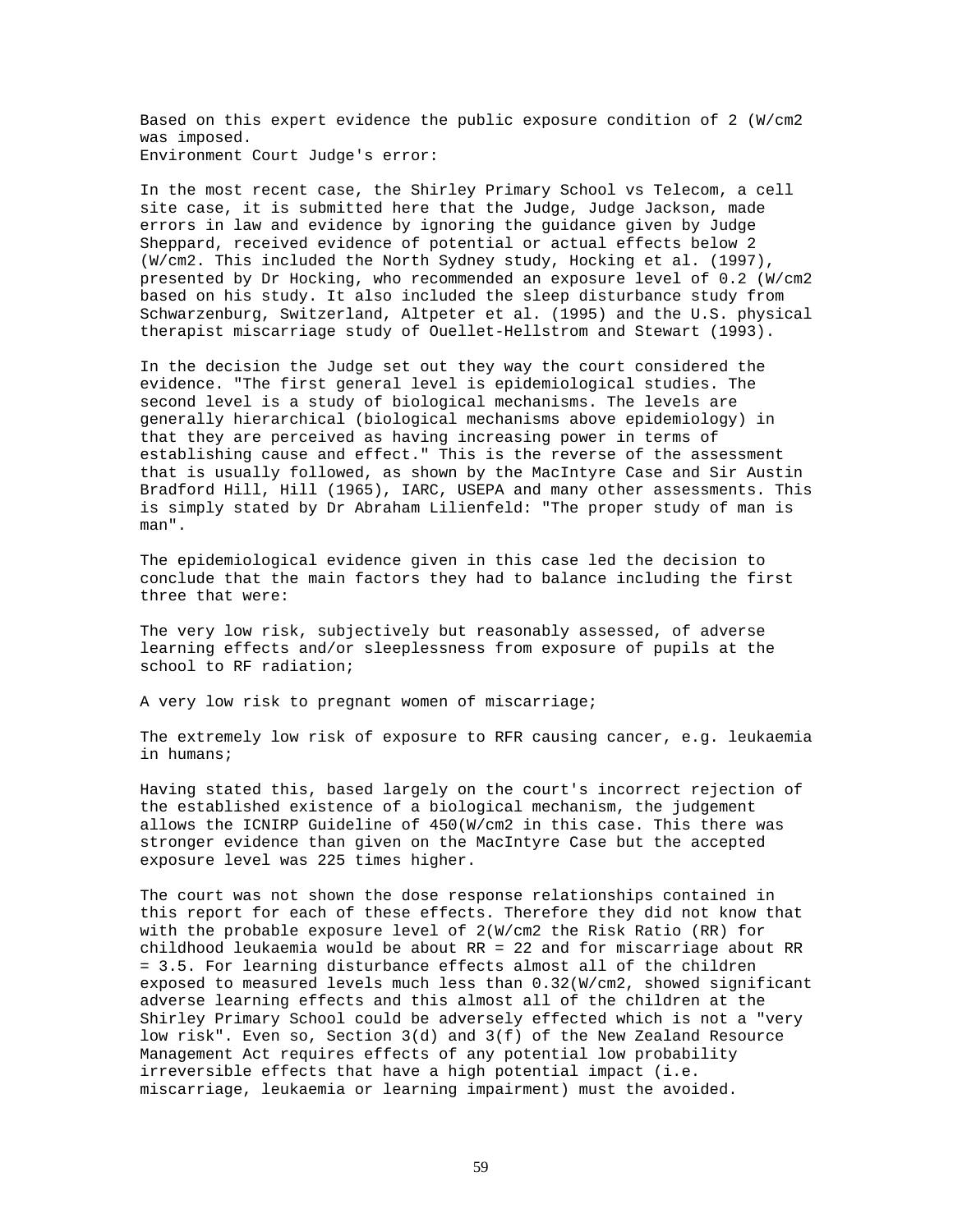Hence this is clearly challengable as a misapplication of the provisions of the Resource Management Act, especially in the light of earlier, more senior guidance from Judge Sheppard.

9. The ICNIRP treatment of Biological mechanisms:

9.1 Inappropriate reliance on a plausible biological mechanism:

One of the primary reasons many skeptics about EMR health effects, such as ICNIRP, use to dismiss studies that show statistically significant effects and even dose-response relationships, is their claim of the lack of a plausible biological mechanism. When a study reveals a significant biological effect at nonthermal levels then groups such as the ICNIRP state that it must be independently replicated before it can be accepted as an established biological mechanism. Based on this criteria calcium ion efflux/influx, GABA fluxes, melatonin reduction, DNA damage, chromosome aberrations and altered proto oncogenes are established biological mechanisms. All have been reported from two or more independent laboratories, most in 4 or more laboratories.

ICNIRP RF/MW assessment of Calcium Ion Efflux:

ICNIRP cites only three calcium ion efflux papers of the over 30 which have been published. Two are cited as showing significant effects, Bawin et al. (1975) and Blackman et al. (1979). One is cited as showing no effect, Albert et al. (1987).

The overall conclusion, which applies to all biological mechanisms, including calcium ion efflux, states:

"Overall, the literature on athermal effects of AM electromagnetic fields is so complex, the validity of reported effects is so poorly established, and the relevance to human health is so uncertain, that it is impossible to use this body of information as a basis for setting limits on human exposure to these fields".

This is a carefully and deliberately constructed dismissal of athermal (nonthermal) effects so that epidemiological effects can also be dismissed with the lack of a biological mechanism to justify dismissal. In challenge and contrast to this Dr Carl Blackman, Blackman (1990) concludes that calcium ion efflux is an established biological effect having considered about 20 papers, section 6.2.

ICNIRP ignores most evidence of genotoxicity:

The ICNIRP assessment totally ignores the vast literature on DNA strand breakage, chromosome aberrations, oncogene activity enhancement, melatonin reduction and Schumann Resonance interactions, summarized in Sections 6 and 7.

10. Reproductive outcomes: 100kHz-300GHz

The ICNRIP Statement:

There are several major errors and omissions in the ICNIRP (1998) assessment of reproductive effects, ICNIRP (1998), Figure 19.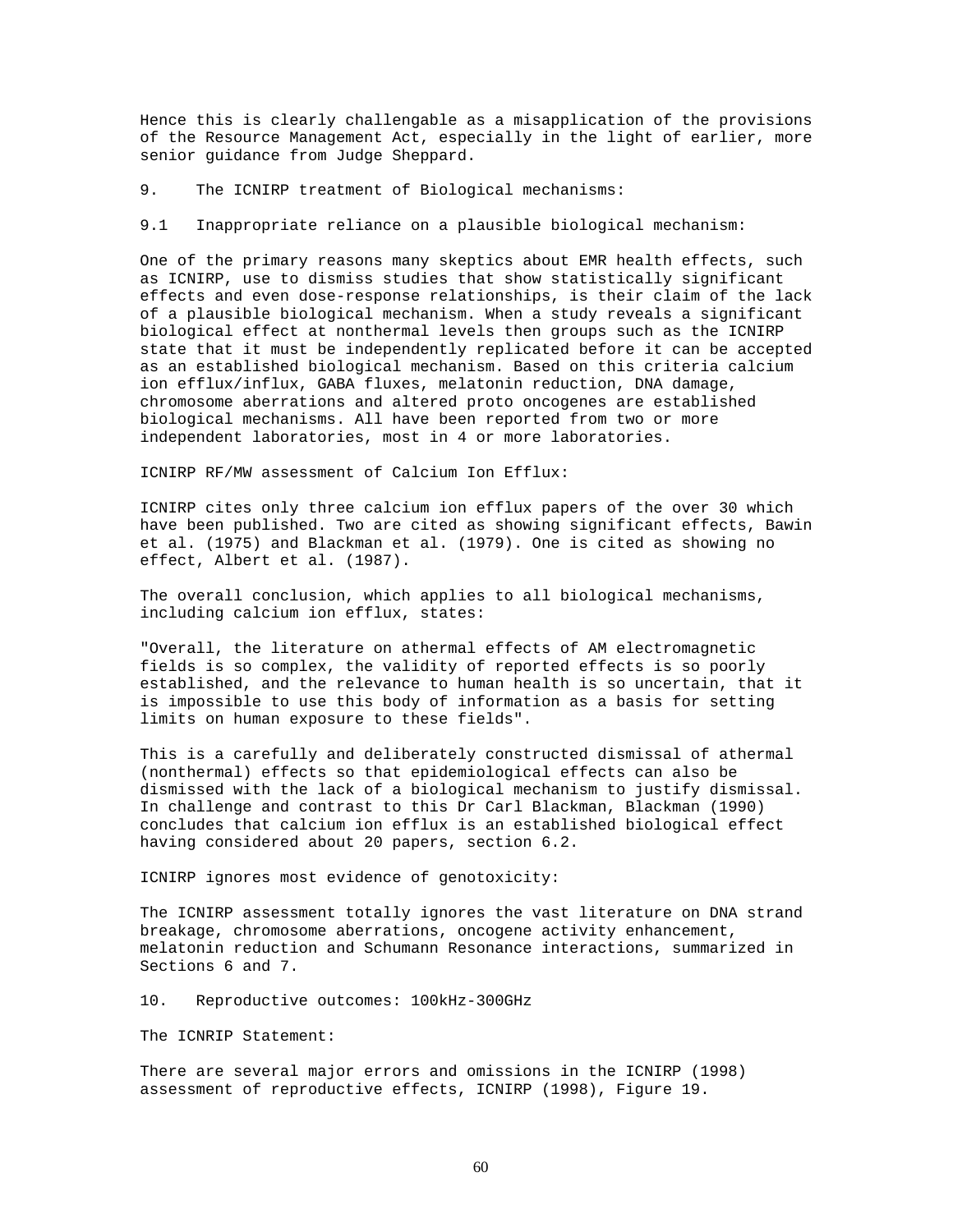This includes misrepresentation of two studies, inadequate interpretation of three studies and omission of several relevant epidemiological studies and failure to cite the relevant animal studies. ICNIRP (1998) concludes that studies involving pregnancy outcome and microwave exposure suffer from poor assessment of exposure, small numbers of subjects and contrasting results. All of these claims and conclusions are wrong.

# 10.2 The studies of Daels (1973 and 1976):

\_

The first claim is that there are two extensive studies on women treated with microwave diathermy to relieve the pain of uterine contractions during labour, with no evidence of adverse effects on the fetus, quoting Daels (1973 & 1976). Daels (1973 (4 pages) & 1976 (2 pages)). They are very small papers on an analgesic therapy to ease the mother's pain in delivery. They report on the subjective Apgar Score of the new-born child. The score is the sum of indexes related to heart rate, respiratory effort, muscle tone, reflex irritability and colour. Ten is a perfect score. The test is carried out within 30 minutes of the exposure, 1 minute after birth. This is a small fraction of the cell cycle time and therefore cannot detect cellular damage.

Figure 23: The ICNIRP (1998) epidemiological assessment of reproductive effects, p504.

These studies involve short-term microwave heating of the uterine area for 30 to 40 minutes during labour. They recorded a maximum neonate temperature of 37.8(C and amniotic fluid temperature of 36.5(C. These are well within the normal range. Heating was limited to levels where the mother felt skin heating as "agreeable". Since most of the microwaves are absorbed in the surface skin layers the fetal exposure will be extremely small, see Hocking and Joyner (1995) below.

The Apgar Score showed that the "microwave group" had a slightly higher mean score of 9.1 compared to 8.8 for the "control group". A very low Apgar Score (0-3) indicates gross problems and have been correlated with long-term problems, such as significantly lower Bayley mental scores, Serunian and Broman (1975). Lan et al. (1991) found that low (4-6) and very low (0-3) Apgar Scores were significantly associated with low birth weight. In Daels the lowest Apgar Score was 7, within the normal range. The Daels papers show that the slight, imperceptible heating of the mother during delivery by microwave diathermy, results in a slight improvement in the Apgar Score, attributed to the more relaxed mother because of the warming.

A fully developed child is involved, exposed at extremely low levels for minutes immediately prior to birth, and assessed immediately after birth. There is no assessment of the developed pre-schooler to determine if there was any brain damage or developmental problems that could have resulted from a small risk of chromosome damage.

In Daels (1973) he simply states "No undesirable side effects of microwave heating of tissues are known." He references a single study, Leary (1959) to note that overheating can be a rare complication. Thus Daels (1973 & 1976) are neither extensive studies nor about subsequent

61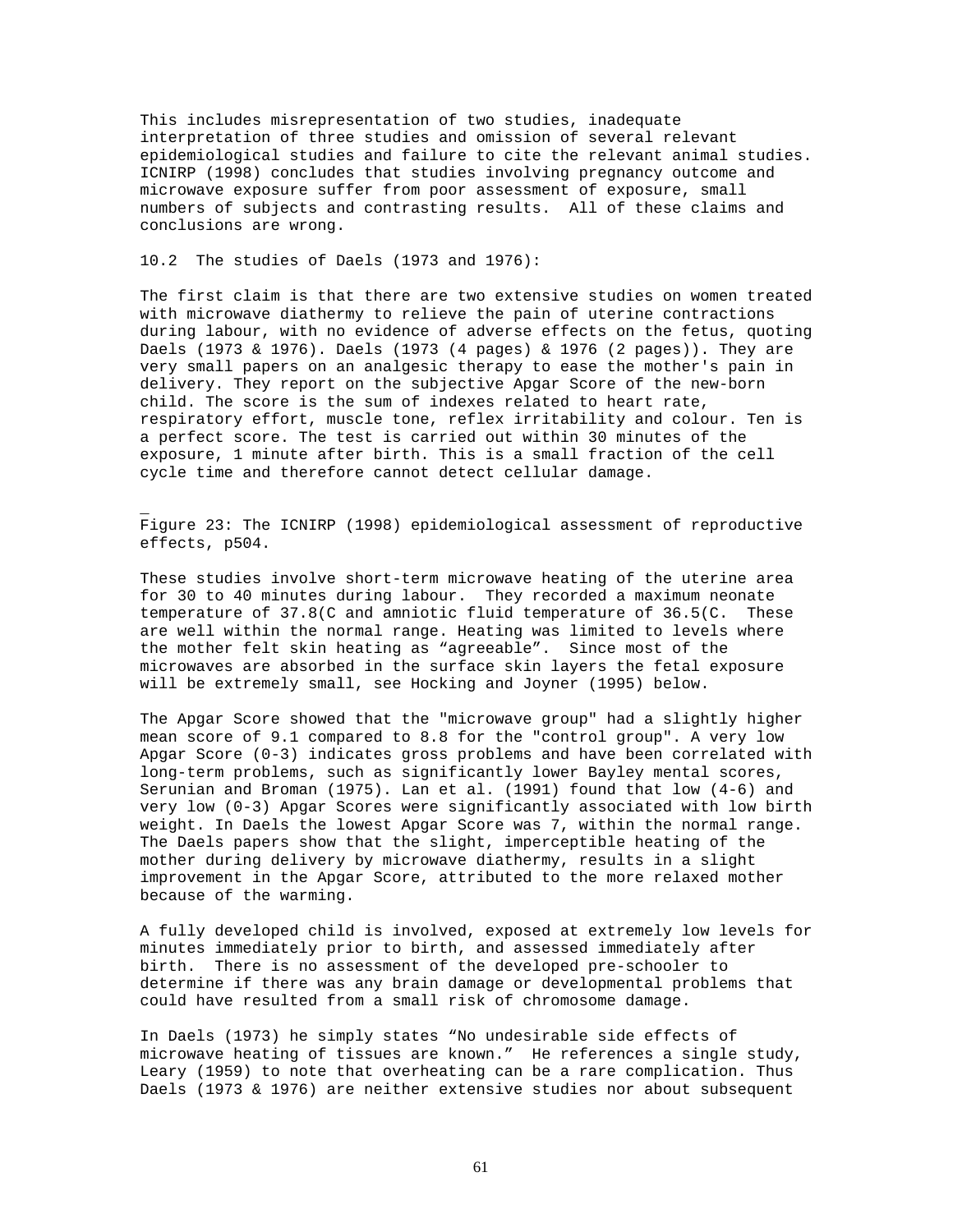new-born health in the months or years following the birth and the exposure.

It is therefore totally inappropriate and grossly misleading to cite these as "extensive studies" of the impact of microwaves on the fetus. The exposure of the fetus is extremely low and very short. The studies are not extensive, they do not relate to developing fetus and there is no actual assessment of the long-term impact of the exposure on the children.

10.3 Interpretation of Physiotherapy Studies:

In assessing reproductive outcomes from physiotherapist studies it is important to distinguish short-wave exposure and microwave exposure, small study populations and larger study populations, and whole pregnancy including birth outcomes, in contrast to early pregnancy miscarriage alone. The effects of short-wave radiation are likely to be different from microwave effects. Small sample sizes may have elevated Risk Ratios but lack statistical significance solely by virtue of the small sample size.

10.4 Physiotherapist Studies Cited by ICNIRP (1998):

In ICNIRP 1998 three physiotherapist studies are cited, Kallen et al. (1982), Larsen et al. (1991) and Ouellet-Hellstrom and Stewart (1993).

Kallen and Larsen involve small samples and short-wave exposure, and whole pregnancy post-natal outcomes. Kallen et al. report significant increases in malformed children and perinatal deaths for physiotherapists using RF diathermy. Larsen et al. observed very few boys, and many more perinatal deaths, premature births and low birthweight children for therapists using shortwave diathermy. Given these confirming results the reviewers state however "The results suggest further study is necessary before conclusions can be drawn."

A further study was carried out. Ouellet-Hellstrom and Stuart involves a very large sample, studies only early pregnancy (first trimester) miscarriage and finds only microwaves to have an effect. They observe a significant dose-response increase in first trimester miscarriage for female therapists using microwave diathermy. Following the Bradford Hill guidance, this is indicative of a cause and effect relationship. In addition to Larsen et al. and Kallen et al. this additional study confirms that RF/MW exposure of pregnant women is associated with adverse reproductive outcomes. Despite this ICNIRP found reasons why this data is difficult to interpret.

Several other studies were available prior to 1993 but they were not cited by UNEP/WHO/IRPA (1993). The total available published research on EMR associated reproductive effects was not cited by WHO (1993) nor by ICNIRP (1998).

10.5 Case by case assessment:

10.5.1 ICNIRP misrepresentation:

ICNIRP states that there were "no statistically significant effects on rates of abortion or fetal malformation" in Kallen et al. (1982). This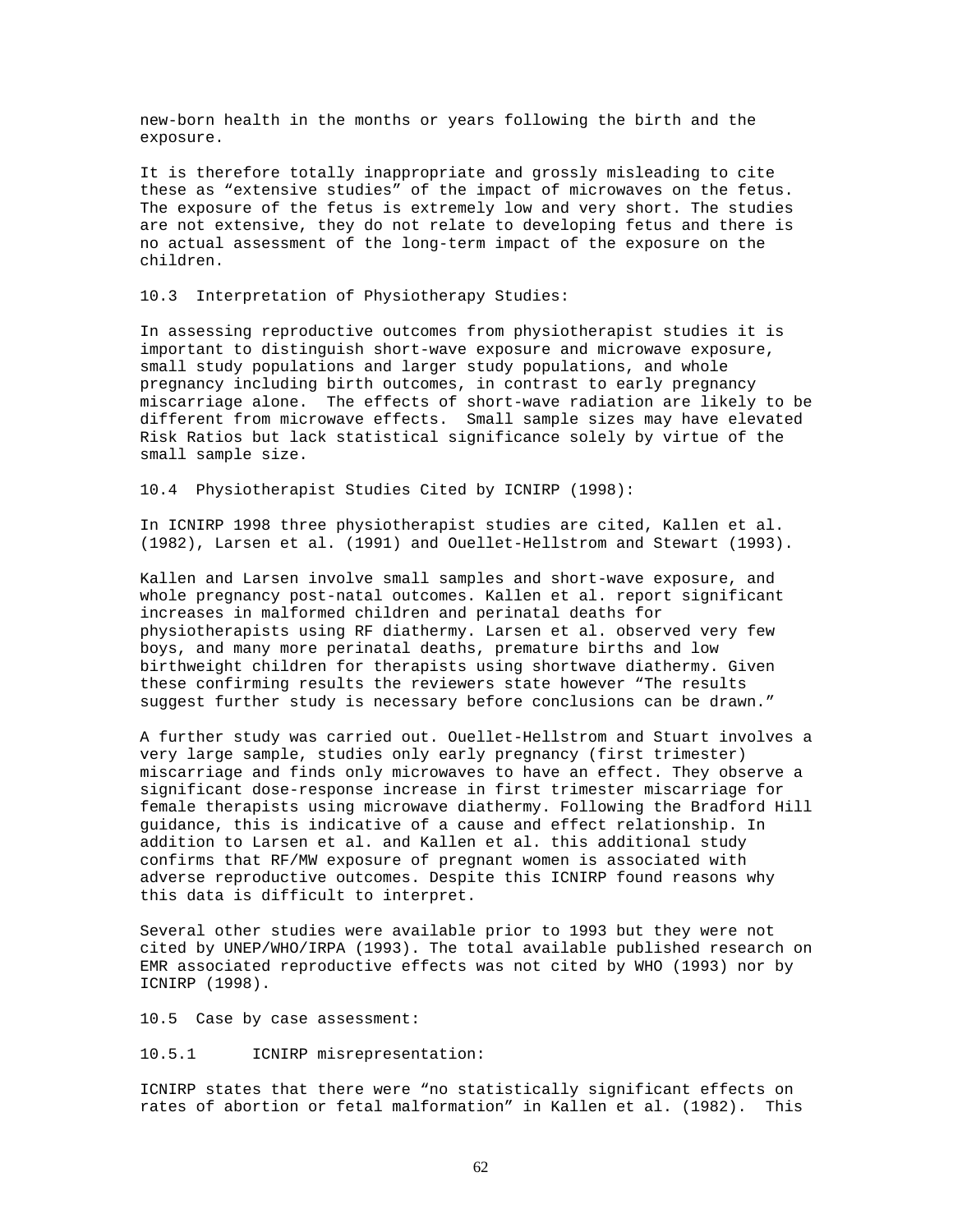is wrong. Even though Kallen et al. involves small sample numbers they conclude "The only positive finding was a higher incidence of short-wave equipment use among the females with dead and deformed infant than among controls." Very few therapists were involved with microwaves. Hence Kallen et al. associate fetal death and malformation with the use of short-wave diathermy equipment, with p=0.03. This is a statistically significant association, contrary to the ICNIRP claim.

# Papers cited by ICNIRP:

Larsen et al. (1991), identified 54 cases with birth problems and 146 spontaneous abortion cases from Denmark. They found a significant increase in malformations, still birth, low birth weight, cot death and prematurely when working with short-wave diathermy.

Ouellet-Hellstrom and Stewart (1993) investigated early pregnancy miscarriage among U.S. physical therapists using short-wave (27 MHz) and microwave (915 MHz and 2.45 GHz) diathermy. The sample included 1753 case pregnancies (miscarriages) and 1753 control pregnancies. They found no significant increase in first trimester miscarriage amongst those using short-wave diathermy. They found a statistically significant increase in miscarriage in the first trimester with microwave exposure (OR= 1.28, 95%CI: 1.02-1.59) and a statistically significant dose response relationship (p<0.005) using a dose measure of treatments per month. With more than 20 treatments per month OR = 1.59, 95%CI: 0.99-2.55. In addition to the three studies cited in ICNIRP (1998) there are several others with are relevant.

10.5.3 Additional Studies not cited by ICNIRP (1998):

Male sexual functions are significantly reduced in ELF and RF/MW occupational exposure situations.

Lancranjan et al. (1975) studied 31 young men, average age 33 yr, with long-term (mean 8 yr) exposure to microwaves. "This investigation showed a high frequency of libido decrease and sexual dynamic disturbances in the framework of asthenic syndrome (70% of subjects) as well as various alterations of spermatogenesis (p<0.001) in 74% of the subjects. Exposures were to frequencies in the range of tens to hundreds of (W/cm2, and hence were non-thermal.

Nordstrom, Birke and Gustavsson (1983) observed a significant decrease in "normal" pregnancies in high voltage substations in Sweden, almost exclusively as a result of congenital malformations when the father was a high voltage switchyard worker. Nordenson et al. (1988) measured a significant increase in chromosome aberrations in similar workers.

A small group (n=30) of U.S. Military personnel exposed to radar had significantly lower (p=0.009) lower sperm counts, Weyandt et al. (1996). This confirms Lancranjan et al.

Women exposed to ELF to RF/MW radiation experience significant changes in reproductive functions.

Vaughan et al. (1984), studying U.S. workers, found significantly increased risk of fetal death for last pregnancy for therapists, RR=2.0,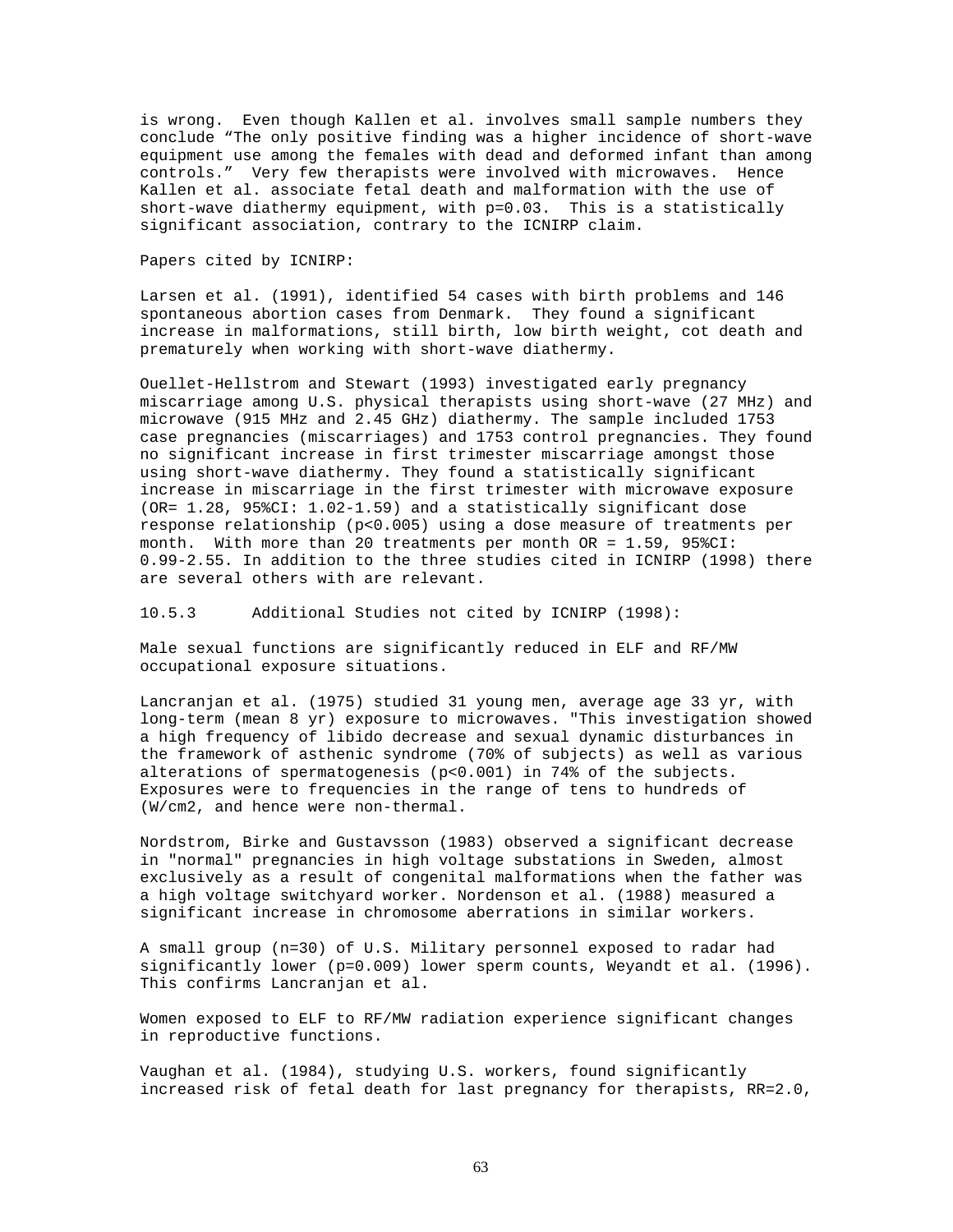CI: 1.5-2.5, n=169, and for electronic technicians, RR= 1.5, CI:1.2-2.0, n=202.

Wertheimer and Leeper (1986) found a seasonal pattern of developmental delay and spontaneous abortion which significantly correlated with the use of times when electrically heated beds were used. They were not able to correlate the reproductive outcomes directly with electric field exposure. Subsequent studies have found this, confirming this result could well be EMR related.

Taskinen et al. (1990) in Finland, with 204 cases, found increased spontaneous abortion with short-wave and microwave use: Note that the statistical a significance is limited by the small sample sizes.

Electric therapies >5/week OR= 2.0, CI: 1.0-3.9, n=17 Shortwaves>=5h/week, OR= 1.6, CI: 0.9-2.7, n= 30 Microwaves, OR= 1.8, CI: 0.8-4.1, n=13),

Stronger associations with ultrasound and heavy lifting:

Ultrasound>=20/week, OR= 3.4, CI: 1.2-9.0, n=9 Heavy lifting, > 10 kg or patient transfers >=50 times/week, OR=3.5, IC: 1.1-9.0, n=11

Odds ratios increased for pregnancies > 10 weeks:

Electric therapies OR=2.2 Shortwaves OR=2.5 Microwaves OR=2.4 Ultrasound OR=3.4 Heavy lifting OR=6.7 .

Taskinen et al. conclude "Physical exertion during early pregnancy seems to be a risk factor for spontaneous abortion. The findings raise suspicion of potential harmful effect of shortwaves and ultrasound on the pregnancy, but no firm conclusion can be drawn on the bases of these results alone."

However, this study, in the context of all the other studies, is consistent and adds considerable weight to the conclusion that there are adverse health effects from RF/MW exposure. Taskinen at al. also found statistically significant increases in congenital malformations in the children of mothers using shortwave therapy. This confirms the results of Kallen et al, and Larsen et al.

Taskinen et al. (1990) was the only Scandanavian study to have a large enough sample to investigate the effects of miscarriage with microwaves. The sample was quite small (13), limiting the significance of the result. The Odds Ratio was (OR= 1.8, 95% CI 0.8-4.1). Exposure to ultrasound and short-wave showed significant increases in odds ratio for abortion after the 10th week of gestation, (OR =  $3.4$ , p<0.01 and OR = 2.5, p<0.03, respectively). Taskinen et al. concluded: "The effect of shortwaves and ultrasound on the 'late' spontaneous abortions was significant and increased in a dose response manner."

Sanjose et al. (1991) investigated the incidence of low birthweight and preterm delivery in Scotland, 1981-84, in relation to parent's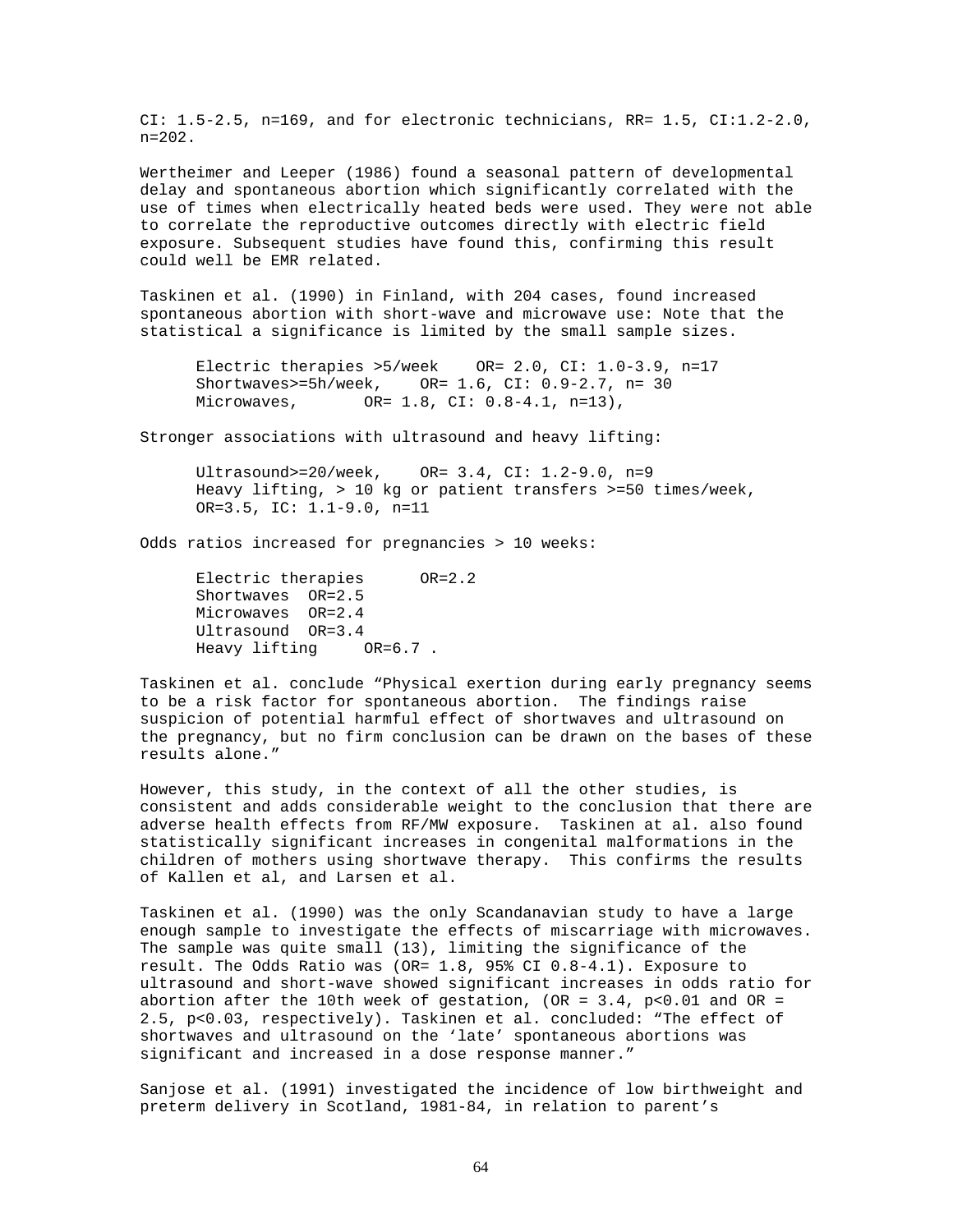occupation. They found statistically significant (p<0.05) increases in low birth weight (RR = 1.4) and preterm delivery (RR = 1.8) for mothers who work in the electrical industry. People who work in "electrical industries" are recognized as being exposed to a wide range of EMR giving them more than average EMR exposures.

Larsen (1991) found a non-significant elevation in congenital malformations in a small (n=54) group of RF exposed Danish physiotherapists, OR = 1.7, 95%CI: 0.6-4.3.

Lindbohm et al. (1992) observed a dose-response relationship between the level of exposure to VDTs and miscarriage. VDTs also emit RF radiation.

| Exposure            | RR. | 95%CI       |
|---------------------|-----|-------------|
| < 0.13(T)           | 1.0 | Reference   |
| $0.13 - 0.3$ (T 1.9 |     | $0.9 - 3.9$ |
| $>0.3$ (T)          | 3.4 | $1.4 - 8.6$ |

Evans et al. (1993) compared reproductive outcomes between Magnetic Resonance Workers and other groups. MRI workers had elevated outcomes compared with other workers but compared with homemakers they were highly elevated:

Outcome RR 95%CI Miscarriage 3.22 1.74-5.97 (p=0.0001) Early Delivery 1.71 0.87-3.38 Low Birth Weight 1.52 0.52-4.41

Juutilainen et al. (1993) observed a significant early pregnancy loss associated with "high" residential 50 Hz exposures (( 0,63 (T at the front door),  $OR = 5.1 (1.0-25)$ .

Savitz et al. (1996) investigated the association between maternal occupation and pregnancy outcomes. For women using electrical equipment the following results were found.

Any time in Pregnancy Fifth Month of Pregnancy Adjusted Adjusted Symptom N OR 95%CI N OR 95%CI Preterm delivery 57 1.8 0.9-3.3 46 1.8 0.9-3.5 Very Low Birth Wt 36 1.5 0.9-2.3 24 1.2 0.7-2.1<br>Mod. Low Birth Wt 33 1.4 0.9-2.3 30 1.5 0.9-2.5 Mod. Low Birth Wt 33 1.4 0.9-2.3 30 1.5 0.9-2.5 Stillbirth 54 1.2 0.8-1.7 50 1.2 0.8-1.9 Infant death 70 1.0 0.7-1.3 Small for Gestational 33 1.4 0.9-2.3 30 1.5 0.9-2.5 Age

The electrical occupation was the most consistently the highest OR for these reproductive effects. They are marginally non-significant because of the very small sample size.

Belanger et al. (1998) conducted a prospective study (N= 2967) to evaluate the relation between spontaneous abortion and the use of electrically heated beds. Electric blanket use was associated with increased spontaneous abortion, OR = 1.84, 95%CI: 1,08-3.13 for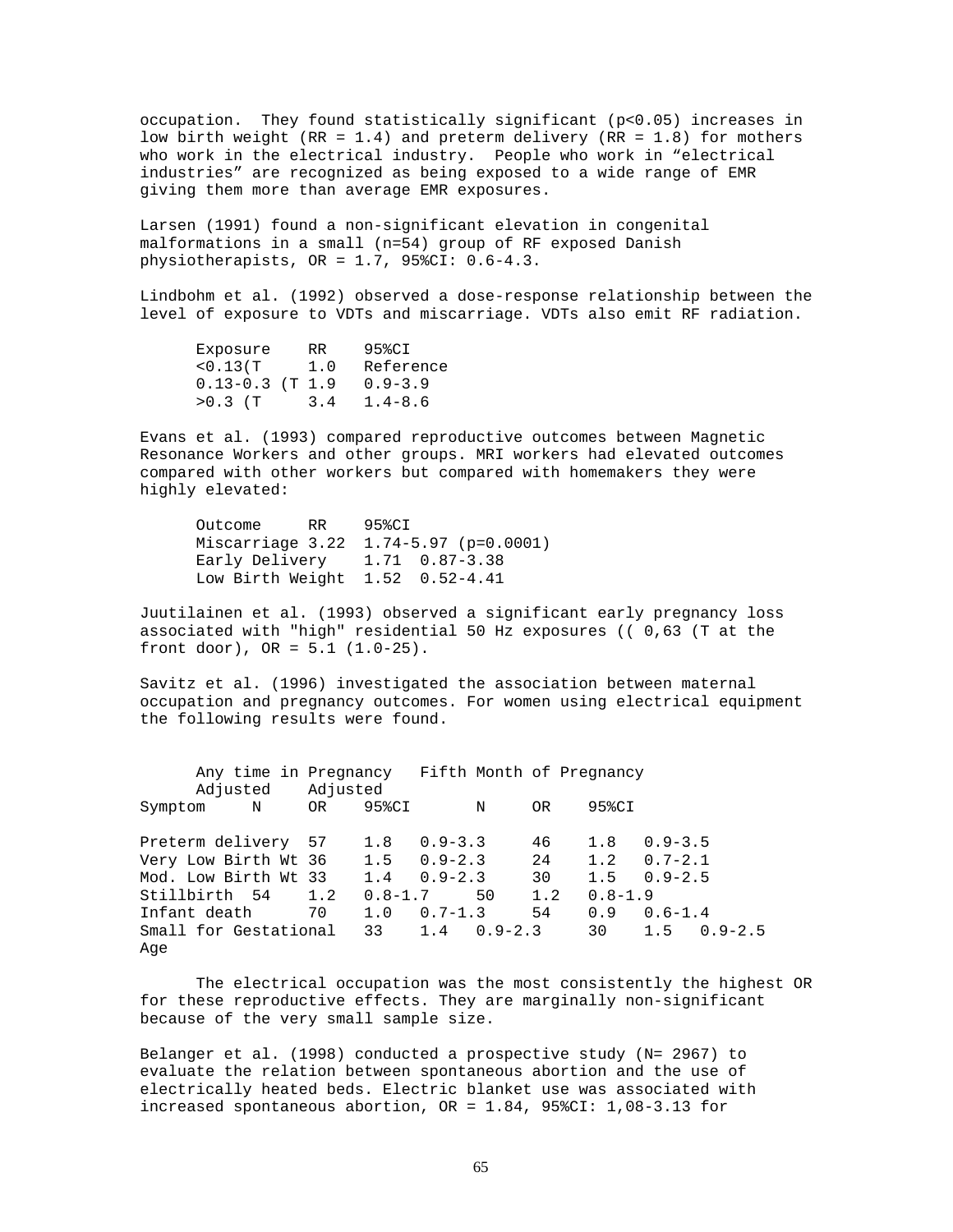unadjusted data, and OR = 1.74, 95%CI: 0.96-3.15 for data adjusted for other risk factors such as alcohol, smoking, age and caffeine intake.

Summary and conclusions:

ICNIRP ignores several male studies showing significant reduction in sexual function. The ICNIRP reproductive assessment also fails to take into account 11 relevant studies that reconfirm the conclusions of Kallen et al., Larsen et al. and Ouellet-Hellstrom and Stewart. This shows how limited and therefore unprofessional the ICNIRP assessment is.

The studies involving low frequency EMR exposure reinforce and support the RF/MW exposure studies through the EMR Spectrum Principle.

Vaughan et al. (1984), Taskinen et al. (1990), Sanjose et al. (1991), Lindbohm et al. (1992) and Larsen (1991) are consistent with Kallen et al. (1982) and Larsen et al. (1991) giving the conclusion that shortwave exposure takes longer to produce effects than do microwaves. Shortwave effects range from later pregnancy miscarriage, still birth, low birth weight, premature birth, cot death and congenital abnormalities.

Taskinen et al. (1990) and Ouellet-Hellstrom and Stewart (1993) confirm that microwave exposure is associated with early pregancy miscarriage.

It is sobering to also note that breast cancer risk is over 4 times higher for women who miscarry in the first trimester, RR = 4.1, 95% CI: 1.5-11.3, Hadjimichael et al, (1986).

When all the studies are taken together they form a comprehensive and compelling body of research to show that microwave exposure of mothers leads to a significant increase in early pregnancy miscarriage. There are two significant dose-response relationships. They occur with those using short-wave radio and microwave therapies and working in electrical industries, who have more late pregnancy problems and malformed children. This amounts to a causal relationship between EMR exposure and adverse reproductive outcomes.

# 10.5.6 Plausible Mechanism:

The most likely mechanism is accumulated chromosome aberrations and damaged cells in the placenta and fetus because biophysics shows extremely small temperature increases can be expected from even very high RF/MW exposures.

Calcium ion efflux lead to the survival of damaged cells that carry their chromosome aberrations into future generations of cells. A reduction in melatonin reduces the elimination of free radicals which enhances the chromosome damage. Calcium ion efflux and melatonin reduction also impairs the immune system with allows a greater population of damaged cells to survive. Cells with damaged chromosomes are a known cause of spontaneous abortion.

#### According to Sandyk et al. (1992):

"The causes of spontaneous abortion can be divided into two main categories: those arising from chromosomal anomalies and those arising from abnormalities in the intrauterine environment. In the following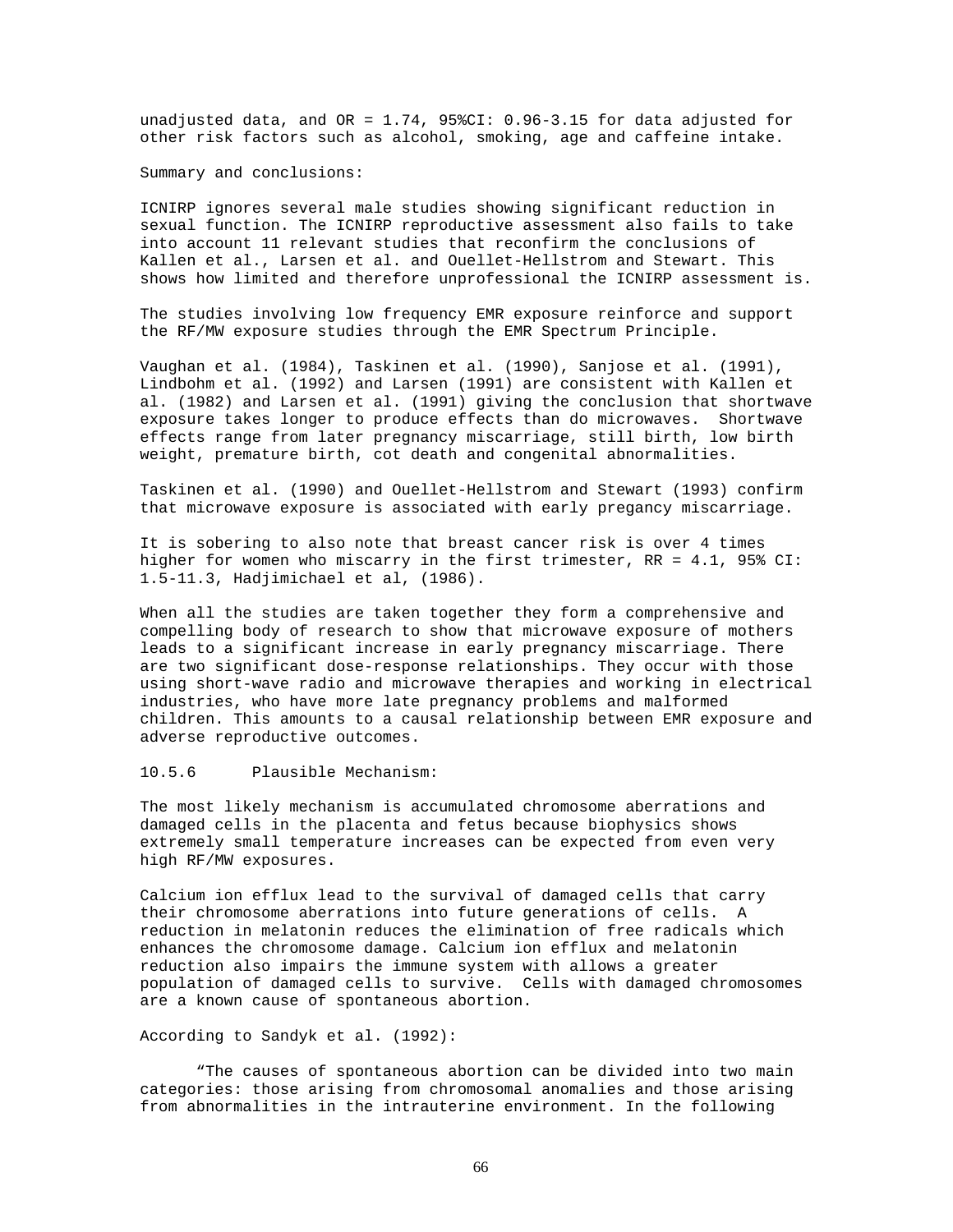communication, we propose that deficient pineal melatonin functions in early pregnancy may be causally related to the development of spontaneous abortions in cases where chromosomal anomalies or structural abnormalities of the uterus have been excluded."

Microwaves are shown to be associated with DNA breakage in rats brains, Lai and Singh (1995, 1996, 1997b), Sarkar et al. (1994) and Phillips et al. (1998), and to cause chromosome aberrations, Heller and Teixeira-Pinto (1959), Garaj-Vrhovac et al. (1990, 1991, 1992, 1993), Haider et al. (1994) and others. Lai and Singh (1997b) show the links to melatonin reduction and free radicals.

ICNIRP (1998) quotes Cohen et al. (1977) which found no association between radar exposure and Down's syndrome in their off-spring. They failed to mention a previous paper from the same group, Sigler et al, (1965), which did find a significant risk from parental radar exposure.

Sigler et al. suggested that this result, along with research that found "tissue damage in humans and laboratory animals" and "a deleterious effect of rat testis" as evidence that microwaves might be ionizing radiation, since similar effects had been identified with exposure to ionizing radiation. We now know that chromosome aberrations do occur in microwave exposed subjects without the need for microwaves to be ionizing.

Flaherty (1994) presents "The effect of non ionizing electromagnetic radiation on RAAF personnel during World War II". He found in a group of 302 surviving veterans, men had a ratio of single to twin births of 41:1, women 38:1 and overall the ratio was 40:1. This contrasts with the ratio in the normal Australian population of 85:1. Hence radar exposed veterans had over twice the expected number of twins, a very significant result.

# 10.6 Animal Toxicology:

ICNIRP (1998) fails to refer to the significant research involving animal experiments on reproductive effects when exposed to RF/MW. Results range from testicular degeneration, resorption of the fetus and altered body weight at high but non-thermal levels of exposure to total infertility in multigenerational studies of mice exposed to 0.168(W/cm2 and 1.053(W/cm2, Magras and Xenos (1997). There are many animal studies showing that RF/MW is teratogenic, that is, it causes severe reproductive problems. Berman et al. (1982) introduce their paper by stating:

"It has been repeatedly shown that microwaves have teratogenic potential. Rats and mice have been used almost exclusively in these studies."

Berman et al. (1982) extended the studies to hamsters. They investigated the teratogenic potential of microwaves on Syrian hamsters, using 2.45 GHz at power densities of 30 mW/cm2 for 100 minutes daily This caused a temperature rise of 0.8 (C and significant fetal resporptions or death  $(p = 0.0012)$ , decreased fetal body weight  $(p=0.0001)$  and decreased skeletal maturity. Averaging this over a whole day the mean exposure is 2.08 mW/cm2. Maternal toxicity was not observed, only fetal damage and death. They conclude by comparing hamsters with mice.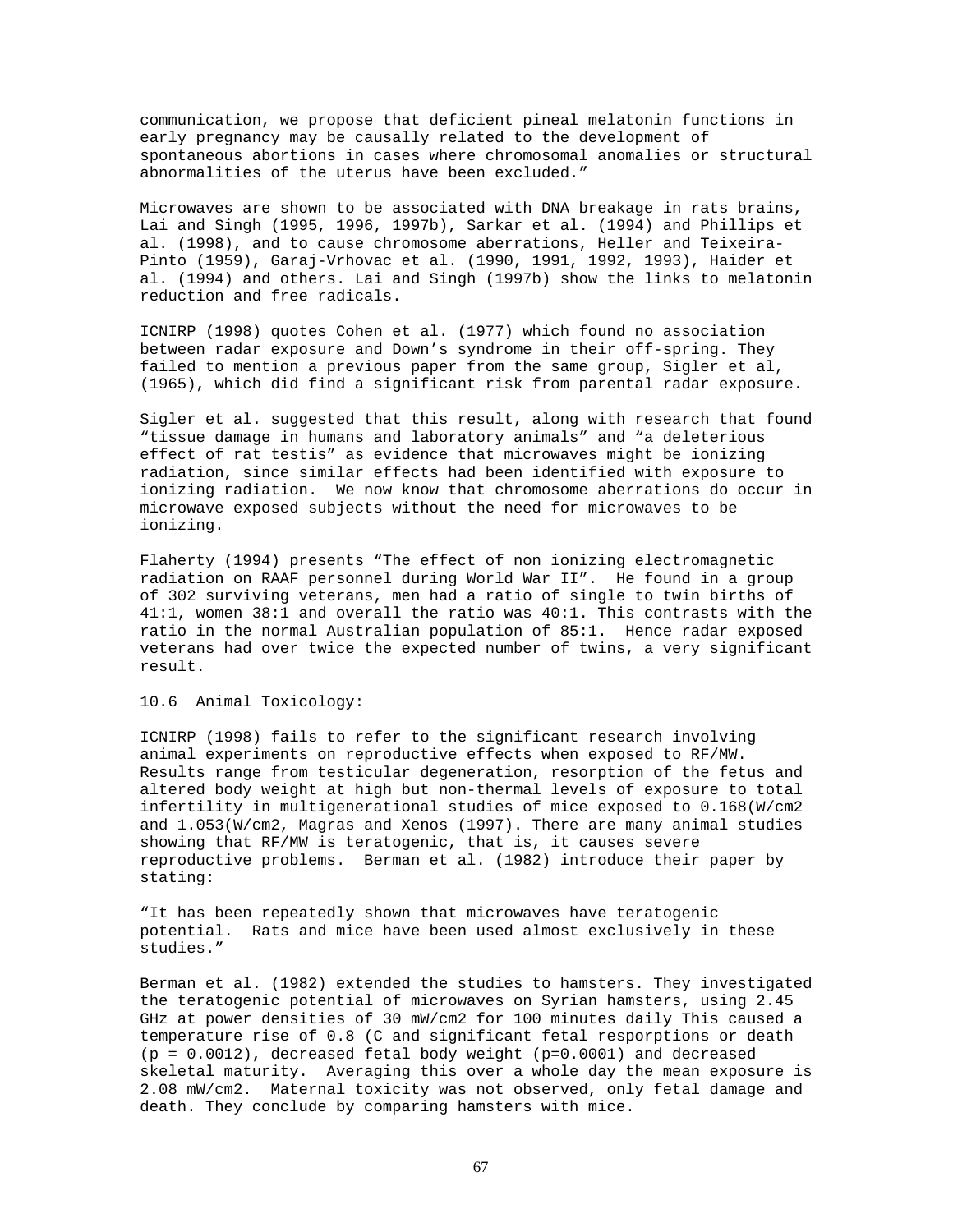"In mice, SAR's of 16 or 22 mW/g caused fetal changes. Comparing these two species, we see that 16 mW/g and above can cause decreased body weight and skeletal immaturity in mice, while only 9 mW/g in the hamster causes similar changes. Additionally, this lower SAR causes a significant increase in hamster fetal death (resporptions). Hamster fetus, appears to be more susceptible to microwave radiation than the mouse, exhibiting fetotoxic changes at lower SAR values."

Prausnitz and Susskind (1962) exposed male Swiss albino mice to 9.27 GHz microwaves, pulsed with a 2 (s pulse at 500 Hz, 4.5 mins per day, 5 days per week for 59 weeks with an exposure level of 100 mW/cm2. This is a thermal exposure load which would result in a temperature rise of about 2(C. This amounts to a mean weekly exposure of 22(W/cm2.

Detailed autopsies were carried out on 60 irradiated and 40 control mice who died during the experiment. Two adverse effects were more severe in the exposed compared to the control animals.

(1) Testicular degeneration (atrophy with no sperm) occurred in 29.8% (39/124) of the exposed animals and 7.1 % (4/56) of the control animals,  $RR = 4.2.$ 

(2) Cancer of the white cells or leukosis was seen in 26.5% (39/147) of the exposed animals compared to 13.0% (9/69) of the controls, RR= 2.04. This condition was described as monocytic or lymphatic organ tumours or myeloid leukaemia in the circulating blood.

In these mice significant and severe (4.2-fold) testicular damage and a 2-fold increase in the initiation of leukaemia occurred is association with a mean exposure of 22(W/cm2.

Testicular damage has also been found in men who have radar exposures. Lancranjan et al. (1975) and Weyandt et al. (1996).

Although as early as 1962 severe reproductive problems had been identified with and exposure regime averaging 22 (W/cm2 most of the research was carried out with the incorrect assumption that if an effect was real it would be demonstrated if the exposure was high enough. And if an effect was not detectable at extremely high levels of exposure, there was no way that an effect would occur at low levels of exposure.

Chazan et al. (1983) investigated the development of murine embryos and fetuses after irradiation with 2450 MHz microwaves at 40 mW/cm2. They found indications of retardation of development in the early period of gestation in mice exposed to thermal MW fields. During the second half of pregnancy an increase in the number of resorptions, stillbirths and internal hemorrhages was noted. The living fetuses had lowered body mass compared to the offsprings of sham-irradiated mice.

Berman, Carter and House (1982) also found reduced weight in mice offspring after in utero exposure to 2450-MHz (CW) microwaves using an exposure level of 28 mW/cm2. They were exposed to for 100 minutes daily from the 6th through 17th day of gestation. This gives a mean exposure during that period of 1.9 mW/cm2. These data demonstrate that the decreased fetal weight seen in microwave-irradiated mice (-10 %) detected in utero and is retained at least 7 days after birth. Evidence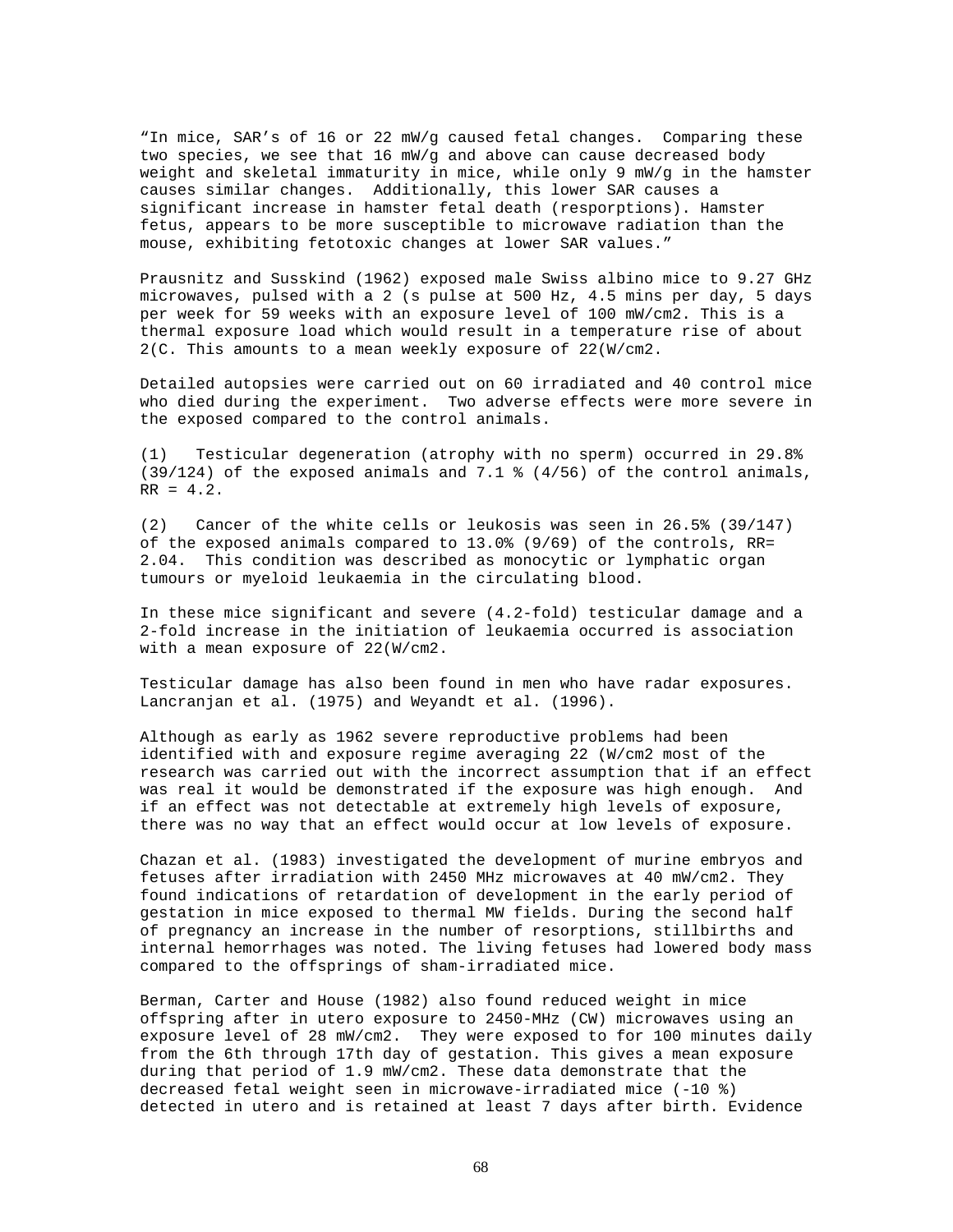from other published studies is presented to show that the retarded growth is persistent and might be interpreted as permanent stunting.

Suvorov et al. (1994) studied the biological action of physical factors in the critical periods of embryogenesis. The critical period in a chicken embryonic development (the 10-13 days of incubation) is revealed under total electromagnetic radiation. EMR is a physiologically active irritant that can influence functional state of the brain. The increased absorption of electromagnetic energy takes place in this incubation period. Its dynamics within 20 days of embryonic development has phasic, up and down character.

Electromagnetic exposure (4 hours a day) in the above mentioned period evokes a delay in embryo adaptive motor behavior (biofeedback learning). Morphological investigation shows significant pathological changes, specifically, destruction of share brain synapses. The delay in embryo hatching for a day is also detected. Radiation exposure within other periods of incubation (3-6th or 12-15th days) was not effective with respect to formation of normal motor pattern in biofeedback experiment. Unfortunately this paper is in Russian and no exposure levels are quoted in the English translation of the abstract.

The Australian ABC television investigative programme, Four Corners, claimed in a documentary on electromagnetic health effects, that in a factory which used radiofrequency heaters for sealing plastics, that of 17 women who worked at sealing machines, 14 had miscarried. Plastic sealers expose the operator to far higher levels that do physiotherapy diathermy devices. In association with the concern in Australia about the reproductive risks from plastic sealers, Brown-Woodman et al. (1989) exposed a set of rats to a repeated exposure to 27.12 MHz EM fields for 5 weeks. A reduction in fertility occurred as indicated by a reduced number of matings in exposed rats compared to sham-exposed rats, and a reduced number of conceptions after exposure. They conclude that:

"The data suggests that female operators could experience reduced fertility, if they remain close to the console for prolonged periods. This has particular significance for the physiotherapy profession."

Magras and Xenos (1997) responded to health concerns among residents living in the vicinity of an RF transmission tower in Greece, by placing groups of mice at various locations in relation to the tower. The mice fertility was monitored over several generations and related to the RF exposure. Figure 10 shows the fertility rate of the two exposed groups. Where group A the "Low" exposure group (0.168 (W/cm2) became infertile after 5 generations and B the "High" exposure group (1.053 (W/cm2), became infertile after only 3 generations. This is a highly significant result because so few multi-generation studies have been done and the effects of this study occur at extremely low levels and the effect is total infertility.

The Greek study confirms the Australian study, but shows that over several generations the infertility is complete at very low levels of mean RF/MW exposure, Figure 24.

Figure 24: Multigenerational exposure of mice to low level RF leads to complete infertility.

\_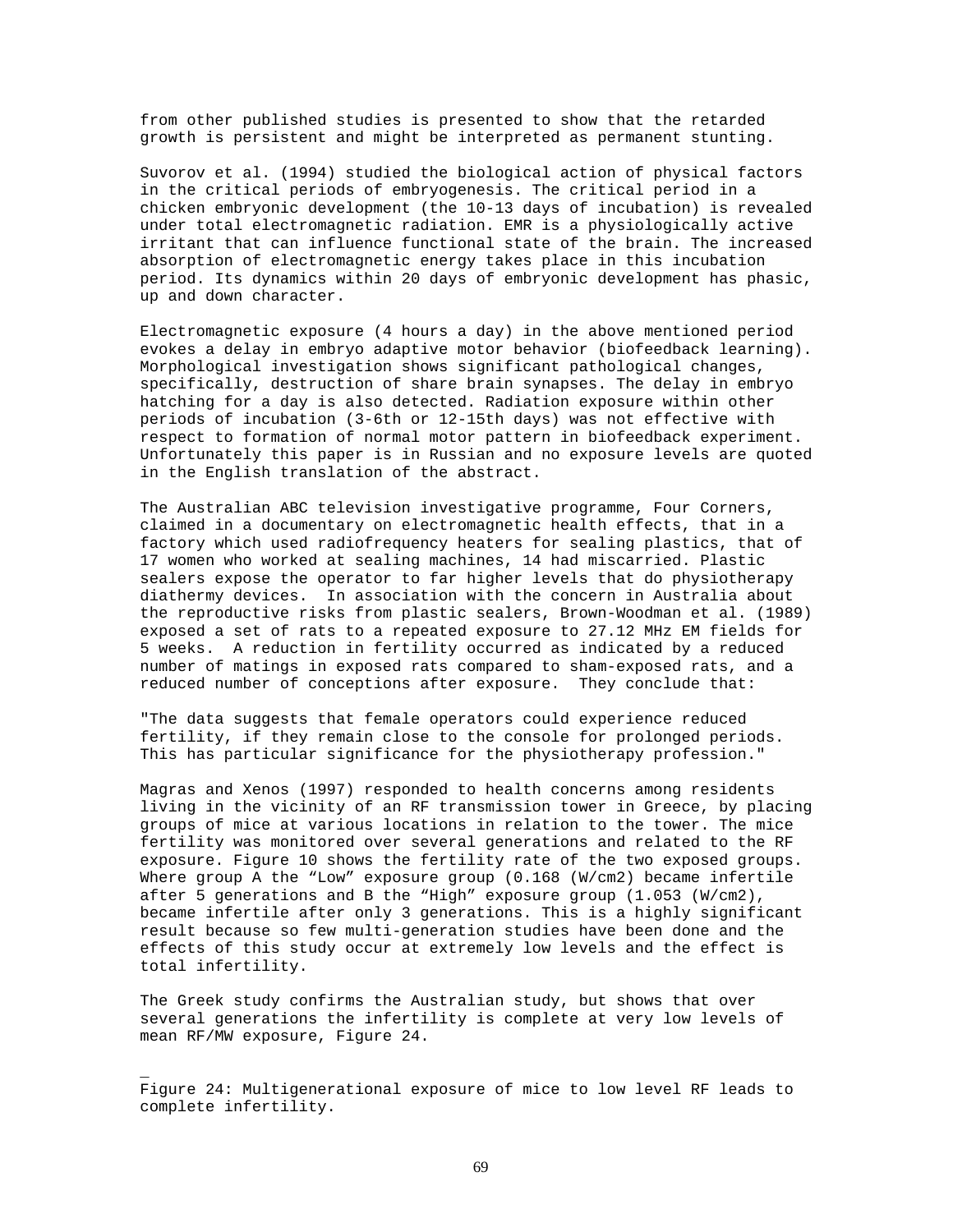10.7 Summary and conclusions about teratological animal studies:

There is repeated evidence of RF/MW induced infertility in rodents strongly showing that RF/MW have genetically damaged the cells of the animals. This suggests that there could be reproductive and genetic damage in RF/MW exposed humans. The epidemiological studies below confirm that there is, and at very low mean levels of exposure comparable to the exposure of the mice in Greece.

Developing sperm, embryos and fetuses are very vulnerable to damage from toxins. At critical times in utero development damage to certain organs occurs. With sufficient fetal or placenta damage a spontaneous abortion is initiated. At other exposure levels and timing of damage a still birth can result. Thermal levels of microwave exposure has produced retardation of development if exposure is in early pregnancy, and resorptions, still births and hemorrhages with exposure in the second half of the pregnancy.

A much lower microwave dose was associated with significant reduction in birth weight and permanent stunting and slowing of bone hardening. Changes in chick embryo biofeedback learning is observed and testicular atrophy was observed with a mean exposure to a radar-like signal averaging 22 (W/cm2 over a week. Total infertility occurred in mice after 5 weeks of exposure to 0.17(W/cm2.

Thus in 1962 and 1997 it is been shown that chronic mean low level microwave exposure of animals leads to very significant adverse reproductive effects in males and females down. The effects were still significant at exposures of 22 and 0.17(W/cm2. These are close to the level of the lowest published results for calcium ion efflux, 0.00015 W/kg (0.08(W/cm2) Schwartz et al. (1990).

RF/MW radiation causes significant birth and reproductive damage in exposed animals down to very low short-term and extremely low average exposure levels.

10.8 Reproductive Health Effects Conclusions:

The ICNIRP (1998) assessment of reproductive effects from RF/MW exposure is severely flawed. Animal studies show that chromosome aberrations and single and double strand DNA breakage occurs with EMR exposure, mice and rats have pregnancy, birth and fertility problems associated with EMR exposure which are also found in exposed human populations. There is consistency within human studies and between human studies and animal studies. Many human studies show statistically significant adverse reproductive outcomes. Two human studies, Lindbohm et al. (1992) and Ouellet-Hellstrom and Stewart (1993), gave a statistically significant dose response relationship. This study allows an exposure assessment to be carried out, along with the multigeneration mice study, Magras and Xenos (1997).

This evidence supports a causal relationship between EMR exposure and serious adverse reproductive outcomes such as miscarriage, prematurely, still birth, low birth weight, SIDS and congenital malformations.

10.9 Exposure Assessment: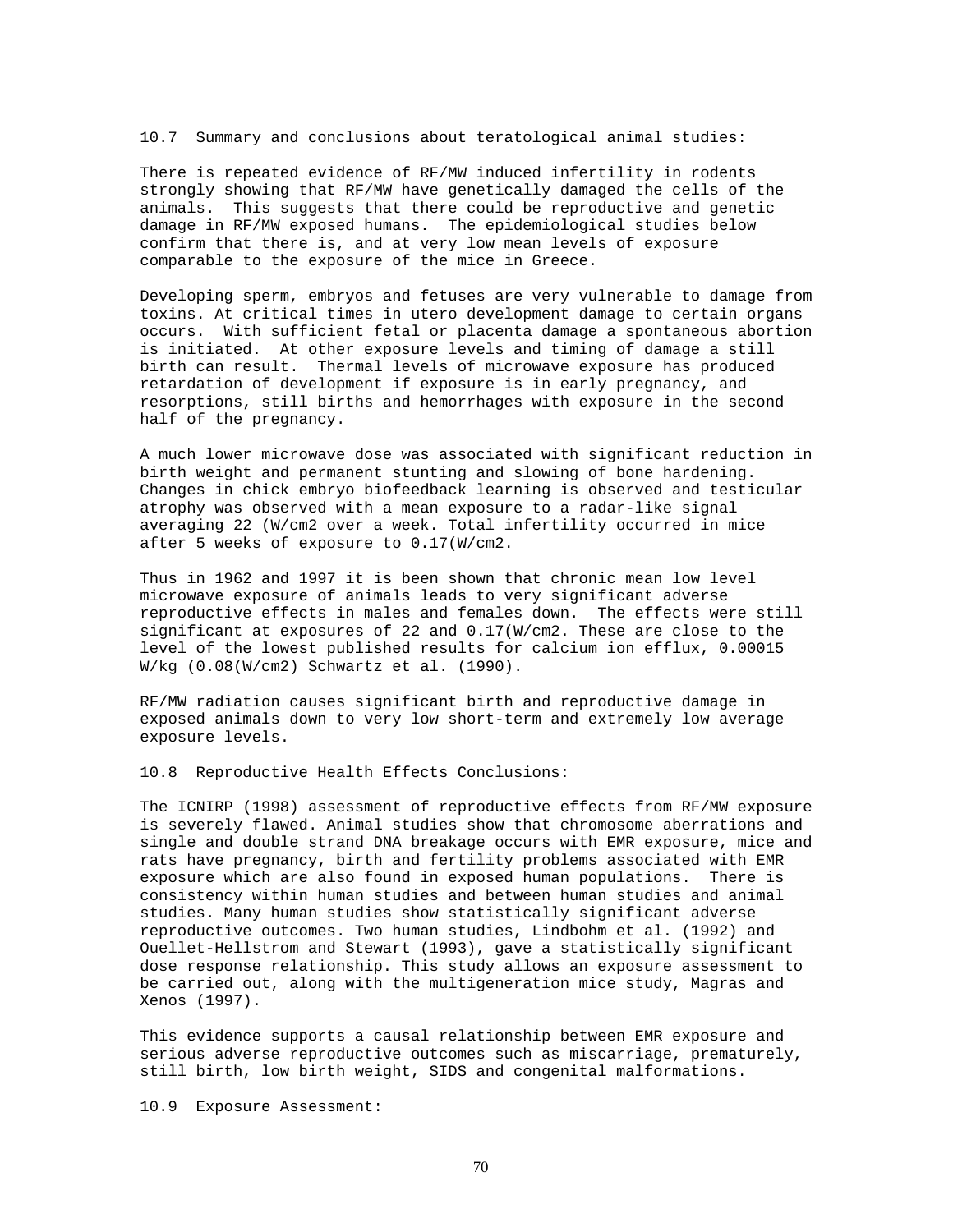Ouellet-Hellstrom and Stewart (1993) report that the microwave exposure was primarily from leakage, which at waist level was measured in the range 80 - 1200 (W/cm2. At 15 cm from the source the highest reading was 15 mW/cm2. The therapist needs to be leaning over the patient during the therapy to receive this dose. This is highly unlikely when the machine is turned on. Even so, this is not sufficient to cause a surface heating of the skin in the few minutes it is likely to involve. Hocking and Joyner (1995) show that microwaves produce very small SARs with the uterus, in the following Figure 25.

In their table 2 Hocking and Joyner (1995) show maximum SARs in the uterus for the conditions in Figure 11 for short-wave (27.12 MHz) of 0.209 W/kg, for microwave (915 MHz) of 0.023 W/kg and for microwave (2.45 GHz) of 0.000027 W/kg.

Gandhi (1990) gives the relationship between SAR and temperature increase. The heating rate given is  $0.0045 \times$  SAR (C/min. With a maximum exposure time per treatment of 5 minutes, and an external field intensity of 1,200 (W/cm2, the heating of the fetus will be 0.0055, 0.00062 and 0.00000073 (C, respectively. Not even at 15 mW/cm2 does the short-wave exposure can produce a detectable heating effect in the uterus environment (0.071(C).

Figure 25: Specific absorption rate (SAR) profile across the uterus for a small woman exposed to 1 mW/cm2, from Hocking and Joyner (1995).

Since an acute thermal mechanism can be ruled out it is appropriate to calculate and use the cumulative average dose to determine the range of the exposure regime.

Dose-Response Relationship for MW exposure:

\_

\_

It is not the habit of therapists to stand close to the patient during the diathermy. In many cases the therapist leaves the room while the 15 to 30 minute diathermy is carried out. Hence a conservatively long mean exposure period of 3 minutes is chosen to be associated with the exposure range of 80 - 1200 (W/cm2, average 600(W/cm2. The dose-response relationship is expressed in terms of treatments per month.

One treatment per month is associated with a mean monthly exposure of 0.042(W/cm2.

The results are plotted in Figure 26, showing a significant dose response relationship with a threshold near zero exposure, The trend line is fitted using a least squares fit.

Figure 26: Microwave exposure associated miscarriage for pregnant physiotherapists, Ouellet-Hellstrom and Stewart (1993). Table 3: Estimated mean exposure ranges, from Ouellet-Hellstrom and Stewart (1993). No. of Exposures Odds Ratio Exposure Regime ((W/cm2) per Month Mean All pregnancies 0 1.00 0.0 <5 (2.5) 1.05 0.105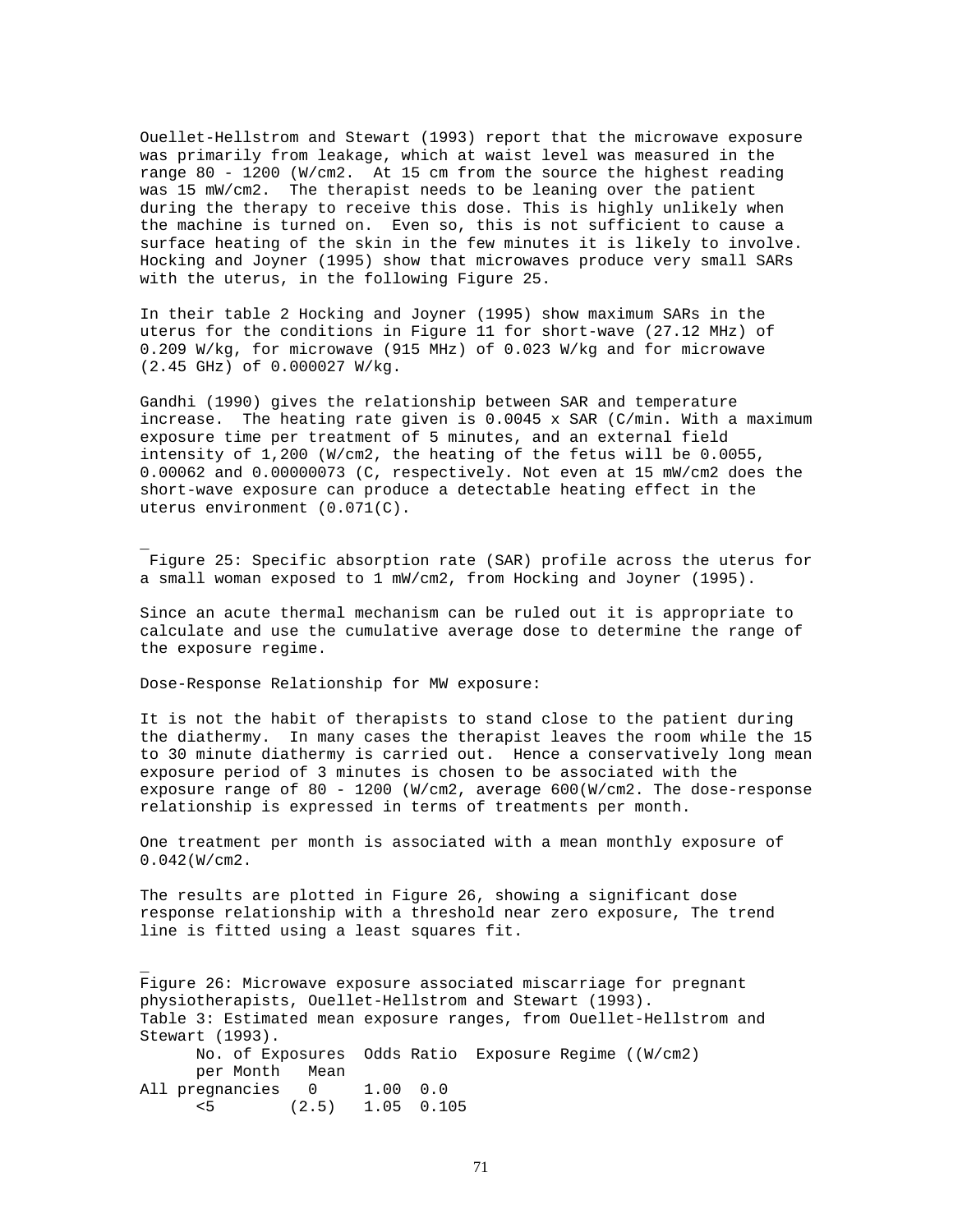| $5 - 20$ | $(12.5)$ 1.50 0.53 |  |
|----------|--------------------|--|
| >20      | $(21)$ 1.59 0.88   |  |

#### 11. Cancer Assessment:

\_

### 11.1 Laboratory Experiments:

I have only alluded to some of the cell and animal laboratory studies to demonstrate the consistency of the flawed scientific approach taken by ICNIRP.

The effect of microwaves neoplastically transforming a standard mice embryo cell line, a cell line which has been used several times in chemical carcinogen assessment are treated in the same inaccurately dismissive manner, p507, referring to the work of Balcer-Kubiczek and Harrison (1991). These researchers carried out a series of very careful and extensive laboratory assessments using a standard mouse cell line. One of their most significant results is presented below, Figure 27.

Figure 27: Dose response relationship for the induction of neoplastic transformation of C3H/10T1/2 cells by a 24 h exposure to 2.45 GHz microwaves at specific absorption rate indicated on the abscissa with or without TPA post-treatment for 8 weeks, Balcer-Kubiczek and Harrison (1991).

This is a clear and simple result. TPA is a known and widely used cancer promotor. Together with TPA, microwaves significantly increase the number of neoplastically transformed cells in a significant dose response manner. Dr Balcer-Kubiczek states in a book chapter in 1995, Balcer-Kubiczek (1995):

"In 1985 we published the first evidence indicative of EMF carcinogenesis at the cellular level."

Further on Dr Balcer-Kubiczek states:

"The mouse data of Szmigielski et al. (1982) are also consistent with a general picture emerging from our in vitro data, in that 2.45 GHz microwaves, and possibly 60 Hz magnetic fields, seem to act as an initiator or carcinogen, rather than as a promoter of malignant transformation."

This is a very different and much stronger view than expressed by the ICNIRP review when it describes this work by saying: "This finding suggests that pulsed microwaves may exert co-carcinogenic effects in combination with a chemical agent that increases the rate of cell proliferation of transformed cells. To date, there have been no attempts to replicate this finding, and its implications are unclear."

The use of the word "may" when the effect clearly does occur is wrong. The implication is clear if you want to see it, which the reviewer obviously does not. In context, animal skin, when treated with TPA or similar chemical cancer promoters, has the rate of cancer cell formation increased by microwaves. This experiment shows that it also does happen at the cellular level. That is, microwaves are carcinogenic at the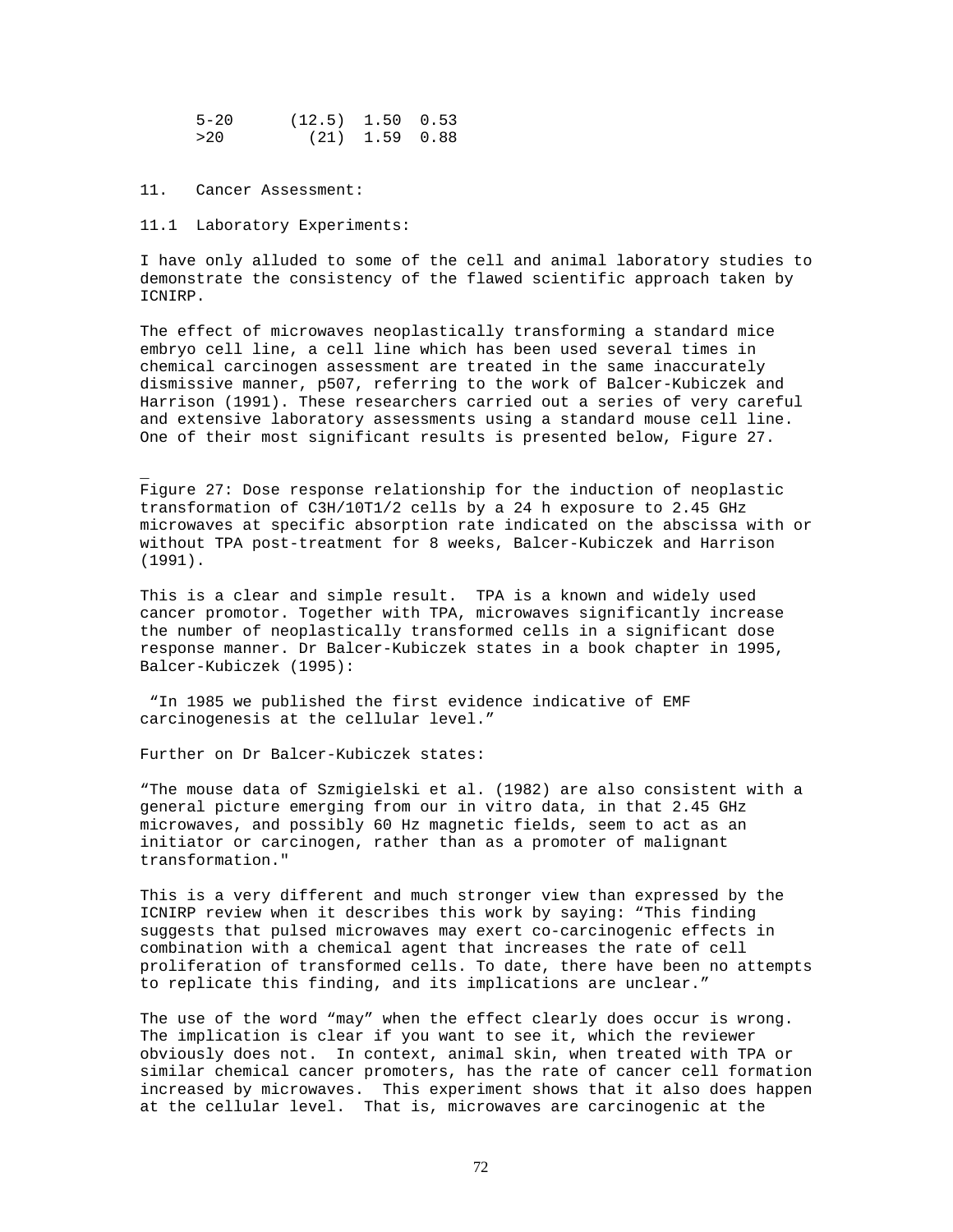tissue and cellular level. It is then not surprising that epidemiological studies also show that RF/MW increase cancer. But ICNIRP (1998) ignores and misrepresents that evidence too.

The extensive research into Melatonin and its implications are totally ignored.

12. Epidemiology of Cancer:

\_

12.1 Summary of ICNIRP's assessment:

The cancer assessment, ICNIRP (1998) p 504, Figure 24, references one review (UNEP/WHO/IRPA 1993), WHO (1993), and 13 papers covering 11 studies. The WHO (1993) review, is limited by citing only 6 epidemiological studies and, by not reviewing the actual results, contains errors, which are propagated through to the ICNIRP assessment.

In ICNIRP (1998), only 13 papers are cited directly:

Barron and Baraff (1958): The study group is too small (226) and the follow up period (4-13 years from first exposure) is too short to detect cancer. Cancer is not one of the paper's studies chosen outcomes. It is grossly dishonest and misleading to include this paper in a cancer assessment and to cite it as showing that there are no cancer risks from exposure to radar.

Robinette et al. (1980): Is widely claimed to show no effects when its data does show significant adverse human health effects, including a significant dose-response relationship for respiratory cancer.

Lilienfeld et al. (1978): Is widely claimed to show no effects when its data does show significant adverse human health effects, including neurological, cardiac and cancer effects and includes a significant dose-response relationship for rates of sickness as a function of years in Moscow.

Figure 28: The Epidemiological assessment of cancer effects in ICNIRP (1998).

Selvin et al. (1992): Is widely claimed to show no effects when it was aiming to develop an epidemiological method relating to spatial clustering. Its data does show significant adverse human health effects, including significant dose-response relationships when radial cancer rates are related to radial exposure measurements.

Beall et al. (1996): Is quoted by ICNIRP as failing to show significant increases in nervous system tumours. Actually it does show many significant increases of brain tumors, and it includes a significant dose-response relationship between years of exposure and rates of brain tumor for computer programmers.

Grayson (1996) Is quoted by ICNIRP as failing to show significant increases in nervous system tumours, when it does show a significant increase in brain tumor for RF/MW exposed personnel.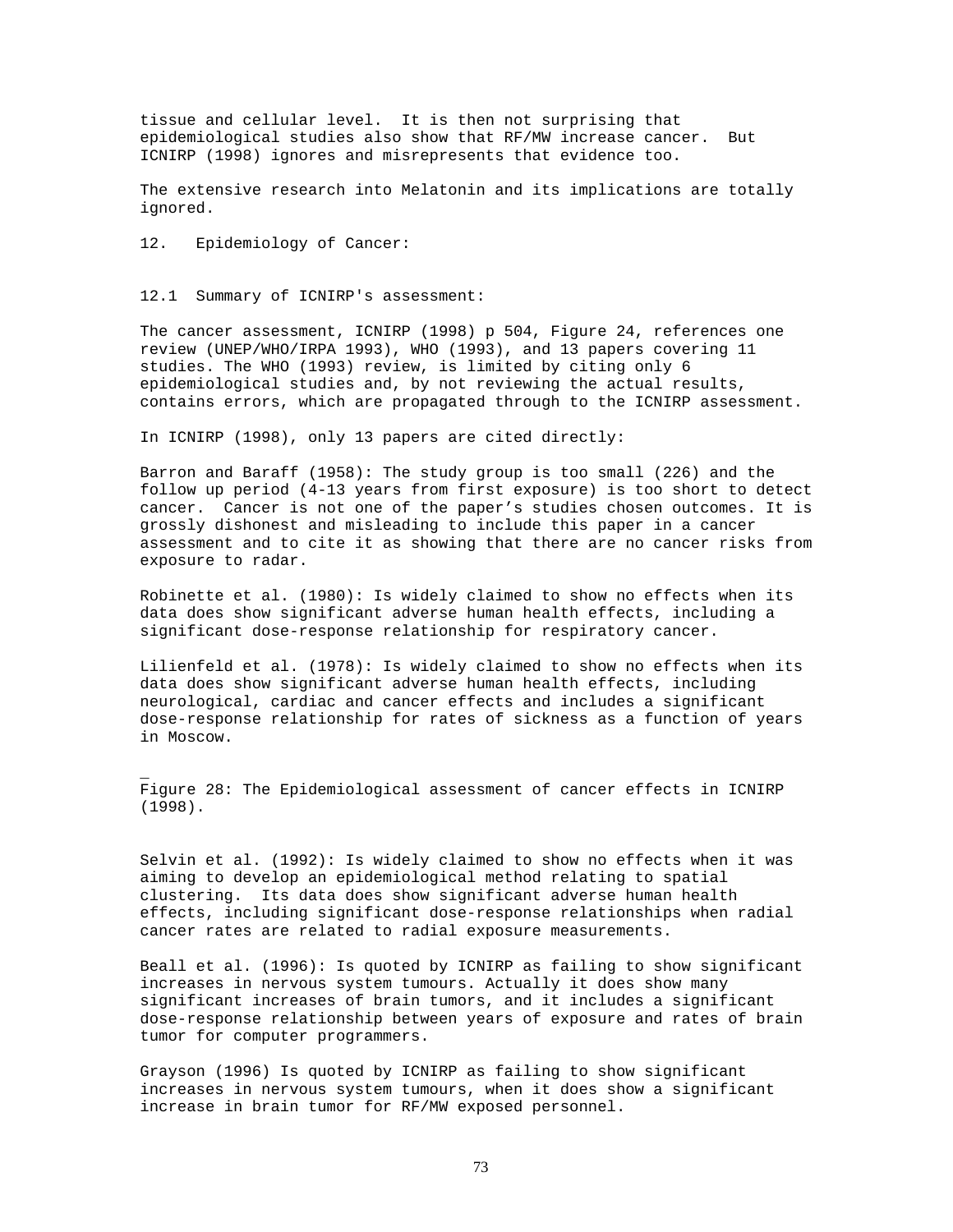Rothman et al. (1996a): ICNIRP acknowledges that it is still too early to observe an effect of cancer incidence and mortality from mobile telephone use as yet.

Rothman et al (1997b) ICNIRP acknowledges that it is still too early to observe an effect of cancer incidence and mortality from mobile telephone use as yet.

Szmigielski et al. (1988): finds significant increases in cancer across the body, especially leukaemia incidence and mortality among Polish Military personnel exposed to radio and radar. ICNIRP says is difficult to interpret because neither the size of the population nor the exposure levels are clearly stated. In fact the Polish Military microwave exposure regime is presented and the group is described by the authors as "large and well controlled".

Szmigielski (1996): ICNIRP acknowledges that Szmigielski found significant increases in leukaemia but criticizes the exposure assessment and the description of the population. Again, the overall group exposure regime is well described, but as in all large population studies, individual exposures are not monitored but group exposures can be well classified.

Hocking et al. (1996), (12.) Dolk et al. (1997a) and (13.) Dolk et al. (1997b) are acknowledged as "suggesting a local increase in leukaemia incidence" in populations living in the vicinity of TV/FM transmission towers, but ICNIRP calls the results "Inconclusive". When the radial cancer rates are compared with realistic broadcast transmission patterns, they form highly significant dose response relationships and very strong evidence of a causal relationship.

ICNIRP's overall cancer assessment conclusion that: "Overall, the results of the small number of epidemiological studies published provide only limited information on cancer risk."

This conclusion is mistakenly based on flawed previous assessments, WHO (1993), failure to review the data on effects (2, 3, and 4), incorrect claims of no significant effects when such effects are reported (5 and 6), inappropriate dismissal of significant studies (9 and 10) and inappropriate devaluing of residential studies (11, 12 and 13). A systematic and independent analysis of the data in these papers reveals a consistent and significant increase in cancer in this set of studies. Also, many other studies exist which add considerable weight to this conclusion.

Much more evidence of RF/MW induced cancer is available:

Zaret (1977), Lester and Moore (1982 a,b) and Lester (1985), Milham (1985, 1988), Thomas et al. (1987), De Guire et al. (1987), Archimbaud et al. (1989), Hayes et al. (1990), Tornqvist et al. (1991), Maskarinec and Cooper (1993), Band et al. (1996), etc. In addition, the reviews of Goldsmith (1995, 1996, 1997a,b) are ignored. Manyl other papers are relevant. Occupational cancer studies identify a wide range of exposure agents, including RF/MW in occupational groups. For example, for "electrical, electronic manufacture and communications", such as Kaplan et al. (1997), who found an elevated risk of brain tumour (OR=2.2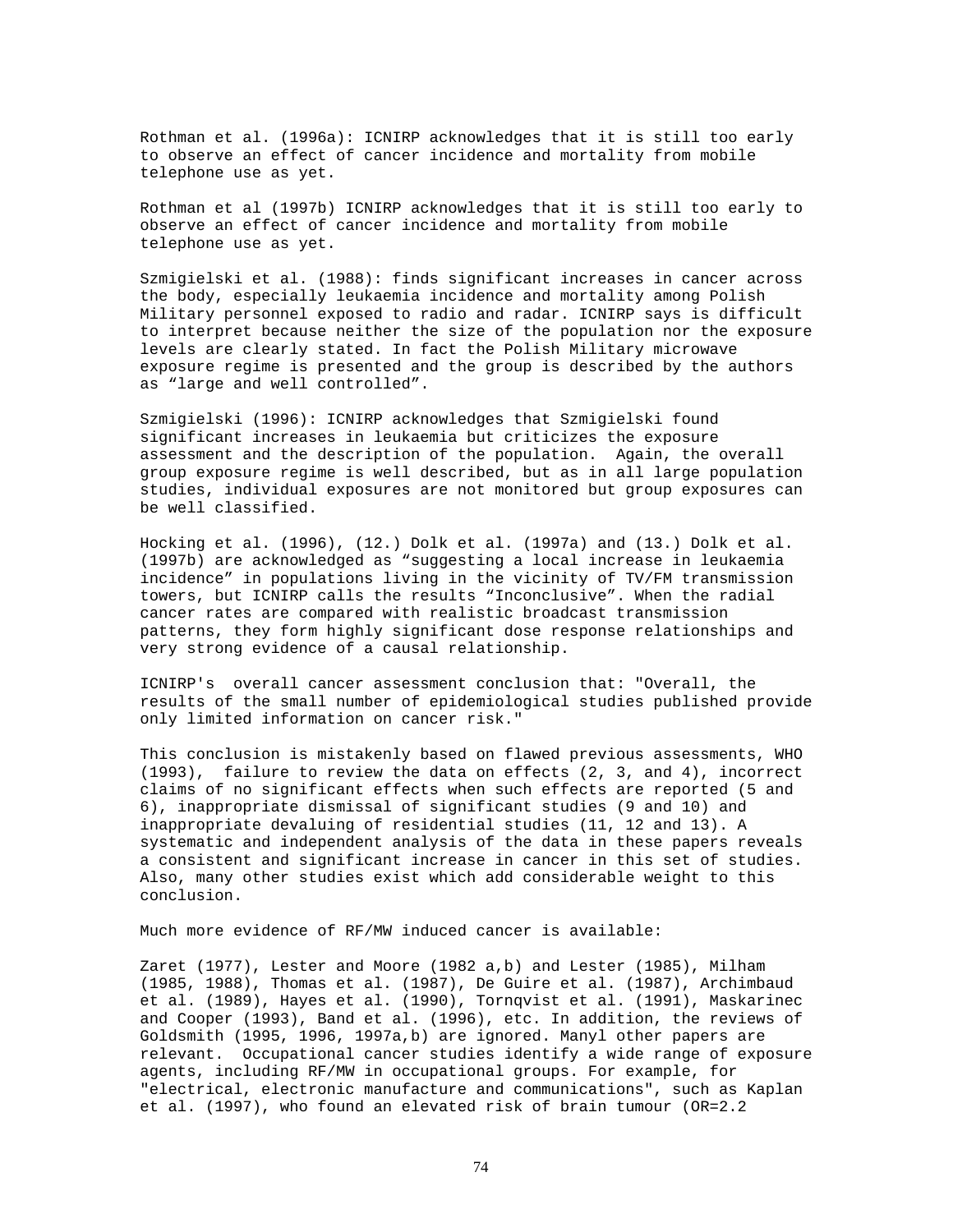(0.5-9.3)). Cantor et al. (1995) found significant increases in breast cancer for RF/MW exposed women in the United States. Thus there is at least three times as many papers available than those cited by ICNIRP.

It is a difficult and challenging task for an individual scientist to take on and criticize the largest and most prestigious bodies in the world, such as the WHO and the ICNIRP. However, science not only allows this to occur, but supports and even demands a comprehensive review of the data contained in the published material, an inter-comparison between studies and an accurate quotation of the results and analyses given. It also supports correction of analyses where errors are identified, and new analyses where data suggests that more can be shown by standard scientific methods.

The summary above gives a strong indication of the ways in which ICNIRP have selectively used and consistently misquote the studies they have chosen to assess. Hence the conclusions which should be drawn are quite different than those ICNIRP arrived at. In order to substantiate the brief claims made above this review will outline and list the detailed data contained in the studies cited.

12.3 Data analysis and presentation principles:

Some analysis principles are set out and then the detailed data is presented.

A significant problem of principle is involved here. It is easy to make a simple claim to dismiss as study of effects while it takes a substantial presentation to correct such a misleading claim.

Simple incorrect arguments are consistently used and internally reinforced in review after review. Claims are simply made and to correct them requires detailed and comprehensive scientific analysis and review.

It is easier to present biased conclusions than to falsify data. In many studies the data shows significant health effects which are ignored in the abstracts and conclusions.

Every scientist is a person with a degree of subjectivity and bias. Hence science uses principles and methods involving careful checking and peer review. Basic scientific training makes it very difficult (though not impossible) for a scientist to falsify data.

Analysis of data is more subject to error and bias in its use and interpretation. Errors can be simple arithmetic errors or errors in programming and data entry. Checking procedures are usually in place to significantly reduce the chance of this occurring.

Subjective bias is frequently involved in the choice and interpretation of statistics which makes the principles of the application of statistical methods and agreed systems of interpretation vital.

Epidemiology is the basic science of preventive medicine and public health, and biostatistics is the quantitative foundation of epidemiology, Jekel et al. (1996).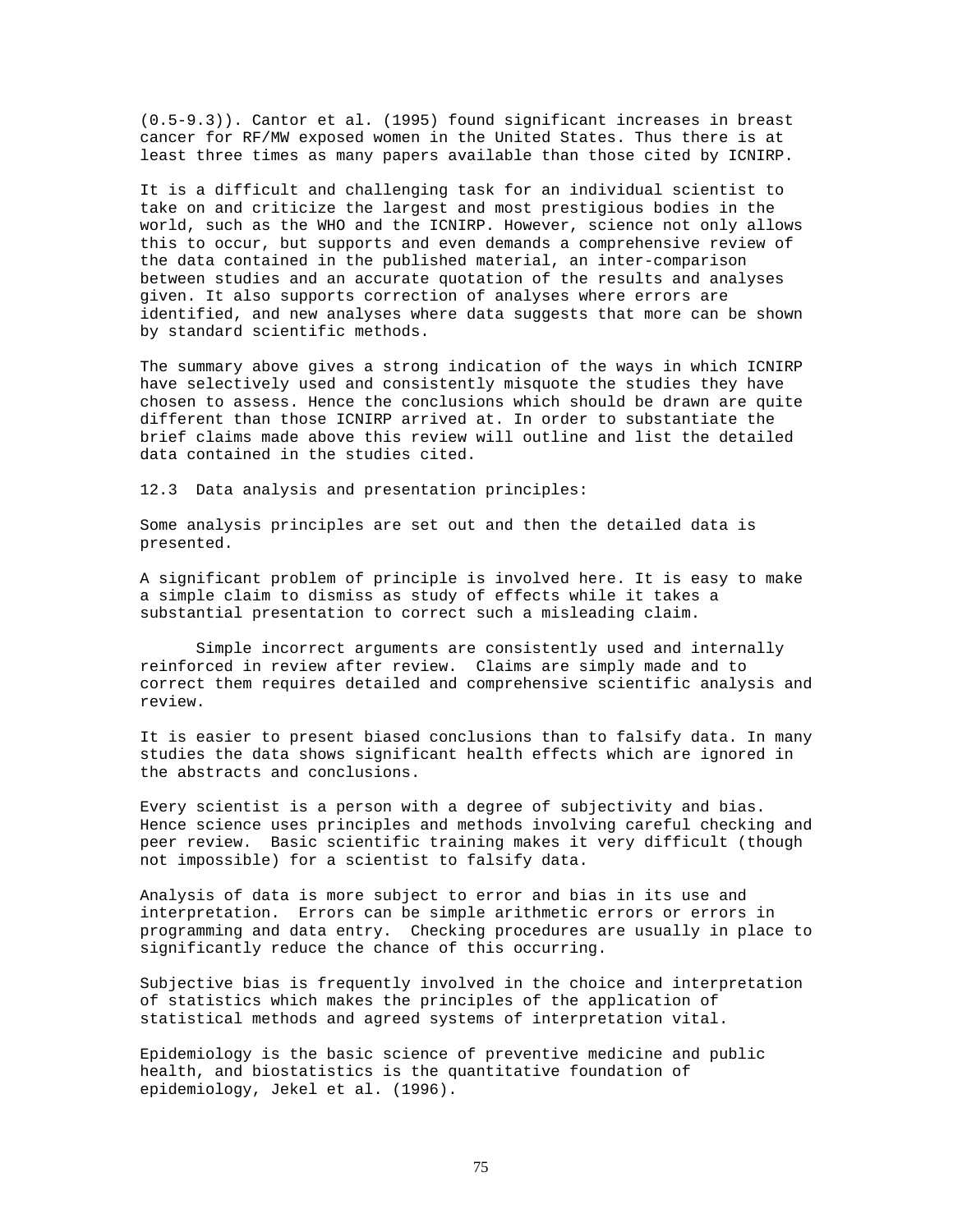The test of statistical significance:

In epidemiology it is agreed that a statistically significant result is one which reaches the 1-in-20 or 5 % threshold for statistical probability. In calculating the value of the statistical probability or p-value (p), a single direction effect is tested against a one-tail distribution while a bi-directional effect is tested against a twotailed distribution. This requires half the population to achieve statistical significance when searching for an adverse effect than when the hypothesis involves the possibility of a positive and a negative effect.

Epidemiology deals with chronic exposure of populations whereas the ICNIRP guideline is based on acute thermal effects on individuals. An important characteristic of epidemiology is its ecologic perspective. People are seen not only as individual organisms but also as members of communities in a social context.

Classical epidemiologist studies the community origins of health problems. Classical epidemiologists are interested in discovering risk factors that might be altered in a population to prevent or delay disease or death.

Death is only one of the outcomes of concern. In general many more people are made ill by a disease agent than those who die of it. Illness has a significant personal, social and economic cost which makes the prevention of illness a worthy goal.

Dose response relationships are indicative of causal relationships and need to be taken very seriously, Hill (1965).

Chronic mean exposures are much lower than acute peak exposures. Health risks such as cancer are related to cumulative cellular damage from inaccuracy on DNA repair processes and failure of the body to eliminate genetically damaged cells. Hence the chronic mean exposure is the appropriate metric for assessing health effects.

There are a large number of studies that involve RF/MW exposures and show elevated and significantly elevated cancer incidence and mortality. These are dismissed by WHO and ICNIRP assessors because of the lack of a well defined exposure measurement. Dr Szmigielski confirms, pers.comm., that even the highest acute military exposures in the Polish Military study are nonthermal, and are associated with daily average exposures around 1-5% of the daily peak exposure, and lifetime mean exposures about 20-30% of the daily mean work day exposure. These chronic mean exposures are at a small fraction of the ICNIRP guideline.

Significant increases in cancer are also found in residential RF/MW exposures around TV/FM towers with annual mean exposures around 15% of the direct exposure at the primary residence. Hence there is a large body of epidemiological evidence showing significant increases in cancer in RF/MW exposed populations whose chronic mean direct exposures of less than 0.1 to 0.2(W/cm2, and hence involve chronic mean exposures in the range 0.015 to 0.03(W/cm2. This firm knowledge of the actual mean exposure is not necessary in order to revise the exposure standard when significant health effects occur at exposure levels of less more than 1000 times below the present standard.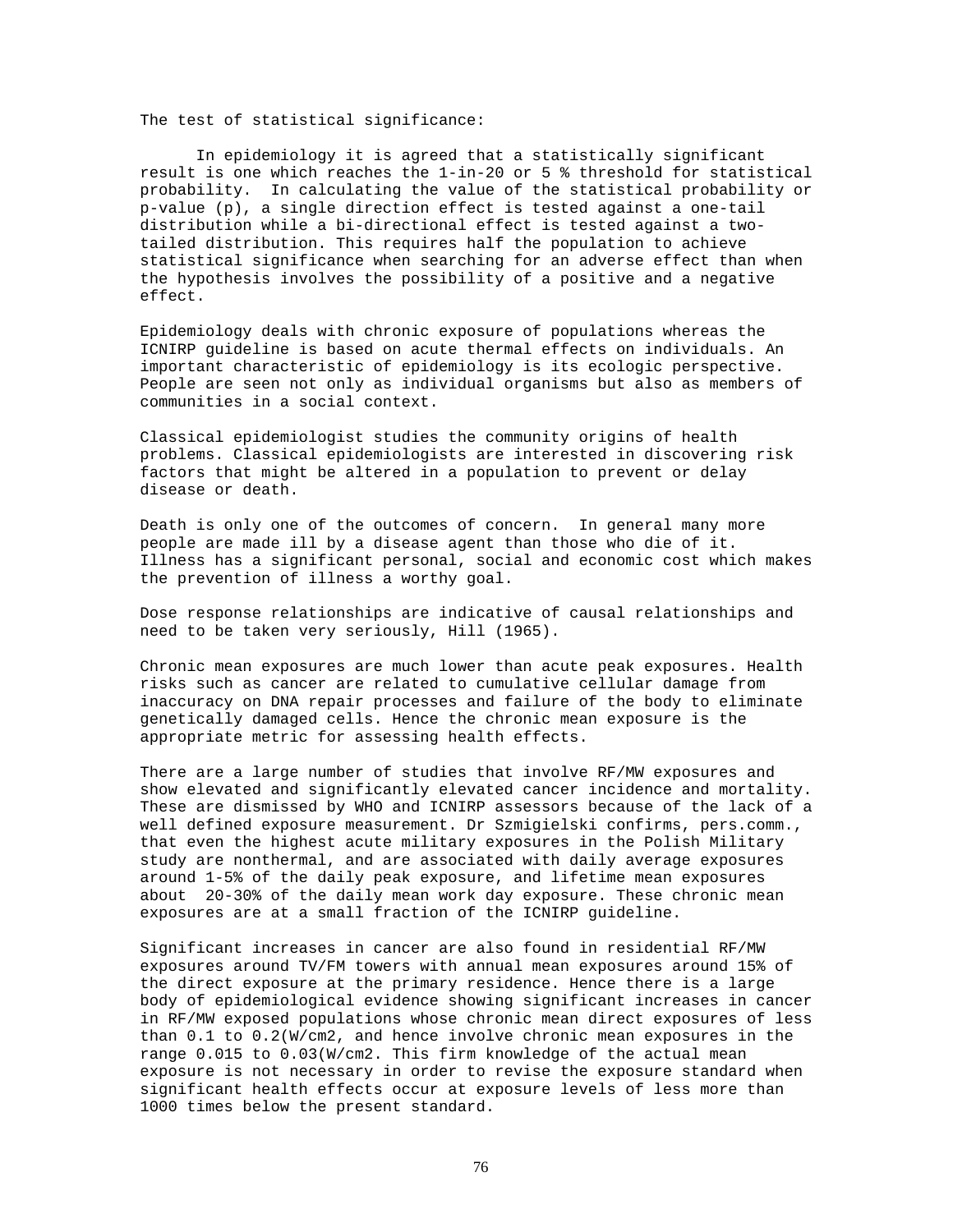13. Detailed evaluation of ICNIRP cited papers and reports:

13.1 Barron and Baraff (1958): "Medical considerations of exposure to microwaves (radar)"

The initial study contained 226 radar exposed workers, and 88 in the control group. In the radar group 37 had 5 - 13 years of exposure and 83 has 2 - 5 years. In the extended study 109 new workers were added placing them generally in the 2-5 year group. This is far too short a time for most cancers to appear, with latencies typically between 8 and 30 years. An article in the same volume of the J.A.M.A. records the initiation of a study on thousands of U.K. Radiologists, some of whom had started work in 1920. It is stated that in 1958 it is too early to see an increase in X-ray induced cancer and the sample is too small.

With the working age incidence of all cancers at about 100 per 100,000 per year, over the 4 years of this study the probable number of normally occurring cancers would be 0.9. This paper cannot and does not assess cancer risk from radar exposure.

This paper does report a high incidence of headache and nervousness, so called subjective or neurasthenic symptoms. This is consistent with stronger later findings, e.g. Djordevic et al. (1979), Lilienfeld et al. (1978), Hocking (1998), Mild et al. (1998) and Frey (1998). The study also reports significantly higher red blood cell counts, lower monocytes, elevated white blood cell counts, and reduced eosinophils and polymorhonuclear cells in the radar-exposed group compared with the control group. Altered blood cell counts were also found in radar exposed groups in the U.S. Embassy in Moscow, Tonascia and Tonascia (1976) and in radar technicians, Goldini (1990).

Barron and Barraf did not assay for chromosome aberrations and DNA breakage. Laboratory techniques were not as advanced in 1958 and they are now.

To include this study in a cancer risk assessment is knowingly misleading and deceptive. This level of bias and error is unbecoming of an international assessment of quality and merit. This, along with several other similar examples, must bring the scientific objectivity and professional credibility of the person or group who produce this assessment into serious question.

13.2 Robinette et al. (1980): "Effects upon health of occupational exposure to microwave radiation (radar)"

## 13.2.1 Introduction

This is one of two epidemiological studies which ICNIRP states "found no evidence of increased morbidity or mortality from any cause". Both WHO (1993) and ICNIRP (1998) treat this is a large and reliable study which shows that there are no effects from radar exposures. Actually it is a large reliable study which does show significant health effects.

Epidemiological studies regarding cancer are affected by the complexities and long time scales involved in the initiation, promotion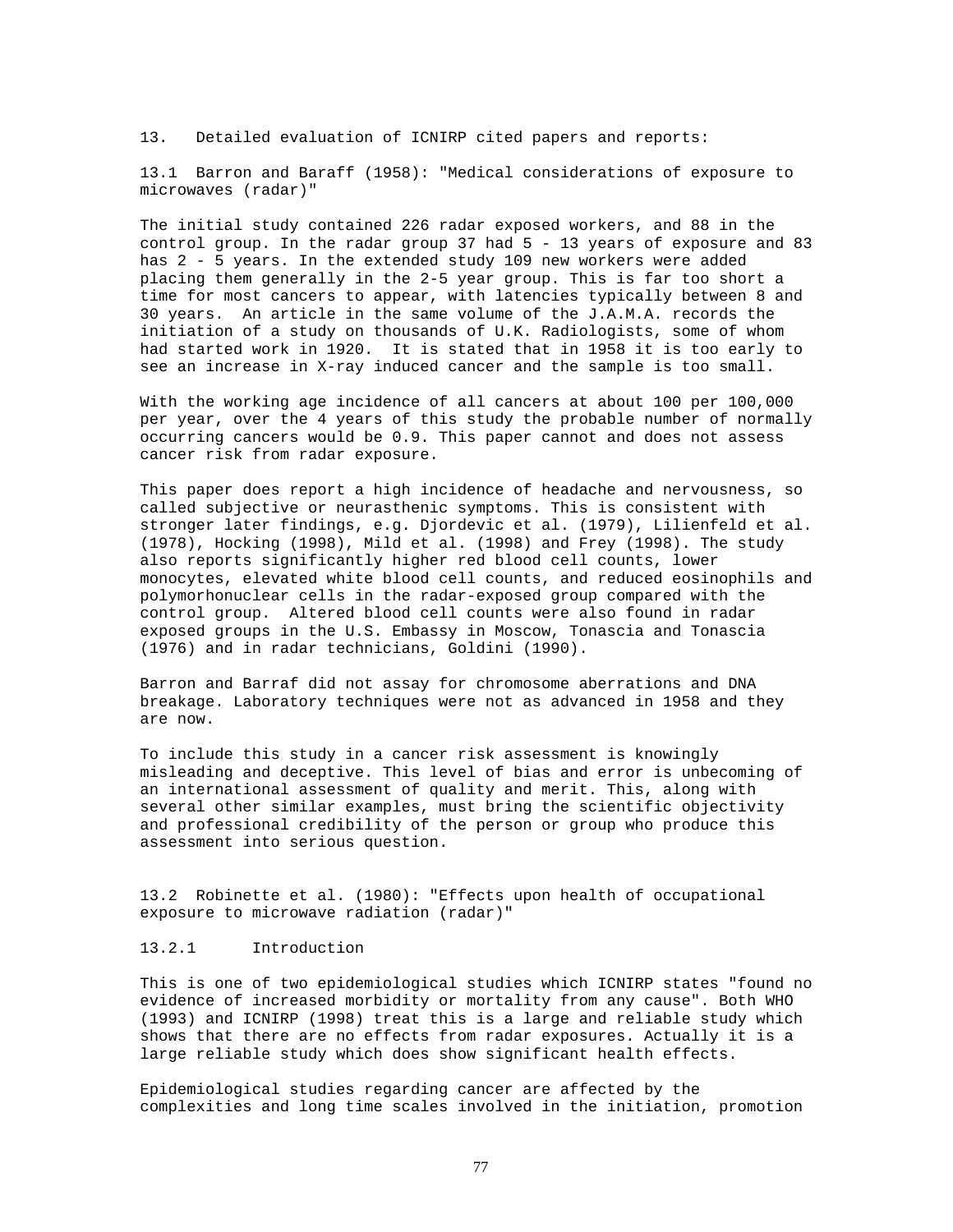and progression of cancer. This process can take decades from the initial cell damage and genetic transformation of cells to the development of tumors and malignant cancers. To some extent the individual complexities and the complex nature of post war exposures to carcinogens over 20 years are smoothed by considering large populations. This study involves around 40,900 sailors with advanced technical training who served on ships during the Korean War and were exposed to radio and radar signals. Their mortality statistics and health status about 20 years later was obtained and analyzed for evidence of differences which could be related to the RF/MW exposure. If the EMR exposure had caused a great amount of initiation and/or promotion of cancer then this study has the ability to reveal it.

An early challenge was to identify exposure groups so that the health status of a large group with lower mean exposures could be compared with a group that had received higher mean exposures. Comparing technical sailors with similar age structures reduced confounding. The naval advisors recommended that operators of radio and radar would have lower mean exposures compared with those sailors who repaired and maintained the radio and radar equipment. Hence the low exposure group included Radioman (RM) and Radarman (RD). The technical people, including Electronics Technician (ET), Fire Control Technician (FT) and Aviation Electronics Technician (AT) were placed in the high exposure group.

A fourth technical group, Aviation Electrician's Mate (AE), a group which is clearly involved with repairs and maintenance, was placed in the operators group, the low exposure group. The AE group has a moderately high mortality rate and plays the role of diluting the difference between the groups.

The problem of high exposures for the radar and radio operators on ships was pointed out when the preliminary results were presented to a conference, Robinette and Silverman (1977).

13.2.2 Hazard Number Assessment:

Amongst those who were originally allocated to the exposed group, i.e. ET, FT and AT, around 5 % (1233 men) were randomly chosen to be assessed for individual exposure through a job matrix estimate of their Hazard Number. The results of this are in the following table:

Table 4: Distribution of assessed Hazard Number for the three assumed high exposure groups, Robinette et al. (1980).

| Hazard                    |      |               |      |  | Electronics Fire Control Aviation Electronics   |
|---------------------------|------|---------------|------|--|-------------------------------------------------|
| Number                    |      |               |      |  | Technician (ET) Technician (FT) Technician (AT) |
| ఄ                         | ిన   | ిన            |      |  |                                                 |
| $\Omega$                  |      | 27.8 6.6 12.5 |      |  |                                                 |
| $1 - 2000$ 28.3 23.4 16.9 |      |               |      |  |                                                 |
| 2000-5000 20.0 31.1 17.6  |      |               |      |  |                                                 |
| $5001+$ 10.6 25.8 48.6    |      |               |      |  |                                                 |
| Unknown 13.3 13.1 4.3     |      |               |      |  |                                                 |
|                           |      |               |      |  |                                                 |
| Mean HN                   | 1610 | 2870          | 3700 |  |                                                 |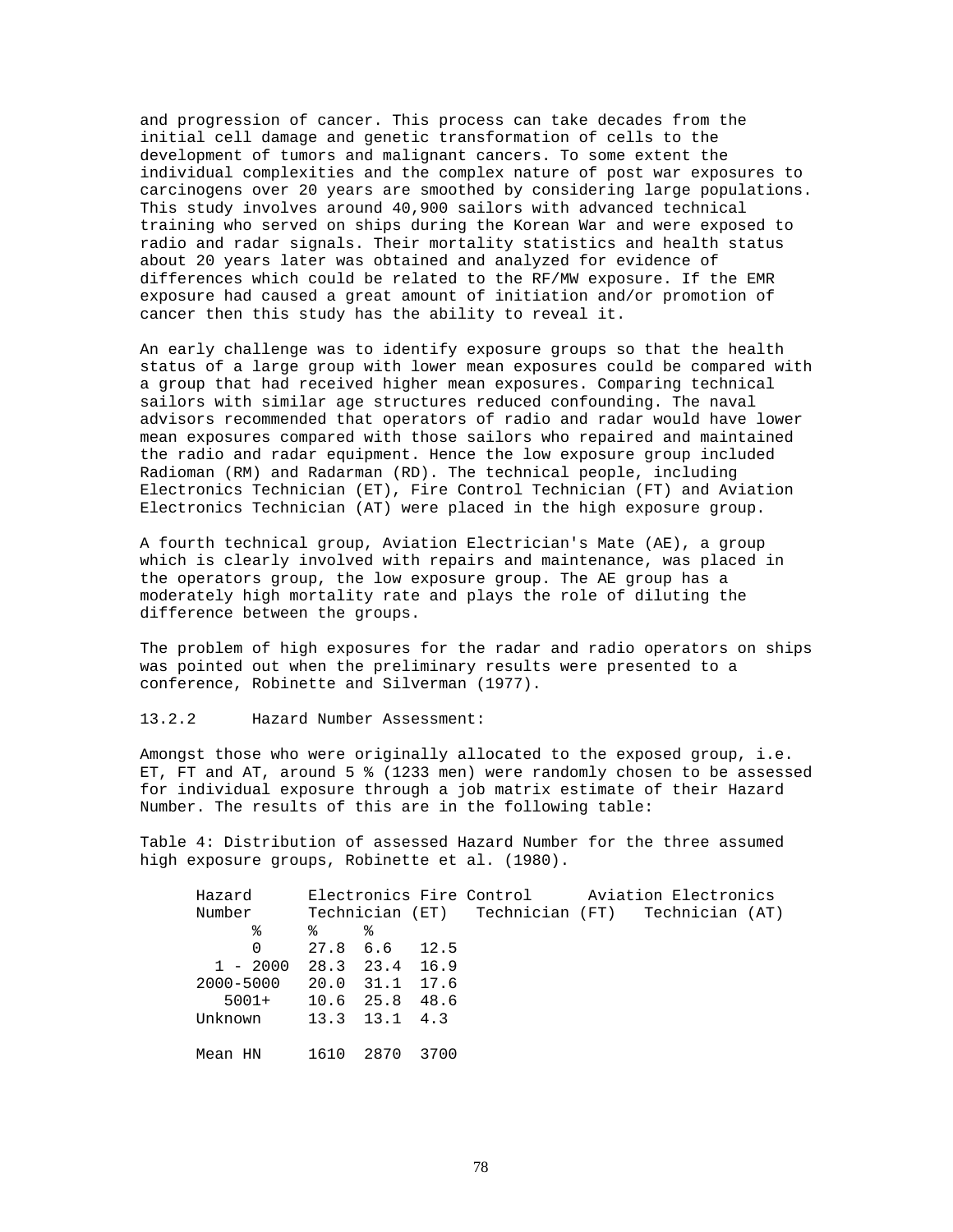There is a clear overlap between these groups with all groups having a large number in the 2000+ Hazard Number. There is a clear gradient in the proportion of each group with 5000+ Hazard Number.

Health survey results:

From the exposure survey there was a group of individual for whom each person was assigned a Hazard Number that was proportional to his exposure risk. Of those who had died, they identified 63 sailors with Hazard Number of 0, 160 with 1-5000 and 86 with 5001+. The mortality results are presented in Table 5.

Table 5: Number of deaths from disease and mortality ratios by Hazard Number: US enlisted Naval personnel exposed to microwave radiation during the Korean War period, from Table 9, Robinette et al. (1980). The Rate Ratio is calculated as the ratio of the Mortality ratio for Hazard Number 5001+ exposure and 0 Hazard Number exposure.

| Cause of Death                                                    | Hazard Number |      |                | Trend           |                              |    |                                      |                          |
|-------------------------------------------------------------------|---------------|------|----------------|-----------------|------------------------------|----|--------------------------------------|--------------------------|
| $\Omega$<br>No.                                                   | 1-5000        |      |                | $5001+$ p-value |                              | RR | 95%CI                                |                          |
| All diseases                                                      | 309           | 0.82 | 0.91           |                 | 1.23 0.03 1.50               |    | $1.08 - 2.08$                        |                          |
| Malignant Neoplasms                                               |               | 96   | 0.99           |                 | $0.90 \quad 1.44 \quad N.S.$ |    |                                      | $1.45 \quad 0.83 - 2.52$ |
| Digestive Organs 20                                               |               |      | 1.49 1.14 0.78 |                 |                              |    | $N.S.$ 0.52 0.13-2.08                |                          |
| Respiratory Tract 24                                              |               | 0.82 |                | 0.86 2.20       |                              |    | $< 0.05$ 2.68 0.84-8.55              |                          |
| Lymphatic and hematopoietic 26 1.09 1.04 1.64 N.S. 1.50           |               |      |                |                 |                              |    |                                      |                          |
| $0.52 - 4.32$                                                     |               |      |                |                 |                              |    |                                      |                          |
| System                                                            |               |      |                |                 |                              |    |                                      |                          |
| Other Malignant neoplasms<br>$0.52 - 4.32$                        |               |      | 26             |                 |                              |    | $0.78$ 0.70 1.17 N.S. 1.50           |                          |
| Disease of Circulatory System 150 0.94 0.83 1.17<br>$0.79 - 1.94$ |               |      |                |                 |                              |    | N.S. 1.24                            |                          |
| Other Disease                                                     | 63            |      |                |                 |                              |    | $0.30$ 1.13 1.08 N.S. 3.60 1.14-9.20 |                          |

Given the exposure dilution factors, all but digestive organs would probably have RR>2 and be significantly be increased. This small sample analysis shows a significant dose response trend for mortality from all diseases (p=0.03) and for Respiratory Cancer (p<0.05). This is remarkable given the exposure dilution. The analysis also shows that for every disease cause but one there is an elevated risk of mortality due to a range of cancers, Circulatory Disease and Other Disease.

The mean Hazard Number for each group is calculated using a mean hazard number of 0, 1000, 3500 and 6000 for the defined ranges. The mean exposure estimate also shows a gradient and suggests that the best dichotomy will be achieved by comparing AT as a high exposure group to ET as a low exposure group. This was not done by Robinette et al. who preferred to compare ET with the FT and AT groups combined (FT+AT). This maintains larger numbers in the high exposure group by reduces the exposure separation.

The mortality dose-response gradient persists when the total mortality rate is calculated for the ET, FT and AT groups: MR (ET) =  $1.0$ ; MR(FT) =  $1.29$ ; and MR(AT) =  $1.79$ .

Having identified that the FT and AT groups had higher hazard numbers than the ET group, Robinette et al. combined FT + AT and compared their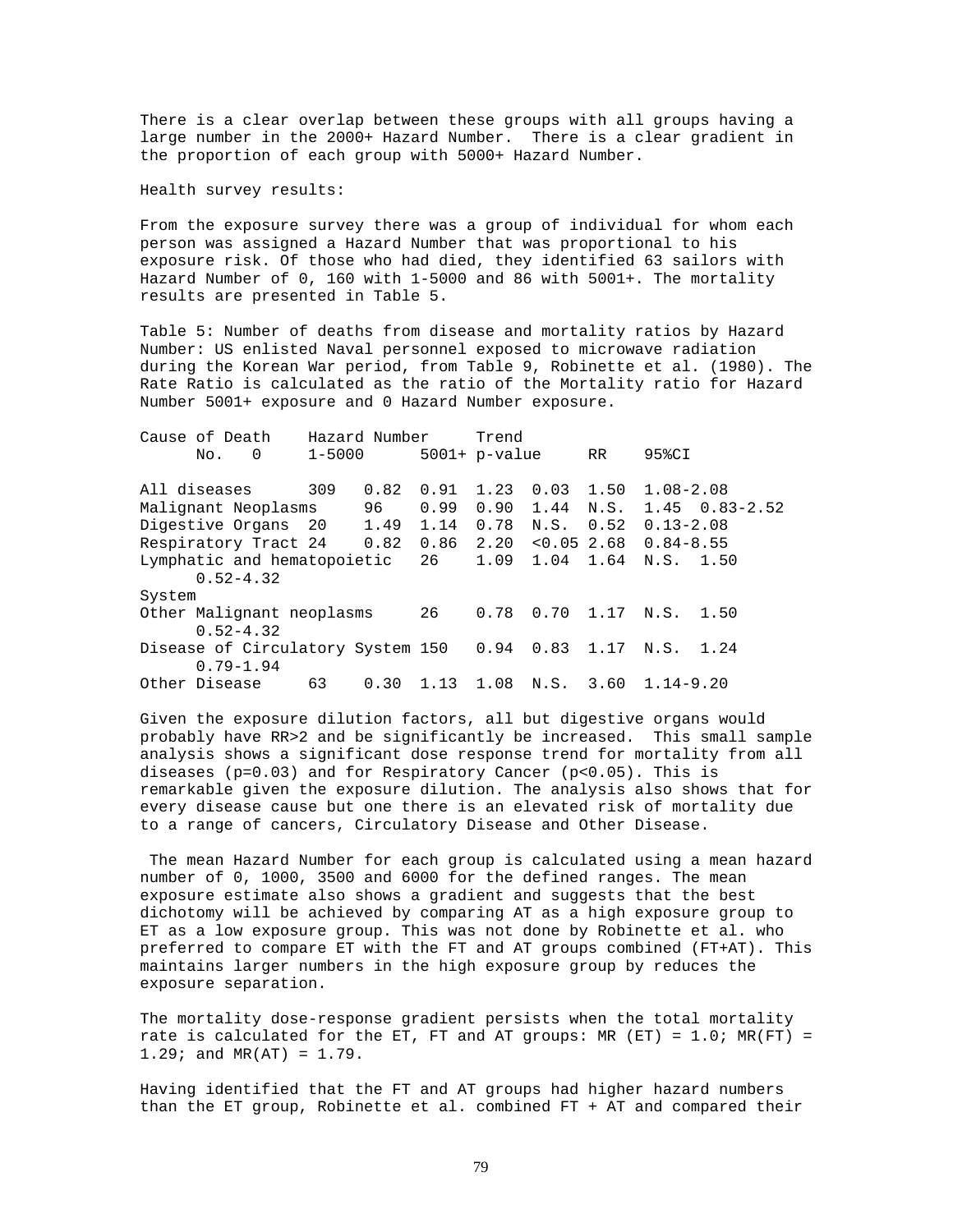mortality rates with ET, Table 6. Table 6 shows elevated mortality rates compared with the ET group, for all causes of death listed. The text records that they are significantly elevated for All Disease (p<0.01) and Other Diseases (p<0.01).

Table 6: Mortality rates, Risk Ratios and Confidence Intervals between the ET group and AT group of US enlisted personnel exposed to microwave radiation during the Korean War.

Cause of death No.(FT+AT) ET FT+AT RR 95%CI All diseases 140 0.83 1.19 1.43 1.14-1.79 Malignant Neoplasms 40 0.95 1.18 1.24 0.83-1.86 Digestive Organs 8 1.10 1.19 1.08 0.44-2.65 Respiratory Tract 9 1.13 1.15 1.02 0.45-2.33<br>Lymphatic and Hematopoietic 11 1.06 1.40 1.32 0.61-2.87 Lymphatic and Hematopoietic 11 System Other malignant neoplasms 12 0.68 1.06 1.56 0.72-3.37 Diseases of the Circulatory System 64 0.85 1.08 1.27 0.92-1.75 Other disease 36 0.61 1.46 2.39 1.45-3.94

Robinette et al.'s Table 5 sets out the mortality data by cause of death for each occupational group, giving the opportunity to compare AT rates with ET rates of mortality. The results are shown in Table 6.

Table 7: Mortality Incidence per 1000 and Risk Ratio (AT/ET) as an indication of the high exposure (AT) to low exposure (ET) difference. Exposure Low High Risk Ratio 95 % CI Causes of Death All Deaths 33.7 60.5 1.79 1.52 - 2.12 Accidental Death 13.5 29.6 2.20  $1.72 - 2.82$ Motor Vehicle Death  $6.3$   $6.1$   $0.97$  $0.60 - 1.59$ Suicide, Homicide, Trauma  $4.4$  6.1 1.38  $0.83 - 2.29$  Suicide 3.4 2.7 0.80 0.39 - 1.63 All Diseases 15.2 23.5 1.55  $1.19 - 2.01$ Malignant Neoplasms  $5.0$  8.2 1.66 1.06 - 2.60 Digestive and Peritoneum 1.1 1.2 1.07  $0.35 - 3.21$ Respiratory 1.2 2.1 1.75  $0.72 - 4.25$ Eye, Brain, CNS  $(FT/ET)$  0.4 0.9 2.40  $0.57 - 10.03$  Skin 0.2 0.6 2.66  $0.45 - 15.94$ Lymphatic and Hematopoietic 1.4 3.1 2.22 1.02 - 4.81 Circulatory System Disease 7.6 9.5 1.24  $0.83 - 1.85$ Digestive System Disease 0.8 2.7 3.27 1.35 - 7.89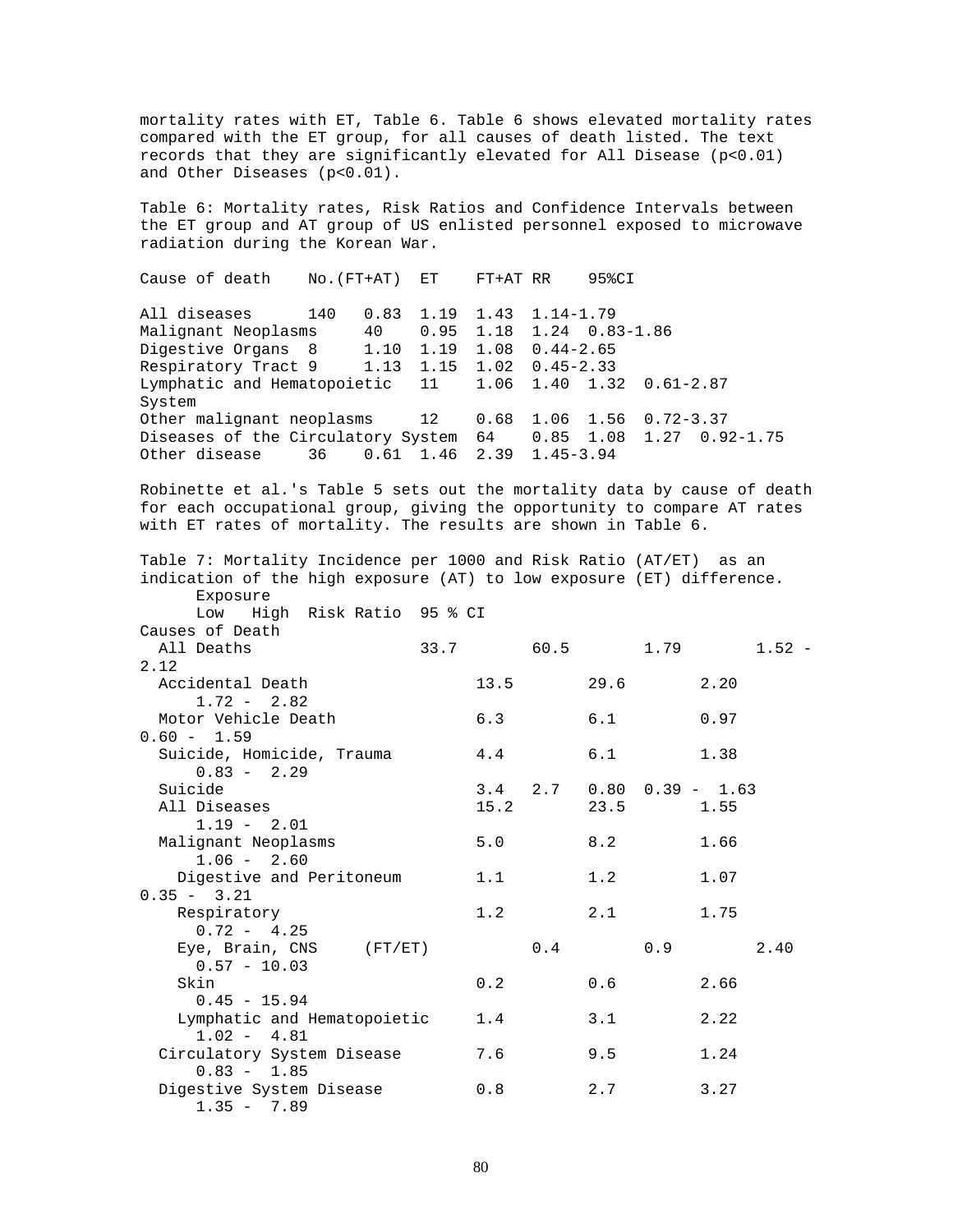| Other Diseases |  | 1.71 |
|----------------|--|------|
| $0.78 - 3.74$  |  |      |

In Table 5 where exposures are more dichotomized, mortality due to Malignant Neoplasms and Lymphatic/Hematopoietic cancers are both significantly elevated but when FT and AT are combined these results are no longer significantly different. It is interesting too that in the dose-response analysis using the individual's hazard number, respiratory cancer shows a significant trend, but in these occupational group comparisons this cancer is elevated but not significantly elevated. The comparisons between Tables 6 and 7 clearly show the effect of dilution through combining the FT and AT groups. Table 7 shows elevated Risk Ratios for all causes of death except motor vehicle and suicide. Significant increases in mortality were found for All Diseases, Malignant Neoplasms, and Lymphatic and Hematopoietic cancer. Very significant increases were found for All Causes of death, Accidental Death and Death from diseases of the Digestive System.

Figure 29: Naval occupations grouped by exposure category, showing dose response increases in mortality for all mortality, all disease, cancer and Lymphatic/Leukaemia. Low exposure (RM+RD), Intermediate exposure ET+FT), High exposure (AT).

Figure 29 shows that the overall mortality rates for all death, disease, cancer and leukaemia/lymphoma, for the large occupation groups increase significantly and in a dose response manner with radar exposure. This is similar to the 5% exposure survey sample. The Aviation Electrician's Mate (AE) group has been omitted because it is a repairer group included in the operator's group by the original authors.

Morbidity Data:

\_

Robinette et al. obtained two morbidity data sets. The first was from the periods 1952-54 and 1956-59 for admissions to naval hospitals. This is very close to the period of exposure and allows little time for cancers to develop. For the immediate post-war data set the following significant increases in sickness were identified by Robinette et al.:

Diseases of the ears, nose and throat (p<0.01), Acute respiratory disease (p<0.01), Other respiratory disease (p<0.02), Diseases of the urinary and male genital organs (p<0.05), and Accidents, poisonings and violence (p<0.001).

The second data set was from Veterans' Administration Hospitals for the period 1963-76.

Table 8 gives a more detailed description of the results of the later morbidity data set. It is not inconsistent with the significant results cited by Robinette et al. but it does show a wider range of significant adverse health effects.

In the later, to 1976, VA compensation data Robinette et al. found significantly increase in sickness for Musculoskeletal system and other organs, including: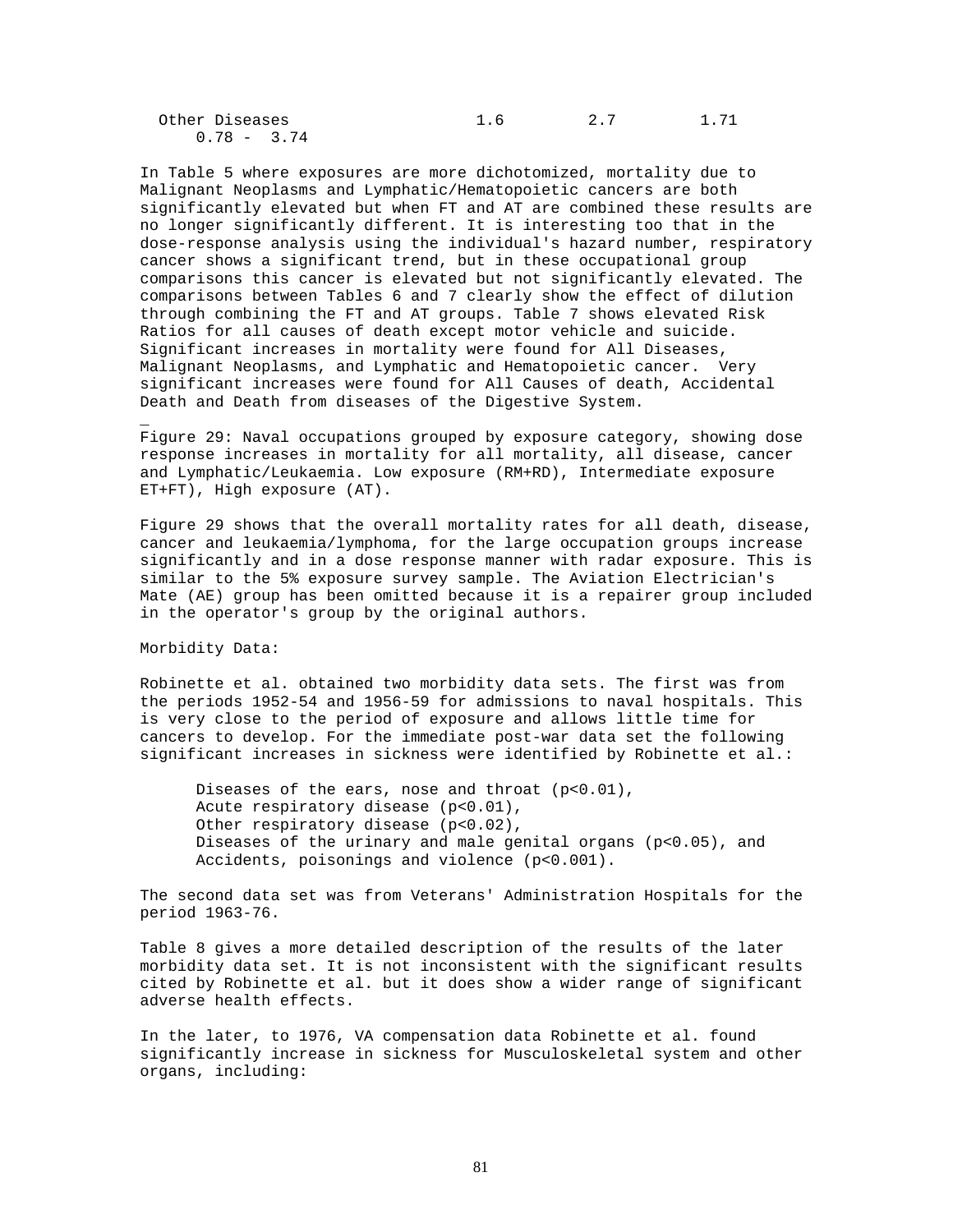Loss of part extremities, osteomyelitis and neoplasms of bone or muscle (p<0.001); Organs of special sense which includes eye cataracts  $(p<0.05)$ ; Respiratory system, excluding pulmonary tuberculosis (p<0.01); Cardiovascular system (p<0.001); and Mental disorders, including psychoses, psychoneurotic disorders and so-called "psychophysiologic disorders" (p<0.05). Table 8: Number of hospitalizations and hospitalization rates per 10,000 per year, in VA hospitals, 1963 -1976, by diagnosis and exposure class: US enlisted Naval personnel exposed to microwave radiation during the Korean War period. The significance p-value is calculate from the Mantel-Haenszel Chi-squared estimate. High exposures VA diagnostic class Total ET FT + AT No. Rate No. Rate No. Rate RR 95% CI pvalue Infective, parasitic 42 1.5 24 1.3 18 1.9 1.46 0.79-2.69 0.26 Neoplasms, malignant 34 1.2 17 1.0 17 1.8 1.80 0.92-3.53 0.04 Neoplasms, other 26 0.9 9 0.5 17 1.8 3.60 1.60-8.08 <0.001 Allergic, endocrine system, metabolic and nutritional dis. 77 2.8 41 2.3 36 3.8 1.65 1.05-2.58 0.01 Blood, blood-forming organs 17 0.6 5 0.3 12 1.3 4.33 1.53-12.3 0.001 Alcoholism 105 3.8 45 2.5 60 6.3 2.52 1.71-3.71  $< 0.001$ Other mental disorders 276 10.1 166 9.3 110 11.6 1.25 0.98-1.58 0.02 Nervous system, sense org. 106 3.9 58 3.2 48 5.1 1.59 1.08-2.33 0.009 Circulatory 123 4.5 68 3.8 55 5.8 1.53 1.07-2.18 0.007 Respiratory 80 2.9 43 2.4 37 3.9 1.63 1.05-2.53 0.014 Digestive 255 9.3 132 7.4 123 13.0 1.76 1.38-2.25  $< 0.001$ Genitourinary 82 3.0 45 2.5 37 3.9 1.56 1.01-2.41 0.02 Skin, cellular 61 2.2 33 1.8 28 2.9 1.61 0.97-2.66 0.04 Bones, organs of movement 80 2.9 36 2.0 44 4.6 2.30 1.48-3.57 <0.001 Trauma 108 3.9 53 3.0 55 5.8 1.93 1.32-2.81 <0.001 Symptoms, ill-defined cond., special exams and other 151 5.5 85 4.8 66 6.9 1.44 1.04-1.99 0.007 Person-years (1000) 27.39 17.89 9.50

The Table 9 shows all of the diagnosis groups detailed in Robinette et al. Table 12, for VA compensation claims up to December 1976. Again the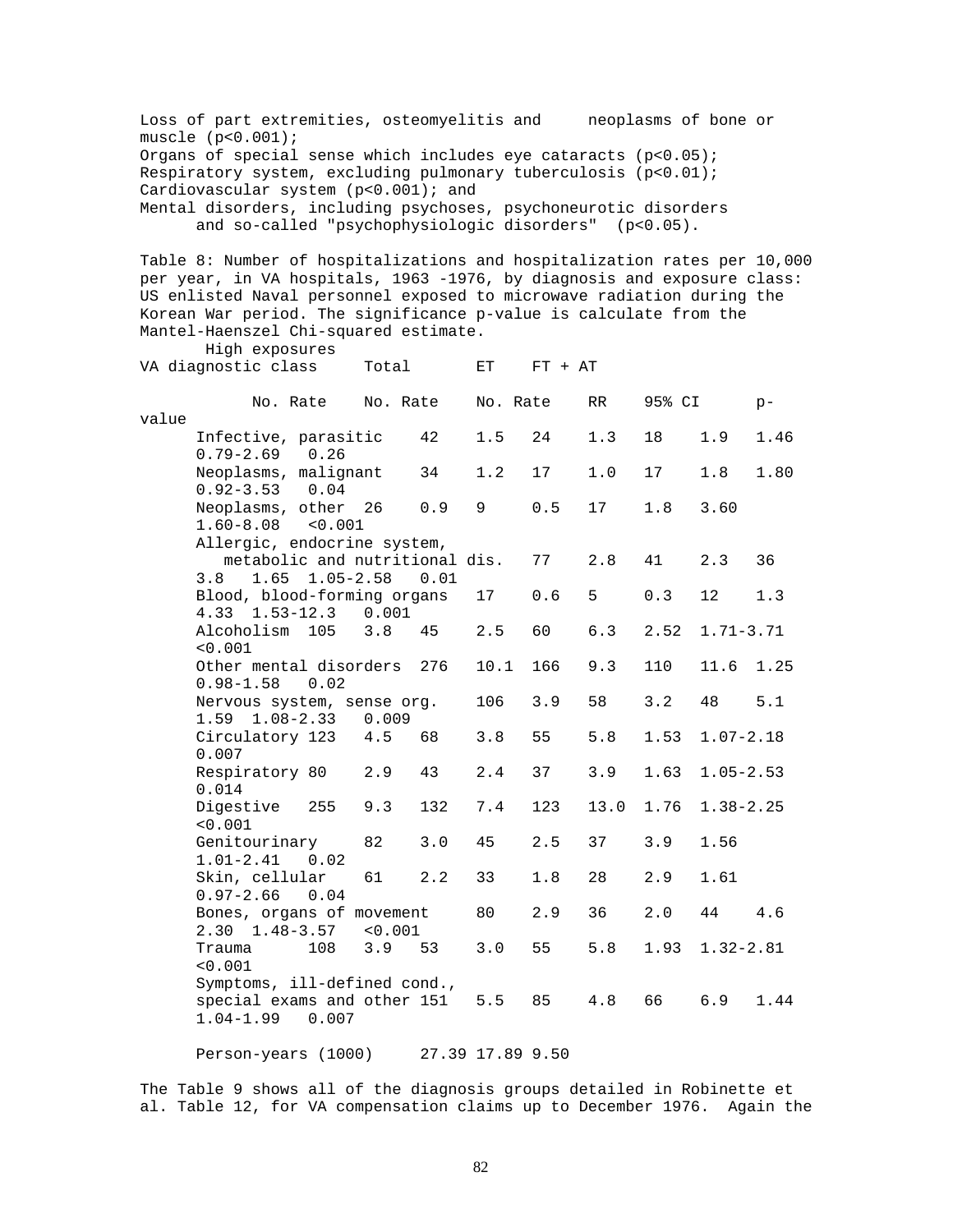vast majority of symptoms (apart from Nerves, and Genitourinary) are marginally significant to very significantly greater for the higher exposed FT+AT group compared to the lower exposed ET group. Except for "Nerves" all symptoms are elevated and some, as also identified by Robinette et al., are significantly and highly significantly elevated.

Table 9: Number of men receiving VA compensation and pension, December 1976 and rates per 1000 men per year by diagnosis and exposure class, and Risk Ratio (FT+AT)/ET, Robinette et al. Table 12.

| ЕT                         |      | FT+AT Risk Ratio |      |      | Significance  |               |                       |         |
|----------------------------|------|------------------|------|------|---------------|---------------|-----------------------|---------|
| No.                        | Rate | No.              | Rate | RR   | 95% CI        |               | p-value               |         |
| Diagnosis:                 |      |                  |      |      |               |               |                       |         |
| Musculoskeletal            |      | 115              | 8.8  | 119  | 16.9          | 1.93          | $1.49 - 2.49$         | < 0.001 |
| Organs of special sense 49 |      |                  |      | 3.7  | 42            | 6.0           | 1.62<br>$1.07 - 2.45$ | 0.010   |
| Systematic conditions      |      |                  | 3    | 0.2  | 5             | 0.7           | $0.84-14.65$<br>3.50  | 0.080   |
| Respiratory 55             |      | 4.2              | 51   | 7.3  | 1.74          | $1.19 - 2.55$ | 0.001                 |         |
| Cardiovascular             |      | 43               | 3.3  | 47   | 6.7           | 2.03          | $1.34 - 3.07$         | < 0.001 |
| Digestive                  | 74   | 5.7              | 55   | 7.8  | 1.37          | $0.97 - 1.94$ | 0.02                  |         |
| Genitourinary              |      | 31               | 2.4  | 10   | 2.7           | 1.13          | $0.55 - 2.30$         | 0.32    |
| Skin 83                    | 6.3  | 58               | 8.2  | 1.30 | $0.93 - 1.82$ |               | 0.052                 |         |
| Endocrine                  | 15   | 1.1              | 11   | 1.6  | 1.45          | $0.67 - 3.16$ | 0.86                  |         |
| Neurological               |      | 21               | 1.6  | 16   | 2.3           | 1.44          | $0.75 - 2.76$         | 0.29    |
| Nerves                     | 15   | 1.1              | 3    | 0.4  | 0.36          | $0.10 - 1.24$ | 0.14                  |         |
| Mental Conditions 51       |      |                  | 3.9  | 46   | 6.5           | 1.67          | $1.12 - 2.49$         | 0.003   |

Discussion of Results:

This project was conducted with the objective of determining whether radar exposure to service personnel during the Korean War produced health hazards. It appears evident that the authors of the study were under pressure not to identify any adverse health effects. They identified significant dose response increases of mortality and respiratory cancer with exposure and many elevated and significantly elevated cancer and health mortality and morbidity from the separated radar exposed groups. Even so, they decided to conclude that they couldn't associate these effects to radar exposure. Their abstract includes the conclusion:

"No adverse effects were detected in these indices that could be attributed to potential microwave radiation exposures during the period 1950-1954."

This is clearly not true. Their published conclusion is expressed differently by Dr Silverman in a 1979 conference paper, Silverman (1979). She states:

"While some significant differences among occupational groups classified by potential exposure have been found with respect to all end points studied, the differences could not be interpreted as a direct result of microwave exposure."

Here Dr Silverman uses the term "direct radar exposure". She points out that no measures of actual as opposed to potential exposure were available. Hence occupational groups consisted of mixed exposure experiences. Dr Silverman notes the dilution effects that this produces because the high exposure AT group contained nearly 30 % of people with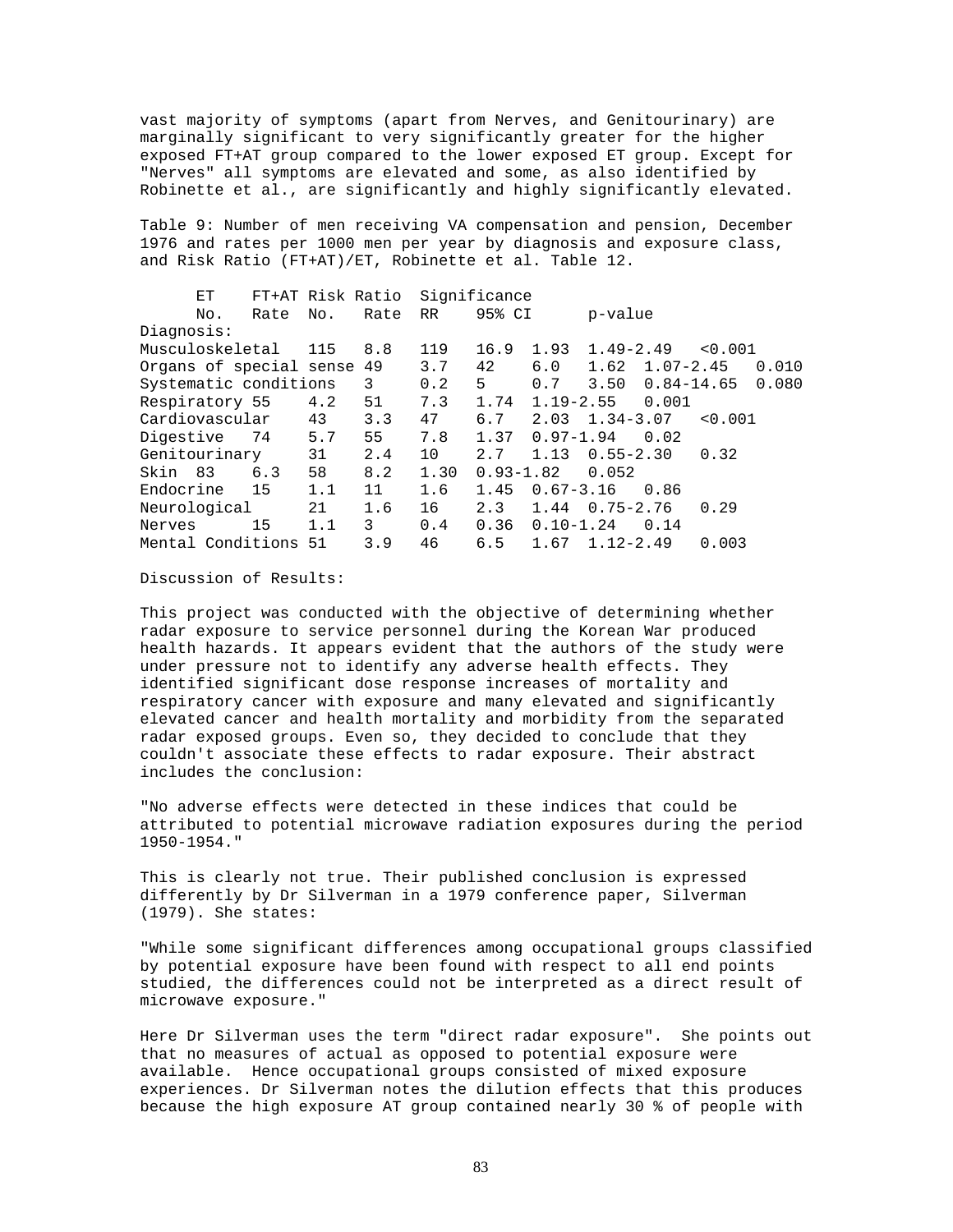Hazard Number <2000, while the low exposure ET group had nearly 24 % who were in the >5000 category.

Dr Silverman is arguing that the results relate to potential and not actual exposure, which conflicts with the published paper that refuses to relate the effects even to potential exposure. What both Dr Silverman on her own and Robinette, Silverman and Jablon together fail to recognize and appreciate are that all dilutionary influences, by their very nature, weaken the dichotomization and reduce the contrasts between exposed and control groups. These data sets are strongly influenced by several dilutionary factors.

A high exposure 'repairer group' (AE), was placed in the 'operator', low exposure control group.

All participants are more highly exposed to radar than the average male population of the same age, Lin et al. (1985).

Combining the FT and AT groups reduces the exposure separation.

All of the three 'high exposure' groups contain a mixture of low, middle and high exposure individuals.

Dilution weakens and destroys dichotomization. Hence it is remarkable and highly significant that elevated, significant, highly significant and dose-response differences still persisted through to the health statistics 20 years after the war.

After discussing this actual vs potential exposure problem, Robinette et al. (1980) stress that while considering the data about death, other disease would have been present which would not be reported:

"Further, it is possible that effects involving cardiovascular, endocrine and central nervous system do exist, but are transient, disappearing with the termination of exposure or soon thereafter, or are not perceived to be sufficiently consequential to result in admission to hospital."

ICNIRP and the authors are wrong to conclude that this study shows no increases in cancer from radar exposure.

This study shows that exposure to radar (pulsed microwaves) results, several years later, in large, severe and highly significant health problems and death across all surveyed organs, including neurological, respiratory, endocrine, circulatory and cardiac, and cancer morbidity and mortality. Dose response relationships show strong relationships between radar exposure, mortality and morbidity.

13.3 U.S. Embassy in Moscow: Lilienfeld, Tonascia, Tonascia, Libauer and Cauthen (1978). "Foreign Service Health Status Study - evaluation of health status of foreign service employees from selected eastern European posts"

13.3.1 The context: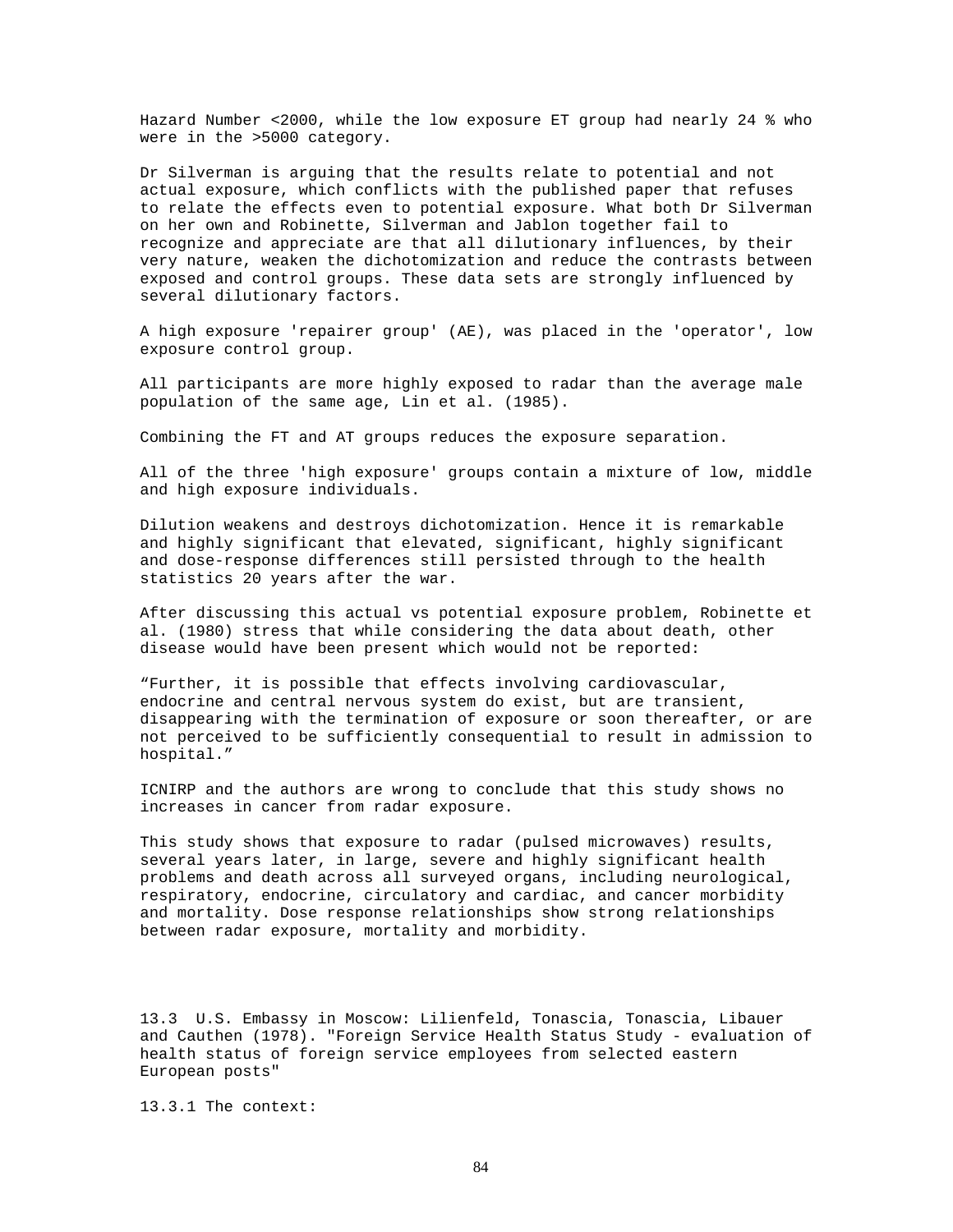The Soviets irradiated the U.S. Embassy in Moscow for over 20 years between 1953 and 1976 using radars. Measurements taken on the outside walls on the upper floors at which the radar was aimed showed peak exposure values of 5(W/cm2 between 1953 and May 1975, 15(W/cm2 between June 1975 and Feb 1976. After this it was a fraction of 1(W/cm2. Exposure lasted for 9hr/day in the first period and 18 hr/day subsequently. Hence for over 20 years the daily average outside exposure was 1.9(W/cm2. Inside the exposure was in the range of 10 to 50 times lower, i.e. 0.038 to 0.19(W/cm2.

Pollack (1979) confirms that the employees and dependents were exposed to extremely low intensity radar signals:

"The maximum intensity up to May 28, 1975, was 5 (W/cm2. To achieve a 5 microwatt exposure the individual has to stand in from of an open window fully undressed for a full part of the working day. The characteristics of microwaves are such that once away from the open window, inside the room, a variety of field intensities fluctuate depending upon the wall, the furniture, the presence of steel cabinets, and so forth. A few feet from the window, the intensity was down to fractions of a microwatt most of the time with occasional points there where one could measure one or two microwatts."

The employees and dependents were studied for possible health effects from the radar exposure by a team from the John Hopkins University under the direction of highly respected epidemiologist, Professor Abraham Lilienfeld. Dr Lilienfeld noted that the group was quite small and the follow-up time too short to generally identify significant health effects such as cancer. He thus recommended that continued health status surveillance should be carried out. This was not done. The incidence of sickness and death were compare with the average US rates for similar age groups for both the Moscow Embassy and other Eastern European Embassies.

There was great pressure for the group not to identify adverse health effects. Dr Herbert Pollack, the U.S. State Department Contract Officer is recorded to have changed the conclusions of the report, Goldsmith (1995a, 1997). In a published conference paper Dr Pollack criticized the media and a particular journalist, Paul Brodeur for their claims that there were blood tests showing effects, Pollack (1979a). Pollack states: "He (Brodeur) goes on to day that types of chromosome aberrations observed in this study are the same as those induced by ionizing radiation in other organisms, including humans. Obviously, no such data were available." This final claim is untrue. The chromosome aberrations were recorded and reported by Tonascia and Tonascia (1976) and their results are published in Goldsmith (1997), Table 13 below.

## 13.3.2 The key results included:

The all cause mortality rate for Moscow males as 0.42 (0.3-0.6) and for females 1.1 (0.5-1.9). Hence males, primarily State Department employees, were much healthier and females were as healthy as the average U.S. residents. This is a good example of the "healthy worker" effect. State Department selection procedures rule out a range of unhealthy people and favour healthy people.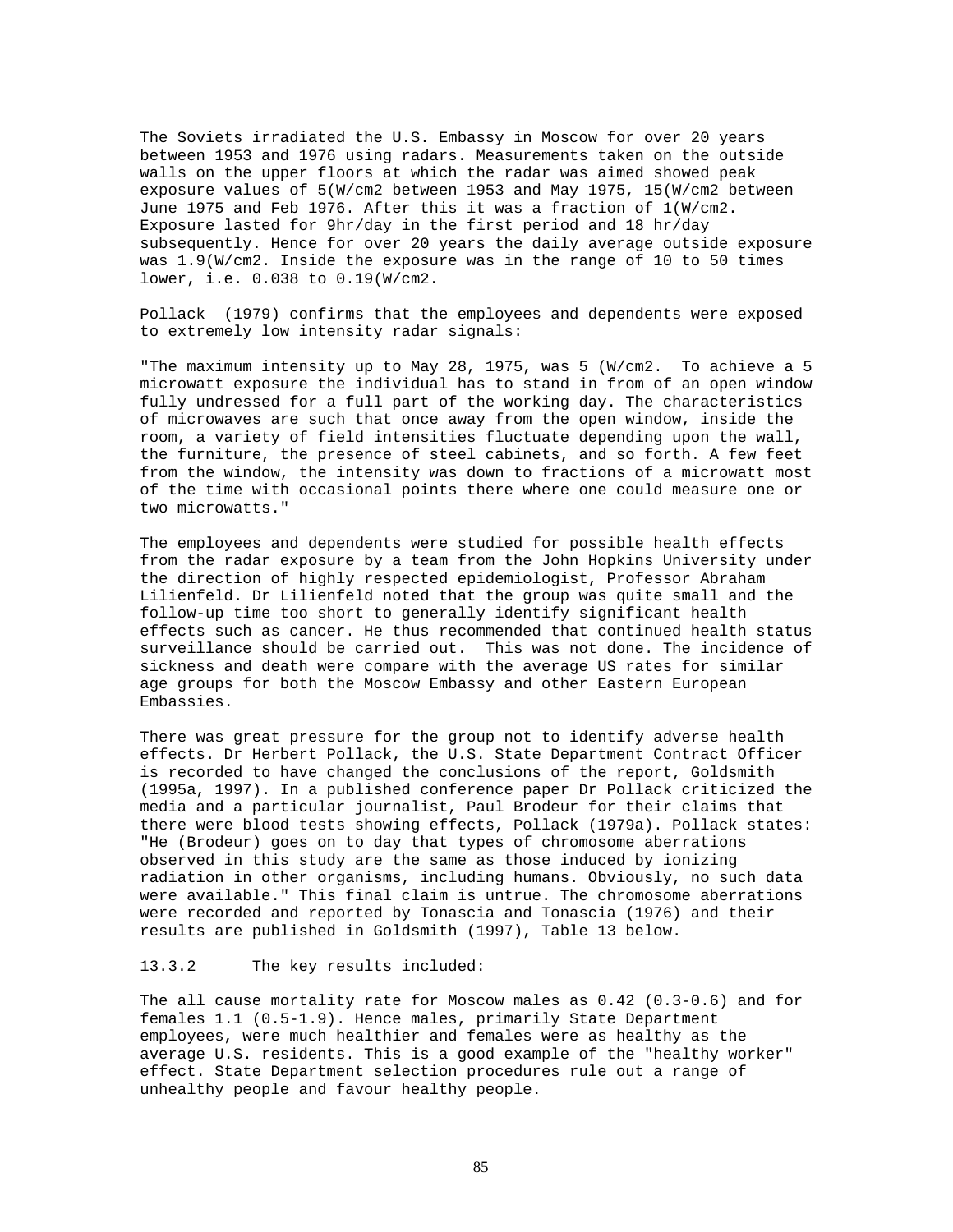Table 10: Sickness rates increased in Moscow with years of service: (Table 6.18) Under 2 yrs 2-3 years  $4 + \text{years}$  p-value for trend Number of people 316 455 45 Person-years 3709 5570 568 Male Conditions (%) Present Health Summary 5.4 9.7 16.2 0.05 Arthritis/rheumatism 4.3 6.5 8.8 0.02 Back Pain 4.0 7.7 Ear problems 3.8 5.6 14.7 0.02 Vascular system 0.8 2.7 11.8 0.004 Skin & Lymphatic 9.4 12.2 28.0 0.02 Female Conditions (%) Vaginal discharge 4.2 13.8 17.5 0.04

The sickness rates increased independent of the age of arrival and faster than the influence of aging.

Table 11: Neurological Symptoms per 1000 p-y, Male employees: (Table 6.31)

| Moscow |  |                                                                                                                                  |                                                                                                                                     |                                  |                                                                          |
|--------|--|----------------------------------------------------------------------------------------------------------------------------------|-------------------------------------------------------------------------------------------------------------------------------------|----------------------------------|--------------------------------------------------------------------------|
|        |  |                                                                                                                                  |                                                                                                                                     |                                  |                                                                          |
|        |  |                                                                                                                                  |                                                                                                                                     |                                  |                                                                          |
|        |  |                                                                                                                                  |                                                                                                                                     |                                  |                                                                          |
|        |  |                                                                                                                                  |                                                                                                                                     |                                  |                                                                          |
|        |  |                                                                                                                                  |                                                                                                                                     |                                  |                                                                          |
|        |  |                                                                                                                                  |                                                                                                                                     |                                  |                                                                          |
|        |  |                                                                                                                                  |                                                                                                                                     |                                  |                                                                          |
|        |  |                                                                                                                                  |                                                                                                                                     |                                  |                                                                          |
|        |  |                                                                                                                                  |                                                                                                                                     |                                  |                                                                          |
|        |  |                                                                                                                                  |                                                                                                                                     |                                  |                                                                          |
|        |  |                                                                                                                                  |                                                                                                                                     |                                  |                                                                          |
|        |  | Migraine 1.8 0.97 1.86<br>Lassitude 1.2 0.78 1.54<br>Dizziness 1.2 0.85 1.41<br>Insomnia 1.1 0.90 1.22<br>Neurosis 1.3 0.76 1.71 | Depression 1.3 0.73 1.78 0.004<br>Nervous Disorders 1.5 0.64 2.34<br>Memory Loss 1.6 0.50 3.20 0.008<br>Finger Tremor 1.3 0.71 1.83 | Irritability 1.3 0.66 1.97 0.009 | Comparison RR p-value<br>Difficulty in Concentrating 1.4 0.52 2.96 0.001 |

These symptoms are consistent with the "Microwave Syndrome" of the "Radiofrequency Radiation Sickness", Johnson-Liakouris (1998). Mild et al. (1998) identified significant dose-response relationships for the following symptoms from the use of mobile phones: Memory Loss, Difficulty in Concentrating, Headache, Fatigue. Hence it is now shown and known that RF/MW exposure from extremely low but chronic exposure over many years, occupational exposure and cell phone use all produces significant and consistent neurological symptoms. The Risk Ratios were quite large but they were not quite significant because of the very small sample numbers.

Table 12: Congenital Malformations of children after the first tour:

| Conditions Moscow Comparison RR Wumber of children |  |  |  |  |
|----------------------------------------------------|--|--|--|--|
| SMBR SMBR                                          |  |  |  |  |
| Leukaemia and cancer 1.2 0.84 1.43 1               |  |  |  |  |
| Blood Disorders 1.7 0.42 4.05 7                    |  |  |  |  |
| Mental, Nervous Condn. 1.8 0.36 5.0 8              |  |  |  |  |
| Behavioural Problems 1.4 0.68 2.06 7               |  |  |  |  |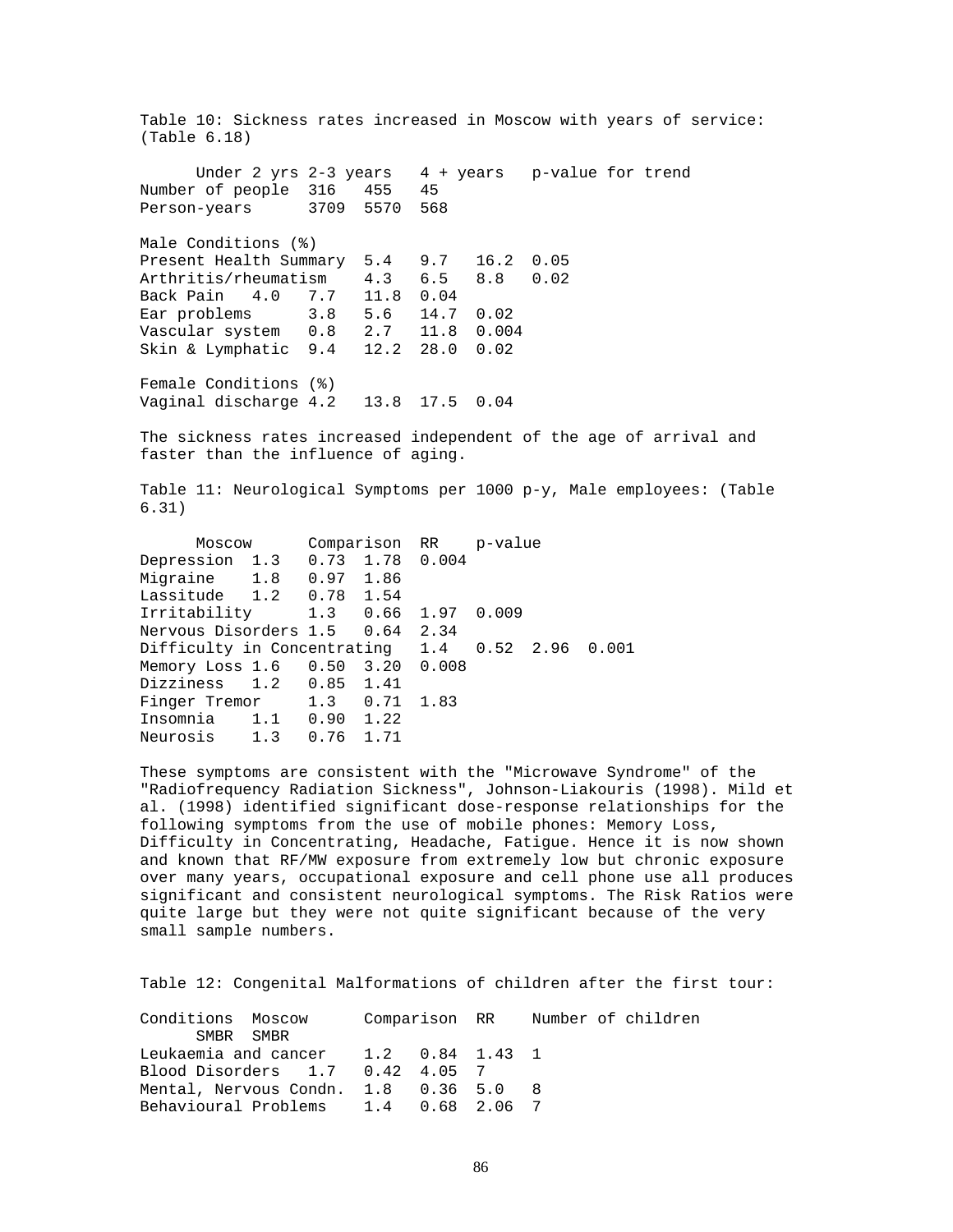Chronic Disease 1.1 0.88 1.25 7

Table 13: Blood samples showed a high proportion of the staff had significantly altered red and white blood cell counts and well above average chromosome aberrations (CA). The CA data is set out in Goldsmith (1997), i.e.

| Mutagenic Level |              |   |   | Designator Subjects, No. |  |
|-----------------|--------------|---|---|--------------------------|--|
| 5               | Extreme      |   |   |                          |  |
| 4               | Severe       | ჩ |   |                          |  |
| 3.5             | Intermediate |   | հ |                          |  |
| 3               | Moderate     |   |   |                          |  |
| 2.5             | Intermediate |   | 5 |                          |  |
| 2               | Ouestionable |   | 5 |                          |  |
|                 | Normal       |   |   |                          |  |

Patients with mutagenic level of 3 and above were advised not to reproduce until 6 months after somatic levels had returned to 2 or 1. This warning applied to 68 % of the patients in this sample. Staff with elevated chromosome aberration rates were advised not to have children for until six months after they had returned to near normal.

A survey of cancer mortality rates is summarized in Table 14. This shows that despite the extremely small sample size and the very significant exposure dilution in the years between residence in Moscow and the survey results, there are highly elevated and significantly elevated rates of mortality from cancer Lilienfeld et al. shows significantly increases chromosome aberration and cancer. This was recently also found in mice, Vijayalaxmi et al. (1997).

The dominant cancers are brain tumor and leukaemia and reproductive organ cancer. But this study, like the Korean War Study, confirms that extremely low level chronic microwave exposure is associated which very significant increases in illness and mortality in organs across the whole body, consistent with widespread cellular chromosome damage. Significantly elevated chromosome aberrations were measured in this case, Table 13, as well as significant alterations in white and red blood cell counts, Jacobson (1969). This would also be the expected result from reduced melatonin.

Table 14: Cancer Mortality Rates:

Male employees (Table 6.37) Moscow Comparison RR SMBR<br>1.5 0.69 2.17 Skin Cancer 1.5 Benign Neoplasms 1.4 0.75 1.87 Female employees (Table 6.38) Malignant Neoplasm (Excl. skin) 1.7 0.63 2.86 (p=0.06) Adult Dependents: (Tables 7.12, 7.13) Obs. Exp SMR (95%CI) Live-in All malignant Neoplasms  $\begin{array}{cccc} 5 & 1.5 & 3.3 & (1.1-7.7) \\ \text{Digective Organs Cancer} & 1 & 0.26 & 3.8 & (0.1-21.2) \end{array}$ Digestive Organs Cancer 1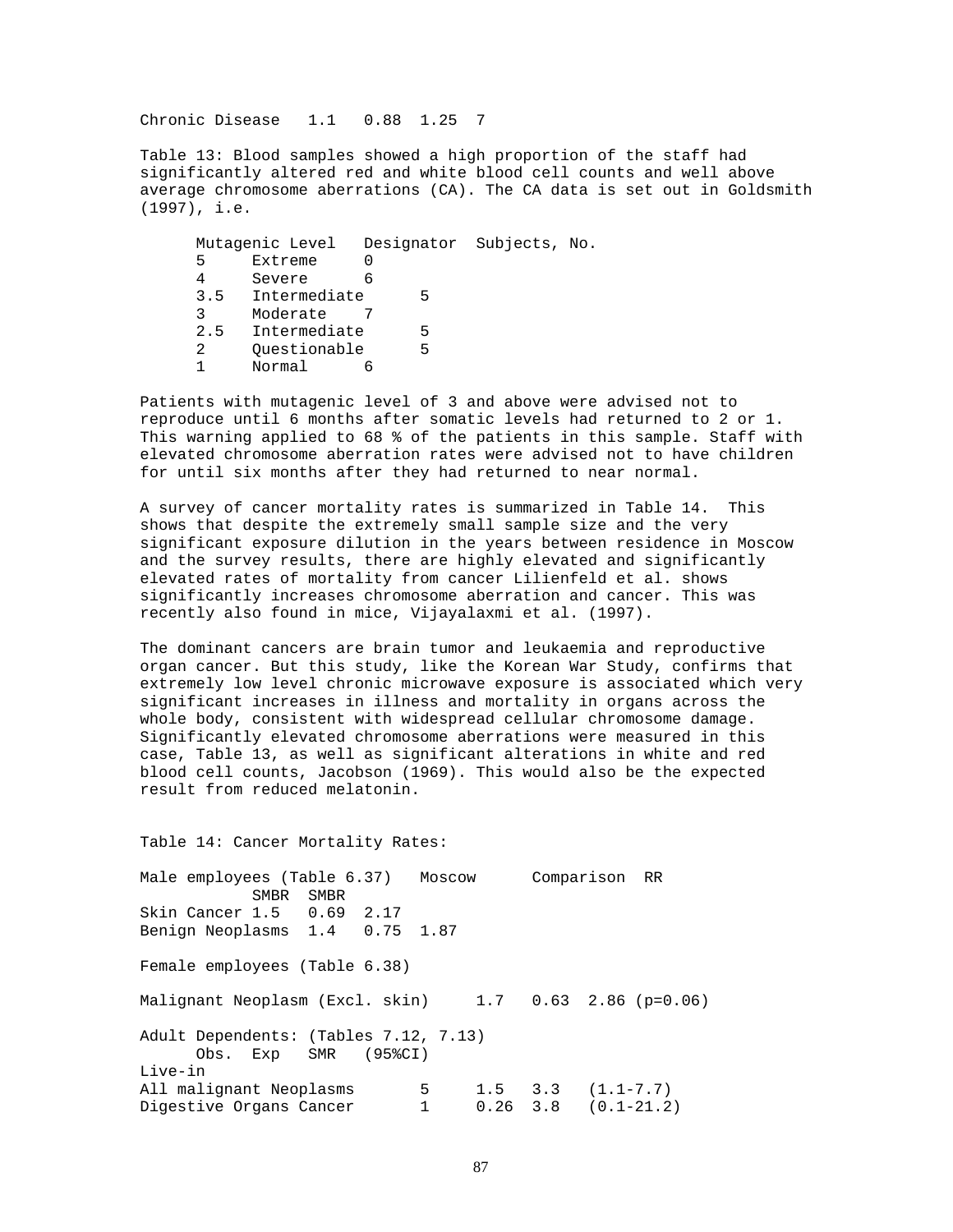Pancreas Cancer 1 0.03 33.3 (0.8-185)<br>Breast Cancer 1 0.4 2.5 (0.1-13.9 Breast Cancer 1 0.4 2.5 (0.1-13.9) Ovarian Cancer 3.0 Multiple Myeloma 1.5 Arteriolosclerotic 2 0.59 3.4 (0.4-12.3) Heart Disease Live-out All malignant Neoplasms 7 3 2.3 (0.9-4.7) Brain tumor 2 0.1 20.0 (2.4-72.2) Lung cancer 1 0.44 2.3 (0.4-93) All Accidents 4 1 4.0 (1.1-10.2) Table 14: cont'd: Obs. Exp SMR (95%CI) Suicide 1 0.36 2.8 0.1-15.6) Children Living In (Table 7.16) All Malignant Neoplasms 2 0.5 3.8 (0.5-13.7) Leukaemia 1 0.2 5.3 (0.1-29.5) Suicide 1 0.29 3.4 (0.0-1.6) Children Living out All Malignant Neoplasms 2 0.83 2.4 (0.3-8.7) Leukaemia 1 0.3 3.4 (0.1-18.9) Suicide 1 0.3 3.3 (0.1-18.4)

# 13.3.3 Report conclusions challenged:

It is stated by both Bradford Hill (1965) and Goldsmith (1992) that elevated Odds and Risk Ratios are also relevant to the public health protection basis in epidemiology,

Professor Goldsmith was closely associated with the staff affected by the chronic radar exposure of the U.S. Embassy in Moscow and obtained information through the Official Information Act. This included the blood test results and minutes of meetings which record the fact that the State Department case officer, Dr Herbert Pollack, changed the conclusions of the final report compared with the draft report, to state that no effects could be associated with the radar exposure, Goldsmith (1997). The data and Dr Goldsmith show that this is not true. After reviewing this data, an eminent epidemiologist, Professor John Goldsmith, Goldsmith (1995), referring to a "recent draft of criteria for health protection" which claims: "No effect on life span or cause of death of 1,800 employees and 3000 dependents of the U.S. Embassy personnel", states:

"To ignore these findings on the basis of "No effect on life span or cause of death" in setting human exposure standards is wrong. In the first place the criteria are two narrow; mortality is not the only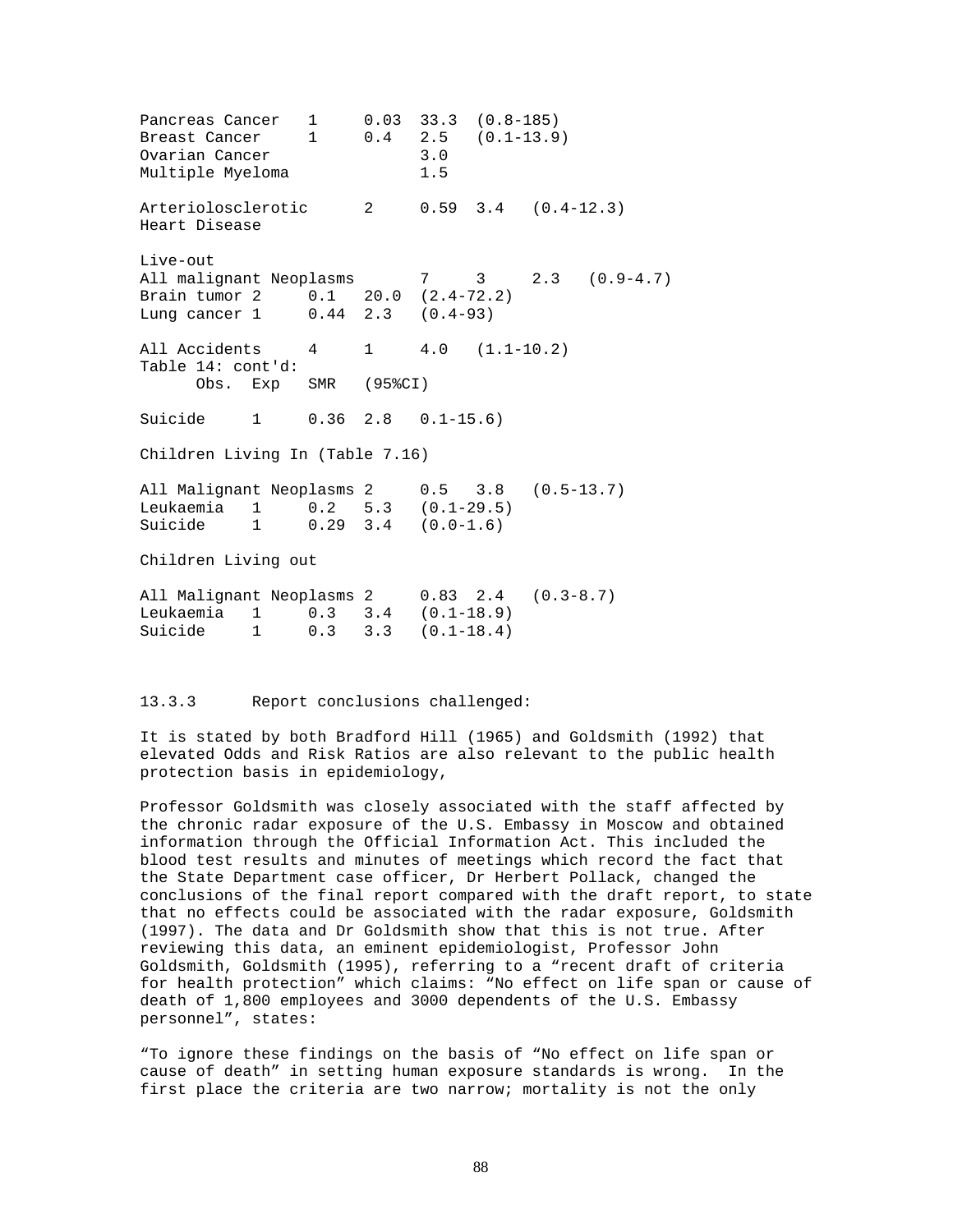relevant end-point. The positive or 'findings for concern' are ignored. Increased cancer incidence among dependents is a nontrivial endpoint."

A highly remarkable result is the dose-response relationship for a range of sicknesses, Table 10. The results must be very highly significant to survive the exposure dilution effect with the disease gradient intact and statistically significant. As with Robinette et al. (1980), the data presented in the Lilienfeld contract report is contrary to that stated in the report's stated (an altered) conclusions. Despite the small numbers, the lack of long latency period and dilutionary factors, the Lilienfeld data shows a significant increases in:

Cardiac symptoms Neurological and psychological symptoms Altered blood cell counts Increased chromosome aberrations, and Elevated cancer in children and adults Sickness increasing in a dose-response manner with years of residence.

These symptoms are associated with chronic exposure to very low intensity pulsed microwaves in the range < 0.04 to 0.2(W/cm2.

In a sense too, the fact that the State Department case officer, Dr Herbert Pollack, altered the conclusions, attests to the significance of this study, the results of which would be embarrassing to the U.S. Government, both in terms of compensation and in terms of the validity of the U.S. exposure standard.

13.4 Selvin et al. (1992): "Distance and risk measurements for the analysis of spatial data: a study of childhood cancer" - The Sutra Tower Study, San Francisco.

#### Background:

\_

Selvin et al. (1992) is widely quoted in national and international reviews as showing no evidence of health effects from a powerful telecommunications tower near a human population. The ICNIRP (1998) statement is typical when it says: "Selvin et al. (1992) reported no increase in cancer risk among children chronically exposed to microwaves radiation from a large microwave transmitter near their homes."

Broadcast tower residential exposure patterns:

Selvin et al. (1992) made a major error by assuming that the public exposure varies linearly with distance from the tower. Their conclusions were firmly based on this assumption and therefore are wrong. Radio engineers know a great deal about broadcast antennae radiation patterns. Some typical VHF examples are given in section 1.9 and Figures 4 to 6.

Figure 30: Ground level exposure for a typical UHF TV broadcast signal, from an antenna pattern from Hammett and Edison (1997), for a 2.4 MW ERP transmitter at 400m AGL, for a flat surface.

The ground level radial pattern shows a complex of undulating patterns whose peaks and troughs vary with the wavelength of the signals and the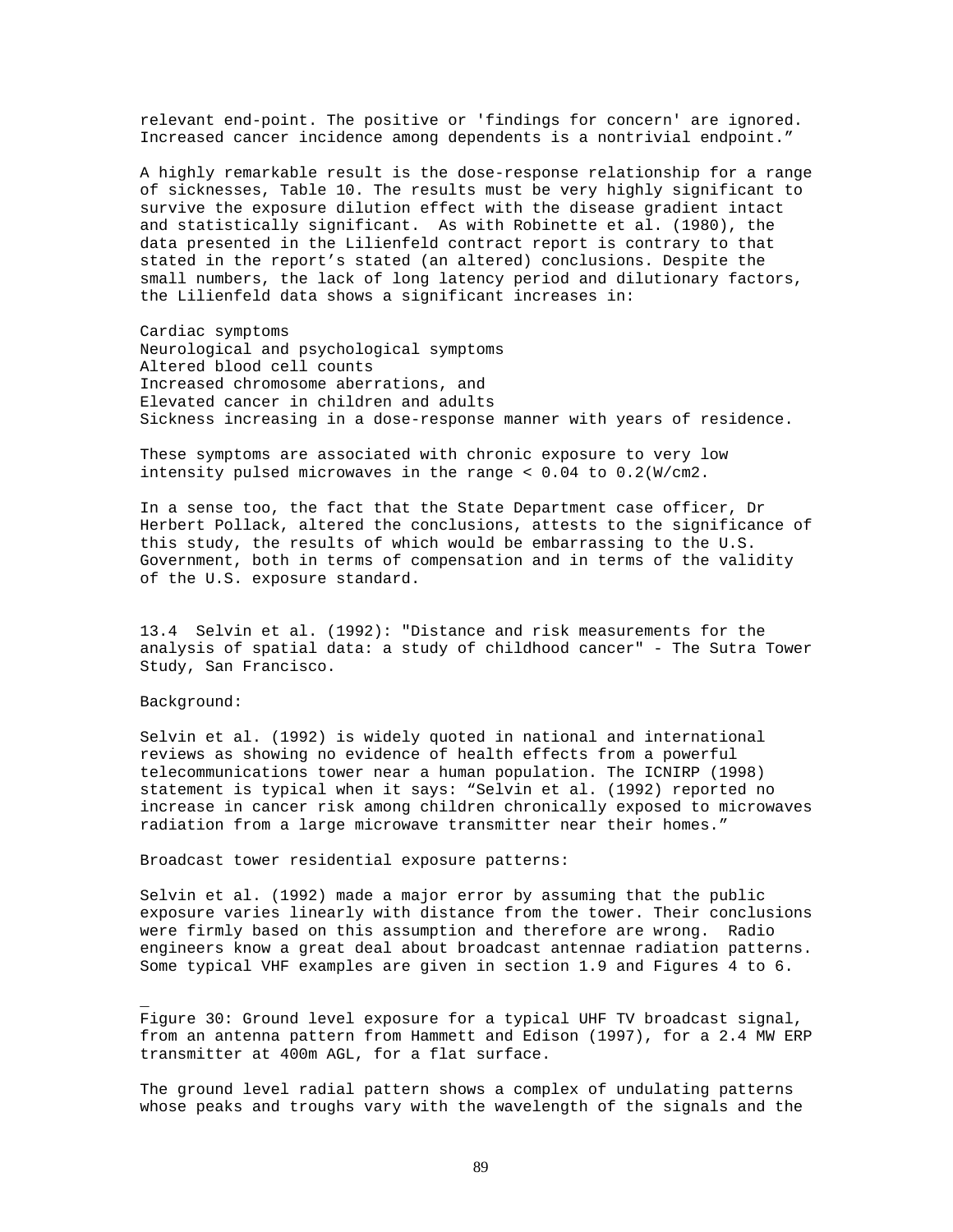height of the antennae. The transmissions from the Sutra Tower have weak VHF and powerful UHF signals. Figure 30 shows a typical UHF signal taken from an antenna vertical pattern in Hammett and Edison (1997). Figure 30 shows that the strongest peaks for UHF signals occur between 2 and 4 km, and the main beam peaks outside 10 km, around 11 to 15 km from the base of the tower. Measurements taken around the Sutra Tower are presented in Figure 31, showing the mix of VHF and UHF broadcast stations.

The high peak close to the tower and the peak near 1 km are from the VHF (FM radio) transmissions, as shown in Figure 5. The peaks outside 2 km are primarily UHF signals, as shown in Figure 30.

Residential Exposure Factor:

The direct exposure measurements or calculations need to be adjusted for epidemiological purposes because people largely live inside and move around a great deal. The mean Personal exposure Factor has (PEF) has been estimated as 0.15, Section 1.10. For example, the measured outside signal at the five homes of the children who live within 1 km of the tower and who have brain tumour, averages  $1.74(W/cm2$ . When the PEF of 0.15 is applied this becomes 0.26(W/cm2.

Figure 31: The measured and estimated power density (exposure in (W/cm2) with distance from the Sutra Tower. Circles show measurements. The line follows measurement points and the radial pattern of Figure 30 beyond 3 km. From Hammett and Edison (1997) and readings taken by the author in 1999.

The objective of Selvin et al.:

Selvin et al. were concerned with developing statistical data analysis techniques involved in comparing spatial clustering with risk approach to data analysis of potential effects from point sources of exposure. They apply their methods to the white, childhood cancer data for children <21 years living in the vicinity of the Sutra Tower to test the presence of clustering. An example, of the spatial distribution for childhood leukaemia, is given in Figure 30.

13.4.5 The results and errors in Selvin et al.:

Selvin et al. were totally unaware of the reality of radiation patterns and simply assumed that exposure varied linearly with radial distance. This was used to test three method of statistical clustering in an attempt to define the exposed vs unexposed populations. These approaches showed that peak cancer rates occurred at a radius of 1.75 km from the tower. From their methods this defines the exposed group to be within twice this distance, i.e. within 3.5 km. Because they assumed a linear decline in exposure with distance from the tower they conclude: "None of the three analytic approaches indicates the presence of clustering of childhood cancers associated with the Sutra Tower." If they knew the actual radial radiation pattern then their conclusion would have been very different.

\_

\_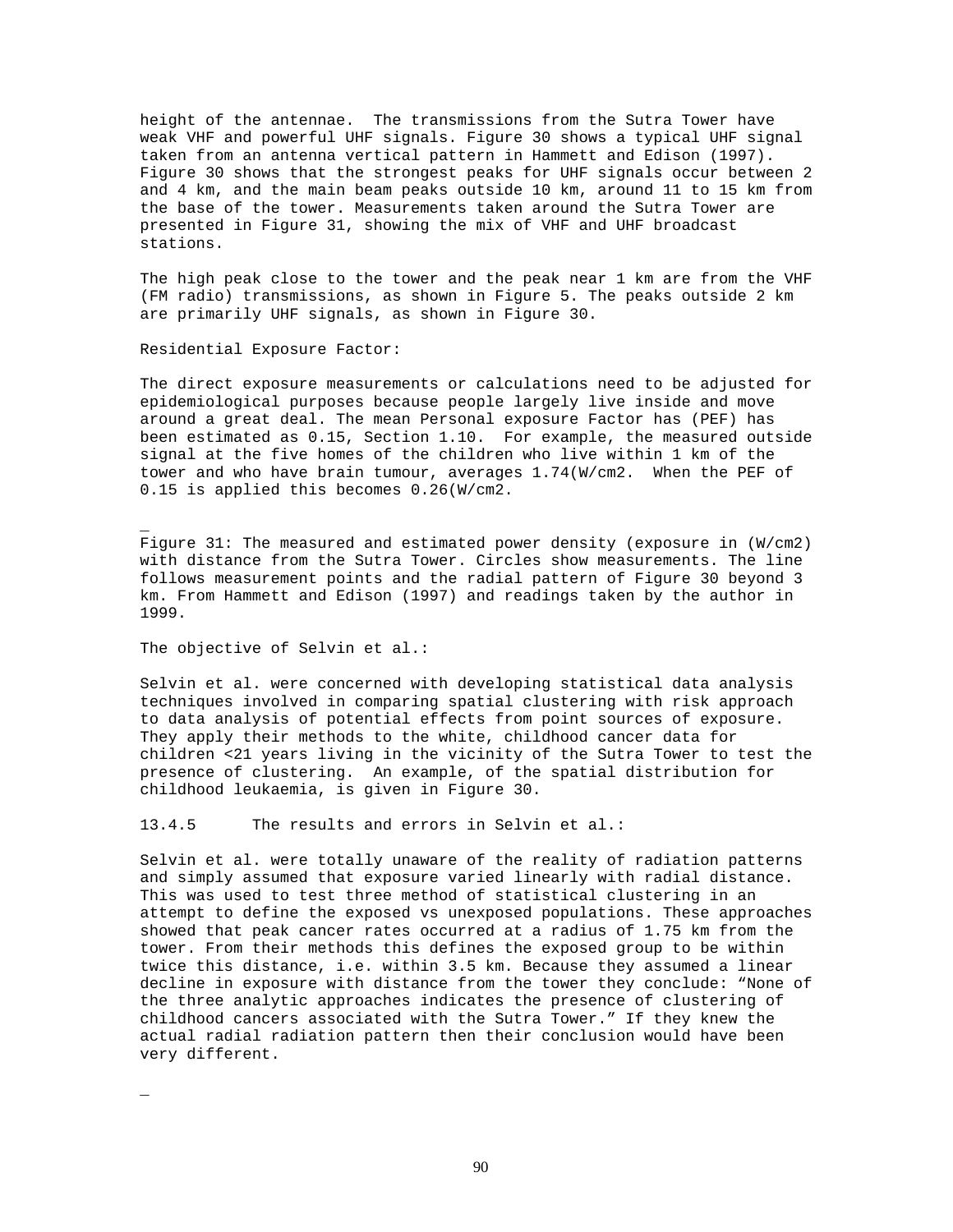Figure 32: Spatial map of white childhood (<21 years) leukaemia for San Francisco, 1973-88, from Selvin et al. (1992).

Figure 33: All cancer for children (<21 years) from 1973-88, from Selvin et al. (1992), involving 123 cases; brain tumor (35), leukaemia (51) and Lymphoma (37). The non-residential areas of Golden Gate Park, the Central Business District (CDB) and Lake Merced are shown, along with the 1 km ring around the Sutra Tower.

Detailed spatial cancer incidence and exposure analysis:

Childhood cancer rates and residential locations are given for the period 1973-1988 by Selvin et al. (1992). A total of 123 cases of childhood cancer were identified among 50,686 white individuals at risk under the age of 21 years. These included 51 cases of leukaemia, 35 cases of brain tumour and 37 cases of lymphatic cancer. Selvin et al. estimate that these categories of cancer cover close to 50 % of all cancers. Each childhood leukaemia case is given a residential location on a spatial map, Figure 30, the four cancers reported are plotted in Figure 31.

It is immediately evident in Figure 32 that there are higher childhood leukaemia rates in the eastern sector compared to the western, northern and southern sectors. Antenna radiation patterns and model calculations for all the antennae on the Sutra Tower, are given by Hammett and Edison (1997). These show that readings and model calculations give highest radiation intensities in the eastern sector. The broadcasters aim their signals at the greatest population in the city and across the Bay in Oakland and Berkeley. This is the first indication of a dose-response relationship.

Figures 32 and 33 also reveal the lack of cancer and residence in Golden Gate Park, the broad low density housing area of the Army Base, the Presidio to the NW, a large park area and hills to shade suburbs to the SW, the Central business district to the ENE the Lake Merced recreational area, and the port and industrial area along the eastern coastline. These were all taken into account when the residential population density was calculated below. In figure 32 the cluster 48-51 are residences on a western facing hill slope. They have higher exposure levels from the Tower than the radial distance implies. They contribute to the higher cancer rate in the 6-8 km ring compared with the 5-6 km ring and explains some of the scatter about the dose response line.

Table 15: Radial rings, with estimated population, Risk Ratios and Cumulative Risk Ratios, for white childhood brain tumour, Leukaemia, Leukaemia + Lymphoma, and All Cancer, in association with RF/MW exposure from the Sutra Tower, San Francisco.

Distance (km) <0.99 1-1.99 2-2.49 2.5-2.99 3-3.49 3.5-3.99 4-4.49 4.5-4.99 5-5.99 6-8 Est. Population 1138 4334 3558 4489 5146 5566 4939 5386 8141 7988 Estimated personal mean dose in (W/cm2. 0.50 0.09 0.15 0.09 0.12 0.11 0.06 0.045 0.03 0.014

Symptom

\_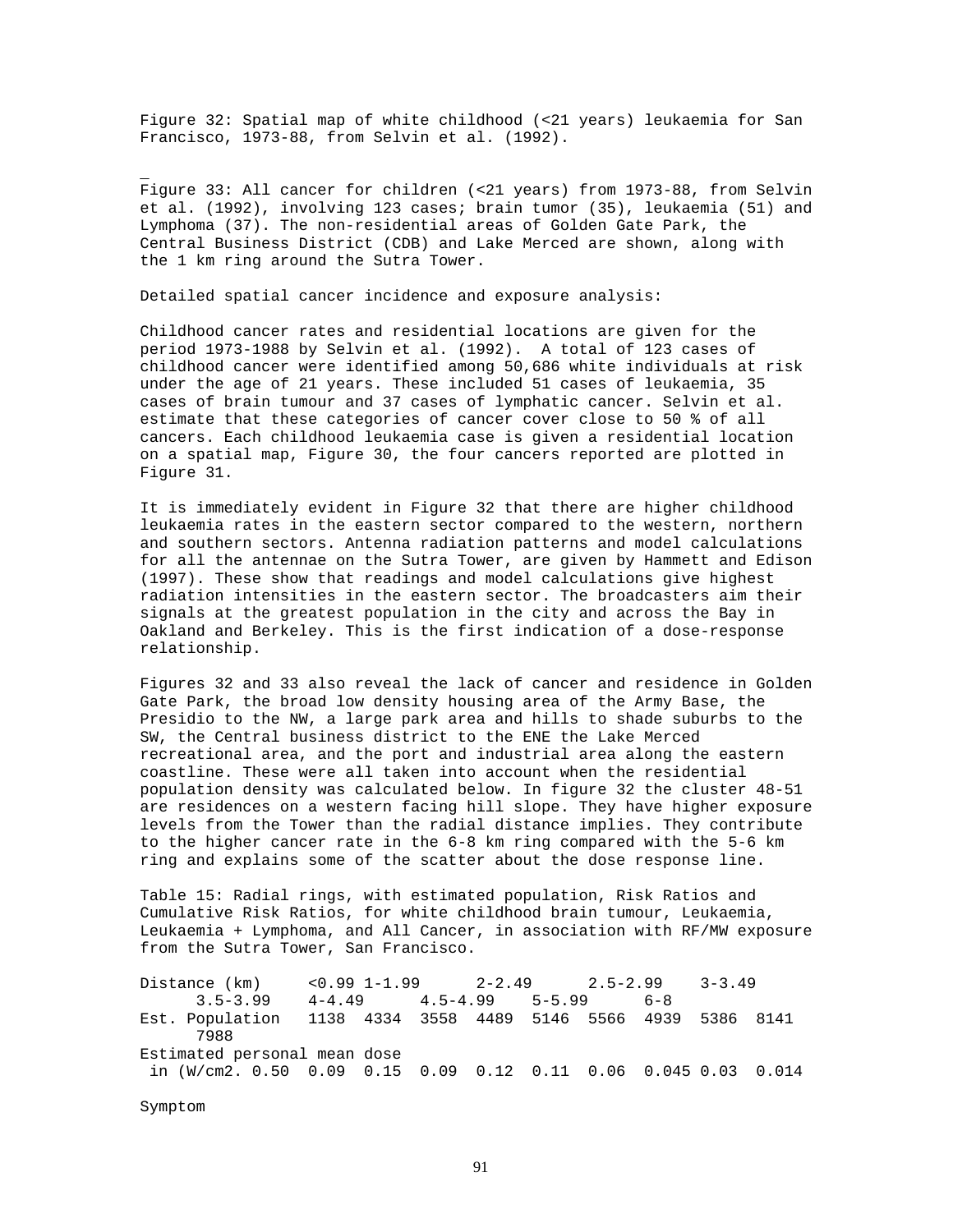Brain Tumour 11.81 2.48 3.02 1.80 2.09 1.93 1.63 1.00 0.99 1.01 Cumulative 11.81 4.42 3.87 3.18 2.88 2.66 2.49 2.26 2.02 1.86 Leukaemia 1.26 1.32 2.02 1.92 1.67 1.80 2.03 1.33 0.53 1.26 Cumulative 1.26 1.31 1.59 1.70 1.69 1.72 1.77 1.70 1.48 1.44 Leuk + Lymph 2.47 1.08 2.63 2.08 2.54 1.85 2.27 1.56 0.57 1.05 Cumulative 2.47 1.37 1.86 1.94 2.10 2.05 2.08 2.00 1.73 1.62 "All Cancer" 4.88 1.44 2.73 2.01 2.43 1.87 2.35 2.11 0.68 1.04 Cumulative 4.88 2.16 2.38 2.26 2.31 2.43 2.21 2.19 1.80 1.68

In order to calculate radial ring cancer rates a detailed map of San Francisco was used to remove areas of ocean, park, hill shading, lakes, port and central business district as outlined above, to make an estimate of the mean residential population density in each ring. These factors are recorded in Table 15, which also shows the Risk Ratios for each childhood cancer group.

The mean radial exposure regime, for this analysis, was assumed to be isotropic and given by Figure 31. Direct exposures were reduced by a factor of 0.15 to allow for mean residential exposure. These estimates are given in Table 15. Thus the radial childhood cancer rates can be compared with a much more realistic radial radiation exposure pattern. The resulting estimates are summarized in Table 15.

Figures 34 and 35 show extremely significant dose-response relationships (p<0.0001) for Childhood brain tumor and All Cancer. The trend line passed through zero within the uncertainty of the data.

The dose-response trend analysis uses a least squares fit. The Mantel-Haenszel estimate of t with a two-tailed t-test was used for the significance test. For All Cancer  $t = 14.05$  and for Brain Tumour  $t =$ 13.70. For leukaemia (t = 3.31, p<0.01), Leukaemia and Lymphoma combined  $(t = 3.81, p < 0.005)$ , Non-Hodgkin's Lymphoma  $(t = 1.94, p < 0.05)$  and Hodgkin's Lymphoma (t = 7.26, p<0.001).

Contrary to the conclusion of Selvin et al. and ICNIRP (1998), who claim that this study shows no evidence of adverse effects, the spatial data when related to actual radial radiation exposure patterns forms significant linear dose-response relationships, with All Cancer and Brain Tumour having extremely significant dose-response relationships.

Figure 34: Brain Tumour Risk Ratio as a function of estimated radial group mean personal exposure to RF/MW radiation from the Sutra Tower, San Francisco, using the spatial childhood cancer data presented in Selvin et al. (1992). The linear dose-response relationship is extremely significant (p<0.0001).

\_

\_

Figure 35: All Cancer Risk Ratio as a function of estimated radial group mean personal exposure to RF/MW radiation from the Sutra Tower, San Francisco, using the spatial childhood cancer data presented in Selvin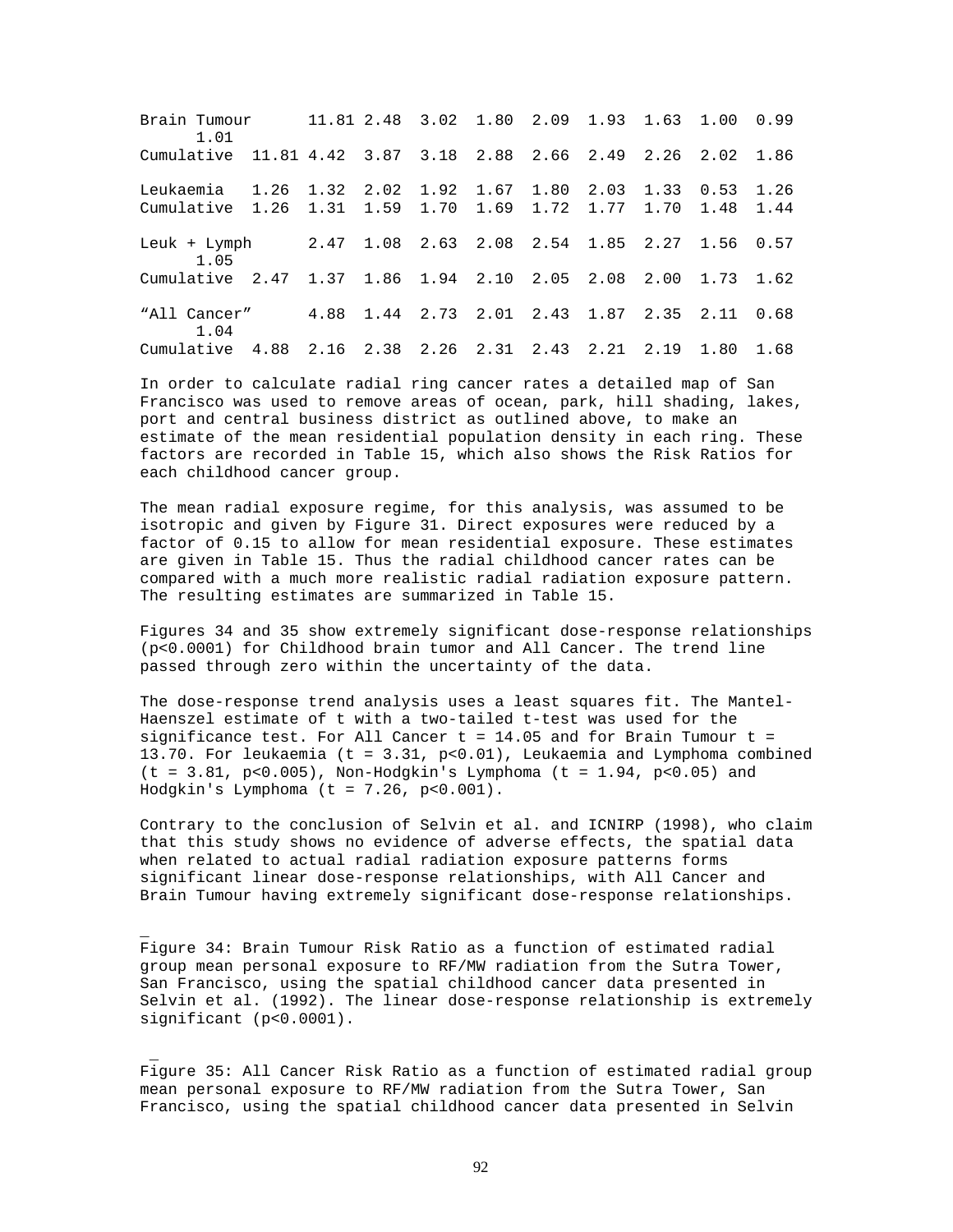et al. (1992). The dose-response relationship is extremely significant (p<0.0001).

This results in the data in Selvin et al. (1992) show a very highly significant dose response relationships which, when combined with other epidemiological studies, shows a causal relationship between RF/MW exposure and several childhood cancers, especially brain tumours, leukaemia, Hodgkin Lymphoma and all cancer.

13.5 Beall, Delzell, Cole and Brill (1996) "Brain Tumor among Electronics Industry Workers:

ICNIRP (1998) claims that this study showed no significant increases in nervous system tumours. This is factually wrong. The overall results of Beall et al. (1996), as presented in their abstract is: There was elevated ORs:

"For 10 or more years of employment in engineering/ technical jobs (OR = 1.7, 95% CI: 1.0-3.0) or in programming jobs (OR = 2.8, 95% CI: 1.1-7.0). The OR for glioma for all subjects who had accrued 5 years of programming work 10 years before the case's death was 3.9 (95% CI:  $1.2 - 12.4$ )."

These are statistically significant relationships. The subjects were chosen and studied because of the possibility and concern that using VDTs (Visual Display Terminals, i.e. computers) a great deal in their occupations. VDTs expose workers to a wide range of EMR for long periods, could be related to the increase in brain tumours. The researchers found differences between different occupations who use VDTs in different ways.

For example, those in manufacturing of VDTs they found  $OR = 0.8$ , while those in manufacturing VDTs who also used them for programming, OR =1.5 (95%CI: 0.8-2.7) and those in manufacturing VDTs who used them for information, OR = 1.3 (95%CI: 0.4-4.1).

Odd ratios for brain tumours increased with the longer times in jobs using VDTs. After 10 years the engineering/technical jobs had an OR = 1.7 (95%CI: 1.0-3.0) and programming, OR = 2.8 (95% CI: 1.1-7.0). These show dose response relationships, Figure 36.

Figure 36: Dose-response relationships for brain tumor mortality from Table 3 in Beall et al. (1996). These show linear dose-response relationships with years of using computers with the complex EMR exposure from the VDT.

\_

\_

This study shows that the particular groups which use live computers regularly have elevated Odds Ratios (increased levels of risk of brain tumour), and significant increases after 10 years of service. For computer programmers it is significant, p=0.04. The overall analysis, Figure 37, comparing gliomas and all brain tumours, men, women and total groups all show dose-response relationships but the relationship is not assessed as statistically significant: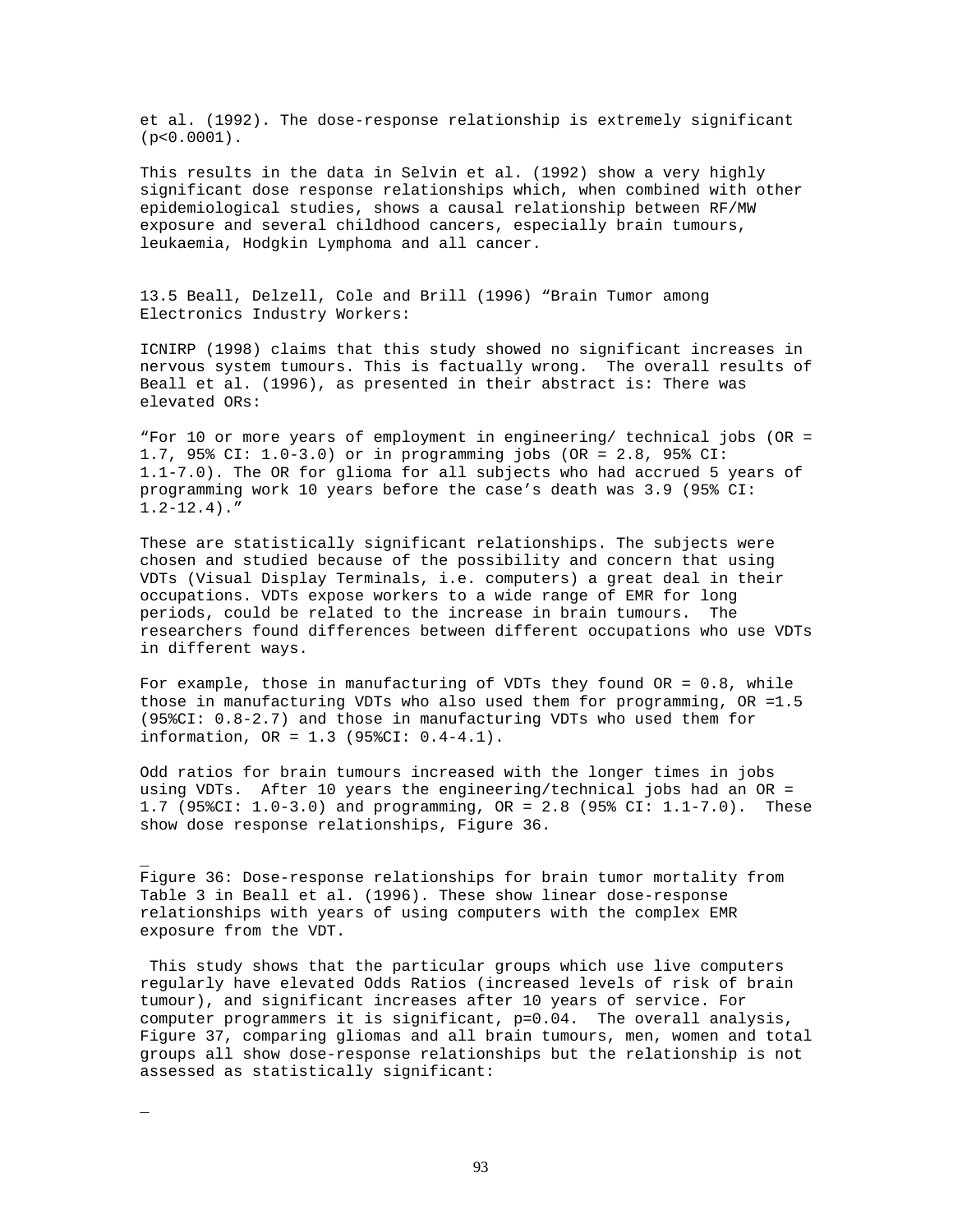Figure 37: Dose-response relationships for all brain tumors and Glioma for years of using VDTs.

The sample of men is somewhat larger than that for women. Men show increasing risk of all brain tumours and gliomas with the increasing work time with VDTs but women only show an increase in the 10-19 year group. Only 4 women are in the (20yr-group. There is a good evident reason for this. Women's employment is not usually as long as men in these jobs.

Exposures to EMR from VDTs has decreased over the decades with the introduction of low radiation" monitors. Measured RF/MW exposures at the head level of a computer user, 0.5 m from the screen, have been measured at 0.1 to 5(W/cm2. Using a mean lifetime exposure factor of 0.25 , based on 0.3 for the time at/away from work and 0.8 for the time programmers are at/away from the computer of 0.8, gives an estimated average lifetime exposure in the range 0.025 to 1.25 (W/cm2. The range is of the same order of mean lifetime residential exposure for the children in San Francisco who had a very significant increase in brain tumour and other cancers with a dose-response relationship.

Beall et al. (1996) does show statistically significantly increases of brain tumours for those using VDTs in their work for more than a 2 decades. Several relationships also showed dose response increases with brain tumours with longer periods of employment using VDTs, though the small sample sizes limit the statistical significance, these are indicative of probable relationship. The study is misrepresented by the ICNIRP reviewers as a study that shows no effects.

13.6 Grayson (1996) : "Radiation Exposure, Socioeconomic Status, and Brain Tumor Risk in the U.S. Air Force: A nested Case-Control Study".

The ICNIRP claim:

The ICNIRP (1998) paper claims that this paper "failed to show significant increases in nervous tumors". Grayson actually shows the opposite conclusion.

13.6.2 The Context of this Study:

Grayson acknowledges that EMFs are generally considered to be able to promote cancer by interfering with intercellular communications but that Balcer-Kubiczek and Harrison have observed that microwaves may act alone as tumor initiators or as cocarcinogens. He also reviews several other epidemiological studies which support the association between RF/MW exposure and brain tumors. Eighteen such studies have been identified by the present author. Grayson cites Thomas et al. (1987) who found a significant dose-response relationship for Astrocytoma, the most common form of brain tumour, and years of service in the electronics industry, with a co-carcinogenic relationship with lead from solder fumes. The RF/MW exposure had the greater effect.

A study published earlier in 1996, Grayson and Lyons (1996) investigated the incidence of cancer in United States Air Force Aircrew. Aircrew are moderately exposed to ELF and RF/MW during their flight times and on bases. Grayson and Lyons found that Aircrew had significantly higher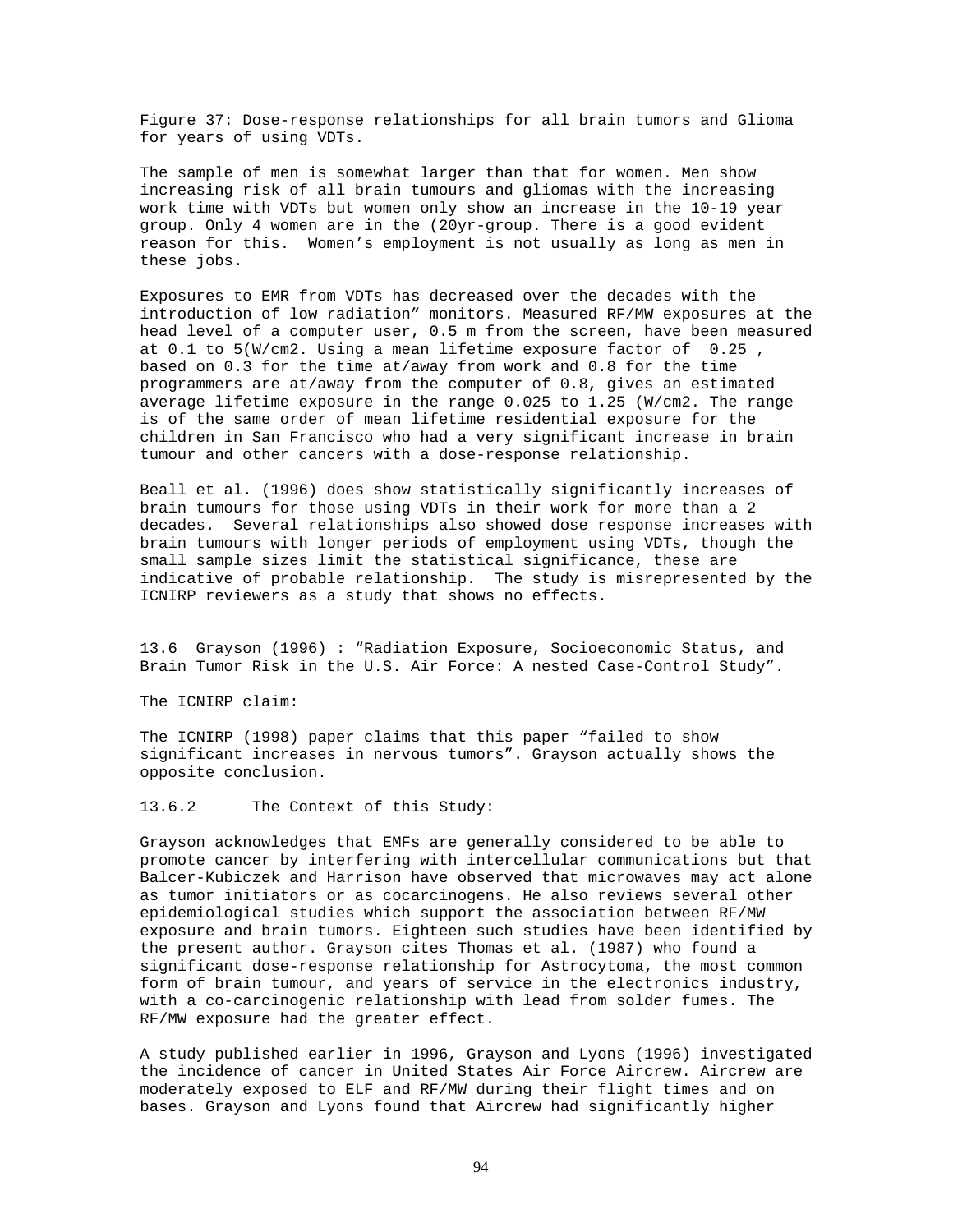cancer rates than other USAF officers, RR = 1.31 (95%CI: 1.11-1.54, n=342). For brain tumor the incidence was elevated, RR = 1.20 (95%CI: 0.52-2.78, n=13), but not significantly so, largely because of the small case sample size (n). For other cancers, cancer of the testes and urinary bladder were significantly elevated.

Grayson notes that EMF (ELF) studies generally found negative results or suggest a small excess risk. Sahl, Kelsh and Greenland (1993), Tynes, Jynge and Vistnes (1994) found no increase in brain tumor in electric utility or railway workers. Theriault et al. (1994) found an elevated risk (OR = 1.95, 95%CI: 0.76-5.00) and Floderous et al. (1993) a significantly increased risk (OR= 1.5, 95%CI: 1.0-2.2) in electrical workers.

Mack, Preston-Martin And Peters (1991), Speers et al. (1988) and Loomis and Savitz (1990) found highly significant increases; and Lin et al. (1985), Thomas et al. (1987), Preston Martin, Mack and Henderson (1989) found significant dose-response relationships for increased brain tumors in EMR exposed populations. Using the EMR Spectrum Principle, this amounts to very strong evidence which is indicative of a causal relationship.

# 13.6.3 Grayson's results:

Grayson carried out a job title-time-exposure matrix utilising potential intensity scores for both ELF and RF/MW EMR exposures. Data on ionizing radiation exposure was also available.

"Although the present study has its limitations, particularly in exposure estimation, it does suggest that there is a small association between potential EMF exposures and brain tumor risk among Air Force members, especially for personnel potentially exposed to Radiofrequency/microwave EMFs."

The results for the three types of radiation exposure, after adjustment for: Age-race-senior military rank, were:

Ionizing Radiation OR = 0.58 95%CI: 0.22-1.52 ELF Radiation OR = 1.28 95%CI: 0.95-1.74 RF/MW radiation OR = 1.39 95%CI: 1.01-1.90

The relationship for age-race adjusted Odds Ratios for rank were:

Rank OR = 2.11 95%CI: 1.48-3.01 Senior Rank OR = 3.30 95%CI: 1.99-5.45

The ELF and RF/MW exposure results are consistent with the second part of the EMR Spectrum Principle, that there are likely to be stronger effects at higher frequencies. These results are consistent with and confirming of the studies cited above, section 13.6.2.

The rank-related results are independent of the exposure-related results. They raise the question of the influence of socio-economic status, which is accurately represented by military rank. Preston Martin (1989) and Preston-Martin et al. (1993) also find that brain tumour risk increases with socio-economic status.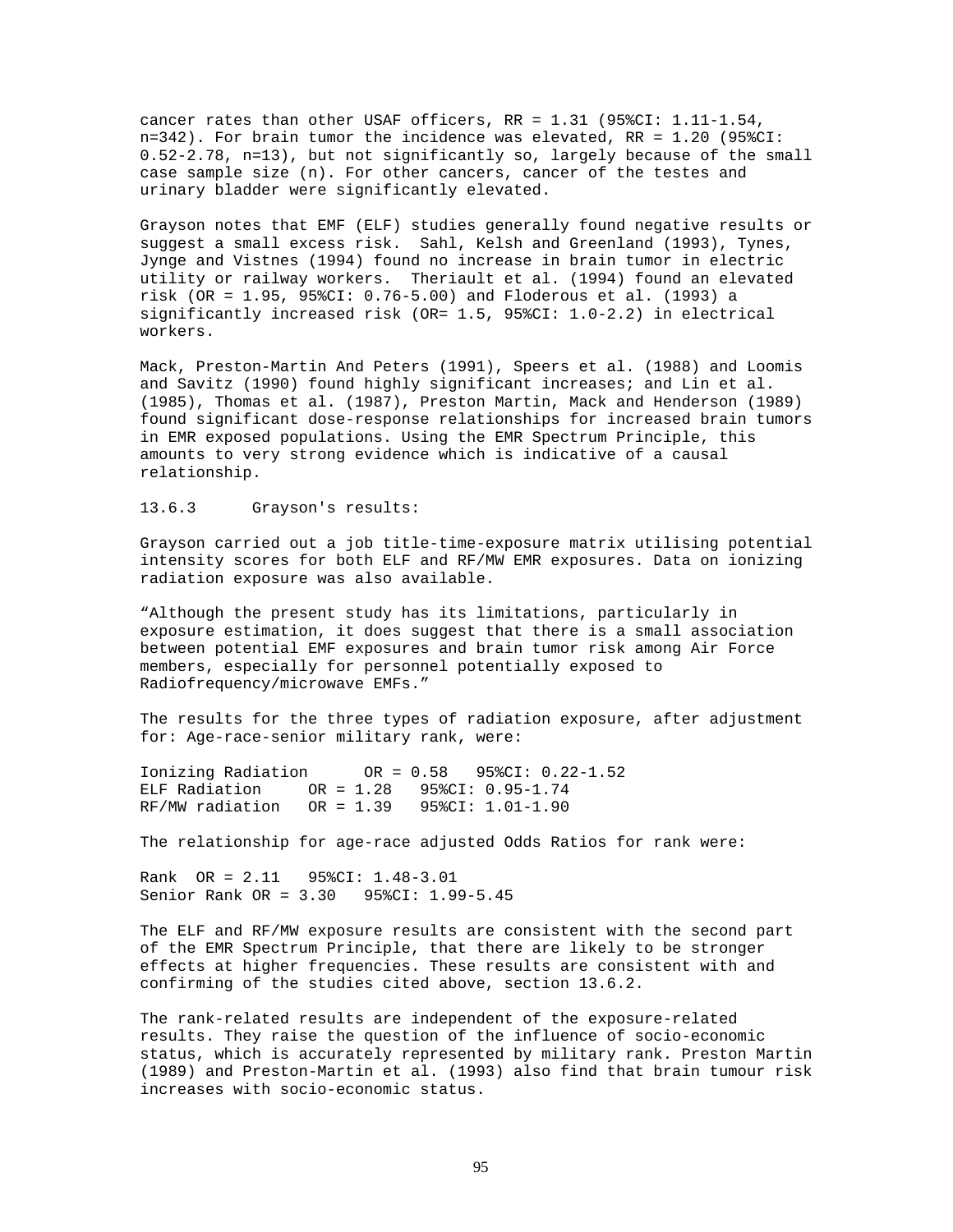Grayson (1996) is far from a "no effects" study. Thus far consistently the ICNIRP claims are scientifically wrong and misleading. This study does show a small but statistically significant increase in brain tumour from RF/MW exposure.

13.7 Rothman, Chou, Morgan, Balzano, Guy, Funch, Preston-Martin, Mandel, Seffens and Carlo (1996): Assessment of Cellular Telephone and Other Radiofrequency Exposure for Epidemiologic Research.

#### The Context:

This and the next paper, Rothman et al. (1996 a and b), are used to imply that there is "no excess total mortality was apparent among uses of mobile phones". This is the ICNIRP context of citing papers, as the six above are quoted, claiming that they show no increases or no significant increases in brain tumour or cancer. This paper, Rothman et al. (1996a), is the description of an epidemiological study in progress about the potential association of mobile phone use and brain tumour.

An important feature of radiation is the contrast between ionizing and non-ionizing radiation. The threshold for the ability of a photon to strip and electron off an atom, forming an ion, is a photon energy or 12.4 eV or a wavelength of 100 nm, Hitchcock and Patterson (1995). By this criteria, ultraviolet radiation, with a wavelength range of 200 to 400 nm is not ionizing radiation. However, the spectrum in Rothman et al. (1996a) shows UV radiation as part of the ionizing radiation segment. This may be because UV radiation is shown to produce skin cancer and cause immunosuppression in people, Gochfeld et al. (1995). With the assumption of many people that cancer can only be caused by ionizing radiation and not by non-ionizing radiation, then rather than accepting that non-ionizing UV radiation does cause cancer, they prefer to change the definition.

#### The Conclusion:

ICNIRP's follow up statement is actually true: "but it is still too early to observe an effect on cancer incidence or mortality". The latencies of brain tumours is decades. This is not an appropriate paper to cite in a cancer assessment because it has no evidence value for or against the incidence of cancer in RF/MW exposure.

13.8 Rothman, Loughlin, Funch and Dreyer (1996): "Overall Mortality of Cellular Telephone Customers"

This study was prompted by case reports of brain cancer among cellular telephone users. To evaluate the possible effect of using cellular telephones on the risk of death they compared the rates of mortality between mobile phone users and portable phone users. For the cancer latency reasons above it is a very preliminary report. The authors state:

"First, they do not directly address the issue of the relationship between cellular telephone use and brain cancer, which comprises only a small proportion of deaths. Second, the time between exposure to radio frequency energy from portable cellular telephones and the death endpoints that we measured was comparatively short, and our study therefore addresses only short-term effects."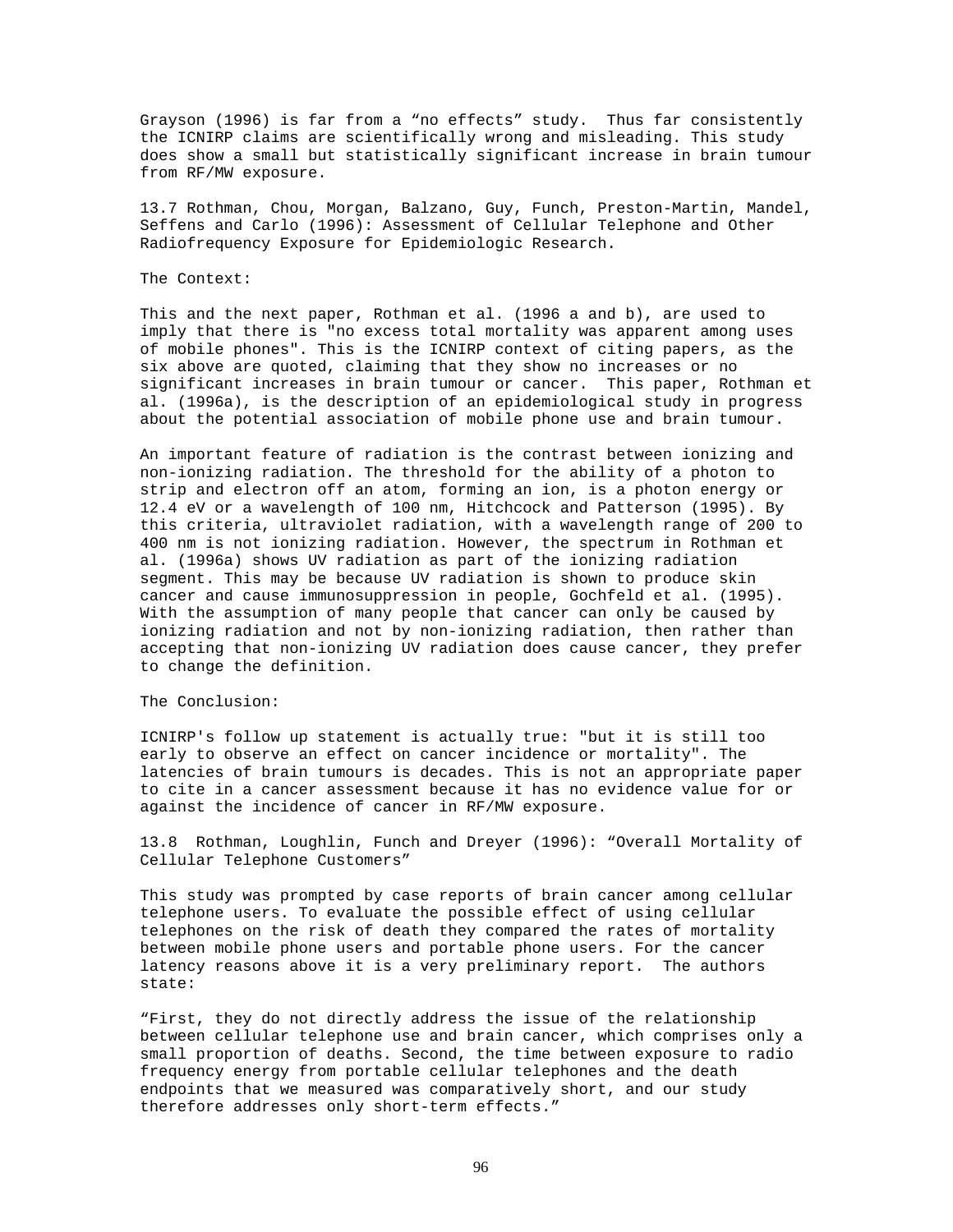Both mobile and portable phone users have lower mortality rates than the general population. However, there are differences between these two groups. This paper is a prime example of how to obscure significant results. They conclude that for users with phone accounts at least 3 years old, portable phones produce a lower mortality risk than mobile phones, MR = 0.86 (90% CI: 0.47-1.53). This is deliberately avoiding the alternative true statement that mobile phone users have a higher mortality rate than portable phone users. They also use a 90% confidence interval rather than the normal 95%. Their data, Table 1, shows for all ages, significantly higher death rates among cell phone users. The following is the result of a 2x2 analysis for all men, all women and all people:

RR 95%CI p-value For men: 1.40 1.06-1.86 0.017 For women: 1.52 0.78-2.95 0.31<br>All people: 1.38 1.07-1.79 0.013 All people: 1.38 1.07-1.79

Since the portable phone users are exposed to RF/MW radiation they are not an unexposed group. Hence the difference is likely to be larger. A crude analysis of mortality with years of phone usage showed RR = 1.35 for 2 yrs and RR = 1.56 for 3 yrs. When adjusted for confounding, these reduced to 1.075 and 1.163 respectively. This shows that the adjusted comparative mobile phone mortality elevation more than doubles from 7.5% to 16.3 % with the extra year of usage.

Therefore, in the context of a cancer assessment, this paper does not identify the cause of death and therefore is not a cancer assessment. The authors hide the results by reversing the comparison. Overall the study does show that for a large (256,284) 1 year sample there is a significantly higher mortality rate among mobile phone users compared with portable phone users, especially among older people, and increases with years of usage.

13.9 Interim Conclusions (Papers 1 - 8.):

All of the first 8 papers or reports cited by ICNIRP with the clear intention of dismissing the possibility of cancer being related to RF/MW exposure. All are inappropriately or incorrectly cited. In some cases they are deliberately, misquoted and misused. In reality the reverse of what ICNIRP claims is true. Often the data challenges the conclusions.

Two of the papers, Barron and Baraff (1958) and Rothman et al. (1996a) are inappropriately included when they are not giving epidemiological results of cancer resulting from RF/MW exposure.

The remaining six reports or papers all show statistically significant increases in mortality from RF/MW exposure, including cancer of various body organs, especially brain tumour and leukaemia. Three of them also show significant dose-response relationships for a range of cancer, including respiratory cancer, Robinette et al.; Brain Tumour, Leukaemia, Hodgkins and Non-Hodgkin's Lymphoma and All Cancer, Selvin et al., and Brain Tumour, Beall et al.. Lilienfeld et al. (1978) shows significant dose response increases in a range of illnesses. Rothman et al. (1996b) shows significantly increased mortality from mobile phone usage, increasing in a dose response manner with years of usage.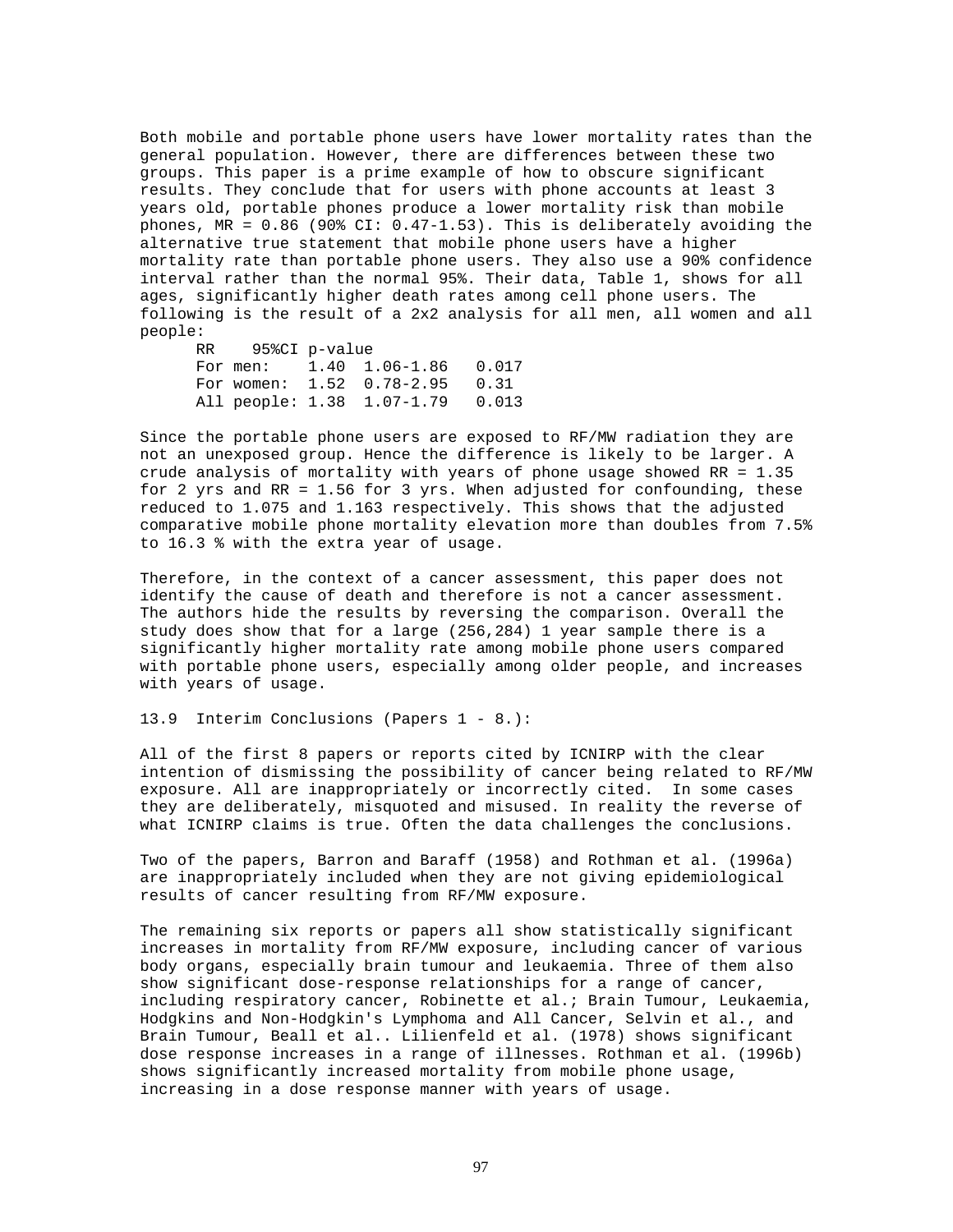Two of these, Lilienfeld et al. and Selvin et al., show results with extremely low mean residential RF/MW exposures, one moderate to low exposures from computer screens and two moderate to high exposures from military radio and radar radiation. The residential study shows that statistically significant increases in childhood cancer occur in a doseresponse manner. For All Cancer, Selvin et al.(1992), the threshold is near to zero.

Studies acknowledged by ICNRIP to show increases in cancer from RF/MW exposure:

In this section there are five papers covering three studies. Szmigielski et al. (1988) and Szmigielski (1996) cover the Polish Military Study, Dolk et al. (1997a and b) cover the U.K. Regional TV Tower Study and Hocking et al. cover the North Sydney Broadcast Tower Study.

14.1 The Polish Military Study:

Szmigielski, Bielec, Lipski and Sokolska (1988): "Immunologic and Cancer-Related Aspects of Exposure to Low-Level Microwave and Radiofrequency Fields" , and

Szmigielski (1996): "Cancer morbidity in subjects occupationally exposed to high frequency (radiofrequency and microwave) electromagnetic radiation".

ICNIRP Dismissal:

ICNIRP's complete, comprehensive and in-depth assessment of this project is fully quoted in the following two sentences:

"There has been a report of increased cancer among military personnel (Szmigielski et al. (1988)), but the results of the study are difficult to interpret because neither the size of the population nor the exposure levels are clearly stated. In a later study, Szmigielski (1996) found increased rates of leukaemia and lymphoma among military personnel exposed to EMF fields, but the assessment of EMR exposure was not well defined."

This is a woefully inadequate and thoroughly unprofessional treatment of this large and significant epidemiological study. The ICNIRP response represents a total misunderstanding or misrepresentation of epidemiology and the results of this study.

Cancer Epidemiology:

Most cancer studies use data from cancer registers that cover several decades to allow for cancer latencies These registers involve the large populations are necessary for statistical quality and significance. Retrospective studies, such as cohort and case control studies rarely, have records of the hourly or daily mean exposure of every participant for the period of the register. Hence occupational activities involving exposure to a potential disease agent is the most common surrogate for exposure. Sometimes a job exposure matrix assessment is undertaken of a typical sample of tasks involved in a job. This improves the exposure assessment but it remains an estimate of potential or probable exposure.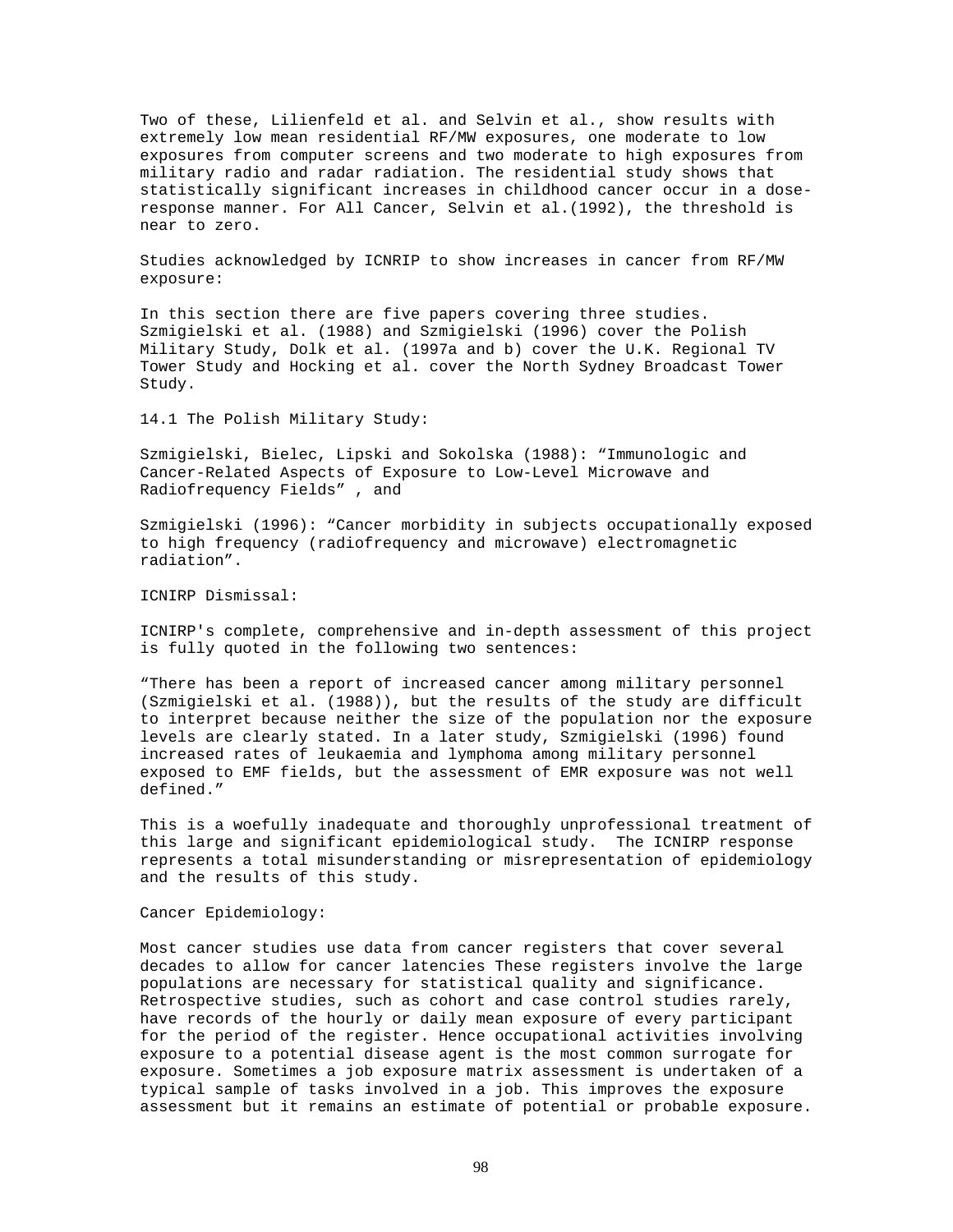Because of these practical limitations epidemiology is based on careful selection of occupational groups in order to compare morbidity and mortality rates between exposed and non-exposed or low exposure control groups.

Hence many studies involve "electrical occupations", "power station workers", "electric train drivers", "electric utility workers", "computer programmers", "sewing machine operators", "TV repairmen", etc… Their cancer and illness rates are then compared with a set of controls who are selected because they have the same age-race-income-geographic- … characteristics to make them as similar as possible to the exposed people with the one exception of the exposure.

Polish Military Exposure Assessment:

Years of service become a reasonable estimate of cumulative exposure and thus a source of a dose-response gradient. For some occupations the EMR exposures are intermittent and associated with a particular activity. For example, physiotherapists using RF/MW heating for diathermy prior to muscular manipulation. Their exposures are generally for only a minute or two after the machine has been turned on. The monthly number of treatments is a good measure of the cumulative monthly dose or the monthly mean exposure.

Thus, most EMR epidemiological studies rely solely on occupational descriptions as a surrogate for exposure. Refinements include job exposure matrix surveys or reported exposure incidents. In this later case any exposure radiation from an active radio antenna or radar antenna is reported and recorded, along with the estimated level of exposure and time of exposure. This is because strict daily limits are maintained based on cumulative dose. This is the EMR Hygiene reporting regime. It has been used in the Polish Military since about 1968. Hence the Polish Military Study uses one of the more advanced exposure assessment regimes of any study published. Szmigielski (1996) states:

"Data on exposure of personnel to RF/MW were collected from EM military safety groups operating as health hygienic services. These groups are responsible for measurements of RF/MW field intensities at and around service posts where EM emitting equipment is used, repaired or serviced, and keep health records of personnel working on these posts. The number of personnel considered to have been exposed occupationally to RF/MW was easily established, but the evaluation of the exposure rate appeared to be quite difficult."

Thus to be considered as a member of the exposed group, exposure episodes were required to be recorded. All other personnel are used as controls. This is one of the most advanced exposed group selection criteria ever used.

Population Description:

The data set used by Szmigielski et al. was 1971-80, and Szmigielski (1996) updated this to use 1971-85. Szmigielski et al. state:

"The total population of career servicemen (in the Polish armed forces) was analyzed, and a subgroup of personnel exposed occupationally to MW/RF radiation (on the basis of service records) was developed; the E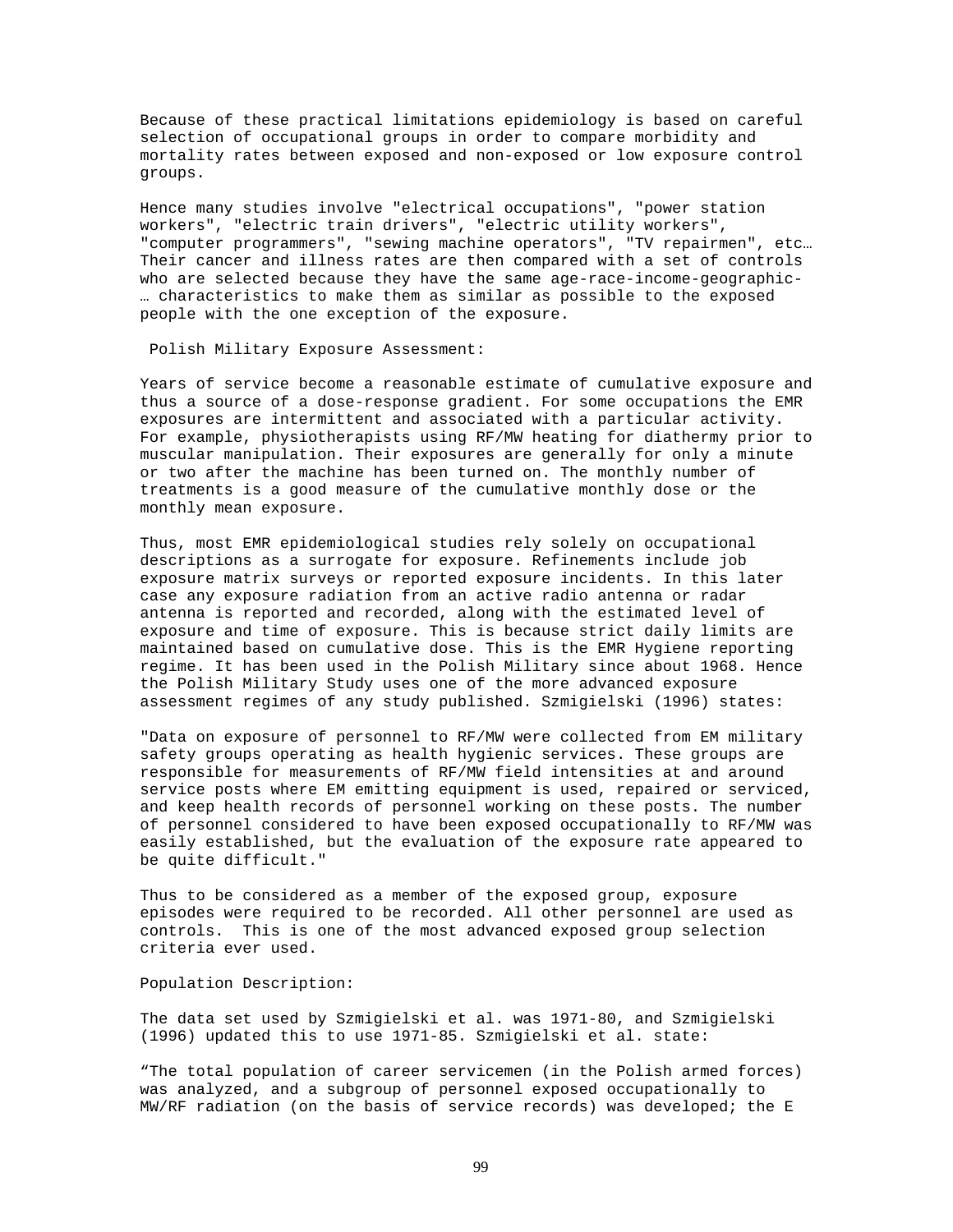(exposed) group counted about 3 % of the total population, the rest (97%) was considered as subjects without exposure to MW/RFs (the NE group)."

Szmigielski (1996) explained that over the 15 years there is a slight year to year variation in the population but it averages 128,000 person each year with 3700 being RF/MW exposed. The data set is somewhat larger than that used by Robinette et al. (1980) and exposure dichotomization is significantly better. Over the 15-year data set there are 1.92 million p-yrs in the control group and 55,500 p-yrs in the RF/MW exposed group.

Thus the Polish Military study is a very large study with a well defined population with a high quality criteria for identifying the exposed vs control groups. ICNIRP is wrong in its criticism and wrong to dismiss this highly significant study.

14.1.5 The Results of Szmigielski et al. (1988)

14.1.5.1 Health Effects Assessment:

Szmigielski at al. are acutely aware that evidence of immunological impairment with RF/MW exposure is evidence of increased cancer risk since the immune system is a vital part of the cellular repair mechanism of our bodies. Hence they first review evidence that RF/MW impairs the immune systems in cells and animals.

14.1.5.2 Cell line (In Vitro) studies:

They found and present evidence of immunosuppression and immunostimulation associated with RF/MW exposure of cells to a wide range of frequencies, modulations and intensities. This is related to the hypothesis of Professor Ross Adey and his group about the modification of calcium ion binding at the cell membrane surface, and its flow on effects into the signal transduction regulation of the cells. We are now aware that both calcium ion efflux and influx occur at different combinations of RF/MW signal impacting on the cell membrane. This is consistent with immunosuppression and stimulation respectively.

14.1.5.3 Whole animal (In Vivo) Studies:

Short-term exposures of experimental animals to low level RF/MW initially confused thermal effects with non-thermal effects. Careful control of exposure and better handling of animals found consistent transient and reversible increase lymphocyte proliferation and function. However, that time there was not convincing in vivo evidence of immune system impairment from short-term RF/MW exposure, and, at that time "There are no experiments in vivo involving exposure of animals to lowfrequency modulated MW with examination of the immune functions. On the other hand, as discussed below, both the higher susceptibility of animals to chronically exposed bacterial and viral diseases, and the data on acceleration of development of neoplasms in mice exposed for months in non-thermal MW fields (the two phenomena that might result from suppression of immune functions in chronically exposed subjects) emphasize the problem of the response to long-term low-level irradiation in MW/RF fields, and they call for further investigation."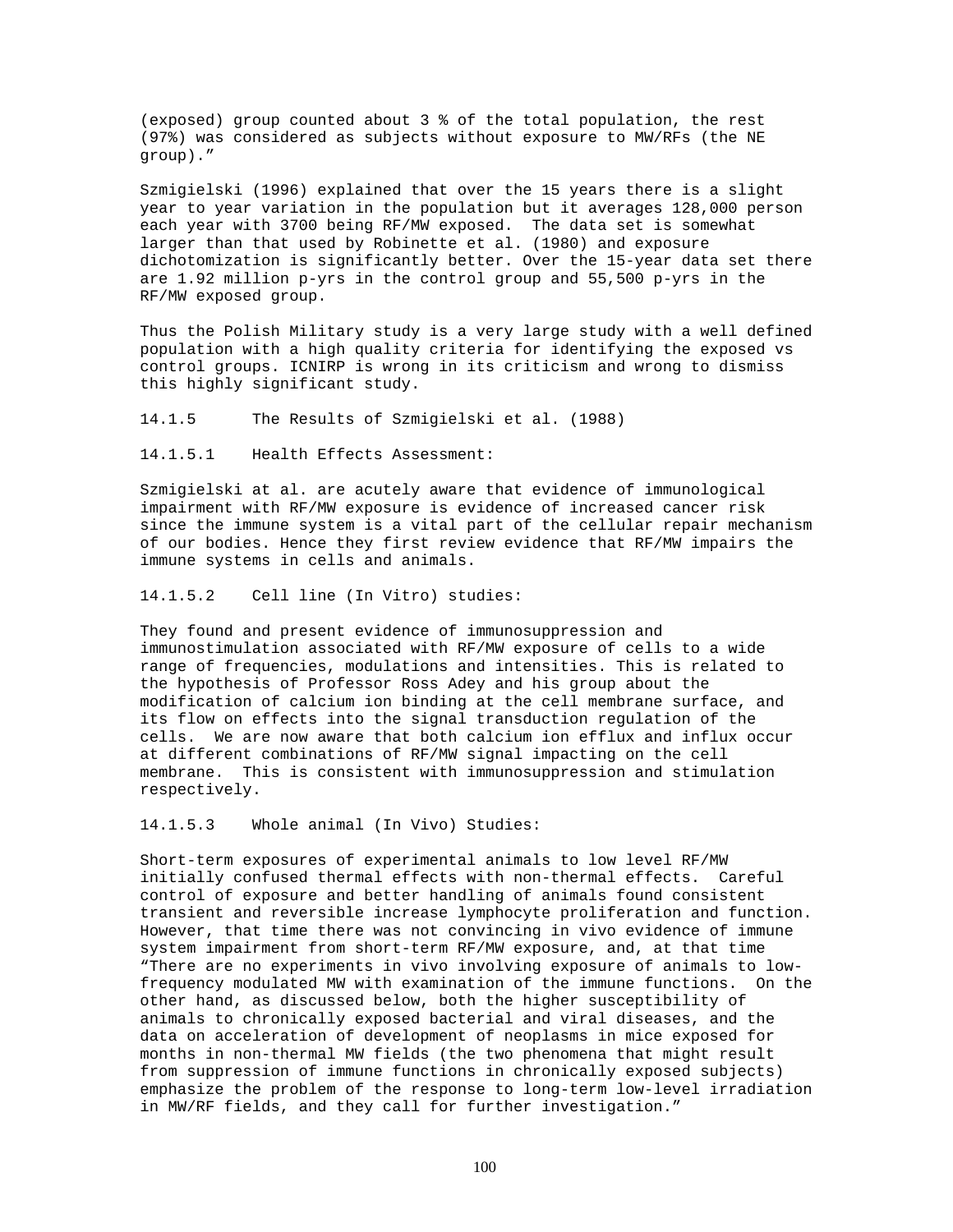However, Szmigielski et al. appear to be unaware of Shandala et al. (1983) which did find a highly significant (78%) and persistent suppression of the immune system rats when exposed to 500 (W/cm2 for 3 months.

14.1.5.4 Integrated evaluation of immunity in MW/RF exposed animals:

Szmigielski et al. outline their own experiments in this area. They conclude:

"An overview of the available and of our own findings suggests the existence of a biphasic reaction of the immune system to MW/RF radiations - stimulation of the whole system (mainly humoral immunity) after a single or few days exposures, followed by gradual, but transient, suppression of the whole immunity with prolongation of the exposure period (up to several months) and/or increasing power density of the fields. Stimulation and suppression of immunity in MW/RF exposed animals both seem to be transient and inconsistent phenomena. At low power densities the system recovers soon after exposure."

This raises the question, what happens if exposure continues for years?

14.1.5.5 Cancer related aspects of exposure to low-level microwave fields:

Human populations contain a wide range of people, including those with already compromised immune systems. The evidence that chronic exposure of animals can suppress their immune system with some combinations of parameters of low-level microwave exposure promoted the study of the effects of MW exposure on cancer prone mice. This was a precursor for looking for cancer in MW exposed human populations.

Szmigielski et al. planted cancer cell in the lungs and on the skin of mice and chronically exposed them to non-thermal intensities of 2.45 GHz microwaves. The tumors grew faster and the mice died earlier in the exposed compared to the sham exposed mice. The MW exposed mice with induced skin cancer showed 50 % died after 137 days, compared to 305 days for the sham exposed mice, Figure 38.

Figure 38: Growth curves of 3,4-benzo-alpha-pyrene (BP) induced skin tumour in mice exposed daily (2 hours) to 2450 MHz radiation at 10 mW/cm2 (SAR 4 W/kg) for a whole period of tumour growth. CDT50, cancer development time for 50% of the animals.

\_

\_

The lung tumors which all started at near 2 x 105 viable cells. After 3 months, the control group stayed close to 2 (x 105), while the exposed mice rose to 6 and 15 for 5 and 15 mW/cm2 respectively, Figure 39.

Figure 39: Number of lung tumours (following intravenous injection of 2 x 105, viable sarcoma cells) in mice exposed during 1, 2, 3 months to 2450 MHz microwaves (2 hours daily), at 5 or 15 mW/cm2. Oc mice were treated with nonspecific stress of overcrowding (confinement in cages with out exposure to microwaves, as positive controls. Control: sham exposed mice).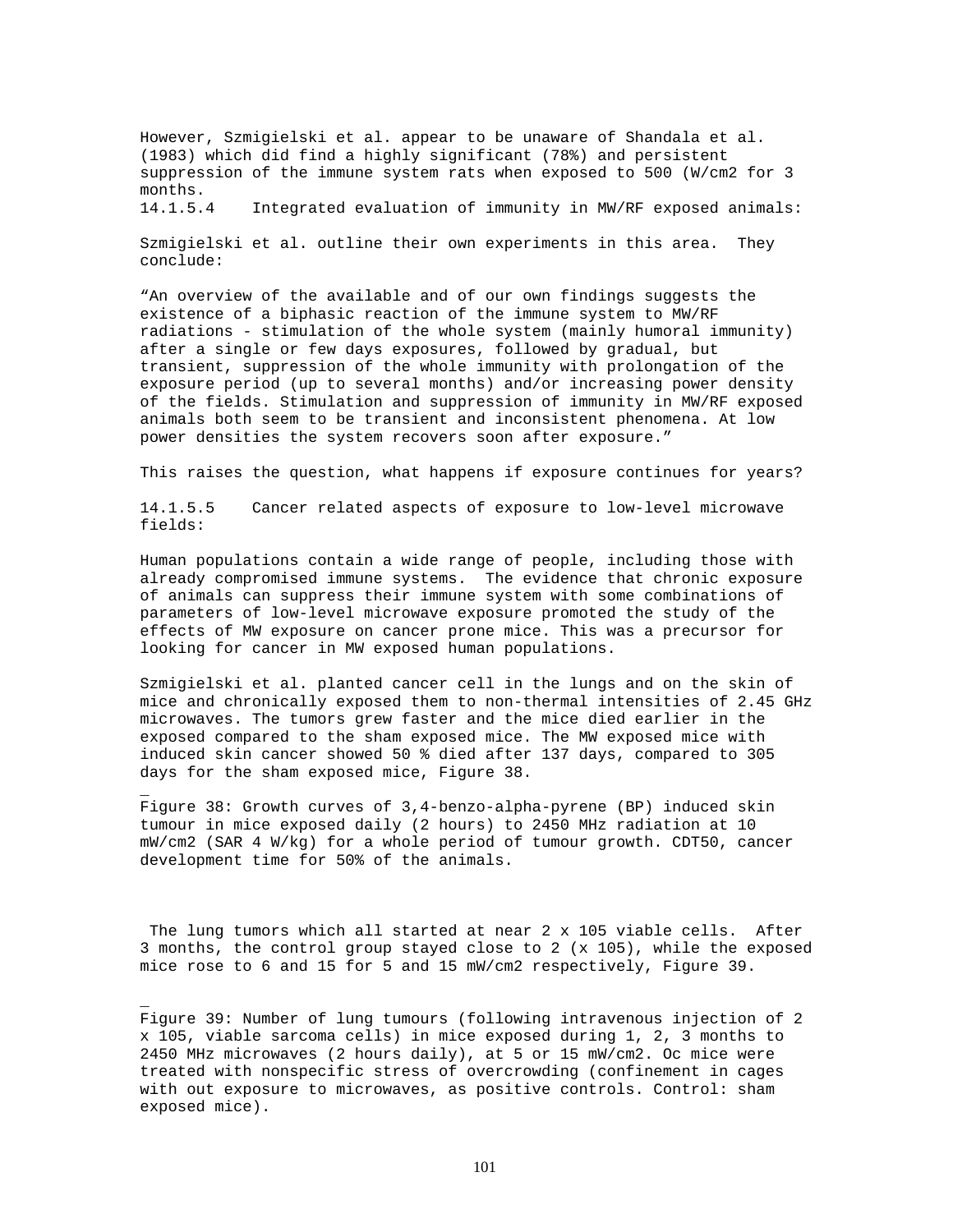Figure 39 shows a dose response relationship for the growth of cancer nodules as a function of microwave exposure level.

Szmigielski et al. then showed that microwaves on their own and with a cancer promoter, significantly enhanced cyclic AMP activity in urine epidermis (scraped) samples in mice.

#### They concluded:

\_

"On the basis of Balcer-Kubiczek and Harrison's reports, an the above investigations of his own group, Adey (personal communication) recently offered his own concept and initial model of the cancer-promotion process and its influence by MW/RF fields modulated at low frequencies. The promotion appears to relate to a distorted inward stream of signals from the cell membrane to the nucleus (where carcinogenesis was already initiated by other factors) and to intracellular organelles. MW/RF modulated at low frequencies may in certain cases (depending upon modulation and time exposure)) act synergistically with the action of promoters, activating the same membrane receptors."

Hence, prior to presenting their human study of cancer in MW exposed military personnel, Szmigielski et al. outline a strong evidence trail indication the probability of cancer being found based on cellular and animal experiments, based on immune system impairment, and synergistic activity of RF/MW with other cancer initiators and promoters.

# 14.2 Polish Military Study (1971-80):

Placing the study in context, the authors note several previously published studies showing increases cancer (McLaughlin (1953)), in leukaemia with radar exposure (Lester and Moore (1982)), Milham (1982) and Wright (1982), and Vagero and Olin (1983).

They note that Robinette et al. (1980), the Korean War Study, reported no significant differences between high and low exposure groups, but point out:

"However, when three sub-groups of the high-exposure group were developed to provide a gradient of potential exposure, a trend appeared for increased number of malignant neoplasms in the sub-group rated as highly exposed."

They also refer to weakness of the Korean War study in terms of its size and subject selection. They didn't investigate the Korean War Study data in depth as is done here. The preliminary results of the Polish Military Study, using the 1971-80 data set, is presented in Figure 40 and 41.

Figure 40: Cumulative yearly morbidity rate of neoplasms during 1971-80 (expressed as the number of new cases per 100,000 person years) for all ages (20-59 years) in MW/RF exposed subjects and non-exposed subjects.

The top histogram shows organ localization of malignancies for oral cavity; pharynx and larynx; esophagus and stomach; colo-rectal, liver and pancreas; lungs; bones; skin including melanoma; kidneys-urogential tract- prostate; eyes and central nervous system; thyroid gland and other endocrine glands; hematopoietic and lymphatic organs.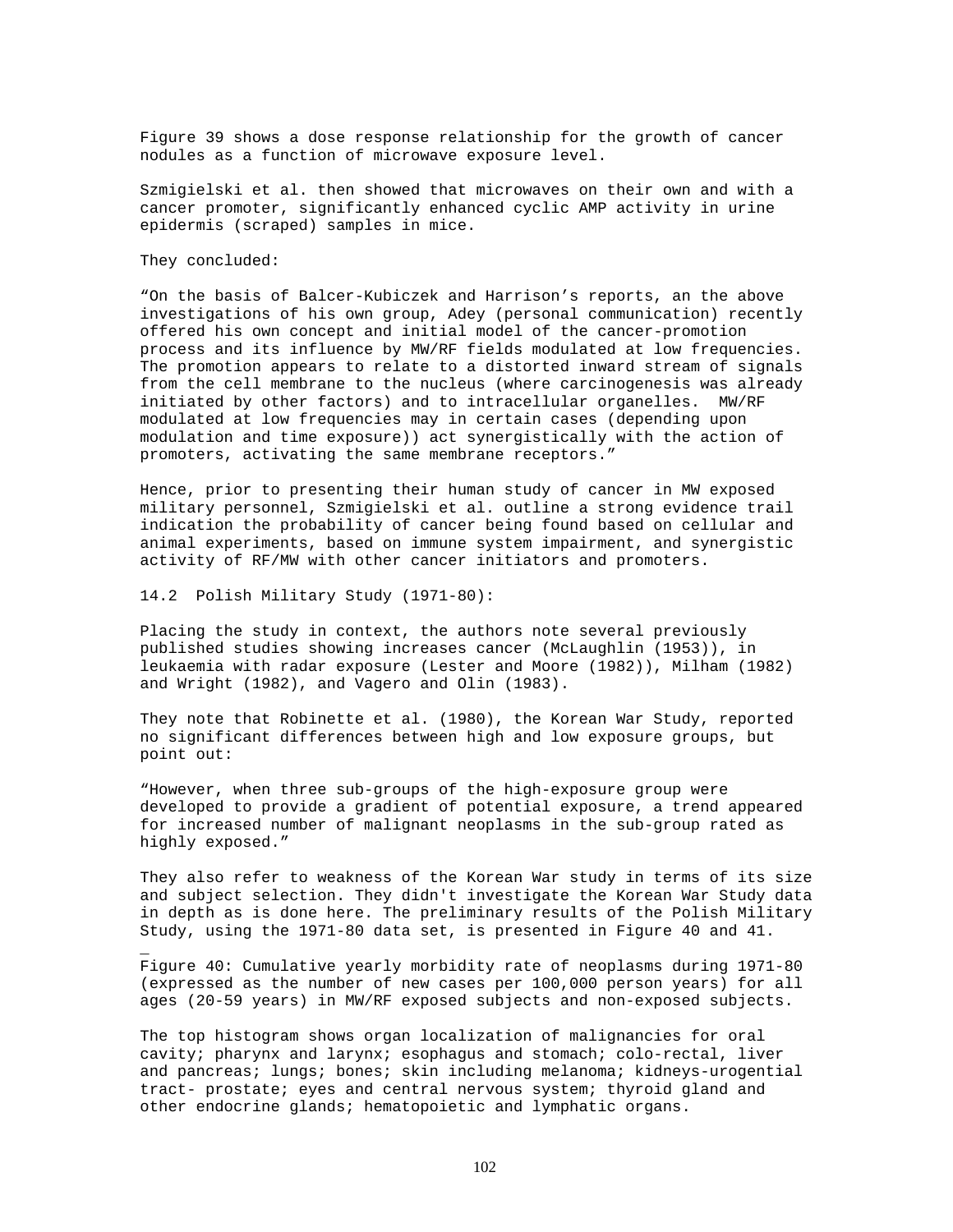The high incidence of cancer of the hemato-lymphatic organs allows the break down given in the lower half of the diagram. LGR: malignant lymphogranulamatosis; LS, LM, lymphosarcomas and lymphomas; CLL, chronic lymphatic leukemia; ALL, acute lymphoblastic leukemia; CML, chronic myelocytic leukemia; AML, acute myeloblastic leukemia and PL, plasmocytoma (plasma cell leukemia).

This data shows that the microwave exposed group, compared to the low exposure group, had increased malignancies in every category of organ, significantly increased in esophagus and stomach, colo-rectum, skin cancer including melanoma and thyroid, and highly significant in blood and lymph organs. Individual leukemia's which were significant were Acute Myeloblastic leukaemia and highly significant were chronic myelocytic leukaemia and lymphosarcomas and lymphomas.

The decadal age category results are presented in Figure 41.

Figure 41: Cancer morbidity rates in RF/MW exposed and "non-exposed" personnel for all types of malignancies at various age groups.

Note the largest differences at the age group 40-49 years and statistical significance of differences for all age groups. The Chi Squared values indicate that the differences are much more significant than p<0.01, they are actually p<0.001. This analysis shows that RF/MW exposure initiates earlier cancer and accelerates it in the young and middle decades, 20-49. The difference is reduced a little in the oldest age group as the reference cancer rate accelerates rapidly in the 50+ age group.

14.3 Polish Military Study (1971-85):

\_

Szmigielski (1996) is a follow-up study from the previous study, adding a further 5 years of morbidity data. With the larger data set the significance of the observed increases in cancer are increased. The data is summarised in three tables, in parallel with the summary diagrams of Szmigielski et al. (1988) above, showing morbidity of body organs, haemopoietic malignancies and age-grouped relationships.

As in the 1988 analysis, this data shows that RF/MW exposure increases cancer across the body with elevated Risk Ratios, and several organs show significantly and very significantly higher cancer rates, including Esophageal and stomach cancer, Colorectal cancer, Skin cancer, Brain and CNS cancer and all malignancies, Table 16.

Table 16: Incidence of neoplasms (per 100,000 subjects annually) in military personnel exposed and non-exposed (control) to radiofrequency and microwave radiation, Szmigielski (1996).

Localization of malignancies Incidence Incidence Risk Ratio 95% CI p-value (Expected) (Exposed) interval

Pharynx 1.96 2.12 1.08 0.82-1.24 N.S. Esophageal and stomach 4.83 15.64 3.24 1.85-5.06 <0.01 Colorectal 3.96 12.65 3.19 1.54-6.18 <0.01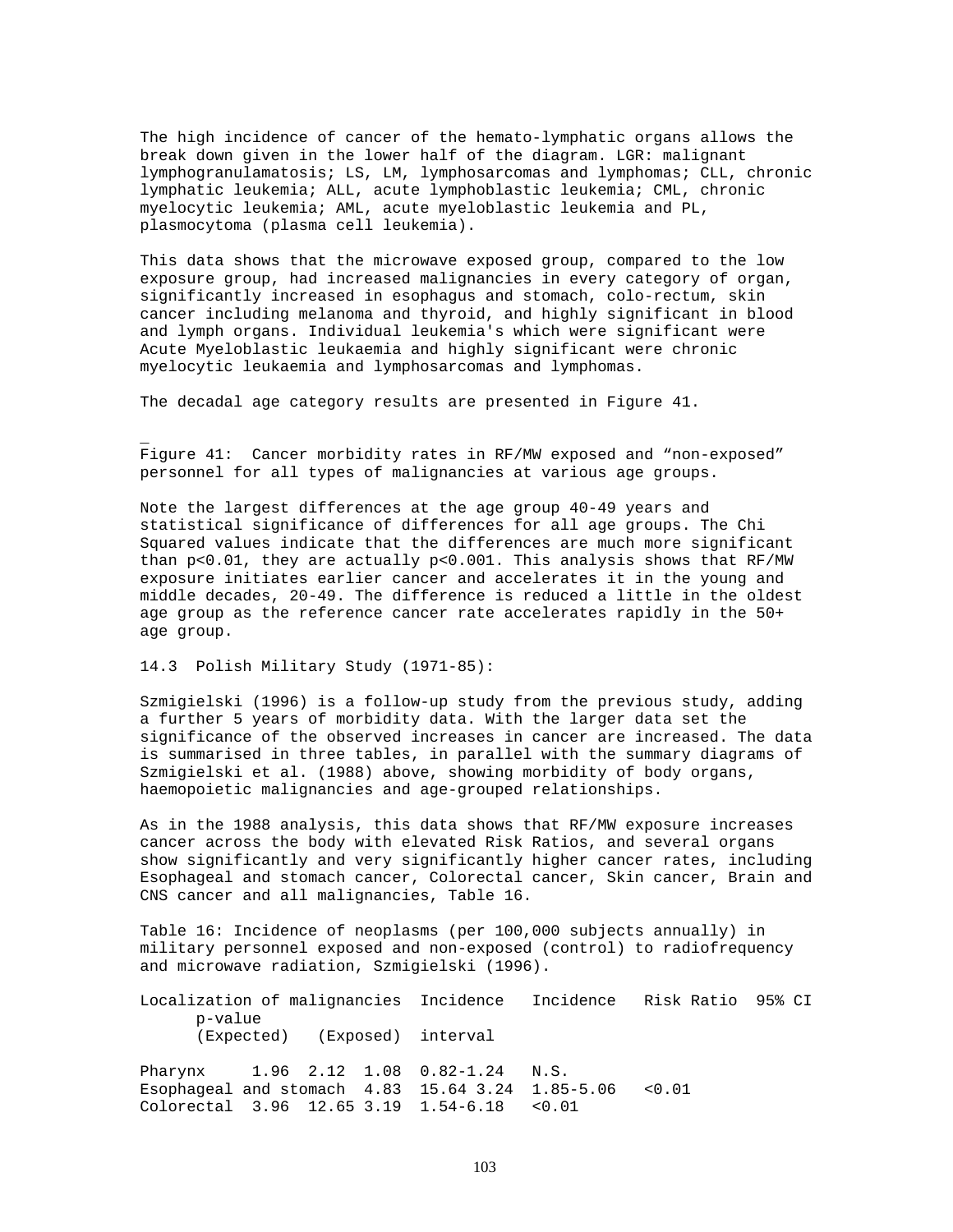Liver, pancreas 2.43 3.58 1.47 0.76-3.02 N.S. Laryngeal, lung 21.89 23.26 1.06 0.72-1.56 N.S. Skin, including melanomas 3.28 5.46 1.67 0.92-4.13 <0.05 Nervous system including brain 2.28 4.36 1.91 1.08-3.47 <0.05 tumour Thyroid 1.38 2.12 1.54 0.82-2.59 N.S. Haematopoietic system and 6.83 43.12 6.31 3.12-14.32 <0.001 lymphatic organs All malignancies 57.60 119.12 2.07 1.12-3.58 <0.05 The Haematopoietic and Lymphatic cancers are very highly significantly elevated and so are separated further in Table 17. Table 17: Incidence of haemopoietic and lymphatic malignancies (per 100,000 subjects annually) in military personnel exposed and non-exposed (control) to radiofrequency and microwave radiation. Localization of malignancies Incidence Incidence Risk Ratio 95% CI p-value (Expected) (Exposed) interval Hodgkin's disease 1.73 5.12 2.96 1.32 - 4.37 <0.05 Lymphoma (non-Hodgkin 1.82 10.65 5.82 2.11 - 9.74 <0.001 and lymphosarcoma Chronic lymphacytic leukaemia 1.37 5.04 3.68 1.45 - 5.18 <0.01 Acute lymphoblastic leukaemia 0.32 1.84 5.75 1.22 - 18.16  $< 0.05$ Chronic myelocytic leukaemia 0.88 12.23 13.90 6.72 - 22.12 <0.001 Acute myeloblastic leukaemia 0.71 6.12 8.62 3.54 - 13.67 <0.001 Total 6.83 43.12 6.31 3.12 - 14.32 <0.001

In the 1988 data analysis, three sub-categories of leukaemia and lymphoma were significantly increased with RF/MW exposure. In this larger data set all are significantly increased and 4 are very highly significantly increased, Lymphoma, Chronic Myelocytic Leukaemia, Acute Myeloblastic Leukaemia and Total leukaemia/lymphoma.

The age-group relationships show the same initiation and advancement of the cancer rate in the exposed group. Table 18 shows that the Risk Ratio decreases with increasing age as the unexposed cancer rate increases due to normal aging processes. The Haemopoietic/lymphatic cancers are all highly significantly increased in every age group.

```
Table 18: Incidence of neoplasms (tumors) (per 100,000 subjects 
annually) in age groups of military personnel exposed and non-exposed 
(control) to radiofrequency and microwave radiation, Szmigielski (1996).
All sites:
Age Group Incidence Incidence Risk Ratio 95% Conf. p-value
      (Expected) (Exposed) interval
  20-29 11.62 21.11 2.33 1.23 - 3.12 <0.05
  30-39 18.37 42.28 2.30 1.04 - 3.06 <0.05
  40-49 84.29 161.62 1.92 0.98 - 2.84 <0.05
  50-59 186.71 274.13 1.47 0.92 - 2.21 N.S.
All Ages 57.6 119.12 2.07 1.12 - 3.58 <0.05
```
Haemopoietic/lymphatic malignancies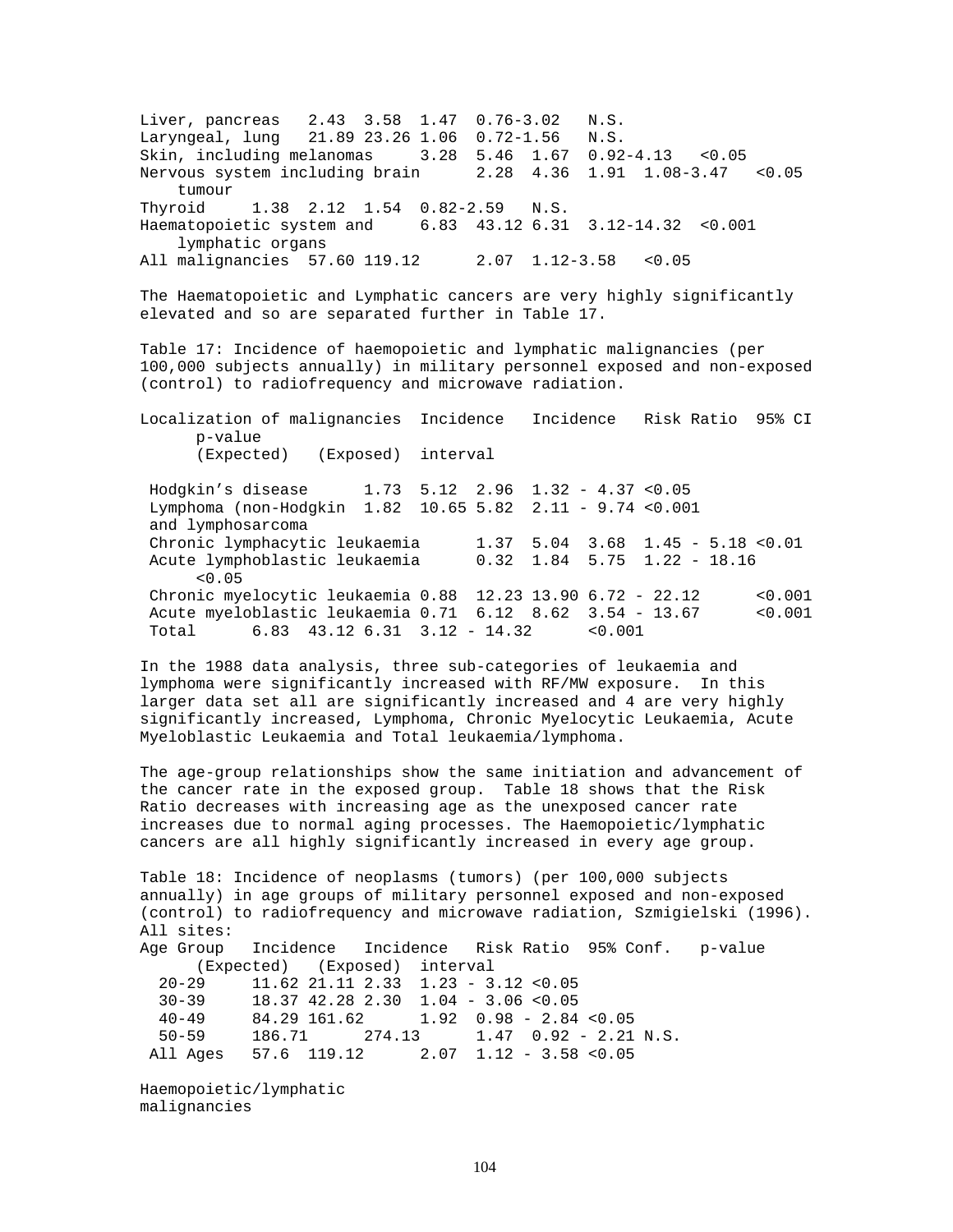| $20 - 29$ |                 | $2.12$ 17.30 8.16 3.11 - 22.64 | < 0.01 |
|-----------|-----------------|--------------------------------|--------|
| $30 - 39$ |                 | $3.08$ 26.43 8.58 3.46 - 19.58 | < 0.01 |
| $40 - 49$ |                 | 8.32 73.25 8.80 4.13 - 15.27   | < 0.01 |
| 50-59     | 24.13 108.62    | $4.47$ $2.56 - 6.81$ < 0.01    |        |
| All ages  | 6.83 43.12 6.31 | $3.12 - 14.13$ < 0.001         |        |

# 14.4 Polish Military Preliminary Prospective Study Results:

Szmigielski (1998) is a prospective study on exposed Polish Military personnel between 1986 and 1990. He concludes that the data suggests that cancers "develop faster, with a shorter latency period" in servicemen with occupational RF/MW exposures. He also found a doseresponse relationship with cancer rate against maximum microwave exposure. Individual exposure monitoring places 92.8% of the exposed men in situations where peak exposures were less than 1000(W/cm2, and 83.7 % below 600(W/cm2. This data also includes the all cancer risk ratio for these groups of people.

Table 19: Cancer rates as a function of typical peak exposures in a prospective study extending the Polish Military study, Szmigielski (1998).

|        | Number of Men | Peak Exposure Range |      | Cancer Rate Ratio |  |
|--------|---------------|---------------------|------|-------------------|--|
| (W/cm2 |               |                     |      |                   |  |
|        | 1900 (49.4%)  | 100-200             | 1.69 |                   |  |
|        | 1320(34.3%)   | $200 - 600$         | 1.57 |                   |  |
|        | 350 (9.1%)    | 600-1000            | 4.62 |                   |  |
| 280    | (7.2)         | $>1000$ 4.93        |      |                   |  |

#### 14.5 Simplified peak and mean exposure regime:

Based on the Polish Military study measurements the following simplified exposure regime has been proposed. The simplified regime could consist of life-time means being half of annual means while working, annual mean is 20% of the weekly working mean, the weekly peak is 10 times the weekly mean and the monthly peak is 10 times the weekly peak. For example:

Table 20: Estimated life-time, annual, weekly mean and weekly and monthly peak exposure relationships.

Exposure Exposure

 $($  (W/cm2)

Category Life-time Mean Annual Mean Weekly Mean Weekly Peak Monthly Peak

| High 10 | 20 | 100  | 1,000 10,000 |           |  |
|---------|----|------|--------------|-----------|--|
| Medium  | Б. | 10 D | 50           | 500 5,000 |  |
| Low     | 4  | 20   | 200 2,000    |           |  |

14.6 Conclusions:

The three published papers in the Polish Military cancer morbidity study shows that RF/MW is associated with increased cancer in many major organs of the body, with the highest risks occurring for Leukaemia and Lymphoma. A dose-response relationship has been found for the latest study which is a prospective study following a large number of exposed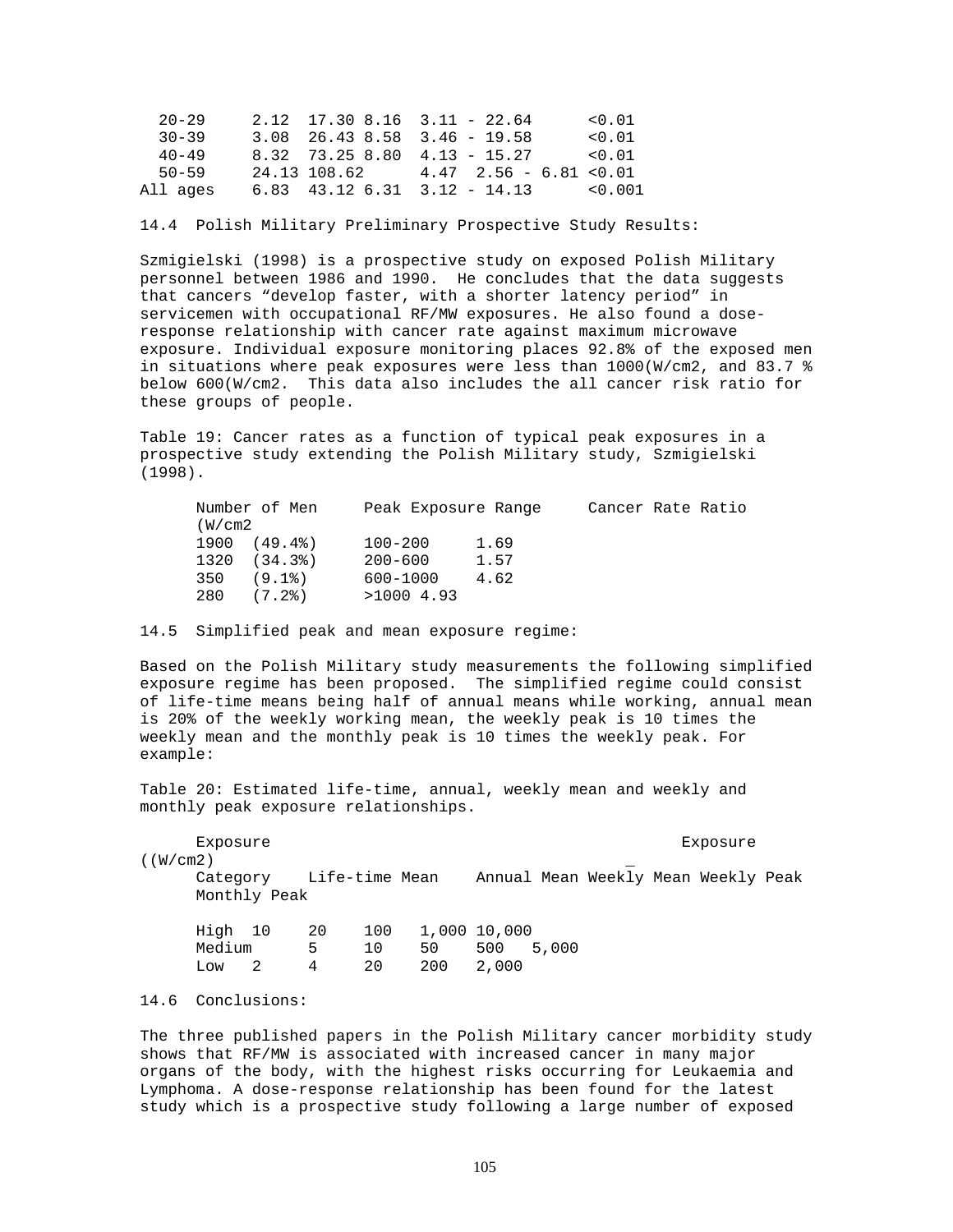servicemen and monitoring their peak exposures associated with their military work.

The significance of these studies cannot be dismissed because of exposure uncertainties. There is a very good separation of exposed and low exposure populations through one of the world's most advanced personnel exposure monitoring systems. These are also one of the largest of any study thus far. Hence the ICNIRP criticism of these studies is completely unfounded.

These studies, when taken together with the other studies presented here, show a causal relationship between exposure to RF/MW and sickness and death due to cancer increases and very low, mean life-mean exposure levels. All peak exposures are non-thermal (Szmigielski pers. comm.).

15. Residential Studies:

# 15.1 Introduction

We have already seen that the residential study in San Francisco showeddose response related childhood cancer death, brain tumor and leukaemia for residential exposure to low intensity microwaves from a TV/FM tower on Mt Sutra. Szmigielski shows that the highest effect of RF/MW exposure of military personnel is Leukaemia and Lymphoma.

ICNIRP cites two residential studies contained in three papers, Hocking et al. (1996) and Dolk et al. (1997a. and b.). They are described by ICNIRP as "have suggested a local increase in leukaemia incidence", "but the results are inconclusive."

ICNIRP consistently uses very simple statements to dismiss any adverse effects. Every time a careful consideration of principles, methods, application of epidemiological approaches and consideration of the actual data and exposure regimes, produces a significantly different conclusion. And when sets of studies are considered together, very strong conclusions are drawn. These studies are no exception.

15.2 Hocking, Gordon, Grain and Hatfield (1996): "Cancer incidence and mortality and proximity to TV towers."

The Study Context:

This study was carried out to allay public fears about siting cell sites in residential properties in Australia, Hocking (pers. Comm.). The authors correctly recognized that mobile phone base stations (cell sites) have not been exposing people long enough to produce cancer because of the cancer latency periods are long. Because of the then dominance of analogue cell phones using FM radiation they decided to study the residents exposed to FM signals from FM radio and TV stations around three tall towers in North Sydney. When the study was commenced Dr Hocking was the Medical Director of the Telstra Research Laboratory. At the time of publication Dr Hocking had become an independent public health consultant and the paper was published with the support of his professional colleagues.

15.2.2 The population Sample: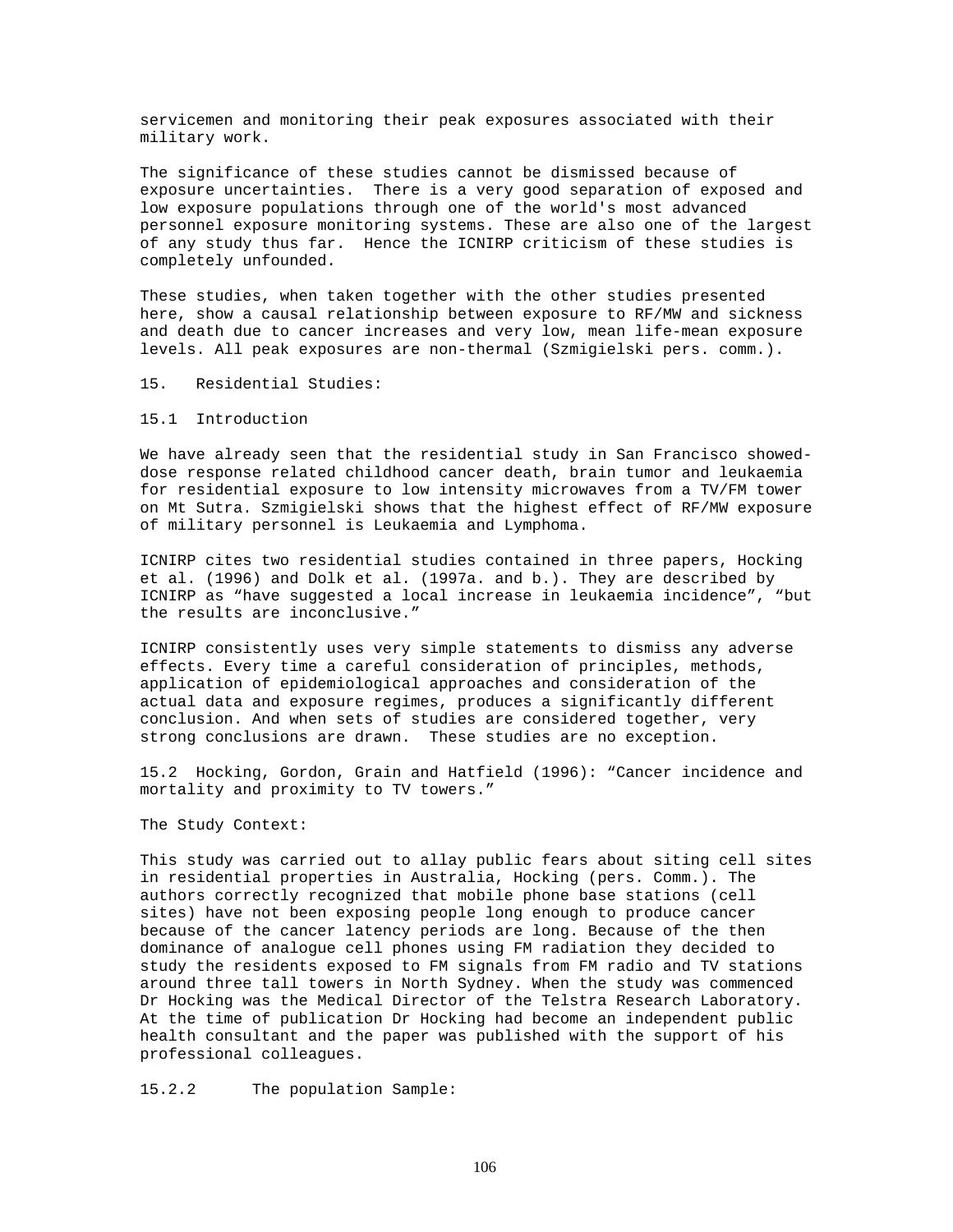The cancer data covered 9 municipalities in the north side of Sydney Harbour for the period 1972 to 1990, Figure 42.

Figure 42: Municipalities in northern Sydney and the TV towers (numbered 1, 2 and 3). The circle has a 4 km radius and is for reference only. Willoughby, Lane Cove and North Sydney are the inner "exposed" municipalities, Hocking et al. (1996). The exposed population was chosen to the three municipalities that surrounded three large TV towers, Lane Cove, Willoughby and North Sydney. This gives an "exposed" population of 135,000. The control group came from six surrounding municipalities, Ryde, Ku-ring-gai, Warringah, Manly, Mosman and Hunters Hill, population 450,000, Figure 40.

The cancer incidence (mortality) cases were adjusted for sex, age and calendar period and resulted in 1206 (847) leukaemia cases for the total population and 134 (59) for children 0-14 years. For brain tumour the sample was 740 (606) for the total population and 64 (30) for children.

## 15.2.3 Exposure situation:

\_

\_

There are three towers. The frequencies involved are in the range 63 - 219 MHz and 626-633 MHz. Tower 1 has the highest TV/FM output power, 500 kW, while Tower 2 has 180 kW and Tower 3, 110 kW. The exposure of each municipality is also a function of the horizontal radiation patterns. See Figures 6 for example. One of the horizontal transmission patterns from North Sydney is given in Figure 43.

Figure 43: A horizontal radiation pattern for one North Sydney transmitter.

Figure 43 shows a 6-peak pattern with the peak rotated towards the SW. This is appropriate to reach the largest population in the viewing area, as for the patterns in Figure 6. The SW peak is over Lane Cove. Most of the Lane Cove population lives with 2.5 km of the towers, Figure 40. The centre of North Sydney is on the side of the SE peak and the centre of Willoughby is at the low point between the two northern peak which cover the sides of Willoughby. If the exposure of the centroid was assessed this would rank Lane Cove, North Sydney and Willoughby from high to low. This would then produce a dose response in the adult leukaemia rates that are 16.7 (9.7-26.8), 7.1 (2.8-14.6) and 6.1 (3.0-10.8) respectively.

This suggests that the Lane Cove population could experience the highest mean exposure and North Sydney the second highest. Towers 1 and 2 were increased to these high powers in 1980 with the addition of 340 kW to Tower 1 and 70 kW to Tower 2. In terms of cancer, this is likely to influence the childhood leukaemia and brain tumor rates more than the adult rates because of longer adult cancer latencies and their age structure.

Two exposure estimates were cited by Hocking et al. The first estimate is expressed as a function of radius from the centre point of the three towers. At the center between the towers this gave 1(W/cm2. The highest calculated exposures were between 4 to 8 (W/cm2 in a narrow ring at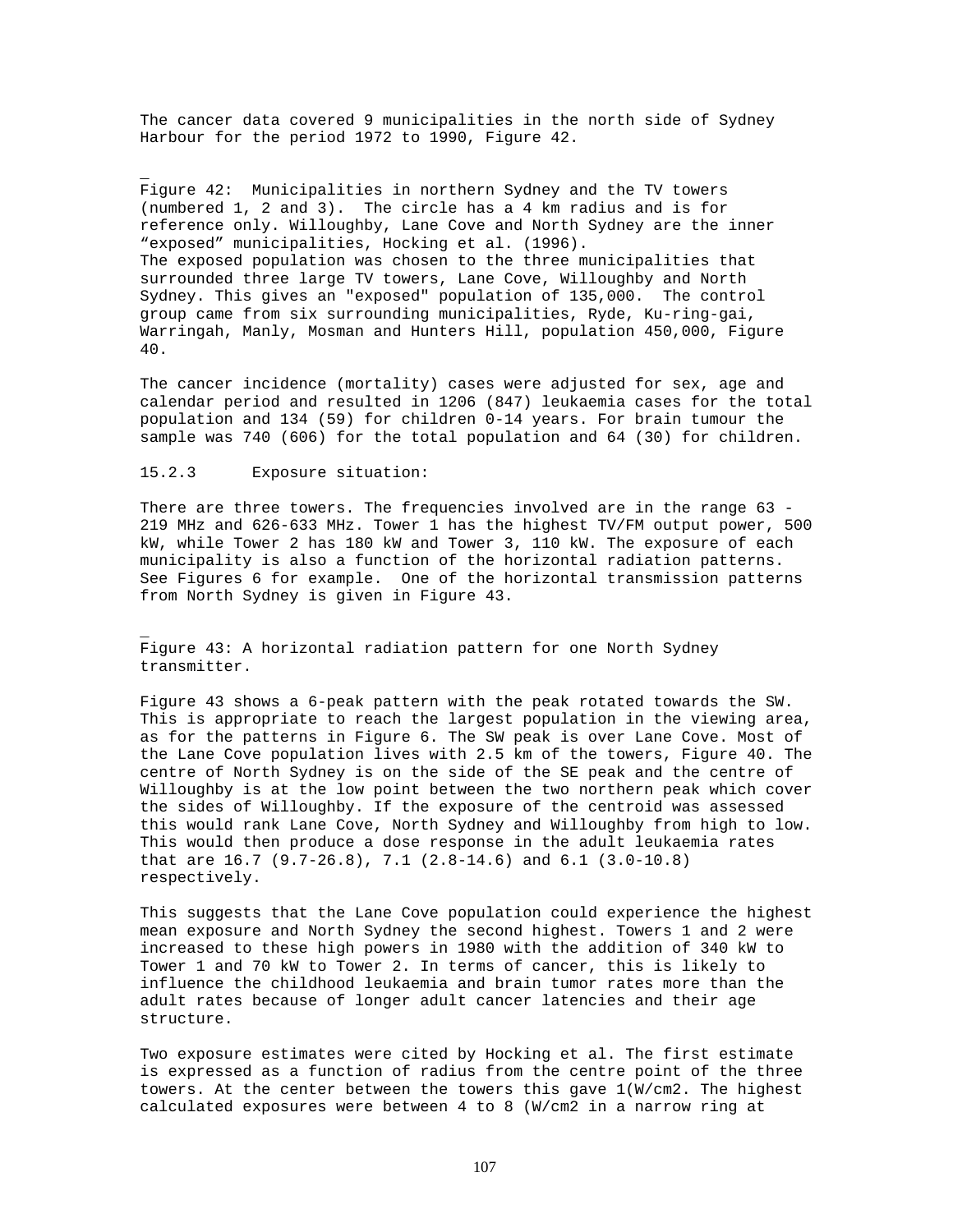about 1 km. This would be a result of the VHF transmissions. These are the areas immediately adjacent to each of the towers where few people reside. Outside this the calculated exposure declines as an inverse square to be 0.2(W/cm2 at 4 km, the limit of the "exposed" population, Figure 44.

Figure 44: Logarithm of the calculated power densities (in (W/cm2) for TV signals from the three TV towers against distance from the centre of the towers.

The second data set was a number of actual readings taken by the Commonwealth Dept of Communications. These were generally about 1/5th of the calculated values at any point. This is largely explained by sheltering effects of the line-of-site signals, by hills and buildings. It must also be remembered that the population spends a proportion of its time inside, typically at least 10-12 hours, during which the RF exposure will be significantly reduced. A factor of 2 is conservative and is still likely to over estimate the mean population exposures. The results of the calculated and measured exposures are given in Figure 44.

The lower limit at the 4 km circle, enclosing the "exposed" population, the estimated mean residential exposure (50% of measured) is 0.025(W/cm2 or 25 nW/cm2. With the population of greater Sydney being to the SW of the towers it is probable that their horizontal antenna pattern is similar to Figure 6b, giving much lower exposures to Willoughby and lower exposures to North Sydney than to Lane Cove at the same radial distance.

# 15.2.4 North Sydney Study Results:

\_

Hocking et al. shows statistically significantly increased incidence and mortality for total leukaemia, Lymphatic Leukaemia and Other Leukaemia for the whole population, with Risk Ratios in the range 1.09 to 1.67 for leukaemia incidence and 1.01 to 1.57 for leukaemia mortality. The highest relationship is for Lymphatic Leukaemia mortality, RR = 1.39 (95% CI: 1.00-1.92), Table 21.

For childhood leukaemia the relationships are generally stronger even though the sample size is smaller. Significant relationships exist for Total Leukaemia and Lymphatic leukaemia incidence and mortality.

Table 21: Rate Ratios (RR) and 95% confidence intervals (CI) for cancer incidence and mortality in the population of the inner area compared to the outer area, adjusted for age, sex and calendar period.

Cancer Type RR (95% CI) Cases

| Incidence                                 |                          |                          |  |
|-------------------------------------------|--------------------------|--------------------------|--|
| Brain Tumour 0.89 (0.71-1.11) 740         |                          |                          |  |
| Total Leukaemia   1.24   (1.09-1.40) 1206 |                          |                          |  |
| Lymphatic Leukaemia                       |                          | $1.32$ $(1.09-1.59)$ 536 |  |
| Myeloid Leukaemia 1.09 (0.91-1.32) 563    |                          |                          |  |
| Other Leukaemia 1.67 (1.12-2.49) 107      |                          |                          |  |
|                                           |                          |                          |  |
| Mortality                                 |                          |                          |  |
| Brain Tumour                              | $0.82$ $(0.63-1.07)$ 606 |                          |  |
| Total Leukaemia 1.17 (0.96-1.43) 847      |                          |                          |  |
|                                           |                          |                          |  |

\_\_\_\_\_\_\_\_\_\_\_\_\_\_\_\_\_\_\_\_\_\_\_\_\_\_\_\_\_\_\_\_\_\_\_\_\_\_\_\_\_\_\_\_\_\_\_\_\_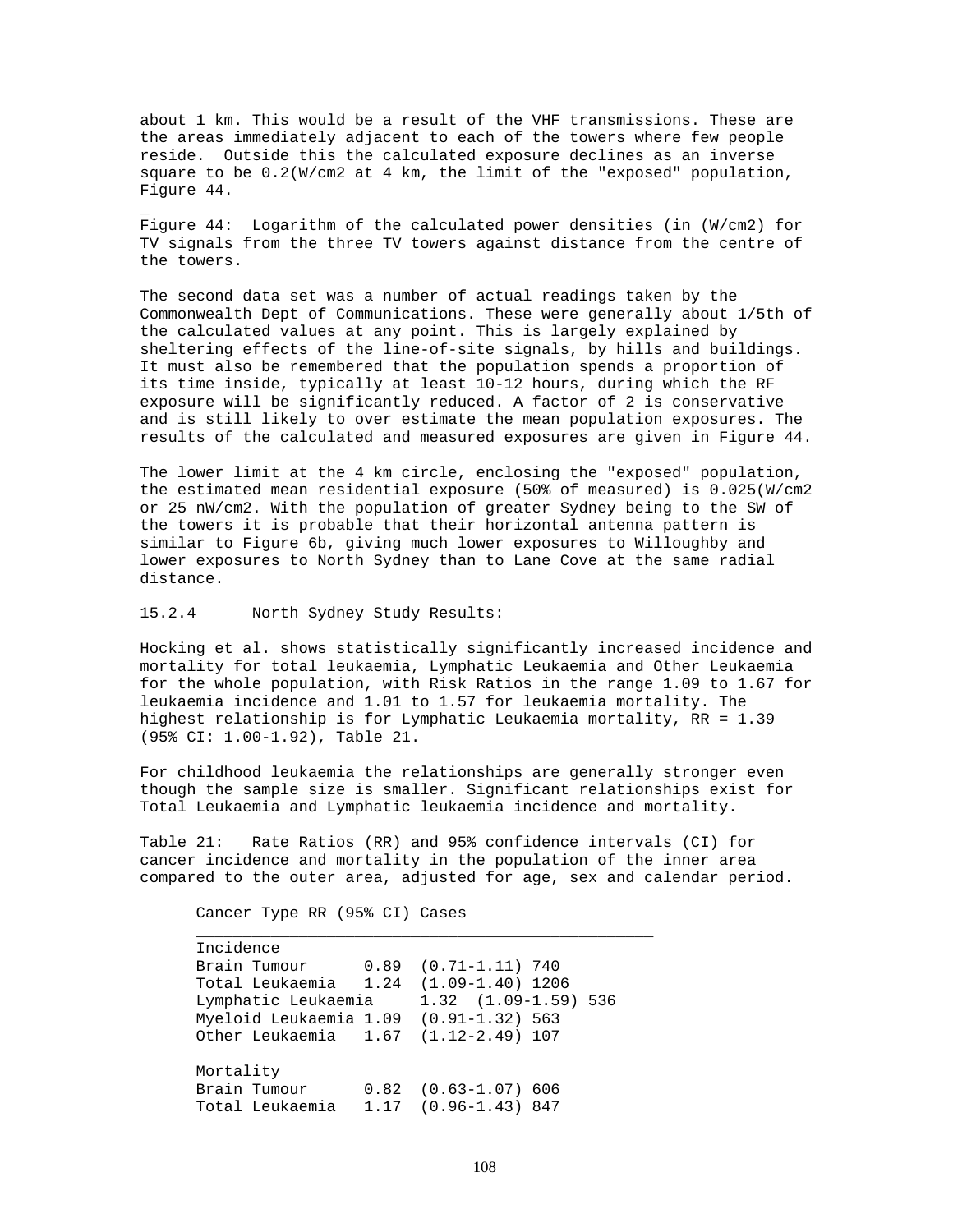Lymphatic Leukaemia 1.39 (1.00-1.92) 267 Myeloid Leukaemia 1.01 (0.82-1.24) 493 Other Leukaemia 1.57 (1.01-2.46) 87

The strongest relationship is for childhood lymphatic leukaemia death, RR=2.74 (95%CI: 1.42-5.27). The study found that 59 children had died from having leukaemia when the expected number was 25.43, an excess of 33.6 deaths. For childhood lymphatic leukaemia 39 children died when 14.2 were expected, an excess of nearly 25 children, Table 22.

The authors searched diligently for confounding factors, including social economic factors, air pollution (benzene), ionizing radiation, migration, hospitals, high voltage power lines and local industries. None affected the relationships found. They investigated the possibility of clustering and found that no significant heterogeneity was found (p=0.10 for incidence and p=0.13 for mortality).

Table 22: Rate Ratios (RR) and 95% confidence intervals (CI) for cancer incidence and mortality in childhood (0-14 years) in the population of the inner area compared to the outer area, adjusted for age, sex and calendar period.

\_\_\_\_\_\_\_\_\_\_\_\_\_\_\_\_\_\_\_\_\_\_\_\_\_\_\_\_\_\_\_\_\_\_\_\_\_\_\_\_\_\_\_\_\_\_\_\_\_\_\_

Cancer Type RR (95% CI) Cases

| Incidence                             |                          |   |
|---------------------------------------|--------------------------|---|
| Brain Tumour 1.01 (0.59-2.06) 64      |                          |   |
| Total Leukaemia 1.58 (1.07-2.34) 134  |                          |   |
| Lymphatic Leukaemia                   | $1.55$ $(1.00-2.41)$ 107 |   |
| Myeloid Leukaemia 1.73 (0.62-14.81)   |                          | 9 |
| Other Leukaemia 1.65 (0.33-8.19) 8    |                          |   |
| Mortality                             |                          |   |
| Brain Tumour 0.73 (0.26-2.10) 30      |                          |   |
| Total Leukaemia 2.32 (1.35-4.01) 59   |                          |   |
| Lymphatic Leukaemia                   | $2.74$ $(1.42-5.27)$ 39  |   |
| Myeloid Leukaemia 1.77 (0.47-6.69) 11 |                          |   |
| Other Leukaemia 1.45 (0.30-6.99) 9    |                          |   |

15.2.5 North Sydney Study Critique:

McKenzie, Yin and Morrell (1998) produced a very useful critique of Hocking et al. (1996).

They carried out an analysis cancer rates of more of the municipalities in the Sydney metropolitan area. They also showed that socio-economic status is a risk factor for acute lymphoblastic leukaemia (ALL) in N.S.W. The concentrated of ALL because this was found by Hocking et al. to be the most elevated childhood cancer in the vicinity of the North Sydney TV towers. McKenzie et al. also undertook a number of exposure calculations in an attempt to characterize the mean exposure for each of municipalities.

Their calculations used a simple inverse square formula that does not produce side lobes, which elevated VHF and UHF signals do produce. These side-lobes influence ground level exposures out to beyond 4 km, Figure 5. They are also unaware of horizontal radiation pattern differences. They highlighted the role of shadowing as a source of lower measured values compared with calculated values. They showed with measurements at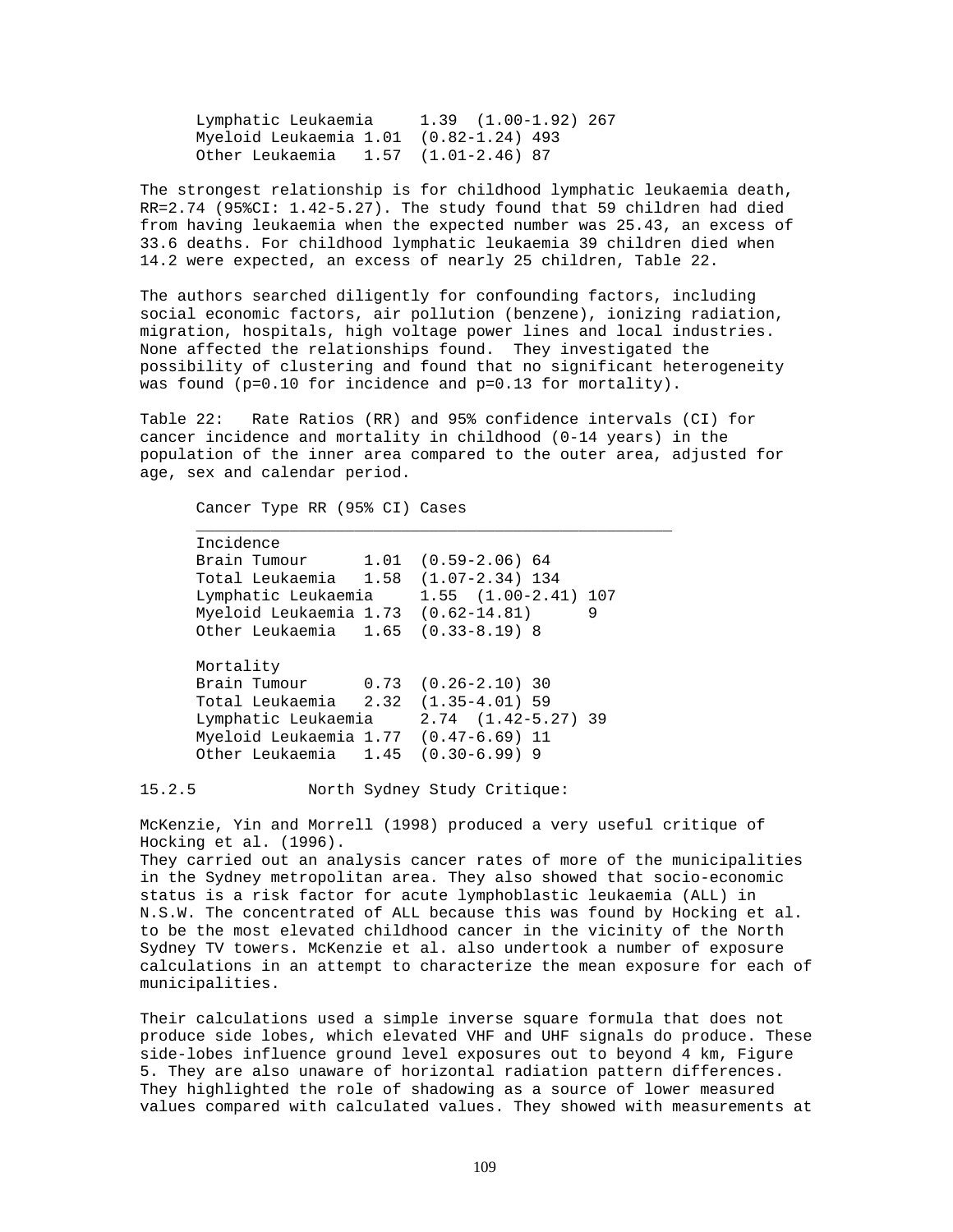a particular location how the exposure varies from direct exposure on the roof (3(W/cm2), in the garden on the street (0.066(W/cm2) and inside the home  $(0.017(W/cm2)$ . This verifies the factors used for the mean exposure estimates made in section 2.10.

Using these 'representative' calculated exposures for each municipality, McKenzie et al. plotted the total childhood ALL incidence as a function of their calculated exposure, Figure 45. The second diagram shows the improvement if Willoughby is reduced to its more probable mean exposure level.

Figure 45: A dose-response relationship for total childhood cancer in Sydney, Australia, from McKenzie, Yin and Morrell (1998), with the 95% confidence intervals added. RFR exposure is the calculated exposure at the geographic centroid of each municipality. The right hand diagram shows the effect of moving Willoughby to 0.3(W/cm2 to adjust for the horizontal radiation pattern.

Hocking et al. (Hocking, Gordon and Hatfield (1999)) reject the substance of the criticisms of McKenzie, Yin and Morrell, concluding:

"In summary, we consider that the second look at our study had important deficiencies regarding post hoc analysis of data. Their conclusion that their analysis 'casts doubt on the apparent association between childhood incidence of acute lymphoblastic leukaemia and television RFR' is not justified. If anything, their analysis confirms our own finding of a modest association, which warrants further study."

In this report the contention is that the conclusion could be even stronger than seen by Hocking et al. The calculated exposure used by McKenzie et al. does not take into account the very much higher power being radiated from Tower 1. When this is noted, Lane Cove has the highest calculated mean exposure, North Sydney is next, closely followed by Willoughby. These ignore the horizontal patterns in Figure 6b, Figure 43. If in Figure 45, Willoughby was moved to 0.3(W/cm2 then the results form an even stronger dose-response relationship than is shown by their original assumptions. The error of not taking into account the radiative power of each tower is significant.

The North Sydney Study shows significant increases in adult and childhood leukaemia incidence and death. When realistic estimates of the mean exposure of each municipality is used, a dose-response relationship results. Measurements confirm that the estimates of the mean population exposure at the 4 km ring, the outer edge of the 'exposed population', is about to 25 nW/cm2.

15.3 United Kingdom Regional TV Tower Study:

 $\overline{\phantom{a}}$ 

Dolk, Shaddick, Walls, Grundy, Thakrar, Kleinschmidt and Elliott (1997): "Cancer Incidence near Radio and Television Transmitters in Great Britain: 1. Sutton Coldfield Transmitter".

Dolk, Elliott, Shaddick, Walls, and Thakrar (1997): "Cancer Incidence near Radio and Television Transmitters in Great Britain: 2. All High Power Transmitters."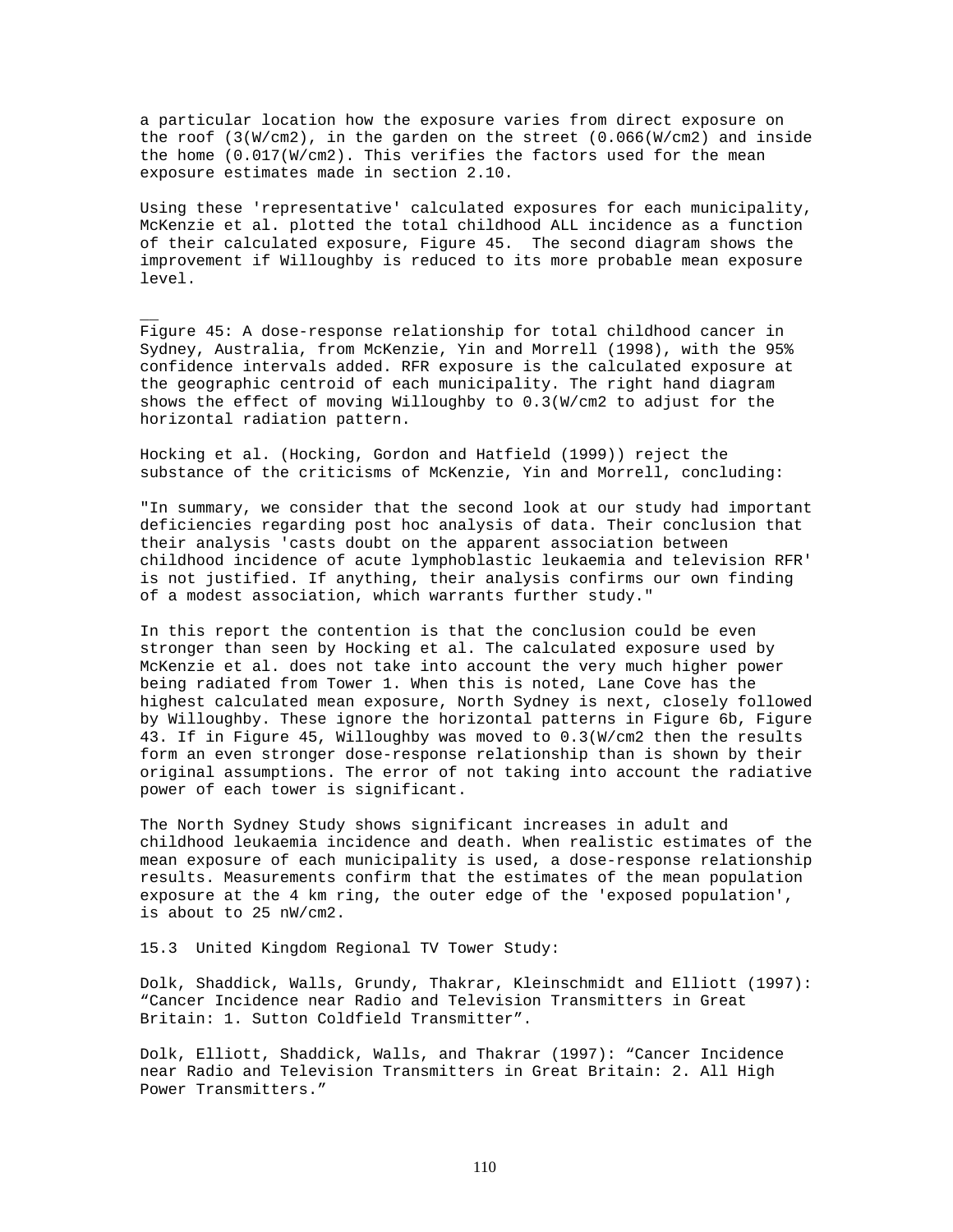# 15.3.1 The Study Context:

\_

Dr Helen Dolk and her colleagues responded to concerns about a cluster of seven cases of leukaemia and lymphoma who were patients of a Birmingham GP, Dr Mark Payne, and who lived near the Sutton Coldfield Transmitter. They obtained data from the cancer registry and found a high incidence of adult leukaemia near the tower, which declined with distance. They assumed that this was a dose-response relationship that was following an inverse square law for exposure decline with distance from the transmitter. Before they published this result they decided to extend the study to 20 other regional TV towers throughout the United Kingdom.

At these individual sites, and for all the 20 sites combined, the adult leukaemia rate was found to be low near the tower, rose to form a broad variable peak between about 1 km and 5 km, and then declined with distance. Over all distance it didn't follow an inverse square law and therefore it failed to confirm the result found at Sutton Coldfield, Figure 46. Thus Dolk et al. (1997b) concludes that the follow-up study "at most gives very weak support to the Sutton Coldfield findings." ICNIRP accepts this conclusion and states that the results of these U.K. studies "are inconclusive".

Figure 46: Cumulative radial adult leukaemia patterns for the 21 site UK study, Dolk et al.

There are two types of radial transmission signals and two types of radial cancer patterns:

Type A : UHF signals that are low near the tower, rise to a broad peak between 2 and 6 km and then decline with distance, Figure 30.

Type B: VHF signals have a peak within 1 km and decline with distance in an undulating fashion, Figure 5.

For a high cancer rate to be detectable near a tower three factors are necessary:

There must be a large population. This requires a high population density because there is only a small area within 1 km radius of the tower and a high proportion of this is likely to be the open field in which the tower itself is sited.

There needs to be a high radiation exposure for the radiation to be able to elevate the cancer rate. This occurs for the lower frequency, VHF, FM signals, Figure 5, Figure 31.

The cancer type needs to be RF-radiation sensitive to assist in raising the cancer incidence above the background level. Leukaemia and Lymphoma are very RF-sensitive cancers, Szmigielski (1996), Milham (1985, 1988), Hocking et al. (1996).

These factors completely explain these results. Sutton Coldfield is the only tower that has these three factors. All other towers lack at least one factor and therefore cannot show a high cancer rate near the tower. In fact they all follow a Type A pattern which is a dose response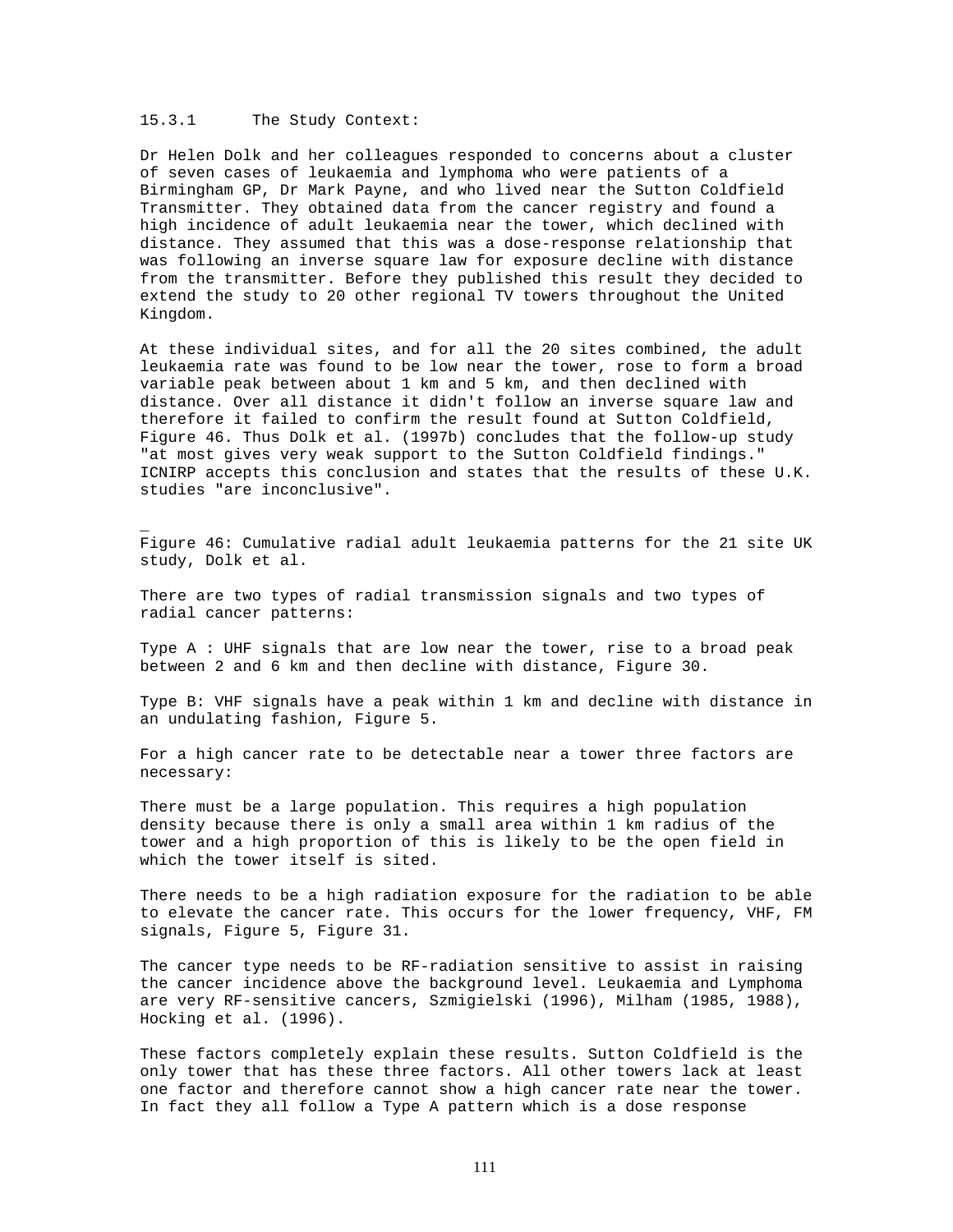relationship of cancer rate as a function of mean exposure. This for all radial cancers outlined in the Tables they follow a dose response relationship appropriate to their radiation patterns.

15.3.2 Sutton Coldfield Cancer Study Results:

For adult cancers the results are presented in the following two tables. These tables show two radial cancer patterns:

Type A: For All Cancer, Non-Hodgkin's Lymphoma, Skin Melanoma and Bladder cancer the cancer rates are low near the tower, rise to a complex broad peak between 1 km and 10 km. The skin melanoma drops faster than all the others. This is typical of UHF radiation patterns, Figure 28.

Type B: Adult leukaemia has 6 people within 1 km. This gives a high O/E ratio close to the tower. In all other respects it is similar to the first group. This is typical of mixed VHF/UHF radiation patterns, Figure 31.

In following the radiation patterns appropriate for each type of site these data follow dose response relationships with radial distance and also between high powered TV, moderate powered TV and low powered FM radio sites. This is very strong evidence that there is a causal relationship between low intensity RF exposure and adult leukaemia.

Figure 47: Radial cancer rates around the Sutton Coldfield TV Transmitter.

Figure 48: Radial adult cancer rates around the Sutton Coldfield TV transmission tower.

Figure 49: Radial cancer incidence around the Sutton Coldfield TV/FM tower near Birmingham, with both VHF and UHF transmissions, Dolk et al. (1997a).

The radial cancer incidences around the Sutton Coldfield tower shows that they are generally high in the 1 to 3 km range, low in the 4-5 km range, slightly higher in the 6-8 km range and diverging up and down outside 8 km. All Cancer follows this pattern. Being a high powered tower with VHF FM transmissions the radial exposure pattern is very likely to be similar to the Sutra Tower, Figure 29.

15.3.3 Childhood Cancer results:

\_

\_

\_

This study involves a far smaller sample than the San Francisco study, less than half a million compared to several million total population, but this study considers a wide range of cancer types for adults as well as for children. However, the population of children involved is very small, especially in the "exposed" group, and therefore reaching statistical significance is unlikely. For example, at Sutton Coldfield there are 97 children with cancer with 10 km of the tower. Within 2 km of the tower there were two childhood leukaemia cases when 1.1 was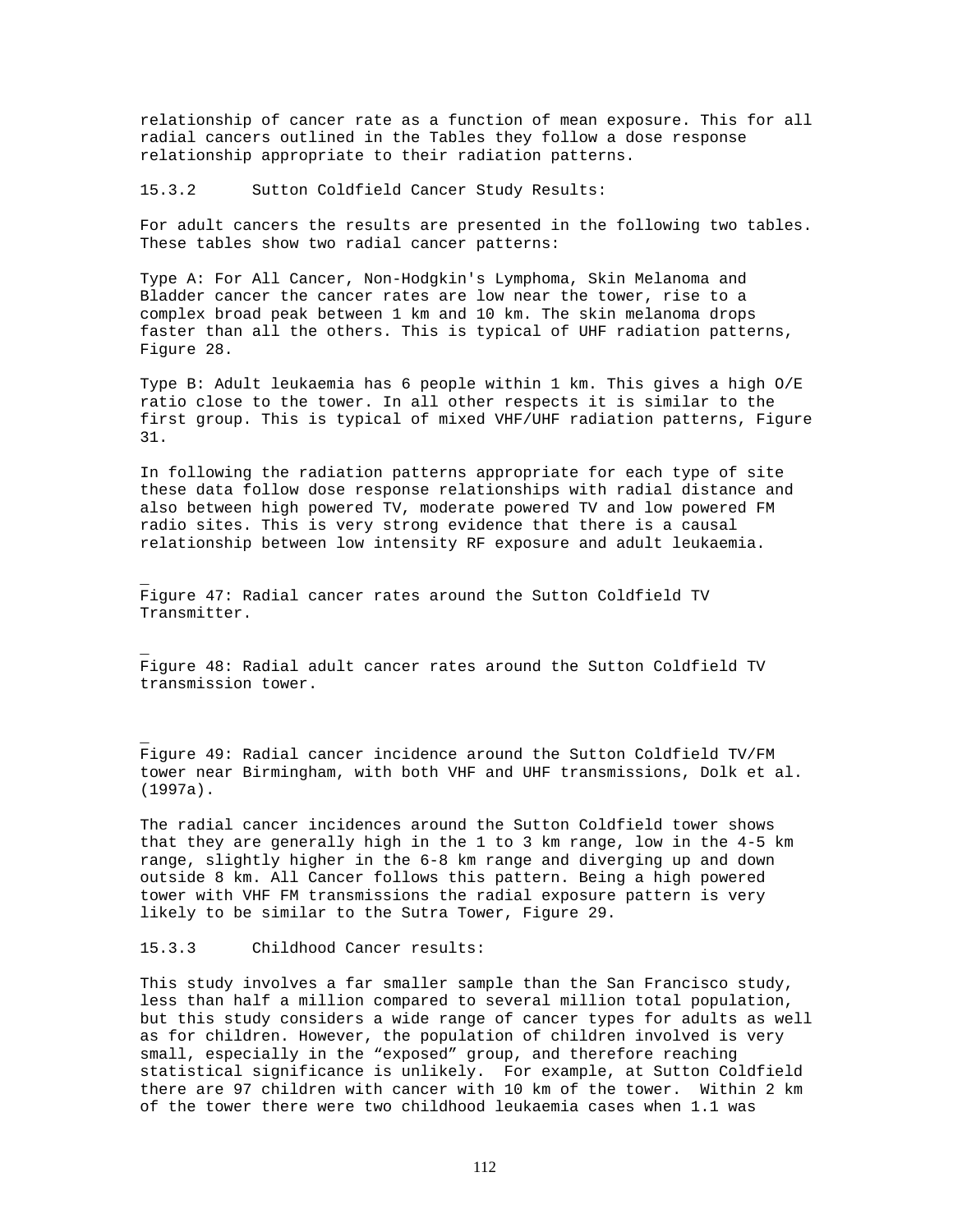expected. This gives RR = 1.82 which is elevated but non-significant. Hence the Sutton Coldfield study cannot reliably address the childhood cancer issue. This problem, of small numbers, also limits the reliability of relationships with individual cancer types, especially close to the towers where population numbers are necessarily small.

### 15.3.4 The 20-Site Study:

\_

\_

\_

Figure 48 (Table 1) shows in the course radial analysis that Skin Melanoma is higher close to the towers whereas Bladder Cancer is more broadly elevated, consistent with Sutton Coldfield. All of these sites show the Type A pattern from above, with leukaemia rates being low near the tower, rising to a broad, complex peak and then declining with distance. The rate of decline is slower with the more high-powered transmitters, Group 1, Group 2, Crystal Palace and Wenvoe.

Figure 50: Cancer data for the 20 site U.K. study from Dolk et al. (1997b).

The elevated cancers identified by Dolk et al. include Leukaemia, Non-Hodgkin's Lymphoma, Skin Melanoma and Brain, Bladder, Male and Female Breast, Colorectal, Stomach and Prostate Cancer. Some are elevated only in the 0-2 km ring and some in the 0-10 km zone, Figure 50.

Figure 51: Adult leukaemia as a function of radial distance from regional TV transmission towers, for all 20 sites and for a number of individual sites throughout the United Kingdom, Dolk et al. (1997b).

Figure 52: Other cancer sites in the broad radial analysis from Dolk et al. (1997b).

## 15.3.5 21-Site Childhood Cancers:

The ability of these studies to detect childhood cancers was severely limited by small number of children who live within 10 km of these TV Transmission Towers. While in the 21 sites there were 3609 adults (( 15 years) with leukaemia, there were only 317 children ((14 years). Close to the towers, i.e. inside 2 km there were 101 adults and 10 children 1with leukaemia. The expected incidence was 94.17 and 8.94 respectively. This gives  $O/E = 1.073$ , 95%CI: 0.81-1.42 for adults and  $O/E = 1.12$ , 95%CI: 0.61-2.06 for children.

This the childhood leukaemia rate is elevated around the 21 TV transmission towers in the United Kingdom, more so than the adult rate, but the small numbers mean the elevation is not significant.

For brain tumours, the rate is elevated within 10 km of the towers, for Malignant and Benign Brain Tumour  $O/E = 1.06$ , 95%CI: 0.93-1.20, n=224, and for Malignant Brain Tumours,  $0/E = 1.03$ , 95%CI: 0.90-1.18. It would have been interesting to observe the radial cancer rates for these tumours for the numbers involved are much higher than for the Sutra Tower Study. The equivalent data from the North Sydney Study is for Childhood Leukaemia O/E = 1.8, 95%CI: 1.2-2.5, n=33 and for Brain Tumour  $O/E = 1.3$ , 95%CI: 0.7-2.3, n=12. Hocking et al. use a 4 km radius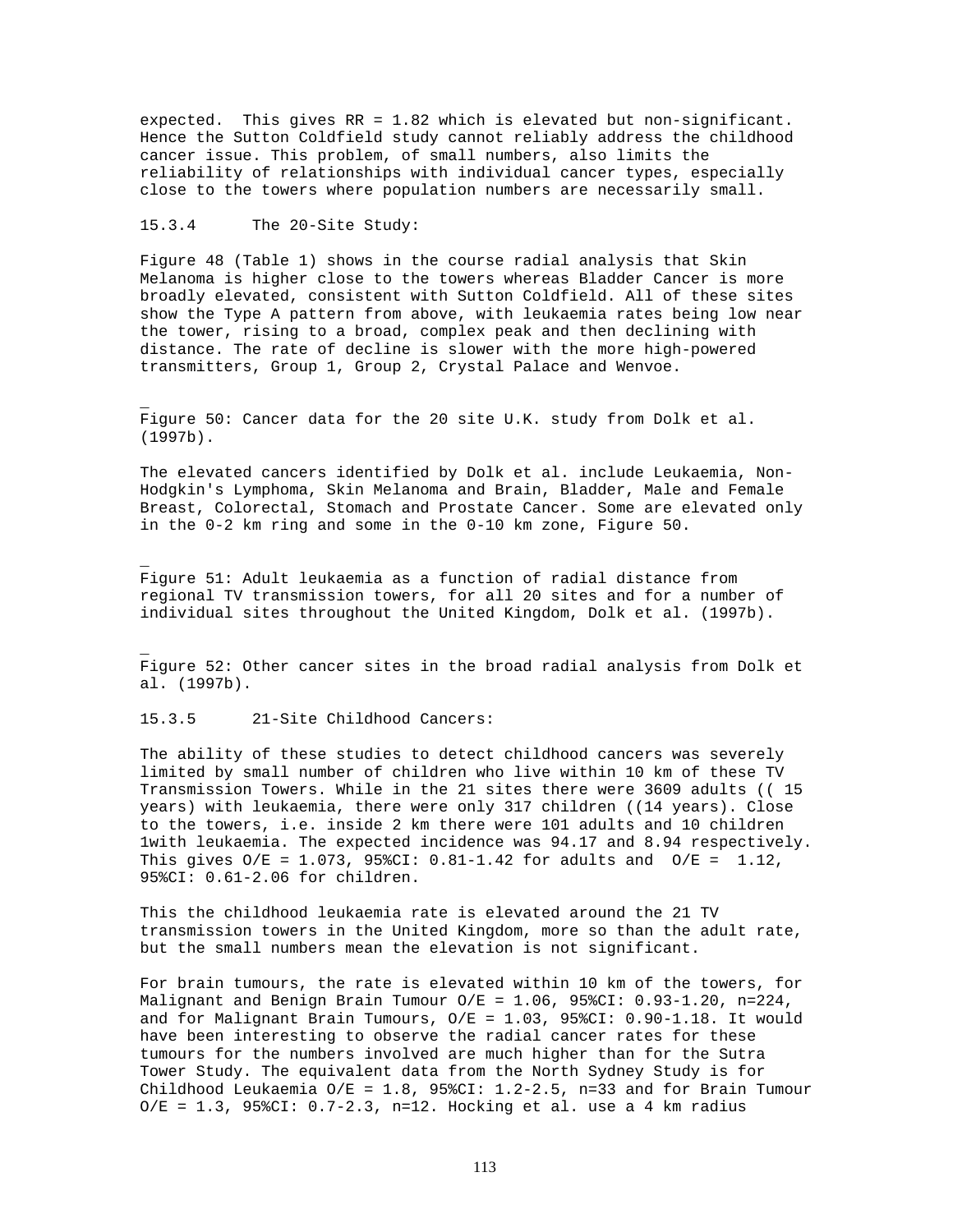whereas the UK data is for a 10 km radius. There is a different mix of TV and FM signals and signal strengths in the North Sydney Study than in the UK Study. Accepting these differences they all show elevated leukaemia and brain tumor. The very large output power of the Sutra Tower results in far higher childhood cancer rates.

### 15.3.6 Conclusion:

If the authors had known about and applied the available engineering knowledge about radial exposure patterns, they would have concluded that there was a significant dose-response relationship between a number of adult cancers and RF exposure from TV/FM transmission towers. There is complete internal consistency once the different radiation patterns are recognized. The study also shows elevations in cancers from sites all over the body, with dose-response relationships being evident for those presented. Hence the observations are consistent with the data in Selvin et al.(1992) data and analysis of Robinette et al. (1980), Milham (1985,1988) and Szmigielski (1996). This shows a causal relationship between RF exposure and cancer.

Excesses in cancer are still seen at 10 km, where the direct exposure is 5 to 10 times less than the UHF peak of 1.3(W/cm2, i.e. between 0.13 and 0.26(W/cm2. Applying the lifetime mean residential exposure factor of 0.15 reduces the exposure associated with these adverse health effects to the range 0.02 to 0.034 (W/cm2.

The data in Dolk et al. is internally consistent, shows elevated childhood leukaemia and brain tumor, and a set of dose-response relationships which are likely to be highly significant, if related to realistic radial RF patterns, for cancer at a wide range of body sites including All Cancer, Leukaemia, Non-Hodgkin's Lymphoma, Brain Cancer, Bladder Cancer, Prostate Cancer, Skin Melanoma, Male and Female Breast Cancer and Colorectal Cancer. This is also consistent with Robinette et al. (1980), Szmigielski (1996) and Milham (1985, 1988).

#### ICNIRP's Cancer Assessment - Conclusion:

Discounting the two inappropriately included studies, Barron and Barraf (1958) and Rothman et al. (1996a), all of the remaining studies report significant increases in cancer incidence and mortality from RF/MW exposure, or total mortality. Significant dose-response relationships are reported by Robinette et al. (1980) for Respiratory Cancer and Beall et al. (1996) for Brain Cancer; are contained in the data of Selvin et al. (1992) for All Childhood Cancer, Leukaemia, Lymphoma and Brain Cancer; of Dolk et al. (1997a,b) for Adult Leukaemia, Bladder Cancer, Melanoma; and in the extended analysis of Hocking et al. (1996, 1998) through McKenzie, Yin and Morrell (1997) and of Szmigielski (1996, 1998). A dose response relationship for total mortality is also shown by Rothman et al. (1996b).

The three challenges in this report of the ICNIRP assessment, of using the wrong methodology and of using Constructive Dismissal to defend their flawed methodology, and neglecting a large body of epidemiological research, have been proven.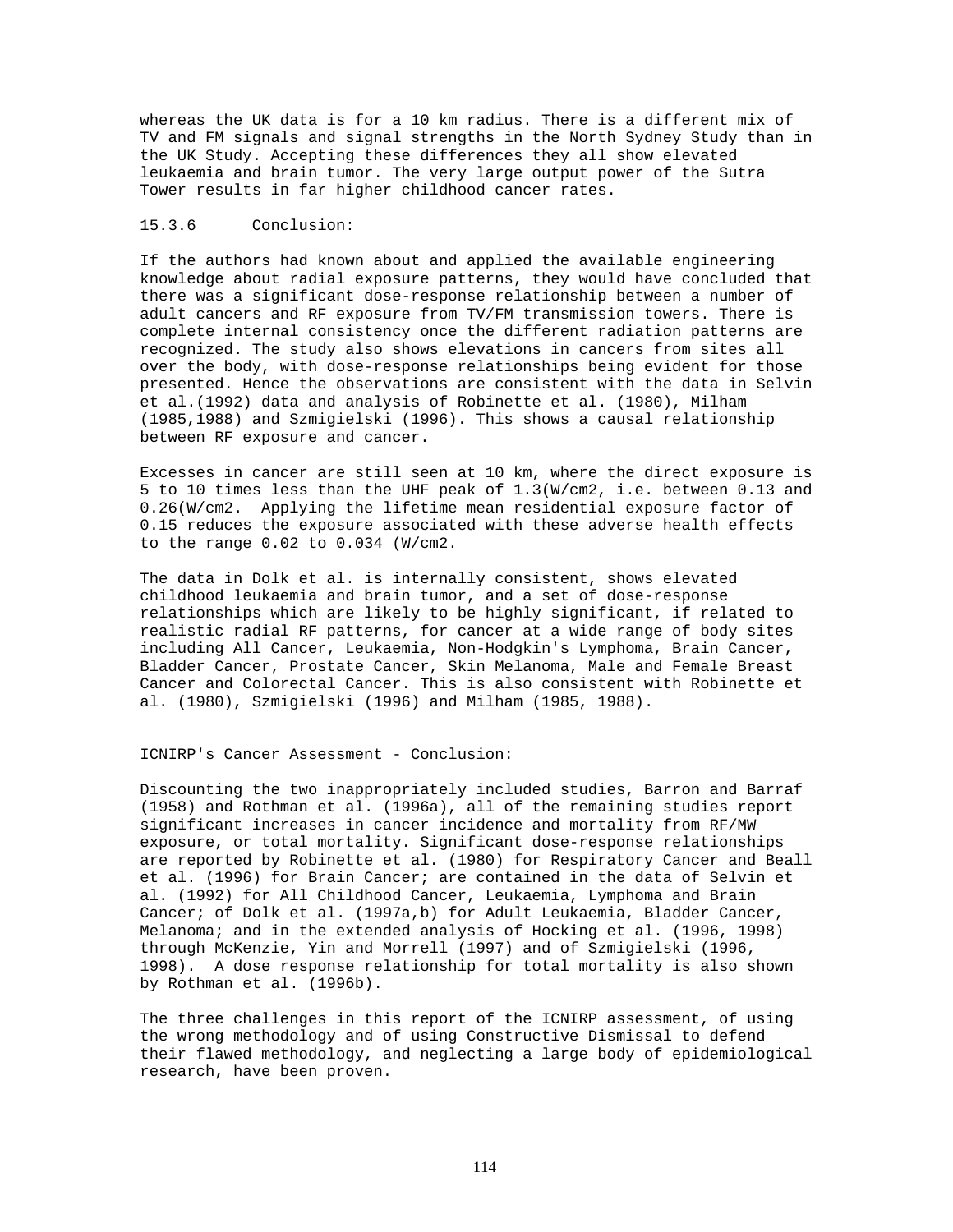The first is proven by comparison with the approaches and levels of evidence used for chemicals and air pollution. The second is proven by a detailed analysis of the research results cited by the ICNIRP. The Reproductive and Cancer Assessments of the ICNIRP are very limited in their scope and very selective in the studies chosen. In both cases inappropriate studies have been included to incorrectly bolster ICNIRP's case that there is no reliable evidence of adverse effects. In both cases published material and author's conclusions have been misquoted with a bias towards finding no effects. In both assessments the cited papers include elevated, significantly elevated and dose-response increases in miscarriage and cancer. In the cancer case it is sufficient to establish cause and effect with the material cited. This is strongly confirmed when the very large number of studies which are available are included. For Reproductive Effects, the cited material is indicative, but when the additional available studies are included and the biological mechanisms are considered, consistent with the cancer assessment and evidence of neurological and hormonal influences of EMR, a causal relationship between low level EMR exposure and reproductive effects is established.

The statements in opposition to the adoption of the ICNIRP Guideline for use a national standards is proven to be fully justified. The ICNIRP guideline is many orders of magnitude above the levels at which known adverse human health effects occur. Hence the world's population is being put severely at risk by the campaign to adopt the flawed ICNIRP Guidelines globally.

### 17. Additional studies not cited by ICNIRP:

Studies cited in the WHO (1993) review:

There is a large body of epidemiologic scientific literature that is relevant to the assessment of RF/MW exposures risk of cancer. Almost all of these studies have not been referenced in the WHO/UNEP/IRPA review, WHO (1993), that is cited by ICNIRP to be one of the "more detailed reviews". In fact the ICNIRP review covers more published studies than does the WHO/UNEP/IRPA review, but both ignore most of the published epidemiological studies. Three of the studies cited by WHO (1993) are omitted by ICNIRP. They are the case-study by Archimbaud et al (1989), and Air Force Base studies of Lester and Moore (1982) and Lester (1985) and Amateur Radio Study of Milham (1985). WHO (1993) omits the Wichita Kansas Study of Lester and Moore (1982a) and the Operator Electrical Workers Study of Milham (1985) and the Amateur Radio Operators study, Milham (1988).

WHO (1993) and ICNIRP (1998) share many of the flawed methodological approaches and the assumption of the RF-thermal effect that the only RF/MW effect is heating of human tissues. The review teams were chaired by the same person during most of the 1990's, Dr Michael Repacholi.

WHO (1993) states that no significant effects were found in Lilienfeld et al. (1978). This has been proved here to be wrong. The U.S. Air Force Bases Studies are described as "contradictory" because Polson and Merritt (1985) correctly criticize Lester and Moore for relating cancer rates in counties to the existence of Air Force bases in those counties when many cities which are close to Air Force bases are in adjacent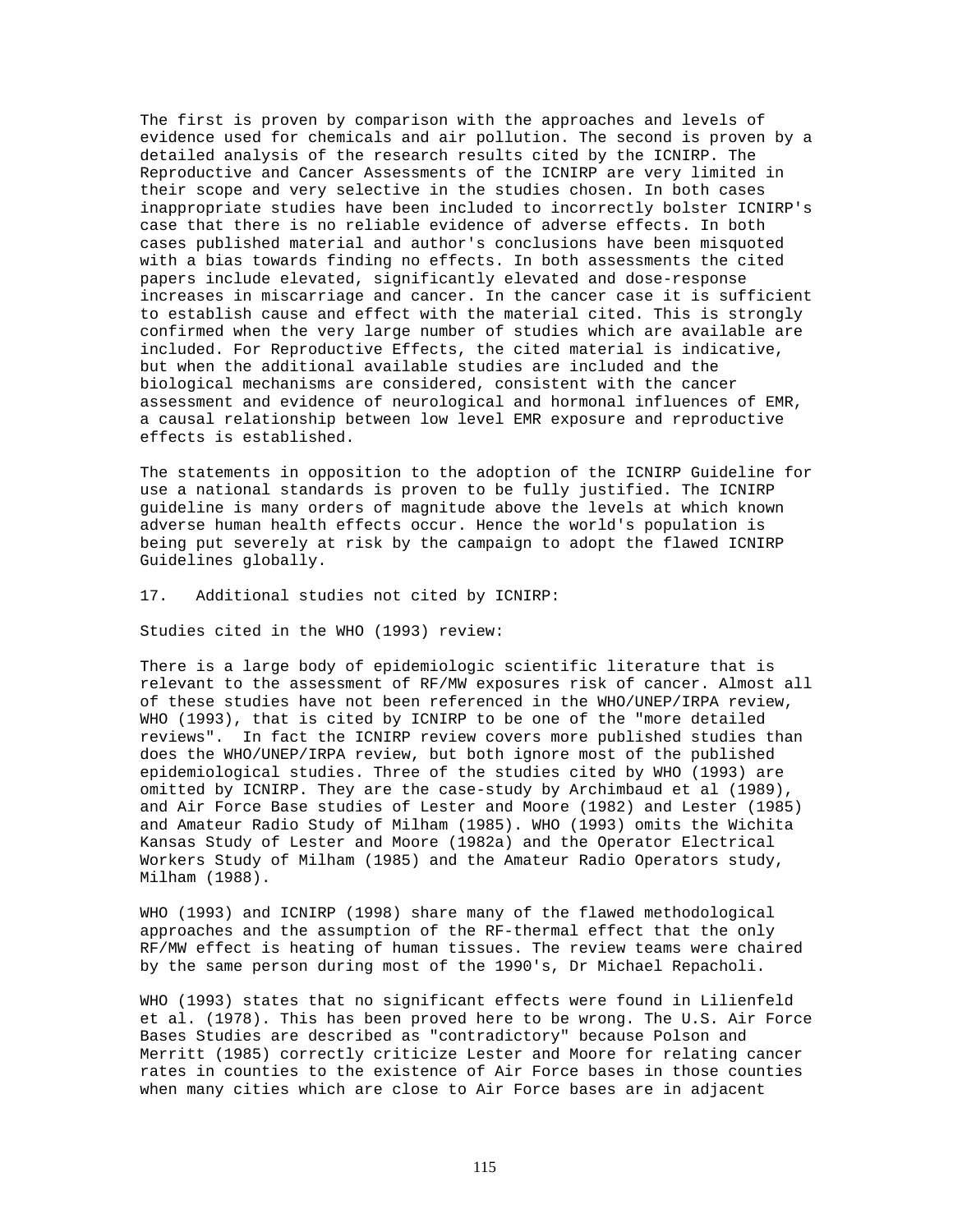counties without Air Force bases. Lester (1985) adjusted the analysis accordingly and concludes:

"This strengthens the possibility of an association between some factor associated with AFBs - our original hypothesis was microwave radiation and cancer incidence because we now explicitly recognize the use of the county containing the city nearest the base, which would be expected to be a truer indicator of the effect produced by some factor emanating from the base than would a county in which the base is situated but in which the nearest city is farther away."

The Lester (1985) updated result was in the same journal issue as Polson and Merritt (1985) and yet WHO (1993) ignores the existence and significance of the correction. This again reveals the bias towards dismissing evidence of effects.

WHO (1993) acknowledges that Szmigielski et al. (1988) and Archimbaud et al.(1989) show a relationship between RF/MW and increased risk of cancer, including Acute Myelogenous Leukaemia. In the case of Milham (1985) the increase in Leukaemia is acknowledged. However, the result is questioned because it is noted that many of the Amateur radio operators are also employed in the "Electrical Industries". Hence they are exposed to PCBs, solvents, fumes, and 50/60 Hz magnetic fields and not 300Hz-300GHz radiation. This claim is challenged by evidence which supports the EMR Spectrum Principle because many ELF powered appliances also emit RF/MW radiation which is much more bioelectrically active.

The overall WHO (1993) conclusions include the statements:

"In summary, the epidemiological and comparative clinical studies do not provide clear evidence of detrimental health effects in humans from exposure to RF fields".

# And

"The question of whether RF might act as a carcinogen should be further evaluated in epidemiological studies."

If the studies available to it had all be included and the proper epidemiological assessment principles had been followed, then the WHO review should have concluded that RF radiation is a probable human carcinogen, because they had more and stronger evidence than the U.S.E.P.A. review team in 1990, and they concluded that RF/MW was a possible human carcinogen.

Lester and Moore (1982a) is their initial study which tested the hypothesis that radar might increase the risk of cancer by noting that Wichita Kansas had radar sets on Air Force Bases on two opposite sides of Wichita. The tested the hypothesis by separating populations which were exposed to no radar signals, living in valleys, one radar signal, on one or other hill slope, and two radar signals by living on ridges. The cancer incidences are 303, 429 and 470 per 100,000 (1.00:1.42:1.55). The dose-response association persisted through age, sex, race and socio-economic adjustments.

Dr Sam Milham's two other studies not cited in WHO (1993) are Milham (1985a), a large study of Electrical Workers in Washington, and Milham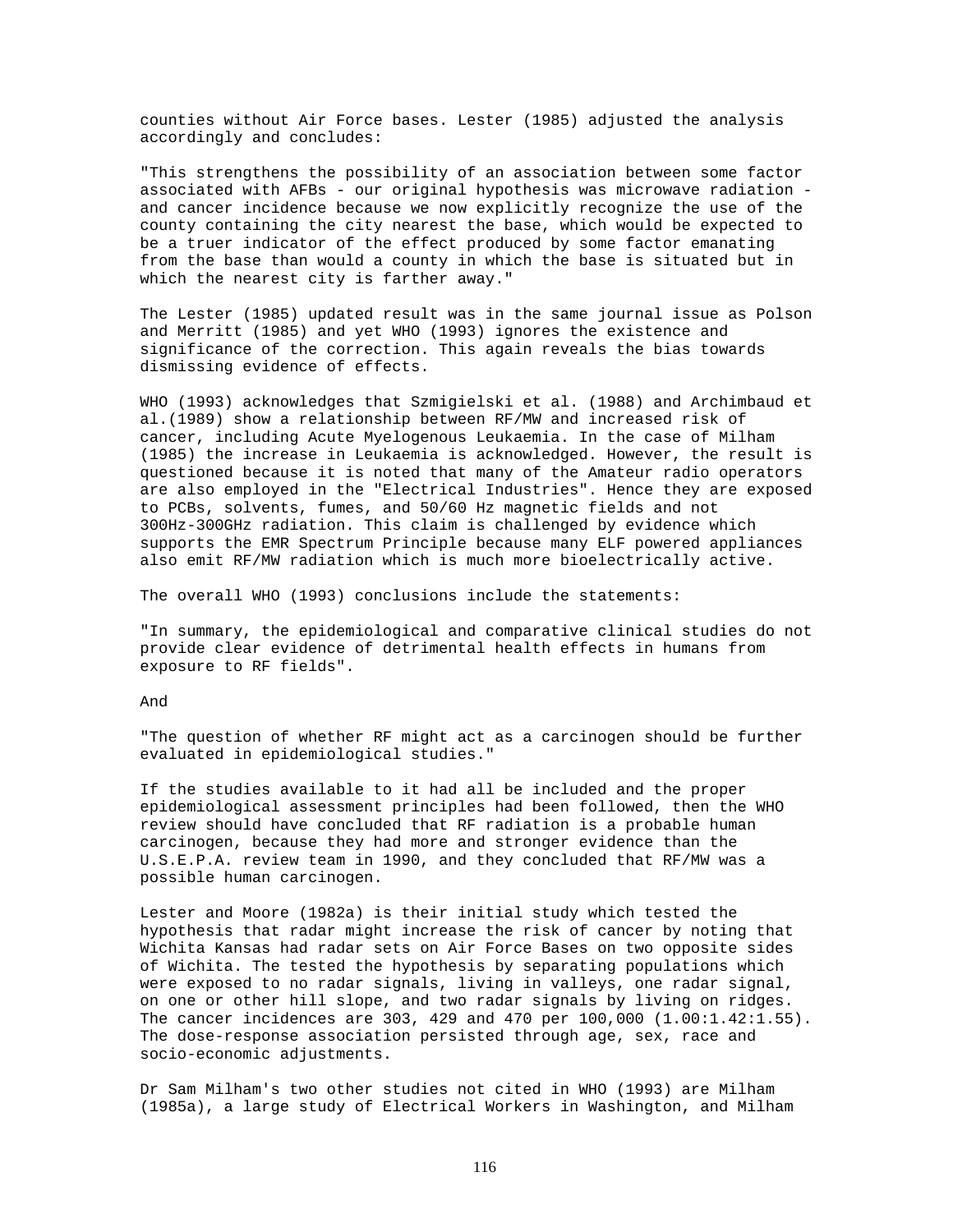(1988) and updated Amateur Radio Study covering California and Washington. Milham (1985a) studied cancer rates in 486,000 adult male workers who were in occupations in Washington State which had potential exposures to electromagnetic fields. This showed elevated and significantly elevated cancer rates in many body organs. The results are summarized in Table 23.

Table 23: Summary of all site cancers from Robinette et al. (1980), using AT/ET except for Brain cancer (FT/ET), Milham (1985a), Szmigielski (1996) and for Dolk (1997a,b) using the maximum and/or significant result in the radial patterns.

Robinette Milham Szmigielski Dolk(a) Dolk(b) Exposure Regime RF/MW Mixed RF/MW RF/MW RF/MW High Mod. High Low Low Relationship RR PMR RR O/E O/E<br>Sample Size(N) 202 2649 55,500 174 Sample Size(N) 202 2649 55,500 17409 13372

Symptoms

All Malignant Neoplasms 1.66\* 106\*\* 2.07\* 1.20\* Esophageal and Stomach 3.24\*\* Respiratory Tract, Lung 1.75 114\*\* 1.06 Colorectal/ bladder (1) 3.19\*\* 1.36/1.76 1.10 Liver, pancreas 117\* 1.47 Skin, Melanoma 2.66 1.67\* 2.39\* 1.11 Thyroid 1.54 Brain, CNS (2) 2.39 143\*\* 1.91\* 1.31 1.06<br>Leukaemia 2.22\* 136\* 6.31\*\*\* 1.74\* 1.15 Leukaemia 2.22\* 136\* 6.31\*\*\* 1.74\* 1.<br>Non-Hodgkins Lymphoma 164\*\* 5.82\*\*\* Non-Hodgkins Lymphoma  $164**$  5.82\*\*\* 1.30\*<br>Acute Leukaemia (Lympho) 162\*\* 5.75\* 3.57 1.04 Acute Leukaemia (Lympho) Acute Myeloblastic Leuk.  $8.62***$  1.02 1.17<br>Chronic Myelocytic Leuk. 13.90\*\*\* 1.23 Chronic Myelocytic Leuk. 13.90\*\*\* 1.23<br>
Chronic Lymphoblastic Leuk 3.68\*\* 2.56\* 1.20 Chronic Lymphoblastic Leuk

p-values: \* <0.05; \*\* <0.01; \*\*\* <0.001

Note (1): Colorectal for Szmigielski and the left Dolk(a) and bladder for the right Dolk(a) and Dolk(b). Note (2): In Milham 16 of the unspecified neoplasms were brain tumors which have been added to this group.

Milham (1988) studied 67,829 amateur radio operators in Washington State and California. He concludes "The all-cause standardized mortality ratio (SMR) was 71 but a statistically significant increased mortality was seen for cancers of the other lymphatic tissues (SMR = 162), a rubric which includes multiple myeloma and non-Hodgkin's lymphomas. The all leukemia SMR was slightly elevated but not significant (SMR = 124). However, mortality from acute myeloid leukemia was significantly elevated (SMR = 176). Elevated cancer rates were found for Esophagus, SMR = 113 (71-172); Large Intestine, SMR = 111 (89-137); Prostate, SMR = 114 (90-142); Brain, SMR = 139 (93-200), Lymphoma + Leukaemia, SMR = 123 (99-152); Hodgkin's Disease, SMR = 123 (40-288); Leukaemia, SMR = 124 (87-172) and Other Lymphatic Tissue, SMR = 162 (117-218).

Table 23 shows a great deal of consistency between several large studies which stand as proof, backed by many dose-response relationships, even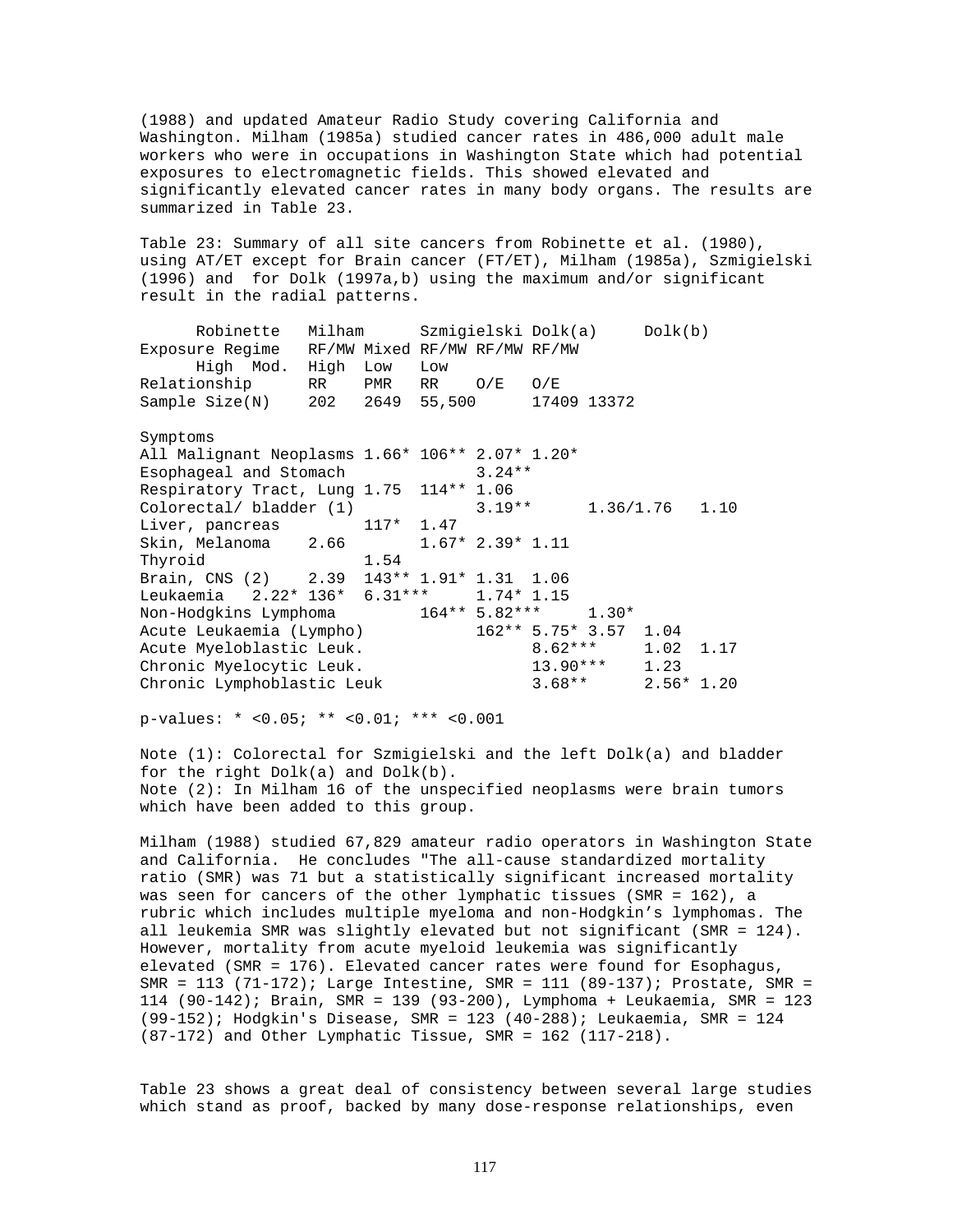at residential exposure levels, that RF/MW increases the risk of cancer over the whole body. This stands in strong contrast with the ICNIRP and WHO review conclusions.

17.2 Studies not cited by WHO nor ICNIRP:

The following is a brief summary of a number of relevant epidemiological studies which have been omitted by both WHO (1993) and ICNIRP (1998).

A broad Summary:

It is not widely recognized that ELF epidemiological studies have relevance to RF/MW assessments of effects. There are two primary reasons for this. High voltage power lines are sources of RF radiation, especially in the 3 to 30 MHz range, Vignati and Giuliani (1997). This is why you often hear a buzz on your radio as you drive under a powerline. This is outlined as part of the EMR Spectrum Principle. This evidence proves that epidemiological studies of RF/MW and ELF show elevated and significantly increased cancer in many body organs, but especially brain cancer, leukaemia and breast cancer.

More neurasthenic symptoms (chronic mental and physical weakness and fatigue) in group exposed to radar (Djordevic et al., 1979).

Higher frequency of increase in red blood cells (polycythemaemia) with microwave exposure (Friedman, 1981).

Lin et al. (1985) studied 951 cases of brain tumors among white male residents of Maryland during the period 1969-1982. Fifty cases of glioma and astrocytoma were observed among electrical workers exposed to EMR compared to an expected number of 18, i.e. an risk ratio of 2.8. While their exposure was mainly to ELF fields it shows the common link over a wide range of frequencies. A significant dose-response relationship was found: No exposure: 1.00; Possible exposure OR = 1.44(1.06-1.95); Probable exposure, OR = 1.95 (0.94-3.91), and Definite exposure, OR = 2.15 (1.10-4.06).

In 1985 an unusual number of children with leukaemia were identified living in the vicinity of broadcasting facilities (OR = 3.4: CI=0.70 -16.41), Maskarinec et al. (1993).

Upper limb paraesthesia and eye irritation among 30 exposed workers using 27 MHz plastic sealers (Bini et al., 1986);

De Guire et al. (1987) report increased malignant melanoma of the skin in workers in a telecommunication industry, affecting only men, SIR = 2.7 CI : 1.31-5.02).

Thomas et al. (1987) report a 10-fold increase in astrocytic brain tumor among electronics and repair workers employed for 20 years or more. Some risk was due to solvents, put at a factor of 2, placing RF/MW contribution at a factor of 5.

Electrical workers in Los Angeles county have a 4.3-fold increased risk of certain brain tumors (Preston-Martin et al. 1989).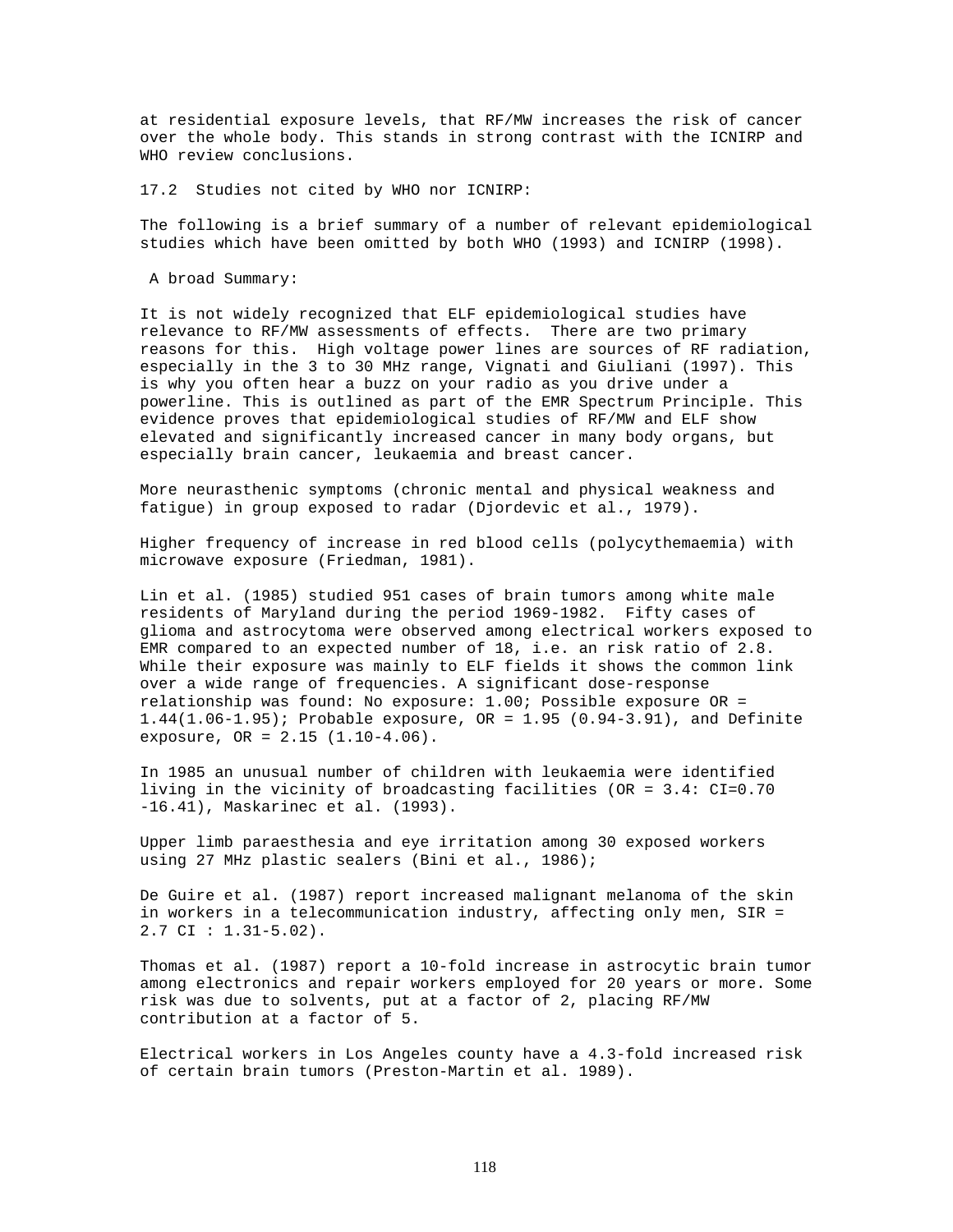An increased incidence of malignant brain tumors has been reported in children of fathers exposed to electromagnetic fields and electronic solvents (Johnson and Spitz, 1989).

Increased protein band in CSF in exposed group or radar mechanics (Nilsson et al., 1989).

Hayes et al.(1990) report an Odds ratio for all testicular cancer of 3.1 (CI: 1.4-6.9) for a small sample of workers who were occupationally exposed to RF/MW radiation.

Navy Electrician's Mates have an excess risk of leukaemia, RR=2.4 (1.0-5.0), Garland et al. (1990)

Savitz and Chen (1990) show significant increased risk of childhood cancer (Neuroblastoma (OR=11.8\*), Brain Tumour (OR=2.7\*) and CNS tumors (OR=1.7)) associated with parents who work in electrical and electronic industries.

Increased risk for all brain tumours (RR=2.9 (1.2-5.9)) and glioblastomas (RR=3.4 (1.1-8.0)) for assemblers, and repairmen in the radio and TV industry, Tornqvist et al. (1991)

Microwave heating reduces immune system factors in human breast milk, compared to conventional heating. Microwave heating significantly reduces the IgA for E coli bacteria, producing five times more E coli for 25 (C heating and 18 times more after 3 hours for 98(C heating, Quan et al. (1992).

Floderus, Tornqvist and Stenlund (1994) found a significant increase in Brain Tumours, RR = 12.2, 95%CI:2.8-52.5; Breast Cancer, RR = 4.9, 95%CI:1.6-11.8 and pituitary tumours, RR = 3.2, 95%CI:1.6-6.2, for electrical railway workers younger than 30 yrs.

Loomis, Savitz and Ananth (1994) found significant increases in Female Breast Cancer in Electrical Workers, OR = 1.38 (95%CI: 1.04-1.82). Adjusted Ors for electrical engineers, OR = 1.73 (95%CI: 0.92-3.75); for electrical technicians, OR = 1.28 (95%CI:0.79-2.07) and for telephone installers, repairers and line workers, OR = 2.17 (95%CI:1.17-4.02).

Women working in the Telephone Industry showed many excess cancers. Among white women (age <49) Rectum Cancer MOR =  $3.3$  (1.2-8,7); connective tissue MOR =  $4.4$  (2.2-8,2); Breast Cancer MOR = 1.6  $(1.2-2.1)$ , corpus uteri MOR = 3.3  $(1.5-7.5,$  Ovary MOR = 2.1  $(1.3-2.5)$ ; and Brain MOR =  $2.1$  (1.2-3.7). Excess risks of connective tissue cancer among engineers and technicians; office workers; telephone operators; and mechanics and repairers, MOR = 8.5, 4.9, 1.7, and 4.4 respectively, Dosemeci and Blair (1994).

Significantly increased and dose-response increases of total Mortality, All Cancer, Leukaemia and Brain Tumour were found in US Utility Workers (1950-1988) and sub-set of occupations, Savitz and Loomis (1995).

Increased risk of female breast cancer with exposure to radiofrequency EMF, RR=1.15 (1.1-1.2), Cantor et al. (1995).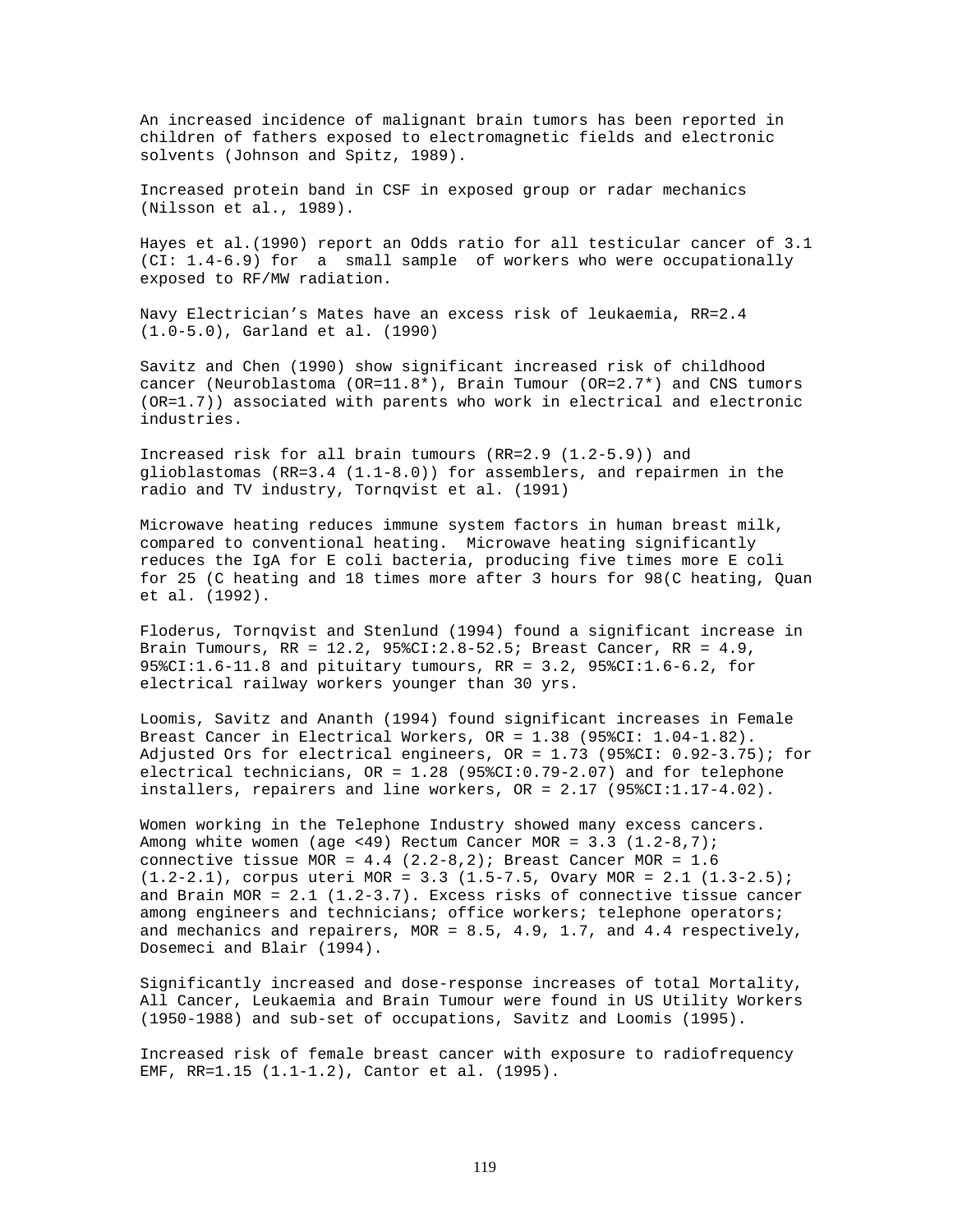Tynes et al. (1996) observed an excess risk of Female Breast Cancer for female radio and telegraph operators exposed to RF (405 kHz-25 MHz), SIR = 1.5 for > 50 yr of age.

The Skrunda Radar provides a living laboratory for the chronic low level effects of exposure to RF/MW radiation. To date investigations have revealed a number of statistically significant changes associated with exposure to the radar signal. These include:

Impaired physical and scholastic performance of children in the open field exposure range of 0.0008-0.41 (W/cm2, mean measured level in the range 0.0028- 0.039(W/cm2, Kolodynski and Kolodynska (1996).

A 6-fold increase in broken chromosomes in the peripheral erythrocytes of the exposed cows (p<0.01). The measured exposure is in the range 0.042 to 6.6(W/cm2 placing the mean exposure in the range 0.157 to 0.63(W/cm2, Balode (1996).

A statistically significant (P<0.01) negative correlation between the relative additional increment in tree growth and the intensity of the electric field. The Pine trees at 4 km were exposed to a range of 0.011 to 0.41(W/cm2, a mean open field exposure of 0.039(W/cm2 and measured distance exposure of 0.0027(W/cm2 (for the radar signal). A probable biological mechanism was identified through observed changes in physiological conditions, Balodis et al. (1996),

Chromosome and reproductive damage in plants exposed RF/MW in the range 0.042 to 6.6(W/cm2. Magone (1996).

Chronic exposure to pulsed RF radar signals is associated with chromosome damage in plants and animals, with associated reproductive aberration in plants, and growth reduction in pine trees linked to observed physiological changes, and scholastic impairment of school children occurs in relation to exposure levels which fall well below 2(W/cm2, below 0.1(W/cm2. and even below 0.01(W/cm2.

Stenlund and Floderus (1997) identified increased Testicular Cancer in middle ELF exposure  $(>0.28(T))$  and high exposure  $(>0.4(T))$  compared with low exposure ((0.15(T) with  $OR = 1.3$  (CI:0.7-2.5) and  $OR = 2.1$ (CI:1.0-4.3) for those (  $60$  years and  $OR = 1.9$  (CI:0.8-4.4) and  $OR = 3.9$  $(CI:1.4-11.2)$  for men (40 years. These produce significant (p<0.05) dose-response relationships.

## Brain tumour studies:

The Bioelectromagnetic principles include the EMR sensitivity of the human brain. This suggests that brain cancer is a probable result of EMR exposure. In section 16.2 several studies show significant increases in brain cancer. A literature search, assisted by MEDLINE, identified over 60 studies showing increased rates of brain cancer, and over 30 showing significant increases in brain cancer in EMR exposed populations. The following studies show significant increases in brain tumours for children and adults, in ELF to RF/MW exposures in residential, occupational, commercial and military situations.

Sweden, Power lines, Children RR = 3.9, p<0.05, Tomenius (1986),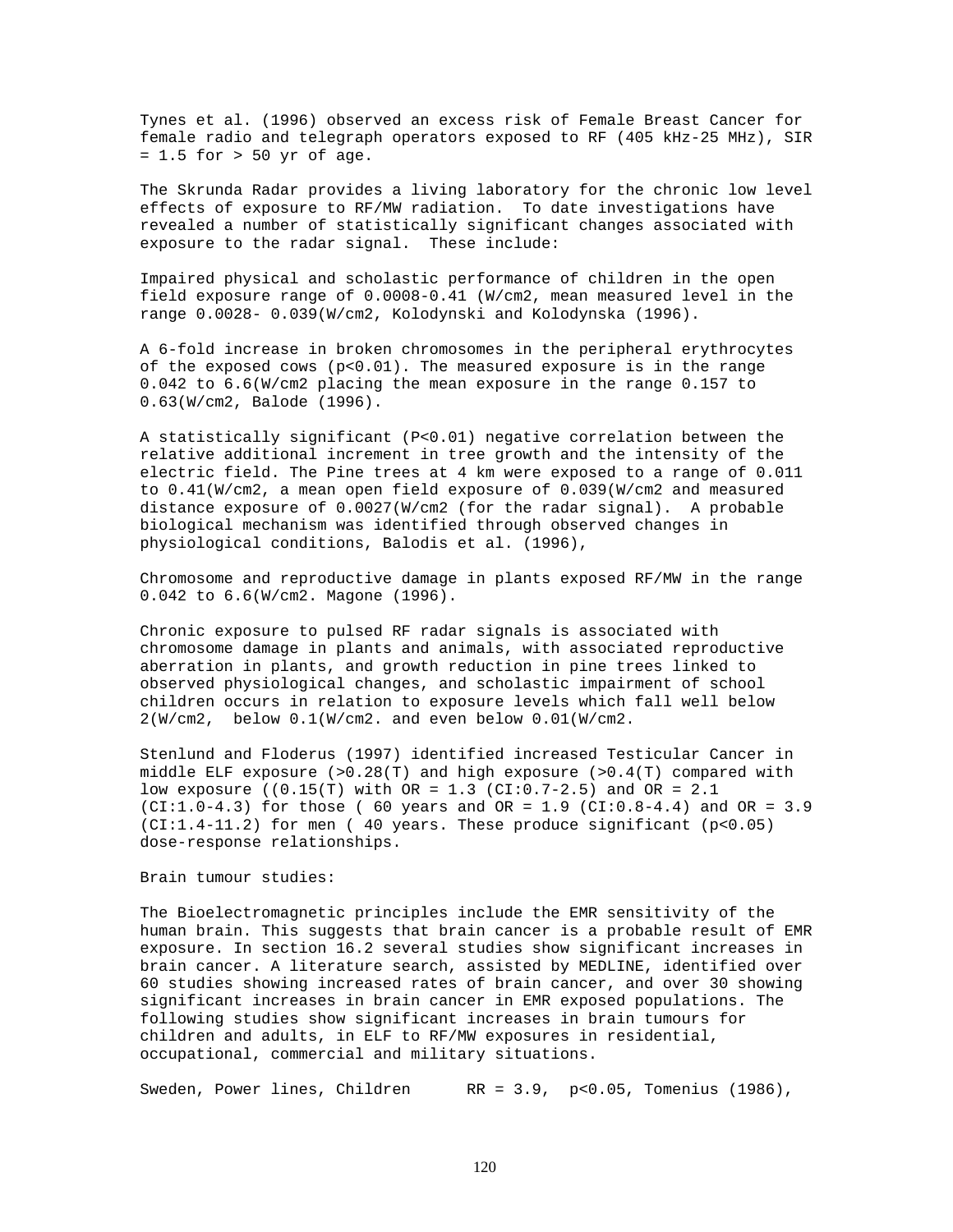Denver, Residential, children, 2-level wire code Savitz et al. (1988)  $OR = 2.04$   $(1.11-3.76)$ U.S., prenatal electric blanket, Savitz, John and Kleckner (1990) Brain cancer in children,  $OR = 2.5$   $(1.1-5.5)$ Finland, power lines Verkasalo et al. (1993) CNS tumours in boys SIR =  $4.2$ ,  $(1.4-9.9)$  $>0.2(T \text{ or } > 0.4(T-years))$ Denmark, High voltage installations Olsen et al. (1993) Children, >0.4(T Significantly increased cancer, including CNS tumours. Denver, Residence Savitz and Kaune (1993) Children, Wire Code  $OR = 2.5 (1.1-5.5)$ U.S. Meta Analysis of 13 studies Washburn et al. (1994) Residential Children, CNS RR = 1.89 (1.34-2.67) Washington State, Electrical Workers Milham (1985) All Groups PMR = 123, p<0.05) n=101 Electrical and electronic technicians PMR = 134 n=7 Power Station Operators PMR = 130 n=3 Electricians PMR =  $155$  p<0.01) n=46 Maryland, U.S. electrical industries Lin et al. (1985) Brain tumours Died significantly earlier n=951 United States, 16 States (Mortality) Loomis and Savitz (1990) Electrical engineers and technicians OR = 2.7 (2.1-3.4) Telephone workers,  $OR = 1.6 (1.1-2.4)$ Electric power workers  $OR = 1.7$   $(1.1-2.7)$  Electrical workers in manufacturing industries OR = 2.1 (1.3-3.4) Finland, Occupational exposures Juutilainen, Laara and Pukkala (1990) CNS tumour, 25-64 year old male Probable exposure RR = 1.3 (0.7-2.3) Possible exposure  $RR = 1.3$   $(1.0-1.6)$ Germany, electrical workers Schlehofer et. al. (1990) Women RR = 5.2 (1.4-20.1) Men RR =  $0.9$  (0.2-2.3) Aerospace electromechanical workers Park et al. (1990) All workers PMR = 4.2 (p<0.0001) n=583 For hourly workers with up to 20 years of work PMR = 8.7 (p=0.000003). Sweden, Occupational exposure Tornqvist et al. (1991) Assemblers and repairmen in radio and TV industry All brain tumours SMR=2.9, (1.2-5.9) Glioblastomas SMR=3.4, (1.1-8.0)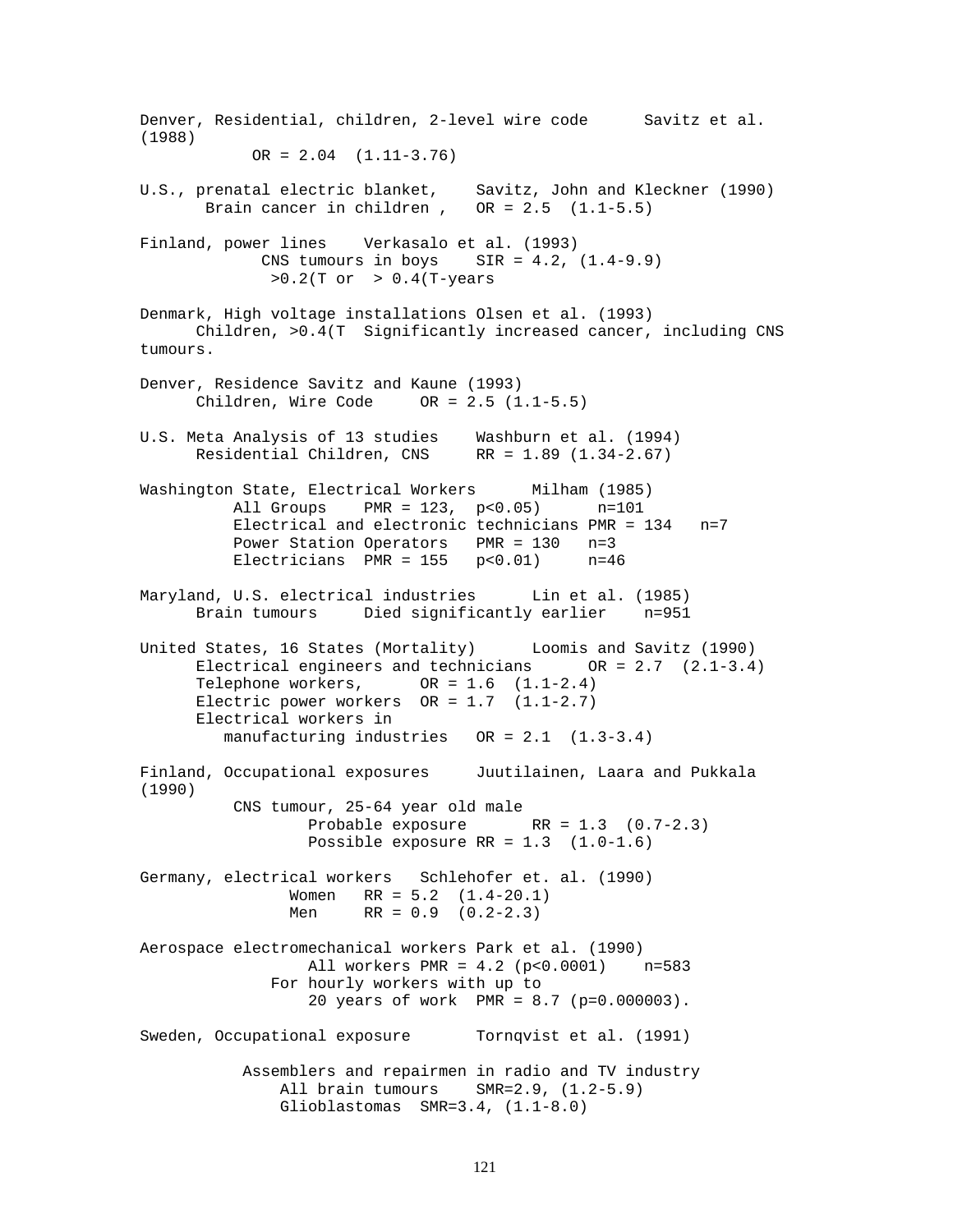All welders SMR=1.3, (1.0-1.7) Iron/steel industry SMR=3.2, (1.0-7.4) For glioblastomas SMR=1.5 (1.1-2.1). Norway, Occupational electric Tynes, Andersen and Langmark (1992) and magnetic exposures. Overall brain tumour SIR = 1.09 (0.9-1.41) n=77 ISCO code weak magnetic/ electric exposure  $SIR = 2.20 (1.01-4.18)$ Tram drivers SIR = 2.04 (0.42-5.98) Radio/telegraph operators SIR = 1.20 (0.25-3.49) Electricians, installation SIR = 1.23 (0.67-2.07) Electricians, power supply  $SIR = 1.16$   $(0.43-2.53)$ Power plant operators SIR = 1.15 (0.24-3.36) Power line workers SIR = 1.51 (0.78-2.64) Telephone installers SIR = 1.22 (0.49-2.51) Railway track walkers SIR = 2.20 (1.1-4.18) Total for these groups  $SIR = 1.14$ ,  $(0.9-1.42)$ New Zealand, electrical workers Preston-Martin et al. (1993)  $Electricians$  OR = 4.6  $(1.7-12.2)$ Electrical engineers OR = 8.2 (2.0 - 34) Sweden, Occupational exposure Floderus et al. (1993) Low exposure RR =  $1.0$  (0.7-1.6) Moderate Exposure RR = 1.5 (1.0-2.2) High Exposure RR = 1.4 (0.9-2.1) n=261 United States, Telephone industry Dosemeci and Blair (1994) Women from 24 states OR = 2.1 (1.2-3.7) England, Electrical workers Fear et al. (1996) PPR = 118 (103-136) Brazil, San Paulo, Utility workers Mattos and Koifman (1996)  $PCMR = 7.7 (1.02-9.65)$ France electrical utility workers Guenel et al. (1996) Brain tumour OR = 3.06 (1.08-8.74) n=69 5 year latency OR = 3.69 (1.10-12.43) Telephone and radio operators, electricians, and Kaplan et al. (1997). All Brain Tumours OR = 1.2 (0.2-5.2) Malignant Brain Tumours OR = 1.4 (0.2-8.7) Danish Utility Workers Johansen and Olsen (1998) Women  $SIR = 1.3 (0.7-2.2)$  n=15 Women >10yrs <  $0.09(T$  SIR =  $1.9$  n=4<br>0.1-0.29(T  $SIR = 9.2$  p<0.05  $n=2$ United States, Occupational Cocco, Heineman and Dosemeci (1999) CNS cancer RR=1.2 to 1.3 p<0.05 n =12980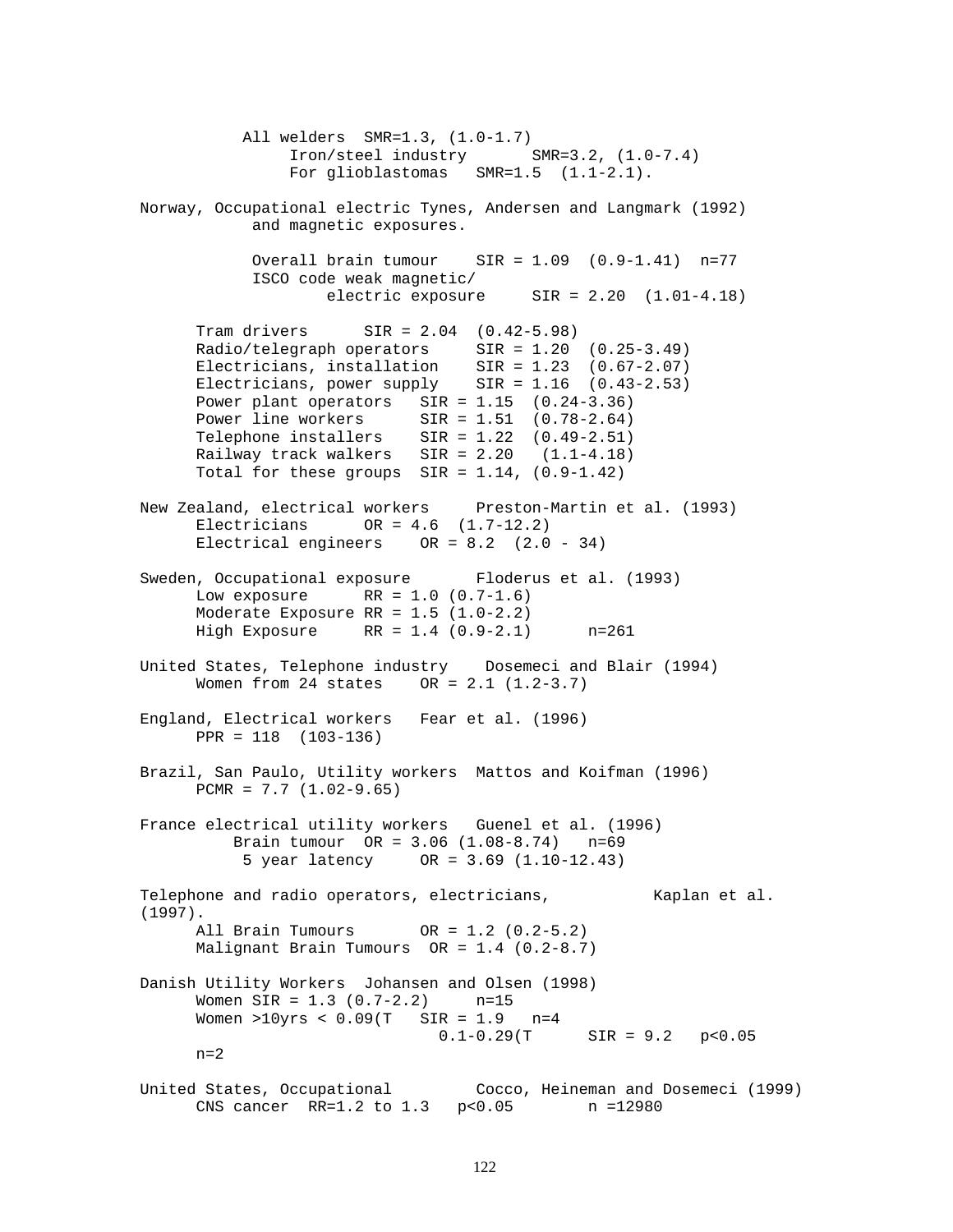United States: Microwave repair workers Zarek (1977)  $RR = 74.1 (15.0-367)$ , p<0.001 n=2 United States Embassy in Moscow: Lilienfeld et al. (1978) Radar RF/MW exposure Males Working in the Embassy SMR =  $20$   $(2.4-72.2)$ , p<0.01 n=2 Navy, Korean War, FT/ET groups, RF/MW Robinette et al. (1980) For brain, eye and CNS  $RR = 1.66$   $(1.06-2.60)$  n=8 New Zealand, electrical workers Pearce, Reif and Fraser (1989) Radio and TV repair  $OR = 7.86 (2.2 - 28.1)$  n=2 Electricians  $OR = 1.68 (0.75-3.79)$  n=6<br>Total electrical workers  $OR = 1.62 (1.04$  $OR = 1.62 (1.04-2.52)$  n=21 Canada, British Colombia pilots Salisbury et al. (1991) Elevated PMRs for brain cancer and nervous system cancer. Canada, Commecial pilots Band et al. (1990) ELF/RF SMR =  $4.17$  (1.4-9.5), p=0.017 n=4  $SIR = 3.45 (1.2-7.9), p=0.03 n=4$ England, British Airways pilots Irvine and Davies (1992)  $ELF/RF$  PMR = 2.68, p<0.05 U.S. Air Force Grayson and Lyons (1996) Aircrew compared  $OR = 1.77(1.17 - 2.68)$  n=37 with non-flying crew Adjusted for rank, socioecom. OR = 1.22 (0.76-1.95) Polish Military Szmigielski (1996) Mortality RR=1.9 (1.08-3.47), p<0.05 n=55,500 U.S. Air Force personnel Grayson (1996) Age-race-adjusted odds ratios ELF fields OR = 1.28 (0.95-1.74) RF/MW fields OR = 1.39 (1.01-1.90) Brazilian Naval Personnel Santana, Silva and Loomis (1999) Aged <56 yrs OR = 4.63 (2.54-8.45) n=40 Unmarried men OR = 3.18 (1.69-5.99) This lists 34 separate studies, covering over 56 occupational or residential groups which have been exposed to EMR and more than 40 show significant increases in brain cancer incidence or mortality. Thirteen studies show dose-response relationships for EMR exposure and brain tumor: Denver, United States, power lines Wertheimer and Leeper (1979) Childhood ) Birth Address RR =  $1.83$ , p=0.04 n=22<br>CNS tumors) Death Address RR =  $1.76$ , p=0.017 n=30  $CNS$  tumors) Death Address RR = 1.76, p= $0.017$  Dose related for children living at same address. Eastern U.S. Electronic Industries Thomas et al. (1987) Astrocytic brain tumours RR=4.9 (1.9-13.2)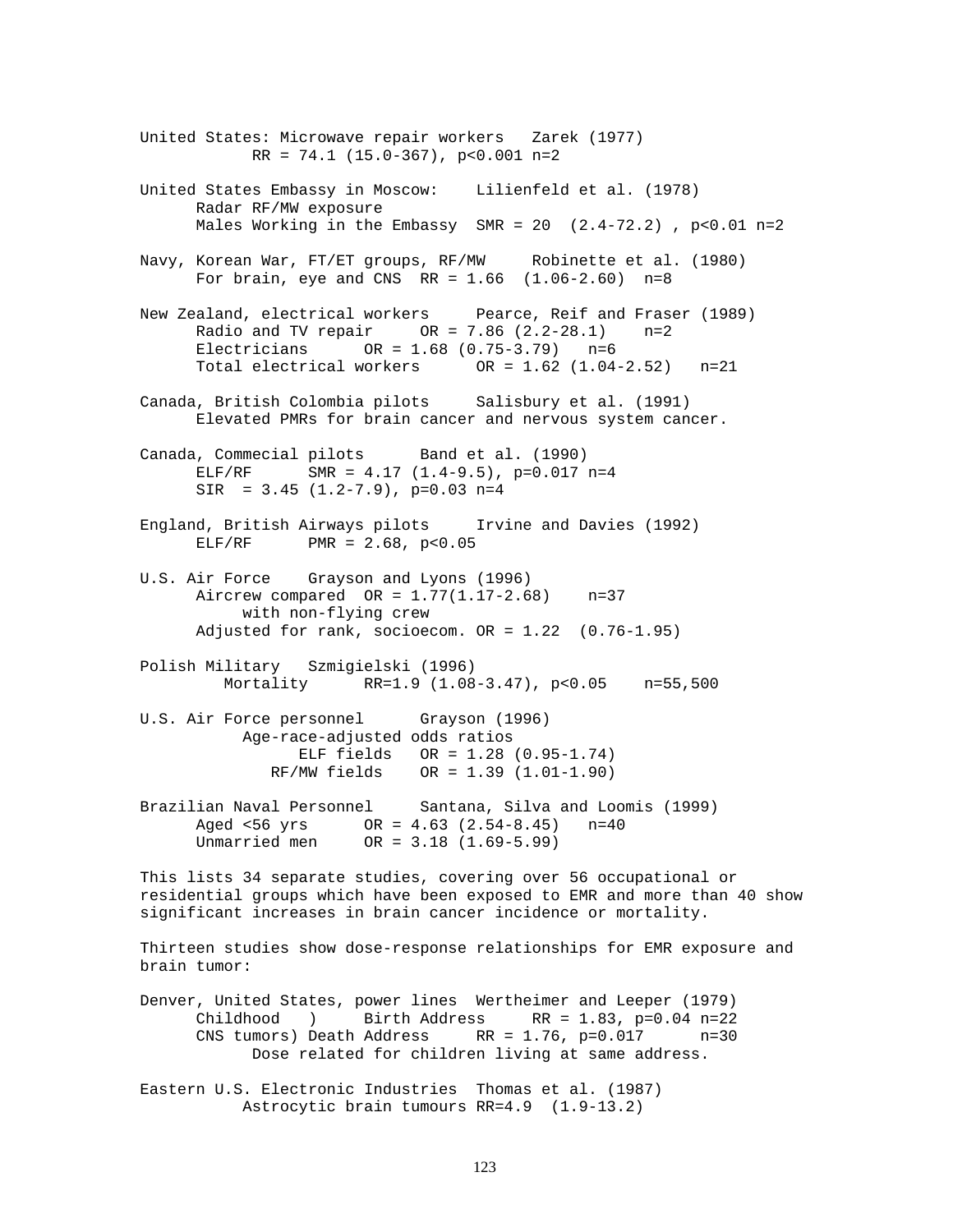Duration Employed (yr) Unexposed <5 5-19 ( 20 RR 1.0 3.3 7.6 10.4 Solder fume adjusted RR 1.0 1.65 3.8 5.2 (trend p<0.05) East Texas, Males Glioma Speers, Dobbins and Miller (1988)  $n = 202$  Transportation, communication and utilities industries  $OR = 2.26$   $(1.18-4.32)$  Electricity or electromagnetic fields OR = 3.94 (1.52-10.20) Trend: p<0.01 Los Angeles County, Occupational exposure Preston-Martin et al.(1989) High exposure to electric and magnetic fields n=272 Glioma OR=1.8 (0.8-4.3) p for trend =0.05 Astrocytoma, >5 years empl. OR=4.4 (1.2-15.6) Los Angeles Country, electrical industry Mack et al. (1991) n=272 Astrocytomas RR = 10.3 (1.3-80.8) Trend, p=0.01 San Francisco, Sutra Tower (FM/TV) Selvin et al. (1992) Children < 21 yrs RR = 2.87, (1.30-6.32), p<0.01 n=35 Comparing <4.5km and >4.5 km Trend p <0.0001 Quebec, Ontario and French Utility workers Theriault et al. (1994) >=90th percentile, years of exposure ( 5 years OR = 0.81 (0.3-2.21) (20 years OR = 1.78 (0.69-4.62) >=20 (20 years OR = 5.90 (0.37-94.4) Canada, Provincial Residential Electric Consumption (REC) Kraut et al. (1994) Childhood brain cancer significantly increases with REC in a doseresponse manner. U.S. Electrical Workers Savitiz and Loomis (1995) Mortality Dose-response OR = 1.94 per (T-yr United States, office workers Milham (1996) Transformer fields SIR = 389 (156-801) N=410 Employment period trend p<0.05 Exposure trend p=0.0034 U.S. Computer exposures Beall et al. (1996) Computer Programmers (>10 yrs) OR = 2.8 (1.1-7.0) Trend  $p = 0.04$  Engineering/Technical (>10 yrs) OR = 1.7 (1.0-3.0) Trend  $p = 0.07$  Glioma, All subjects, 5yr programme OR = 3.9 (1.2-12.4) Trend  $p = 0.08$ Ontario Hydro male employees (Adjusted ORs) Miller at al. (1996) Brain Tumour Mod. Field OR = 1.27 (0.32-5.41) High Field  $OR = 1.33$  (0.52 -10.8) Both show trends.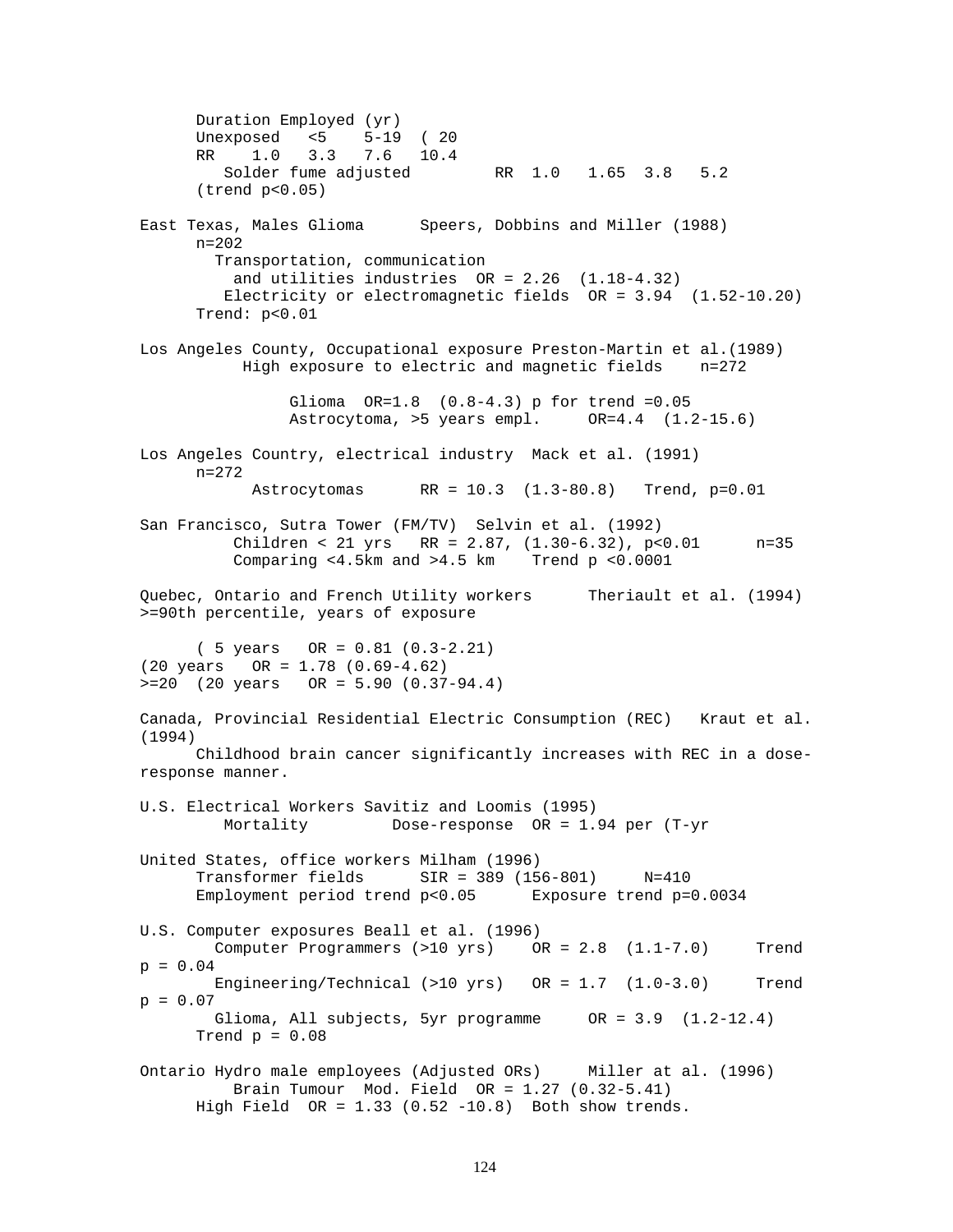|        |        |  | Benign Brain Mod. Field $OR = 5.38$ $(0.42-69.3)$  |  |          |
|--------|--------|--|----------------------------------------------------|--|----------|
|        | Tumour |  | High Field $OR = 5.64 (0.3-105)$                   |  |          |
| Norway |        |  | Tynes and Haldorsen (1997)                         |  |          |
|        |        |  | $Children$ < 0.05(T 0.05-< 0.14(T                  |  | >0.14(T) |
| $n=10$ |        |  | $RR = 1.0$ 2.6 $(0.5-12.0)$ 2.3 $(0.8-6.6)$ p=0.07 |  |          |

Of the thirteen studies showing dose-response relationships for EMR exposure and brain cancer, at least seven show significant dose-response relationships. The majority of studies involve industrial exposures mainly to ELF fields but many appliances, like power lines, also produce a spectrum of RF signals. One, Beall et al. (1996), involves VDT exposure that is mixed ELF/RF. Two of the significant dose-response studies involve RF/MW, Thomas et al. (1987) and Selvin et al. (1992), and Thomas et al. for workers.

# 17.5 Leukaemia Overview:

The most frequently identified cancer associated with ELF EMR and RF/MW EMR is childhood and adult leukaemia. This is unremarkable in the light of the sensitivity of the whole body to EMR and the established biological effect of altered cellular calcium ion homeostasis with the strong implications towards impairment of the immune system from this. The ICNIRP reviews these studies, and in a very limited selection of the literature, find that Relative Risks are consistently in the range 1.5 to 3. The studies suffer generally from small numbers. The ICNIRP notes that a common cut-off point at 0.2(T is emerging but from their limited research selection, it is not strong enough, in "the absence of experimental research to form a basis for setting exposure guidelines". ICNIRP is consistent. Their inverted priorities place biological mechanism above epidemiological evidence.

The ICNIRP finds the evidence for melatonin reduction insufficient to convince them though a very selective citing of the literature. Hence they retain a guideline based on limiting induced current. At 50/60 Hz it is close to 100(T.

As with the RF/MW assessment, there is a large body of literature not cited by ICNIRP that strongly confirms the 0.2(T cut-off for residential studies of childhood cancer. All of the studies cited by the ICNIRP have mean annual exposures less than 1-10 (T for occupational studies and <0.6(T for residential studies. Hence in a Public Health Protection Approach a cut-off of 0.2(T would be identified and then a safety factor would be applied to allow for the uncertainties produced by small sample sizes and the extent of the exposure risk, i.e. the whole population. This demonstrated again how severely and consistently flawed the ICNIRP approach is.

Based on the strongly supported EMR Spectrum Principle, if ELF exposures are consistently shown to increase leukaemia then RF/MW exposures are highly likely to also produce leukaemia, and at lower exposure intensities. Table 24 summarizes RF/MW studies showing increases in adult Leukaemia.

When the RF/MW studies which have identified significant increases in Adult Leukaemia are ranked from residential, recreational, occupational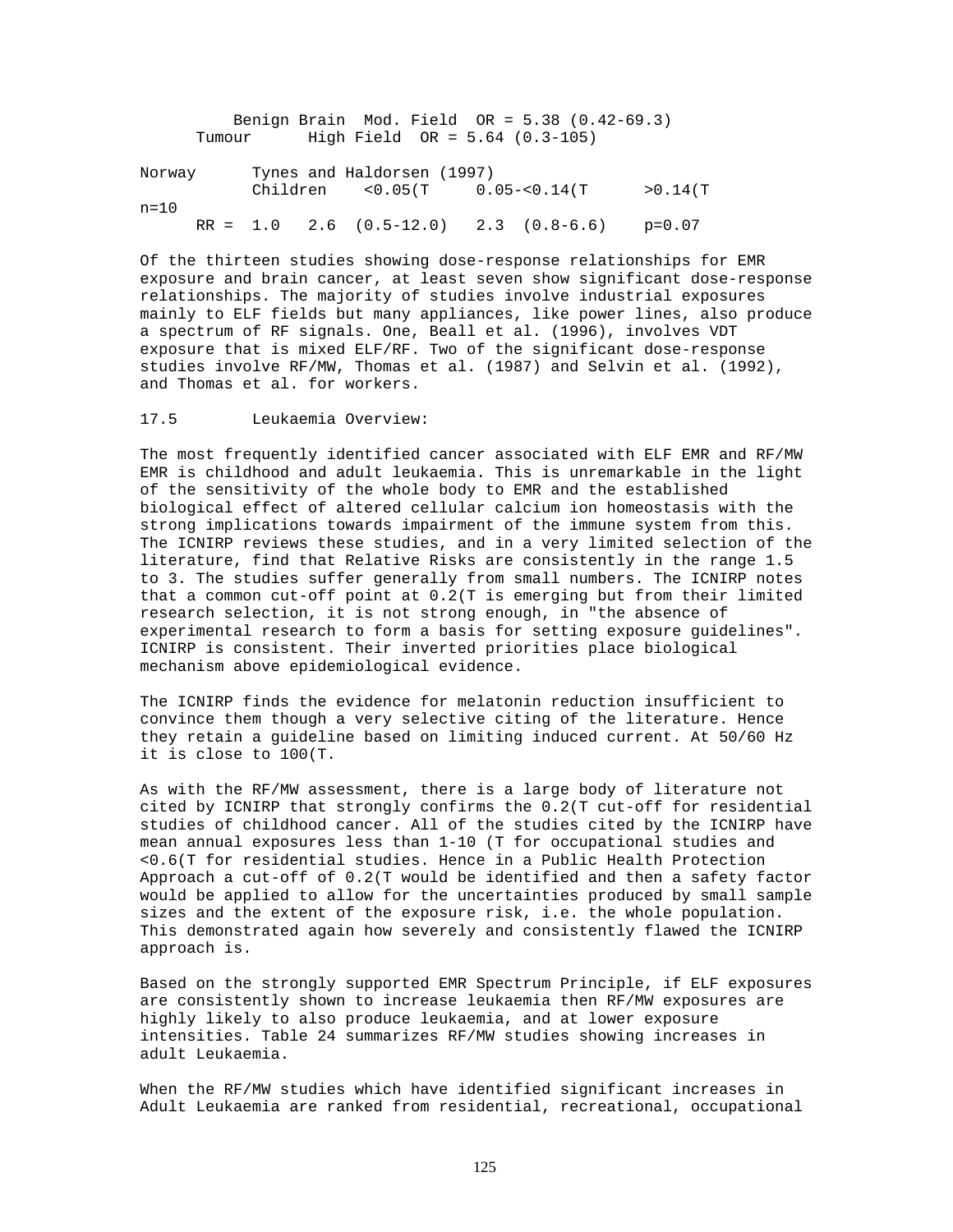and military exposures, they form a global dose-response relationship, Table 24.

All of these studies involve non-thermal exposures. Together they confirm a causal relationship between RF/MW exposure and adult leukaemia.

17.6 Summary:

The vast majority of these epidemiological studies are not cited by ICNIRP. They confirm the EMR Spectrum Principle that health effects occur across the spectrum from ELF to RF/MW and in mixed exposures. Leukaemia, Brain Tumour and Breast and other hormonal related cancers are most commonly associated with EMR exposure. Compared to chemical assessments, the strength of evidence that there is a cause and effect relationship between EMR and cancer exceeds that of most substances that are classified as human carcinogens.

Table 24: A summary of epidemiological studies involving adult leukaemia mortality or incidence, ranked by probable RF/MW exposure category.

Study Reference Exposure Leukaemia Risk 95% Conf. Category Type Ratio Interval Polish Military Szmigielski et al., 1996 High ALL 5.75 1.22-18.16 (Mortality) CML 13.90 6.72-22.12 CLL 3.68 1.45-5.18 AML 8.62 3.54-13.67 All Leuk. 6.31 3.12-14.32 Korean War Robinette et a. (1980) High All Leuk. 2.22 1.02-4.81 (Mortality) Amateur Radio Milham (1988) Moderate AML 1.79 1.03-2.85 (Mortality) UK TV/FM Dolk et al. (1997a) Mod/Low Adult Leuk. 1.83 1.22-1.74 (Incidence) CML 1.02 0.28-2.60 AML 1.86 0.89-3.42 ALL 3.57 0.74-10.43 CLL 2.56 1.11-5.05 North Sydney Hocking et al. (1996) Low All Leuk. 1.17 0.96-1.43 TV/FM towers <br>  $\lambda$ LL+CLL 1.39 1.00-1.92<br>  $\lambda$ ML+CML 1.01 0.82-1.24 (Mortality)  $AML+CML$  1.01 0.82-1.24 Other Leuk 1.57 1.01-2.46 UK TV/FM Dolk et al. (1997b) Low Adult Leuk. 1.03 1.00-1.07 (Incidence) CML 1.16 AML 1.17 ALL 1.04<br>CLL 1.20 CLL 1.20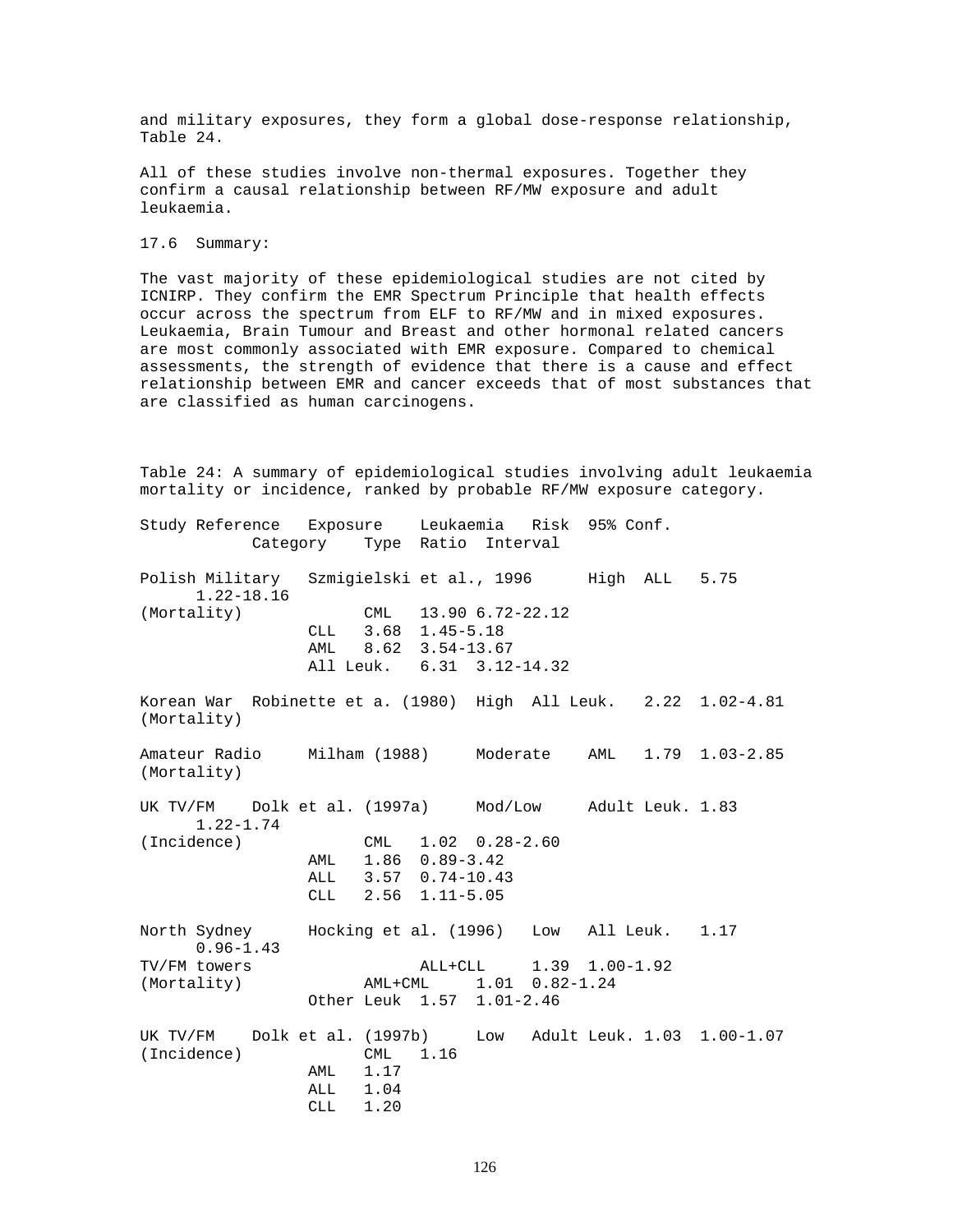Note: ALL : Acute Lymphatic Leukemia; CLL: Chronic Lymphatic Leukaemia; AML Acute Myeloid Leukaemia; CML: Chronic Myeloid Leukaemia; and All Leuk.: All Adult Leukaemias.

The studies cited by ICNIRP contain sufficient evidence to conclude cause and effect between RF/MW and cancer across many body organs, especially leukaemia and brain tumour, and at chronic lifetime exposures showing dose-response relationships pointing to a zero level.

This is confirmed by more than three as many studies as are cited by ICNIRP(1998), thus confirming the cause and effect relationship between RF/MW exposure and cancer. Support also comes from ELF studies and those involving "Electrical or Utility" Occupations because of the validity of the EMR Spectrum Principle.

The ICNIRP's conclusion is:

"Overall, the results from a small number of epidemiological studies published provide only limited information on cancer risk."

This is demonstrably wrong and grossly misleading.

18. Recommended Public RF/MW Exposure Standard:

ICNIRP's thermally based approach has been proven many times to be wrong in terms of scientific evidence and public health standard methodology. There is sufficient epidemiological evidence to establish a cause and effect relationship between chronic low level EMR exposure and many adverse health effects, including cardiac, neurological, reproductive and cancer effects. The dose response relationships indicate a cancer and reproductive problem threshold near zero.

Hence the target for the recommended standard is 10nW/cm2.

This is despite the fact that, consistent with the Bioelectromagnetic Principle 2 which identifies the sensitivity of the brain to interference by EMR, and there is confirmation from the Swiss, Schwarzenburg Study. This study identified adverse effects on sleep and a number of other serious health effects, down to mean RF levels of 0.4nW/cm2.

Significant learning difficulties were measured in children in a school in exposed to the pulsed radar signal at Skrunda, Latvia, compared to unexposed schools, Kolodynski and Kolodynska (1996). The RF-exposed children live within a 20 km radius of the radar. At 3.7 km from the radar the measured field was 0.32 (W/cm2. Assuming an inverse square law between 3.7 and 20 km from the radar, at 10 km the exposure is approximately 0.04 (W/cm2 and 0.01 (W/cm2 at 20 km. Hence the children are showing significant physical and intellectual impairment when chronically exposed in the range 10 to 40 nW/cm2.

Wever (1974) and Konig (1974) proved that human brain detect and use the Schumann Resonance signals for synchronization and maintaining the homeostatic relationship during diurnal variations. Cherry (2000) shows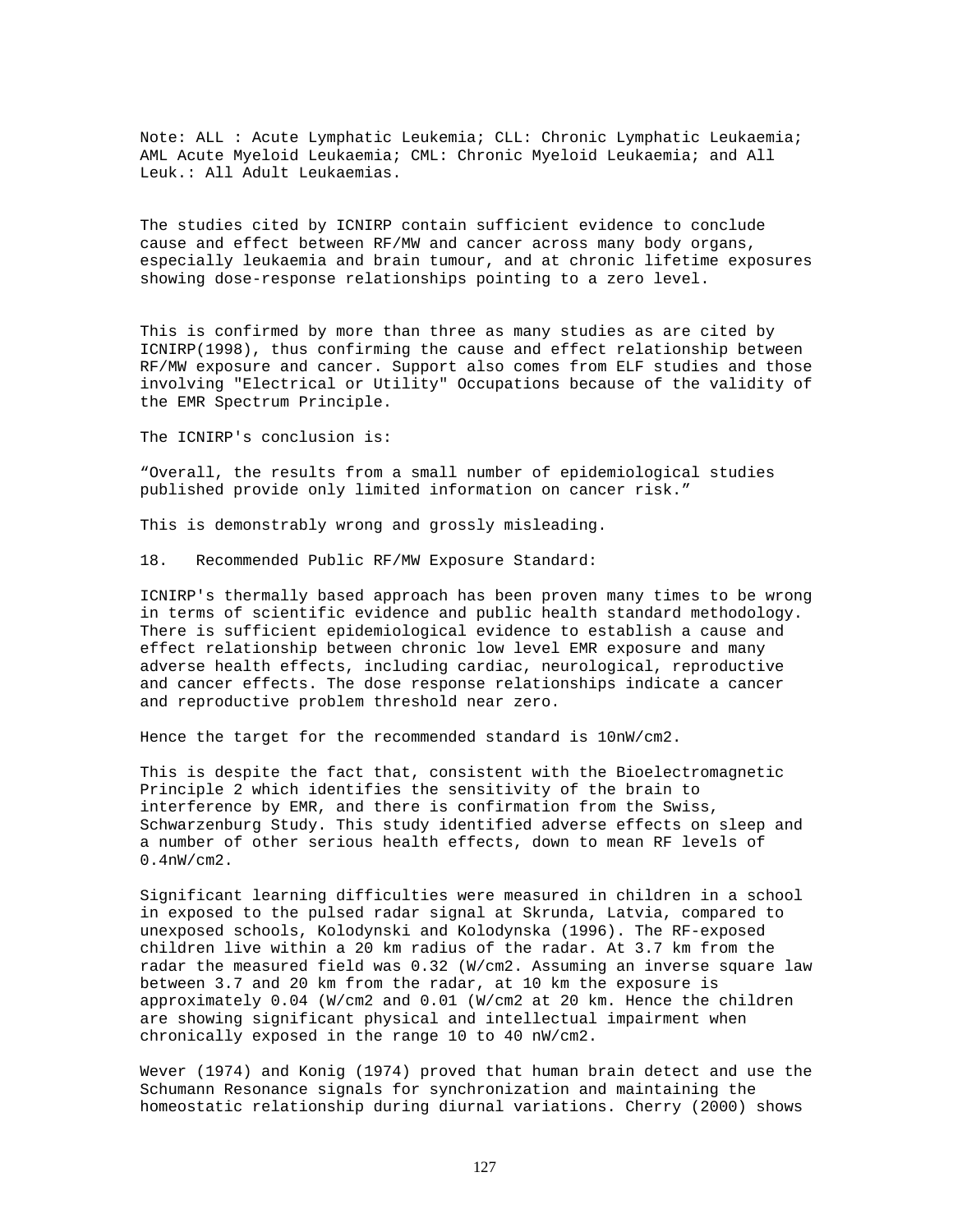that the Schumann Resonance signal is a biological mechanism to many human significant adverse health effects observed in relation to geomagnetic activity variation. This shows that brains detect the Schumann Resonance signals intensity and frequency and uses hormones such as melatonin to communicate with organs and cells to maintain diurnal regulation. Since the mean Schumann Resonance intensity is close to 0.1 pW/cm2, and adverse health effects are observed for higher and lower intensity levels, then endogenous ELF and RF/MW modulated signals can interfere with hearts, brains and cells at extremely low intensities, approaching zero exposure. Hence minimization of exposure is needed to protect workers and public health.

The background RF/MW levels in Western cities are already in the range 1nW/cm2 - 5nW/cm2, except near cell sites and radio and TV towers. A practical option to avoid these demonstrated effects is to set the initial public exposure limit at nW/cm2 (0.01(W/cm2).

In all cases all practical attempts should be undertaken to keep exposures as low as possible, below 10 nW/cm2.

A primary means of achieving public health protection is a strong move away from "wireless" technology. If major cities moved to fiber-optic cables for all telephone, fax, radio, TV and internet services, removing the need for broadcast transmission sites, the mean public exposure could be kept below 10 nW/cm2. Mobile phones, couple with their base stations, pose the highest risk in their present modes of introduction. The usage of mobile phones should be minimized and discouraged, and the base station placement should be remote from where people live and work, from hospitals and schools.

19. Achieving the 10 nW/cm2 standard:

A cell site policy which limits the peak exposure to 1(W/cm2 at the boundary of the nearest dwelling property, is likely to have a mean weekly exposure of 0.3 to 0.6(W/cm2 because of the phone traffic going through the site. At the house the exposure is smaller, and inside it is about 1/20th to 1/40th of the outside value, i.e. 0.007 to 0.03(W/cm2. Allowing for an 75% home/away ratio, this becomes 6 to 23 nW/cm2. Away from the centre of the radiated beams the mean exposure is much lower. Hence the peak boundary exposure limit of 1(W/cm2 achieves a lifetime mean residential exposure of 10nW/cm2 for almost all of the population. This shows that the proposed standard is more achievable than it initially seems.

------------------------------------------------------------------------

---------------------------------------------

Note: Cherry, N.J., 2000: "Schumann Resonances, a biological mechanism for human health effects of Geomagnetic Activity". Is under peer-review for publication in the journal, Natural Hazards.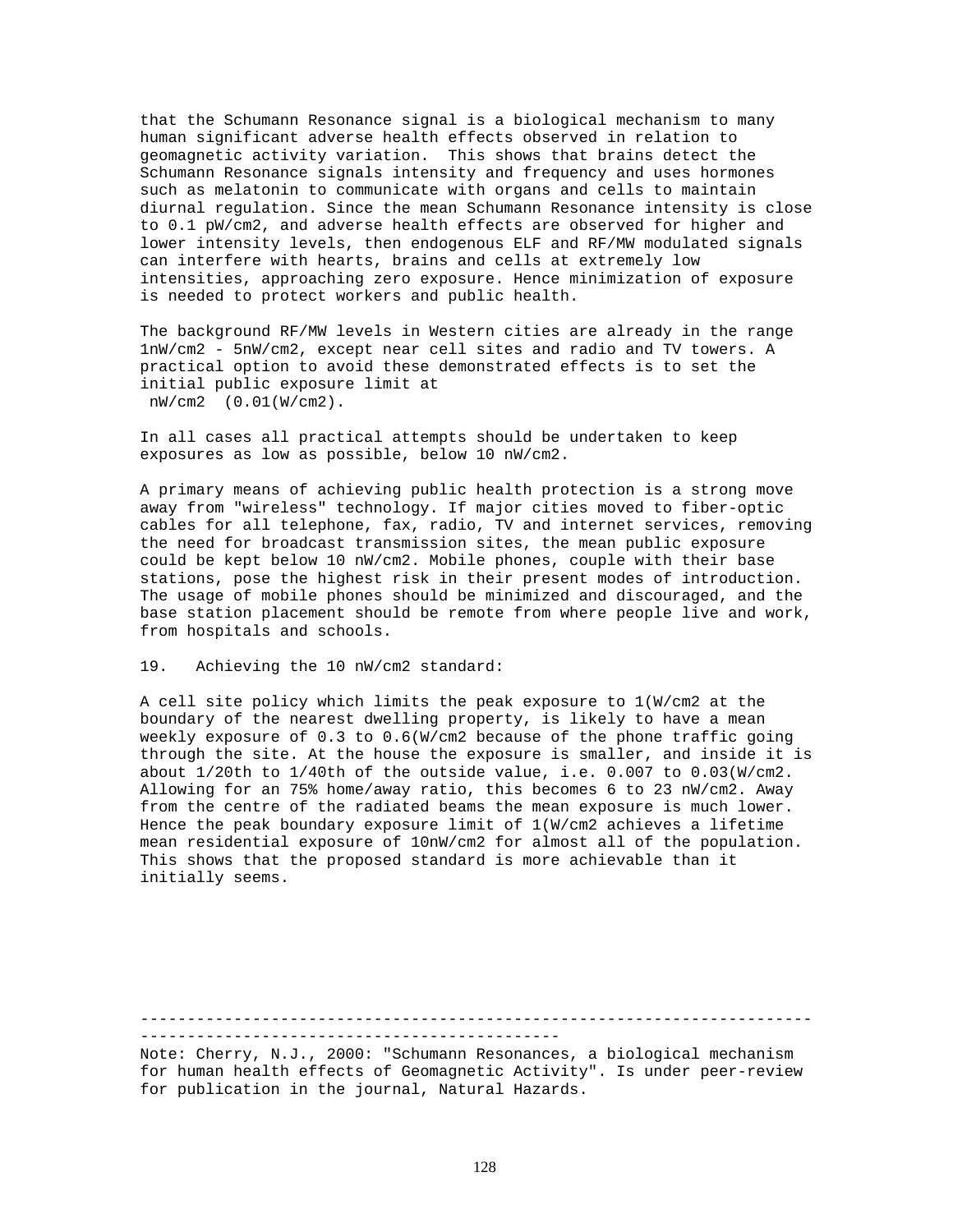References:

Adey, W.R., 1975: "Introduction: Effects of electromagnetic radiation on the nervous system". Annals N.Y. Acad. Sci. 247, February 1975, 15-20.

Adey, W.R., 1979: "Neurophysiologic effects of Radiofrequency and Microwave Radiation". Bull. N.Y. Acad. Med. 55(11): 1079-93.

Adey, W.R., 1980: "Frequency and Power windowing in tissue interactions with weak electromagnetic fields". Proc. IEEE, 68:119-125.

Adey, W.R., 1988: "Cell membranes: The electromagnetic environment and cancer promotion"., Neurochemical Research, 13 (7): 671-677.

Adey, W.R., 1990: "Nonlinear electrodynamics in cell membrane transductive coupling". In: Membrane Transport and Information Storage. Publ. Alan R Liss Inc. pp1-27.

Adey, W.R., 1993: "Biological Effects of electromagnetic fields". Journal of Cellular Biochemistry, 51: 410-416.

Adey, W.R., 1993: "Electromagnetics in Biology and Medicine. In Modern Radio Science (Hiroshi Matsumoto ed). Oxford, England, Oxford University Press, pp 227-245.

Ahissar, E., Haidarliu, S. and Zacksenhouse, M., 1997: "Decoding temporally encoded sensory input by cortical oscillations and thalamic phase comparators". Proc Nat Acad Sci USA 94:11633-11638.

Ahuja, Y.R., Bhargava, A., Sircar, S., Rizwani, W., Lima, S., Devadas, A.H. and Bhargava, S.C., 1997: "Comet assay to evaluate DNA damage caused by magnetic fields". In: Proceedings of the International Conference on Electromagnetic Interference and Compatibility, India Hyderabad, December 1997: 272-276.

Albert, E.N., Salby, F., Roche, J. and Loftus, J., 1987: "Effect of amplitude modulated 147 MHz radiofrequency radiation on calcium ion efflux from avian brain tissue". Radiation Research, 109: 19-27.

Alberts, B., Bray, D., Lewis, J., Raff, M., Roberts, K. and Watson, J.D., 1994: "Molecular Biology of the cell". 3rd edition, New York, Garland Publishing, 1994.

Altpeter, E.S., Krebs, Th., Pfluger, D.H., von Kanel, J., Blattmann, R., et al., 1995: "Study of health effects of Shortwave Transmitter Station of Schwarzenburg, Berne, Switzerland". University of Berne, Institute for Social and Preventative Medicine, August 1995.

Archimbaud, E., Charrin, C., Guyotat, D., and Viala, J-J, 1989: "Acute myelogenous leukaemia following exposure to microwaves". British Journal of Haematology, 73(2): 272-273.

Arnetz, B.B. and Berg, M., 1996: "Melatonin and Andrenocorticotropic Hormone levels in video display unit workers during work and leisure. J Occup Med 38(11): 1108-1110.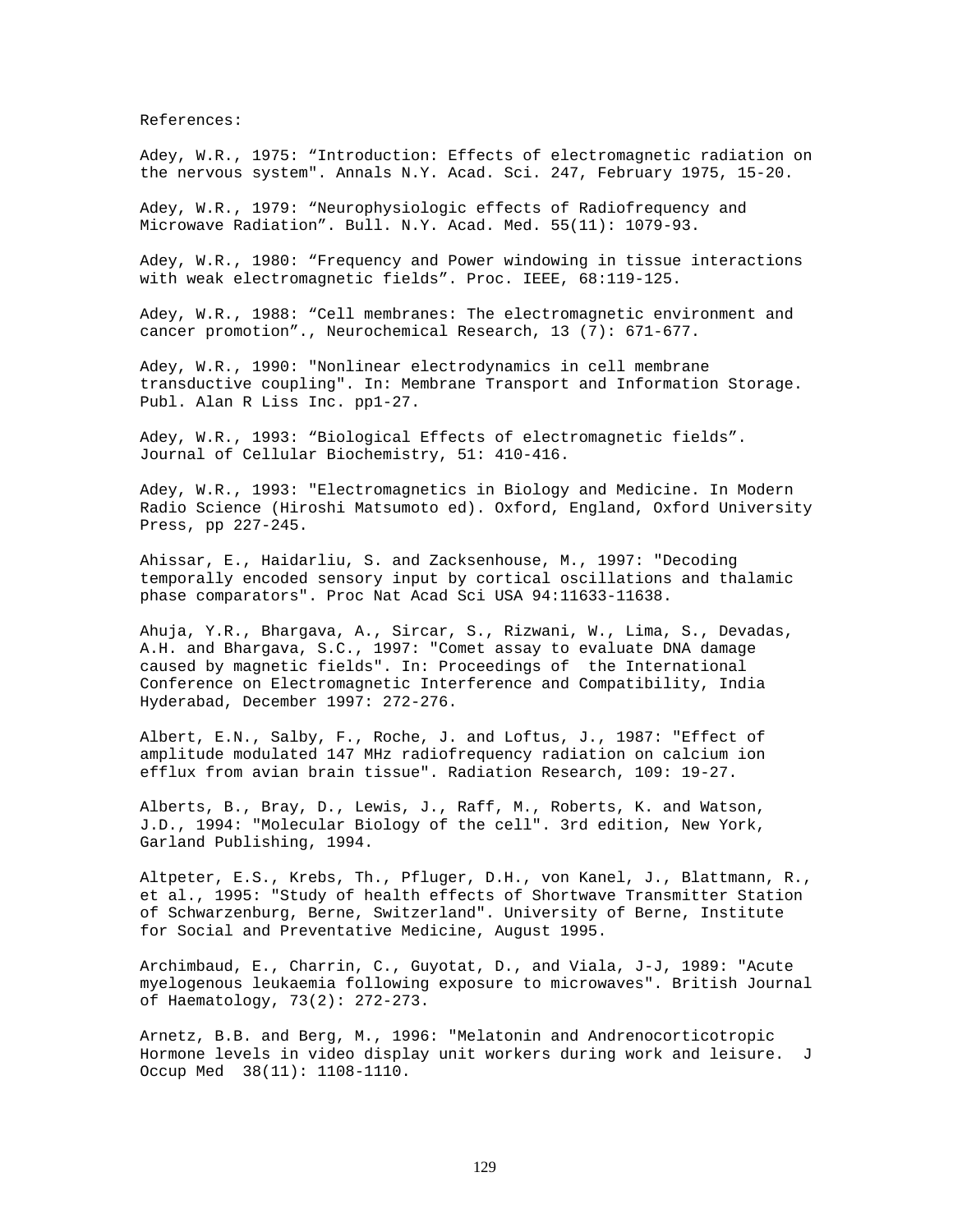Balode, Z., 1996: "Assessment of radio-frequency electromagnetic radiation by the micronucleus test in Bovine peripheral erythrocytes". Sci Total Environ 180: 81-86 .

Balcer-Kubiczek, E.K. and Harrison, G.H., 1985: "Evidence for microwave carcinogenesis". Carcinogenesis, 6: 859-864.

Balcer-Kubiczek, E.K. and Harrison, G.H., 1991: "Neoplastic transformation of C3H/10T1/2 cells following exposure to 120Hz modulated 2.45 GHz microwaves and phorbol ester tumor promoter". Radiation Research, 125: 65-72.

Balodis, V., Brumelis, G., Kalviskis, K., Nikodemus, O., Tjarve, D., and Znotina, V., 1996: "Does the Skrunda Radio Location Station diminish the radial growth of pine trees?". The Science of the Total Environment, Vol 180, pp 57-64.

Balode, Z., 1996: "Assessment of radio-frequency electromagnetic radiation by the micronucleus test in Bovine peripheral erythrocytes". The Science of the Total Environment, 180: 81-86.

Band, P.R., Le, N.D., Fang, R., Deschamps, R., Coldman, A., Gallagher, R.P. and Moody, J., 1996: "Cohort study of Air Canada pilots: mortality incidence and leukaemia risk. Am J Epidemiol 143(2):137-143.

Band, P.R., Spinelli, J.J., Ng, V.T., Moody, J. and Gallagher, R.P., 1990: "Mortality and cancer incidence in a cohort of commercial airline pilots". Aviat Space Environ Med 61(4): 299-302.

Baris, D. and Armstrong, B., 1990: "Suicide among electric utility workers in England and Wales". Br J Indust Med 47:788-789.

Barron, C.I. and Baraff, A.A, 1958: "Medical considerations of exposure to microwaves (Radar)". Journal American Medical Association, 168(9):1194-1199.

Bawin, S.M., Gavalas-Medici, R., and Adey, W.R., 1973: "Effects of modulated very high frequency fields on specific brain rhythms in cats." Brain Research, 58: 365-384.

Bawin, S.M., Kaczmarek, L.K., and Adey, W.R., 1975: "Effects of modulated VHF fields on the central nervous system". Ann. N.Y. Acad. Sci. 247:74-81.

Bawin, S.M. and Adey, W.R., 1976: "Sensitivity of calcium binding in cerebral tissue to weak electric fields oscillating at low frequency". Proc. Natl. Acad. Sci. USA, 73: 1999-2003.

Bawin, S.M., Adey, W.R., and Sabbot, I.M., 1978: "Ionic factors in release of 45Ca2+ from chicken cerebral tissue by electromagnetic fields". Proc. Natl Acad Sci. USA, 75: 6314-6318.

Bawin, S.M., Sheppard, A.R. and Adey, W.R., 1978: "Possible mechanisms of weak electromagnetic field coupling with brain tissue". Bioelectrochemistry and Bioenergetics, 45: 67-76.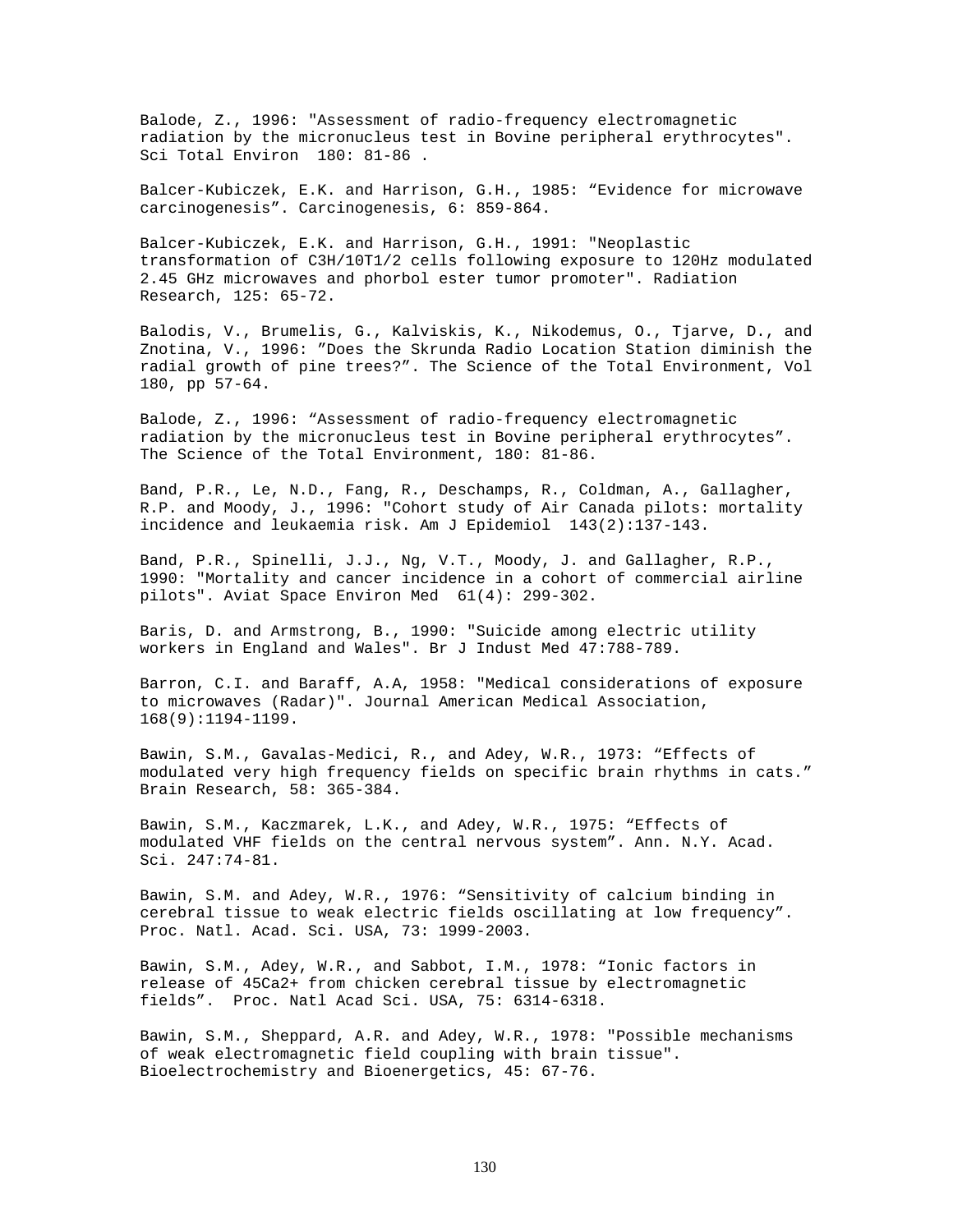Baxter, C.S., 1995: "Carcinogenesis". In "Environmental Medicine", Eds: S.M. Brooks. M. Gochfeld, J. Herzstein, M. Schenker and R. Jackson. Publ. Mosby, St Louis., pp:78-94.

Beale, I.L., Pearce, N.E., Conroy, D.M., Henning, M.A., and Murrell, K., A., 1997: "Psychological effects of chronic exposure to 50 Hz magnetic fields in humans living near extra-high-voltage transmission lines". Bioelectromagnetics, 18(8): 584-94.

Beall, C., Delzell, E., Cole, P., and Brill, I., 1996: "Brain tumors among electronics industry workers". Epidemiology, 7(2): 125-130.

Becker, R.O. and Seldon G., 1985: "The Body Electric- electromagnetism and the foundation of life". Publ. Quill, Madison Ave, New York, 364pp.

Belanger, K., Leaderer, B., Hellenbrand, K., Holford, T.R., McSharry, J-E., Power, M-E, and Bracken, M.B., 1998: "Spontaneous abortion and exposure to electric blankets and heated water beds". Epidemiology, 9: 36-42.

Berman, E., Carter, H.B., and House D., 1982: "Reduce weight in mice offspring after in utero exposure to 2450 MHz (CW) microwaves". Bioelectromagnetics, 3(2): 285-291.

Berridge, M., J., 1985: "The molecular basis of communication within the cell". Scientific American, 253 (4), (Oct) pp 142-152.

Bini, M.G., Checcucci, A., Ignesti, A., Millanta, L., Olma, R., Rubina, N., and Vanni, R., 1986: "Exposure of workers to intense RF electric fields that leak from plastic sealers". J. Microwave Power, Vol 21, pp  $33 - 40$ .

Blackman, C.F., Elder J.A., Weil, C.M., Benane S.G., Eichinger, D.C., and House, D.E., 1979: "Induction of calcium-ion efflux from brain tissue by radiofrequency radiation: effects of modulation frequency and field strength". Radio Science 14(6S):93-98.

Blackman, C.F., Benane, S.G., Elliott, D.J., and Pollock, M.M., 1988: "Influence of Electromagnetic Fields on the Efflux of Calcium Ions from Brain Tissue in Vitro: A Three-Model Analysis Consistent with the Frequency Response up to 510 Hz". Bioelectromagnetics, 9:215-227.

Blackman, C.F., Kinney, L.S., House, D.E., and Joines, W.T., 1989: "Multiple power-density windows and their possible origin". Bioelectromagnetics, 10: 115-128.

Blackman, C.F., 1990: "ELF effects on calcium homeostasis". In "Extremely low frequency electromagnetic fields: The question of cancer", BW Wilson, RG Stevens, LE Anderson Eds, Publ. Battelle Press Columbus: 1990; 187-208.

Blackman, C.F., Benane, S.G., and House, D.E., 1991: "The influence of temperature during electric- and magnetic-field induced alteration of calcium-ion release from in vitro brain tissue". Bioelectromagnetics, 12: 173-182.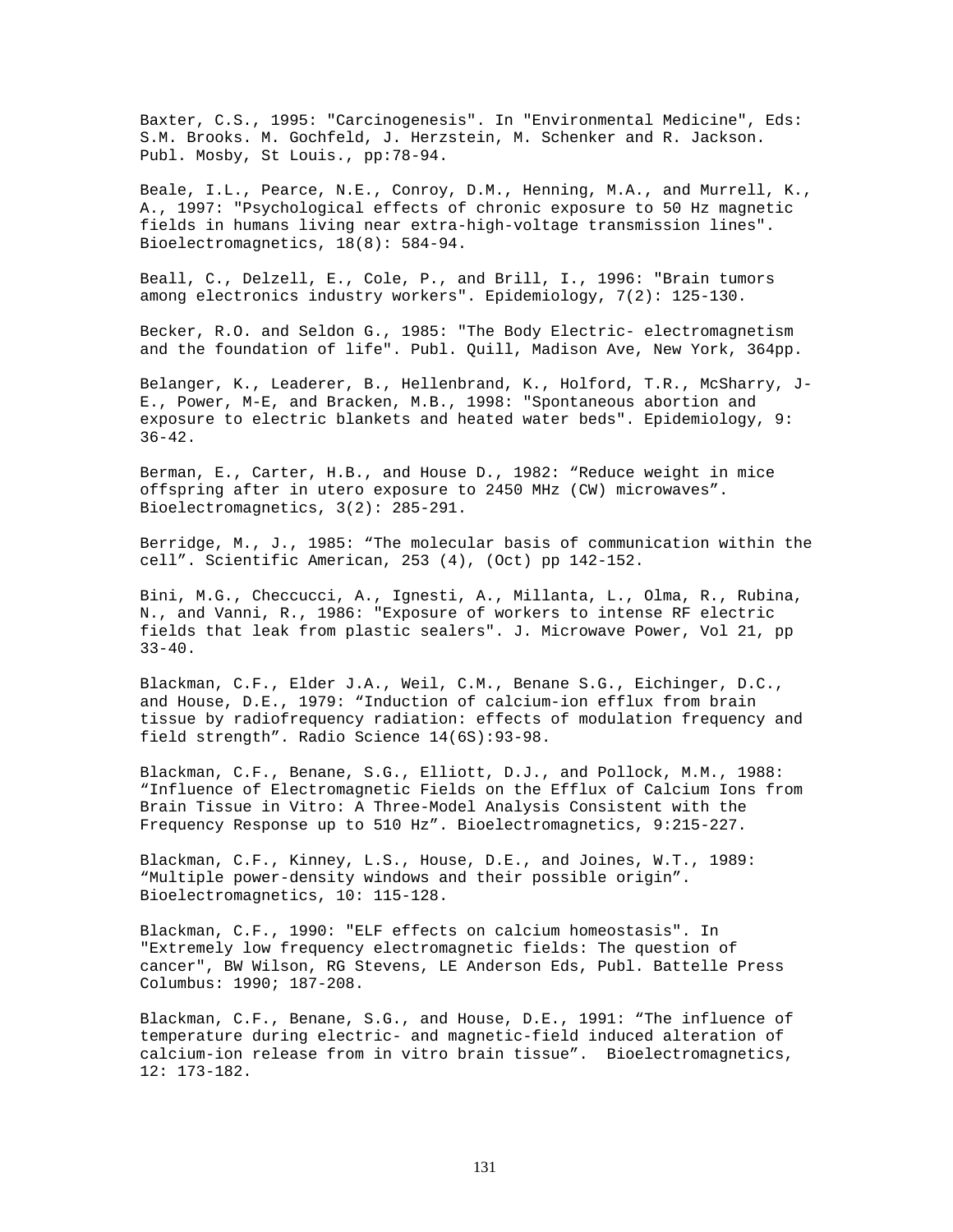Blackman, C.F., 1998: "Electromagnetic radiation acts like chemicals". Proceedings of the Scientific Workshop on EMR health effect, Vienna, October 1998.

Bortkiewicz, A., Zmyslony, M., Palczynski, C., Gadzicka, E. and Szmigielski, S., 1995: "Dysregulation of autonomic control of cardiac function in workers at AM broadcasting stations (0.738-1.503 MHz)". Electro- and Magnetobiology 14(3): 177-191.

Bortkiewicz, A., Gadzicka, E. and Zmyslony, M., 1996: "Heart rate in workers exposed to medium-frequency electromagnetic fields". J Auto Nerv Sys 59: 91-97.

Bortkiewicz, A., Zmyslony, M., Gadzicka, E., Palczynski, C. and Szmigielski, S., 1997: "Ambulatory ECG monitoring in workers exposed to electromagnetic fields". J Med Eng and Tech 21(2):41-46.

Braune, S., Wrocklage, C., Raczek, J., Gailus, T. and Lucking C.H., 1998: "Resting blood pressure increase during exposure to a radiofrequency electromagnetic field". The Lancet, 351, June 20, 1988, 1857-1858.

Brown-Woodman, P.D., Hadley, J.A., Richardson, L., Bright, D., and Porter, D., 1989: "Evaluation of reproductive function of female rats exposed to radiofrequency fields (27.12 MHz) near a shortwave diathermy device". Health Physics, 56(4): 521-525.

Brueve, R., Feldmane, G., Heisele, O., Volrate, A. and Balodis, V., 1998: "Several immune system functions of the residents from territories exposed to pulse radio-frequency radiation". Presented to the Annual Conference of the ISEE and ISEA, Boston Massachusetts July 1998.

Burch, J.B., Reif, J.S., Pittrat, C.A., Keefe, T.J. and Yost, M.G., 1997: "Cellular telephone use and excretion of a urinary melatonin metabolite". In: Annual review of Research in Biological Effects of electric and magnetic fields from the generation, delivery and use of electricity, San Diego, CA, Nov. 9-13, P-52.

Burch, J.B., Reif, J.S., Yost, M.G., Keefe, T.J. and Pittrat, C.A., 1998: "Nocturnal excretion of urinary melatonin metabolite among utility workers". Scand J Work Environ Health 24(3): 183-189.

Burch, J.B., Reif, J.S. and Yost, M.G., 1999a: "Geomagnetic disturbances are associated with reduced nocturnal excretion of melatonin metabolite in humans". Neurosci Lett 266(3):209-212.

Burch, J.B., Reif, J.S., Yost, M.G., Keefe, T.J. and Pittrat, C.A., 1999b: "Reduced excretion of a melatonin metabolite among workers exposed to 60 Hz magnetic fields" Am J Epidemiology 150(1): 27-36.

Burch, J.B., Reif, J.S., Noonan, C.W. and Yost, M.G., 2000: "Melatonin metabolite levels in workers exposed to 60-Hz magnetic fields: work in substations and with 3-phase conductors". J of Occupational and Environmental Medicine, 42(2): 136-142.

Byus, C.V., 1994: "Alterations in Ornithine Decarboxylase Activity: a cellular response to Low-Energy Electromagnetic Field Exposure". Updated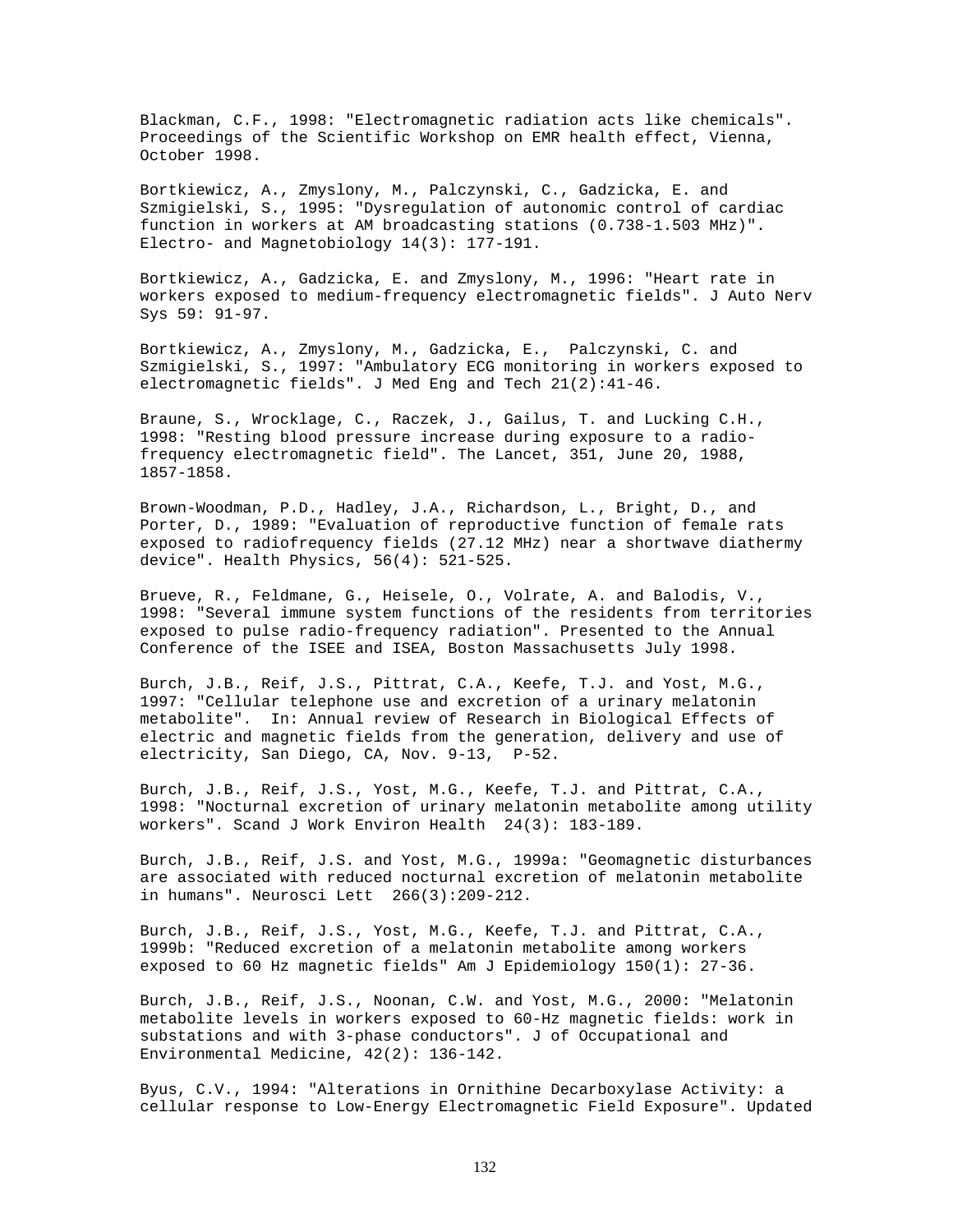Sept 1994 from Summary and Results of the April 26-27, 1993 Radiofrequency Radiation Conference.

Campbell-Beachler, M., Ishida-Jones, T., Haggren, W. and Phillips, J.L., 1998: "Effect of 60 Hz magnetic field exposure on c-fos expression in stimulated PC12 cells". Mol Cell Biochem 189(1-2): 107-111.

Cantor, K.P., Stewart, P.A., Brinton, L.A., and Dosemeci, M., 1995: "Occupational exposures and female breast cancer mortality in the United States". Journal of Occupational Medicine, 37(3): 336-348.

Capone, G., Choi, C. and Vertifuille, J., 1998: "Regulation of the prepromsomatostatin gene by cyclic-AMP in cerebrocortical neurons". Bran Res Mol Brain Res 60(2): 247-258.

Charpentier, G. and Kado, RT., 1999: "induction of Na+ channel voltage sensitivity in Xenopus oocytes depends on Ca2+ mobilization. J Cell Physiol 178(2):258-266.

Chazan, B., Janiak, M., Szmigielski, S., and Troszynski, M., 1983: "Development of murine embryos and fetuses after irradiation with 2450 MHz microwaves". Problemy Medycyny Wieku Rozwojowego,12:164-173.

Chiang, H., Yap. G.D., Fang, Q.S., Wang, K.Q., Lu., D.Z., and Zhou, Y.K., 1989: "Health effects of environmental electromagnetic fields". Journal of Bioelectricity, 8:127-131.

Chou, C-K., Guy, A.W., Kunz, L.L., Johnson, R.B., Crowley, J.J. and Krupp, JH., 1992: "Long-term, low-level microwave irradiation of rats". Bioelectromagnetics 13: 469-496.

Cleary, S.F. and Pasternack, B.S., 1966: "Lenticular changes in microwave workers". Arch. Environ. Health, 12: 23-29.

Cocco, P., Heineman, E.F. and Docemeci ,M., 1999: "Occupational risk factors for cancer of the central nervous system (CNS) among US women". Am J Ind Med 36(1): 70-74.

Cohen, B.H., Lilienfeld, A.M., Kramer, A.M., and Hyman, L.C., 1977: "Parental factors in Down's Syndrome: results of the second Baltimore case control study". In Hook, E.B., Porter, I.H. Eds. Population cytogenetics - studies in humans. Academic Press, New York: 301-352.

Collins, B., Poehler, T.O. and Bryden, W.A., 1995: "EPR persistence measurements if UV-induced melanin free radicals in whole skin". Photochem Photobiolo 62(3): 557-560.

Conti, P., Gigante, G.E., Cifone, M.G., Alesse, E., Ianni, G., Reale, M., and Angeletti, P.U., 1983: "Reduced mitogenic stimulation of human lymphocytes by extremely low frequency electromagnetic fields". FEBS 0850, 162 (1): 156-160.

Coogan, P.F., Clapp, R.W., Newcomb, P.A., Wenzl, T.B., Bogdan, G., Mittendorf, R., Baron, J.A., and Longnecker, M.P., 1996: "Occupational exposure to 60-hertz magnetic fields and risk of breast cancer in women". Epidemiology 7(5): 459-464.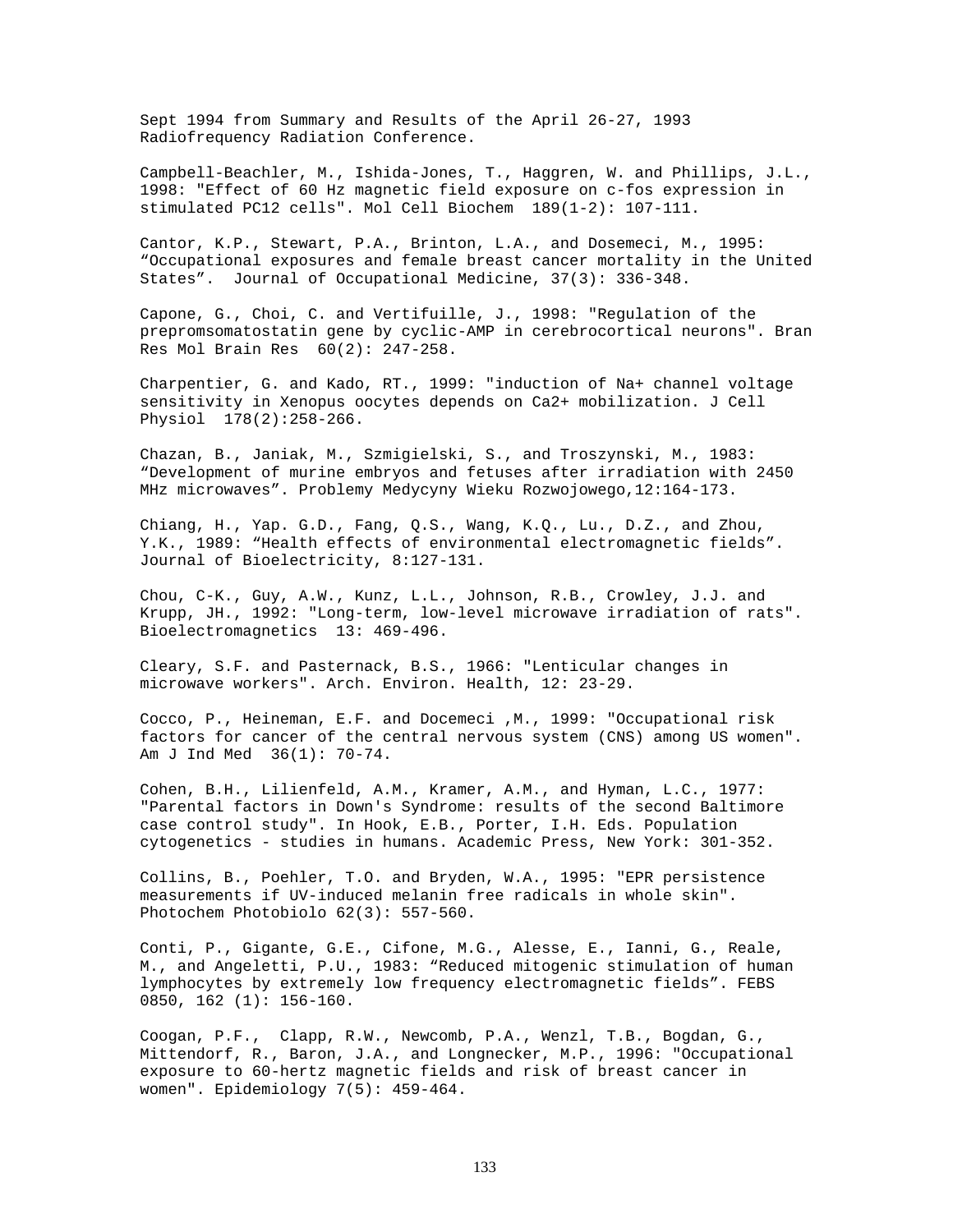Cossarizza, A., Angioni, S., Petraglia, F., Genazzani, A.R., Monti, D., Capri, M., Bersani, F., Cadossi, R. and Franceschi, C., 1993: "Exposure to low frequency pulsed electromagnetic fields increases interleukin-1 and interleukin-6 production by human peripheral blood mononuclear cells". Exp Cell Res 204(2):385-387.

Daels, J., 1973: "Microwave heating of uterine wall during parturitian". Obstet. Gynecol. 42: 76-79.

Daels, J., 1976: "Microwave heating of uterine wall during parturitian". J. Microwave Power, 11: 166-167. (Report of conference paper).

Davis, M., Nassberg, B., Borges, J.L., Iranmanesh, A., Lizzaralde. G,, Santen, R.J., Drake, C., Rogol, A.D., Kaiser, D.L. and Thorner, M.O., et al., 1987: "Actions of calcium ions and calcium-influx blocker on basal TRH- and GnRH-stimulated hormone release in patients with pituitary adenomas". J Endocrinol Invest 10(5):427-433.

De Guire, L., Theriault, G., Iturra, H., Provencher, S., Cyr, D., and Case, B.W., 1988: "Increased incidence of malignant melanoma of the skin in workers in a telecommunications industry". British Journal of Industrial Medicine, Vol 45, pp 824-828.

Del Regato, J.A., Spjut, H.J. and Cox, J.D., 1985: "Cancer - Diagnosis, Treatment and Prognosis". Publ. The C.V. Mosby Co. St Louis.

Demers, P.A., Thomas, D.B., Rosenblatt, K.A., Jimenez, L.M., Mc Tiernan, A, Stalsberg, H., Stemhagen, A., Thompson, W.D., McCrea, M.G., Satariano, W., Austin, D.F., Isacson, P., Greenberg, R.S., Key, C., Kolonel, L.N., and West, D.W., 1991: "Occupational exposure to electromagnetic fields and breast cancer in men"., Am. J. Epidemiology, 134 (4): 340-347.

Demers, P.A., Vaughan, T.L., Checkoway, H., Weiss, N.S., Heyer, N.J., and Rosenstock, L., 1992: Cancer Identification Using a Tumor Registry verses Death Certificates in Occupational Cohort Studies in the United States. Am. Jour. of Epidem.;136,10: 1232-1240.

Deapen, D.M. and Henderson, B.E., 1986: "A case-control study of Amyotrophic Lateral Sclerosis". Am. J. Epidemiol 123(5): 790-799.

Deroche, M., 1971: " Etude des perturbations biologiques chez les techniciens O.R.T.F. dans certains champs electromagnetiques de haute frequence". Arch Mal. Prof, 32: 679-683. de Seze, R., Fabbro-Peray, P. and Miro, L., 1999: "GSM radiocellular telephones do not disturb the secretion of antipituitary hormones in humans". Bioelectromagnetics 19(5): 271-278.

De Vita,V.T., Hellman, S. and Rosenburg, S.A., Eds., 1993: "Cancer - Principles and Practice of Oncology, Publ. J.B. Lippincott Co, Philadelphia.

Djordjevic, Z., Kolak, A., Stojkovic, M., Rankovic, N. and Ristic, P., 1979: "A study of the health status of radar workers". Aviat. space environ. Med., Vol 50, pp 396-398.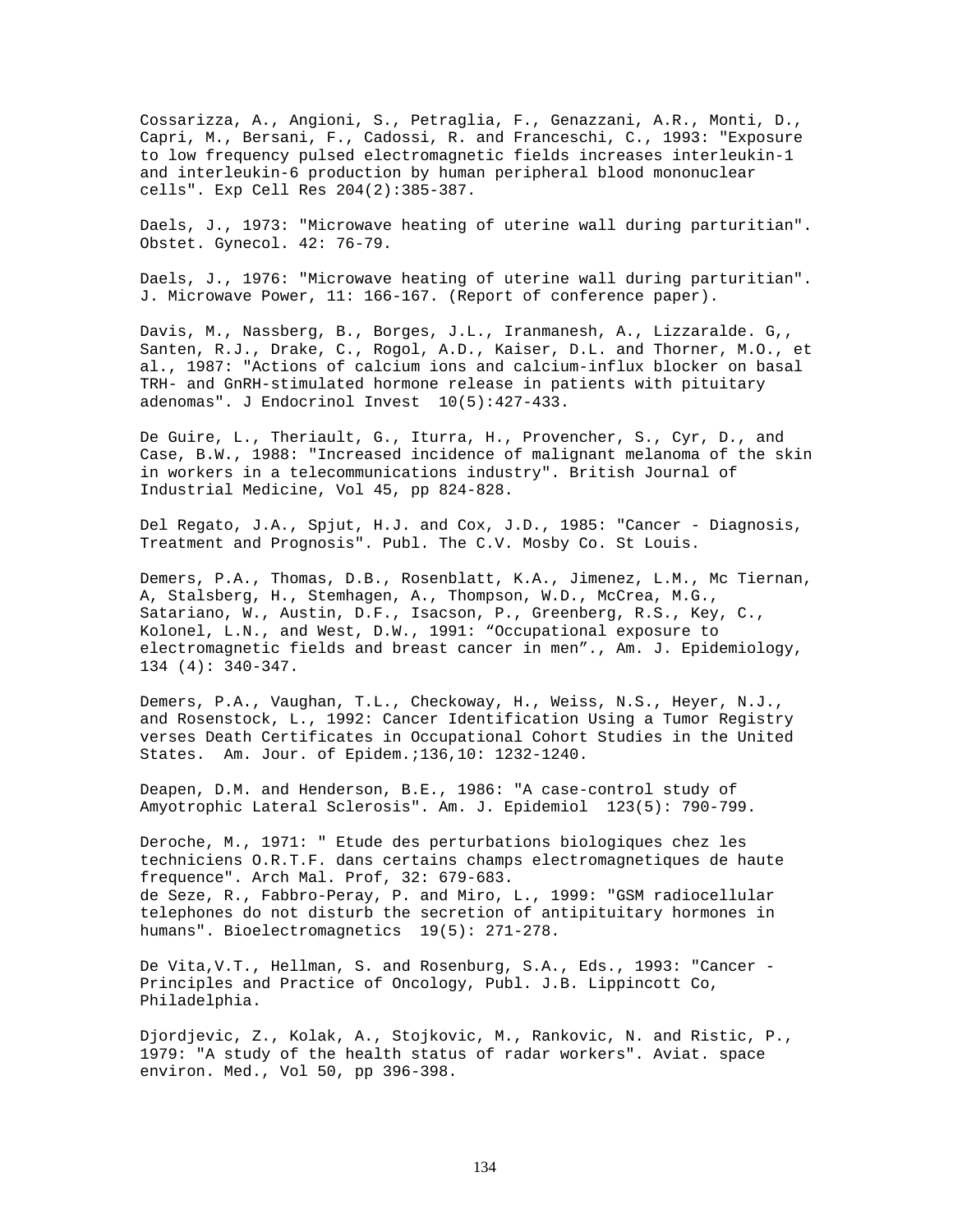Dmoch, A. and Moszczynski, P., 1998: "Levels of immunoglobulin and subpopulations of T lymphocytes and NK cells in men occupationally exposed to microwave radiation in frequencies of 6-12GHz". Med Pr 49(1):45-49.

Dockerty, J.D., Elwood, J.M., Skegg, D.C. and Herbison, G.P, 1998: "Electromagnetic field exposures and childhood cancers in New Zealand". Cancer Causes and Control, 9(3): 299-309.

Dolk, H., Shaddick, G., Walls, P., Grundy, C., Thakrar, B., Kleinschmidt, I. and Elliott, P., 1997a: "Cancer incidence near radio and television transmitters in Great Britain, I - Sutton-Colfield transmitter". American J. of Epidemiology, 145(1):1-9.

Dolk, H., Elliott, P., Shaddick, G., Walls, P., Grundy, C., and Thakrar, B.,1997b: "Cancer incidence near radio and television transmitters in Great Britain, II All high power transmitters". American J. of Epidemiology, 145(1):10-17.

Dorland 28, 1994: "Dorland's illustrated medical dictionary, edition 28", Publ. W.B. Saunders and Co., Philadelphia, USA.

Dosemeci, M. and Blair, A., 1994: "Occupational Cancer Mortality Among Women Employed in the Telephone Industry". J Occup Med 36 (11): 1204-1209.

Dumanskiy, J.D., and Shandala M.G., 1974: "The biologic action and hygiene significance of electromagnetic fields of super high and ultrahigh frequencies in densely populated areas". pp289-293, in "Biologic effects and Health Hazards of Microwave Radiation", Ed. P. Czerski, Warsaw Polish Medical Publication.

Dutta, S.K., Subramonian, A., Ghosh, B., and Parshad, R., 1984: "Microwave radiation-induced calcium ion efflux from human neuroblastoma cells in culture". Bioelectromagnetics, 5: 71-78.

Eakin, S.K. and Thompson, W.D., 1965: "Behavioral effects of stimulation by UHF radio fields". Physiological Reports, 17: 595-602.

El Nahas, S.M. and Oraby, H.A., 1989: "Micronuclei formation in somatic cells of mice exposed to 50 Hz electric fields. Environ Mol Mutagen 13(2):107-111.

Enwonwu, C.O., and Meeks, V.I., 1995: "Bionutrition and oral cancer in humans." Critical Reviews in Oral Biology & Medicine. 6(1): 5-17.

Evans, J.A., Savitz, D.A., Kanal, E. and Gillen, J., 1993: "Infertility and pregnancy outcome among magnetic resonance imaging workers". J Occup Med 35(12): 1191-1195.

Fanelli, C., Coppola, S., Barone, R., Colussi, C., Gualandi, G., Volpe, P. and Ghibelli, L., 1999: "Magnetic fields increase cell survival by inhibiting apoptosis via modulation of Ca2+ influx". FASEB Journal  $13(1): 95-102.$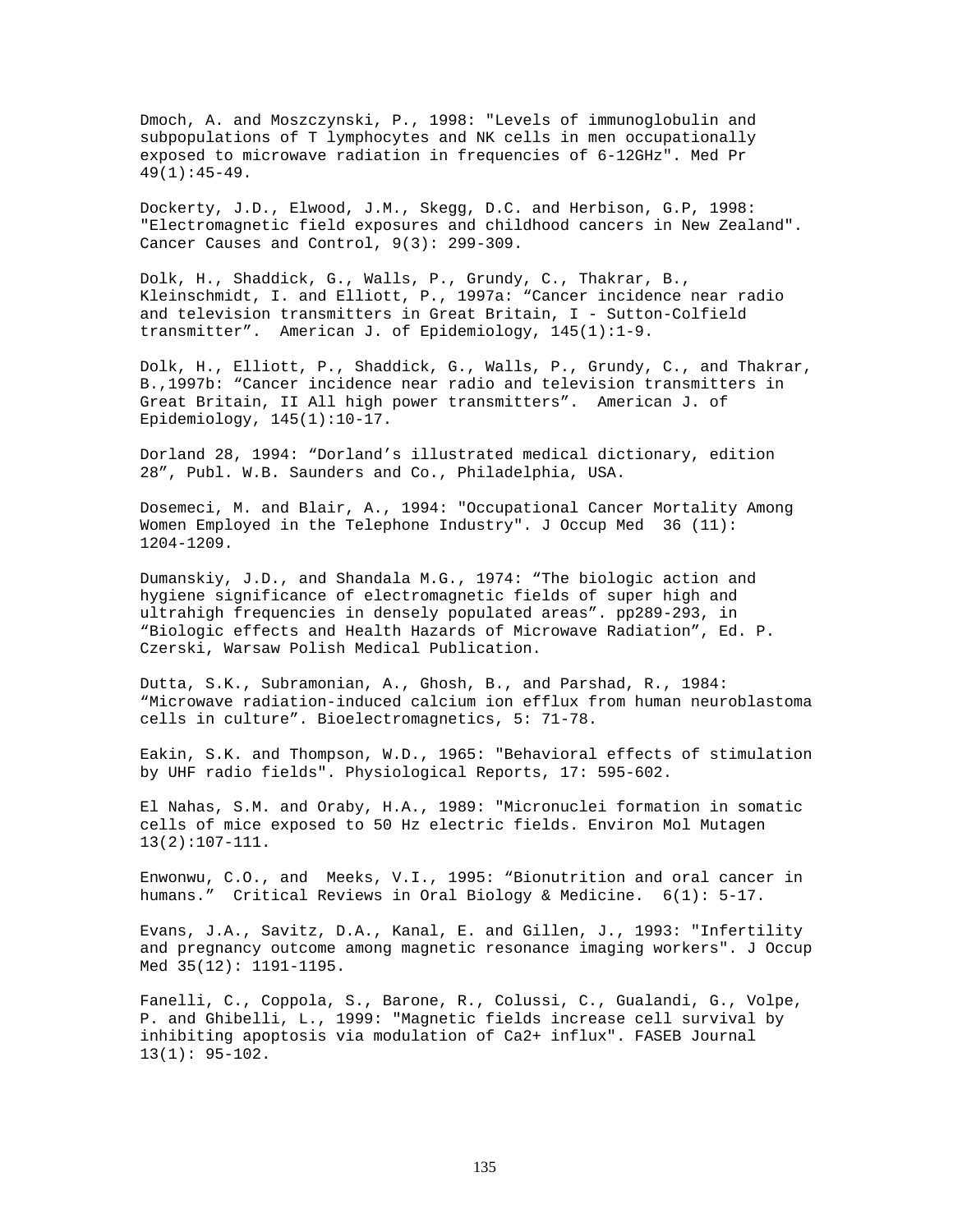Fear, N.T., Roman, E., Carpenter, L.M., Newton, R. and Bull, D., 1996: " Cancer in electrical workers: an analysis of cancer registrations in England, 1981-1987". Br J Cancer 73(7): 935-939.

Feychting, M., and Ahlbom, A., 1993: "Magnetic fields and cancer in children residing near Swedish High-voltage power lines". Am J. Epidemiology, 138 (7): 467-481.

Feychting, M., Schulgen, G., Olsen, J.H., and Ahlbom, A., 1995: "Magnetic fields and childhood cancer- pooled analysis of two Scandinavian studies". European J. of Cancer, 31A (12): 2035-2039.

Feychting, M., Forssen, U., Rutqvist, L.E., and Ahlbom, A., 1998: " Magnetic fields and breast cancer in Swedish adults residing near highvoltage power lines". Epidemiology, 9(4): 392-397.

Flaherty, J.A., 1994: "The efect of on-ionising electromagnetic radiation on RAAF personnel duirng World War II". Australian Family Physician, 23(5), 902-904.

Fletcher, W.H., Shui, W.W., Haviland, D.A., Ware, C.F., and Adey, W.R., 1986: " A modulated-microwave field and tumor promoters similarly enhance the action of alpha-lymphotoxin (aLT)". Proce. Bioelectromagnetics Soc., 8th Annual Meeting, Madison, Wisconsin, p12, Bioelectromagnetics Society, Frederick, MD.

Fletcher, W.H., Shiu, W.W., Ishida, T.A., Haviland, D.L., and Ware, C.F., 1987: "Resistance to the cytolytic action of lymphotoxin and tumor necrosis factor coincides with the presence of gap junctions uniting target cells". J. Immunology, 139: 956-

Floderus, B., Persson, T. and Stenlund, C., 1993: "Occupational exposure to electromagnetic fields in relation to leukemia and brain tumors: a case-control study in Sweden". Cancer Causes and Control 4(5): 465-476.

Floderus, B., Tornqvist, S. and Stenlund C., 1994: "Incidence of selected cancers in Swedish railway workers, 1961-79". Cancer Causes and Control 5(2): 189-194.

Forman, S.A., Holmes, C.K., McManamon, T.V., and Wedding, W.R., 1982: "Physiological Symptoms and Interittent Hypertension following acute microwave exposure". J. of Occup. Med. 24(11): 932-934.

Floyd, R.A., 1991: "Oxidative damage to behavior during aging". Science, 254:1597.

Fraumeni, J.F., Devesa, S.S., Hoover, R.N. and Kinlen, L.J., 1993: "Epidemiology of Cancer". In "Cancer Principles and Practices of Oncology" 4th editon, Ed. Vincent T DeVita, Samuel Hellman, Steven R. Rosenburg. Publ. J.B. Lippincott Co., Philadelphia.

Frey, A.H., 1971: "Biological function as influenced by low power modulated RF energy". IEEE trans on Microwave Theory and Techniques, MTT-19:153-164.

Frey, A.H., 1993: "Electromagnetic field interactions with biological systems". FASEB J., 7: 272-281.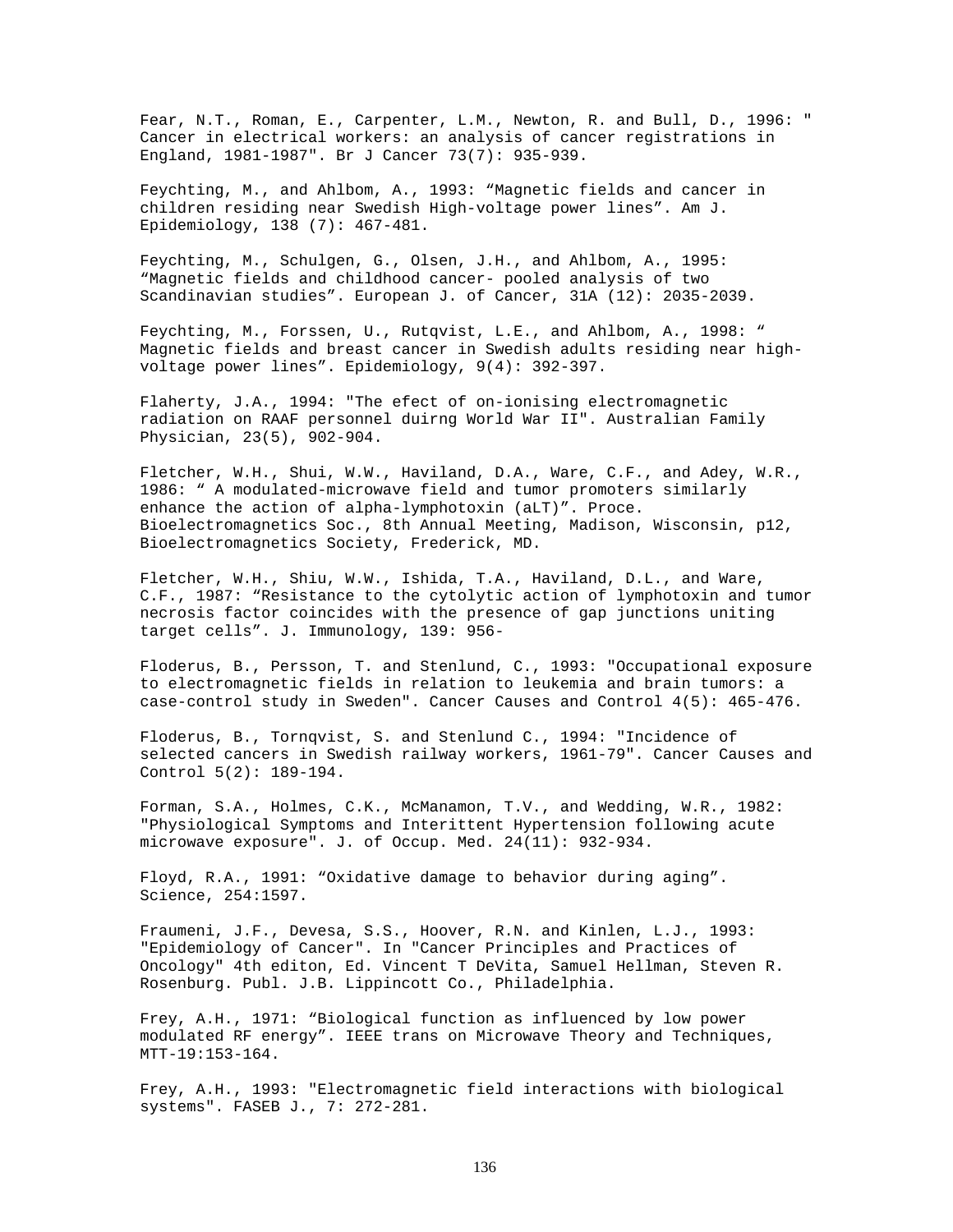Frey, A.H., 1988: "Evolution and results of biological research with low intensity nonionizing radiation". pp 785-837, In "Modern Bioelectricity", Ed A. Marino, Publ. Marcel Dekker Inc, New York.

Frey, A.H., 1995: "An integration of the data on mechanisms with particular reference to cancer", Chapter 2 in "On the Nature of electromagnetic Field Interactions with Biological Systems", Ed A.H. Frey, Publ. R.G. Landes Co. Medical Intellegence Unit, Austin, Texas.

Frey, A.H., 1998: "Headaches from cellular telephones: are they real and what are the impacts". Environ Health Perspect 106(3):101-103.

Friedman, H.L., 1981: "Are chronic exposure to microwaves and polycythemia associated [letter]". New England J. Med., 304 (6), pp 357-358.

Galvanovskis, J., Sandblom, J., Bergqvist, B., Galt, S., and Hamnerius, Y., 1996: "The influence of 50-Hz magnetic fields on cytoplasmic Ca2+ oscillations in human leukemia T-cells". The Science of the Total Environment, 180:19-33.

Gammon, M.D., Schoenberg, J.B., Britton, J.A., Kelsey, J.L., Stanford, J.L., Malone, K.E., et al., 1998: "Electric blanket use and breast cancer among younger women:. Am. J. Epid. 148(6): 556-563.

Gandhi, O.P., 1980: "State of knowledge for electromagnetic absorbed dose in man and animals". Proc. IEEE, 68 (1), 24-32.

Gandhi, O.P., 1990: "ANSI radiofrequency safety guide: Its rationale, some problems and suggested improvements". pp 28-46. In "Biological effects and medical appplications of electromagnetic energy", Ed Om.P. Gandhi, Publ. Prentice Hall.

Garaj-Vrhovac, V., Fucic, A, and Horvat, D., 1990: "Comparison of chromosome aberration and micronucleus induction in human lymphocytes after occupational exposure to vinyl chloride monomer and microwave radiation"., Periodicum Biologorum, Vol 92, No.4, pp 411-416.

Garaj-Vrhovac, V., Horvat, D. and Koren, Z., 1990: "The effect of microwave radiation on the cell genome". Mutat Res 243: 87-93 (1990).

Garaj-Vrhovac, V., Horvat, D. and Koren, Z., 1991: "The relationship between colony-forming ability, chromosome aberrations and incidence of micronuclei in V79 Chinese Hamster cells exposed to microwave radiation". Mutat Res 263: 143-149.

Garaj-Vrhovac, V., Fucic, A, and Horvat, D., 1992: The correlation between the frequency of micronuclei and specific aberrations in human lymphocytes exposed to microwave radiation in vitro". Mutation Research, 281: 181-186.

Garaj-Vrhovac, V., and Fucic, A., 1993: "The rate of elimination of chromosomal aberrations after accidental exposure to microwave radiation". Bioelectrochemistry and Bioenergetics, 30:319-325.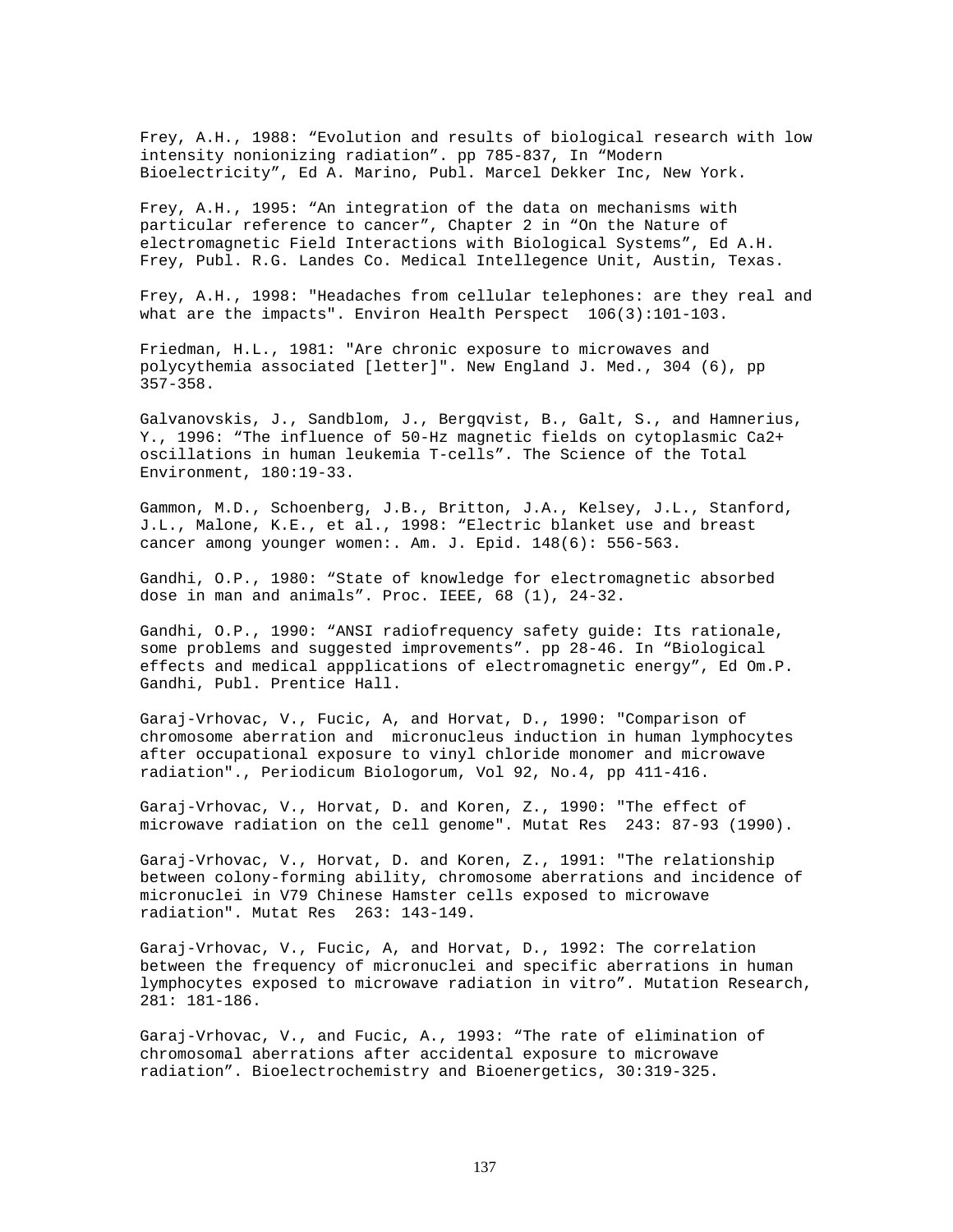Garcia-Sagredo, J.M. and Monteagudo, J.L., 1991: "Effect of low-level pulsed electromagnetic fields on human chromosomes in vitro: analysis of chromosome aberrations". Hereditas 115(1): 9-11.

Garland, F.C., Shaw, E., Gorham, E.D., Garland C.F., White, M.R. and Sinsheimer, P.J., 1990: "Incidence of leukemia in occupations with potential electromagnetic field exposure in United States Navy personnel". Am. J. Epidemiology, 132(2): 293-303.

Garson, O.M., McRobert, T.L., Campbell, L.J., Hocking, B.A., and Gordon, I., 1991: "A chromosomal study of workers with long-term exposure to radio-frequency radiation". The Medical Journal of Australia, 155: 289-292.

Ghosh, A. and Greenberg, M.E., 1995: "Calcium signaling in neurons: molecular mechanisms and cellular consequences". Science 268 (5208): 239-247.

Giuliana, L., Vignati, M., Cifone, M.G., and Alesse, E., 1996: "Similarity of effects induced by ELF, amplitude modulated RF and ELF magnetic fields on PHB in vitro". Radiation in Work, Supplement PS 309, p 332.

Gochfeld, M., Herzstein, J., Schenker, M. and Jackson, R.,(eds) 1995: "Environmental Medicine". Mosby, St Louis, U.S.A.

Goldhaber, M.K., Polen, M.R., and Hiatt, R.A., 1988: "The risk of miscarriage and birth defects among women who use visual display terminals during pregnancy". Am. J. Industrial Medicine, Vol 13, p695.

Goldoni, J., 1990: "Hematological changes in peripheral blood of workers occupationally exposed to microwave radiation". Health Physics, 58(2): 205-207.

Goldsmith, J.R., 1991/92: "Incorporation of epidemiological findings into radiation protection standards Public". Health Rev 1991/92; 19: 19-34.

Goldsmith, J.R., 1995: "Epidemiological Evidence of Radiofrequency Radiation (Microwave) Effects on Health in Military, Broadcasting, and Occupational Studies". International Journal of Occupational and Environmental Health, 1, pp 47-57, 1995.

Goldsmith, J.R., 1995a: "Where the trail leads: Ethical problems arising when the trail of professional work lead to evidence of cover-up of serious risk and misrepresentation of scientific judgement concerning human exposures to radar". Eubios Journal of Asian and International Bioethics, 5 (July 1995): 92-95.

Goldsmith, J.R., 1996: "Epidemiological studies of radio-frequency radiation: current status and areas of concern". The Science of the Total Environment, 180: 3-8.

Goldsmith, J.R., 1997a: "TV Broadcast Towers and Cancer: The end of innocence for Radiofrequency exposures". Am. J. Industrial Medicine 32 : 689-692.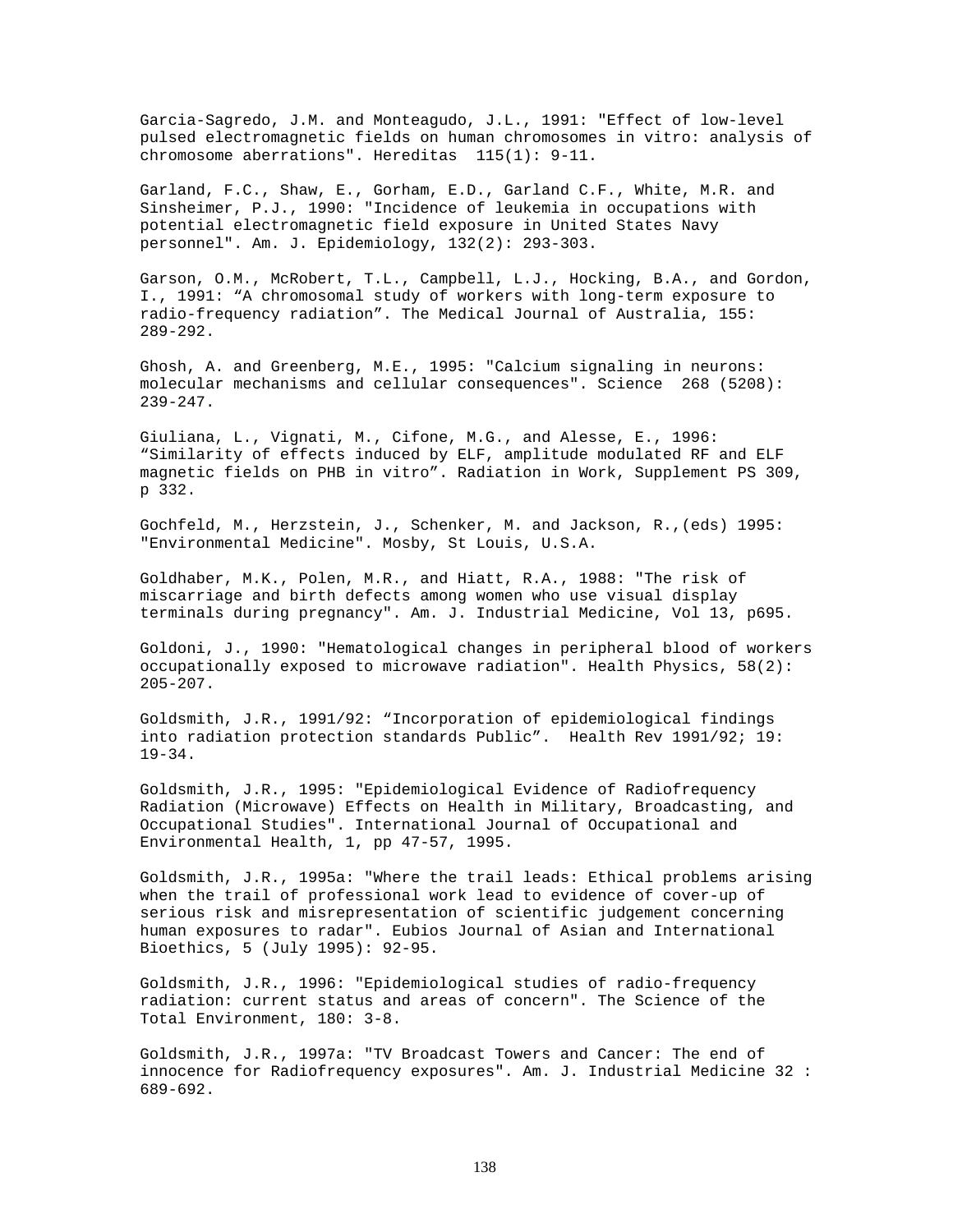Goldsmith, J.R., 1997b: "Epidemiologic evidence relevant to radar (microwave) effects". Environmental Health Perspectives, 105 (Suppl 6): 1579-1587.

Goldsmith, J.R., 1997c: "From sanitation to cellphones: Participants and principles involved in environmental health protection". Public Health review 25: 123-149.

Goodman, R., Wei, L.X., Xu, J.C. and Henderson, A., 1989: "Exposure of human cells to low-frequency electromagnetic field results in quantitative changes in transcripts". Biochem Biophys Acta 1009 (30): 216-220.

Goodman, E.E., Greenebaum, B. and Marron, M.T., 1993: "Altered protein synthesis in a cell-free system exposed to a sinusoidal magnetic field. Biochem Biophys Acta 1202(1): 107-112.

Gordon, Z.V., 1966: "Problems of industrial hygiene and the biological effects of electromagnetic superhigh frequency fields". Moscow Medicina [In Russian] English translation in NASA Rept TT-F-633, 1976.

Goswami, P.C., Albee, L.D., Parsian, A.J., Baty, J.D., Moros, E.G., Pickard, W.F., Roti Roti, J.L. and Hunt, C.R., 1999: "Proto-oncogene mRNA levels and activities of multiple transcription factors in C3H 10T 1/2 murine embryonic fibroblasts exposed to 835.62 and 847.74 MHz cellular telephone communication frequency radiation". Radiat Res  $151(3): 300-309.$ 

Graham, C., Cook, M.R., Cohen, H.D. and Gerkovich, M.M., 1994: "A dose response study of human exposure to 60Hz electric and magnetic fields". Bioelectromagnetics 15: 447-463.

Graham, C., Cook, M.R., Sastre, A., Riffle, D.W. and Gerkovich, M.M., 2000: "Multi-night exposure to 60 Hz magnetic fields: effects on melatonin and its enzymatic metabolite". J Pineal Res 28(1): 1-8.

Grayson, J.K., 1996: "Radiation Exposure, Socioeconomic Status, and Brain Tumour Risk in the US Air Force: A nested Case-Control Study". American J. of Epidemiology, 143 (5), 480-486.

Grayson, J.K. and Lyons, T.J., 1996: "Cancer incidence in the United States Air Force". Aviat Space Environ Med 67(2): 101-104.

Grinstein, S., and Klip, A., 1989: "Calcium homeostasis and the activation of calcium channels in cells of the immune system". Bulletin of the New York Academy of Medicine, 65 (1), 69-79.

Grundler, W., and Keilmann, F., 1978: "nonthermal effects of millimeter microwaves on yeast growth". Z. Naturforsch, 33C:15-22.

Grundler, W., and Kaiser, F., 1992: "Experimental evidence for coherent excitations correlated with cell growth". Nanobiology 1: 163-176.

Grundler, W., Kaiser, F., Keilmann, F., and Walleczek, J., 1992; Naturwissenschaften, In Press.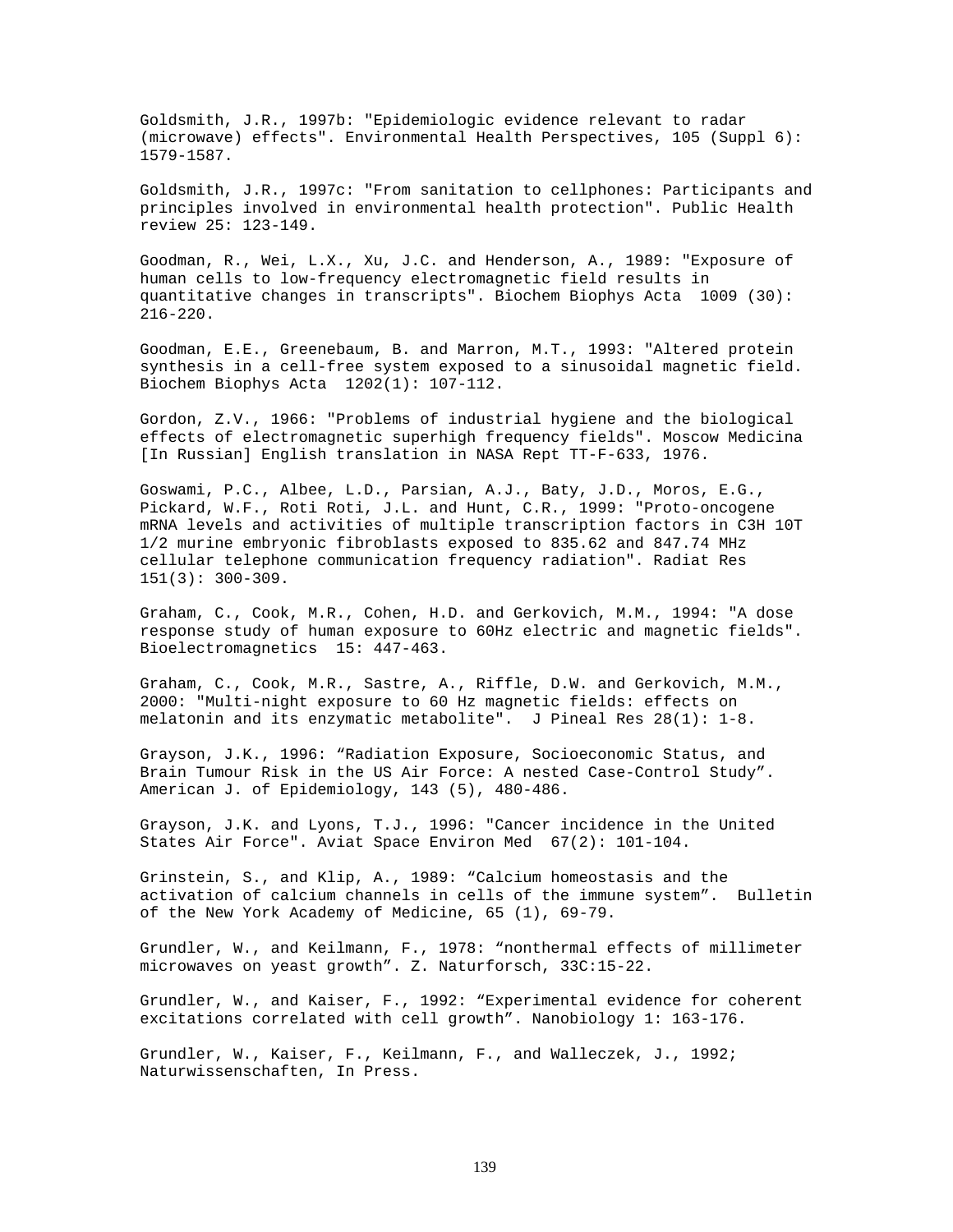Guenel, P., Nicolau, J., Imbernon, E., Chevalier, A.and Goldberg, M., 1996: "Exposure to electric field and incidence of leukemia, brain tumors, and other cancers among French electric utility workers". Am J Epidemiol 144(12):1107-1121.

Gurfinkel' IuI, Liubimov, V.V., Oraevskii, V.N., Parfenova, L.M. and Iur'ev, A.S., 1995: "The effect of geomagnetic disturbances in capillary blood flow in ischemic heart disease patients". Biofizika 40(4):793-799.

Guy, A.W., Chou, C.K., Kunz, L.L., Crowley, J, and Krupp, J., 1985: "Effects of long-term low-level radiofrequency radiation exposure on rats. Vol 9. Summary. University of Washington, USAFSAM-TR-85-64.

Guyton, K.Z. and Kensler, T.W., 1993: "Oxidative mechanisms in carcinogenesis". In "Free Radicals in Medicine", British Medical Bulletin 49(3): 523-544.

Hadden, J.W., 1987: "Transduction of signals in the activation of T lymphocytes: relation to leukaemia". Clin Physiol Biochem 5(3-4): 210-221.

Hagmar, L., Brogger, A., Hansteen, I.L., et al. (1994): "Cancer risk in humans predicted by increased levels of chromosomal aberrations in lymphocytes: Nordic Study Group on the health risk of chromosome damage". Cancer Research, 54: 2919-2922.

Haider, T., Knasmueller, S., Kundi, M, and Haider, M., 1994: "Clastogenic effects of radiofrequency radiation on chromosomes of Tradescantia". Mutation Research, 324:65-68.

Hamburger, S., Logue, J.N., and Sternthal, P.M., 1983: "Occupational exposure to non-ionizing radiation and an association with heart disease: an exploratory study". J Chronic Diseases, Vol 36, pp 791-802.

Hammett and Edison Inc., 1997: "Engineering analysis of radio frequency exposure conditions with addition of digital TV channels". Prepared for Sutra Tower Inc., San Francisco, California, January 3, 1997.

Hardell, L., Holmberg, B., Malker, H., and Paulsson, L.E., 1995: "Exposure to extremely low frequency electromagnetic fields and the risk of malignant diseases--an evaluation of epidemiological and experimental findings". Eur. J. Cancer Prevention, 1995 Sep;4 Suppl 1:3-107

Haque, M.F., Aghabeighi, B., Wasil, M., Hodges, S. and Harris, M. 1994: "Oxygen free radicals in idiopathic facial pain". Bangladesh Med. Res. Council Bul., 20:104-116.

Hayes, R.B., Morris Brown, L., Pottern, L.M., Gomez, M., Kardaun, J.W.P.F., Hoover, R.N., O'Connell, K.J., Sutsman, R.E. and Nasser, J., 1990: Occupational and Risk for Testicular Cancer: A Case Control Study. International Journal of Epidemiology, 19, No.4, pp 825-831, 1990.

Heller, J.H., and Teixeira-Pinto, A.A., 1959: "A new physical method of creating chromosome aberrations". Nature, Vol 183, No. 4665, March 28, 1959, pp 905-906.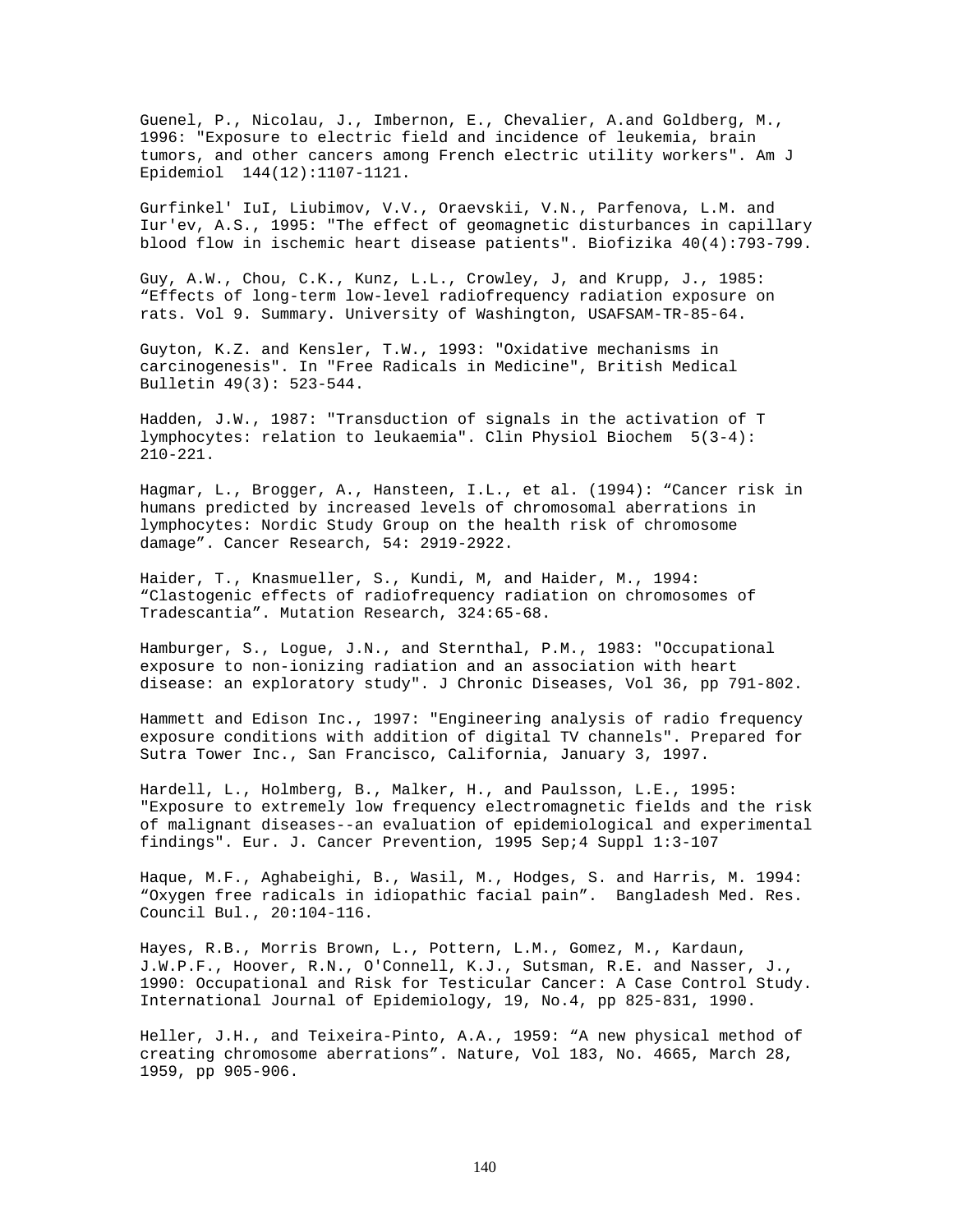Hill, A. B., 1965: "The Environment and Disease: Association or Causation?" Proc. Royal Society of Medicine (U.K.). 295-300.

Hitchcock, R.T. and Patterson, R.M., 1995: "Radio-frequency and ELF electromagnetic energies: A handbook for health professionals". Publ. Van Noststrand Reinhold, New York, U.S.A.

Hocking, B. and Joyner, K., 1995: "Re: Miscarriages among Female Physical Therapists who report using radio- and microwave- frequency electromagnetic radiation." - A letter to the Editor, American J. of Epidemiology, 141 (3): 273-274.

Hocking, B., Gordon, I.R., Grain, H.L., and Hatfield, G.E., 1996: "Cancer incidence and mortality and proximity to TV towers". Medical Journal of Australia, Vol 165, 2/16 December, pp 601-605.

Hocking, B., 1998: "Preliminary report: Symptoms associated with mobile phone use". Occupational Medicine, 48(6): 357-360.

Holly, E.A., Aston, D.A., Ahn, D.K., and Smith A.H., 1995: "Intraocular Melanoma Linked to Occupations and Chemical Exposure". Epidemiology, 7(1): 55-61.

Houghton, J., 1998: "Royal Commission on Environmental Pollution (RCEP), 1998: 21st Report, Setting environmental standards". Secretariat at 11 Tothill Street London SW1H 9RE.

Ilipaev, I.I.., 1978: "Effect of heliogeophysical factors on the course of epilepsy". Zh Nevropatol Psikhiatr;78(4):556-561.

Ilondo, M.M., De Meyts, P. and Bouchelouche, P., 1994: "Human growth hormone releases cytosolic free calcium in cultured human IM-9 lymphocytes: a novel mechanism of growth hormone transmembrane signalling". Biochem Biophys Res Commun 202(1):391-397).

Inglis, L.P., 1970: "Why the double standard? - A critical review of Russian work on hazards of microwave radiation". IEEE International Symposium on EM Comparability, July 14-16, 1970.

Institute of Electrical and Electronics Engineers (IEEE), 1991: "IEEE standard for safety levels with respect to human exposure to radio frequency electromagnetic fields, 3 kHz to 300 GHz". IEEE, 345 East 47th Street, New York, N.Y., 10017-2394, U.S.A.

International Commission on Non-Ionizing Radiation Protection (ICNIRP), 1998: "Guidelines for limiting exposure to time-varying electric, and electromagnetic fields (up to 300 GHz) - ICNIRP Guidelines". Health Physics, 74(4):494-522.

Irvine, D. and Davies, D,M., 1992: "The mortality of British Airways pilots., 1966-1989: a proportional mortality study". Aviat Space Environ Med  $63(4):276-279$ .

Ivaschuk, O.I., Jones, R.A., Ishida-Jones, T., Haggren, Q., Adey, W.R. and Phillips, J.L., 1997: "Exposure of nerve growth factor-treated PC12 rat pheochromscytoma cells to a modulated radiofrequency field at 836.55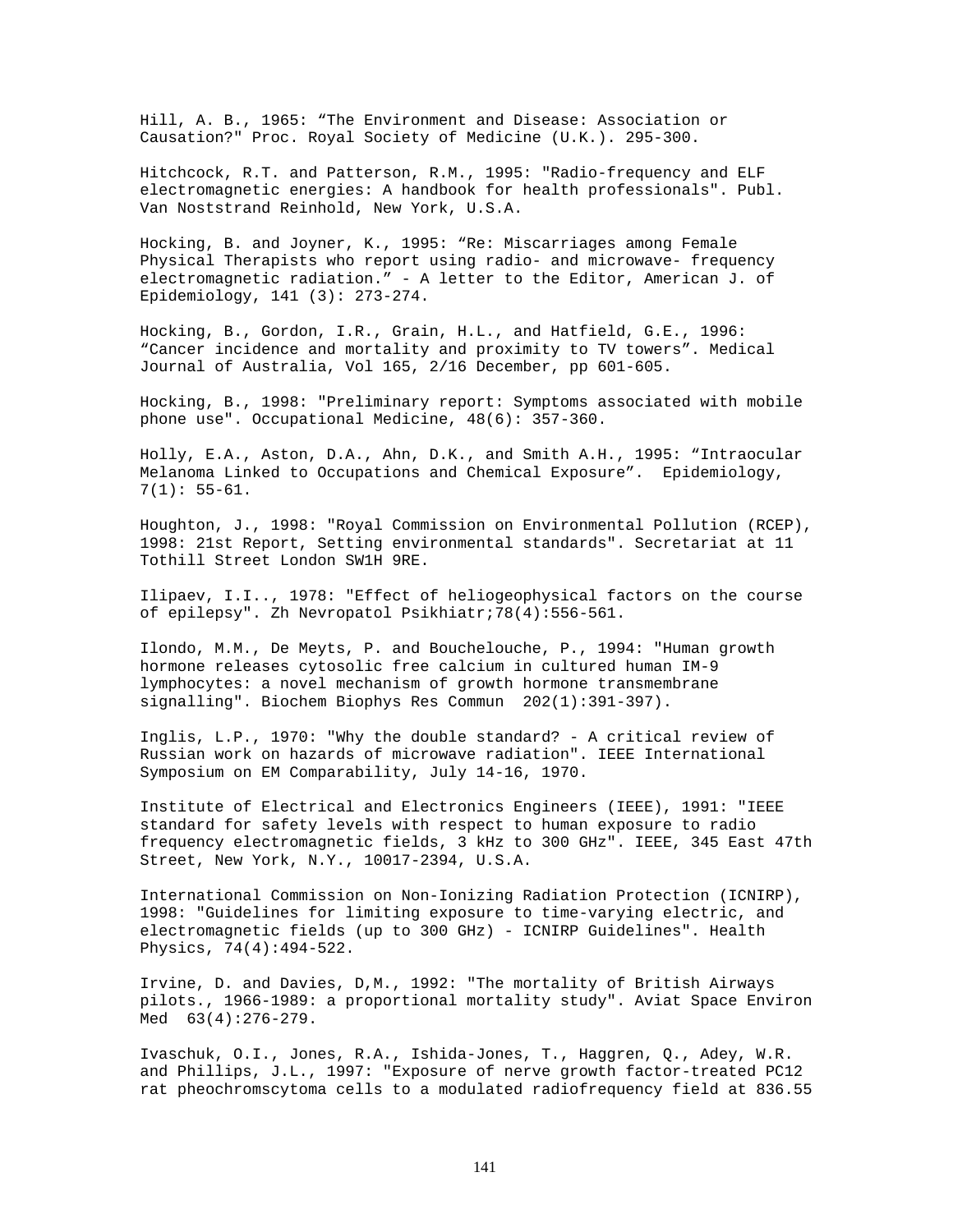MHz: effects on c-jun and c-fos expression". Bioelectromagnetics 18(3): 223-229.

Jacobson, C.B., 1969: Progress report on SCC 31732, (Cytogenic analysis of blood from the staff at the U.S. Embassy in Moscow), George Washington University, Reproductive Genetics Unit, Dept. of Obstertics and Genocolgy, February 4, 1969.

Janes, D.E., 1979: "Radiation surveys - measurement of leakage emissions and potential exposure fields". Bulletin New York Academy of Medicine, 55(11):1021-1041.

Jekel, J.F., Elmore, J.G. and Katz, D.L., 1996: "Epidemiology, Biostatistics and Preventive Medicine". Publ. W,B. Saunders Company, London.

Johansen, C. and Olsen, J.H., 1998: "Risk of cancer among Danish utility workers - a nationwide cohort study". Am J Epidemiol 147(6):548-555.

Johanson, C., Kock-Henriksen, N., Rasmussen, S. and Olsen, J.H., 1999: "Multiple Sclerosis among utility workers". Neurology, 52: 1279-1282.

Johnson-Liakouris, A.J.. 1998: "Radiofrequency (RF) Sickness in the Lilienfeld Study: an effect of modulated microwaves". Arch Environ Heath 53(3):236-238.

Johnson, C.C., and Spitz, C.C., 1989: "Childhood nervous system tumors: an assessment of risk associated with parental operations involving use, repair or manufacture of electrical and electronic equipment". International J. of Epidemiology, Vol 18, p 756.

Joines, W.T. and Blackman, C.F., 1980: "Power density, field intensity and carrier frequency determinants of RF-energy-induced calcium ion efflux from brain tissue". Bioelectromagnetics, 1: 271-275.

Joines, W.T. and Blackman, C.F., 1981: "Equalizing the electric field intensity within chick brain immersed in buffer solution at different carrier frequencies". Bioelectromagnetics, 2: 411-413.

Joines, W.T., Blackman, C.F., and Hollis, M.A., 1981: "Broadening of the RF power-density window for calcium-ion efflux from brain tissue". IEEE Trans on Biomedical engineering, BME-28 (8), pp 568-573.

Jones, L.F., 1933: "A study of the propagation of wavelengths between three and eight meters. Proc. of the Institute of Radio Engineers 21(3): 349-386.

Jordan, E.C., (Ed), 1985: "Reference data for engineeres: Radio, Electronics, Computer and Communications, 7th Edition". Publ. Howard W. Sams & CO., Indianapolis.

Jurkiewicz, B.A. and Buettner, G.R., 1994: "Ultraviolet light-induced free radical formation in skin: an electron paramagnetic resonance study". Photochem Photobiol 59(1):1-4.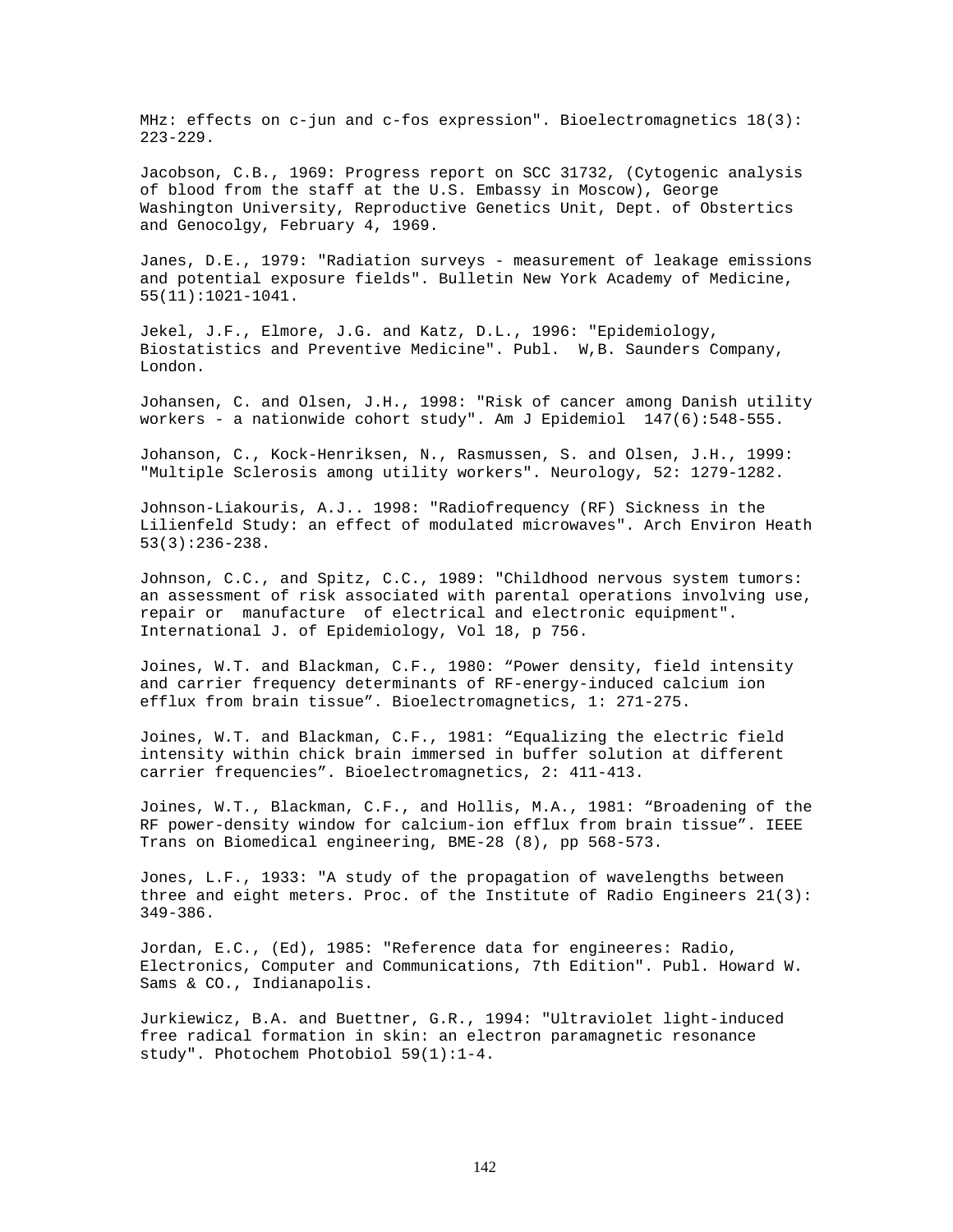Jurkiewicz, B.A. and Buettner, G.R., 1996: "EPR detection of free radicals in UV-irradiated skin: mouse versus human". Photochem Photobiol 64(6): 918-922.

Juutilainen, J., Matilainen, P., Saarikoski, S., Laara, E. and Suonio, S., 1993: "Early pregnancy loss and exposure to 50 Hz magnetic fields". Bioelectromagnetics, 14(3): 229-236.

Juutilainen, J., Stevens, R.G., Anderson, L.E., Hansen, N.H., Kilpelainen, M., Laitinen, J.T., Sobel, E. and Wilson, B.W., 2000: "Nocturnal 6-hydroxymelatonin sulphate excretion in female workers exposed to magnetic fields". J Pineal Res 28(2): 97-104.

Kallen, B., Malmquist, G., and Moritz, U., 1982: "Delivery Outcome among Physiotherapists in Sweden: is Non-ionizing Radiation a Fetal Hazard? Archives of Environmental Health, 37(2): 81-84.

Kalnins, T., Krizbergs, R., and Romancuks, A.,1996: "Measurement of the intensity of electromagnetic radiation from the Skrunda radio location station, Latvia". The Science of the Total Environment, Vol 180, pp 51-56.

Kaplan, S., Etlin, S., Novkov, I, and Modan, B., 1997: "Occupational risks for the development of brain tumors. Am. J. Ind. Med. 31: 15-20.

Karabakhtsian, R., Broude, N., Shalts, N., Kochlatyi, S., Goodman, R., Henderson, A.S., 1994: "Calcium is necessary in the cell response to EM fields". FEBS Letters; 349(1):1-6. JUL 25 1994.

Karasek, M., Woldanska-Okonska, M., Czernicki, J., Zylinska, K. and Swietoslawski, J., 1998: "Chronic exposure to 2.9 mT, 40 Hz magnetic field reduces melatonin concentrations in humans". J Pineal Research 25(4): 240-244.

Kaczmarek, L.K. and Adey, W.R., 1973: "The efflux of 45Ca2+ and 3Hgamma-aminobutyric acid from cat cerebral cortex". Brain Research, 63: 331-342.

Kaczmarek, L.K. and Adey, W.R., 1974: "Weak electric gradients change the ionic and transmitter fluxes in cortex". Brain Research, 66: 537-540.

Khaili, A.M. and Qassem, W., 1991: "Cytogenetic effects of pulsing electromagnetic field on human lymphocytes in vitro: chromosome aberrations, sister-chromatid exchanges and cell kinetics". Mutat Res 247: 141-146.

Kolmodin-Hedman, B., Mild, K.H., Jonsson, E., Andersson, M-C., and Eriksson, A., 1988: "Health problems among operators of plastic welding machines and exposure to radiofrequency electromagnetic fields". Ind. Arch. Occup. Environ. Health, 60(4): 243-247.

Kolodynski, A.A. and Kolodynska, V.V., 1996: "Motor and psychological functions of school children living in the area of the Skrunda Radio Location Station in Latvia". The Science of the Total Environment, Vol 180, pp 87-93.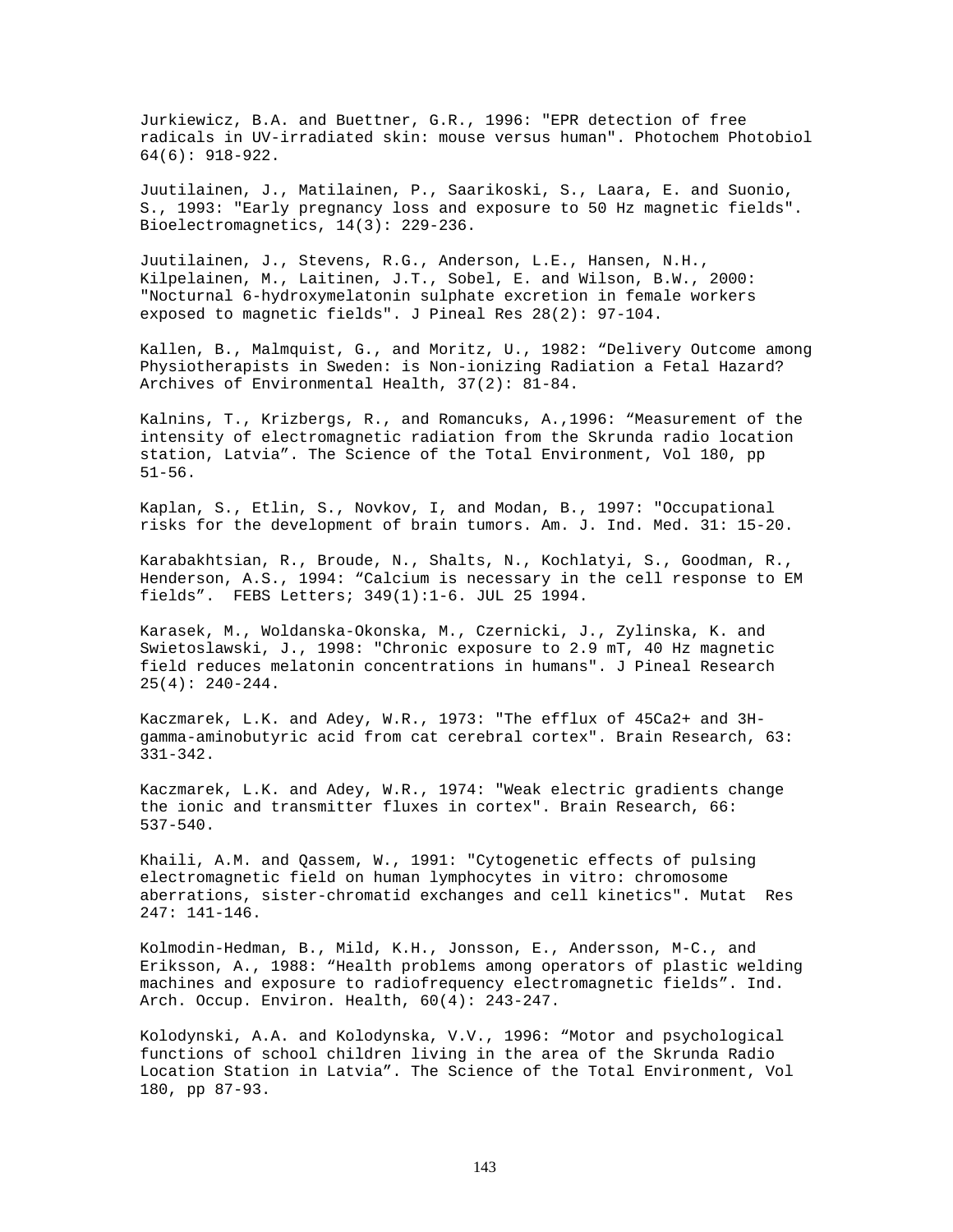Kolomytkin, O., Kuznetsov, V., Yurinska, M, Zharikova, A., and Zharikov, S., 1994: "Response of brain receptor systems to microwave energy exposure". pp 195-206 in "On the nature of electromagnetic field interactions with biological systems", Ed Frey, A.H., Publ. R.G. Landes Co.

Kondo, T., Arai, M., Kuwabara, G., Yoshii, G., and Kano, E., 1985: "Damage in DNA irradiated with 1.2 MHz ultrasound and its effect on template activity of DNA for RNA synthesis". Radiation Research, 104: 284-292.

König, H.L., 1974: "Behavioural changes in human subjects associated with ELF electric fields". In "ELF and VLF electromagnetic field effects", M.A. Persinger Ed, Publ. Plenum Press, New York.

Kotwicka, M. and Warchol, J.B., 1998: "Kinetics of the changes in free calcium ions concentration in human spermatozoa under the effect of progesterone". {In Polish] Ginekol Pol 69(6):430-436.

Kraut, A., Tate, R. and Tran, N.M., 1994: "Residential electric consumption and childhood cancer in Canada (1971-1986)". Arch Environ Health 49(3): 156-159.

Kurose, I., Higuchi, H., Kato, S., Miura, S. and Ishii, H. 1996: "Ethanol-induced oxidative stress in the liver". Alcohol Clin. Exp. Res., 20(1 Suppl): 77A-85A.

Juutilainen, J., Laara, E. and Pukkala, E., 1990: "Incidence of leukaemia and brain tumours in Finnish workers exposed to ELF magnetic fields". Intl Arch Occup Environ Health 62(4):289-293.

Lafon-Cazal, M., Culcasi, M., Gaven, F., Pietri, S. and Bockaert, J., 1993a: "Nitric oxide, superoxide and peroxynitrite: putative mediators of NMDA-induced cell death in cerebellar granule cells". Neurophysiol., 32:1259-1266.

Lafon-Cazal, M., Pietri, S., Culcasi, M. and Bockaert, J. 1993b: "NMDAdependent superoxide production and neurotoxicity". Nature, 354:535-537.

Lagroye, I, and Poncy J.L., 1998: "Influences of 50 Hz magnetic fields and ionizing radiation on c-jun and c-fos oncoproteins". Bioelectromagnetics 19(2): 112-116.

Lai, E.K., Crossley, C., Sridhar, R., Misra, H.P., Janzen, E.G. and McCay, P.B. 1986: "In vivo spin trapping of free radicals generated in brain, spleen, and liver during (-radiation of mice". Arch. Biochem. Biophys., 244:156-160.

Lai, H. and Singh, N.P., 1995: "Acute low-intensity microwave exposure increases DNA single-strand breaks in rat brain cells". Bioelectromagnetics, Vol 16, pp 207-210, 1995.

Lai, H. and Singh, N.P., 1996: "Single- and double-strand DNA breaks in rat brain cells after acute exposure to radiofrequency electromagnetic radiation". Int. J. Radiation Biology, 69 (4): 513-521.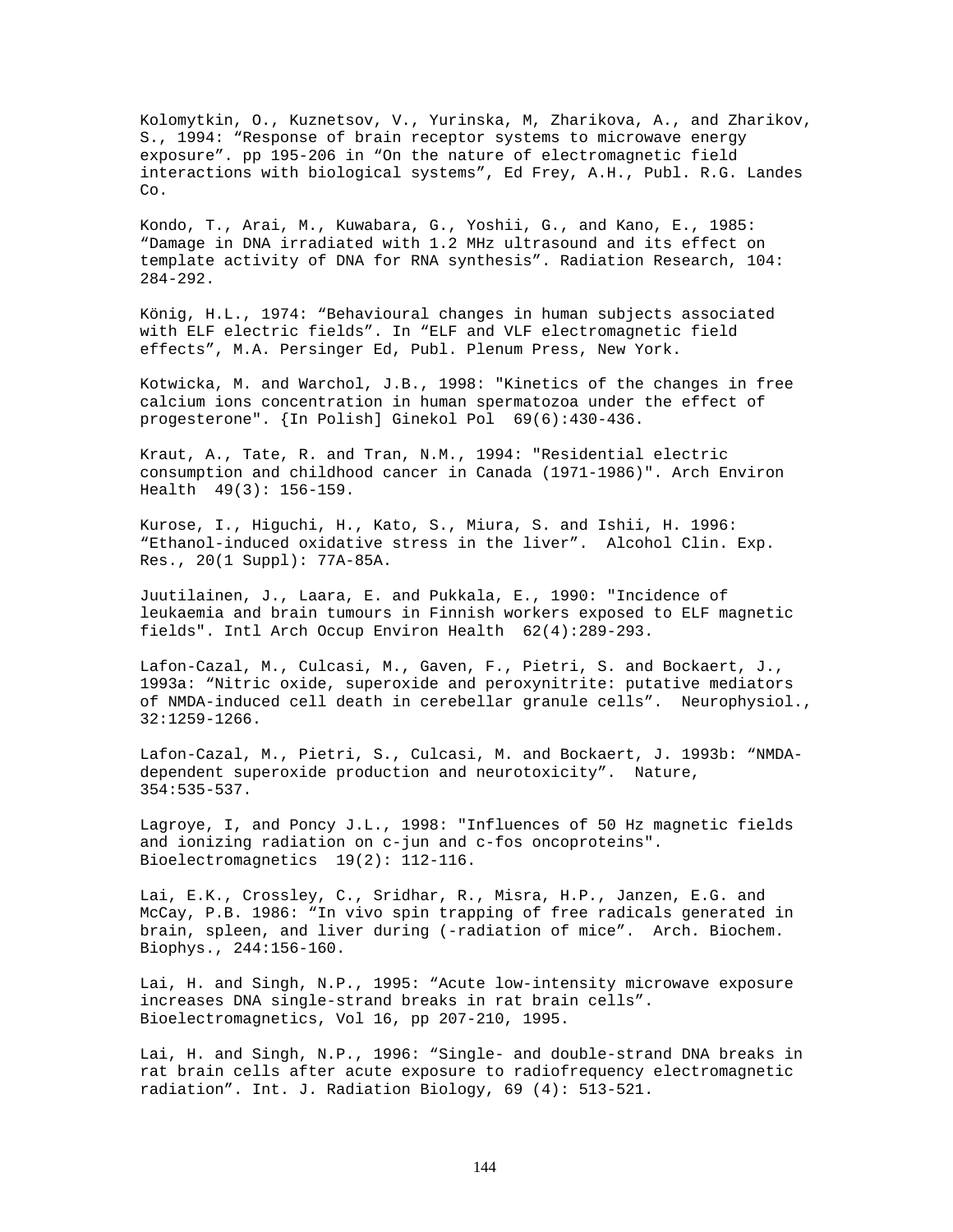Lai, H., and Singh, N.P., 1997a: "Melatonin and N-tert-butyl-aphenylnitrone Block 60 Hz magnetic field-induced DNA single- and doublestrands Breaks in Rat Brain Cells." Journal of Pineal Research, 22:152-162.

Lai, H., and Singh, N.P., 1997b: "Melatonin and Spin-Trap compound Block Radiofrequency Electromagnetic Radiation-induced DNA Strands Breaks in Rat Brain Cells." Bioelectromagnetics, 18:446-454.

Lan, S.J., Yen, Y.Y, Lee, C.H., Chiu, J.F., Chang, I.C. and Hsieh, S.F., 1991: "The study of Apgar score and infant birth weight in the central Taiwan", Kao Hsiung I Hsueh Ko Hsueh Tsa Chih, 7(6): 318-322.

Lancranjan, I.,Maicanescu, M., Rafaila, E., Klespsch, I. and Popescu, H.I., 1975: "Gonadic function in workmen with long-term exposure to microwaves". Health Physics, 29(3): 381-383.

Larsen, A.I., Olsen, J., and Svane, O., 1991: "Gender specific reproductive outcome and exposure to high frequency electromagnetic radiation among physiotherapists". Scand. J. Work Environ. Health, Vol.17, pp 324-329.

Lawrence, A.F., and Adey, W.R., 1982: "Nonlinear wave mechanisms in interactions between excitable tissue and electromagnetic fields". Neurological Research, 4: 115-153.

Leary, F., 1959: "Researching microwave health hazards". Electronics 20:  $37 - 39$ .

Lednev, V.V. 1995: "Comments on 'Clarification and application of ion parametric resonance model for magnetic field interactions with biological systems', by Blanchard and Blackman. Bioelectromagnetics, 16: 268-269. Leffell, D.J., 2000: "The scientific basis of skin cancer". J.Am. Acad. Dermatology, 42(1 Pt 2): 18-22.

Lester, J.R., and Moore, D.F., 1982a: "Cancer incidence and electromagnetic radiation". Journal of Bioelectricity, 1(1):59-76.

Lester, J.R., and Moore, D.F., 1982b: "Cancer mortality and air force bases". Journal of Bioelectricity, 1(1):77-82.

Lester, J.R., 1985: "Reply to: Cancer mortality and air force bases, a reevaluation". Journal of Bioelectricity, 4(1):129-131.

Levin, M. and Ernst, S.G., 1995: "Applied AC and DC magnetic fields cause alterations in mitotic cycle of early sea urchin embryos". Bioelectromagnetics, 16 (4): 231-240.

Li, C.M., Chiang, H., Fu, Y.D., Shao, B.J., Shi, J.R. and Yao, G.D., 1999: "Effects of 50Hz magnetic fields on gap junction intercellular communication". Bioelectromagnetics 20(5):290-294.

Liburdy, R.P., Sloma, T.R., and Yaswen, P., 1993: "ELF magnetic fields, breast cancer and melatonin: 60 Hz fields block melatonin's oncostatic action on ER+ breast cancer cell proliferation". Journal of Pineal Research, 14 (2): 89-97.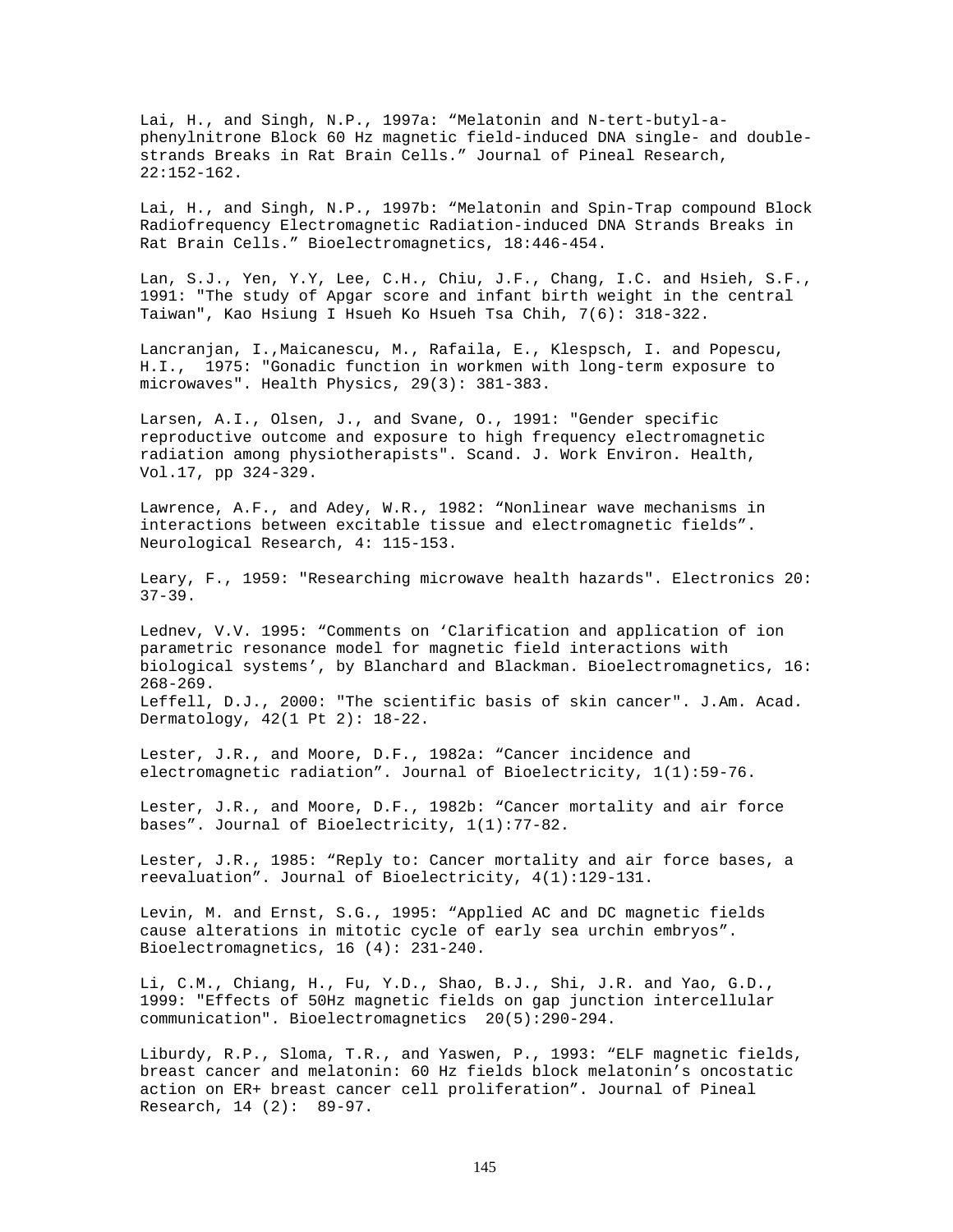Liburdy, R.P., Callahan, D.E., Harland, J., Dunham, E., Sloma, T.R. and Yaswen, P., 1993: "Experimental evidence for 60 Hz magnetic fields operating through the signal transduction cascade - effects on calcium influx and c-MYC mRNA induction". FEBS Lett 334(3): 301-308.

Liboff, A.R., Rozak, R.J., Sherman, M.L., McLeod, B.R., and Smith, S.D., 1987: "Calcium-45 cyclotron resonance in human lympocytes.", J. Bioelectromagnetics, 6: 13-22.

Lilienfeld, A.M., Tonascia, J., and Tonascia S., Libauer, C.A., and Cauthen, G.M., 1978: "Foreign Service health status study - evaluation of health status of foreign service and other employees from selected eastern European posts". Final Report (Contract number 6025-619073) to the U.S. Dept of State, July 31, 1978.

Lilienfeld, A.M., 1983: "Practical limitations of epidemiologic method". Environmental Health Perspectives, 52:3-8.

Lin, R,S., Dischinger, P.C., Conde, J., et al., 1985: "Occupational exposure to electromagnetic fields and the occurrence of brain tumors". Journal of Occupational Medicine, 27: 413-419.

Lin-Liu, S. and Adey, W.R., 1982: "Low frequency amplitude modulated microwave fields change calcium efflux rates from synaptomes". Bioelectromagnetics, 3: 309-322.

Lin, H., Goodman, R. and Shirley-Henderson, A., 1994: "Specific region of the c-myc promoter is responsible for electric and magnetic fields". J Cell Biochem 54 30: 281-288.

Lindbohm, M-L,, Hietanen, M., Kyyronen, P., Sallmen, M., von Nandelstadh, P., Taskinen, H., Pekkarinen, M., Ylikoski, M. and Hemminki, K., 1992: "Magnetic fields of video display terminals and spontaneous abortion". Am J Epidemiol 136:1041-1051.

Lindstrom, E., Lindstrom, P., Berlund, A., Lundgren, E., and Mild, K.H., 1995: "Intracellular calcium oscillations in a T-cell line after exposure to extremely-low-frequency magnetic fields with variable frequencies and flux densities". Bioelectromagnetics, 16: 41-47.

Lissonin, P., Viviani, S., Bajetta, E., Buzzoni, R., Barreca, A., Mauri, R., Resentini, M., Morabito, F., Esposti, D., Esposti, G., et al., 1986: "A clinical study of the pineal gland activity in oncologic patients." Cancer, 57(4): 837-842.

Litovitz, T.A., Montrose, C.J., Goodman, R. and Elson, E.C., 1990: "Amplitude windows and transiently augmented transcription from exposure to electromagnetic fields". Bioelectromagnetics 11(4): 297-312.

Liu, L.M., and Cleary S.F., 1995: "Absorbed energy distribution from radiofrequency electromagnetic radiation in a mammalian cell model: effect of membrane-bound water". Bioelectromagnetics, 16 : 160-171.

Loomis, D.P. and Savitz, D.A., 1990: "Mortality from brain cancer and leukaemia among electrical workers". Br J Ind Med 47(9): 633-638.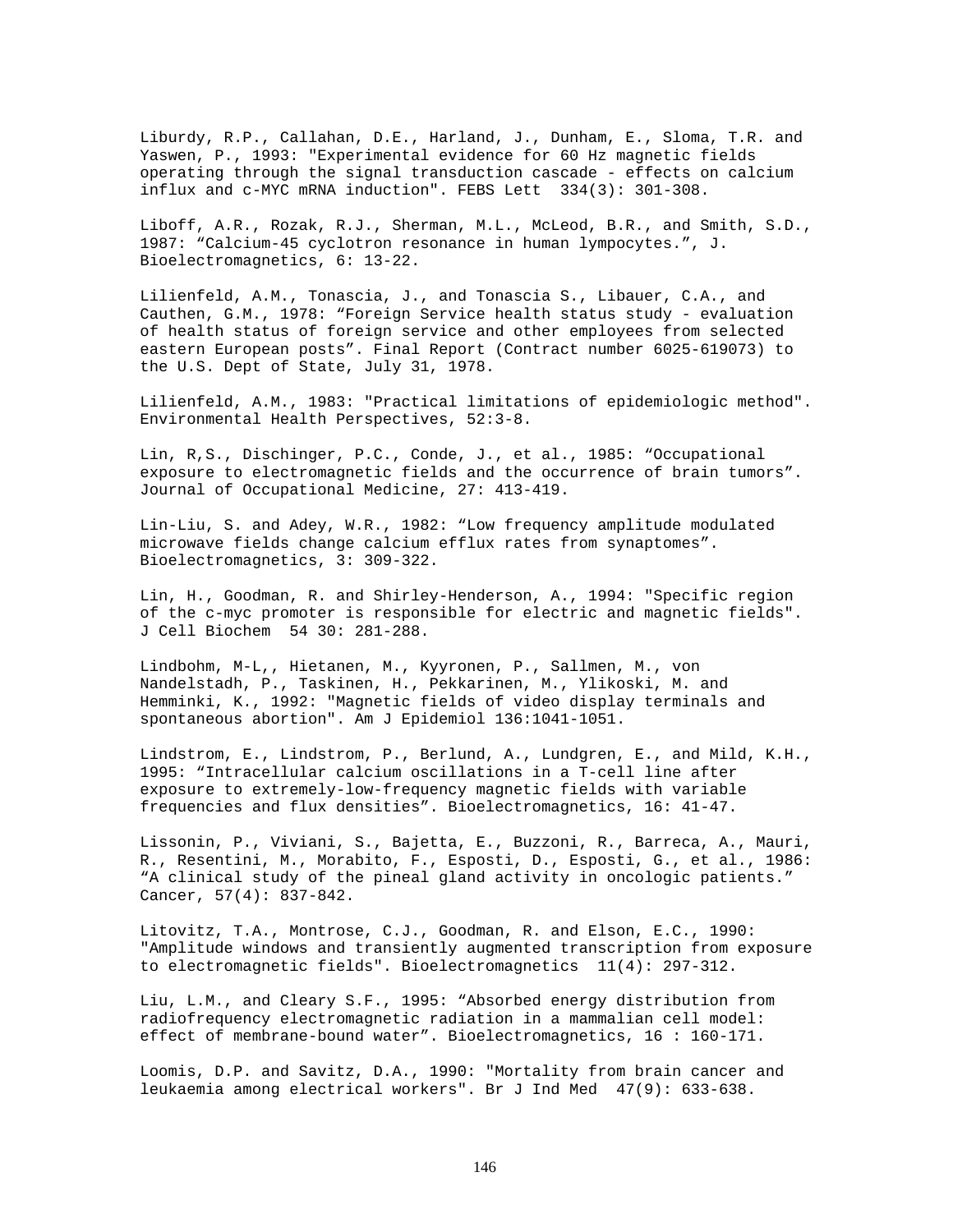Loomis, D.P., Savitz, D.A., and Ananth, C.V., 1994: "Breast cancer mortality among female electrical workers in the United States". J. Natl. Cancer Institute 86(12): 921-925.

Löscher, W. and Käs, G., 1998: "Conspicuous behavioural abnormalities in a dairy cow herd near a TV and radio transmitting antenna". Prakt. Tierarzt 79(5): 437-444 [In German]. [Practical Veterinary Surgeon 79(5): 437-444.]

Lotmar, R., Ranscht von Froemsdorff, W.R. and Weise, H., 1969: " Fämpfung der Gewebeatmung (CO2) von Mäuseleber durch künstliche Impulsstrahlung". International Journal of Biometeorology, 13(3-4): 231-238.

Luben, R., 1995: "Statement of Dr Richard A Luben on the Biology and Biochemistry of EMR, including RF/MW", Planning Tribunal Hearing, Decision A 15/96.

Lyle, D.B., Schechter, P., Adey, W.R. and Lundak, R./L., 1983: "Suppression of T lymphocyte cytotoxicity following exposure to sinusoidally amplitude-modulated fields". Bioelectromagnetics, 4: 281-292.

Mack, W., Preston-Martin, S. and Peters, J.M., 1991: "Astrocytoma risk related to job exposure to electric and magnetic fields". Bioelectromagnetics 12(1): 57-66.

Maes, A., Collier, M., Slaets, D., and Verschaeve, L., 1996: "954 MHz Microwaves enhance the mutagenic properties of Mitomycin C". Environmental and Molecular Mutagenesis, 28: 26-30.

Magone, I., 1996: " The effect of electromagnetic radiation from the Skrunda Radio Location Station on Spirodela polyrhiza (L.) Schleiden cultures". The Science of the Total Environment, Vol 180, pp 75-80.

Magras, I.N. and Xenos, T.D., 1997: "RF radiation-induced changes in the prenatal development of mice". Bioelectromagnetics, 18: 455-461.

Malyapa, R.S., Ahern, E.W., Bi, C., Straube, W/L/., LaRegina, M., Pickard, W.F. and Roti Roti, J.L., 1998: "DNA damage in rat brain cells after in vivo exposure to 2450 MHz electromagnetic radiation and various methods of euthanasia". Radiation Research 149(6): 637-645.

Mann, K., and Roschkle, J.: "Effects of pulsed high-frequency electromagnetic fields on human sleep". Neuropsychobiology, 33: 41-47.

Mar, P.K., Kumar, A.P., Kang, D.C., Zhao, B., Martinez, L.A., Montgomery, R.L., Anderson, L., and Butler, A.P., 1995: "Characterization of novel phorbol ester- and serum-responsive sequences of the rat ornithine decarboxylase gene promoter." Molecular Carcinogenesis. 14(4):240-50.

Marraccini, P., Giorgi, I., Valoti, E., Bressan, M., Fantianato, D., Tettamanti, F., and Vittadini, G., 1990: "Evaluation of neuropsychological parameters in a group of metal mechanics occupationally exposed to radiofrequencies". Med Lav. 81(5): 414-421.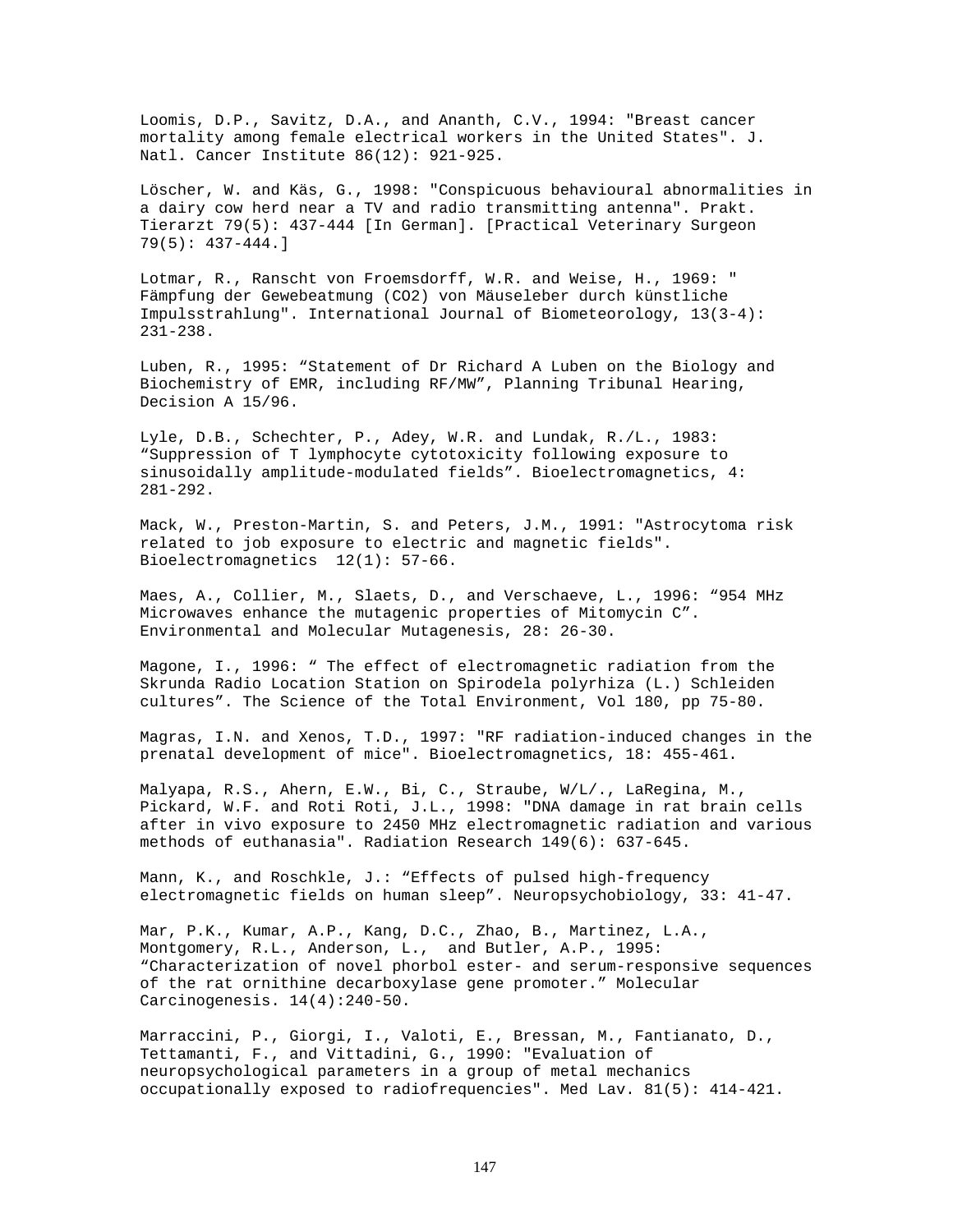Maskarinec, G., and Cooper, J., 1993: "Investigation of a childhood leukemia cluster near low-frequency radio towers in Hawaii". SER Meeting, Keystone, Colorado, June 16-18, 1993. Am. J. Epidemiology, 138:666, 1993.

Mattos, I.E. and Koifman, S., 1996: "Cancer mortality among electricity utility workers in the state of Sao Paulo., Brazil". Rev Saude Publica 30(6):564-575.

McCord, J.M. and Fridovich, I., 1978: "The biology and pathology of oxygen radicals". Arm. Intern. Med., 89:122-127.

McGauchy, R., 1990: "Evaluation of the potential carcinogenicity of electromagnetic fields". U.S. E.P.A. external review draft EPA/600/6-90/005B, October 1990.

McKenzie, D.R., Yin, Y. and Morrell, S., 1998: "Childhood incidence of acute lymhoblastic leukaemia and exposure to broadcast radiation in Sydney - a second look". Aust NZ J Pub Health 22 (3): 360-367.

McLaughlin, J.R., 1953: "A survey of possible health hazards from exposure to microwave radiation". Hughes Aircraft Corp, Culver City, Ca.

McLauchlan, K, 1992: "Are environmental magnetic fields dangerous?" Physics World. pp 41-45.

McRee, D.I., 1970: "Soviet and Eastern Research on Biological effects of Microwave Radiation"., Proc. of the IEEE, Vol. 68 (1), 84-91.

Meltz, M.L., 1995: "Biological effects versus health effects: an investigation of the genotoxicity of microwave radiation". In: Radiofrequency Radiation Standards, NATO ASI Series (B.J. Klauebberg Ed). New York, Plenum Press, 1995: 235-241.

Merritt, J.H., Shelton, W.W., and Chamness, A.F., 1982: " Attempt to alter Ca-452+ binding to brain tissue with pulse-modulated microwave energy". Bioelectromagnetics, 3: 457-478.

Metcalf, S., Weeds, A., Okorokov, A.L., Milner, J., Cockman, M. and Pope, B., 1999: "Wild-type p53 protein shows calcium-dependent binding of F-actin". Oncogene 18(14): 2351-2355.

Michelozzi, P., Ancona, C., Fusco, D., Forastiere, F. and Perucci, C.A., 1998: "Risk of leukamia and residence near a radio transmitter in Italy". ISEE/ISEA 1998 Conference, Boston Mass. Paper 354 P., Abstract in Epidemiology 9(4):S111.

Mild, K.H., Oftedal, G., Sandstrom, M., Wilen, J., Tynes, T., Haugsdal, B. and Hauger E., 1998: "Comparison of symptoms by users of analogue and digital mobile phones - A Swedish-Norwegian epidemiological study". National Institute for working life, 1998:23, Umea, Sweden, 84pp.

Milham, S., 1982: "Mortality from leukemia in workers exposed to electric and magnetic fields". New England J. of Med., 307: 249-250.

Milham, S., 1985: "Silent Keys", Lancet 1, 815, 1985.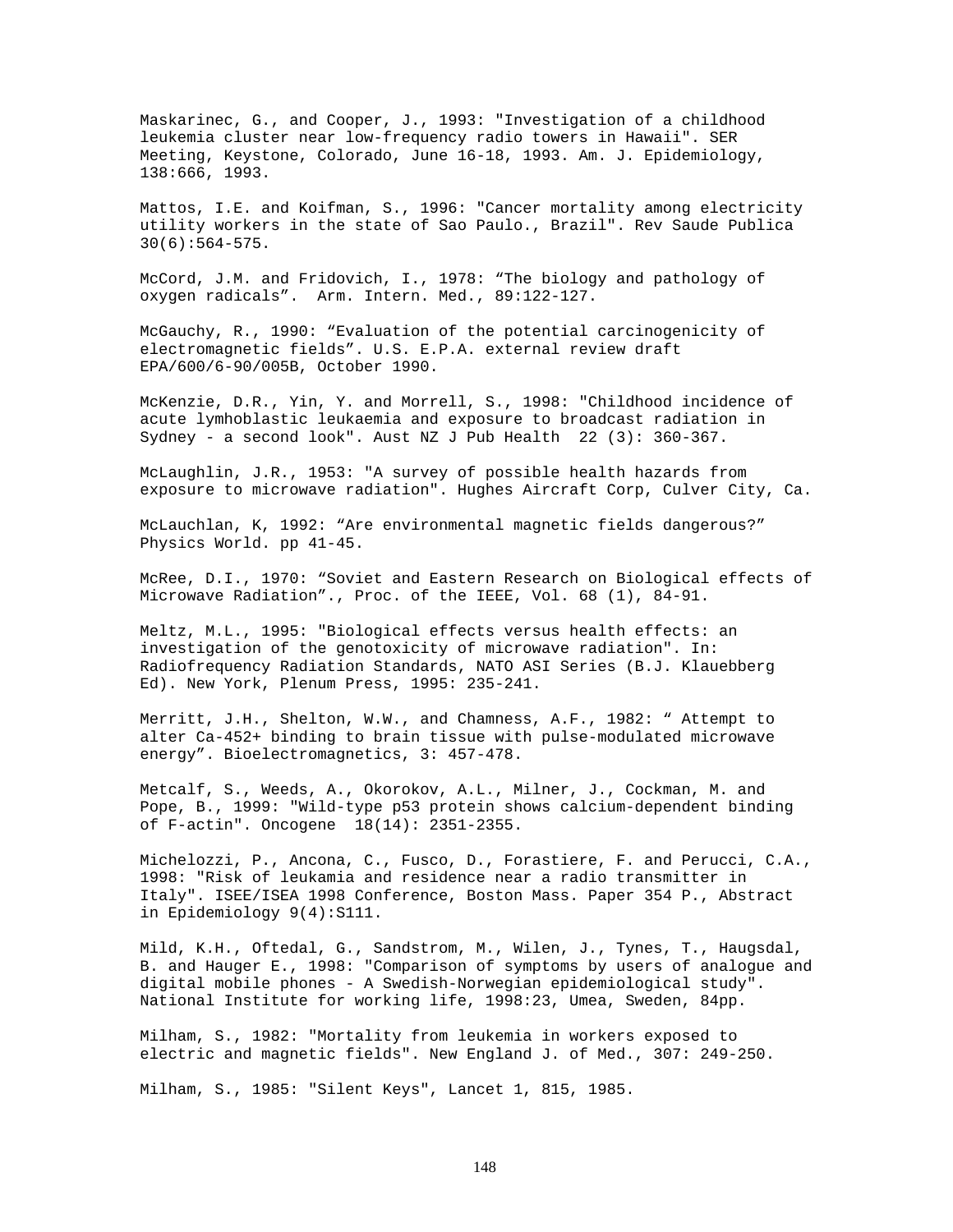Milham S., 1985: "Mortality in workers exposed to electromagnetic fields. Environ Health Perspectives 62:297-300.

Milham, S., 1988: "Increased mortality in amateur radio operators due to lymphatic and hematopoietic malignancies". Am. J. Epidemiology, Vol 127, No.1, pp 50-54.

Milham, S., 1996: "Increased incidence of cancer in a cohort of office workers exposed to strong magnetic fields". Am. J. Ind. Med. 30(6): 702-704.

Miller, A.B., To T., Agnew, D.A., Wall, C. and Green L.M., 1996: "Leukemia following occupational exposure to 60-Hz electric and magnetic fields among Ontario electric utility workers". Am J Epidemiol 144(2):150-160.

Mitchel, L.M., McRee, D.I., Peterson, N.J., Tilson, H.A., Shandala, M.G., Rudnev, M.I., Varetskii, V.V., and Navakatikyan, M.I., 1989: "Results of a United States and Societ Union Joint Project on Nervous System Effects of Microwave Radiation." Environmental Helath Perspectives, 81: 201-209.

Montminy MR, Gonzalez GA, Yamamoto KK. Regulation of cAMP-inducible genes by CREB. Trends in Neuroscience 13(5): 184-188 (1990).

Moscovici, B., Lavyel, A. and Ben Itzhac, D., 1974: "Exposure to electromagnetic radiation among workers". Family Physician 3(3): 121.

Moszczynski, P., Lisiewicz, J., Dmoch, A., Zabinski, Z., Bergier, L., Rucinska, M. and Sasiadek, U., 1999: "The effect of various occupational exposures to microwave radiation on the concentrations of immunoglobulins and T lymphocyte subsets". Wiad Lek 52(1-2):30-34.

Murphy, J.C., Kaden, D.A., Warren, J., and Sivak, A., 1993: "International Commission for Protection Against Environmental Mutagens and Carcinogens. Power frequency electric and magnetic fields: a review of genetic toxicology". Mutation Research, 296(3):221-40.

Murray, A., and Hunt, T., 1993: "The cell cycle: an introduction". Publ. Oxford University Press, Oxford.

Mustelin, T., Poso, P., Lapinjoki, S.P., Gynther, J., and Anderssen, L.C., 1987: "Growth signal transduction: rapid activation of covalently bound ornithine decarboxylase during phosphatidylinositol breakdown". Cell, 49: 171-176.

Nakamura, H., Seto,T., Nagase, H., Yoshida, M., Dan, S. and Ogina, K., 1997: "Effects of exposure to microwaves on cellular immunity and placental steroids in pregnant rats. Occup Environ Med 54(9):676-680.

Nelson, P.G., 1966: "Interaction between spinal motoneurons of the cat." J. Neurophyisiology, 29: 275-287.

Nilsson, R., Hamnerius, Y., Mild, K.H., Hannson, H-A., Hjelmqvist, E., Olanders, S., and Persson, L.I., 1989: " Microwave effects on the central nervous system - a study of radar mechanics". Health Physics, Vol 56 (5), pp 777-779.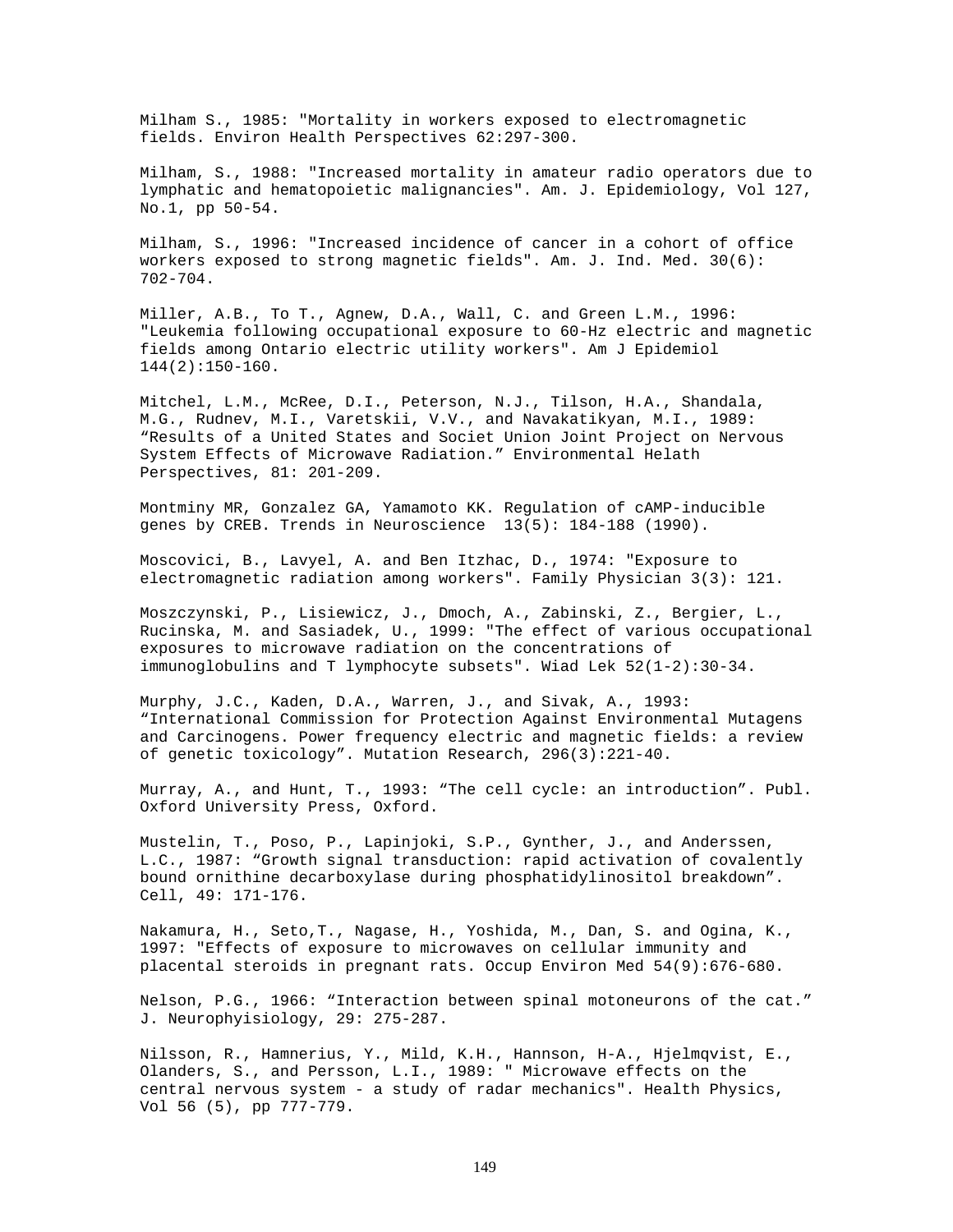Nordenson, I., Mild, K.H., Nordstrom, S., Sweins, A. and Birke, E., 1984: "Clastogenic effects in human lymphocytes of power frequency electric fields". Radiat Environ Biophys 23(3): 191-201.

Nordenson, I., Mild, K.H., Ostman, U. and Ljungberg, H., 1988: "Chromosome effects in lymphocytes of 400 kV-substation workers". Radiat Environ Biophys 27(1): 39-47.

Nordenson, I., Mild, K.H., Andersson, G., and Sandstrom, M., 1994: "Chromosomal aberrations in human amniotic cells after intermittent exposure to 50 Hz magnetic fields". Bioelectromagnetics 15(4):293-301.

Nordstrom, S., Birke, E. and Gustavsson, L., 1983: "Reproductive hazards among workers at high voltage substations". Bioelectromagnetics, 4(1): 91-101.

NZPT, 1996: "New Zealand Planning Tribunal Decision: J.M. McIntyre and others vs BellSouth New Zealand", Decision A 15/96.

O'Connor, R.P. and Persinger, M.A., 1997: "Geophysical variables and behavior LXXXII. Strong association between sudden infant death syndrome and increments of global geomagnetic activity - possible support for the melatonin hypothesis". Percept. Mot. Skills, 84(2): 395-402.

Oliver, C.N., Starke-Reed, P.E., Stadtman, E.R., Liu, G.J., Carney, J.M. and Floyd, R.A., 1990: "Oxidative damage to brain proteins, loss of glutamine sythetase activity, and production of free radicals during ischemia/reperfusion-induced injury to gerbil brain". Proc. Nat. Acad. Sci. (USA), 87:5144-5147.

Olsen, J.H., Nielson, A. and Schulgen, G., 1993: "Residence near high voltage facilities and risk of cancer in children". BMJ 307:891-895.

Oraevskii, V.N., Kuleshova, V.P., Gurginkel' Iuf, Guseva, A.V. and Rapaport, S.I., 1998: "Medico-biological effect of natural electromagnetic variations". Biofizika, 43(5):844-848.

Ouellet-Hellstrom, R. and Stewart, W.F., 1993: "Miscarriages among Female Physical Therapists who report using radio- and microwavefrequency electromagnetic radiation." American J. of Epidemiology, 138  $(10): 775-86.$ 

Ouellet-Hellstrom, R. and Stewart, W.F., 1995: "Re: Miscarriages among Female Physical Therapists who report using radio- and microwavefrequency electromagnetic radiation." (Reply), American J. of Epidemiology, 141(3), p274.

Owen, A.D., Schapira, A.H., Jenner, P. and Marsden, C.D., 1996: "Oxidative stress and Parkinson's disease". Ann. NY. Acad. Sci., 786:217-223.

PCFE, 1996: "Public Authority Planning for Cellphone Transmission Facilities", Office of the Parliamentary Commissioner for the Environment, P.O. Box 10-241, Wellington New Zealand, 31 pp.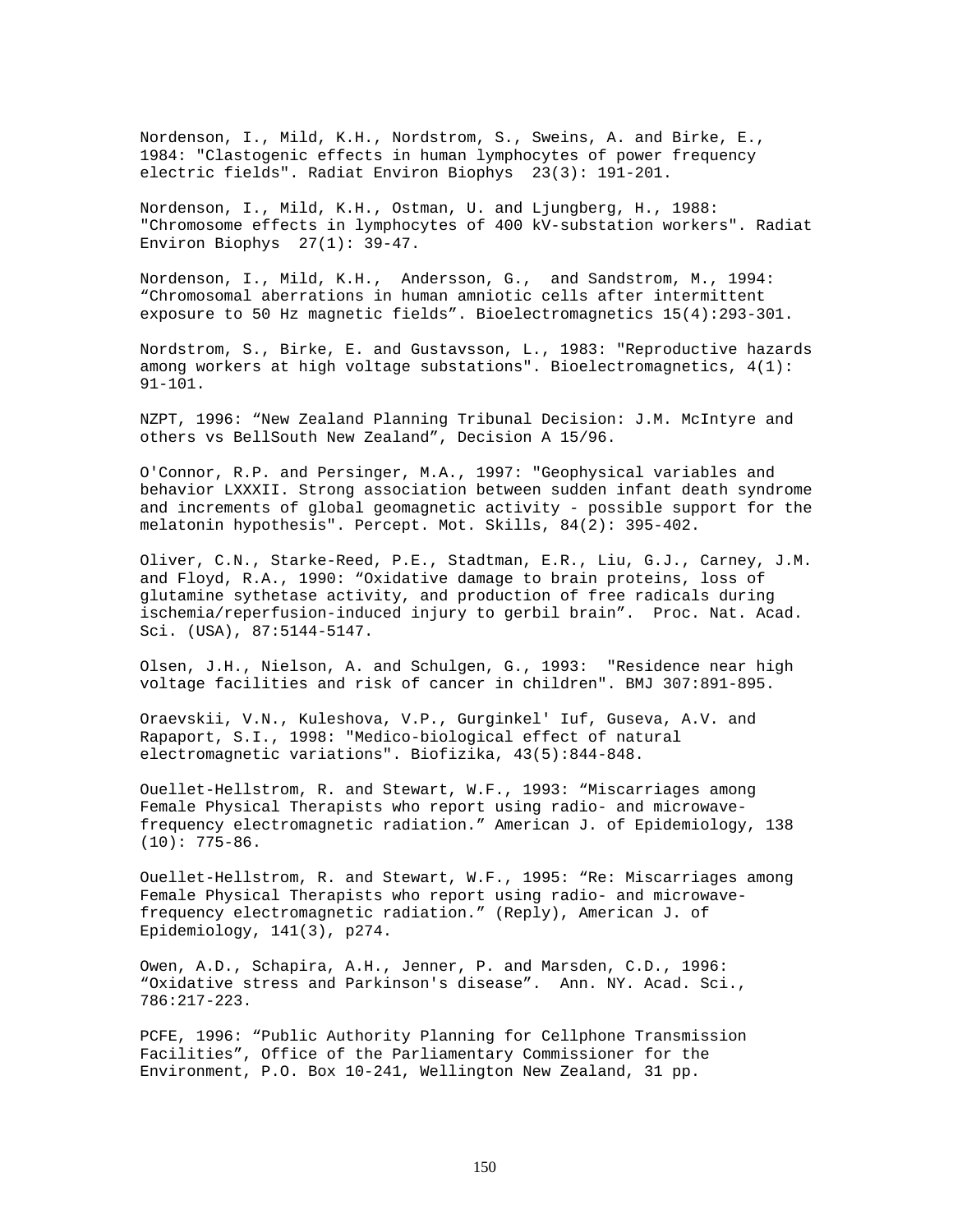Park, R.M., Silverstein, M.A., Green, M.A. and Mirer, F.E., 1990: "Brain cancer mortality at a manufacture of aerospace electrochemical systems". Am J Ind Med 17(5): 537-552.

Pearce, N., Reif, J. and Fraser, J., 1989: "Case-control studies of cancer in New Zealand electrical workers". Int J Epidemiol 18(1): 55-59.

Perry, F.S., Reichmanis, M., Marino, A. and Becker, R.O., 1981: "Environmental power-frequency magnetic fields and suicide". Health Phys 41(2): 267-277.

Phelan, A.M., Lange, D.G., Kues, H.A, and Lutty, G.A., 1992: "Modification of membrane fluidity in Melanin-containing cells by lowlevel microwave radiation". Bioelectromagnetics, 13 : 131-146.

Pfluger, D.M. and Minder, C.E., 1996: "Effects of 16.7 Hz magnetic fields on urinary 6-hydroxymelatonin sulfate excretion of Swiss railway workers". J Pineal Research 21(2): 91-100.

Phillips, J.L., Campbell-Beachler, M., Ivaschuk, O., Ishida-Jones, T. and Haggnen, W., 1998: "Exposure of molt-4 lymphoblastoid cells to a 1 g sinusoidal magnetic field at 60 Hz". In: Annual Review of Research on Biological Effects of Electric and Magnetic Fields from Generation, Delivery and Use of Electricity, W/L Associated Ltd, Frederick, MD.

Phillips, J.L., Ivaschuk, O., Ishida-Jones, T., Jones, R.A., Campbell-Beachler, M. and Haggnen, W.,: "DNA damage in molt-4 T-lymphoblastoid cells exposed to cellular telephone radiofrequency fields in vitro". Bioelectrochem Bioenerg 45: 103-110.

Philips, J.L., Haggren, W., Thomas, W.J., Ishida-Jones, T. and Adey, W.R., 1992: "Magnetic field-induced changes in specific gene transcription". Biochem Biophys Acta 1132(2): 140-144.

Philips, J.L., Haggren, W., Thomas, W.J., Ishida-Jones, T. and Adey, W.R., 1993: "Effect of 72 Hz pulsed magnetic field exposure on ras p21 expression in CCRF-CEM cells". Cancer Biochem Biophys 13(3): 187-193.

Pikin, D,A,, Gurfinkel' IuI, and Oraevskii, V.N., 1998: "Effect of geomagnetic disturbances on the blood coagulation system in patients with ischemic heart disease and prospects for correction with medication". [Article in Russian]. Biofizika, 43(4):617-622.

Polk, C., 1982: "Schumann Resonances". In: CRC Handbook of Atmospherics, Ed: Hans Volland. Boca Raton, Florida: CRC Press, 111-177.

Pollack, H., 1979: "Epidemiologic data on American personnel in the Moscow Embassy", Bull. N.Y. Acad. Med, 55(11): 1182-1186.

Pollack, H., 1979a: "The microwave syndrome", Bull. N.Y. Acad. Med, 55(11): 1240-1243.

Polson, P. and Merritt, J.H., 1985: "Cancer mortality and Air Force bases. A Re-evaluation". J Bioelectricity 4: 121-127.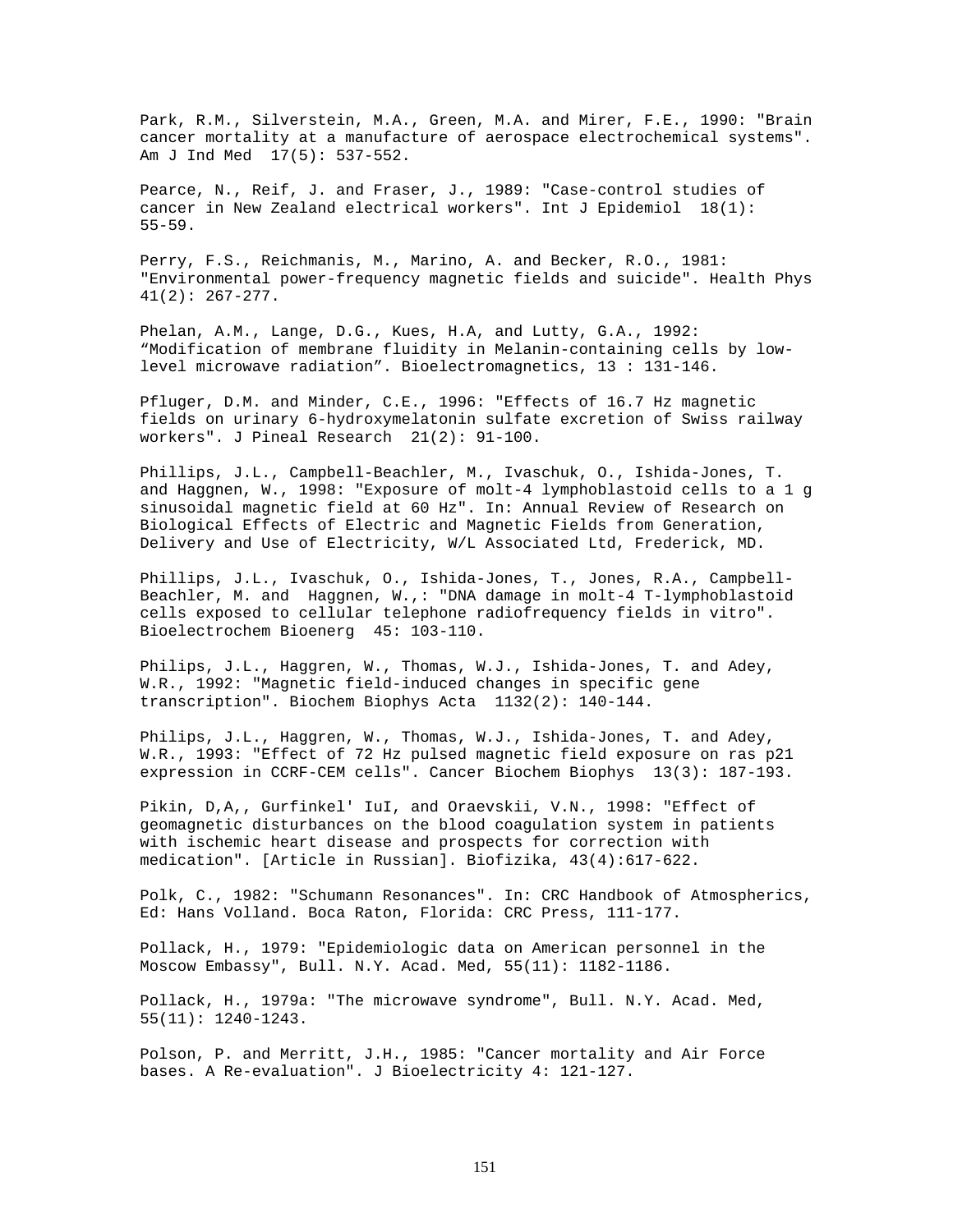Prausnitz, S. and Susskind, C., 1962: "Effects of chronic microwave irradiation on mice". IRE Trans on Biomed. Elecron. 9: 104-108.

Preston-Martin, S., 1989: "Descriptive epidemiology of primary tumors of the brain, cranial nerves and cranial meninges in Los Angeles County". Neuroepidemiology, 8(6): 283-295.

Preston-Martin, S., Mack, W. and Henderson, B.E., 1989: "Risk factors for gliomas and meningiomas in males Los Angeles County". Cancer Research 49: 6137.

Preston-Martin, S., Lewis, S., Winkelmann R., Borman, B., Auld, J. and Pearce, N., 1993: "Descriptive epidemiology of primary cancer of the brain, cranial nerves, and cranial meninges in New Zealand, 1948-88". Cancer Causes and Control 4(6): 529-538.

Quan, R., Yang, C., Rubinstein, S., Lewiston, N.J., Sunshine, P., Stevenson, D.K. and Kerner, J.A., 1992: "Effects of microwave radiation on anti-infective factors in human milk". Pediatrics 89(4):667-669.

Quinn, A.G., 1997: "Ultraviolet radiation and skin carcinogenesis". Br J. Hosp. Med. 58(6): 261-264.

Rao, S. and Henderson, A., 1996: "Regulation of c-fos is affected by electromagnetic fields". J Cell Biochem 63(3): 358-365.

Ray, K.P. and Wallis, M.. 1982: "Involvement of calcium ions in dopamine inhibition of prolactin secretion from sheep pituitary cells". Mol Cell Endocrinol 28(3):691-703.

Reite, M., Higgs, L., Lebet, J.P, Barbault, A., Rossel, C., Kuster, N., Dafni, U., Amato, D., and Pasche, B.: "Sleep inducing effect of low energy emission therapy". Bioelectromagnetics, 15: 67-75.

Reiter, R.J., 1994: "Melatonin suppression by static and extremely low frequency electromagnetic fields: relationship to the reported increased incidence of cancer". Reviews on Environmental Health. 10(3-4):171-86, 1994.

Reiter, R., 1995: "Oxidative processes and antioxidative defense mechanisms in the aging brain". FASEB J., 9:526-533.

Reiter, R.J., Melchiorri, D., Sewerynek, E., Poeggeler, B., Barlow-Waiden, L., Chuang, J., Ortiz, G.G. and Acuna-Castroviejo, D., 1995: "A review of the evidence supporting rnelatonin's role as an antioxidant". J.Pineal Res., 18:1 -1 1.

Reiter, R.J. and Robinson, J, 1995: "Melatonin: Your body's natural wonder drug". Publ. Bantam Books, New York.

Repacholi, M.H.,(Ed) 1993 (WHO/UNEP/IRPA (1993): "Environmental Health Criteria 137: Electromagnetic fields (300 Hz to 300 GHz)". World Health Organisation, Geneva, 1993.

Repacholi, M.H., 1995: "Statement of Dr Michael Repacholi, New Zealand Planning Tribunal Hearing, Decision A 15/96, Christchurch, November 1995.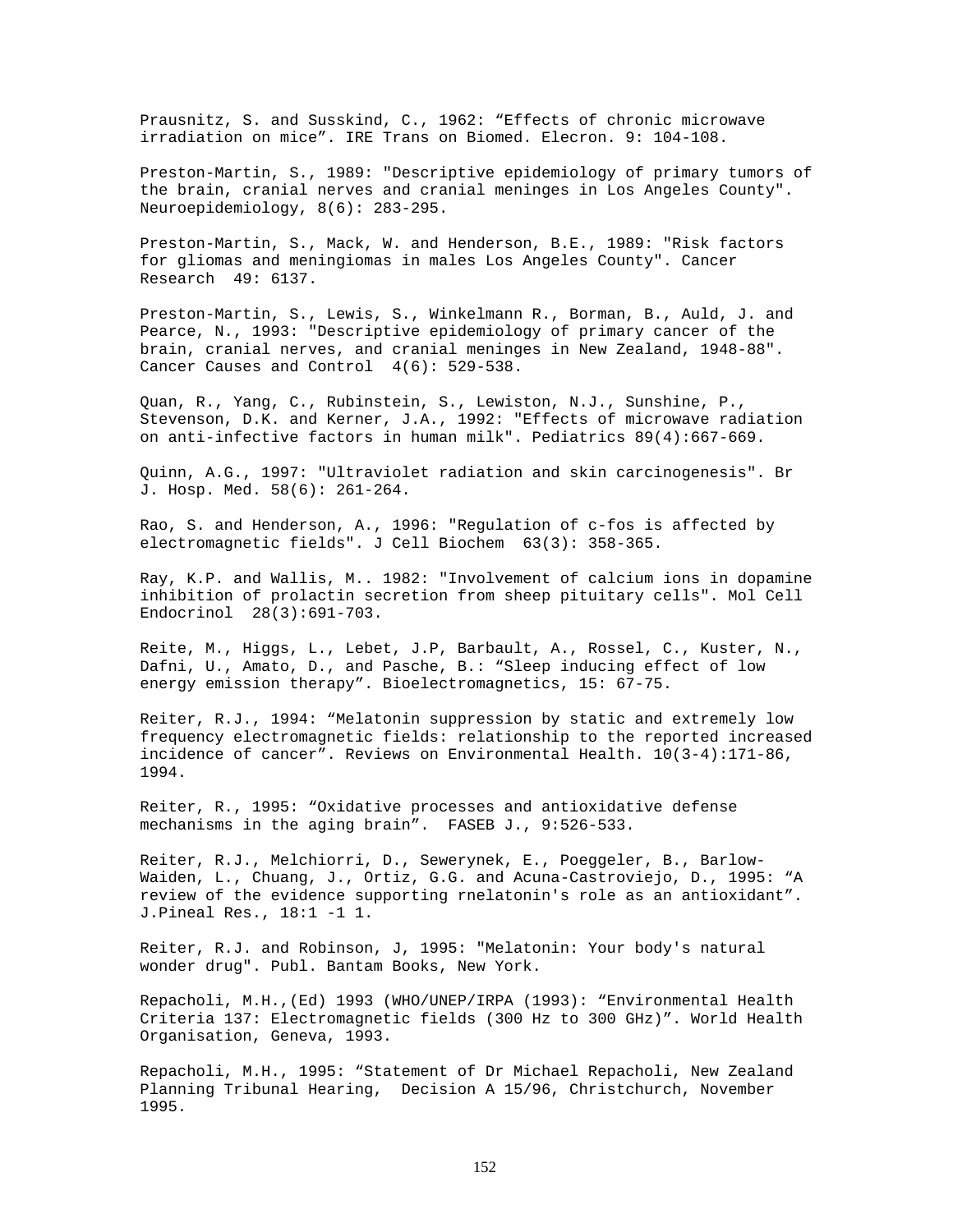Repacholi, M.H., 1996: "Health issues related to the use of hand-held radiotelephones and base stations - ICNIRO Statement". Health Physics, 70(4):587-593.

Repacholi, M.H., 1997: "Radiofrequency Field Exposure and Cancer: What Do the Laboratory Studies Suggest?". Env. Health. Perspectives, 105(Suppl 6):1565-1568.

Repacholi, M.H., Basten, A., Gebski, V., Noonan, D., Finnie, JH., and Harris, A.W., 1997: "Lymphomas in E(-Pim1 Transgenic Mice Exposed to Pulsed 900 MHz Electromagnetic Fields". Radiation Research, 147:631-640.

Reuter, H., 1987: "Calcium channel modulation by beta-adrenergic neurotransmitters in the heart". Experimentia 43(11-12):1173-1175.

Rillema JA. Mechanism of prolactin action. Fed Proc 39(8):2593-2598 (1980).

Robinette, C.D., and Silverman, C., 1977: "Causes of death following occupational exposure to microwave radiation (radar) 1950-1974." Rockville, U.S. Dept of Health, Education and Welfare, pp 338-344 (US DHEW Publication (FDA) 77-8026).

Robinette, C.D., Silverman, C. and Jablon, S., 1980: "Effects upon health of occupational exposure to microwave radiation (radar)". American Journal of Epidemiology, 112(1):39-53, 1980.

Rosen, L.A., Barber, I. and Lyle D.B., 1998: "A 0.5 G, 60 HZ magnetic field suppresses melatonin production in pinealocytes". Bioelectromagnetics 19: 123-127.

Rosenthal, D.S. and Gerring, S.C., 1965: "Hypogonadism after microwave radiation". J.A.M.A.., 205(4): 245-248.

Rothman KJ, Chou CK, Morgan R, Balzano Q, Guy AW, Funch DP, Preston-Martin S, Mandel J, Steffens R, Carlo G. Assessment of cellular telephone and other radio frequency exposure for epidemiologic research. Epidemiology 7:291-298 (1996a).

Rothman KJ, Loughlin JE, Funch DP, Dreyer NA. Overall mortality of cellular telephone customers. Epidemiology 7:303-305 (1996b).

Rowley, R., 1990: "Repair of radiation-induced chromatid aberrations: relationship to G2 arrest in CHO cells". International Journal of Radiation Biology, 58(3):489-98.

Royal Society of Canada, 1999: "A review of the potential health risks of radiofrequency fields from wireless telecommunication devices". R.S.C., 225 Metcalfe #308, Ottawa, Canada.

Royal Society of New Zealand, 1998: "Radiation and the New Zealand Community". Bulletin No. 34, R.S.N.Z., Turnball Street, Wellington, New Zealand.

Sagripanti, J. and Swicord, M.L., 1976: DNA structural changes caused by microwave radiation. Int. J. of Rad. Bio., %(1), pp 47-50, 1986.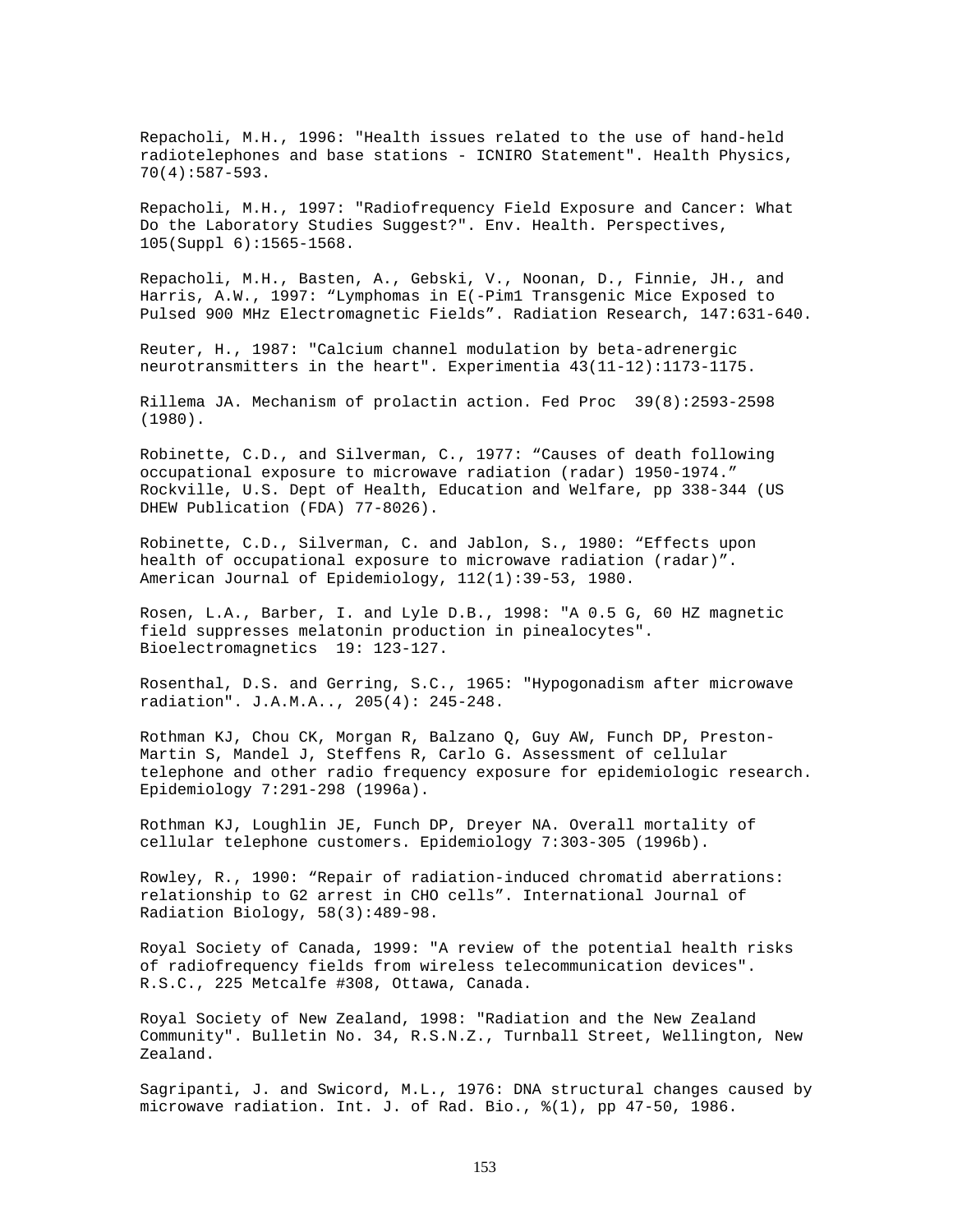Sahl, J.D., Kelsh, M.A.,and Greenland, S., 1993: "Cohort and nested case-studies of hematopoietic cacners and brain cancer among electric utility workers". Epidemiology 4: 104-114.

Salisbury, D.A., Band, PR., Threlfall W.J. and Gallagher, R.P., 1991: "Mortality among British Colombia pilots". Aviat Space Environ Med 62(4):351-352.

Sandyk, R., Anastasiadis, P.G.,Anninos, P.A., and Tsagas, N., 1992: "The pineal gland and spontaneous abortions: implications for therapy with melatonin and magnetic field." International Journal of Neuroscience.62(3-4):243-50, 1992.

San Francisco, 1988: "Report on Cancer Incidence in San Francisco". City and County of San Francisco, Department of Public Health, 24 October 1988.

Sanjose, S., Roman, E. and Beral, V., 1991: "Low birthweight and preterm delivery, Scotland, 1981-1984: effect of parent's occupation". Lancet 338(8764): 428-431.

Santana, V.S., Silva, M. and Loomis, D., 1999: "Brain neoplasms among naval military men". Int J Occup Environ Health 5(2): 88-94.

Sarkar, S., Sher, A., and Behari, J., 1994: "Effect of low power microwave on the mouse genome: A direct DNA analysis". Mutation Research, 320: 141-147.

Sastre, A., Cook, M.R. and Graham, C., 1998: "Nocturnal exposure to intermittent 60 Hz magnetic fields alters human cardiac rhythm". Bioelectromagnetics 19: 98-106.

Saunders, R.D., Kowalczuk. C.I. and Sienkiewicz, Z.J., 1991: "Biological effects of exposure to Non-ionising electromagnetic fields and radiation - III: Radiofrequency and Microwave radiation". National Radiological Protection Board, Report NRPB-R240, 140 pp.

Savitz, D.A., Wachtel, H., Barnes, F.A., John, E.M. and Tvrdik, J.G., 1988: "Case-control study of childhood cancer and exposure to 60-Hz magnetic fields". Am J Epidemiol 128(1):21-38.

Savitz, D.A., John, E.M. and Kleckner, R.C., 1990: "Magnetic field exposure from electric appliances and childhood cancer". Am J Epidemiol 131(5):763-773.

Savitz, D.A., and Chen, J., 1990: "Parental occupation and childhood cancer: Review of epidemiological studies". Environmental Health Perspectives", 88: 325-337.

Savitz, .A. and Kaune, W.T., 1993: "Childhood cancer in relation to a modified residential wire code". Environ Health Perspect 101(1): 76-80.

Savitz, D.A. and Loomis, D.P., 1995: "Magnetic field exposure in relation to leukemia and brain cancer mortality among electric utility workers". Am J Epidemiol 141(2): 123-34.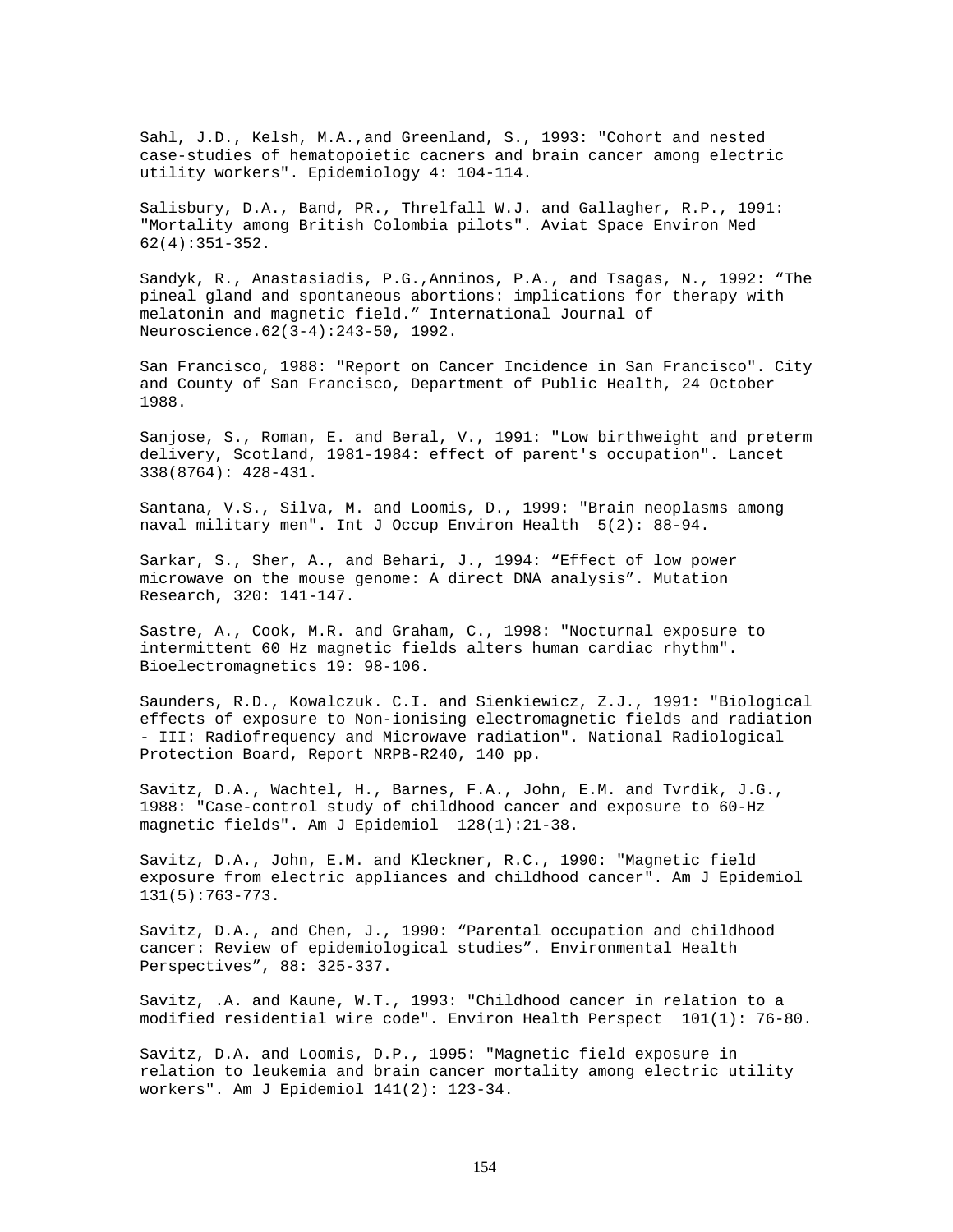Savitz, D.A., Olshan, A.F. and Gallagher, K., 1996: "Maternal occupation and pregnancy outcome". Epidemiology 7: 269-274.

Savitz, D.A., Checkoway, H. and Loomis, D.P., 1998a: "Magnetic field exposure and neurodegenerative disease mortality among electric utility workers". Epidemiology 9(4):398-404.

Savitz, D.A,, Loomis, D.P. and Tse, C.K., 1998b: "Electrical occupations and neurodegenerative disease: analysis of U.S. mortality data". Arch Environ Health 53(1): 71-74.

Savitz, D.A., Liao, D., Sastre, A., Klecjner, R.C., and Kavet, R., 1999: "Magnetic field exposure and cardiovascular disease mortality among electric utility workers". Am. J. Epidemiology, 149(2): 135-142.

Sastre, A., Cook, M.R. and Graham, C., 1998: "Nocturnal exposure to intermittent 60 Hz magnetic fields alters human cardiac rhythm". Bioelectromagnetics 19: 98-106.

Schlehofer, B., Kunze, S., W., Blettner, M., Niehoff, D. and Wahrendorf, J., 1990: "Occupational risk factors for brain tumors: results from a population-bsed case-control study in Germany". Cancer Causes and Control  $1(3):209-215$ .

Schwan, H.P., 1969: "Interaction of microwave and radiofrequency radiation with biological systems". Proc. Symposium on Biological effects and health implications of microwave radiation, Richmond, VA.

Schwan, H.P. and Foster, K.R., 1980: "RF-field interactions with biological systems: electrical properties and biophysical mechanisms". Proc. of the IEEE, 68(1): 104-113.

Schwartz,, J.L., House, D.E., and Mealing, A.R., 1990: "Exposure of frog hearts to CW or amplitude modulated VHF fields: selective efflux of calcium ions at 16 Hz." Bioelectromagnetics, 11: 349-358.

Selga, T. and Selga, M., 1996: "Response of Pinus sylvestris (L.) needles to electromagnetic fields. Cytological and ultrastructural aspects". The Science of the Total Environment, Vol 180, pp 65-74.

Selvin, S., Schulman, J. and Merrill, D.W., 1992: "Distance and risk measures for the analysis of spatial data: a study of childhood cancers". Soc. Sci. Med., 34(7):769-777.

Sen, S., Goldman, H., Morenhead, M., Murphy, S. and Phillis, I.W., 1994: "(-phenyl-tert-butyl-nitrone inhibits free radical release in brain concussion". Free. Rad. Biol. Med., 16:685-691.

Serunian, S.A., and Broman, S.H., 1975: "Relationship of Apgar scores and Bayley mental and motor scores". Child Development, 46(3), 698-700.

Shandala, M.G., Dumanskii, U.D., Rudnev, M.I., Ershova, L.K., and Los I.P., 1979: "Study of Non-ionising Microwave Radiation Effects on the Central Nervous System and Behavior Reactions". Environmental Health Perspectives, 30:115-121.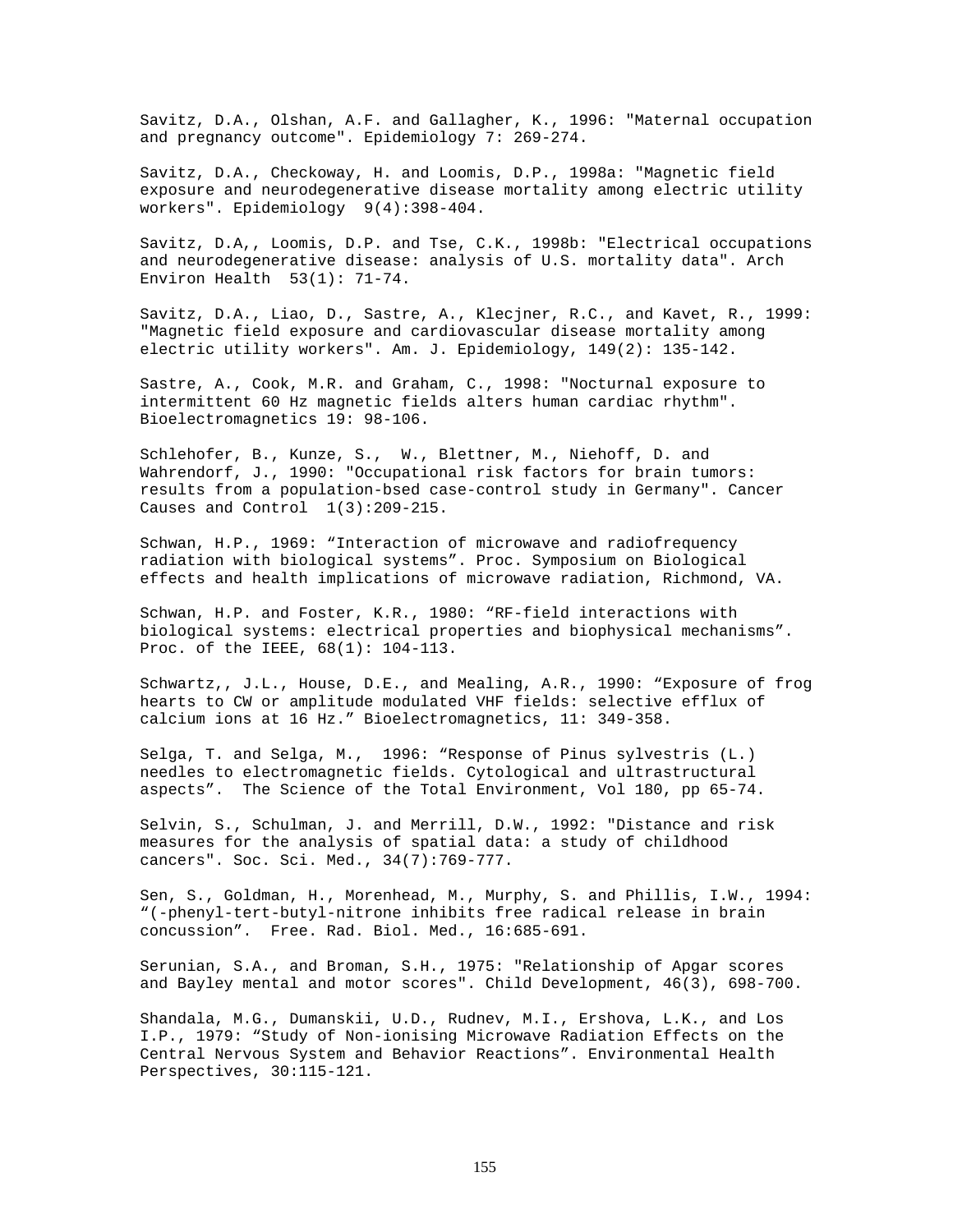Shandala, M.G., and Zvinyatskonsky, Y.A., 1988: "Environment and health of the population", Kiev, Zdorovja, p150 (in Russian).

Shelton, W.W., and Merritt, J.H., 1981: " In vitro study of microwave effects on calcium efflux in rat brain tissue". Bioelectromagnetics, 2: 161-167.

Sheppard, A.R., Bawin, S.M., and Adey, W.R., 1979: "Models of long-range order in cerebral macromolecules: effect of sub-ELF and modulated VHF and UHF fields". Radio Science, 14 (6S): 141-145.

Shore, M. (Ed), 1981: "Environmental Health Criteria 16: Radiofrequency and Microwaves", World Health Organization, Geneva, 1981.

Sibbison, J.B., 1990: "USA: Danger from electromagnetic fields". The Lancet, July 14, 1990, p106.

Sienkiewicz, Z.J., Saunders, R.D. and Kowalczuk. C.I., 1991: "Biological effects of exposure to Non-ionising electromagnetic fields and radiation - II: Extremely low frequency electric and magnetic fields". National Radiological Protection Board, Report NRPB-R239, 101 pp.

Sigler, A.T., Lilienfeld, A.M., Cohen, B.H. and Westlake, J.E., 1965: "Radiation exposure in parents of children with mongolism (Down's Syndrome)". Bulletin Johns Hopkins Hospital. 117: 374-399.

Silverman, C., 1979: "Epidemiologic approach to the study of microwave effects". Bull. N.Y. Acad. Med., 55(11):1166-1181, December 1979.

Sitar, J., 1990: "The causality of lunar changes on cardiovascular mortality". Cas Lek Cesk 129(45):1425-1430.

Skyberg, K., Hansteen, I.L., and Vistnes, A.I., 1993: "Chromosome aberrations in lymphocytes of high-voltage laboratory cable splicers exposed to electromagnetic fields". Scandinavian Journal of Work, Environment & Health.19(1):29-34.

Snyder, S.H., 1985: "The molecular basis of communication between cells". Scientific American, 253 (4), (Oct) pp 132-144.

Sobel, E., Davanipour, Z., Sulkava, R., Erkinjuntti, T., Wikstrom, J., Henderson, V.W., Bucjwalter, G., Bowman, D. and Lee, P-J., 1995: "Occupations with exposure to electromagnetic fields: a possible risk factor for Alzheimer's Disease". Am J Epidemiol 142(5): 515-524.

Sobel, E., Dunn, M., Davanipour, D.V.M., Qian, M.S. and Chui, M.D., 1996: "Elevated risk of Alzheimer's disease among workers with likely electromagnetic field exposure. Neurology 47(12): 1477-1481.

Sobel, E, and Davanipour, D.V.M., 1996: "Electromagnetic field exposure may cause increased production of amyloid beta and eventually lead to Alzheimer's disease". Neurology 47(12):1594-1600.

Sohal, R.S. and Weindruch, R., 1996: "Oxidative stress, caloric restriction, and aging" Science, 273:59-63.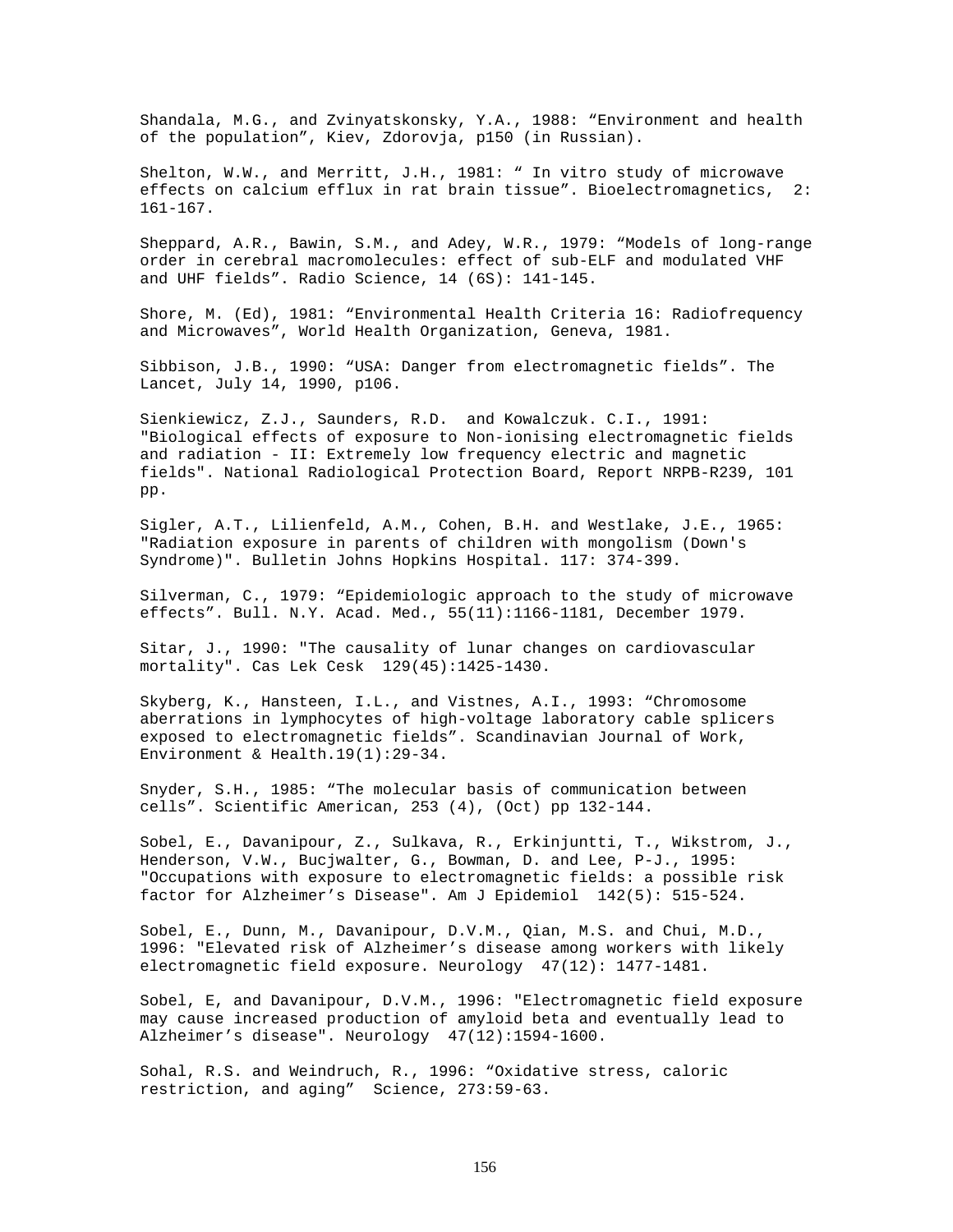Speers, M.A., Dobbins, J.G., and Miller, V.S., 1988: "Occupational exposures and brain cancer mortality: a preliminary study of East Texas Residents". American Journal of Industrial Medicine, 13:629-638.

Stark, K.D.C., Krebs, T., Altpeter, E., Manz, B., Griol, C. and Abelin, T., 1997: "Absence of chronic effect of exposure to short-wave radio broadcast signal on salivary melatonin concentrations in dairy cattle". J Pineal Research 22: 171-176.

Stein, G.S., and Lian, J.B., 1992: "Regulation of cell cycle and growth control". Bioelectromagnetics, Suppl. 1: 247-265.

Steneck, N.H., Cook, H.J., Vander, A.J. and Kane, G.L, 1980: "The origins of U.S. safety standards for microwave radiation". Science, 208 (13 June): 1230-1237.

Stoupel E, Petrauskiene J, Kalediene R, Domarkiene S, Abramson E, Sulkes J Distribution of deaths from ischemic heart disease and stroke. Environmental and aging influences in men and women. J Basic Clin Physiol Pharmacol 1996;7(4):303-19

Stoupel, E., Petrauskiene, J., Abramson, E.,Kalediene, R., Israelovich, P. and Sulkes, J., 1998: "Relation between deaths from stroke and ischemic heart disease- environmental implications". J Basic Clin Physiol Pharmacol., 10(2): 135-145.

Stryer, L., 1986: "Cyclic AMP cascade of vision". Annual review of Neurosciences, 9: 87-119.

Stuchly, M.A., and Stuchly, S.S., 1990: "Electrical properties of biological substances", pp75-112, In "Biological effects and medical applications of electromagnetic energy"., Ed. Om P. Gandhi, Prentice Hall, New Jersy.

Sumiyoshi, H., Baer, A.R., and Wargovich, M.J., 1991: "Heterogenicity of ornithine decarboxylase during mouse colon carcinogenesis and in human colon tumors". Cancer Research, 51: 2069-2072.

Suvorov, N.B., Boitsova, V.V., Medvedeva, M.V., Bogdanov, O.V., and Vasilevskii, N.N., 1994: "The biological action of physical factors in the critical periods of embryogenesis". Zhurnal Evoliutsionnoi Biokhimii i Fiziologii, 30(6):762-768.

Svedenstgal, B-M., Johanson, K-L., Mattsson, M-O. and Paulson, L-E., 1998: "DNA damage, ODC activities and cell kinetics in CBA mice exposed to magnetic fields generated by transmission lines". In: Annual Review of Research on Biological Effects of Electric and Magnetic Fields from Generation, Delivery and Use of Electricity, W/L Associated Ltd, Frederick, MD.

Szmigielski, S., Szudzinski, A, Pietraszek, A., et al., 1982: "Accelerated development of spontaneous and benzopyrene induced skin cancer in mice exposed to 2450 MHz microwave radiation". Bioelectromagnetics, 3: 179-191.

Szmigielski, S., Bielec, M., Lipski, S., and Sokolska, G., 1988: "Immunological and cancer-related aspects of exposure to low level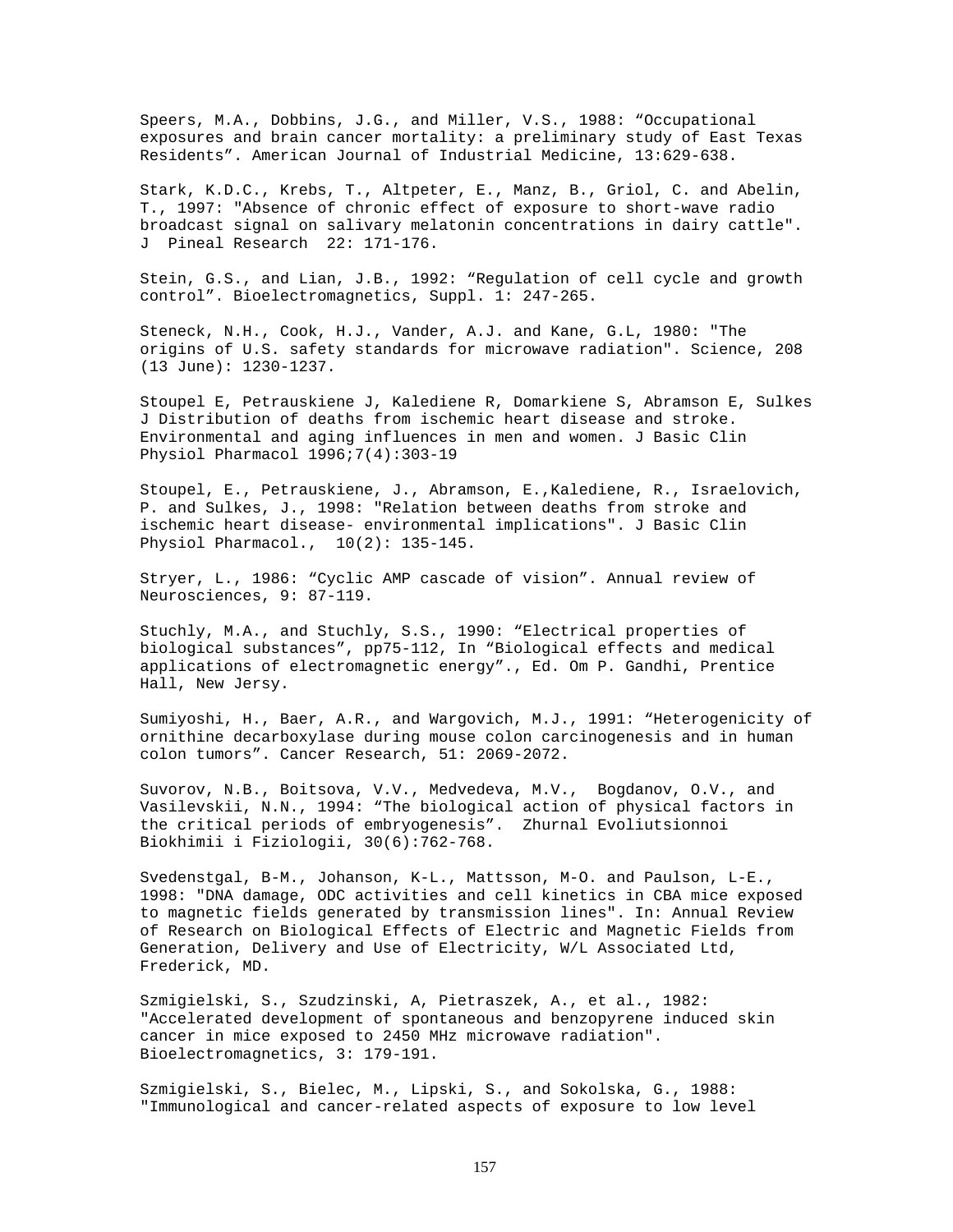microwave and radiofrequency fields". In Marino (Ed), 'Modern Bioelectricity', Marcel Bekker, N.Y., pp 861-925.

Szmigielski, S., 1996: "Cancer morbidity in subjects occupationally exposed to high frequency (radiofrequency and microwave) electromagnetic radiation". Science of the Total Environment, Vol 180, 1996, pp 9-17.

Szmigielski, S., Bortkiewicz, A., Gadzicka, E., Zmyslony, M. and Kubacki, R., 1998: "Alteration of diurnal rhythms of blood pressure and heart rate to workers exposed to radiofrequency electromagnetic fields". Blood Press. Monit, 3(6): 323-330.

Takahashi, T., Allen, D., Lacro, R.V., Marks, A.R., Dennis, A.R., Schoen, F.J., Grossman, W., March. J.D. and Izumo, S., 1992: "Expression of dihydropyridine receptor (Ca2+ channel) and calsequestrin genes in the myocardium of patients with end-stage heart failure". J Clin Invest 90(3):927-935.

Taskinen, H., Kyyronen, P., and Hemminki, K., 1990: "Effects of ultrasound, shortwaves and physical exertion on pregnancy outcome in physiotherapists". J. of Epidemiology and Community Health, 44:196-210.

Tell, R.A. and Harlan, F., 1979: "A review of selected biological effects and dosimetric data useful for development of radiofrequency safety standards for human exposure". J. Microwave Power, 14(4): 405-424.

Tell, R.A., and Mantiply, E.D., 1980: "Population exposure to VHF and UHF broadcast radiation in the United States". Proc IEEE, Vol.68, No.1, January 1980. pp 4-12.

Theriault, G., Goldberg, M., Miller, A.B., Armstrong, B., Guenel, P., Deadman, J., Imbemon, E., TO, T., Chevalier, A., Cyr, D. and Wall, C., 1994: "Cancer risks associated with occupational exposures to magnetic fields among utility workers in Ontario, and Quebec, Canada, and France: 1970-1989". Am. J. of Epidemiology, 139(6): 550-572.

Thomas, T.L., Stolley, P.D., Stemhagen, A., Fontham, E.T.H., Bleecker, M.L., Stewart, P.A., and Hoover, R.N., 1987: "Brain tumor mortality risk among men with electrical and electronic jobs: A case-control study". J. Nat. Canc. Inst., Vol 79, No.2, pp 233-238., August 1987.

Thompson, M.A., Ginty, D.D., Bonni, A. and Greenberg, M.E., 1995: "Ltype voltage-sensitive Ca2+ channel activation regulates c-fos transcription at multiple levels. J Biol Chem 270(9): 4224-4235.

Timchenko, O.I., and Ianchevskaia, N.V., 1995: "The cytogenetic action of electromagnetic fields in the short-wave range". Psychopharmacology Series, Jul-Aug;(7-8):37-9.

Tomenius, L., 1986: "50-Hz electromagnetic environment and the incidence of childhood tumors in Stockholm Country". Bioelectromagnetics 7(2):191-207.

Tonascia, J.A. and Tonasica, S., 1969: "Hematological Study: progress report on SCC 31732", George Washington University, Department of Obstectrics and Gynecology, February 4, 1969.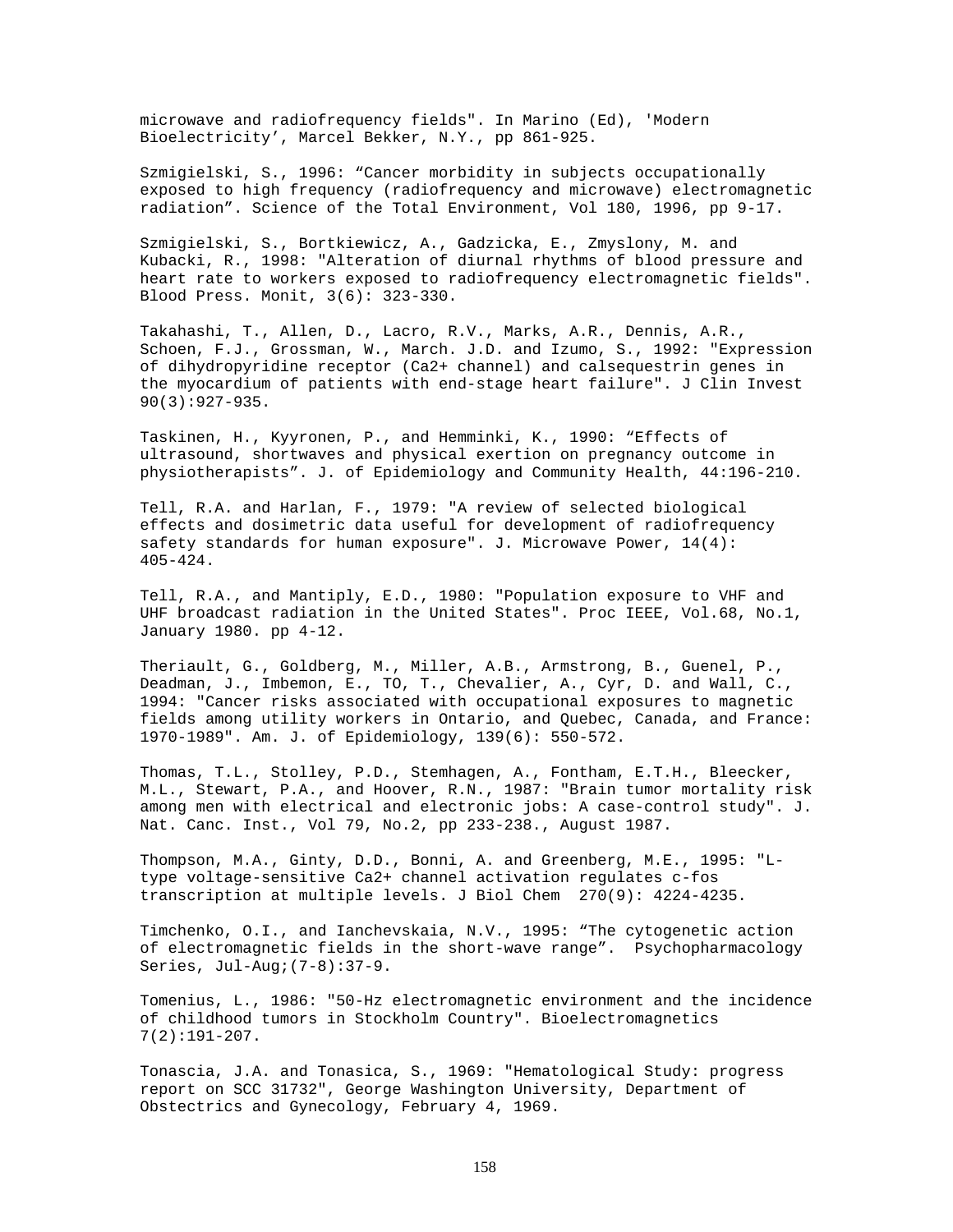Tornqvist, S., Knave, B., Ahlbom, A., and Persson, T., 1991: "Incidence of leukaemia and brain tumours in some 'electrical occupations'". British Journal of Industrial Medicine, 48: 597-603.

Tyler, P.E., 1975: "Overview of electromagnetic radiation research: Past, present and future". Annals N.Y. Acad. Sci. 247, February 1975,  $6 - 14$ .

Tynes, T., Anderson, A. and Langmark, F., 1992: "Incidence of cancer in Norwegian workers potentially exposed to electromagnetic fields". Am J Epidemiol 136(1):81-88.

Tynes, T., Jynge, H. and Vistnew, A.I., 1994: " Leukemia and brain tumors in Norwegian railway workers, a nested case-control study". Am. J. Epidemiology 139: 645-653.

Tynes, T., Hannevik, M., Anderson, A., Vistnes, A.I. and Haldorsen, T., 1996: "Incidence of breast cancer in Norewegian female radio and telegraph operators". Cancer causes Control., 7(2): 197-204.

Tynes, T. and Haldorsen, T., 1997: "Electromagnetic fields and cancer in children residing near Norwegian high-voltage power lines". Am J Epidemiol 145(3): 219-226.

Ugarte G, Perez F, Latorre R. How do calcium channels transport calcium ions? Biol Res 31(1):17-32 (1998).

Ullrich, A., Coussens, L., Hayflick, J.S., Dull, T.J., Gray, A., Tam, A.W., Lee, J., Yarden, Y., Whittle, N., Waterfield, M.D. and Seeburg, P.H., 1985: "Human epidermal growth factor receptor cDNA sequence and aberrant expression of the amplified gene in A431 epidermoid carcinoma cells". Nature, 309:428-.

Vacher, P., Tran Van Chuoi, M., Paly, J., Djiane, J. and Dufy, B., 1994: "Short term effect of prolactin on intracellular calcium in Chinese hamster ovary cells stably transfected with prolactin receptor complementary deoxyribonuleic acid". Endocrinology 134(3):1213-1218.

Vagero, D. and Olin, R., 1983: "Incidence of cancer in the electronics industry: using the new Swedish Cancer Environment Registry as a screening instrument". Br. J. Ind. Med., 40: 188-192. Valjus, J., Norppa, H., Jarventaus, H., Sorsa, M., Nykyri, E., Salomaa, S., Jarvinen, P., and Kajander, J., 1993: "Analysis of chromosomal aberrations, sister chromatid exchanges and micronuclei among power linesmen with long-term exposure to 50-Hz electromagnetic fields". Radiation & Environmental Biophysics, 32(4): 325-36.

Vaneeck, J., 1998: "Cellular Mechanisms of Melatonin Action". Physiol. Rev. 78: 687-721.

Van Wijngaarden, E., Savitz, D.A., Kleckner, R.C., Dai, J. and Loomis, D., 2000: "Exposure to electromagnetic fields and suicide among electric utility workers: a nested case-control study". Occupational and Environ Medicine, 57: 258-263.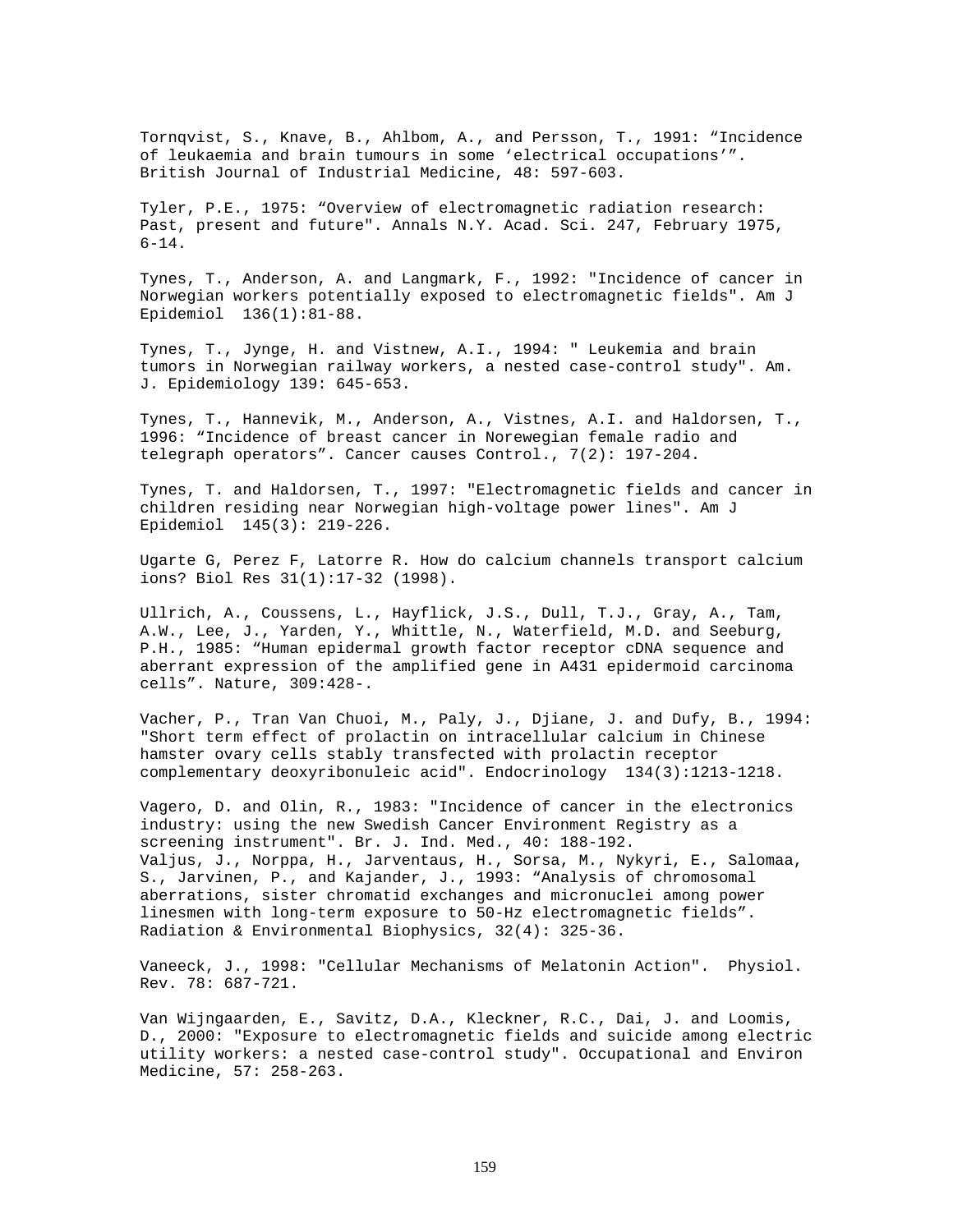Vaughan, T.L., Daling, J.R. and Starzyk, P.M., 1984: "Fetal death and maternal occupation". J. Occup. Med. 676-678.

Veldhuis, J.D., Klase, P.A., Demers, L.M. and Chafouleas, J.G., 1984: "Mechanisms subserving calcium's modulation of luteinizing hormone action in isolated swine granulosa cells". Endocrinology 114(2):441-44.

Vena, J.E., Graham, S., Hellmann, R., Swanson, M. and Brasure, J., 1991: "Use of electric blankets and risk of postmenopausal breast cancer". Am. J. Epidemiology134(2): 180-185.

Verkasola, P.K., Pukkala, E., Hongistro, M.Y., Valjus, J.E., Jarvinen, P.J., Heikkila, K.V. and Koskenvuo, M., 1993: "Risk of cancer in Finnish children living close to power lines". BMJ 307(6909): 895-899.

Verkasalo, P.K., Kaprio, J., Varjonen, J., Romanov, K., Heikkila, K., and Koskenvuo, M., 1997: "Magnetic fields of transmission lines and depression". Am. J. Epidemiology, 146(12): 1037-45.

Verschaeve, L., Slaets, D., Van Gorp, U., Maes, A. and Vanderkom, J., 1994: "In vitro and in vivo genetic effects of microwaves from mobile phone frequencies in human and rat peripheral blood lymphocytes". Proceedings of Cost 244 Meetings on Mobile Communication and Extremely Low Frequency field: Instrumentation and measurements in Bioelectromagnetics Research. Ed. D, Simunic, pp 74-83.

Vignati, M. and Giuliani, L., 1997: "Radiofrequency exposure nerar highvoltage lines". Environmental Health Perspectives, 105 (Suppl 6): 1569-1573.

Villoresi, G., Ptitsyna, N.G., Tiasto, M.I. and Iucci, N., 1998: "Myocardial infarct and geomagnetic disturbances: analysis of data on morbidity and mortality". [Article in Russian] Biofizika, 43(4):623-631.

Vijayalaxmi, B.Z., Reiter, R.J., Sewerynek, E., Meltz, M.L. and Poeggeler, B., 1995: "Melatonin protects human blood lymphocytes from radiation induced damage". Mutation Research, 346(1): 23-31.

Vijayalaxmi, B.Z., Frei, M.R., Dusch, S.J., Guel, V., Meltz, M.L. and Jauchem, J.R., 1998a: "Frequency of micronuclei in the peripheral blood and bone marrow of cancer-prone mice chronically exposed to 2450 MHz radiofrequency radiation". Radiation Research, 147: 495-500.

Vijayalaxmi, B.Z., Frei, M.R., Dusch, S.J., Guel, V., Meltz, M.L. and Jauchem, J.R., 1998b: "Frequency of micronuclei in the peripheral blood and bone marrow of cancer-prone mice chronically exposed to 2450 MHz radiofrequency radiation - a correction". Radiation Research, 148:.

Von Klitzing, L., 1995: "Low frequency pulsed electromagnetic fields influence EEG of man". Physica Medica XI (2) April-June 1995, pp77-80.

Vorobyov, V.V., Galchenko, A.A., Kukushkin, N.I., and Akoev, I.G., 1997: "Effects of weak microwave fields amplitude modulated at ELF on EEG of symmetric brain areas in rats". Bioelectromagnetics, 18:293-298.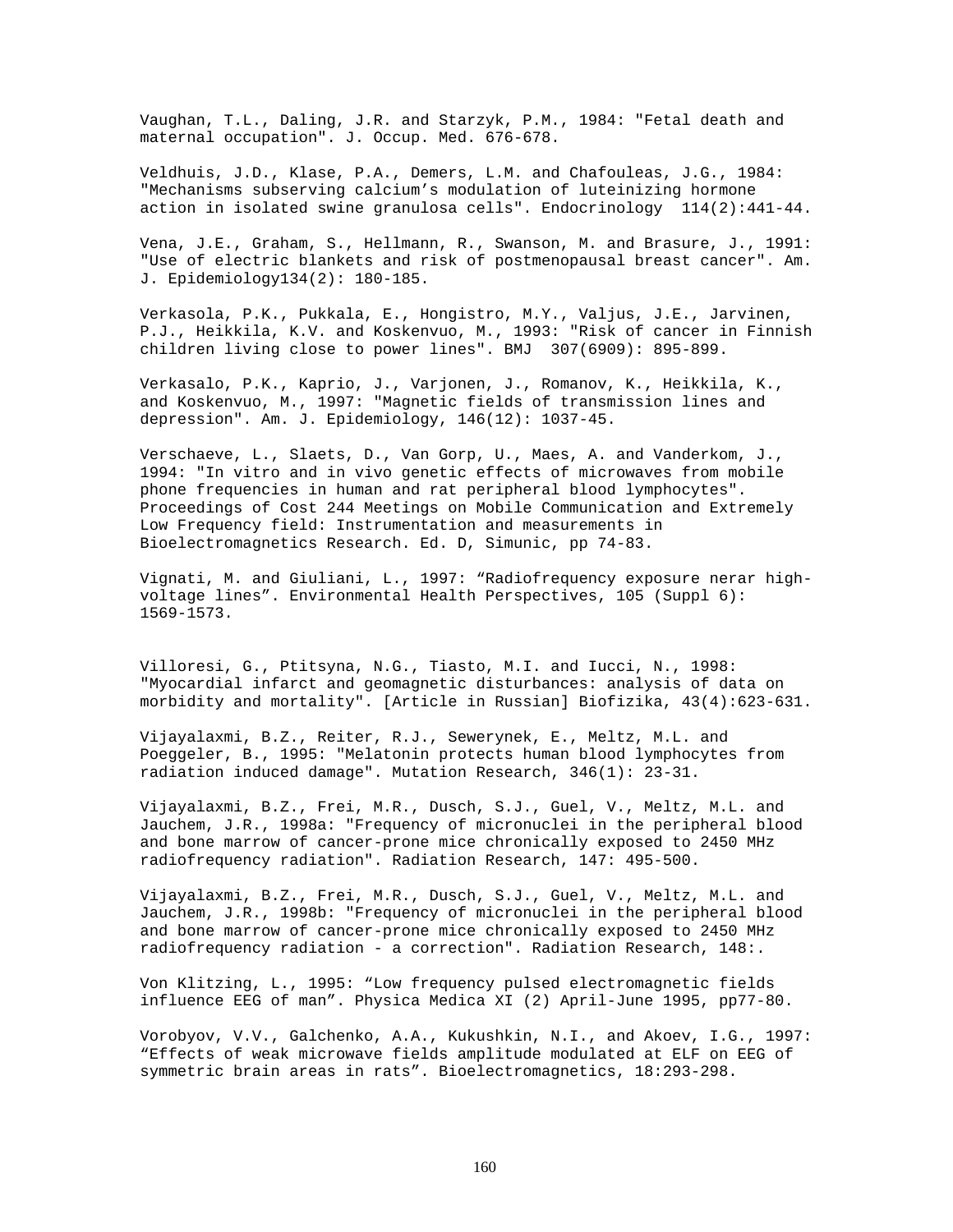Vorst, A.V. and Duhamel, F., 1996: "1990-1995 Advances in investigating the interaction of microwave fields with the nervous system". IEEE Trans. on Microwave Theory and Techniques, 44(10),1898-1909.

Wachsman, J.T., 1996: "The beneficial effects of dietary restriction: Reduced oxidative damage and enhanced apoptosis". Mutation Research, 350:25-34.

Walleczek, J., 1992: "Electromagnetic field effects on cells of the immune system: the role of calcium signaling". FASEB J., 6: 3176-3185.

Walleczek, J. and Budinger, T.F., 1992: "Pulsed magnetic field effects on calcium signaling in lymphocytes: dependence on cell status and field intensity". FEBS 11896, 314 (3): 351-355.

Wang, S.G. 1989: "5-HT contents change in peripheral blood of workers exposed to microwave and high frequency radiation". Chung Hua Yu Fang I Hsueh Tsa Chih 23(4): 207-210.

Washburn, E.P., Orza, M.J., Berlin, J.A., Nicholson, W.J., Todd, A.C., Frumkin, H. and Chalmers T.C., 1994: "Residential proximity to electric transmission and distribution equipment and risk of childhood leukaemia, childhood lymphoma and childhood nervous system tumors: systematic review, evaluation and meta-analysis". Cancer Causes and Control 5(4): 299-309.

Watanabe, Y., Hillman, D.C.,, Otsuka, K., Bingham, C., Breus, T.K., Cornelissen, G. and Halberg, F., 1994: "Cross-spectral coherence between geomagnetic disturbance and human cardiovascular variables at nonsocietal frequencies". Chronobiologia 21(3-4):265-272.

Weaver, J.C., and Astumian, R.D., 1990: "The response of living cells to very weak electric fields: the thermal noise limit." Science, 247 (26 Jan 1990): 459-462.

Wei, L.X., Goodman, R. and Henderson, A., 1990: "Changes in levels of c0myc and histone H2B following exposure of cells to low-frequency sinusoidal electromagnetic fields: evidence for a window effect". Bioelectromagnetics, 11(4): 269-272.

Weinstein, I.B., 1988: "The origins of human cancer: molecular mechanisms of carcinogenesis and their implications for cancer prevention and treatment". Cancer Research, 48: 4135-4143.

Weinstein, I.B., 1991: "Non-mutagenic Mechanisms in Carcinogenesis: Role of Protein Kinase C in Signal transduction and Growth Control"., Environmental Health Perspectives, 93: 175-179.

Werlen, G., Bekin, D., Conne, B., Roche, E., Lew, D.P. and Prentki, M., 1993: "Intracellular Ca2+ and the regulation of early response gene expression in HL-60 myeloid leukaemia cells". J Biol Chem 268(22): 16596-16601.

Wertheimer, N. and Leeper E., 1979: "Electrical wiring configurations and childhood cancer". Am J Epidemiol 109(3): 272-284.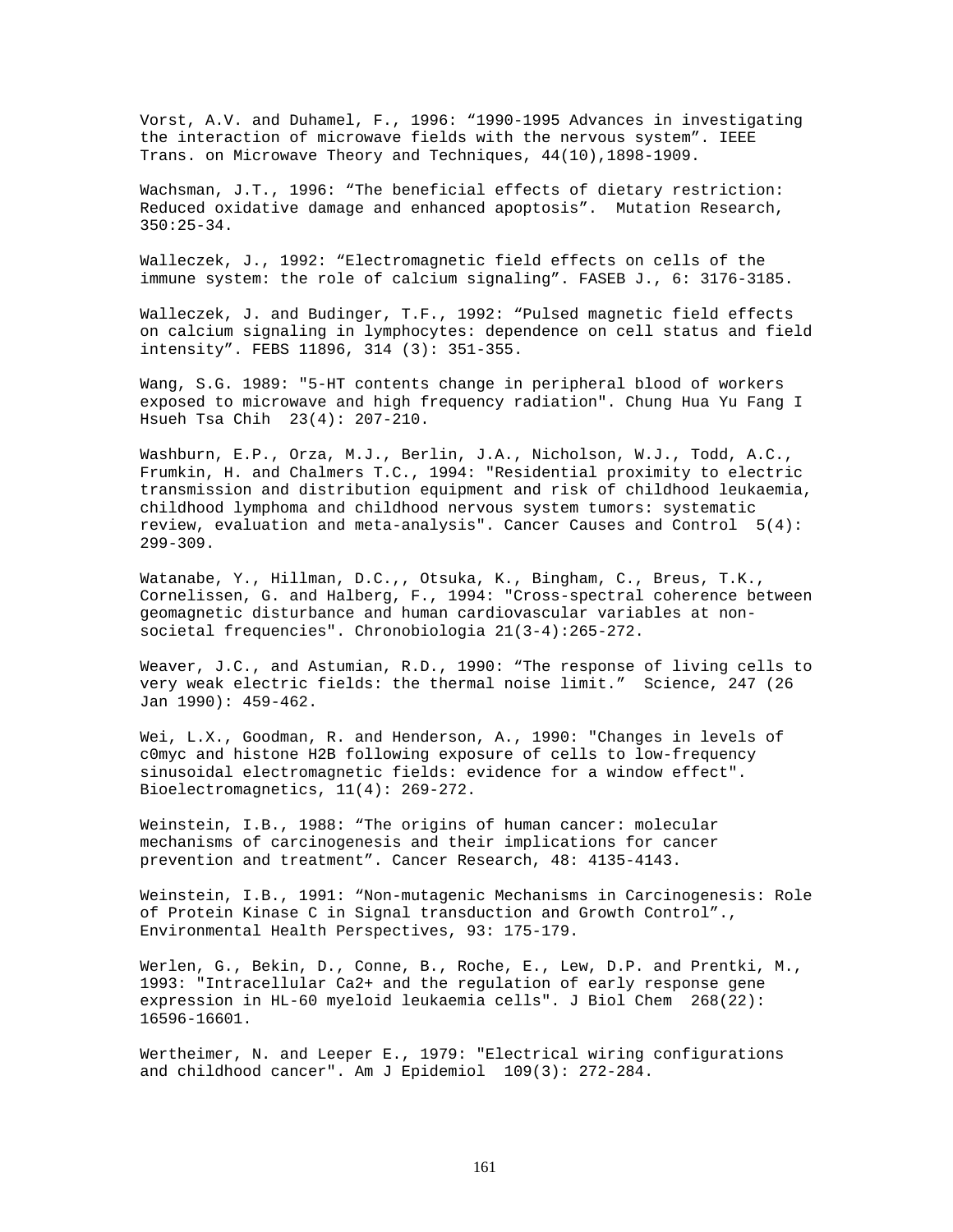Wertheimer, N, and Leeper, E., 1986: "Possible effects of electric blankets and heated waterbeds on fetal development". Bioelectromagnetics 7:13-22.

Wever, R., 1969: "Untersuchungen zur circadianen Periodik des Menschen mit besonderer Beruchsichtigung des Einflusses schwacher electrisscher Wechselfelder". Bundesminst. f. wiss. Forschg., Forschungsbericht, W 69-21, 212 pp.

Wever, R., 1970: "The effects of electric fields on the circadian rhythmicity in men". Life Sci. Space Res., 8: 177-187.

Wever, R., 1974: "ELF-effects on Human Circadian Rhythms", pp 101-144 in "ELF and VLF Electromagnetic Field Effects", Ed. M.A. Persinger, Publ. Plenum Press, New York.

Weyandt, T.B., Schrader, S.M., Turner, T.W. and Simon, S.D., 1996: "Semen analysis of military personnel associated with military duty assignments". Reprod Toxicol 10(6):521-528.

WHO, 1993: Environmental Health Criteria 137: electromagnetic fields (300Hz to 300 GHz). World Health Organization, Geneva.

Wilson, B.W., Chess, E.K., and Anderson, L.E., 1986: "60 Hz electric field effects on pineal melatonin rhythms: time course and onset of recovery". Bioelectromagnetics, 7: 239-242.

Wilson, B.W., Wright, C.W., Morris, J.E., Buschbom, R.L., Brown, D.P., Miller, D.L., Sommers-Flannigan, R. and Anderson, L.E., 1990: "Evidence of an effect of ELF electromagnetic fields on human pineal gland function". J Pineal Research 9(4): 259-269.

Wood, A.W., Armstrong, S.M., Sait, M.L., Devine, L. and Martin, M.J., 1998: "Changes in human plasma melatonin profiles in response to 50 Hz magnetic field exposure". J Pineal Research 25(2): 116-127.

Wright, W.E., Peters, J.M., and Mack, T.M., 1982: "Leukemia in workers exposed to electrical and magnetic fields, Lancet, 2: 1160-1161.

Yao,K.T.S., 1992: "Cytogenetic consequences of microwave irradiation on mammalian cells incubated in vitro. J. Hered, 73:133-138.

Yoshida, M., Hayashi, H., Taira, M., and Isono, K., 1992: "Elevated expression of the ornithine decarboxylase gene in human esophageal cancer". Cancer Research, 52: 6671-6675.

Zaret, M.M., 1977: "Potential hazards of hertzian radiation and tumors. NY State J Med,146-147.

Zhao, Q., Pahlmark, K., Smith, M-L., and Siesjo, B.K., 1994: "Delayed treatment with the spin-trap (-phenyl-N-tert-butyl nitrone (PBN) reduces infarct size following transient middle cerebral artery occlusion in rats. Acta. Physiol. Scand., 152:349-350.

Zurawska, E. and Nowak, J.Z., 1992: "Serotonin N-acetyltransferase (NAT) induction in mammalian retina: role of cyclic AMP and calcium ions". Folia Histochem Cytobiol 30(1): 5-11.